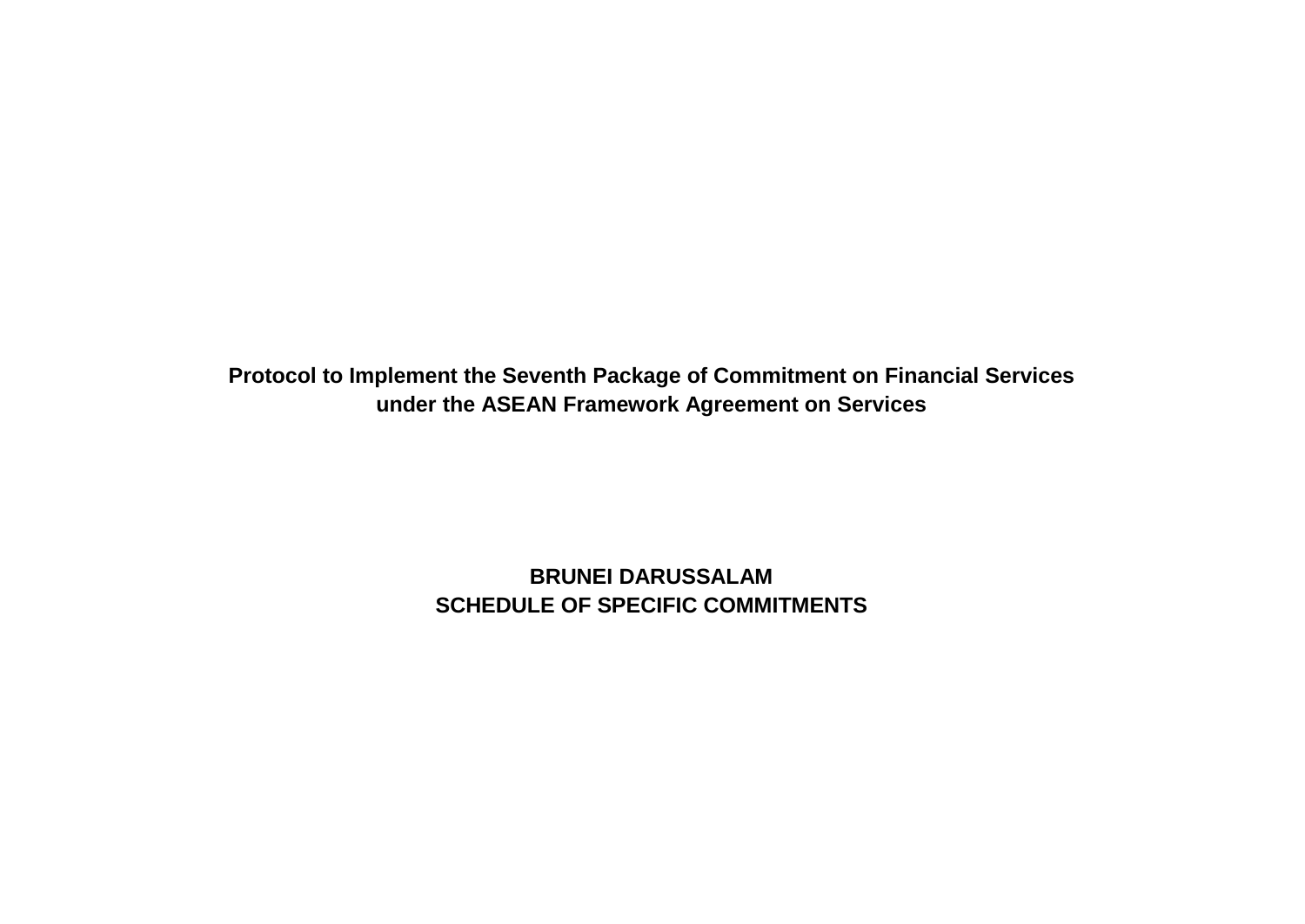### **BRUNEI DARUSSALAM SCHEDULE OF HORIZONTAL COMMITMENTS UNDER AFAS**

| Modes of Supply: 1) Cross-border supply<br>2) Consumption abroad<br>3) Commercial presence<br>4) Presence of natural persons |                                                                                                                                                                                                                                                                                                                                                                 |                                                                                                                                                                                                                                                                                                                                                                                                                                                                                                                                                 |                               |
|------------------------------------------------------------------------------------------------------------------------------|-----------------------------------------------------------------------------------------------------------------------------------------------------------------------------------------------------------------------------------------------------------------------------------------------------------------------------------------------------------------|-------------------------------------------------------------------------------------------------------------------------------------------------------------------------------------------------------------------------------------------------------------------------------------------------------------------------------------------------------------------------------------------------------------------------------------------------------------------------------------------------------------------------------------------------|-------------------------------|
| <b>Sector or Subsector</b>                                                                                                   | <b>Limitations on Market Access</b>                                                                                                                                                                                                                                                                                                                             | <b>Limitations on National Treatment</b>                                                                                                                                                                                                                                                                                                                                                                                                                                                                                                        | <b>Additional Commitments</b> |
| <b>I. HORIZONTAL COMMITMENTS</b>                                                                                             |                                                                                                                                                                                                                                                                                                                                                                 |                                                                                                                                                                                                                                                                                                                                                                                                                                                                                                                                                 |                               |
| All Sectors included in this<br>Schedule                                                                                     | 3) Unbound for measures concerning foreign<br>equity or interest in companies established<br>or wishing to establish a commercial<br>presence.                                                                                                                                                                                                                  | 3) Unbound except with respect to existing<br>commercial presence:<br>Half of the board members of a public<br>company and half the directors of a private<br>company must be nationals or residents of<br>Brunei Darussalam.<br>All companies incorporated outside Brunei<br>Darussalam which establish or have<br>established a place of business in Brunei<br>Darussalam must have one or more locally<br>resident agents to accept service of process<br>and any service of process or any notices<br>required to be served on the company. |                               |
|                                                                                                                              | 4) Unbound except for measures concerning<br>the entry and temporary presence of intra-<br>corporate transferees at the level of<br>managers, executives and specialists. Entry<br>for theses intra-corporate transferees is<br>limited to a three year period that may be<br>extended up to two additional years for a<br>total term not to exceed five years. | 4) Unbound except for measures concerning<br>the categories of natural persons referred to<br>in the market access column.                                                                                                                                                                                                                                                                                                                                                                                                                      |                               |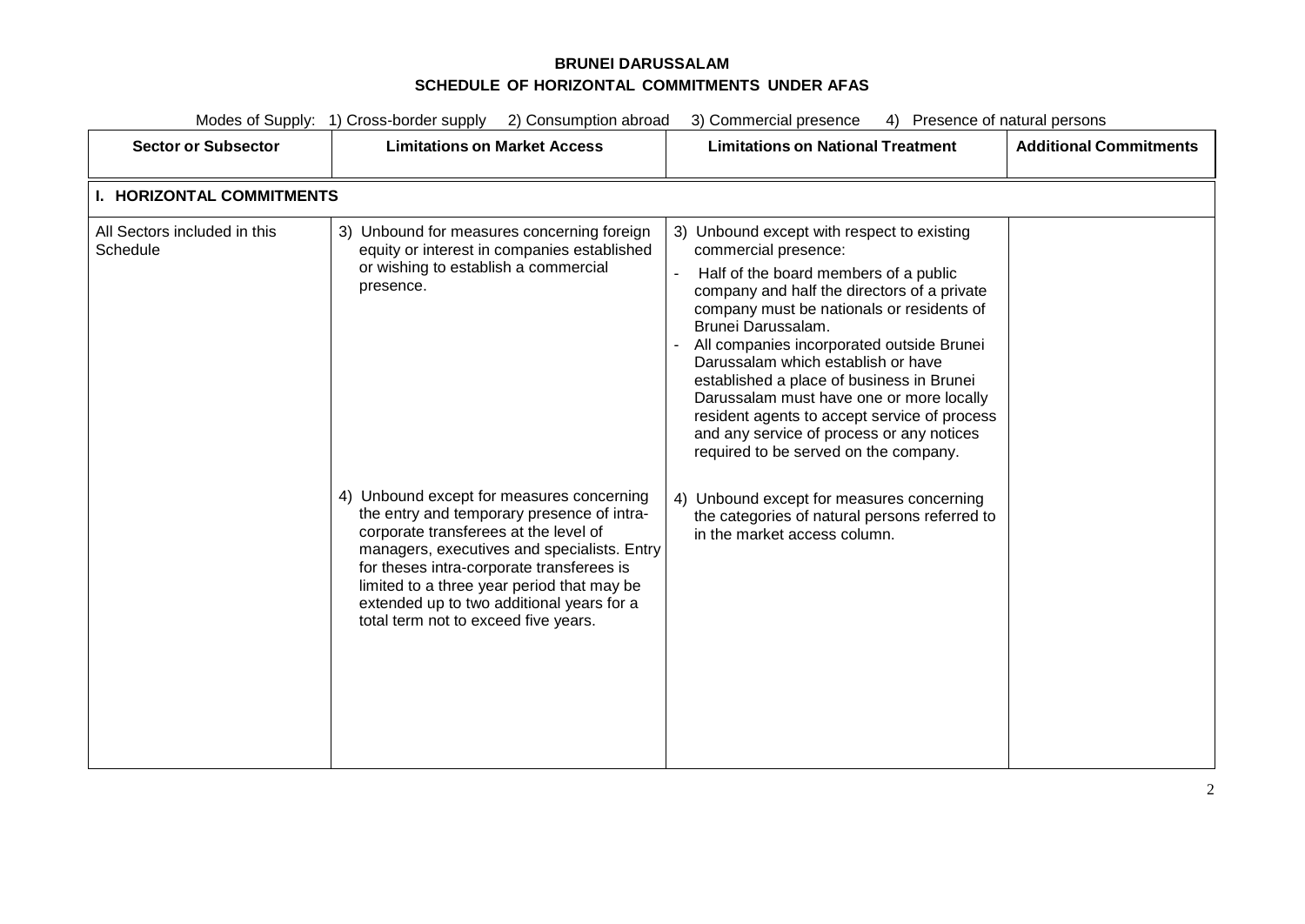#### **BRUNEI DARUSSALAM SCHEDULE OF HORIZONTAL COMMITMENTS UNDER AFAS**

| <b>Sector or Subsector</b> | <b>Limitations on Market Access</b>                                                                                                                                                                                                                                                                                                                                                                                                                                                                                                                                                                                                                                                     | <b>Limitations on National Treatment</b> | <b>Additional Commitments</b> |
|----------------------------|-----------------------------------------------------------------------------------------------------------------------------------------------------------------------------------------------------------------------------------------------------------------------------------------------------------------------------------------------------------------------------------------------------------------------------------------------------------------------------------------------------------------------------------------------------------------------------------------------------------------------------------------------------------------------------------------|------------------------------------------|-------------------------------|
|                            | Intra-corporate transferees refers to managers,<br>executives and specialists as defined below,<br>who are employees of firms that provides<br>services within Brunei Darussalam through a<br>branch, subsidiary, or affiliate established in<br>Brunei Darussalam and who have been in the<br>prior employ of the their firms outside Brunei<br>Darussalam for a period of not less than one<br>year immediately preceding the date of their<br>application for admission and who are one of<br>the following:                                                                                                                                                                         |                                          |                               |
|                            | a) Managers - persons within an organization<br>who primarily direct the organization, or a<br>department or sub-division of the<br>organization, supervise and control the work<br>of other supervisory, professional or<br>managerial employees, have the authority to<br>hire and fire or commend hiring, firing or<br>other personnel actions (such as promotion<br>or leave authorization) and exercise<br>discretionary authority over day-to-day<br>operations. Does not include first-line<br>supervisors, unless the employees<br>supervised are professionals, nor does it<br>include employees who primarily perform<br>tasks necessary for the provision of the<br>service. |                                          |                               |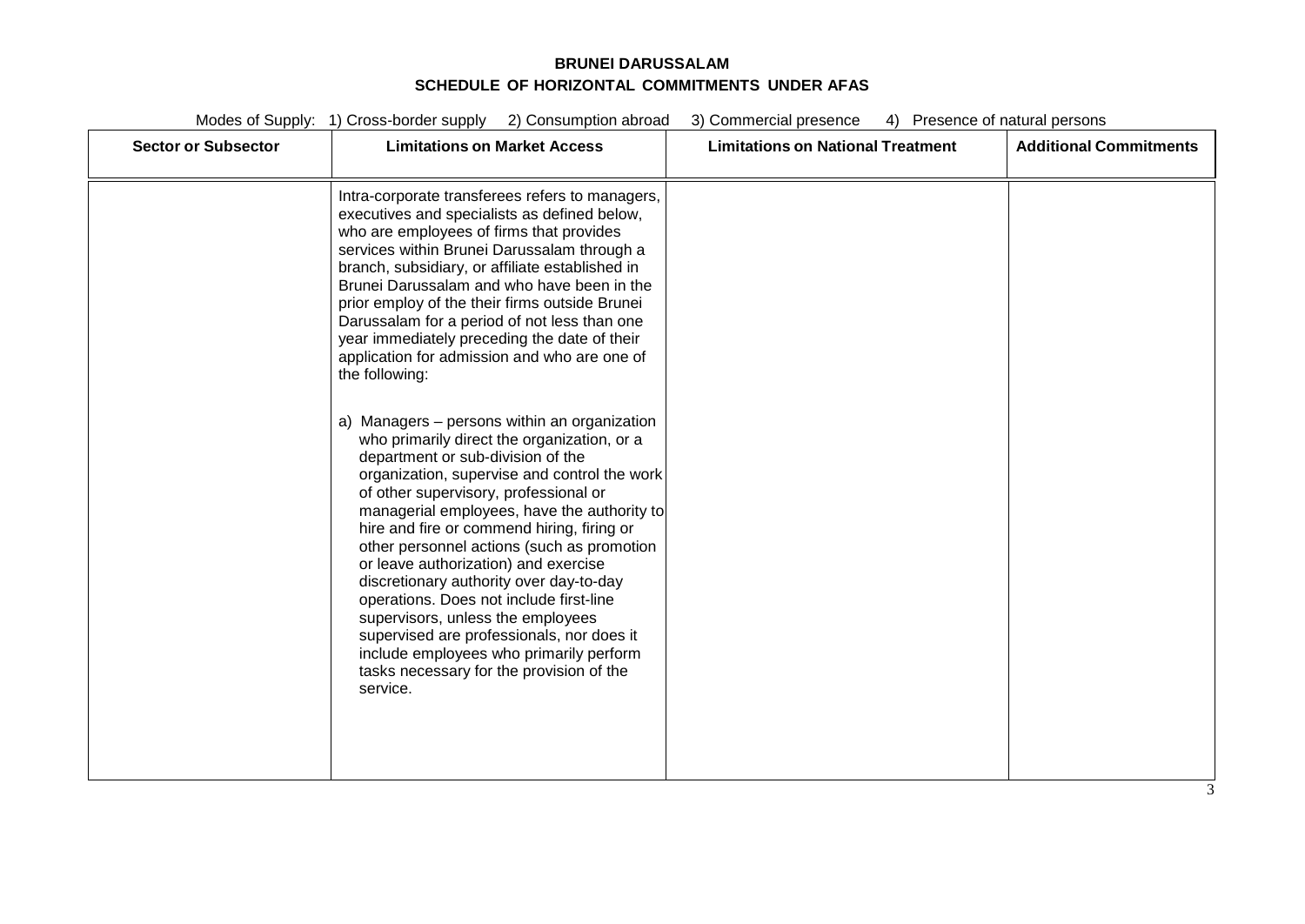#### **BRUNEI DARUSSALAM SCHEDULE OF HORIZONTAL COMMITMENTS UNDER AFAS**

| <b>Sector or Subsector</b> | <b>Limitations on Market Access</b>                                                                                                                                                                                                                                                                                                                                                                                                                     | <b>Limitations on National Treatment</b> | <b>Additional Commitments</b> |
|----------------------------|---------------------------------------------------------------------------------------------------------------------------------------------------------------------------------------------------------------------------------------------------------------------------------------------------------------------------------------------------------------------------------------------------------------------------------------------------------|------------------------------------------|-------------------------------|
|                            | b) Executives - persons within the<br>organization who primarily direct the<br>management of the organization, exercise<br>wide latitude in decision-making and<br>receive only general supervision or<br>direction from higher-level executives, the<br>board of directors,, or stockholders of the<br>business. Executives would not directly<br>perform tasks related to the actual<br>provision of the services or services of the<br>organization. |                                          |                               |
|                            | c) Specialists - persons within an<br>organization who possess knowledge at<br>an advanced level of expertise and who<br>possess proprietary knowledge of the<br>organisation's services, research<br>equipment, techniques, or management.<br>(Specialists may include, but are not<br>limited to. Members of licensed<br>professions).                                                                                                                |                                          |                               |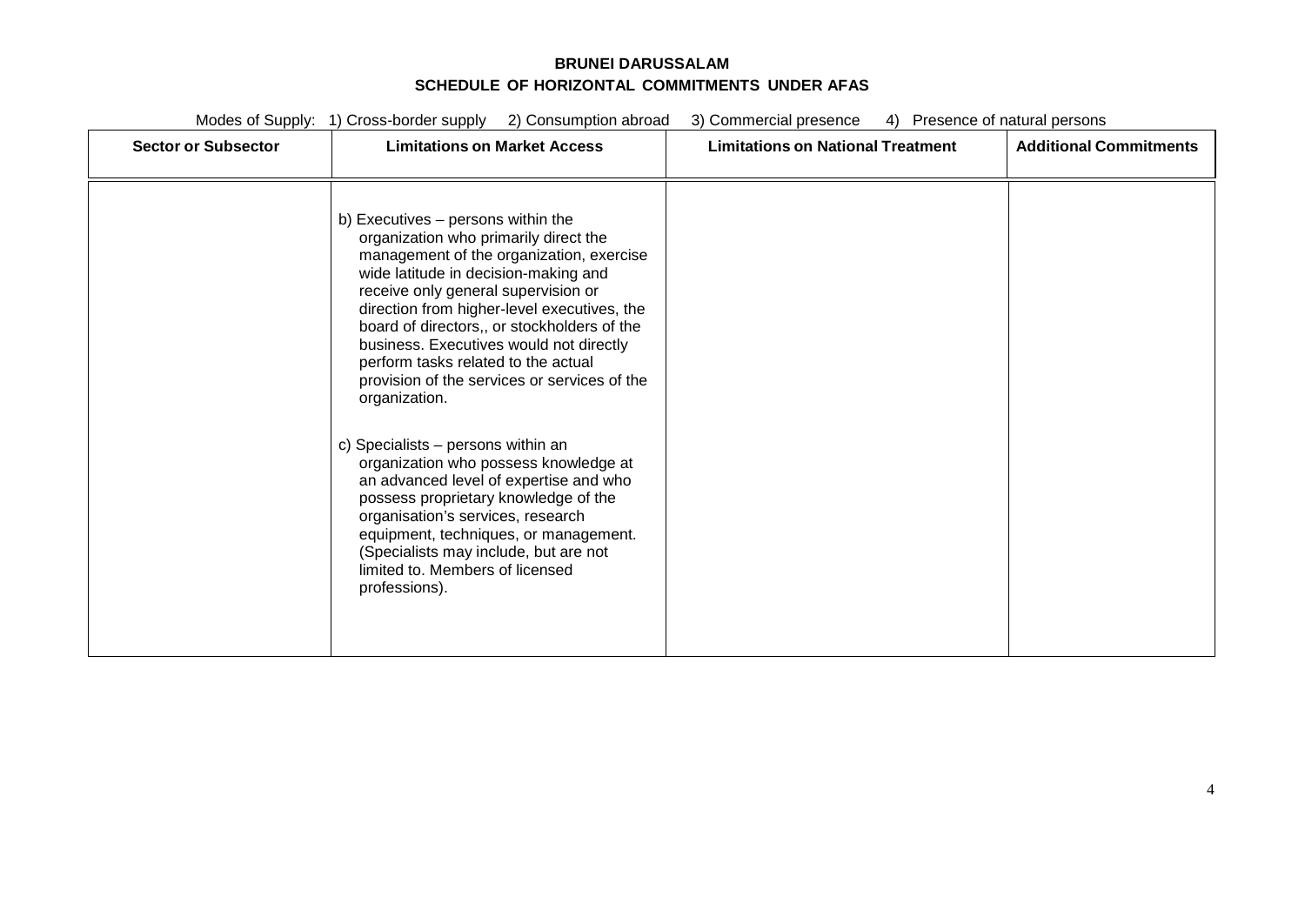| Modes of Supply: 1) Cross-border supply<br>3) Commercial presence<br>2) Consumption abroad<br>4) Presence of natural persons |                                                                                                                                                                                                                                                                                                           |                                                             |                               |  |
|------------------------------------------------------------------------------------------------------------------------------|-----------------------------------------------------------------------------------------------------------------------------------------------------------------------------------------------------------------------------------------------------------------------------------------------------------|-------------------------------------------------------------|-------------------------------|--|
| <b>Sector or Subsector</b>                                                                                                   | <b>Limitations on Market Access</b>                                                                                                                                                                                                                                                                       | <b>Limitations on National Treatment</b>                    | <b>Additional Commitments</b> |  |
| A. All insurance and Insurance Related Services                                                                              |                                                                                                                                                                                                                                                                                                           |                                                             |                               |  |
| Direct insurance (life) including<br>annuity, disability income, accident                                                    | 1) Unbound                                                                                                                                                                                                                                                                                                | 1) Unbound                                                  |                               |  |
| and health insurance services.<br>(8121)                                                                                     | 2) None                                                                                                                                                                                                                                                                                                   | 2) None                                                     |                               |  |
|                                                                                                                              | 3) Entry is permitted in the form of a locally<br>incorporated company or foreign branch,<br>subject to the approval of AMBD.<br>Approval from AMBD is required before<br>a person (together with associated<br>persons) is allowed to acquire control of<br>a locally incorporated insurance<br>company. | 3) None                                                     |                               |  |
|                                                                                                                              | 4) Unbound except as indicated under<br>horizontal measures                                                                                                                                                                                                                                               | 4) Unbound except as indicated under<br>horizontal measures |                               |  |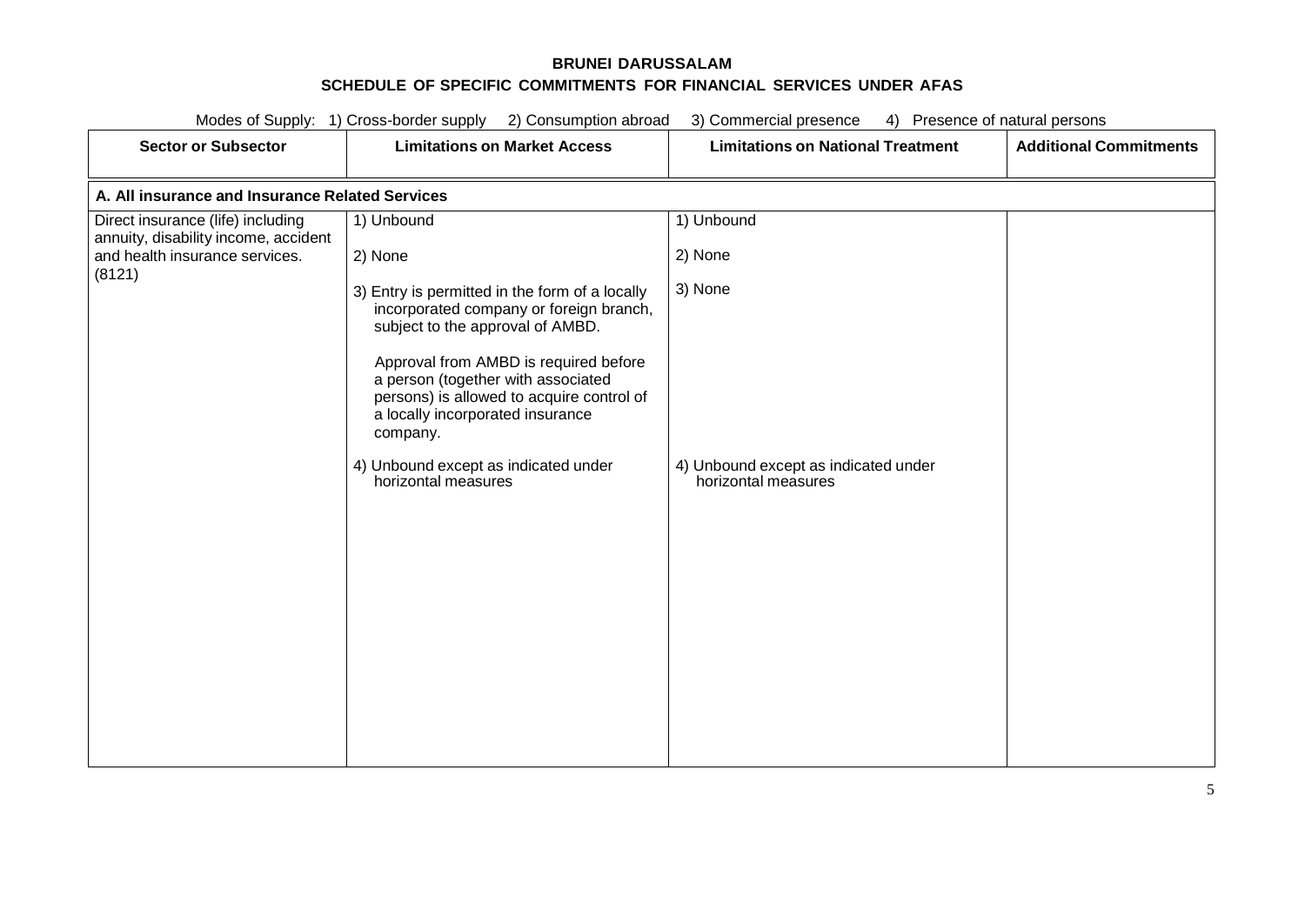| Modes of Supply: 1) Cross-border supply<br>2) Consumption abroad<br>3) Commercial presence<br>4) Presence of natural persons |                                                                                                                                                                                |                                                             |                               |
|------------------------------------------------------------------------------------------------------------------------------|--------------------------------------------------------------------------------------------------------------------------------------------------------------------------------|-------------------------------------------------------------|-------------------------------|
| <b>Sector or Subsector</b>                                                                                                   | <b>Limitations on Market Access</b>                                                                                                                                            | <b>Limitations on National Treatment</b>                    | <b>Additional Commitments</b> |
| Direct insurance (non-life) including<br>disability income, accident and<br>health insurance and contracts of                | 1) Unbound except Marine, Aviation, and<br>Transit                                                                                                                             | 1) None                                                     |                               |
| fidelity bonds, performance body or<br>similar contracts of guarantee.<br>(8129)                                             | 2) Compulsory insurance of Motor Third<br>Party Liability and Workmen's<br>Compensation can be purchased only<br>from insurance companies established in<br>Brunei Darussalam. | 2) None                                                     |                               |
|                                                                                                                              | 3) Entry is permitted in the form of a locally<br>incorporated company or foreign branch,<br>subject to the approval of AMBD.<br>Approval from AMBD is required                | 3) None                                                     |                               |
|                                                                                                                              | before a person (together with<br>associated persons) is allowed to<br>acquire control of a locally<br>incorporated insurance company.                                         |                                                             |                               |
|                                                                                                                              | 4) Unbound except as indicated under<br>horizontal measures                                                                                                                    | 4) Unbound except as indicated under<br>horizontal measures |                               |
|                                                                                                                              |                                                                                                                                                                                |                                                             |                               |
|                                                                                                                              |                                                                                                                                                                                |                                                             |                               |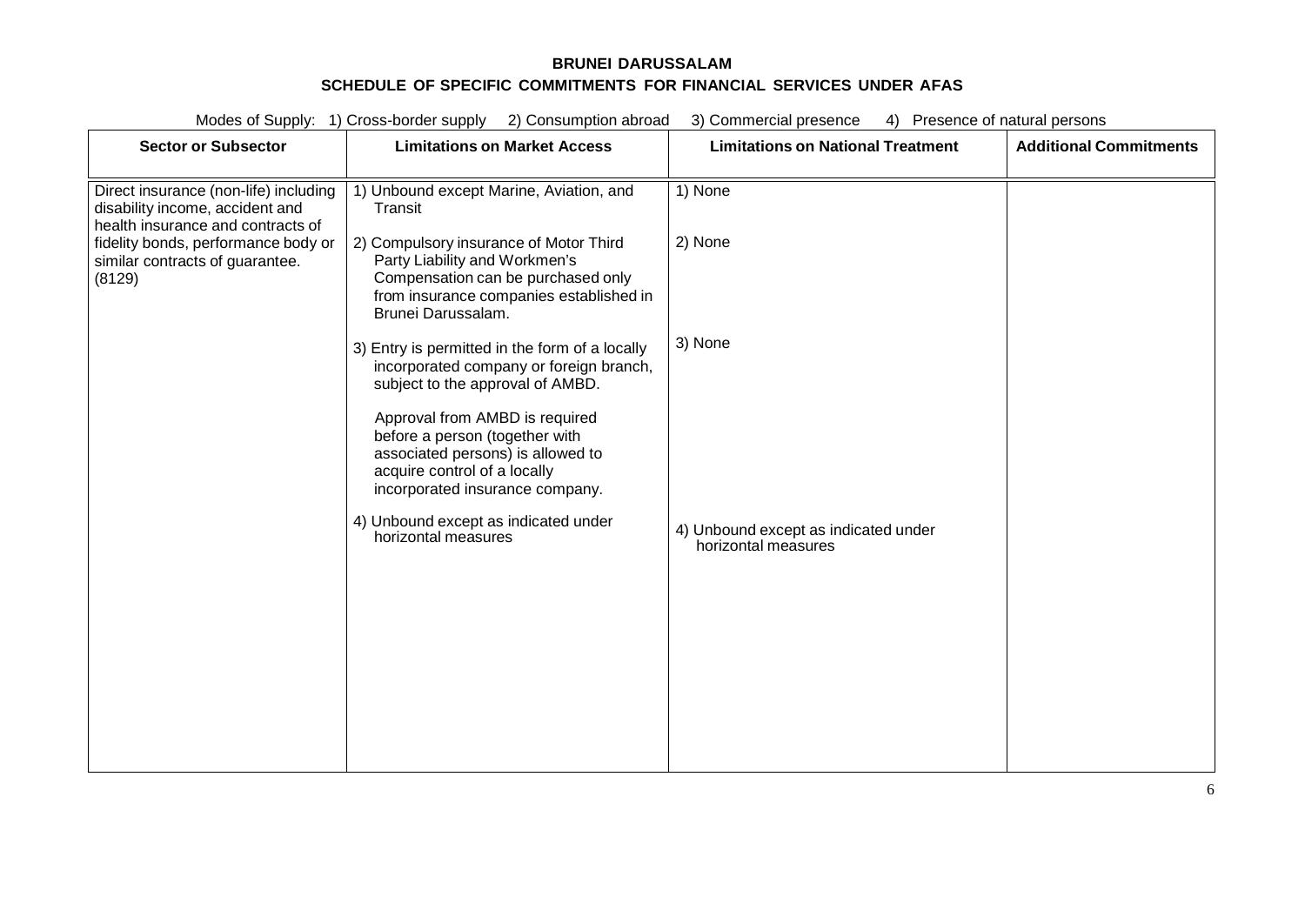| Modes of Supply: 1) Cross-border supply<br>2) Consumption abroad<br>3) Commercial presence<br>4) Presence of natural persons |                                                                                                                               |                                                             |                               |
|------------------------------------------------------------------------------------------------------------------------------|-------------------------------------------------------------------------------------------------------------------------------|-------------------------------------------------------------|-------------------------------|
| <b>Sector or Subsector</b>                                                                                                   | <b>Limitations on Market Access</b>                                                                                           | <b>Limitations on National Treatment</b>                    | <b>Additional Commitments</b> |
| Reinsurance and retrocession (life<br>and non-life) (81299*)                                                                 | 1) None                                                                                                                       | 1) None                                                     |                               |
|                                                                                                                              | 2) None                                                                                                                       | 2) None                                                     |                               |
|                                                                                                                              | 3) Entry is permitted in the form of a locally<br>incorporated company or foreign branch,<br>subject to the approval of AMBD. | 3) None                                                     |                               |
|                                                                                                                              | 4) Unbound except as indicated under<br>horizontal measures                                                                   | 4) Unbound except as indicated under horizontal<br>measures |                               |
|                                                                                                                              |                                                                                                                               |                                                             |                               |
|                                                                                                                              |                                                                                                                               |                                                             |                               |
|                                                                                                                              |                                                                                                                               |                                                             |                               |
|                                                                                                                              |                                                                                                                               |                                                             |                               |
|                                                                                                                              |                                                                                                                               |                                                             |                               |
|                                                                                                                              |                                                                                                                               |                                                             |                               |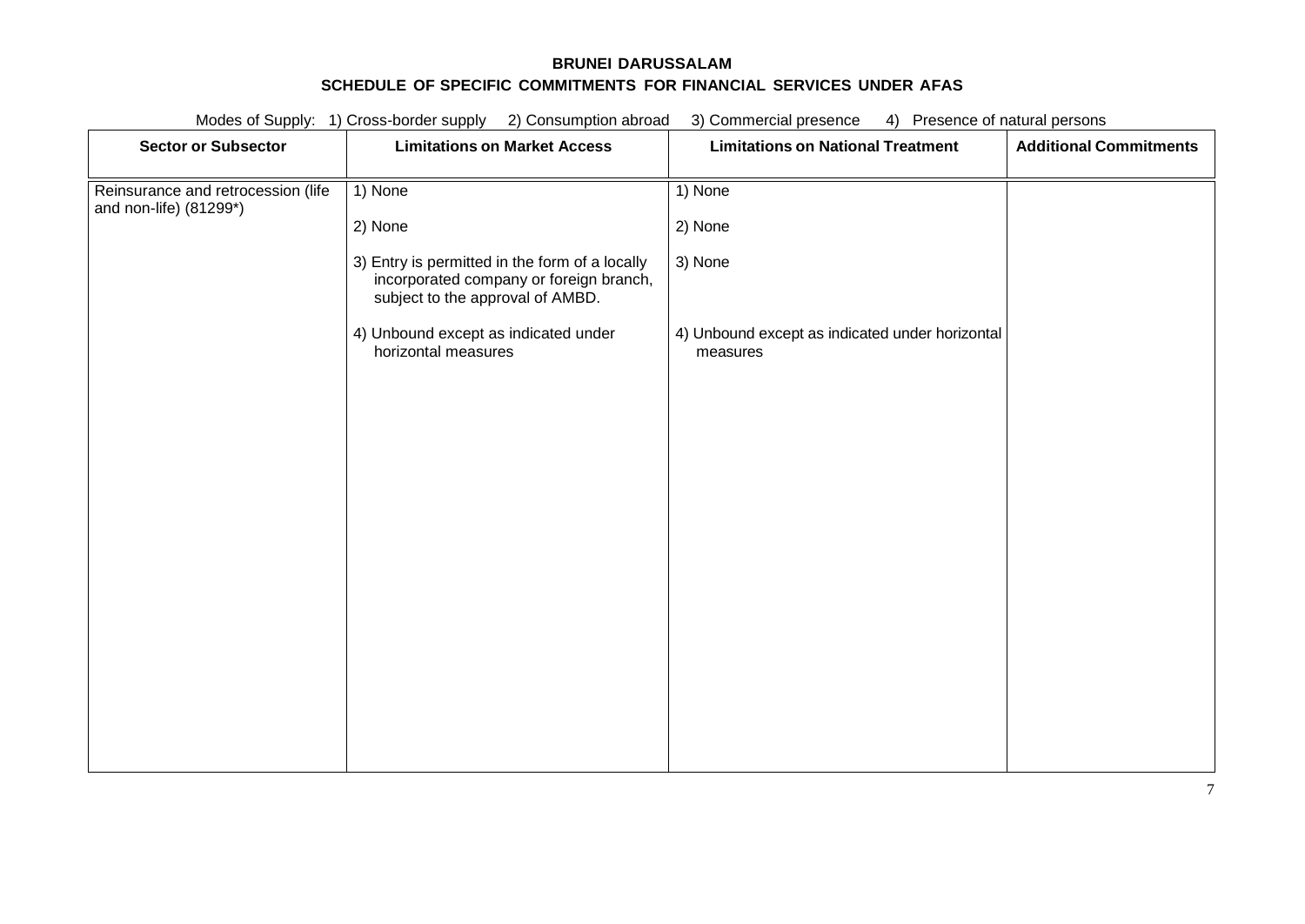| <b>Sector or Subsector</b>                                                       | <b>Limitations on Market Access</b>                                                                                                                                                                                                                                                                                                                       | <b>Limitations on National Treatment</b>                    | <b>Additional Commitments</b> |
|----------------------------------------------------------------------------------|-----------------------------------------------------------------------------------------------------------------------------------------------------------------------------------------------------------------------------------------------------------------------------------------------------------------------------------------------------------|-------------------------------------------------------------|-------------------------------|
| Insurance and intermediation<br>comprising broking and agency<br>services (8140) | 1) Unbound<br>2) Agents registered in Brunei Darussalam<br>are not allowed to transact on behalf of<br>insurers registered outside Brunei<br>Darussalam.<br>Direct broking services for domestic risks<br>related to reinsurance risks and<br>insurance risks relating to marine,<br>aviation and goods in transit is subject to<br>the approval of AMBD. | 1) Unbound<br>2) None                                       |                               |
|                                                                                  | 3) Brokers: Entry is permitted in the form of<br>a locally incorporated company or<br>subsidiary only, subject to the approval<br>of AMBD.<br>Agents: Entry is closed to foreigners.<br>(Employees of Corporate agents can be<br>foreigners)                                                                                                              | 3) Unbound                                                  |                               |
|                                                                                  | 4) Unbound except as indicated under<br>horizontal measures                                                                                                                                                                                                                                                                                               | 4) Unbound except as indicated under horizontal<br>measures |                               |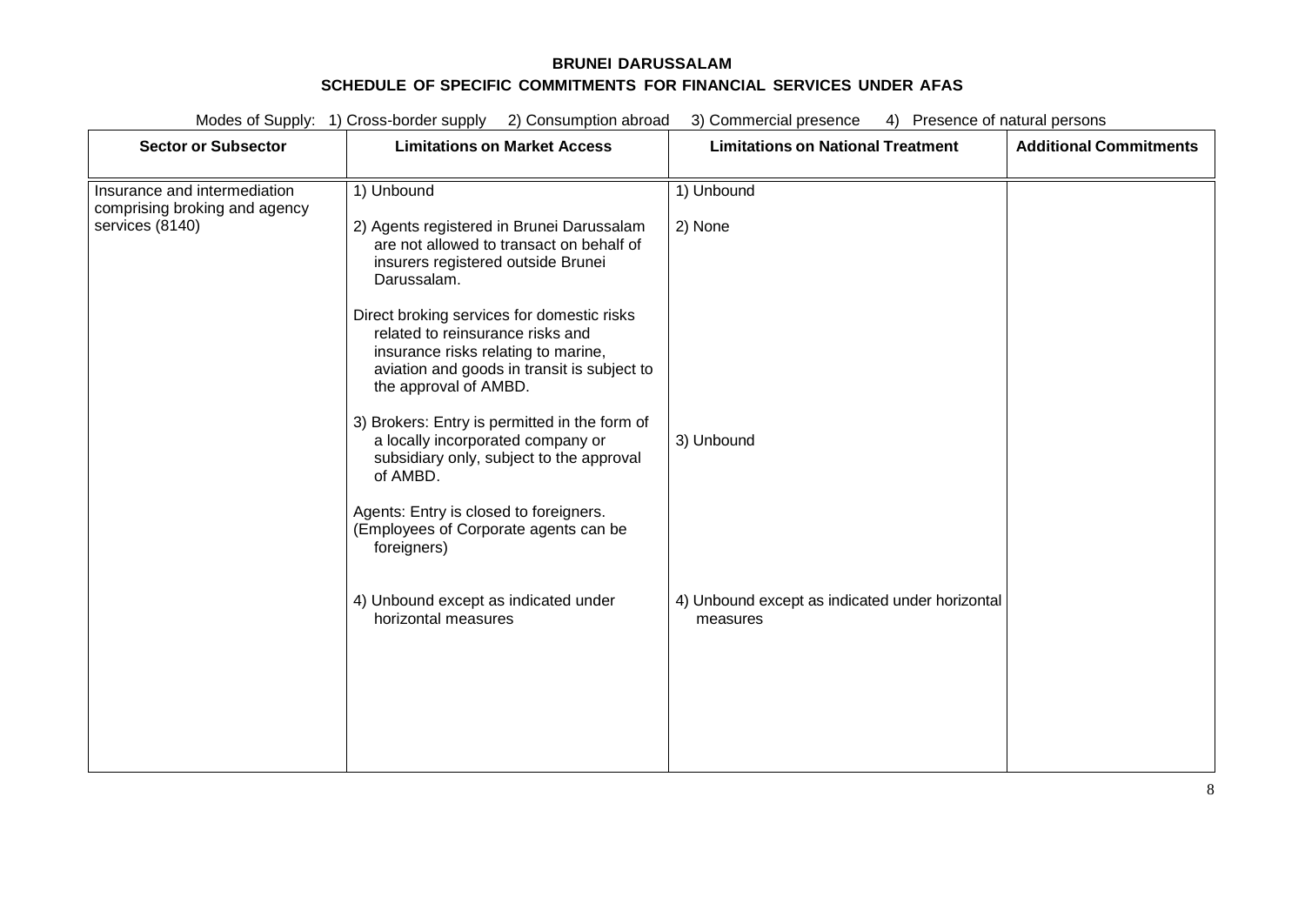| <b>Sector or Subsector</b>                                                                                                    | <b>Limitations on Market Access</b>                                                                                                                                                                                                                                                                                                                                                    | <b>Limitations on National Treatment</b>                    | <b>Additional Commitments</b> |
|-------------------------------------------------------------------------------------------------------------------------------|----------------------------------------------------------------------------------------------------------------------------------------------------------------------------------------------------------------------------------------------------------------------------------------------------------------------------------------------------------------------------------------|-------------------------------------------------------------|-------------------------------|
| Services auxiliary to insurance, as<br>follows:                                                                               | 1) None                                                                                                                                                                                                                                                                                                                                                                                | 1) None                                                     |                               |
| a) consultancy (excl. insurance                                                                                               | 2) None                                                                                                                                                                                                                                                                                                                                                                                | 2) None                                                     |                               |
| agency services to insurance<br>industry)<br>b) actuarial risk assessment<br>c) risk management<br>d) maritime loss adjusting | 3) Adjusters other than adjusters of<br>maritime losses: Entry is permitted in the<br>form of a locally incorporated company<br>or subsidiary only, subject to the<br>approval of AMBD.<br>Actuary: None except actuarial services<br>(whether appointed in-house or<br>externally) rendered to registered<br>insurance companies in Brunei<br>Darussalam must be approved by<br>AMBD. | 3) None                                                     |                               |
|                                                                                                                               | 4) Unbound except as indicated under<br>horizontal measures                                                                                                                                                                                                                                                                                                                            | 4) Unbound except as indicated under horizontal<br>measures |                               |
|                                                                                                                               |                                                                                                                                                                                                                                                                                                                                                                                        |                                                             |                               |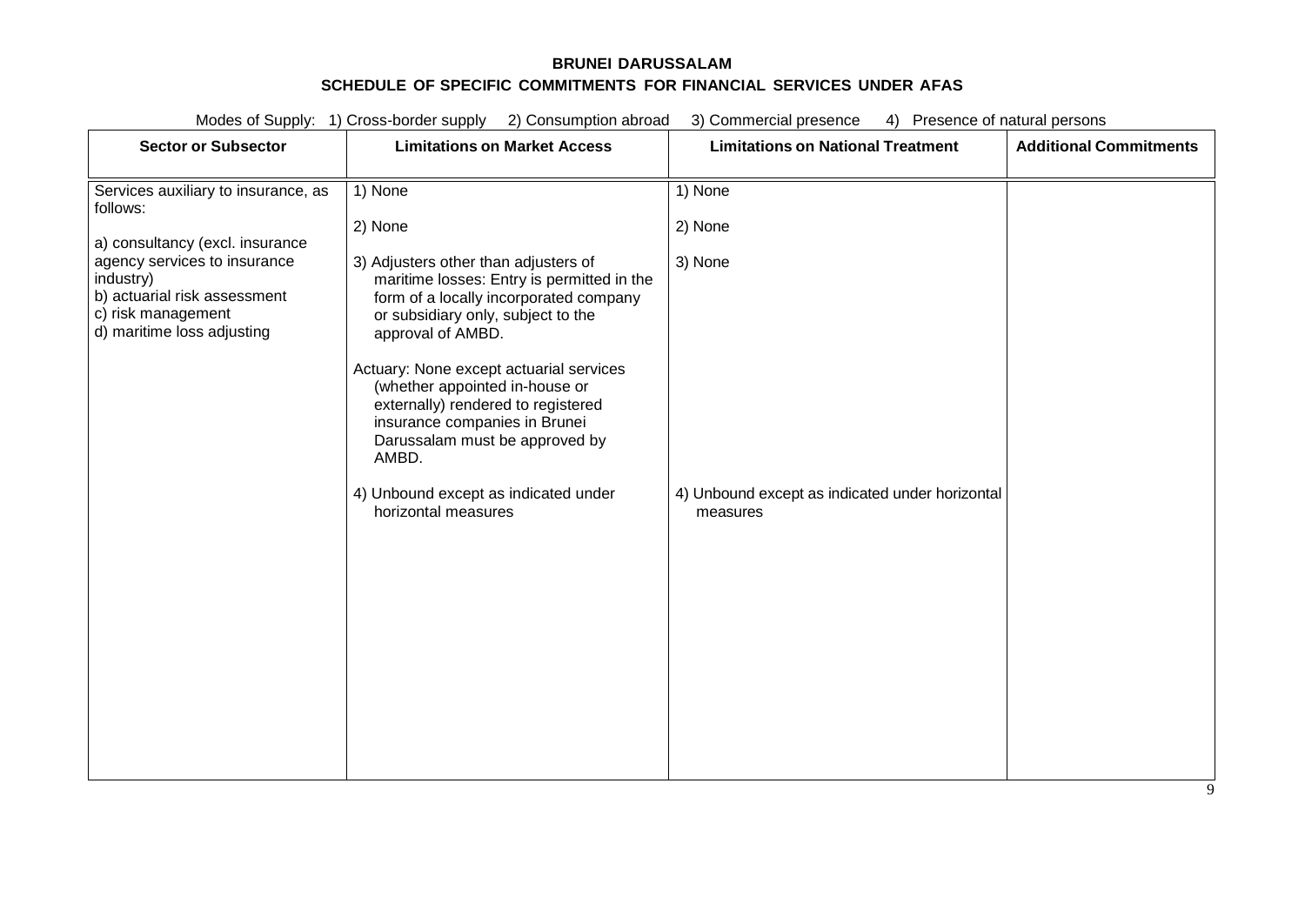| Modes of Supply: 1) Cross-border supply 2) Consumption abroad<br>3) Commercial presence<br>4) Presence of natural persons |                                                                                                                                                                                                                                                                                                                                                                                                                                                                                |                                                                            |                               |
|---------------------------------------------------------------------------------------------------------------------------|--------------------------------------------------------------------------------------------------------------------------------------------------------------------------------------------------------------------------------------------------------------------------------------------------------------------------------------------------------------------------------------------------------------------------------------------------------------------------------|----------------------------------------------------------------------------|-------------------------------|
| <b>Sector or Subsector</b>                                                                                                | <b>Limitations on Market Access</b>                                                                                                                                                                                                                                                                                                                                                                                                                                            | <b>Limitations on National Treatment</b>                                   | <b>Additional Commitments</b> |
| <b>B. Banking and Other Financial Services</b>                                                                            |                                                                                                                                                                                                                                                                                                                                                                                                                                                                                |                                                                            |                               |
| Acceptance of deposits and other<br>repayable funds from the public                                                       | 1) Soliciting, advertising and acceptance of<br>deposits is not allowed in Brunei<br>Darussalam.                                                                                                                                                                                                                                                                                                                                                                               | 1) Unbound                                                                 |                               |
|                                                                                                                           | 2) None                                                                                                                                                                                                                                                                                                                                                                                                                                                                        | 2) None                                                                    |                               |
|                                                                                                                           | 3) Banks: Entry is permitted in the form of a<br>locally-incorporated company or foreign<br>branch subject to the type of licence<br>approved by AMBD.                                                                                                                                                                                                                                                                                                                         | 3) Subject to approval from the AMBD and<br>relevant existing domestic law |                               |
|                                                                                                                           | Approval from AMBD is required before a<br>(together with<br>associated<br>person<br>is allowed<br>persons)<br>to<br>acquire<br>shareholdings or voting control in a bank<br>of or exceeding 10%, 20%, 33% or<br>control.<br>approving<br>majority<br>In.<br>applications to exceed threshold limits,<br>AMBD<br>may impose conditions it<br>considers necessary to prevent undue<br>control, protect public interests and<br>ensure the integrity of the financial<br>system. |                                                                            |                               |
|                                                                                                                           | Finance companies: Entry is permitted in<br>locally-incorporated<br>the form of a<br>company subject to the approval of<br>AMBD.                                                                                                                                                                                                                                                                                                                                               |                                                                            |                               |
|                                                                                                                           | 4) Unbound except as indicated in the<br>horizontal section                                                                                                                                                                                                                                                                                                                                                                                                                    | 4) Unbound except as indicated in the<br>horizontal section                |                               |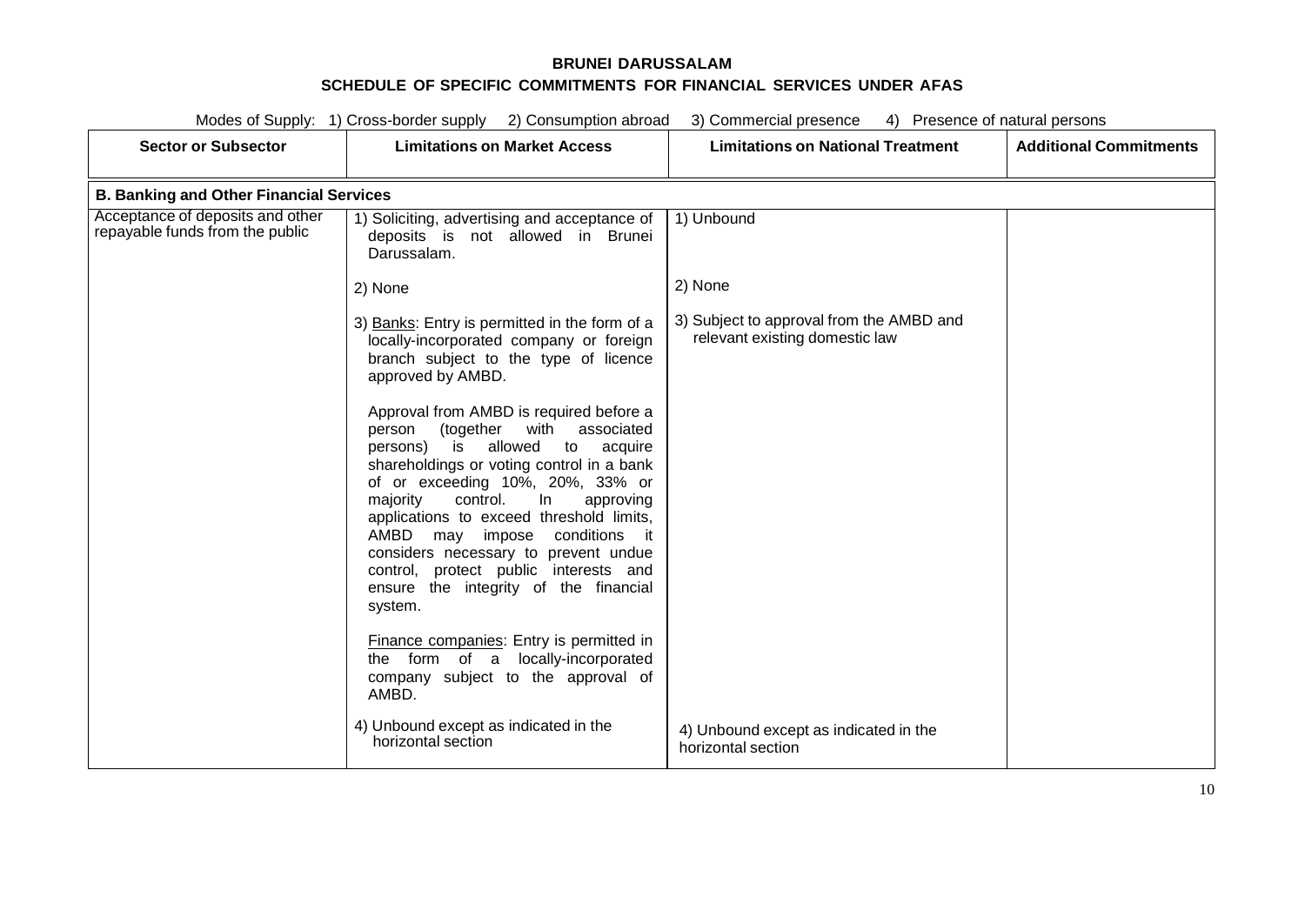| Modes of Supply: 1) Cross-border supply<br>2) Consumption abroad<br>3) Commercial presence<br>4) Presence of natural persons                 |                                                                                                                                                      |                                                                                                                                                      |                               |
|----------------------------------------------------------------------------------------------------------------------------------------------|------------------------------------------------------------------------------------------------------------------------------------------------------|------------------------------------------------------------------------------------------------------------------------------------------------------|-------------------------------|
| <b>Sector or Subsector</b>                                                                                                                   | <b>Limitations on Market Access</b>                                                                                                                  | <b>Limitations on National Treatment</b>                                                                                                             | <b>Additional Commitments</b> |
| Lending of all types, incl. inter alia,<br>consumer credit, mortgage credit,<br>factoring and financing of<br>commercial transactions (8113) | 1) Unbound<br>2) Unbound<br>3) Subject to type of licence approved by the<br>AMBD in accordance with relevant<br>existing domestic law<br>4) Unbound | 1) Unbound<br>2) Unbound<br>3) Subject to type of licence approved by the<br>AMBD in accordance with relevant existing<br>domestic law<br>4) Unbound |                               |
| Financial leasing (8112)                                                                                                                     | 1) Unbound<br>2) None<br>3) Subject to type of licence approved by the<br>AMBD in accordance with relevant<br>existing domestic law<br>4) Unbound    | 1) Unbound<br>2) None<br>3) Subject to type of licence approved by the<br>AMBD in accordance with relevant existing<br>domestic law<br>4) Unbound    |                               |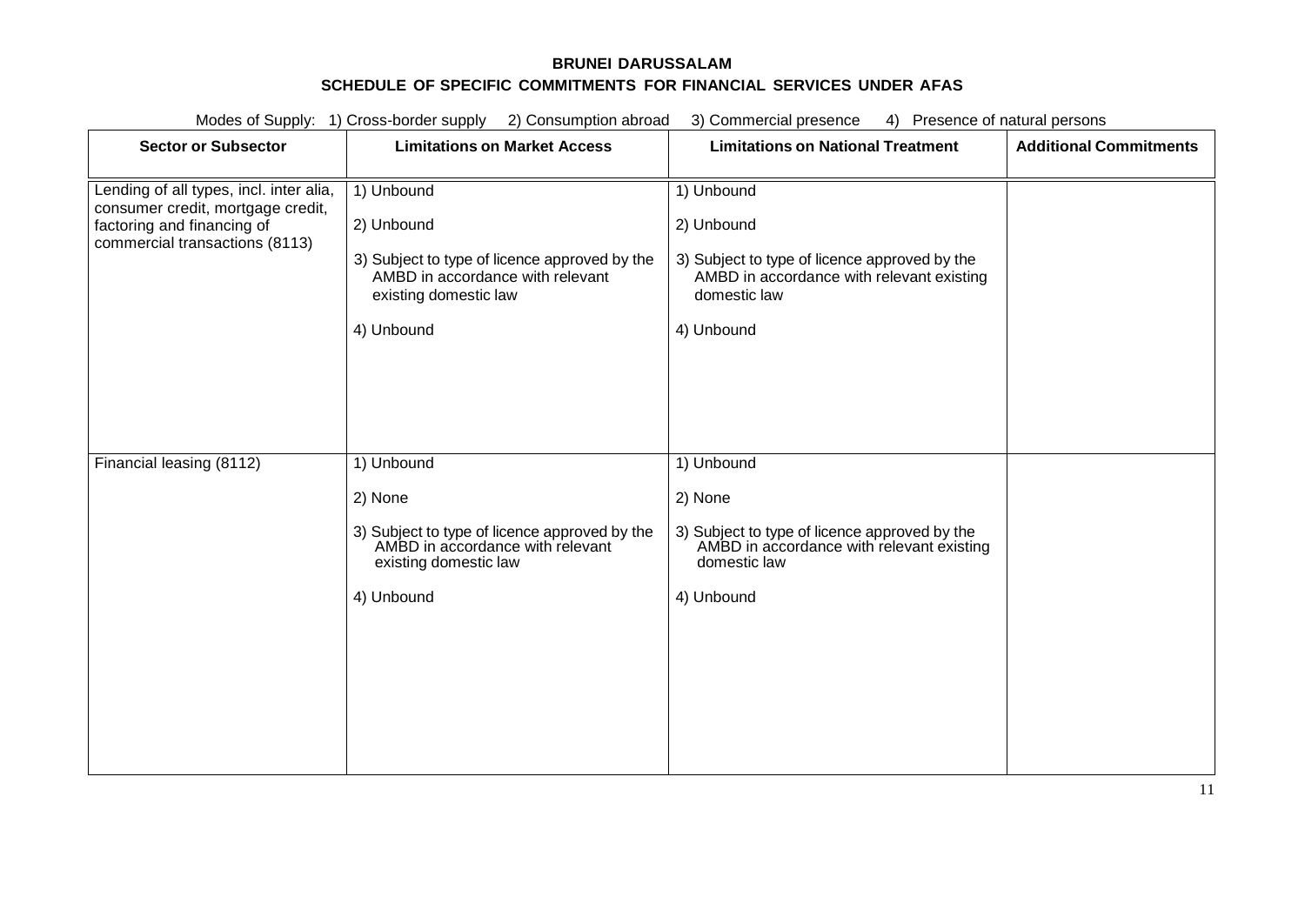| Modes of Supply: 1) Cross-border supply<br>2) Consumption abroad<br>3) Commercial presence<br>4) Presence of natural persons |                                                                                                                                                                                                                                                                                                      |                                          |                               |
|------------------------------------------------------------------------------------------------------------------------------|------------------------------------------------------------------------------------------------------------------------------------------------------------------------------------------------------------------------------------------------------------------------------------------------------|------------------------------------------|-------------------------------|
| <b>Sector or Subsector</b>                                                                                                   | <b>Limitations on Market Access</b>                                                                                                                                                                                                                                                                  | <b>Limitations on National Treatment</b> | <b>Additional Commitments</b> |
| Payment and money transmission<br>activities including credit, charge                                                        | 1) Unbound                                                                                                                                                                                                                                                                                           | 1) Unbound                               |                               |
| and debit cards, banker's drafts<br>$(81339**)$                                                                              | 2) None                                                                                                                                                                                                                                                                                              | 2) None                                  |                               |
|                                                                                                                              | 3) Remittance businesses: Only Brunei<br>Darussalam citizens are permitted to<br>conduct this business subject to AMBD<br>approval.<br>Banker's draft can only be issued by a<br>licensed bank.<br>Multi-purpose store value cards can only<br>be issued by a licensed bank in Brunei<br>Darussalam. | 3) Unbound<br>4) Unbound                 |                               |
|                                                                                                                              | 4) Unbound                                                                                                                                                                                                                                                                                           |                                          |                               |
| Guarantees and commitments<br>$(81199**)$                                                                                    | 1) Unbound                                                                                                                                                                                                                                                                                           | 1) Unbound                               |                               |
|                                                                                                                              | 2) None                                                                                                                                                                                                                                                                                              | 2) None                                  |                               |
|                                                                                                                              | 3) Unbound                                                                                                                                                                                                                                                                                           | 3) Unbound                               |                               |
|                                                                                                                              | 4) Unbound                                                                                                                                                                                                                                                                                           | 4) Unbound                               |                               |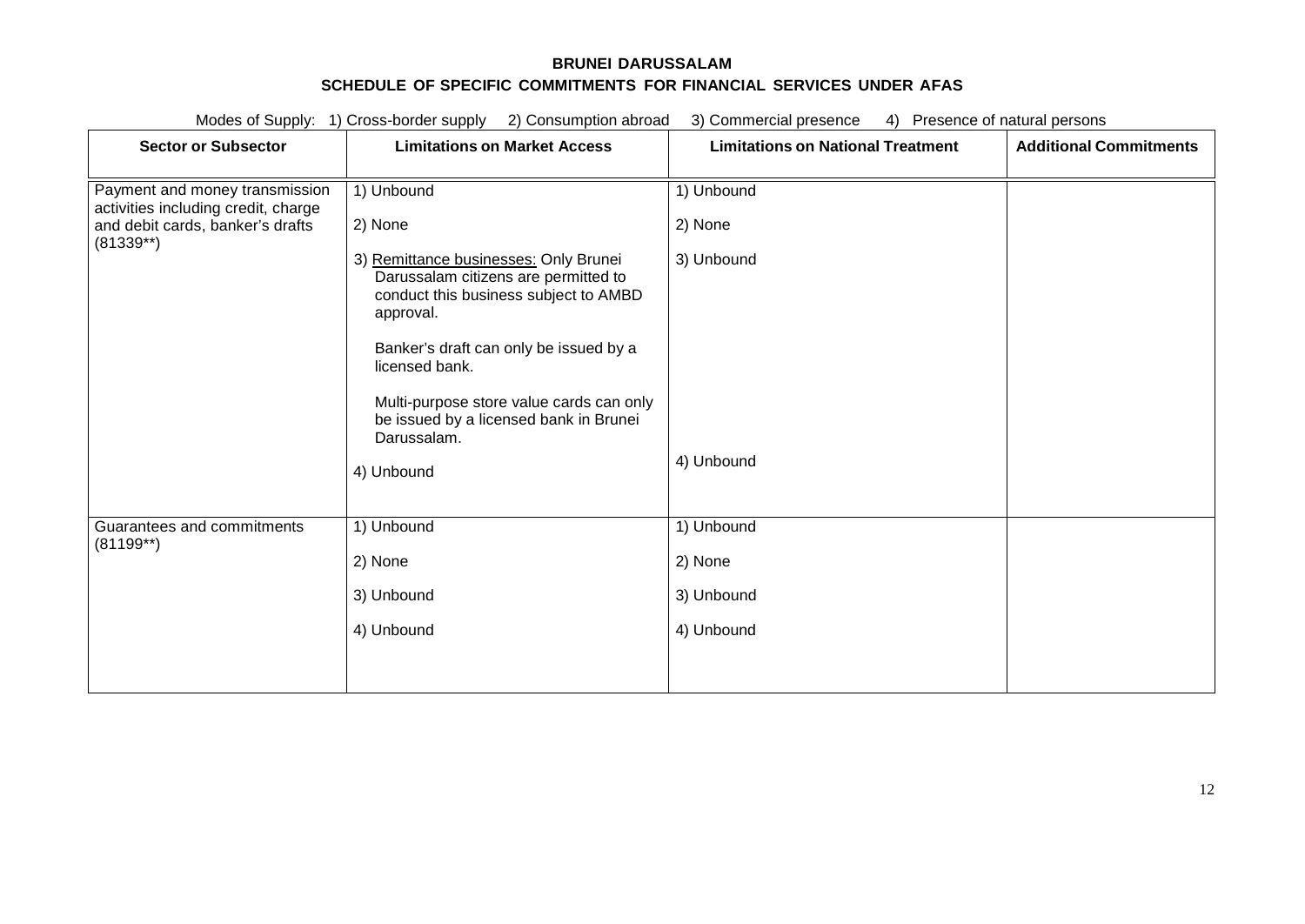Modes of Supply: 1) Cross-border supply 2) Consumption abroad 3) Commercial presence 4) Presence of natural persons **Sector or Subsector Limitations on Market Access Limitations on National Treatment Additional Commitments** Trading for own account or for account of customers, whether on an exchange, in an over-thecounter market or otherwise, the following: • Money market instruments 1) Unbound 2) None 3) Entry is permitted in the form of a locally incorporated company or foreign branch 1) Unbound 2) None 3) Unbound

| • Money market instruments<br>(cheques, bills, certificate of<br>deposits, etc.) (81339**)<br>• Foreign exchange (81333)<br>• Transferable securities<br>$(81321**)$<br>• Other negotiable instruments<br>and financial assets, incl.<br>bullion (81339) | incorporated company or foreign branch<br>subject to the approval of AMBD.<br>Approval from AMBD is required before<br>a person (together with associated<br>persons) is allowed to acquire control of<br>a locally incorporated company.<br>Banks are required to set up separate<br>entities to conduct trading for account of<br>customers. |            |  |
|----------------------------------------------------------------------------------------------------------------------------------------------------------------------------------------------------------------------------------------------------------|------------------------------------------------------------------------------------------------------------------------------------------------------------------------------------------------------------------------------------------------------------------------------------------------------------------------------------------------|------------|--|
|                                                                                                                                                                                                                                                          | 4) Unbound                                                                                                                                                                                                                                                                                                                                     | 4) Unbound |  |
|                                                                                                                                                                                                                                                          |                                                                                                                                                                                                                                                                                                                                                |            |  |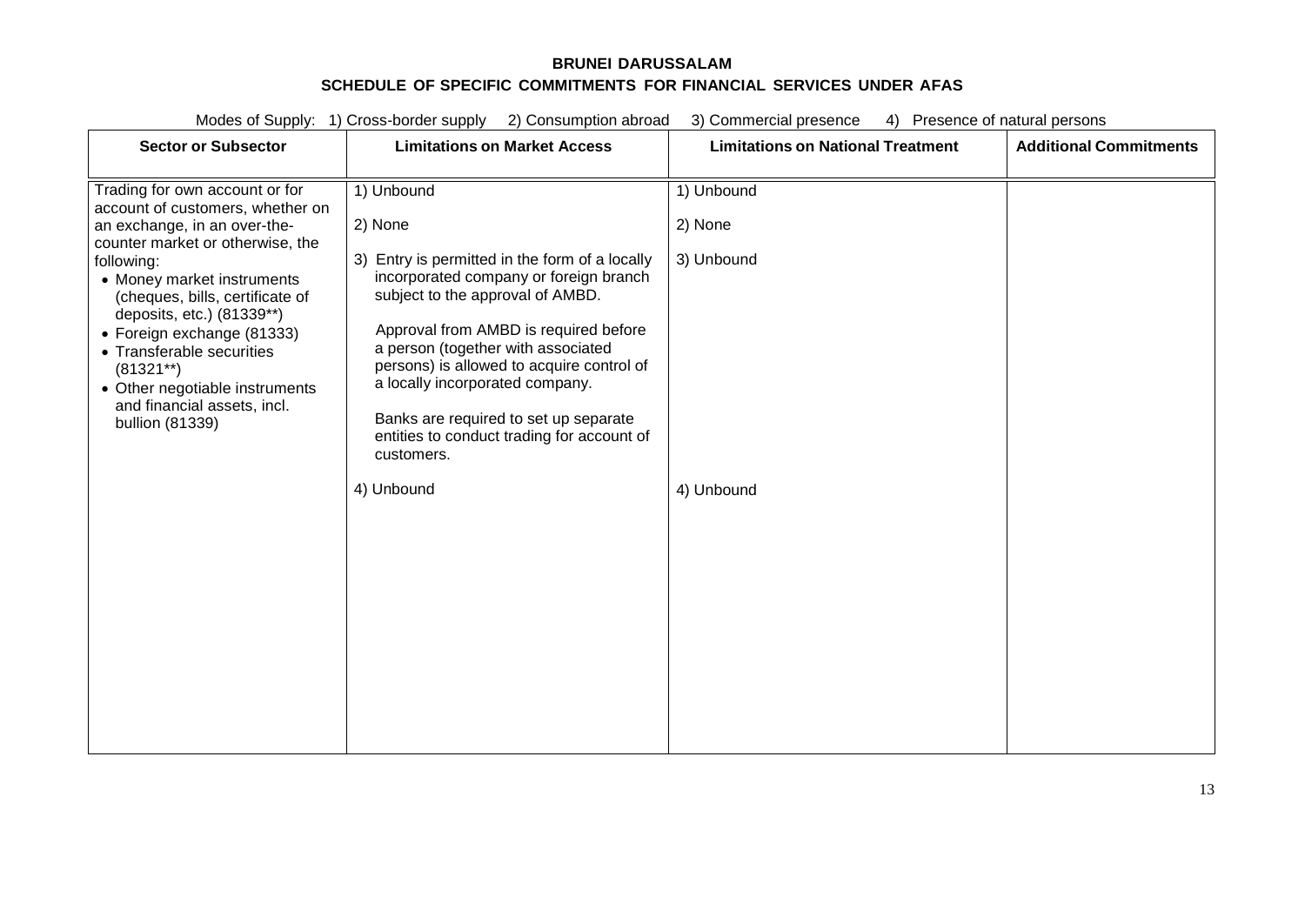|                                                                                                                              | Modes of Supply: 1) Cross-border supply<br>2) Consumption abroad<br>3) Commercial presence<br>Presence of natural persons<br>4)                                                                                                                                                                                                                                                                                                                                                              |                                          |                               |
|------------------------------------------------------------------------------------------------------------------------------|----------------------------------------------------------------------------------------------------------------------------------------------------------------------------------------------------------------------------------------------------------------------------------------------------------------------------------------------------------------------------------------------------------------------------------------------------------------------------------------------|------------------------------------------|-------------------------------|
| <b>Sector or Subsector</b>                                                                                                   | <b>Limitations on Market Access</b>                                                                                                                                                                                                                                                                                                                                                                                                                                                          | <b>Limitations on National Treatment</b> | <b>Additional Commitments</b> |
| Asset management, such as cash<br>or portfolio management, all forms<br>of collective investment<br>management, pension fund | 1) Unbound<br>2) None                                                                                                                                                                                                                                                                                                                                                                                                                                                                        | 1) Unbound<br>2) None                    |                               |
| management, custodial depository<br>and trust services (81323)                                                               | 3) Pension fund management, custodial<br>depository: Unbound<br>Asset Management companies: Entry is<br>permitted in the form of a locally<br>incorporated company or foreign branch<br>subject to the approval of AMBD.<br>Approval from AMBD is required before<br>a person (together with associated<br>persons) is allowed to acquire control of<br>a locally incorporated company.<br>Banks are required to set up separate<br>entities to conduct trading for account of<br>customers. | 3) Unbound                               |                               |
|                                                                                                                              | 4) Unbound                                                                                                                                                                                                                                                                                                                                                                                                                                                                                   | 4) Unbound                               |                               |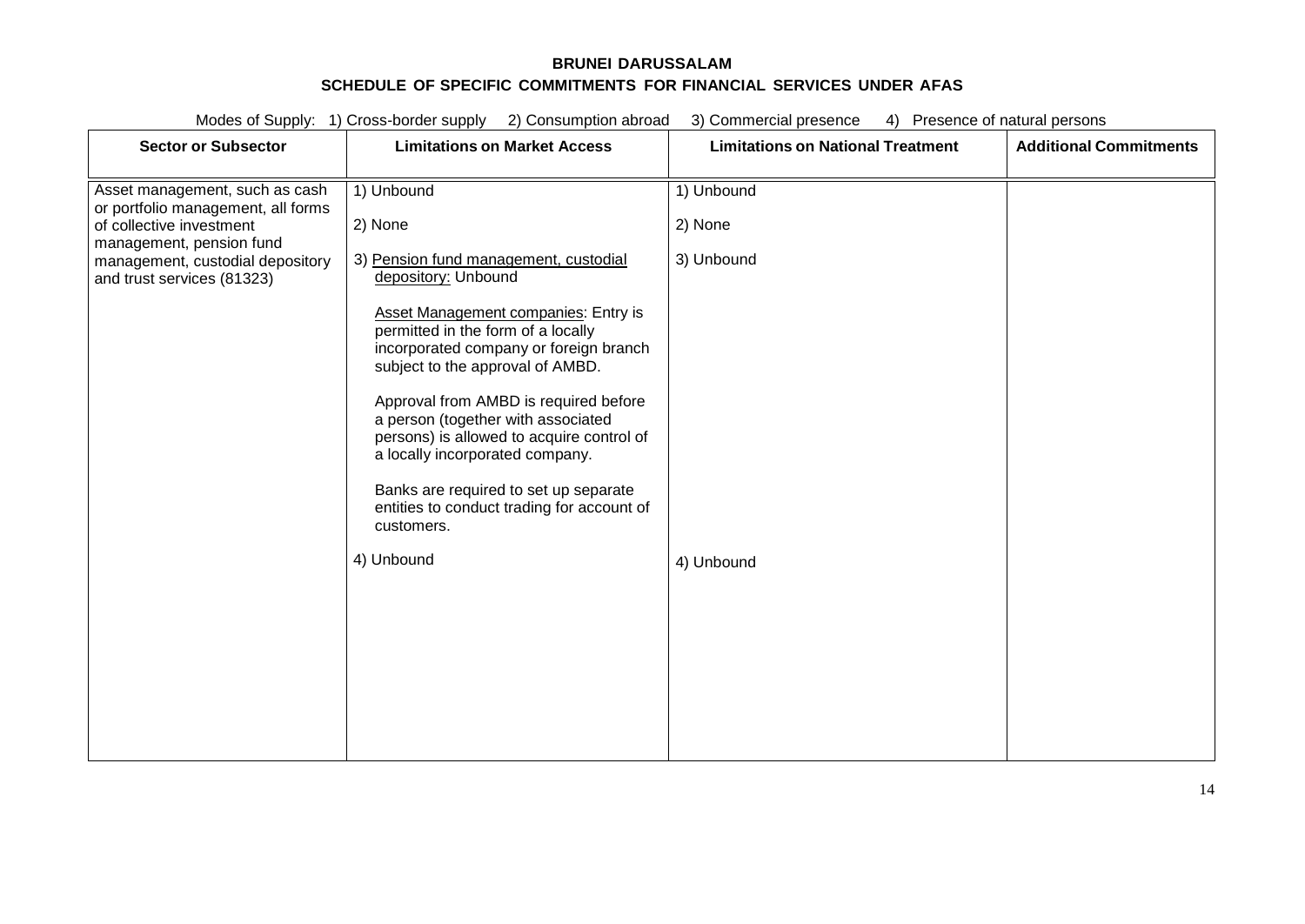| <b>Sector or Subsector</b>                                                                                                                                                                                                          | <b>Limitations on Market Access</b>                                                                                                                                                                                         | <b>Limitations on National Treatment</b>                                                                                                                                                                                    | <b>Additional Commitments</b> |
|-------------------------------------------------------------------------------------------------------------------------------------------------------------------------------------------------------------------------------------|-----------------------------------------------------------------------------------------------------------------------------------------------------------------------------------------------------------------------------|-----------------------------------------------------------------------------------------------------------------------------------------------------------------------------------------------------------------------------|-------------------------------|
| Advisory and other auxiliary<br>financial services, including credit<br>reference and analysis, investment<br>and portfolio research and advice,<br>advice on acquisitions and on<br>corporate restructuring and strategy<br>(8133) | 1) Unbound<br>2) None<br>3) AMBD approval is required and<br>subject to existing domestic laws<br>4) Presence of natural person is allowed<br>temporarily if there is a commercial<br>presence and subject to AMBD approval | 1) Unbound<br>2) None<br>3) AMBD approval is required and<br>subject to existing domestic laws<br>4) Presence of natural person is allowed<br>temporarily if there is a commercial presence<br>and subject to AMBD approval |                               |
| Provision and transfer of financial<br>information, financial data<br>processing and related software by<br>providers of other financial<br>services. (8131)                                                                        | 1) Unbound<br>2) Unbound<br>3) AMBD approval is required<br>4) Unbound                                                                                                                                                      | 1) Unbound<br>2) Unbound<br>3) AMBD approval is required<br>4) Unbound                                                                                                                                                      |                               |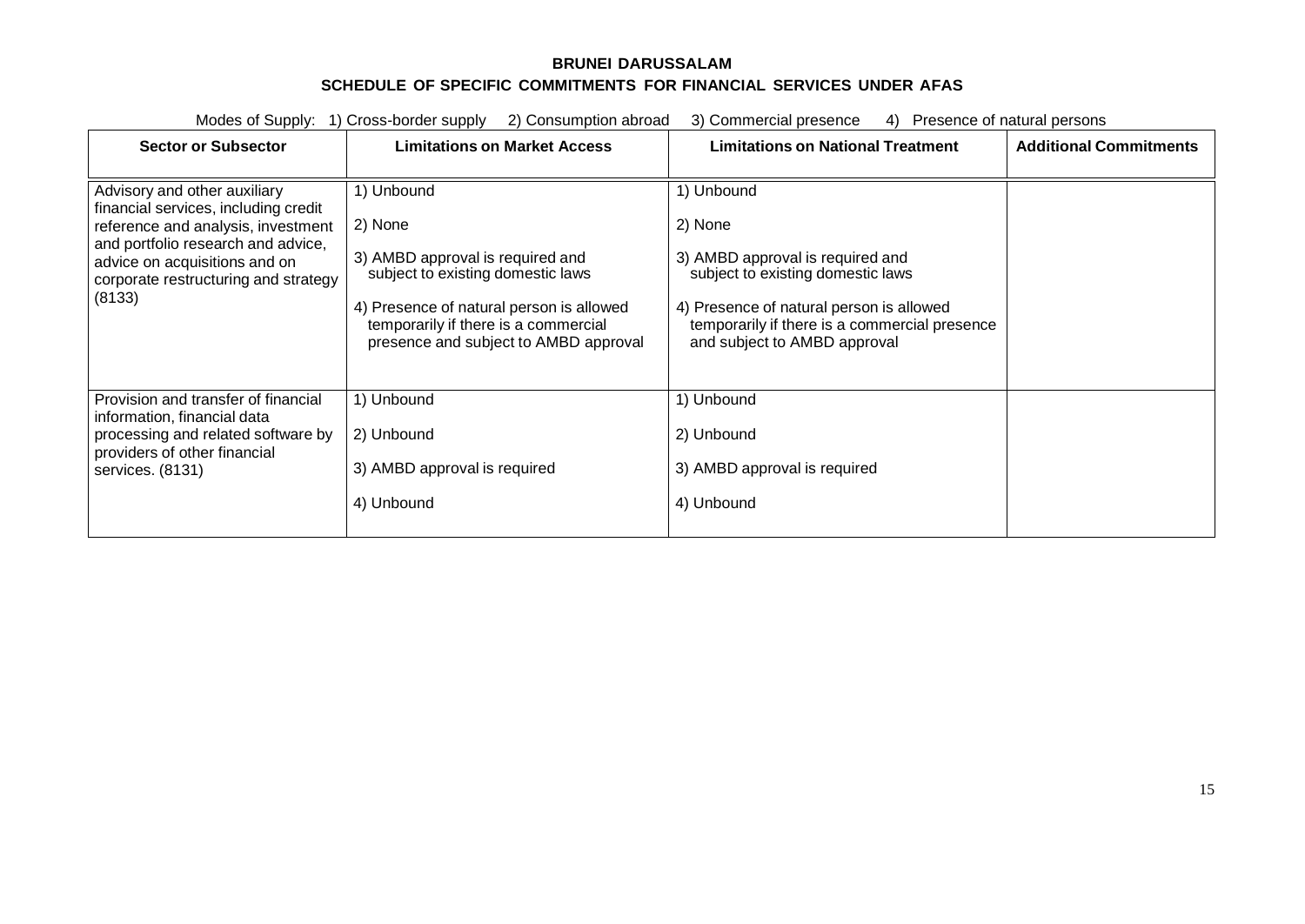**Protocol to Implement the Seventh Package of Commitment on Financial Services under the ASEAN Framework Agreement on Services**

> **CAMBODIA SCHEDULE OF SPECIFIC COMMITMENTS**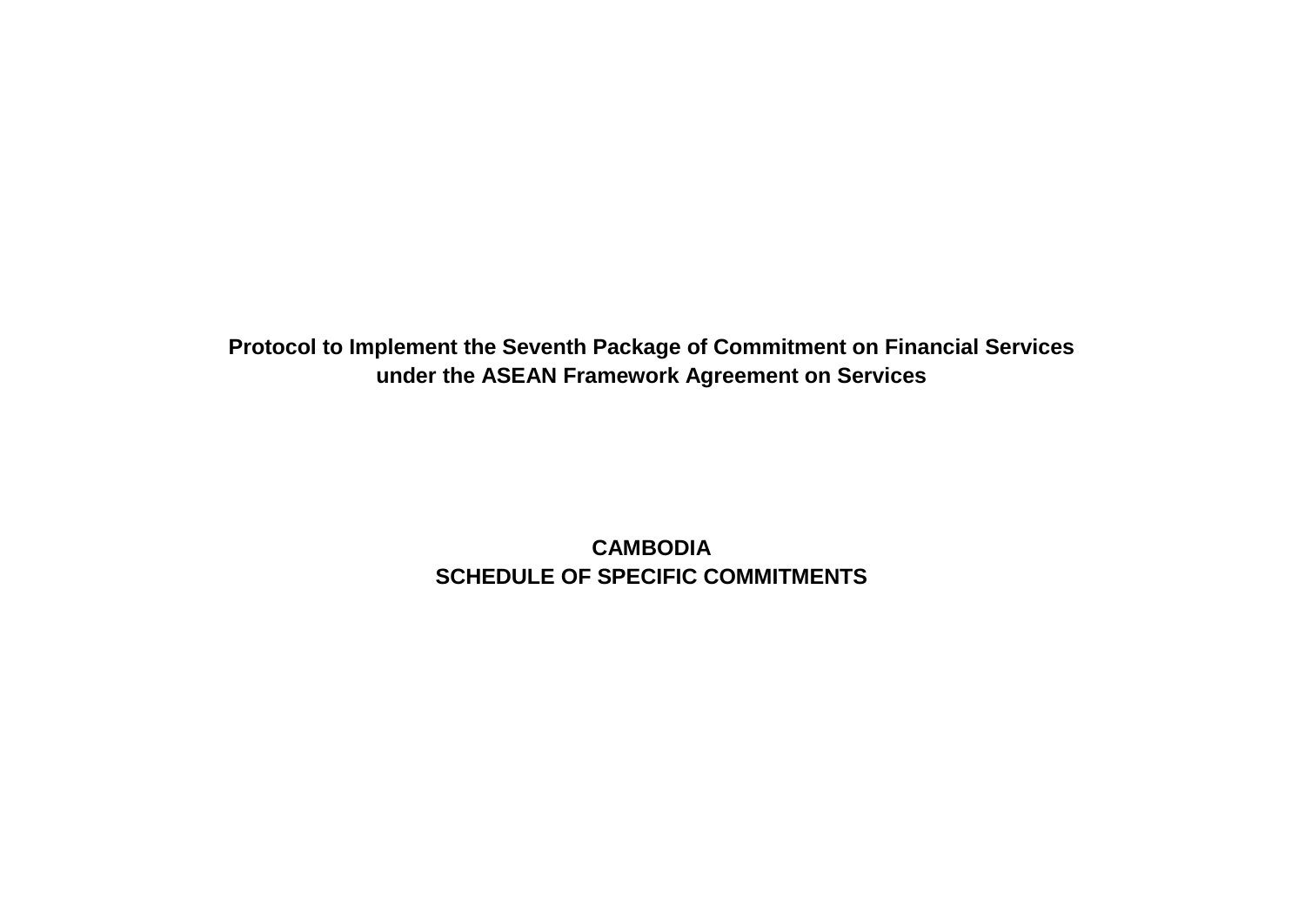| Modes of Supply: 1) Cross-border supply 2) Consumption abroad<br>3) Commercial presence<br>4) Presence of natural persons |                                                                                                                                                                                                                                                                                                                                                                                                  |                                                                                   |                                         |  |
|---------------------------------------------------------------------------------------------------------------------------|--------------------------------------------------------------------------------------------------------------------------------------------------------------------------------------------------------------------------------------------------------------------------------------------------------------------------------------------------------------------------------------------------|-----------------------------------------------------------------------------------|-----------------------------------------|--|
| <b>Sector or Subsector</b>                                                                                                | <b>Limitations on Market Access</b>                                                                                                                                                                                                                                                                                                                                                              | <b>Limitations on National Treatment</b>                                          | <b>Additional</b><br><b>Commitments</b> |  |
| <b>I. HORIZONTAL COMMITMENTS</b>                                                                                          |                                                                                                                                                                                                                                                                                                                                                                                                  |                                                                                   |                                         |  |
| <b>Subsidies</b>                                                                                                          |                                                                                                                                                                                                                                                                                                                                                                                                  | (3), (4). Unbound for subsidies, including<br>for research and development        |                                         |  |
| Tax measures                                                                                                              |                                                                                                                                                                                                                                                                                                                                                                                                  | $(1), (2), (3)$ None with respect to taxes                                        |                                         |  |
| Land                                                                                                                      |                                                                                                                                                                                                                                                                                                                                                                                                  | Non-Cambodian natural and juridical<br>(3)<br>persons may lease but not own land. |                                         |  |
| Acquired rights                                                                                                           | The conditions of ownership,<br>management, operation, juridical form<br>and scope of activities as set out in a<br>license or other form of approval<br>establishing or authorising the operation<br>or supply of services by an existing<br>foreign service supplier, will not be<br>made more<br>restrictive than those in existence as of<br>the date of Cambodia's accession to the<br>WTO. |                                                                                   |                                         |  |
| Investment incentives                                                                                                     | Investors, seeking incentives under the<br>(3)<br>provisions of the Law on Investment,<br>shall have the<br>obligation to provide adequate and<br>consistent training to Cambodian staff,<br>including for promotion to senior<br>positions.                                                                                                                                                     | None<br>(3)                                                                       |                                         |  |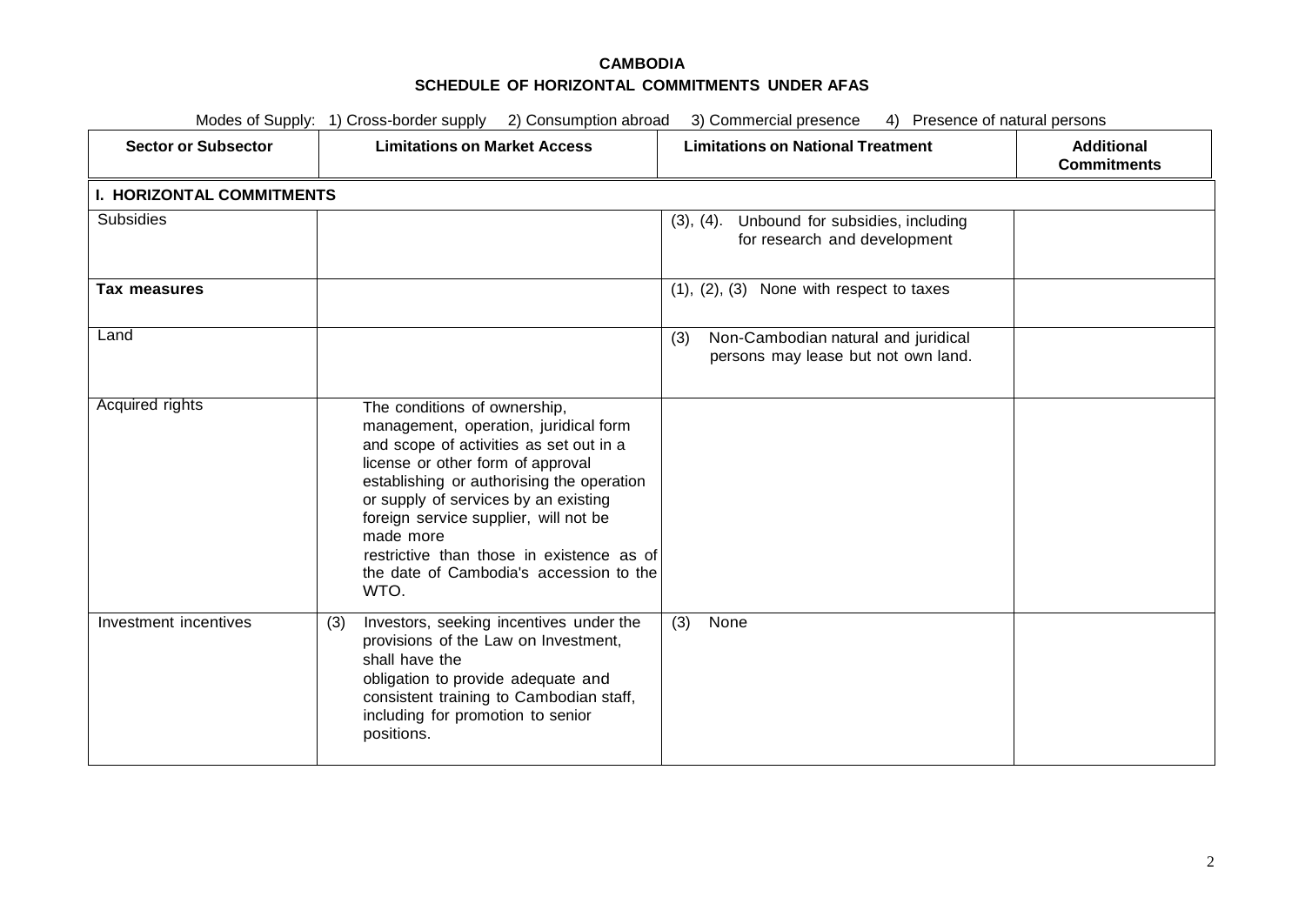| <b>Sector or Subsector</b>  | <b>Limitations on Market Access</b>                                                                                                                                                                                                                                                                                                                                                                                                                                                                                                                                                                                                                                                                                                                | <b>Limitations on National Treatment</b>                                                            | <b>Additional</b><br><b>Commitments</b> |
|-----------------------------|----------------------------------------------------------------------------------------------------------------------------------------------------------------------------------------------------------------------------------------------------------------------------------------------------------------------------------------------------------------------------------------------------------------------------------------------------------------------------------------------------------------------------------------------------------------------------------------------------------------------------------------------------------------------------------------------------------------------------------------------------|-----------------------------------------------------------------------------------------------------|-----------------------------------------|
| Presence of natural persons | Unbound except for measures<br>(4)<br>concerning the entry and temporary<br>stay of a natural person who falls in one<br>of the following categories:<br><b>Business visitors</b><br>A natural person who:<br>enters Cambodia for the purposes<br>of participating in business<br>meetings, establishing<br>business contacts including<br>negotiations for the sale of<br>services and/or other similar<br>activities;<br>stays in Cambodia without<br>receiving income from within<br>Cambodian sources;<br>does not engage in making<br>direct sales to the general public<br>or supplying services.<br>Entry visa for business visitors shall be<br>valid for a period of 90 days for an initial<br>stay of 30 days, which may be<br>extended. | (4)<br>Unbound, except for measures affecting<br>the categories referred to under market<br>access. |                                         |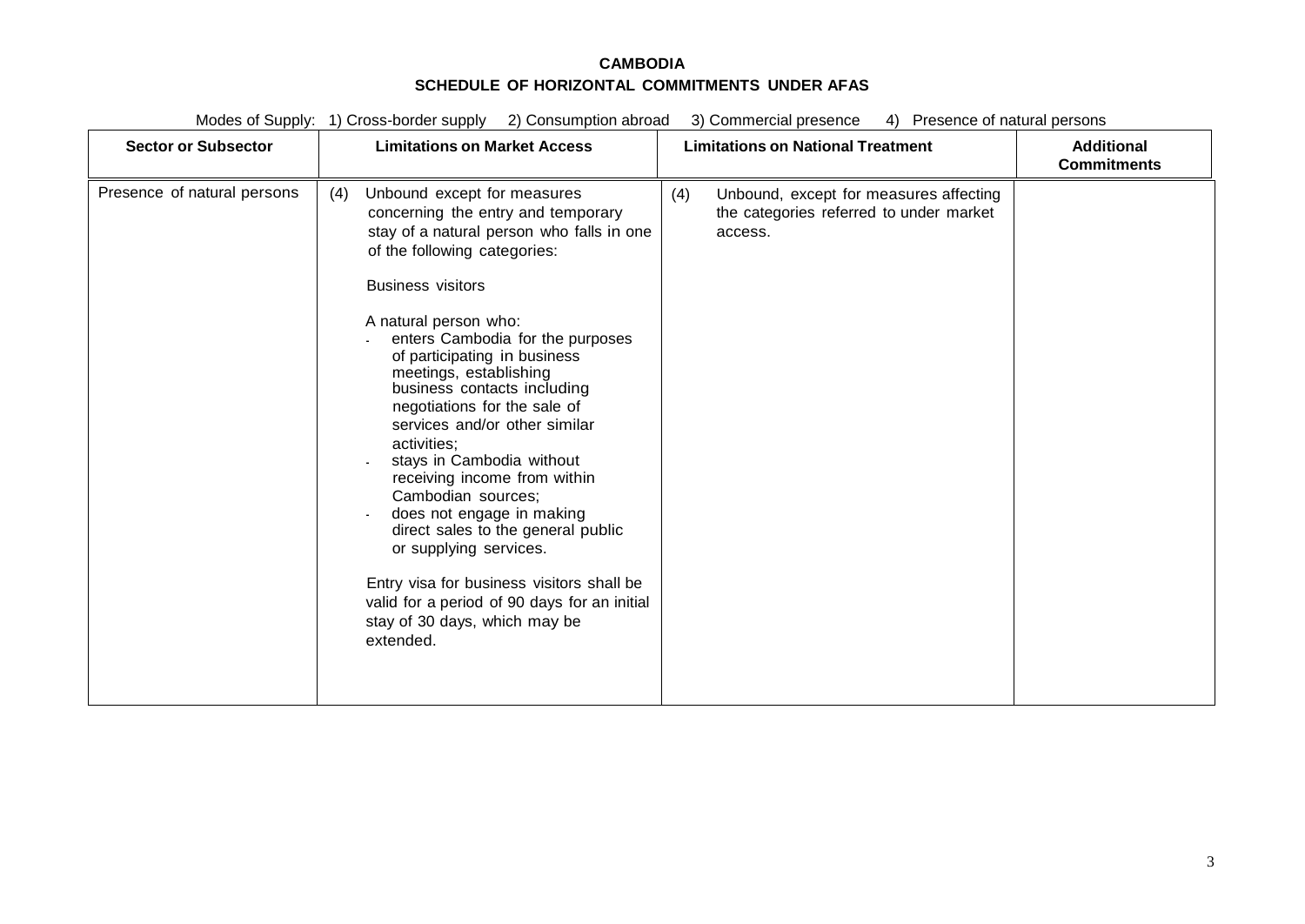| <b>Sector or Subsector</b> | <b>Limitations on Market Access</b>                                                                                                                                                                                                                                                                                                                                                                                                                                                                                                                                                                                                                                                                                                                                                                                                                                                                                                                                                                                                                                                                                                     | <b>Limitations on National Treatment</b> | <b>Additional</b><br><b>Commitments</b> |
|----------------------------|-----------------------------------------------------------------------------------------------------------------------------------------------------------------------------------------------------------------------------------------------------------------------------------------------------------------------------------------------------------------------------------------------------------------------------------------------------------------------------------------------------------------------------------------------------------------------------------------------------------------------------------------------------------------------------------------------------------------------------------------------------------------------------------------------------------------------------------------------------------------------------------------------------------------------------------------------------------------------------------------------------------------------------------------------------------------------------------------------------------------------------------------|------------------------------------------|-----------------------------------------|
|                            | Persons responsible for setting up of a<br>commercial establishment: Persons working<br>in an executive or managerial position,<br>receiving remuneration from an entity as<br>defined below, who are responsible for the<br>setting up, in Cambodia, of a commercial<br>presence of a service provider of a Member,<br>that will support employment of persons<br>described in a, b, and c below. The subject<br>persons are not subject to a maximum<br>duration of stay.<br>Intra-Corporate Transferees Natural<br>persons who have been employed by a<br>juridical person of another member for a<br>period of not less than 1 year and who<br>seek temporary entry to provide services<br>through a branch, subsidiary and affiliate in<br>Cambodia and who are:<br>a) Executives: without requiring<br>compliance with labour market tests,<br>persons within an organisation who<br>primarily direct the management of the<br>organization exercise wide latitude in<br>decision-making, and receive only<br>general supervision or direction from<br>higher-level executives, the board of<br>directors, or shareholders of the |                                          |                                         |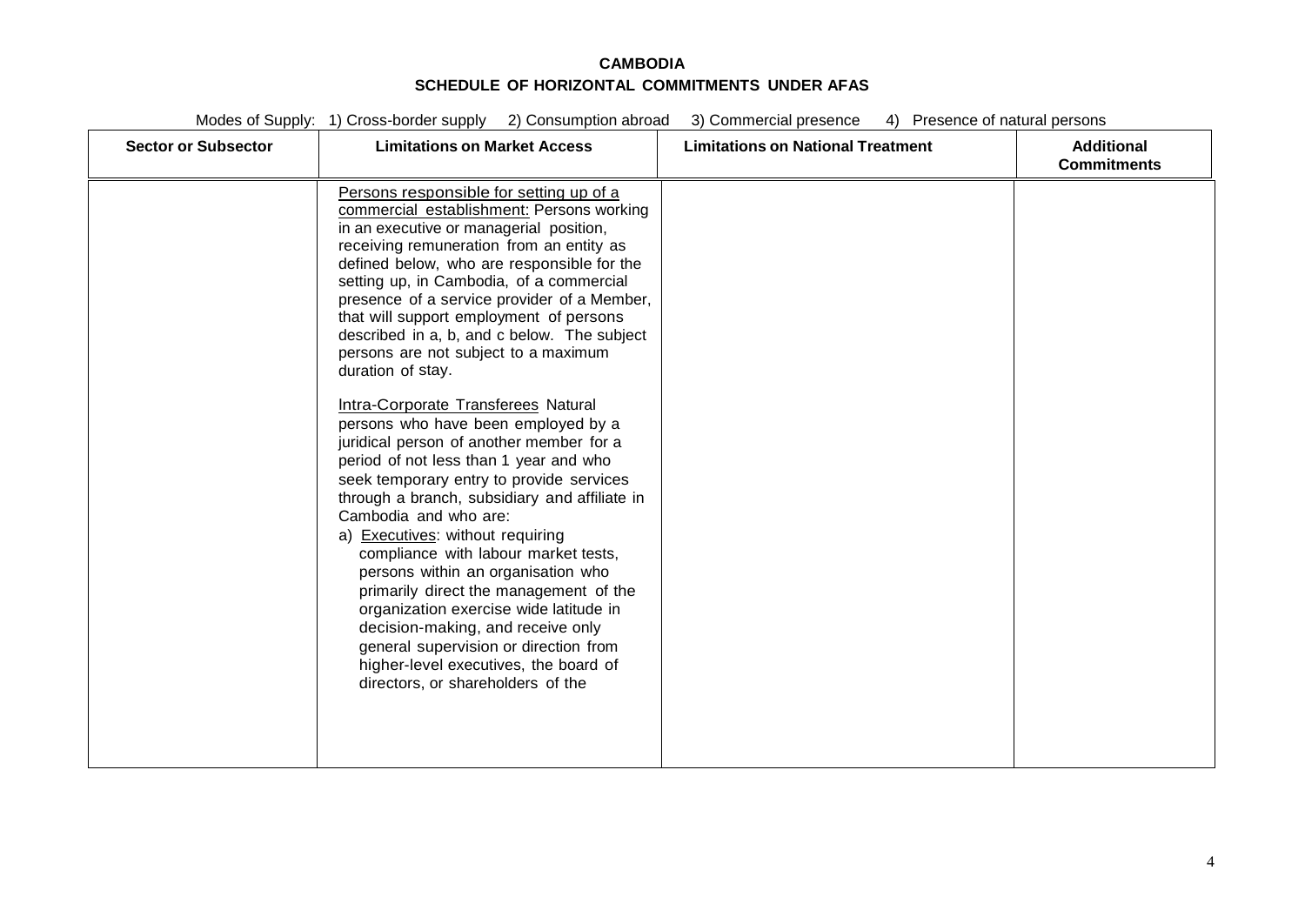| <b>Sector or Subsector</b> | <b>Limitations on Market Access</b>                                                                                                                                                                                                                                                                                                                                                                                                                                                                                                                                                                                                                                                                                                                                                                                                                                                                    | <b>Limitations on National Treatment</b> | <b>Additional</b><br><b>Commitments</b> |
|----------------------------|--------------------------------------------------------------------------------------------------------------------------------------------------------------------------------------------------------------------------------------------------------------------------------------------------------------------------------------------------------------------------------------------------------------------------------------------------------------------------------------------------------------------------------------------------------------------------------------------------------------------------------------------------------------------------------------------------------------------------------------------------------------------------------------------------------------------------------------------------------------------------------------------------------|------------------------------------------|-----------------------------------------|
|                            | business. Executives would not directly<br>perform tasks related to the actual supply of<br>a service or services of the organisation.                                                                                                                                                                                                                                                                                                                                                                                                                                                                                                                                                                                                                                                                                                                                                                 |                                          |                                         |
|                            | b) Managers: without requiring compliance<br>with labour market tests, natural persons<br>employed by a juridical entity and who<br>possess knowledge at an advanced level<br>of expertise or proprietary knowledge of<br>a juridical entity product, service,<br>research, equipment, techniques, or<br>management, and who primarily direct<br>the organisation or a department of the<br>organisation; supervise and control the<br>work of other supervisory, professional<br>or managerial employees; have the<br>authority to hire and fire or recommend<br>hiring, firing or other personnel actions;<br>and exercise discretionary authority over<br>day- to-day operations. They do not<br>include first-line supervisors, unless the<br>employees super-vised are<br>professionals, nor do they include<br>employees who primarily perform tasks<br>necessary for the supply of the service. |                                          |                                         |
|                            |                                                                                                                                                                                                                                                                                                                                                                                                                                                                                                                                                                                                                                                                                                                                                                                                                                                                                                        |                                          |                                         |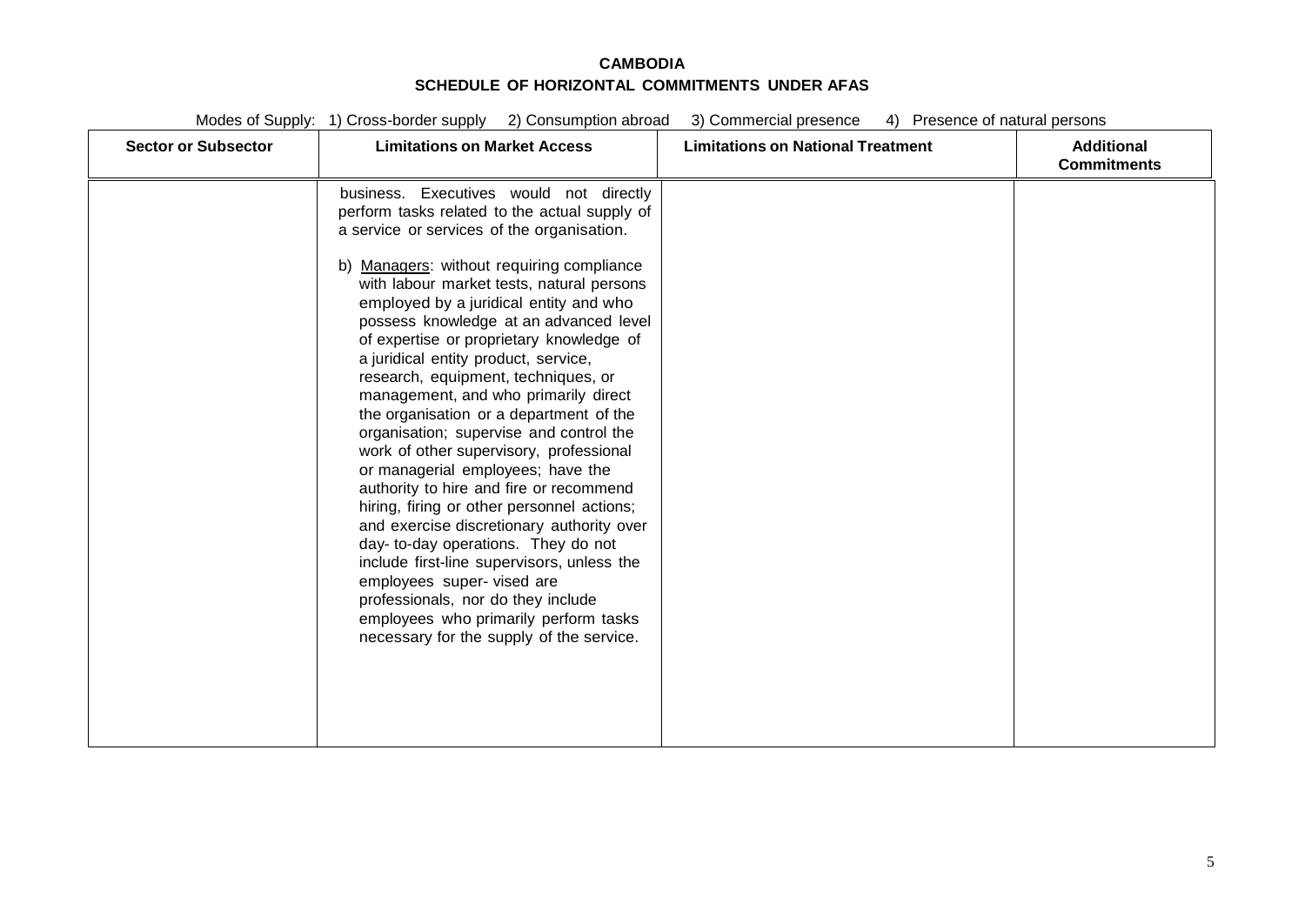| <b>Sector or Subsector</b> | <b>Limitations on Market Access</b>                                                                                                                                                                                                                                                                                                                                                                                                                                                                                             | <b>Limitations on National Treatment</b> | <b>Additional</b><br><b>Commitments</b> |
|----------------------------|---------------------------------------------------------------------------------------------------------------------------------------------------------------------------------------------------------------------------------------------------------------------------------------------------------------------------------------------------------------------------------------------------------------------------------------------------------------------------------------------------------------------------------|------------------------------------------|-----------------------------------------|
|                            | Specialists: Natural persons, within an<br>C)<br>organisation who possess knowledge<br>at an advanced level of continued<br>expertise and who possess proprietary<br>knowledge of the organisation's<br>services, research equipment,<br>techniques, or management.<br>Temporary residency and work permit is<br>required for the natural persons in the<br>categories defined under intra-corporate<br>transferees. Such permits are issued for two<br>years and may be renewed annually up to<br>maximum of total five years. |                                          |                                         |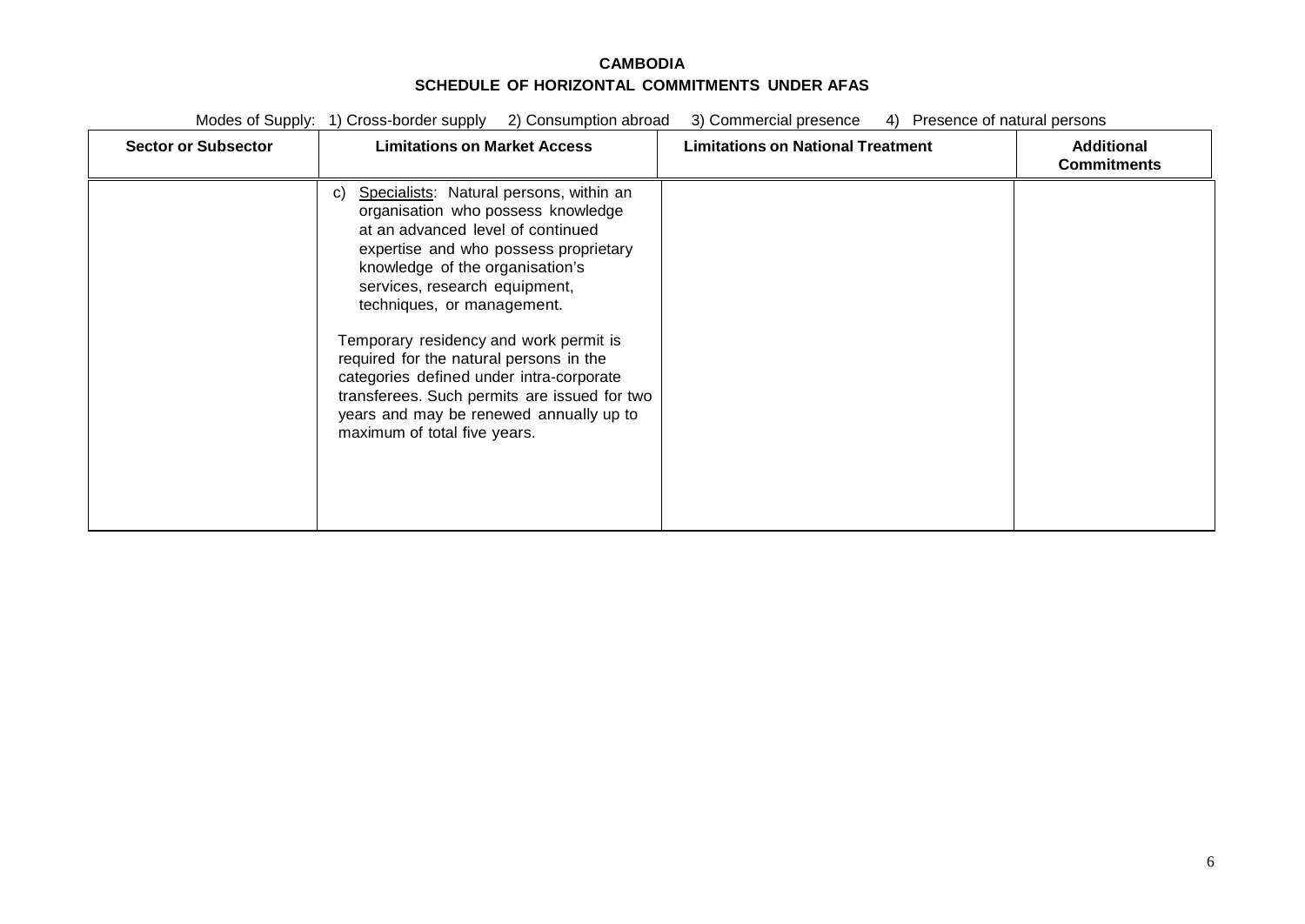| Modes of Supply: 1) Cross-border supply 2) Consumption abroad<br>3) Commercial presence<br>4) Presence of natural persons |                                                                                                                                                                                                                                                                                                                                                                                                                                                                                |                                                                  |                               |  |
|---------------------------------------------------------------------------------------------------------------------------|--------------------------------------------------------------------------------------------------------------------------------------------------------------------------------------------------------------------------------------------------------------------------------------------------------------------------------------------------------------------------------------------------------------------------------------------------------------------------------|------------------------------------------------------------------|-------------------------------|--|
| <b>Sector or Subsector</b>                                                                                                | <b>Limitations on Market Access</b>                                                                                                                                                                                                                                                                                                                                                                                                                                            | <b>Limitations on National Treatment</b>                         | <b>Additional Commitments</b> |  |
| <b>FINANCIAL SERVICES</b>                                                                                                 |                                                                                                                                                                                                                                                                                                                                                                                                                                                                                |                                                                  |                               |  |
| All insurance and insurance related services<br>Α.                                                                        |                                                                                                                                                                                                                                                                                                                                                                                                                                                                                |                                                                  |                               |  |
| Life insurance services<br>(CPC81211)                                                                                     | 1) Natural or juridical person can enter into<br>contract only with the insurance<br>companies licensed to carry out<br>insurance business in the Kingdom of<br>Cambodia                                                                                                                                                                                                                                                                                                       | 1) None                                                          |                               |  |
|                                                                                                                           | 2) None                                                                                                                                                                                                                                                                                                                                                                                                                                                                        | 2) None                                                          |                               |  |
|                                                                                                                           | 3) None                                                                                                                                                                                                                                                                                                                                                                                                                                                                        | 3) None                                                          |                               |  |
|                                                                                                                           | 4) Unbound, except as indicated in the<br>horizontal commitments                                                                                                                                                                                                                                                                                                                                                                                                               | 4) Unbound, except as indicated in the<br>horizontal commitments |                               |  |
| Non-life insurance services (CPC<br>8129)                                                                                 | 1) None for marine, aviation, and transport<br>insurance from 1 January 2009, or once<br>a law has been passed, the appropriate<br>regulations in place and a local firm<br>authorized, whichever comes first<br>Until the conditions above are met,<br>marine, aviation and transport<br>insurance services may be supplied by<br>insurance companies licensed to carry<br>out insurance business in the Kingdom<br>of Cambodia<br>For all other non-life insurance services, | 1) None                                                          |                               |  |
|                                                                                                                           | natural or juridical persons can enter<br>into contract only with the insurance<br>companies licensed to carry out<br>insurance business in the Kingdom of                                                                                                                                                                                                                                                                                                                     |                                                                  |                               |  |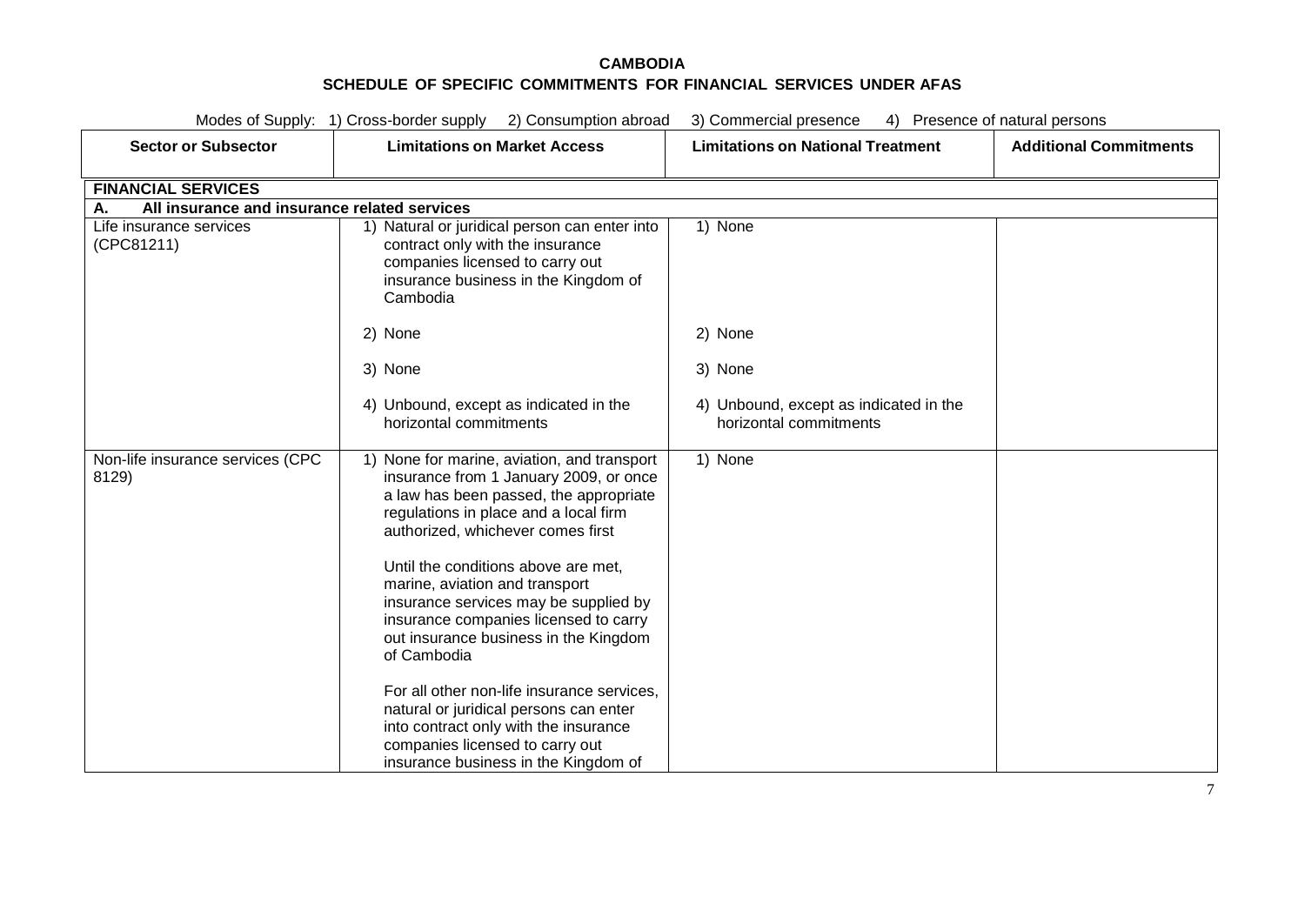|                                                                                          | Modes of Supply: 1) Cross-border supply 2) Consumption abroad                                                                                                                                                                                                                                                                                                                                                                                                                  | 3) Commercial presence<br>4) Presence of natural persons                               |                               |
|------------------------------------------------------------------------------------------|--------------------------------------------------------------------------------------------------------------------------------------------------------------------------------------------------------------------------------------------------------------------------------------------------------------------------------------------------------------------------------------------------------------------------------------------------------------------------------|----------------------------------------------------------------------------------------|-------------------------------|
| <b>Sector or Subsector</b>                                                               | <b>Limitations on Market Access</b>                                                                                                                                                                                                                                                                                                                                                                                                                                            | <b>Limitations on National Treatment</b>                                               | <b>Additional Commitments</b> |
|                                                                                          | Cambodia<br>2) None<br>3) None<br>4) Unbound, except as indicated in the<br>horizontal commitments                                                                                                                                                                                                                                                                                                                                                                             | 2) None<br>3) None<br>4) Unbound, except as indicated in the<br>horizontal commitments |                               |
| Reinsurance and retrocession<br>(CPC 81299)                                              | 1) None, except companies must<br>reinsurance 20% of their risk in<br>Cambodia Re until 31 December 2007.<br>Insurance contracts of total sum insured<br>of less than or equal to USD 500,000<br>must be reinsured locally until 31<br>December 2008. Thereafter, none<br>2) None<br>3) None, except companies must reinsure<br>20% of their risk in Cambodia Re until 1<br>January 2008. Thereafter, none<br>4) Unbound, except as indicated in the<br>horizontal commitments | 1) None<br>2) None<br>3) None<br>4) Unbound, except as indicated in the                |                               |
| Services auxiliary to insurance<br>(including broking and agency<br>services) (CPC 8140) | 1) None<br>2) None                                                                                                                                                                                                                                                                                                                                                                                                                                                             | horizontal commitments<br>1) None<br>2) None                                           |                               |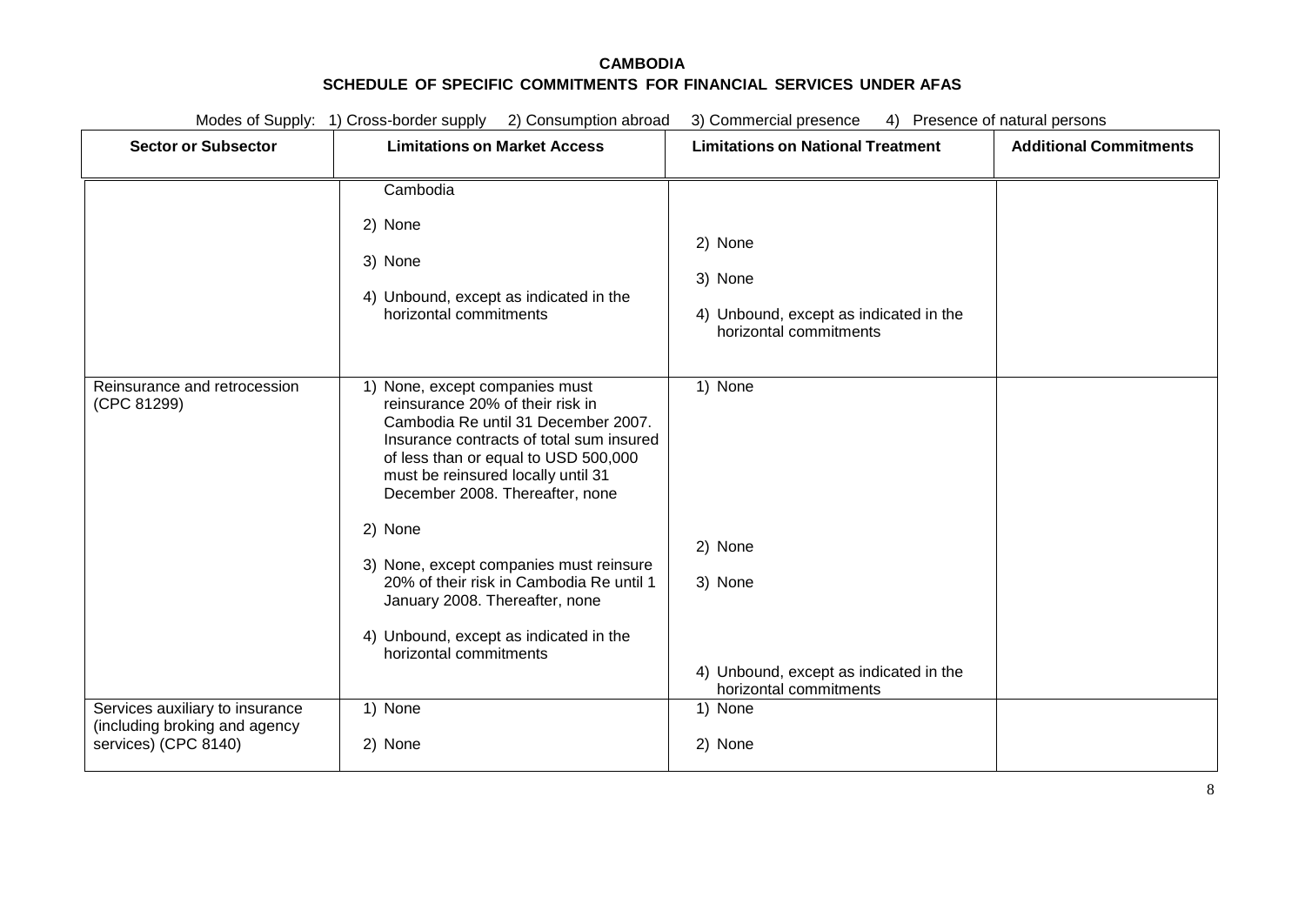|                                                                                                                                                                                                                                                                                                                             | Modes of Supply: 1) Cross-border supply 2) Consumption abroad                                                                                                                                                                       | 3) Commercial presence<br>4) Presence of natural persons                               |                               |
|-----------------------------------------------------------------------------------------------------------------------------------------------------------------------------------------------------------------------------------------------------------------------------------------------------------------------------|-------------------------------------------------------------------------------------------------------------------------------------------------------------------------------------------------------------------------------------|----------------------------------------------------------------------------------------|-------------------------------|
| <b>Sector or Subsector</b>                                                                                                                                                                                                                                                                                                  | <b>Limitations on Market Access</b>                                                                                                                                                                                                 | <b>Limitations on National Treatment</b>                                               | <b>Additional Commitments</b> |
|                                                                                                                                                                                                                                                                                                                             | 3) None<br>4) Unbound, except as indicated in the<br>horizontal commitments                                                                                                                                                         | 3) None<br>4) Unbound, except as indicated in the<br>horizontal commitments            |                               |
| <b>Banking and other financial services</b><br>В.                                                                                                                                                                                                                                                                           |                                                                                                                                                                                                                                     |                                                                                        |                               |
| Acceptance of deposits and other<br>repayable funds from the public<br>$(CPC 81115 - 81119)$                                                                                                                                                                                                                                | 1) None, except deposits from the public<br>must be reinvested in Cambodia                                                                                                                                                          | 1) None                                                                                |                               |
| Lending of all types, including<br>consumer credit, mortgage credit,<br>financing<br>factoring<br>and<br>of<br>transaction<br>(CPC<br>commercial<br>81113)<br>All<br>payment<br>and<br>money<br>transmission service,<br>including<br>credit, charge and debit cards,<br>traveler cheques and bankers<br>drafts (CPC 81112) | 2) None<br>3) None, except only permitted through<br>authorized financial institutions as<br>banks<br>4) Unbound, except as indicated in the<br>horizontal commitments                                                              | 2) None<br>3) None<br>4) Unbound, except as indicated in the<br>horizontal commitments |                               |
| Financial leasing (CPC 81112)                                                                                                                                                                                                                                                                                               | 1) None<br>2) None<br>3) Permitted through banks and financial<br>lease institutions receiving licenses to<br>operate banking business from the<br>National Bank of Cambodia. Financial<br>lease institutions are not be allowed to | 1) None<br>2) None<br>3) None                                                          |                               |
|                                                                                                                                                                                                                                                                                                                             | undertake banking operations other<br>than the financial lease business                                                                                                                                                             |                                                                                        |                               |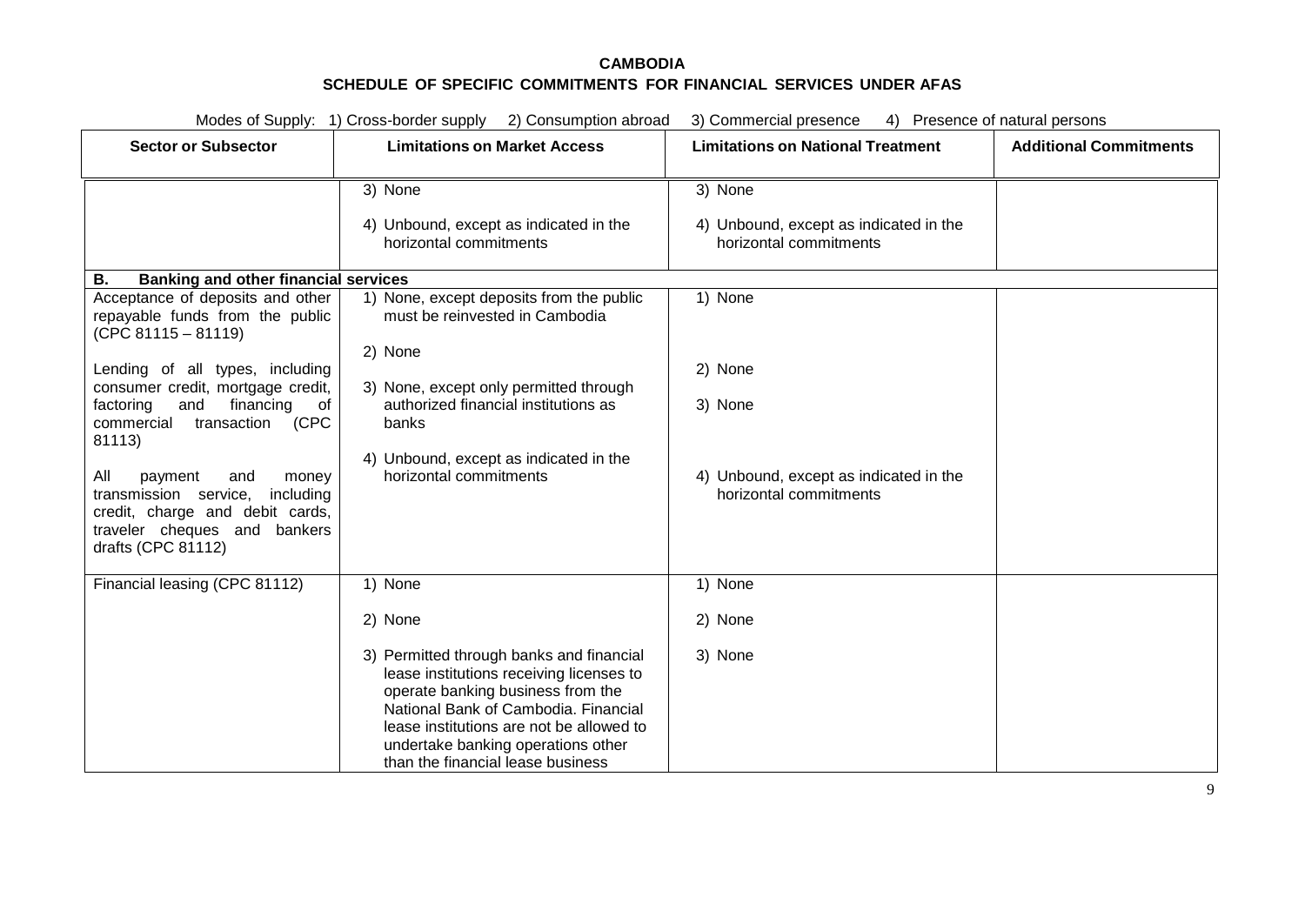| Modes of Supply: 1) Cross-border supply<br>2) Consumption abroad |                                                                  | 3) Commercial presence<br>4)<br>Presence of natural persons      |                               |
|------------------------------------------------------------------|------------------------------------------------------------------|------------------------------------------------------------------|-------------------------------|
| <b>Sector or Subsector</b>                                       | <b>Limitations on Market Access</b>                              | <b>Limitations on National Treatment</b>                         | <b>Additional Commitments</b> |
|                                                                  | 4) Unbound, except as indicated in the<br>horizontal commitments | 4) Unbound, except as indicated in the<br>horizontal commitments |                               |
| Guarantees<br>commitments<br>and                                 | 1) Unbound                                                       | 1) None                                                          |                               |
| (CPC 8119**)                                                     | 2) None                                                          | 2) None                                                          |                               |
|                                                                  | 3) Unbound until related laws and<br>regulations are established | 3) None                                                          |                               |
|                                                                  | 4) Unbound, except as indicated in the<br>horizontal commitments | 4) Unbound, except as indicated in the<br>horizontal commitments |                               |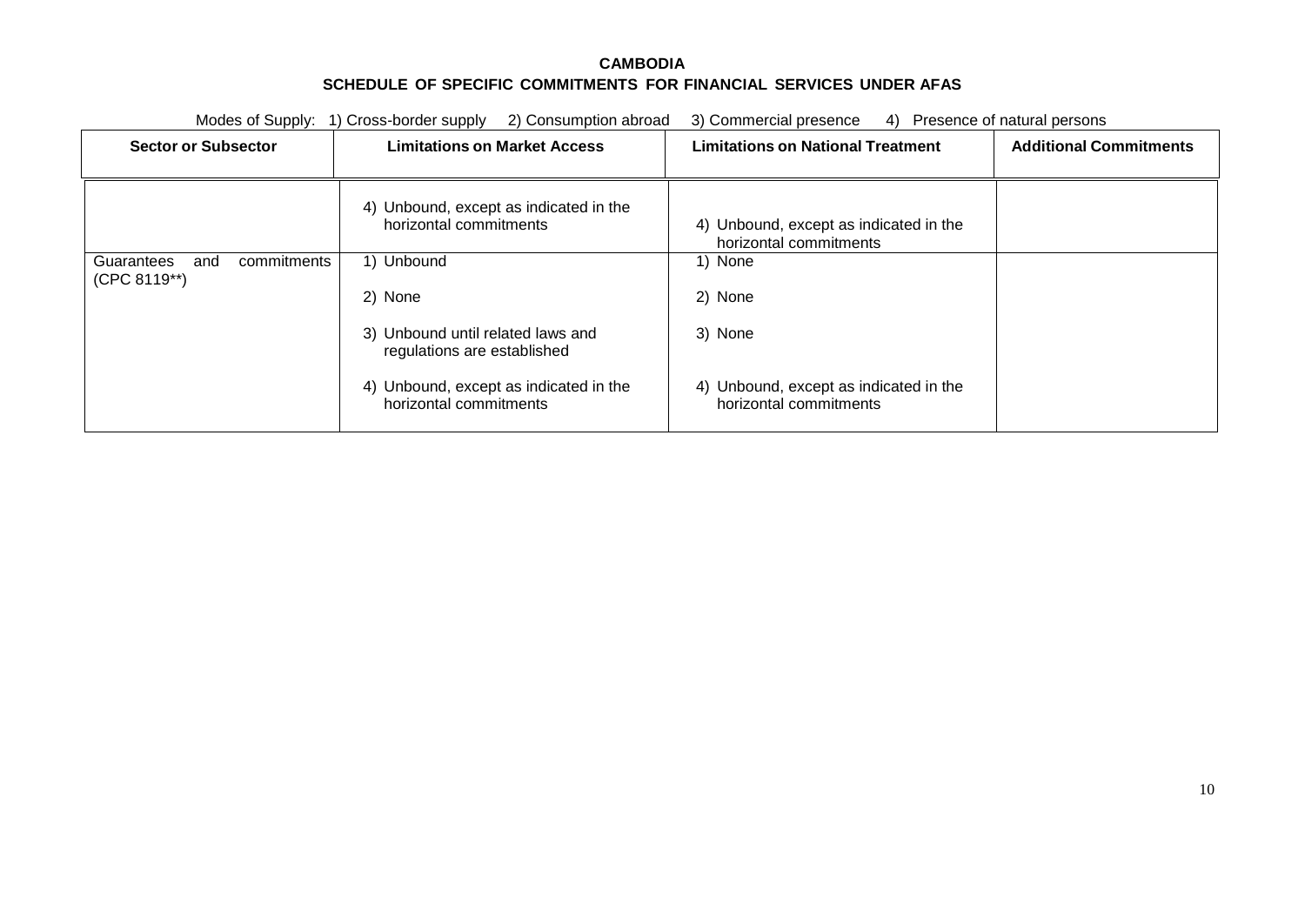| Modes of Supply: 1) Cross-border supply 2) Consumption abroad<br>3) Commercial presence<br>4) Presence of natural persons |                                                                                                                                                                                                                                                                                                                                                                                                                              |                                                                  |                               |
|---------------------------------------------------------------------------------------------------------------------------|------------------------------------------------------------------------------------------------------------------------------------------------------------------------------------------------------------------------------------------------------------------------------------------------------------------------------------------------------------------------------------------------------------------------------|------------------------------------------------------------------|-------------------------------|
| <b>Sector or Subsector</b>                                                                                                | <b>Limitations on Market Access</b>                                                                                                                                                                                                                                                                                                                                                                                          | <b>Limitations on National Treatment</b>                         | <b>Additional Commitments</b> |
| Trading for own account or for<br>account of customers on an                                                              | 1) Unbound                                                                                                                                                                                                                                                                                                                                                                                                                   | 1) None                                                          |                               |
| exchange:<br>Listed equity securities<br>$\sim 100$                                                                       | 2) None                                                                                                                                                                                                                                                                                                                                                                                                                      | 2) None                                                          |                               |
|                                                                                                                           | 3) Permitted through securities firms<br>receiving license to operate securities<br>underwriting and dealing business, and<br>brokerage businesses (for account of<br>customer only) from Securities and<br>Exchange Commission of Cambodia<br>(SECC) according to laws and<br>regulations of securities sector, other<br>related regulations. Non-Cambodian<br>natural and juridical persons may lease<br>but not own land. | 3) None                                                          |                               |
|                                                                                                                           | 4) Unbound, except as indicated in the<br>horizontal commitments                                                                                                                                                                                                                                                                                                                                                             | 4) Unbound, except as indicated in the<br>horizontal commitments |                               |
| (g) Participation in issues of all<br>kinds of securities, including                                                      | 1) Unbound                                                                                                                                                                                                                                                                                                                                                                                                                   | 1) None                                                          |                               |
| underwriting and placement as<br>agency (whether publicly or                                                              | 2) None                                                                                                                                                                                                                                                                                                                                                                                                                      | 2) None                                                          |                               |
| privately) and provision of services<br>related to such issues;                                                           | 3) None.<br>Securities<br>brokerage,<br>for<br>securities dealing, investment advisory<br>service and securities underwriting,<br>however, these securities firms shall<br>comply with rules, regulations and<br>market conditions in the Kingdom of<br>Cambodia.                                                                                                                                                            | 3) None                                                          |                               |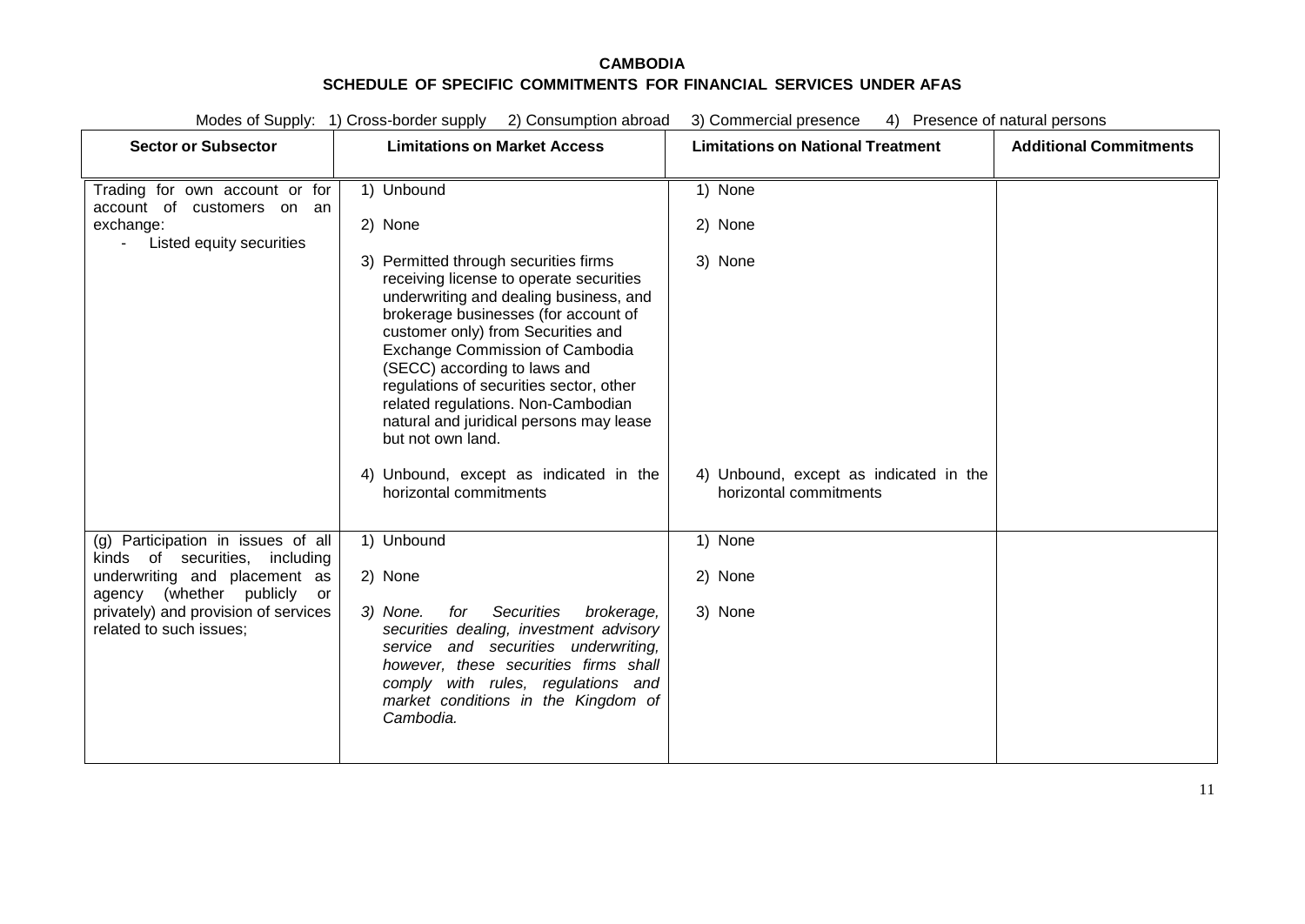| Modes of Supply: 1) Cross-border supply<br>2) Consumption abroad |                                                                  | 4) Presence of natural persons<br>3) Commercial presence         |                               |
|------------------------------------------------------------------|------------------------------------------------------------------|------------------------------------------------------------------|-------------------------------|
| <b>Sector or Subsector</b>                                       | <b>Limitations on Market Access</b>                              | <b>Limitations on National Treatment</b>                         | <b>Additional Commitments</b> |
|                                                                  | 4) Unbound, except as indicated in the<br>horizontal commitments | 4) Unbound, except as indicated in the<br>horizontal commitments |                               |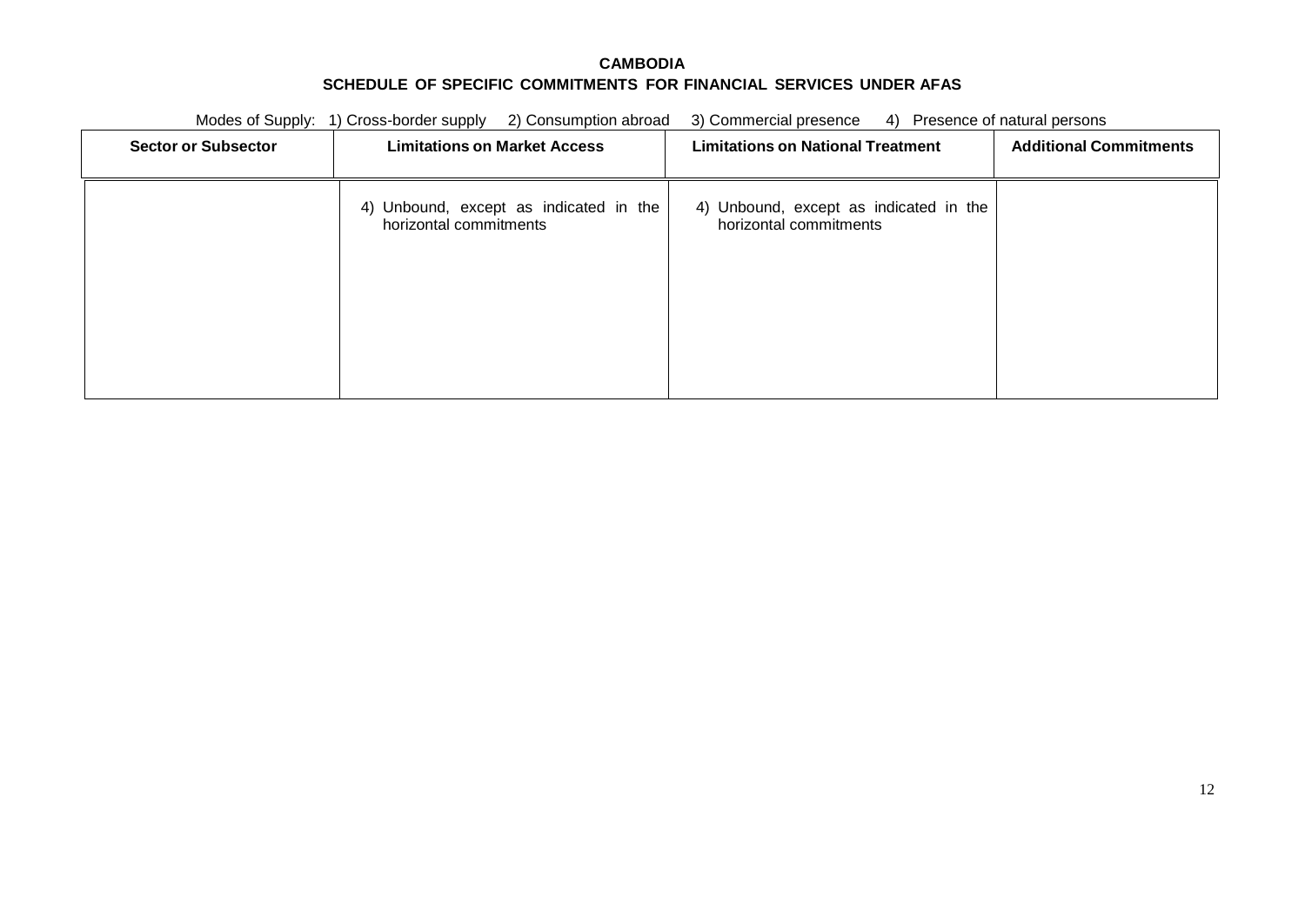**Protocol to Implement the Seventh Package of Commitment on Financial Services under the ASEAN Framework Agreement on Services**

> **INDONESIA SCHEDULE OF SPECIFIC COMMITMENTS**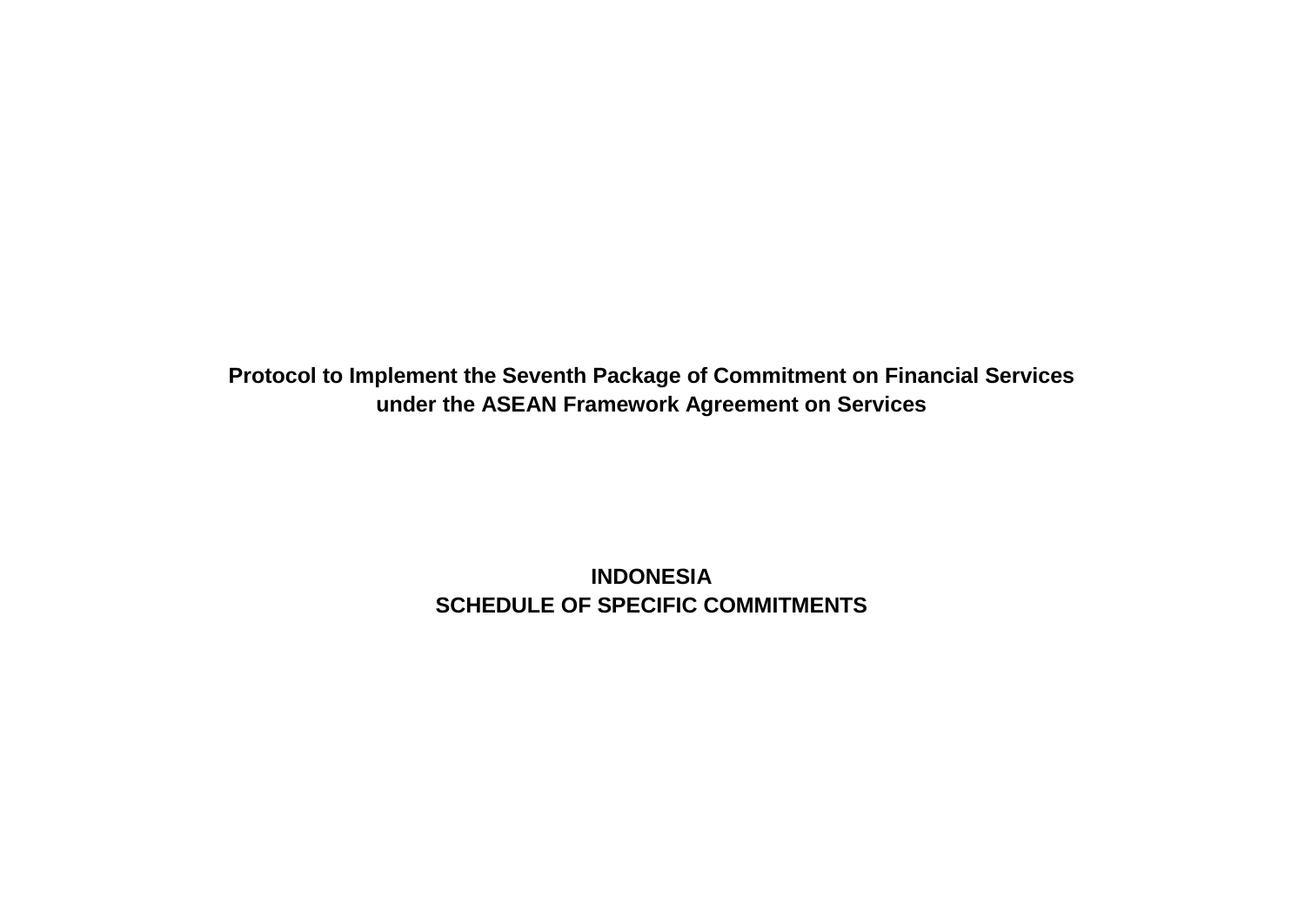# **INDONESIA SCHEDULE OF HORIZONTAL COMMITMENTS UNDER AFAS**

| Modes of Supply: 1) Cross-border supply<br>2) Consumption abroad<br>Presence of natural persons<br>3) Commercial presence<br>4)                                                                                                                                                                                                                                                                                                                                                  |                                                                                                                                                                                                                                                                                                                                                                                                                                                                                                                                                                                                                                                                                                                                                                                                       |                               |
|----------------------------------------------------------------------------------------------------------------------------------------------------------------------------------------------------------------------------------------------------------------------------------------------------------------------------------------------------------------------------------------------------------------------------------------------------------------------------------|-------------------------------------------------------------------------------------------------------------------------------------------------------------------------------------------------------------------------------------------------------------------------------------------------------------------------------------------------------------------------------------------------------------------------------------------------------------------------------------------------------------------------------------------------------------------------------------------------------------------------------------------------------------------------------------------------------------------------------------------------------------------------------------------------------|-------------------------------|
| <b>Limitations on Market Access</b>                                                                                                                                                                                                                                                                                                                                                                                                                                              | <b>Limitations on National Treatment</b>                                                                                                                                                                                                                                                                                                                                                                                                                                                                                                                                                                                                                                                                                                                                                              | <b>Additional Commitments</b> |
| <b>I. HORIZONTAL COMMITMENTS</b>                                                                                                                                                                                                                                                                                                                                                                                                                                                 |                                                                                                                                                                                                                                                                                                                                                                                                                                                                                                                                                                                                                                                                                                                                                                                                       |                               |
| Commercial Presence of the foreign<br>3)<br>service provider(s) may be in the form of<br>joint venture and/or representative office,<br>unless mentioned otherwise.<br>Joint venture should meet the following<br>requirements:<br>Should be in the form of Limited<br>a)<br>Liability Company (Perseroan<br>Terbatas/PT),<br>Not more than 49% of the capital<br>b)<br>share of the Limited Liability<br>Company (Perseroan Terbatas/PT)<br>may be owned by foreign partner(s). | 3) The Income Tax Law provides that non-<br>resident taxpayers will be subject to<br>withholding tax of 20% if they derive the<br>following income from Indonesian source:<br>(a) interest<br>(b) royalties<br>(c) dividend<br>(d) fee from service performed in Indonesia<br>The tax rate can be changed due to tax<br>treaty.<br>3) Land Acquisition<br>Undang-Undang Pokok Agraria (Land Law)<br>No. 5 of 1960 stipulates that no foreigners<br>(juridical and natural persons) are allowed<br>to own land. However, a joint venture<br>enterprise could hold the right for land use<br>(Hak Guna Usaha) and building rights (Hak<br>Guna Bangunan), and they may rent/lease<br>land and property.<br>Any juridical and natural persons should<br>meet professional qualification<br>requirements. |                               |
|                                                                                                                                                                                                                                                                                                                                                                                                                                                                                  |                                                                                                                                                                                                                                                                                                                                                                                                                                                                                                                                                                                                                                                                                                                                                                                                       |                               |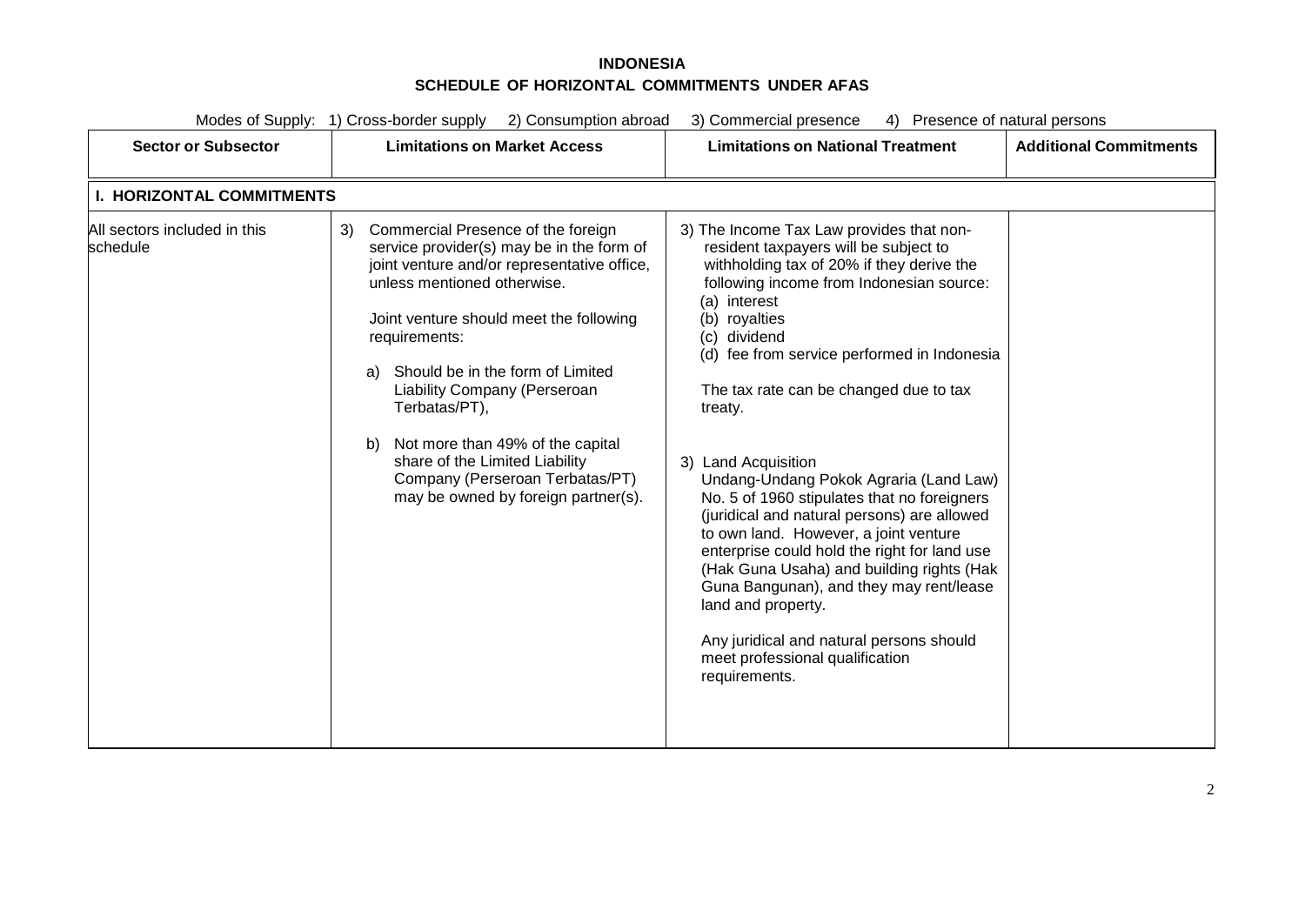### **INDONESIA SCHEDULE OF HORIZONTAL COMMITMENTS UNDER AFAS**

| Modes of Supply: 1) Cross-border supply<br>2) Consumption abroad<br>3) Commercial presence<br>4) Presence of natural persons |                                                                                                                                                                                                                                                                                                                                                                                                                                                                                                                                                                                 |                                                                                                                                                                                                                                                                                                                                                                                                                                    |                               |
|------------------------------------------------------------------------------------------------------------------------------|---------------------------------------------------------------------------------------------------------------------------------------------------------------------------------------------------------------------------------------------------------------------------------------------------------------------------------------------------------------------------------------------------------------------------------------------------------------------------------------------------------------------------------------------------------------------------------|------------------------------------------------------------------------------------------------------------------------------------------------------------------------------------------------------------------------------------------------------------------------------------------------------------------------------------------------------------------------------------------------------------------------------------|-------------------------------|
| <b>Sector or Subsector</b>                                                                                                   | <b>Limitations on Market Access</b>                                                                                                                                                                                                                                                                                                                                                                                                                                                                                                                                             | <b>Limitations on National Treatment</b>                                                                                                                                                                                                                                                                                                                                                                                           | <b>Additional Commitments</b> |
|                                                                                                                              | 4) Subject to Indonesian Labour and<br>Immigration Laws and Regulations, only<br>directors, managers and technical<br>experts/advisors, unless mentioned<br>otherwise, are allowed to stay for two years<br>and could be extended for a maximum two<br>times subject to two years extension each<br>time.<br>Manager and technical experts (intra<br>corporate transfer) are allowed based on<br>an economic needs test.<br>The entry and temporary stay of business<br>visitor(s) is (are) permitted for a period of<br>60 days and could be extended maximum<br>for 120 days. | 4) Expatriate Charges<br>Any foreign natural persons supplying<br>services are subject to charges levied by<br>Governments.<br>Labour Laws and Regulations.<br>Any expatriate employed by a joint-venture<br>enterprise, representatives office, and/or<br>other types of juridical person and/or an<br>individual services provider must hold a<br>valid working permit issued by the Ministry<br>of Manpower and Transmigration. |                               |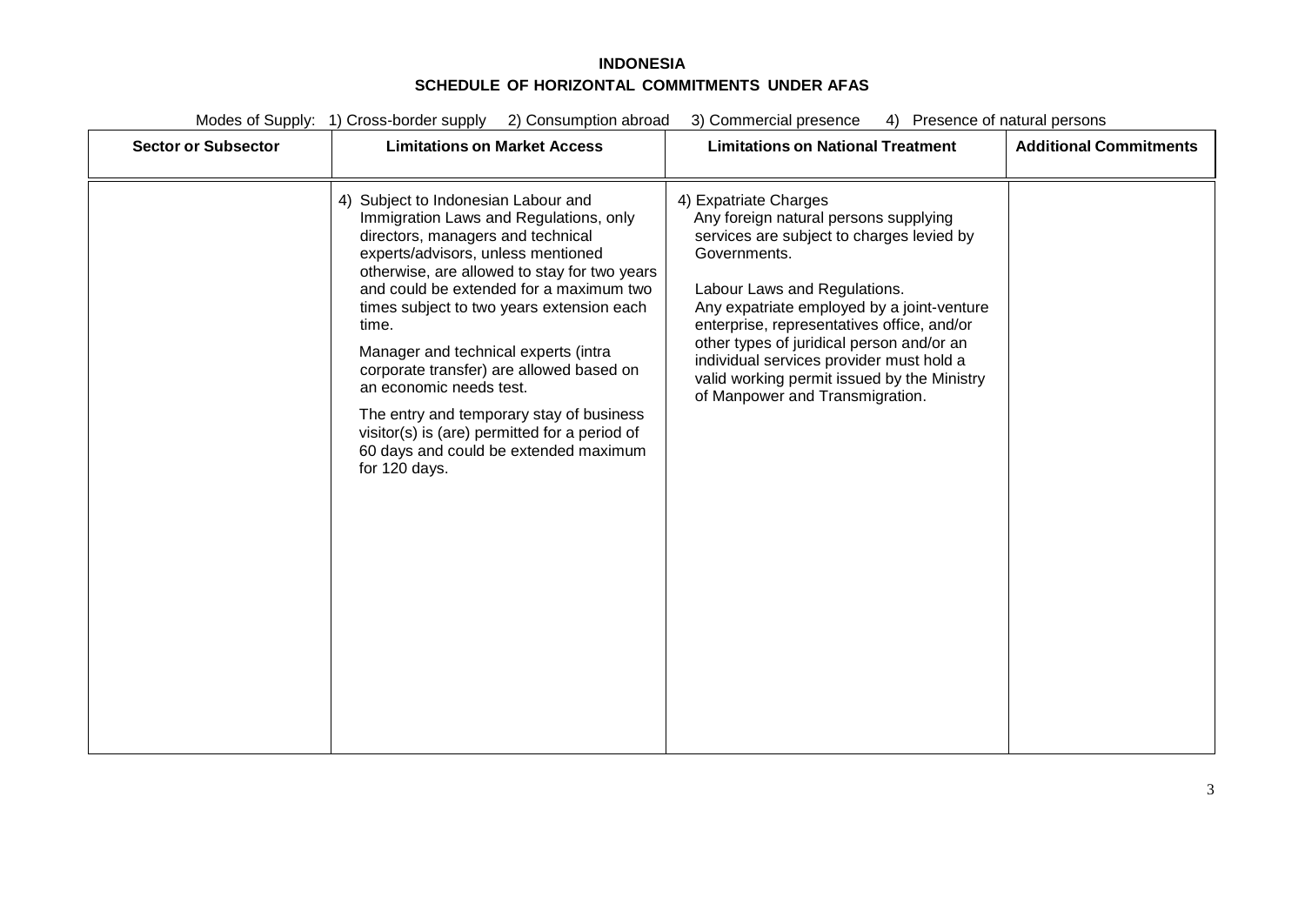# **INDONESIA SCHEDULE OF HORIZONTAL COMMITMENTS UNDER AFAS**

| Modes of Supply: 1) Cross-border supply<br>2) Consumption abroad<br>3) Commercial presence<br>4) Presence of natural persons                                                                                                                                                                                                                                                                                                                                                                   |                                                                                                                                                                                                                                                                       |                                          |                               |  |
|------------------------------------------------------------------------------------------------------------------------------------------------------------------------------------------------------------------------------------------------------------------------------------------------------------------------------------------------------------------------------------------------------------------------------------------------------------------------------------------------|-----------------------------------------------------------------------------------------------------------------------------------------------------------------------------------------------------------------------------------------------------------------------|------------------------------------------|-------------------------------|--|
| <b>Sector or Subsector</b>                                                                                                                                                                                                                                                                                                                                                                                                                                                                     | <b>Limitations on Market Access</b>                                                                                                                                                                                                                                   | <b>Limitations on National Treatment</b> | <b>Additional Commitments</b> |  |
| Definitions:                                                                                                                                                                                                                                                                                                                                                                                                                                                                                   |                                                                                                                                                                                                                                                                       |                                          |                               |  |
|                                                                                                                                                                                                                                                                                                                                                                                                                                                                                                | "Director": One or a group of persons entrusted by the shareholders of a services providing entity with the final overall control and direction of the enterprise, and<br>legally responsible to act on behalf of the enterprises inside and/or outside of the court. |                                          |                               |  |
| "Manager": Senior employee of a service supplier who primarily directs the management of the organization, receiving general supervision or direction principally<br>from the board of directors of the business, including directing the service supplier or a department or sub-division thereof, supervising or controlling the work of<br>other supervisory, professional or managerial employee or having the authority to hire or fire or recommend such or other personnel actions.     |                                                                                                                                                                                                                                                                       |                                          |                               |  |
| "Technical Expert/Advisor": Person employed by a service supplier who possesses a standard of high or common (i) qualifications referring to a type of work or<br>trade requiring specific technical knowledge or (ii) knowledge essential or propriety to the service, research equipment, techniques or management.                                                                                                                                                                          |                                                                                                                                                                                                                                                                       |                                          |                               |  |
| "Joint Operation": A joint operation is an undertaking between one or several foreign and Indonesian enterprises of temporary nature, to handle one or several<br>project/businesses without establishing a new statutory body according to Indonesian laws.                                                                                                                                                                                                                                   |                                                                                                                                                                                                                                                                       |                                          |                               |  |
| "Joint venture Enterprise": A joint venture enterprise is a legal entity organized under Indonesian law and having its domicile in Indonesia, in the form of<br>cooperation between foreign capital and Indonesian (national) capital.                                                                                                                                                                                                                                                         |                                                                                                                                                                                                                                                                       |                                          |                               |  |
| "Contract Management": Contract management is a contract organized under Indonesian law in the form of cooperation on management of temporary nature<br>between Indonesian (national) capital and foreign capital.                                                                                                                                                                                                                                                                             |                                                                                                                                                                                                                                                                       |                                          |                               |  |
| "Business visitor(s)": natural person(s) staying in Indonesia for the purpose of participating in business meeting, business contacts including negotiations for the<br>sales of services and/or other similar activities including those who prepare for the establishment of a commercial presence in Indonesia, without acquiring<br>remuneration and/or any other direct income from within Indonesia, and are not engaged in making direct sales or supplying services to general public. |                                                                                                                                                                                                                                                                       |                                          |                               |  |
|                                                                                                                                                                                                                                                                                                                                                                                                                                                                                                |                                                                                                                                                                                                                                                                       |                                          |                               |  |
|                                                                                                                                                                                                                                                                                                                                                                                                                                                                                                |                                                                                                                                                                                                                                                                       |                                          |                               |  |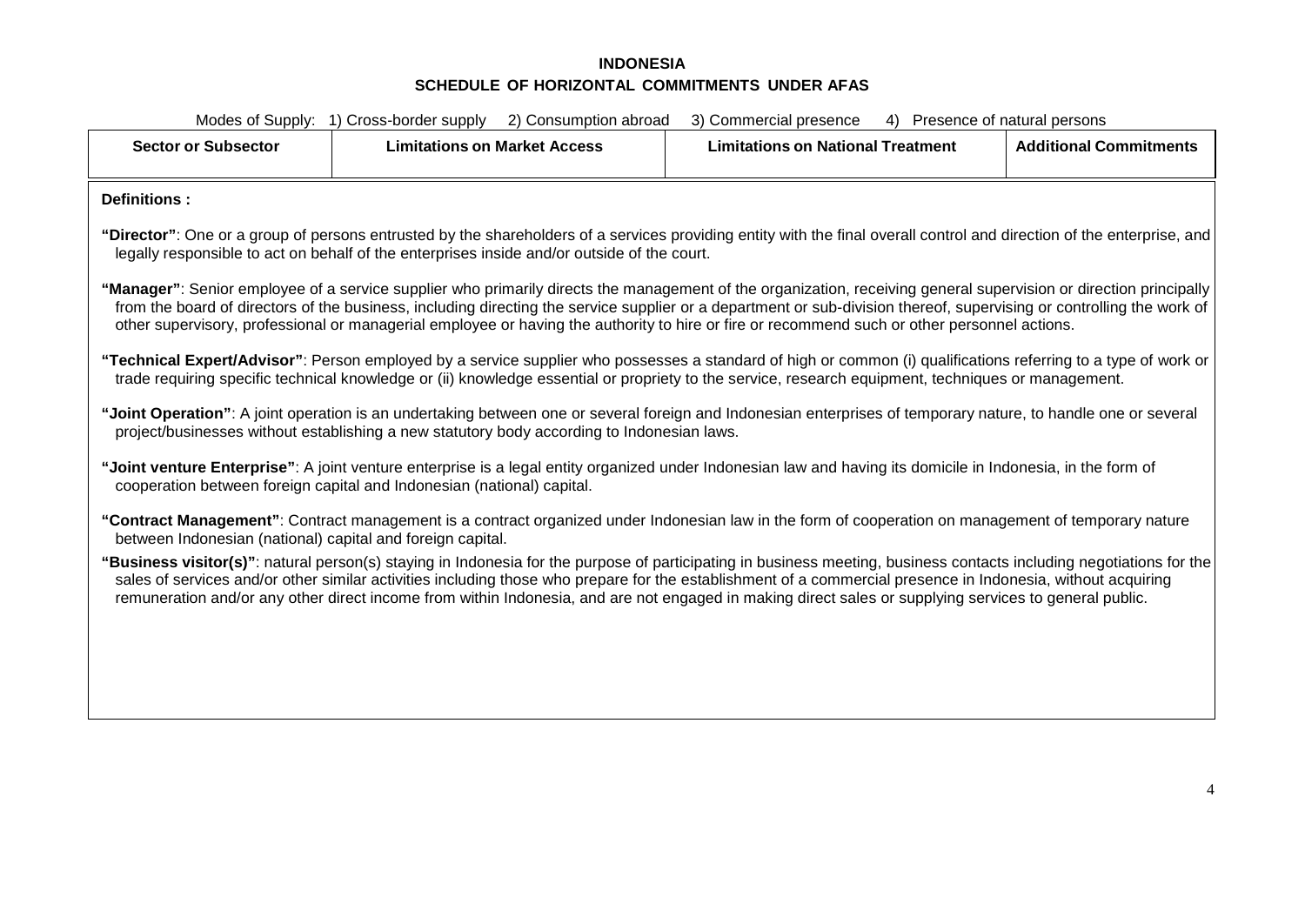| Modes of Supply: 1) Cross-border supply 2) Consumption abroad<br>3) Commercial presence<br>4) Presence of natural persons                                                                                                                                                                                                                                                                                                                                   |                                                                                                                                                                                                       |                                          |                               |  |  |
|-------------------------------------------------------------------------------------------------------------------------------------------------------------------------------------------------------------------------------------------------------------------------------------------------------------------------------------------------------------------------------------------------------------------------------------------------------------|-------------------------------------------------------------------------------------------------------------------------------------------------------------------------------------------------------|------------------------------------------|-------------------------------|--|--|
| <b>Sector or Subsector</b>                                                                                                                                                                                                                                                                                                                                                                                                                                  | <b>Limitations on Market Access</b>                                                                                                                                                                   | <b>Limitations on National Treatment</b> | <b>Additional Commitments</b> |  |  |
|                                                                                                                                                                                                                                                                                                                                                                                                                                                             | A. All insurance, Insurance Related Services, and Other Financial Services                                                                                                                            |                                          |                               |  |  |
| <b>FINANCIAL SERVICES:</b>                                                                                                                                                                                                                                                                                                                                                                                                                                  |                                                                                                                                                                                                       |                                          |                               |  |  |
|                                                                                                                                                                                                                                                                                                                                                                                                                                                             | General conditions on Non Banking Financial Services Subsector:                                                                                                                                       |                                          |                               |  |  |
| 1)                                                                                                                                                                                                                                                                                                                                                                                                                                                          | All Market Access and National Treatment limitations specified in the Non Banking Financial Services Subsector will be eliminated by the year 2020 subject to<br>similar commitment by other Members. |                                          |                               |  |  |
| The share ownership of foreign services supplier is bound at the prevailing laws and regulations. The conditions of ownership and the percentage share of<br>2)<br>ownership as stipulated in the respective shareholder agreement establishing the existing individual joint venture in non banking financial services shall be<br>respected. No transfer of ownership shall take place without the consent of all parties in the joint venture concerned. |                                                                                                                                                                                                       |                                          |                               |  |  |
| 3)<br>Subsector.                                                                                                                                                                                                                                                                                                                                                                                                                                            | Limitation on national treatment in terms of taxation which is specified in the Horizontal Measures is not applied on the Non Banking Financial Services                                              |                                          |                               |  |  |
| In addition to the Horizontal Measures, temporary entry will be granted to technical expert(s)/adviser(s) for no longer than 3 (three) months per person for any<br>4)<br>given year.                                                                                                                                                                                                                                                                       |                                                                                                                                                                                                       |                                          |                               |  |  |
| 5)                                                                                                                                                                                                                                                                                                                                                                                                                                                          | Share of non-bank financial companies listed in the stock exchange may be 100% owned by foreign investors.                                                                                            |                                          |                               |  |  |
| In relation to the presence of natural persons, only directors, managers, and experts/advisors can be assumed by expatriates with maximum stay of 3 years<br>6)<br>and can be extended.                                                                                                                                                                                                                                                                     |                                                                                                                                                                                                       |                                          |                               |  |  |
| All joint ventures companies shall provide training for their employee.<br>7)                                                                                                                                                                                                                                                                                                                                                                               |                                                                                                                                                                                                       |                                          |                               |  |  |
|                                                                                                                                                                                                                                                                                                                                                                                                                                                             |                                                                                                                                                                                                       |                                          |                               |  |  |
|                                                                                                                                                                                                                                                                                                                                                                                                                                                             |                                                                                                                                                                                                       |                                          |                               |  |  |
|                                                                                                                                                                                                                                                                                                                                                                                                                                                             |                                                                                                                                                                                                       |                                          |                               |  |  |
|                                                                                                                                                                                                                                                                                                                                                                                                                                                             |                                                                                                                                                                                                       |                                          |                               |  |  |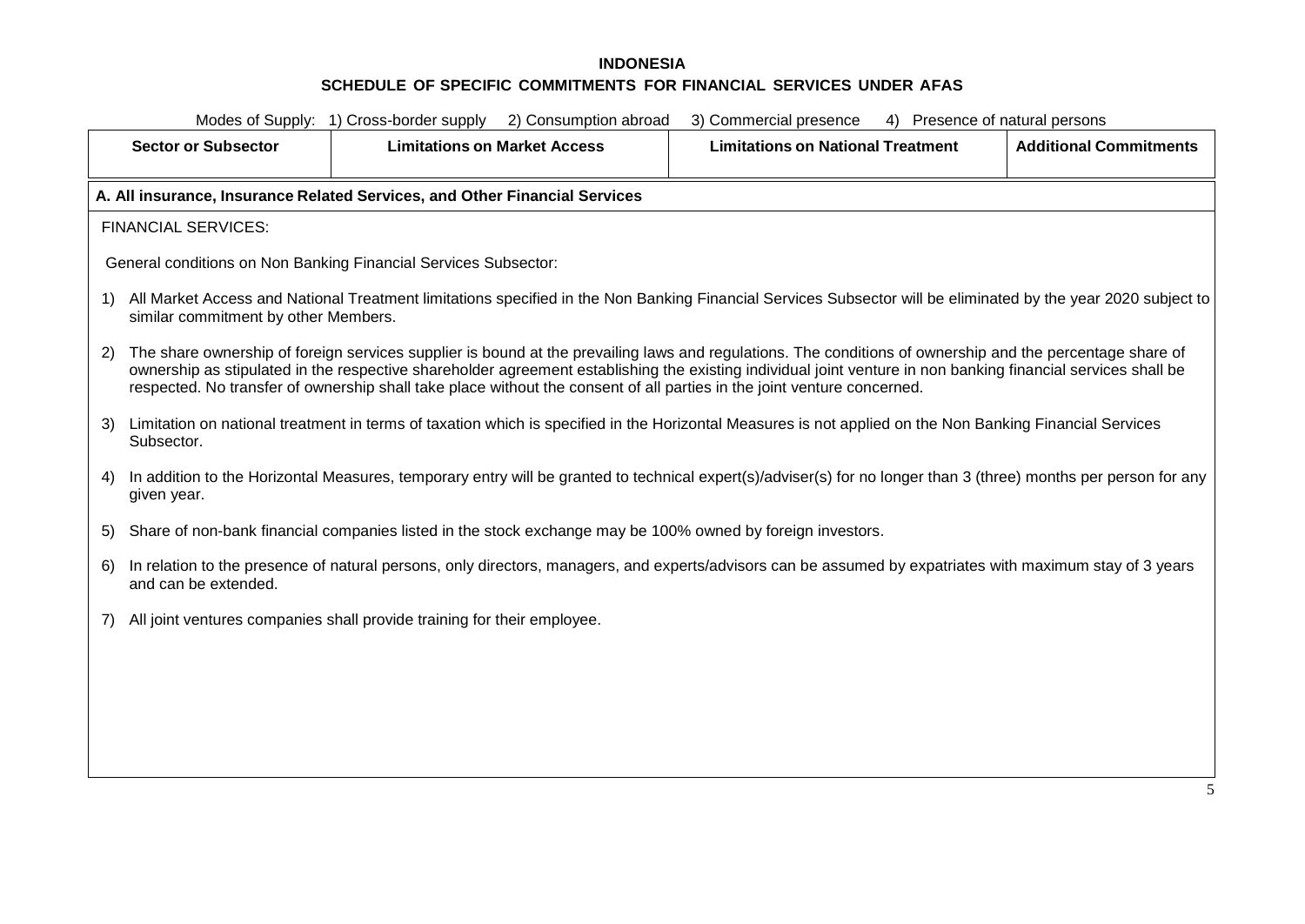| <b>Sector or Subsector</b>            | <b>Limitations on Market Access</b>                                                                                                                                                                                                                                                                                               | <b>Limitations on National Treatment</b>                                                  | <b>Additional Commitments</b> |
|---------------------------------------|-----------------------------------------------------------------------------------------------------------------------------------------------------------------------------------------------------------------------------------------------------------------------------------------------------------------------------------|-------------------------------------------------------------------------------------------|-------------------------------|
| Life Insurance Services<br>(CPC 8121) | 1) Unbound                                                                                                                                                                                                                                                                                                                        | 1) Unbound                                                                                |                               |
|                                       | 2) Unbound except if:<br>a. There is no insurance company in<br>Indonesia, either individually or group,<br>which could handle the insurance risks                                                                                                                                                                                | 2) Unbound                                                                                |                               |
|                                       | of the object in question.<br>b. There is no insurance company in<br>Indonesia which wants to carry out an<br>insurance coverage of the object in<br>question.<br>The owners of insurance objects in<br>C.<br>question are not Indonesian citizens or<br>Indonesian legal entities.<br>3) As specified in the Horizontal Measures |                                                                                           |                               |
|                                       | and General Conditions.<br>4) Unbound except for director and technical<br>advisor/expert.                                                                                                                                                                                                                                        | 3) As specified in the General Conditions.<br>4) As specified in the Horizontal Measures. |                               |
|                                       |                                                                                                                                                                                                                                                                                                                                   |                                                                                           |                               |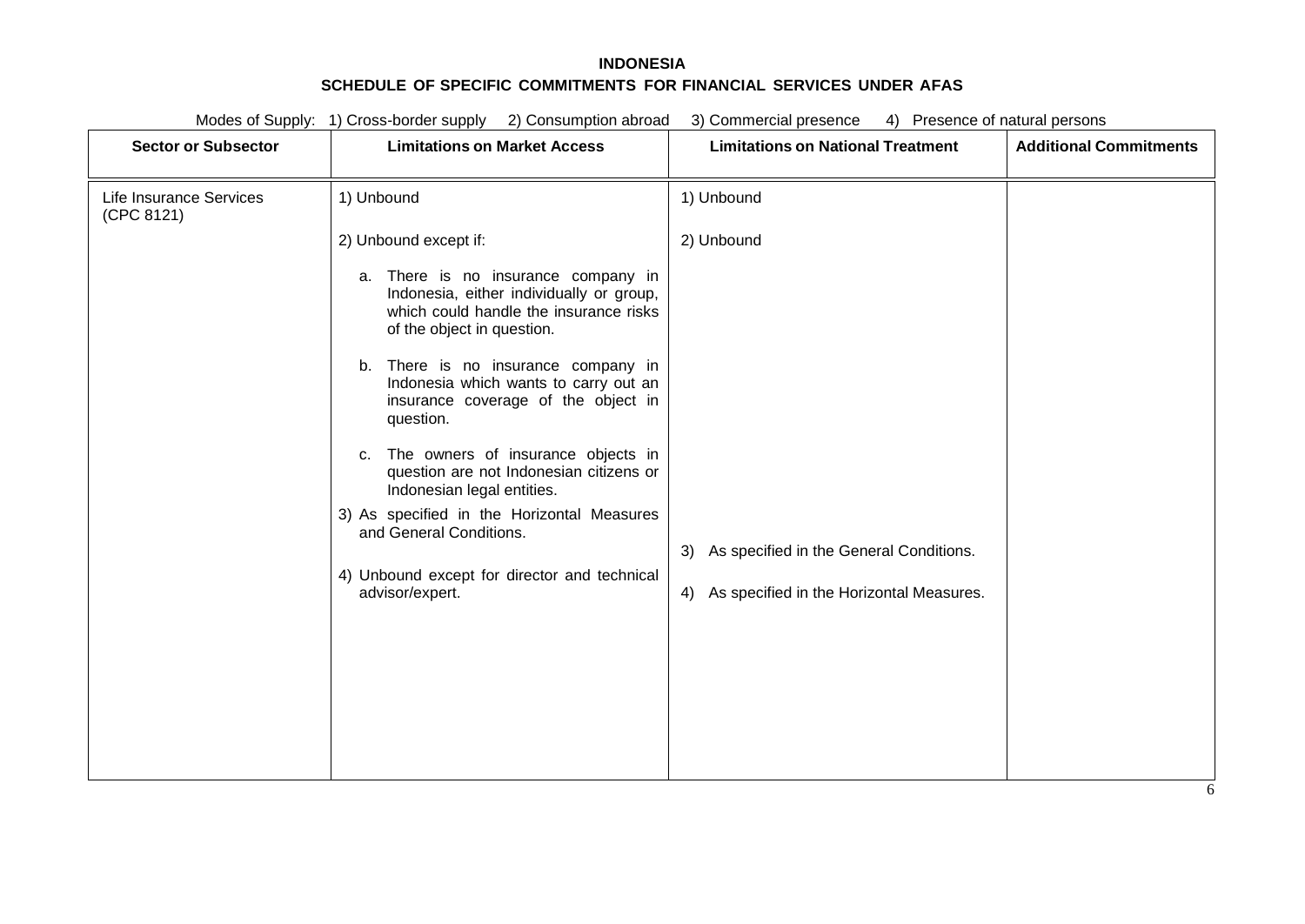Modes of Supply: 1) Cross-border supply 2) Consumption abroad 3) Commercial presence 4) Presence of natural persons **Sector or Subsector Limitations on Market Access Limitations on National Treatment Additional Commitments** Non-Life Insurance Services (CPC 8129) (Conventional Insurance and Takaful/Syaria Insurance) 1) Unbound 2) Unbound except if: a. There is no insurance company in Indonesia, either individually or group, which could handle the insurance risks of the object in question. b. There is no insurance company in Indonesia which want to carry out an insurance coverage of the object in question. c. The owners of insurance objects in question are not Indonesian citizens or Indonesian legal entities. 3) As specified in the Horizontal Measures and General Conditions. 4) Unbound except for director and technical advisor/expert. 1) Unbound 2) Unbound 3) As specified in the General Conditions. 4) As specified in the Horizontal Measures.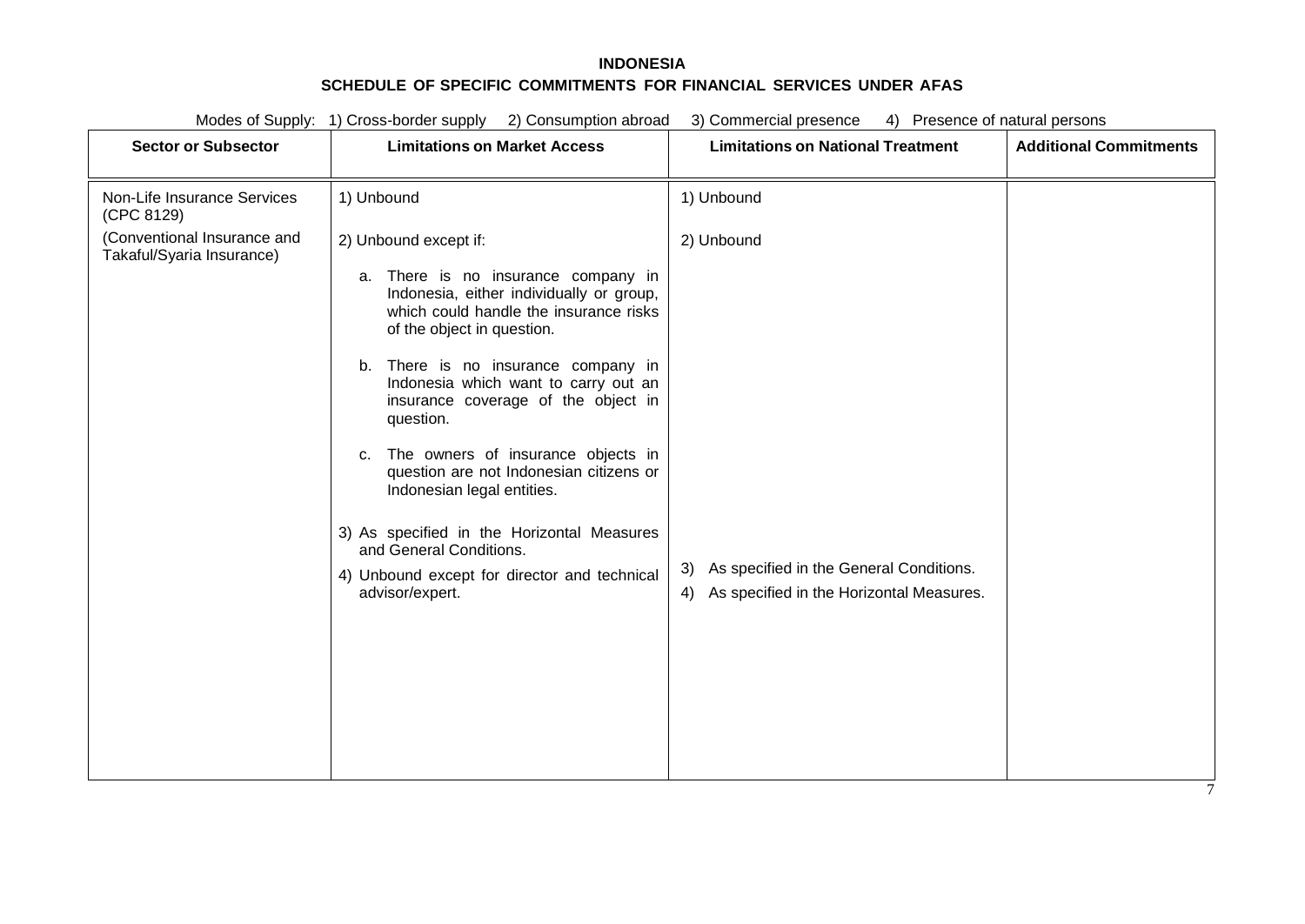| Modes of Supply: 1) Cross-border supply 2) Consumption abroad<br>3) Commercial presence<br>4) Presence of natural persons |                                                                                                                            |                                             |                               |
|---------------------------------------------------------------------------------------------------------------------------|----------------------------------------------------------------------------------------------------------------------------|---------------------------------------------|-------------------------------|
| <b>Sector or Subsector</b>                                                                                                | <b>Limitations on Market Access</b>                                                                                        | <b>Limitations on National Treatment</b>    | <b>Additional Commitments</b> |
| <b>Reinsurance Services</b>                                                                                               | Reinsurance service suppliers from other<br>member must be rated minimum as BBB<br>by Standard and Poor or equivalent.     | 1) None                                     |                               |
|                                                                                                                           | Reinsurance service suppliers from other<br>member must be rated minimum as BBB<br>by Standard and Poor or equivalent.     | 2) Unbound                                  |                               |
|                                                                                                                           | As specified in the Horizontal Measures<br>13)<br>and General Conditions.<br>Unbound except for director and technical     | 3) As specified in the General Conditions.  |                               |
|                                                                                                                           | advisor/expert.                                                                                                            | 4) As specified in the Horizontal Measures. |                               |
| Insurance Brokerage Services<br>(CPC 8140)                                                                                | 1) Unbound                                                                                                                 | 1) None                                     |                               |
|                                                                                                                           | None<br>2)                                                                                                                 | 2) None                                     |                               |
|                                                                                                                           | As specified in the Horizontal Measures $\beta$ ) As specified in the General Conditions.<br>3)<br>and General Conditions. |                                             |                               |
|                                                                                                                           | Unbound except for director and technical<br>advisor/expert.                                                               | 4) As specified in the Horizontal Measures. |                               |
|                                                                                                                           |                                                                                                                            |                                             |                               |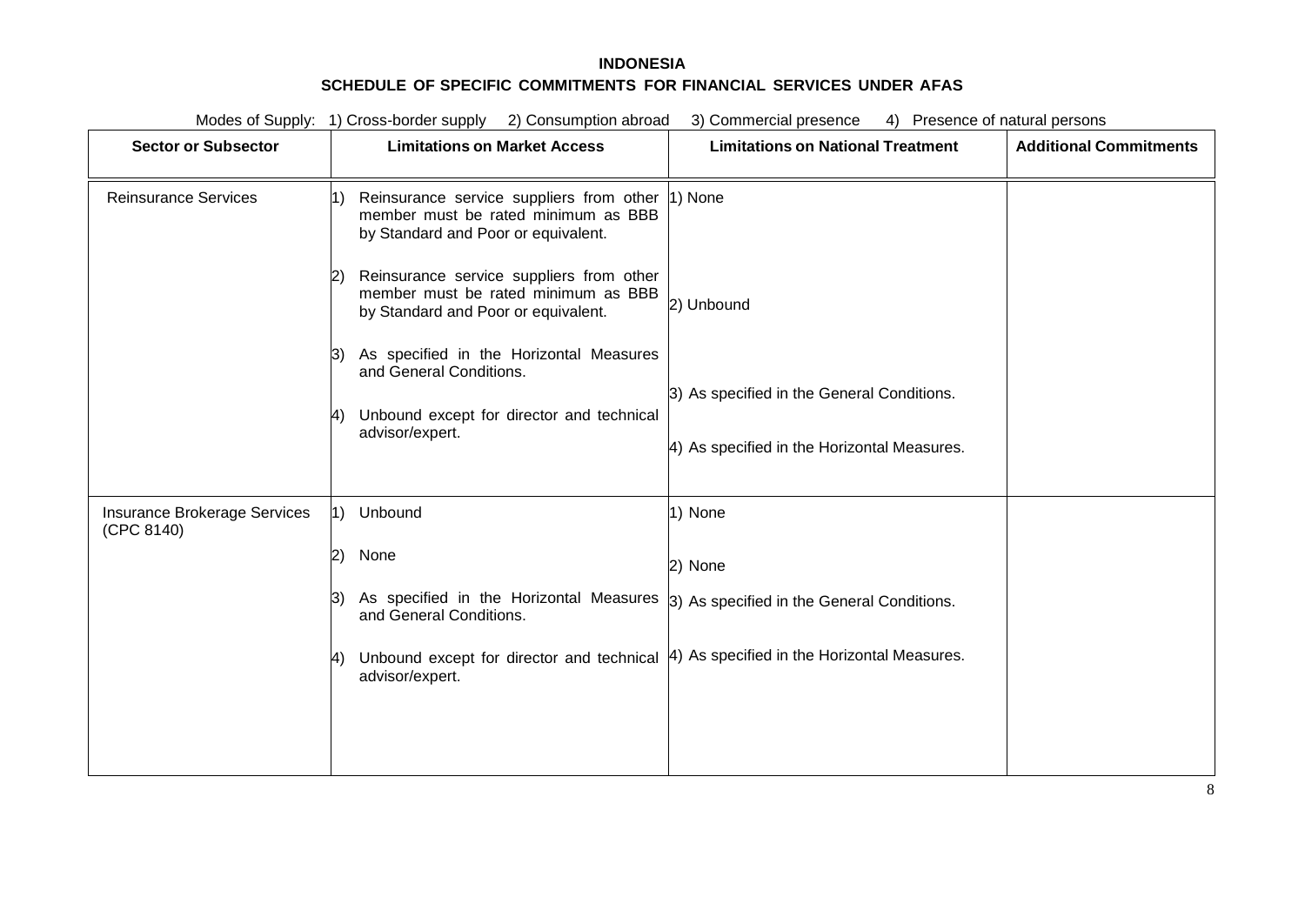| Modes of Supply: 1) Cross-border supply<br>2) Consumption abroad<br>3) Commercial presence<br>4) Presence of natural persons |                                                                                                                 |                                             |                               |  |
|------------------------------------------------------------------------------------------------------------------------------|-----------------------------------------------------------------------------------------------------------------|---------------------------------------------|-------------------------------|--|
| <b>Sector or Subsector</b>                                                                                                   | <b>Limitations on Market Access</b>                                                                             | <b>Limitations on National Treatment</b>    | <b>Additional Commitments</b> |  |
|                                                                                                                              |                                                                                                                 |                                             |                               |  |
| Reinsurance Brokerage Services <sup>1</sup> ) Unbound<br>(CPC 8140)                                                          |                                                                                                                 | 1) None                                     |                               |  |
|                                                                                                                              | 2) None                                                                                                         | 2) None                                     |                               |  |
|                                                                                                                              | 3) As specified in the Horizontal Measures and<br><b>General Conditions.</b>                                    | 3) As specified in the General Conditions.  |                               |  |
|                                                                                                                              | Unbound except for director and technical<br>advisor/expert.                                                    | 4) As specified in the Horizontal Measures. |                               |  |
| <b>Securities Business</b>                                                                                                   | 1) Unbound                                                                                                      | 1) Unbound                                  |                               |  |
| - Trading for own account or for 2) None                                                                                     |                                                                                                                 | 2) None                                     |                               |  |
| account of customers, on an<br>exchange or over-the-counter<br>market                                                        | [3] Through establishment of a securities broker (3) As specified in the General Conditions.<br>dealer company. |                                             |                               |  |
| - Listed shares                                                                                                              | Unbound except as indicated in the<br><b>Horizontal Measures.</b>                                               | 4) As specified in the Horizontal Measures. |                               |  |
| - Bonds                                                                                                                      |                                                                                                                 |                                             |                               |  |
| Participation in issues of<br>securities, including underwriting                                                             | 1) Unbound                                                                                                      | 1) Unbound                                  |                               |  |
| and placement as agent<br>(whether publicly or privately),                                                                   | 2) None                                                                                                         | 2) None                                     |                               |  |
| to such issues                                                                                                               | and provision of services related $ 3 $ Through establishment of a securities<br>underwriter company.           | 3) As specified in the General Conditions.  |                               |  |
|                                                                                                                              |                                                                                                                 | 4) As specified in the Horizontal Measures. |                               |  |
|                                                                                                                              | 4) Unbound except as indicated in the<br><b>Horizontal Measures.</b>                                            |                                             |                               |  |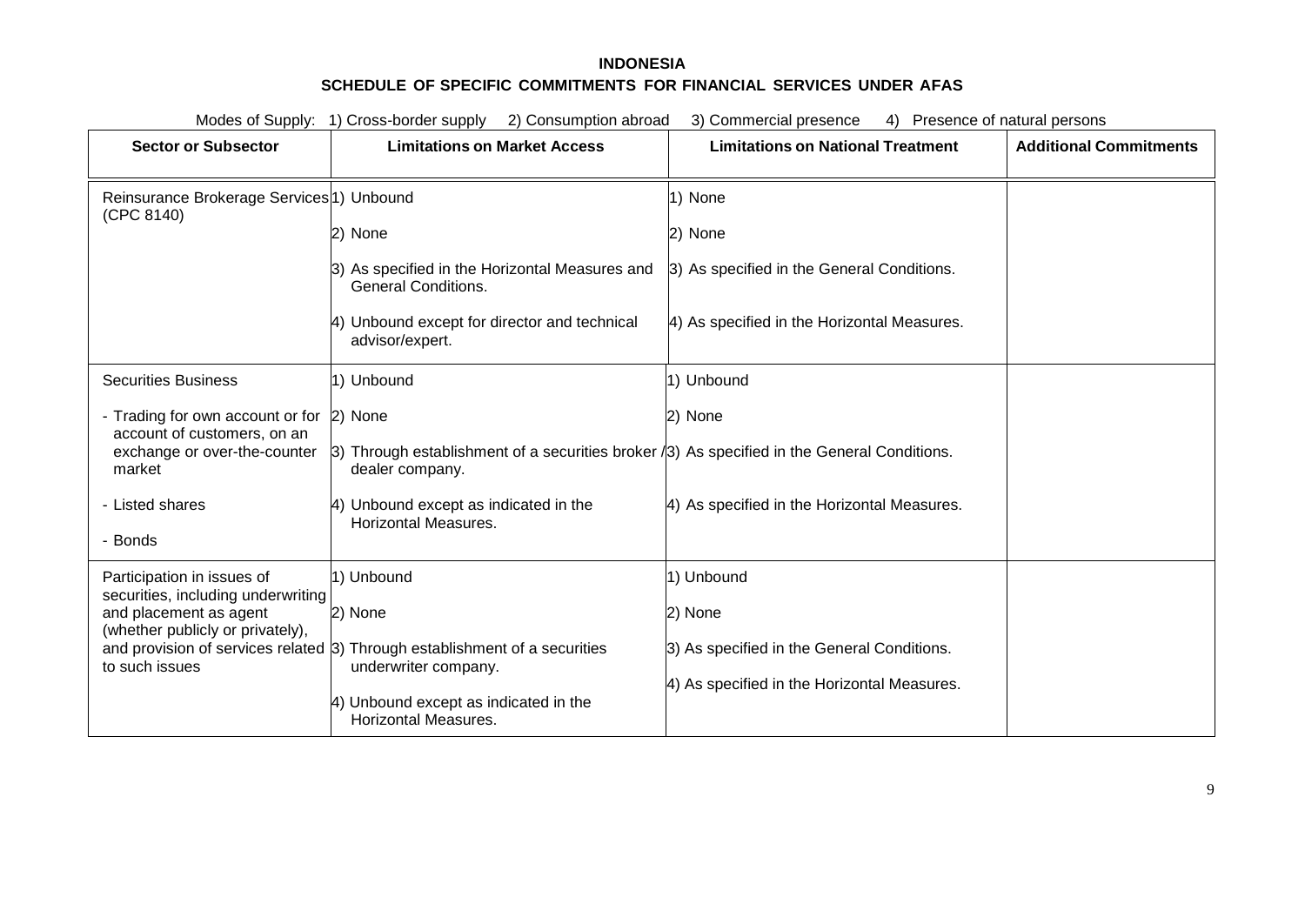| Modes of Supply: 1) Cross-border supply<br>3) Commercial presence<br>2) Consumption abroad<br>Presence of natural persons<br>4) |                                                                  |                                             |                               |
|---------------------------------------------------------------------------------------------------------------------------------|------------------------------------------------------------------|---------------------------------------------|-------------------------------|
| <b>Sector or Subsector</b>                                                                                                      | <b>Limitations on Market Access</b>                              | <b>Limitations on National Treatment</b>    | <b>Additional Commitments</b> |
| Portfolio management, all forms of  1) Unbound<br>collective investment management                                              |                                                                  | 1) Unbound                                  |                               |
|                                                                                                                                 | 2) None                                                          | 2) None                                     |                               |
|                                                                                                                                 | 3) Through establishment of an investment<br>management company. | 3) As specified in the General Conditions.  |                               |
|                                                                                                                                 | 4) Unbound except for directors.                                 | 4) As specified in the Horizontal Measures. |                               |
| Asset Management limited only to                                                                                                | 1) Unbound                                                       | 1) Unbound                                  |                               |
| investment fund management                                                                                                      | 2) None                                                          | 2) None                                     |                               |
|                                                                                                                                 | 3) Through establishment of an investment<br>management company. | 3) As specified in the General Conditions.  |                               |
|                                                                                                                                 | 4) Unbound except for directors.                                 | 4) As specified in the Horizontal Measures. |                               |
| <b>Investment Advisory Services</b>                                                                                             | 1) Unbound                                                       | 1) Unbound                                  |                               |
| limited only to investment advisory<br>in capital market                                                                        | 2) None                                                          | 2) None                                     |                               |
|                                                                                                                                 | 3) Through establishment of an investment                        | 3) As specified in the General Conditions.  |                               |
|                                                                                                                                 | Advisory company.<br>4) Unbound except for directors.            | 4) As specified in the Horizontal Measures. |                               |
|                                                                                                                                 |                                                                  |                                             |                               |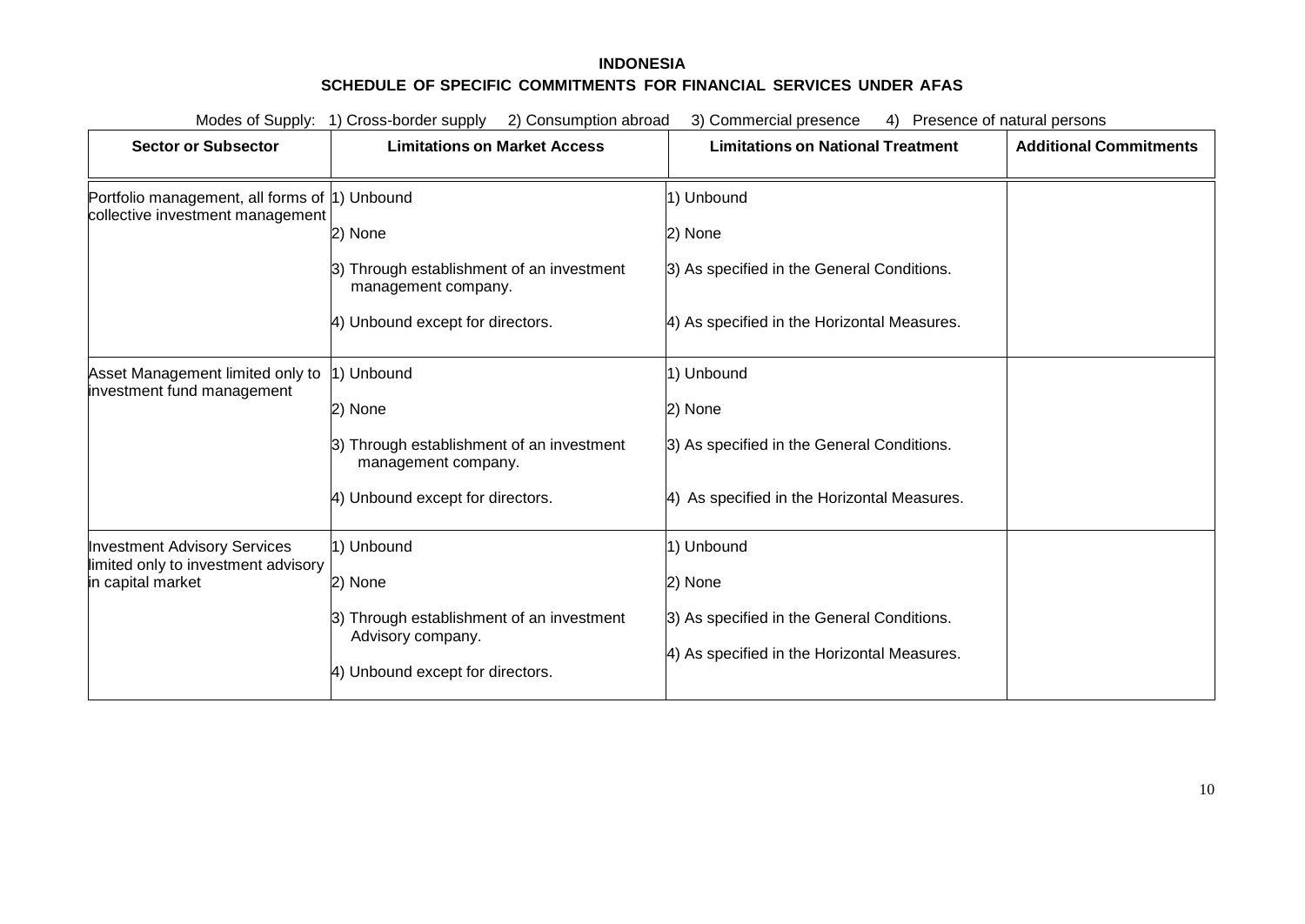| Modes of Supply: 1) Cross-border supply 2) Consumption abroad<br>3) Commercial presence<br>4) Presence of natural persons |                                                                              |                                             |                               |  |
|---------------------------------------------------------------------------------------------------------------------------|------------------------------------------------------------------------------|---------------------------------------------|-------------------------------|--|
| <b>Sector or Subsector</b>                                                                                                | <b>Limitations on Market Access</b>                                          | <b>Limitations on National Treatment</b>    | <b>Additional Commitments</b> |  |
| <b>Financial Lease Services</b><br>(CPC 81120)                                                                            | 1) None                                                                      | 1) None                                     |                               |  |
|                                                                                                                           | 2) None                                                                      | 2) None                                     |                               |  |
|                                                                                                                           | 3) As specified in the Horizontal Measures and<br><b>General Conditions.</b> | 3) As specified in the General Conditions.  |                               |  |
|                                                                                                                           | 4) Unbound except as indicated in the<br><b>Horizontal Measures.</b>         | 4) As specified in the Horizontal Measures. |                               |  |
| <b>Factoring Services</b><br>(CPC 8113)                                                                                   | 1) None                                                                      | 1) None                                     |                               |  |
|                                                                                                                           | 2) None                                                                      | 2) None                                     |                               |  |
|                                                                                                                           | 3) As specified in the Horizontal Measures and<br><b>General Conditions.</b> | 3) As specified in the General Conditions.  |                               |  |
|                                                                                                                           | 4) Unbound except as indicated in the<br><b>Horizontal Measures.</b>         | 4) As specified in the Horizontal Measures. |                               |  |
| Credit Card Business (Issuer and 1) None                                                                                  |                                                                              | 1) None                                     |                               |  |
| Agent of Credit Card)<br>(CPC 8113)                                                                                       | 2) None                                                                      | 2) None                                     |                               |  |
|                                                                                                                           | 3) As specified in the Horizontal Measures and<br><b>General Conditions.</b> | 3) As specified in the General Conditions.  |                               |  |
|                                                                                                                           | 4) Unbound except as indicated in the<br><b>Horizontal Measures.</b>         | 4) As specified in the Horizontal Measures. |                               |  |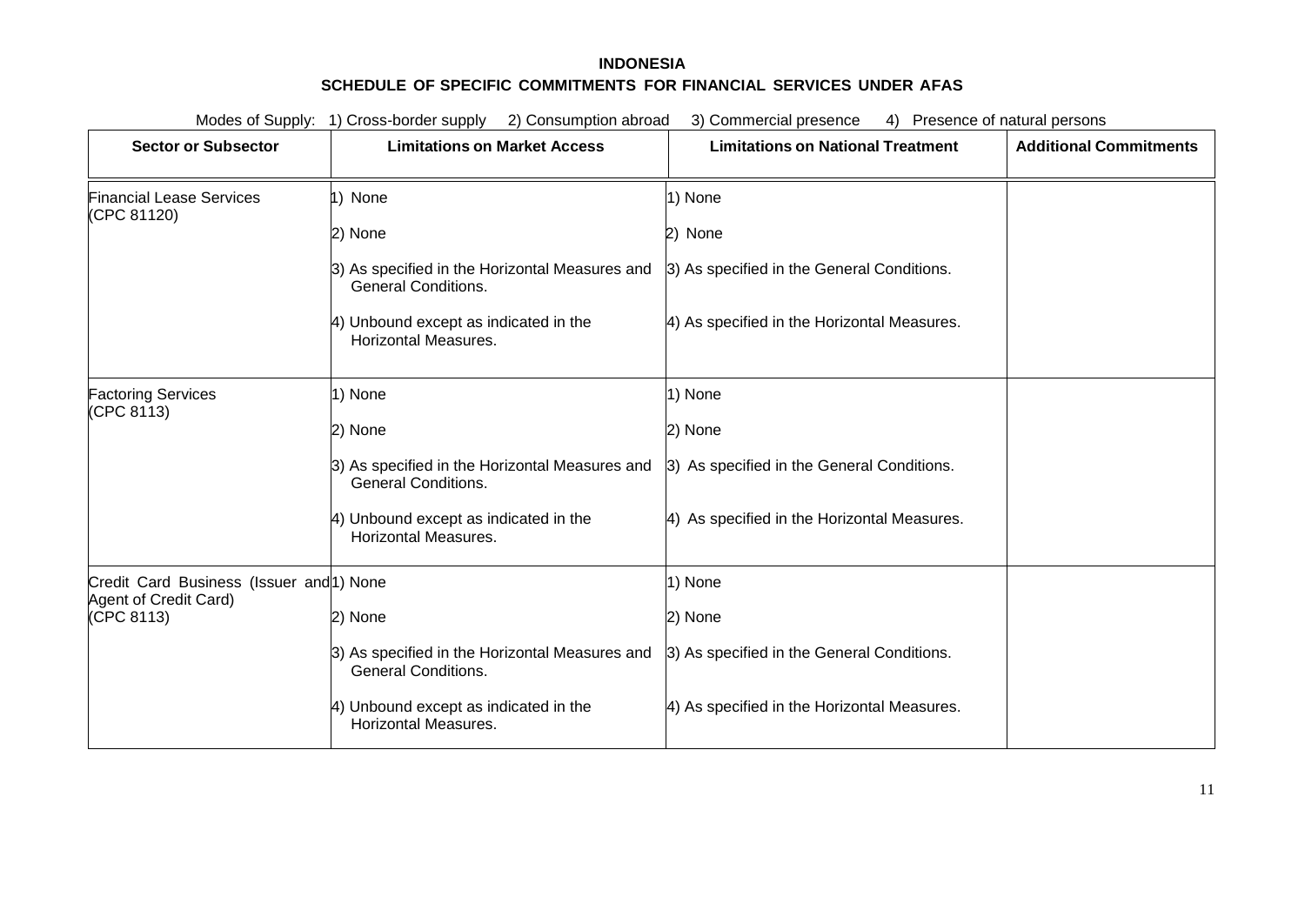| Modes of Supply: 1) Cross-border supply<br>2) Consumption abroad<br>Presence of natural persons<br>3) Commercial presence<br>4) |                                                                       |                                             |                               |
|---------------------------------------------------------------------------------------------------------------------------------|-----------------------------------------------------------------------|---------------------------------------------|-------------------------------|
| <b>Sector or Subsector</b>                                                                                                      | <b>Limitations on Market Access</b>                                   | <b>Limitations on National Treatment</b>    | <b>Additional Commitments</b> |
| <b>Consumers Finance Services</b><br>(CPC 8113)                                                                                 | 1) None                                                               | 1) None                                     |                               |
|                                                                                                                                 | 2) None                                                               | 2) None                                     |                               |
|                                                                                                                                 | 3) As specified in the Horizontal Measures and<br>General Conditions. | 3) As specified in the General Conditions.  |                               |
|                                                                                                                                 | 4) Unbound except as indicated in the<br>Horizontal Measures.         | 4) As specified in the Horizontal Measures. |                               |
|                                                                                                                                 |                                                                       |                                             |                               |
|                                                                                                                                 |                                                                       |                                             |                               |
|                                                                                                                                 |                                                                       |                                             |                               |
|                                                                                                                                 |                                                                       |                                             |                               |
|                                                                                                                                 |                                                                       |                                             |                               |
|                                                                                                                                 |                                                                       |                                             |                               |
|                                                                                                                                 |                                                                       |                                             |                               |
|                                                                                                                                 |                                                                       |                                             |                               |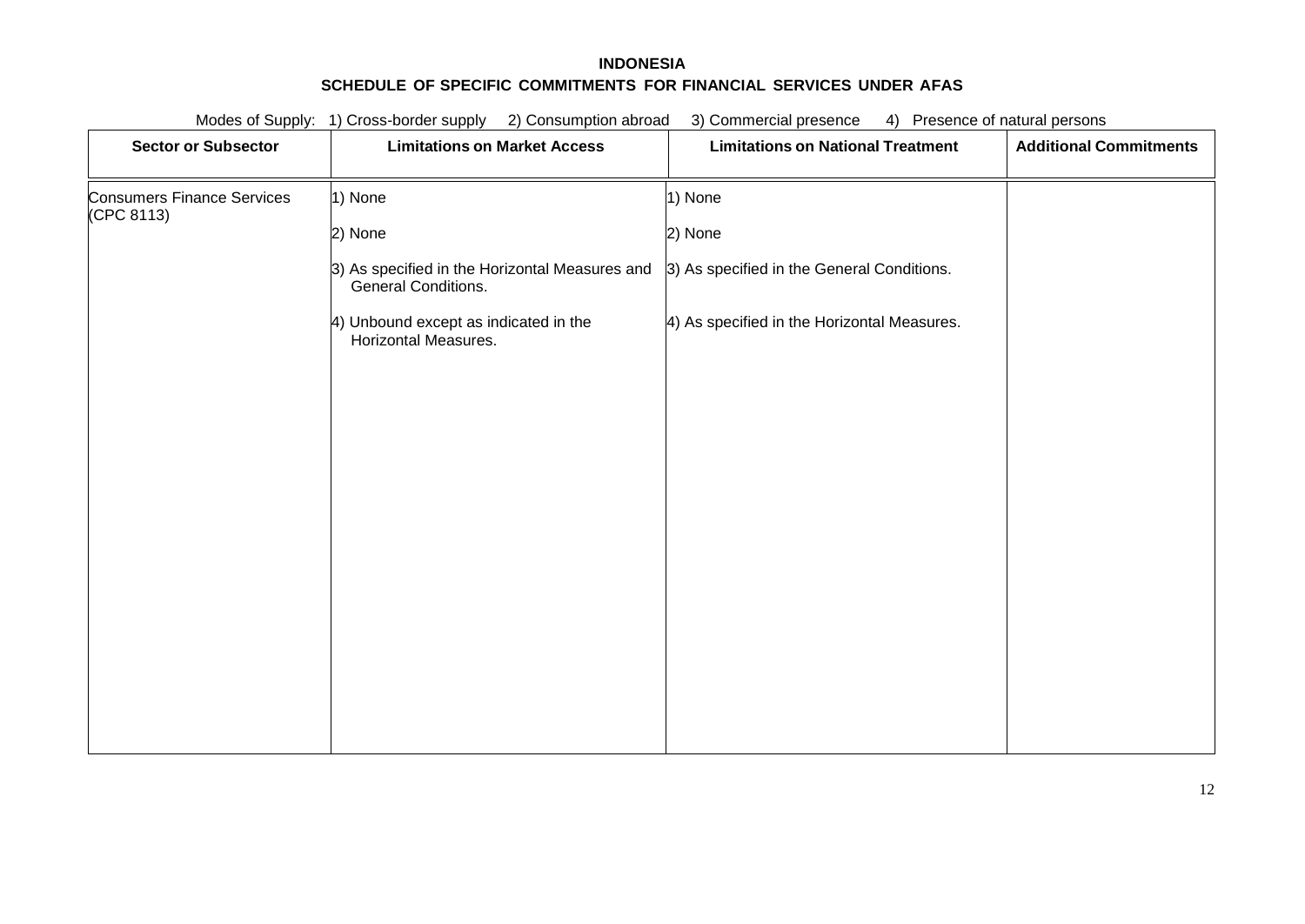| Modes of Supply: 1) Cross-border supply<br>2) Consumption abroad<br>3) Commercial presence<br>4) Presence of natural persons                                                                                                                                                                                                                   |                                                                                                                                                                                                                                               |                                          |                               |  |
|------------------------------------------------------------------------------------------------------------------------------------------------------------------------------------------------------------------------------------------------------------------------------------------------------------------------------------------------|-----------------------------------------------------------------------------------------------------------------------------------------------------------------------------------------------------------------------------------------------|------------------------------------------|-------------------------------|--|
| <b>Sector or Subsector</b>                                                                                                                                                                                                                                                                                                                     | <b>Limitations on Market Access</b>                                                                                                                                                                                                           | <b>Limitations on National Treatment</b> | <b>Additional Commitments</b> |  |
| <b>B. Banking and Other Financial Services</b>                                                                                                                                                                                                                                                                                                 |                                                                                                                                                                                                                                               |                                          |                               |  |
| Banking Subsector: General Conditions on Banking Subsector.                                                                                                                                                                                                                                                                                    |                                                                                                                                                                                                                                               |                                          |                               |  |
| other members.                                                                                                                                                                                                                                                                                                                                 | 1. All Market Access and National Treatment limitation specified in the banking subsector will be eliminated by the year 2020 subject to similar commitment by                                                                                |                                          |                               |  |
|                                                                                                                                                                                                                                                                                                                                                | 2. Foreign bank(s) and foreign legal entity (ies) are, in cooperation with Indonesian national(s) and/or Indonesian legal entity(ies), allowed to establish or acquire<br>locally incorporated banks in accordance with existing regulations. |                                          |                               |  |
| 3. To support national and/or local economies, branch office of the foreign bank and joint venture bank may open their offices in the cities of Jakarta, Surabaya,<br>Semarang, Bandung, Medan, Denpasar, Batam Island, Padang, Manado, Ambon, Makassar and all other capitals of the provinces of Indonesia subject to<br>economic need test. |                                                                                                                                                                                                                                               |                                          |                               |  |
|                                                                                                                                                                                                                                                                                                                                                | 4. Acquisition of local existing banks through the purchase of in the stock exchange is allowed up to 51% of the listed shares in the stock exchange.                                                                                         |                                          |                               |  |
| 5. The conditions of ownership and the percentage share of ownership as stipulated in the respective shareholder agreement establishing the existing individual<br>joint venture bank shall be respected as the basis of ownership of the foreign service provider(s) and their Indonesian partner(s).                                         |                                                                                                                                                                                                                                               |                                          |                               |  |
| 6. With respect to presence of natural person no economic needs test will apply. A non Indonesian employed as manager or as technical expert shall have at<br>least two Indonesian under studies during his/her term.                                                                                                                          |                                                                                                                                                                                                                                               |                                          |                               |  |
| 7. In addition to the Horizontal Measures, temporary entry will be granted to technical expert(s)/advisor(s) of branch office of the foreign bank and joint venture<br>bank for no longer than 3 (three) months per person for any given year.                                                                                                 |                                                                                                                                                                                                                                               |                                          |                               |  |
|                                                                                                                                                                                                                                                                                                                                                |                                                                                                                                                                                                                                               |                                          |                               |  |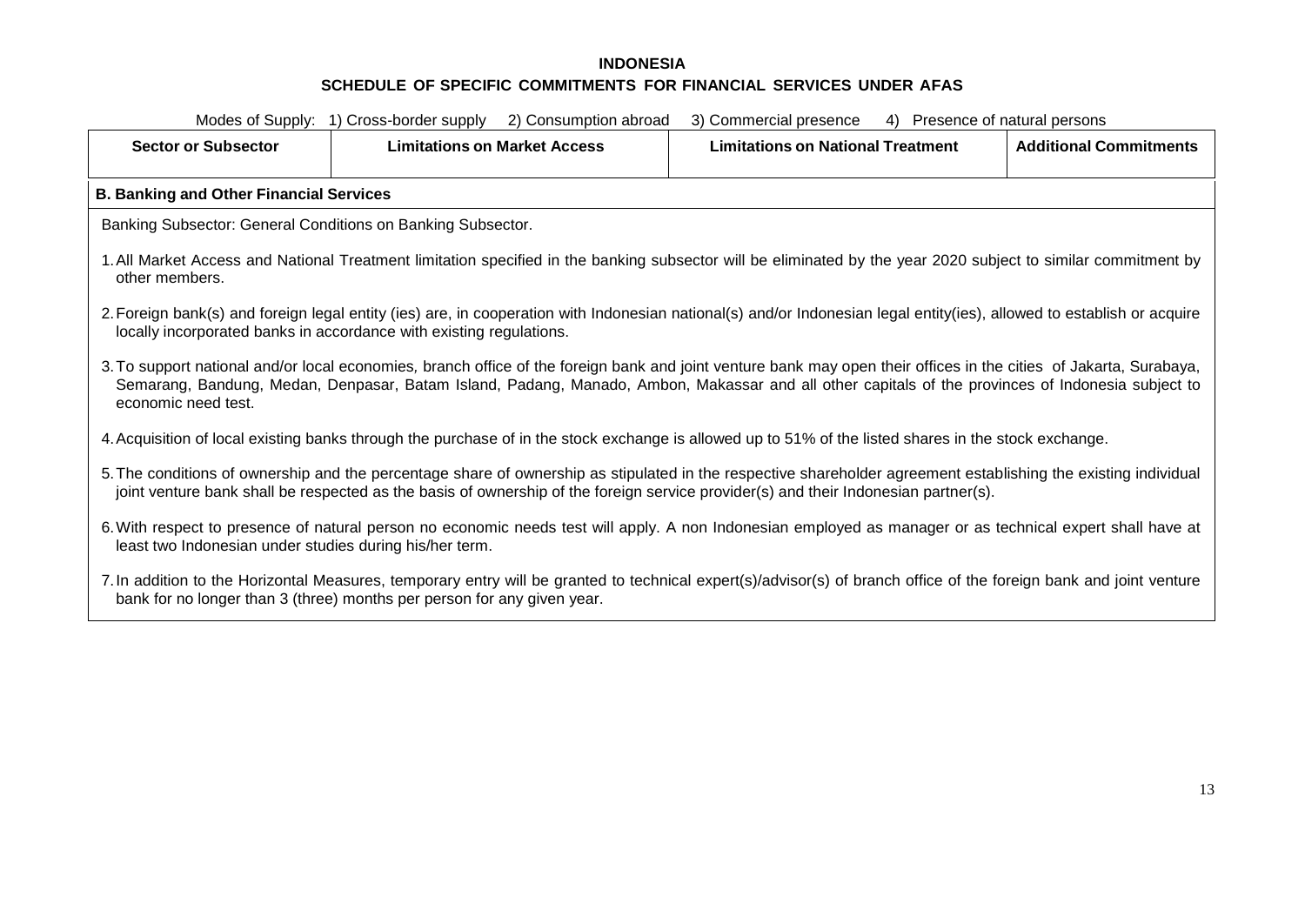| Modes of Supply: 1) Cross-border supply 2) Consumption abroad<br>3) Commercial presence<br>4) Presence of natural persons |                                                                                                                             |                                                                                                                                                                       |                               |
|---------------------------------------------------------------------------------------------------------------------------|-----------------------------------------------------------------------------------------------------------------------------|-----------------------------------------------------------------------------------------------------------------------------------------------------------------------|-------------------------------|
| <b>Sector or Subsector</b>                                                                                                | <b>Limitations on Market Access</b>                                                                                         | <b>Limitations on National Treatment</b>                                                                                                                              | <b>Additional Commitments</b> |
| <b>Commercial Banking Business</b>                                                                                        | 1) None                                                                                                                     | 1) None                                                                                                                                                               |                               |
| (i) Acceptance of deposits and<br>other repayable funds from                                                              | 2) None                                                                                                                     | 2) None                                                                                                                                                               |                               |
| the public                                                                                                                | 3) a. Bound only 2 (two) sub-branches and 2<br>(two) auxiliary offices for foreign bank's<br>branch office.                 | 3) a. For foreign bank branch, only executive<br>position can be assumed by expatriates<br>with limitation that at least one of them<br>shall be Indonesian national. |                               |
|                                                                                                                           | b. Bound only 2 (two) branches and 2 (two)<br>sub-branches for joint venture bank.                                          | b. For the joint venture bank, only for the<br>director can be assumed by<br>the<br>expatriates in<br>proportion<br>the<br>to<br>ownership sharing.                   |                               |
|                                                                                                                           | indicated<br>4) Unbound except as<br>in the<br>General<br>Horizontal<br>Measures<br>and<br>Conditions on Banking Subsector. | 4) Unbound except as indicated in the<br><b>Horizontal Measures and General</b><br>Conditions on Banking Subsector.                                                   |                               |
|                                                                                                                           |                                                                                                                             |                                                                                                                                                                       |                               |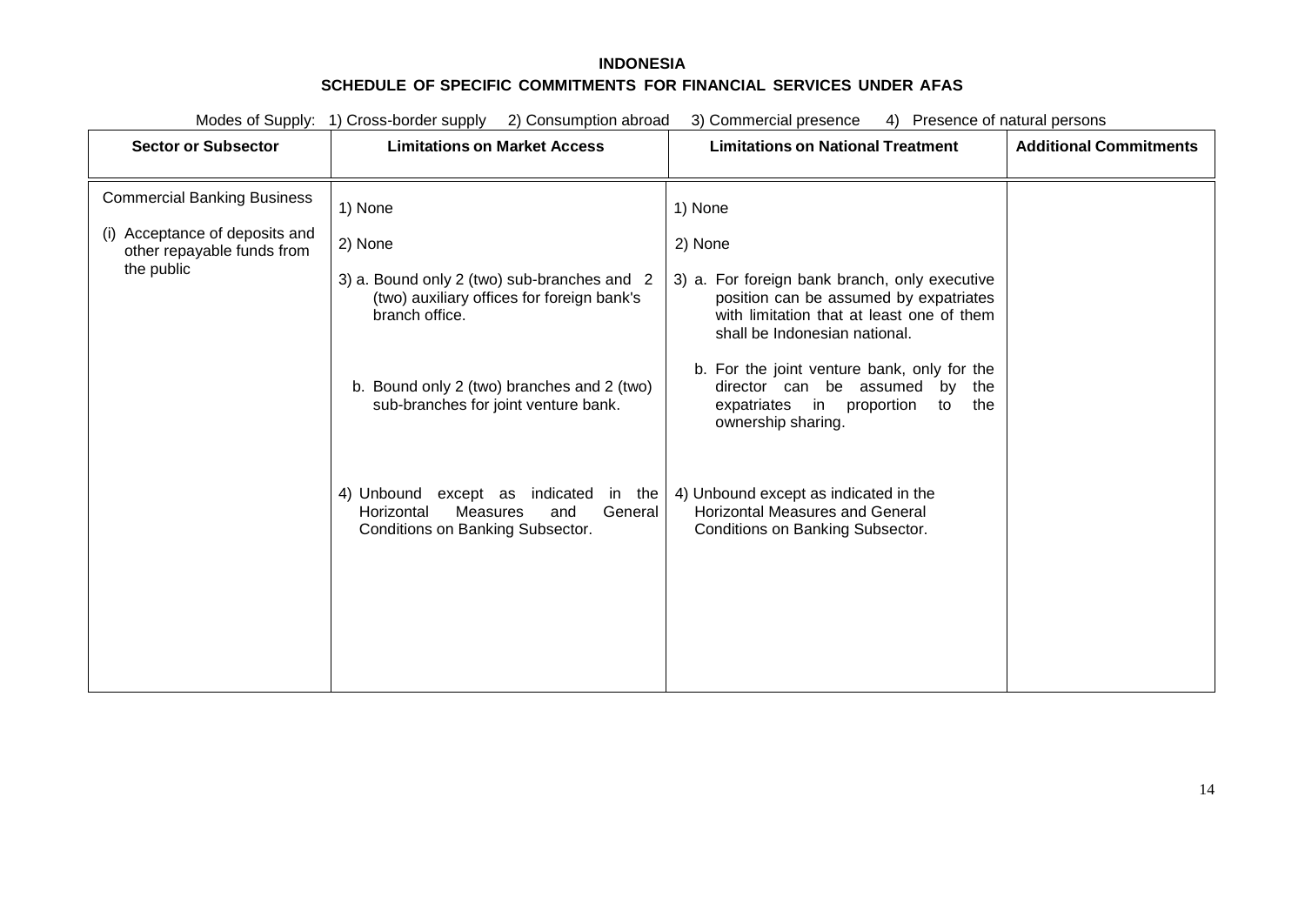| Modes of Supply: 1) Cross-border supply<br>2) Consumption abroad<br>3) Commercial presence<br>4) Presence of natural persons        |                                                                                                                                                                                                                                                                                                                                                     |                                                                                                                                                                                                                                                                                                                                                                                                                                                                                       |                               |
|-------------------------------------------------------------------------------------------------------------------------------------|-----------------------------------------------------------------------------------------------------------------------------------------------------------------------------------------------------------------------------------------------------------------------------------------------------------------------------------------------------|---------------------------------------------------------------------------------------------------------------------------------------------------------------------------------------------------------------------------------------------------------------------------------------------------------------------------------------------------------------------------------------------------------------------------------------------------------------------------------------|-------------------------------|
| <b>Sector or Subsector</b>                                                                                                          | <b>Limitations on Market Access</b>                                                                                                                                                                                                                                                                                                                 | <b>Limitations on National Treatment</b>                                                                                                                                                                                                                                                                                                                                                                                                                                              | <b>Additional Commitments</b> |
| (ii) Lending of all types, including<br>consumer credit, mortgage,<br>credit, factoring, and financing<br>of commercial transaction | 1) None<br>2) None<br>3) a. Bound only 2 (two) sub-branches and<br>2 (two) auxiliary offices for foreign<br>bank's branch office.<br>b. Bound only 2 (two) branches and 2<br>(two) sub-branches for joint venture<br>bank.<br>4) Unbound except as indicated in the<br>Measures<br>General<br>and<br>Horizontal<br>Conditions on Banking Subsector. | 1) None<br>2) None<br>3) a. For foreign bank branch, only executive<br>position<br>be<br>can<br>assumed<br>by<br>expatriates with limitation that at least<br>one of them shall be Indonesian<br>national.<br>For the joint venture bank, only for the<br>b.<br>director can be assumed by the<br>expatriates in proportion<br>to<br>the<br>ownership sharing.<br>4) Unbound except as indicated in the<br><b>Horizontal Measures and General</b><br>Conditions on Banking Subsector. |                               |
|                                                                                                                                     |                                                                                                                                                                                                                                                                                                                                                     |                                                                                                                                                                                                                                                                                                                                                                                                                                                                                       |                               |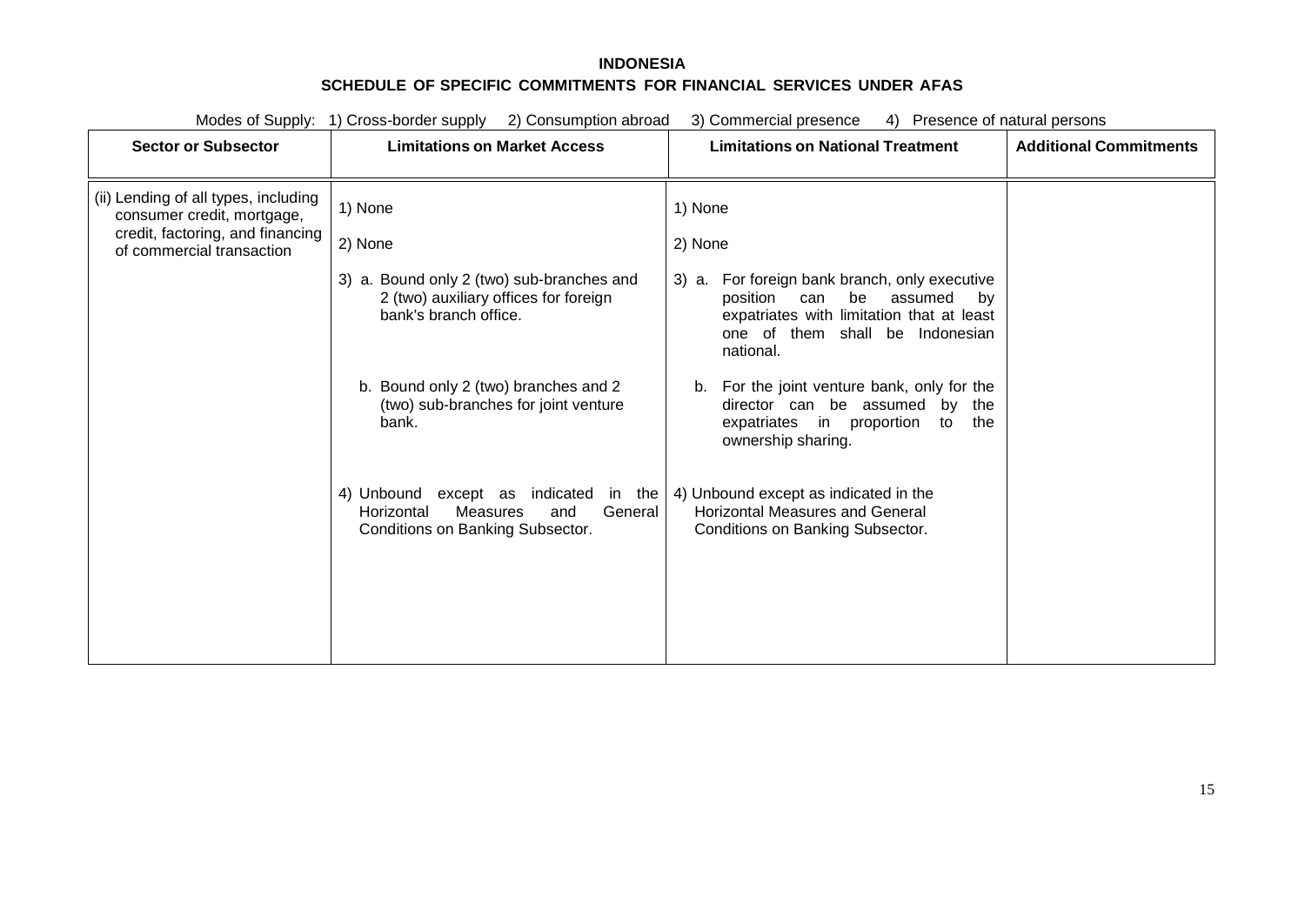| Modes of Supply:<br>1) Cross-border supply<br>2) Consumption abroad<br>3) Commercial presence<br>4)<br>Presence of natural persons               |                                                                                                                                                                                                                                                                                                                                              |                                                                                                                                                                                                                                                                                                                                                                                                                                                                          |                               |
|--------------------------------------------------------------------------------------------------------------------------------------------------|----------------------------------------------------------------------------------------------------------------------------------------------------------------------------------------------------------------------------------------------------------------------------------------------------------------------------------------------|--------------------------------------------------------------------------------------------------------------------------------------------------------------------------------------------------------------------------------------------------------------------------------------------------------------------------------------------------------------------------------------------------------------------------------------------------------------------------|-------------------------------|
| <b>Sector or Subsector</b>                                                                                                                       | <b>Limitations on Market Access</b>                                                                                                                                                                                                                                                                                                          | <b>Limitations on National Treatment</b>                                                                                                                                                                                                                                                                                                                                                                                                                                 | <b>Additional Commitments</b> |
| (iii)<br>All payment and money<br>transmission services<br>including credit, charge and<br>debit cards, travellers<br>cheques and bankers drafts | 1) None<br>2) None<br>3) a. Bound only 2 (two) sub-branches and 2<br>(two) auxiliary offices for foreign bank's<br>branch office.<br>b. Bound only 2 (two) branches and 2 (two)<br>sub-branches for joint venture bank.<br>Unbound<br>except as<br>indicated<br>General<br>Measures<br>Horizontal<br>and<br>Conditions on Banking Subsector. | 1) None<br>2) None<br>3) a. For foreign bank branch, only executive<br>position can be assumed by expatriates<br>with limitation that at least one of them<br>shall be Indonesian national.<br>b. For the joint venture bank, only for the<br>director can be assumed by the<br>expatriates in proportion to the ownership<br>sharing.<br>in the $ 4$ ) Unbound except as indicated in the<br><b>Horizontal Measures and General</b><br>Conditions on Banking Subsector. |                               |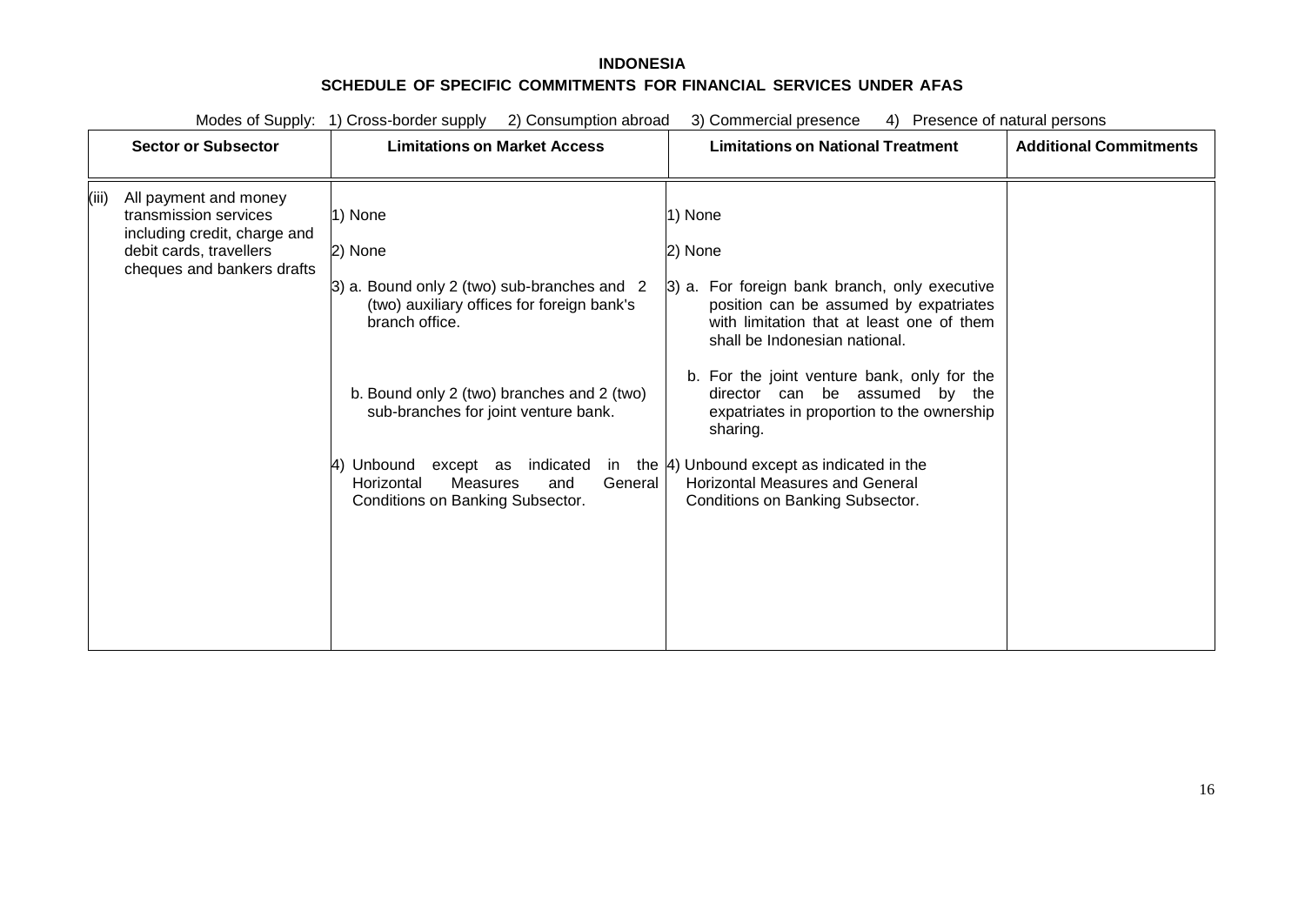Modes of Supply: 1) Cross-border supply 2) Consumption abroad 3) Commercial presence 4) Presence of natural persons

|      | <b>Sector or Subsector</b>    | <b>Limitations on Market Access</b>                                                                               | <b>Limitations on National Treatment</b>                                                                                                                              | <b>Additional Commitments</b> |
|------|-------------------------------|-------------------------------------------------------------------------------------------------------------------|-----------------------------------------------------------------------------------------------------------------------------------------------------------------------|-------------------------------|
| (iv) | Guarantees and<br>Commitments | 1) None                                                                                                           | 1) None                                                                                                                                                               |                               |
|      |                               | 2) None                                                                                                           | 2) None                                                                                                                                                               |                               |
|      |                               | 3) a. Bound only 2 (two) sub-branches and 2<br>(two) auxiliary offices for foreign bank's<br>branch office.       | 3) a. For foreign bank branch, only executive<br>position can be assumed by expatriates<br>with limitation that at least one of them<br>shall be Indonesian national. |                               |
|      |                               | b. Bound only 2 (two) branches and 2 (two)<br>sub-branches for joint venture bank.                                | b. For the joint venture bank, only for the<br>director can be assumed by the<br>expatriates in proportion to the ownership<br>sharing.                               |                               |
|      |                               | Unbound<br>except as<br>indicated<br>General<br>Measures<br>Horizontal<br>and<br>Conditions on Banking Subsector. | in the $\vert 4$ ) Unbound except as indicated in the<br><b>Horizontal Measures and General</b><br>Conditions on Banking Subsector.                                   |                               |
|      |                               |                                                                                                                   |                                                                                                                                                                       |                               |
|      |                               |                                                                                                                   |                                                                                                                                                                       |                               |
|      |                               |                                                                                                                   |                                                                                                                                                                       |                               |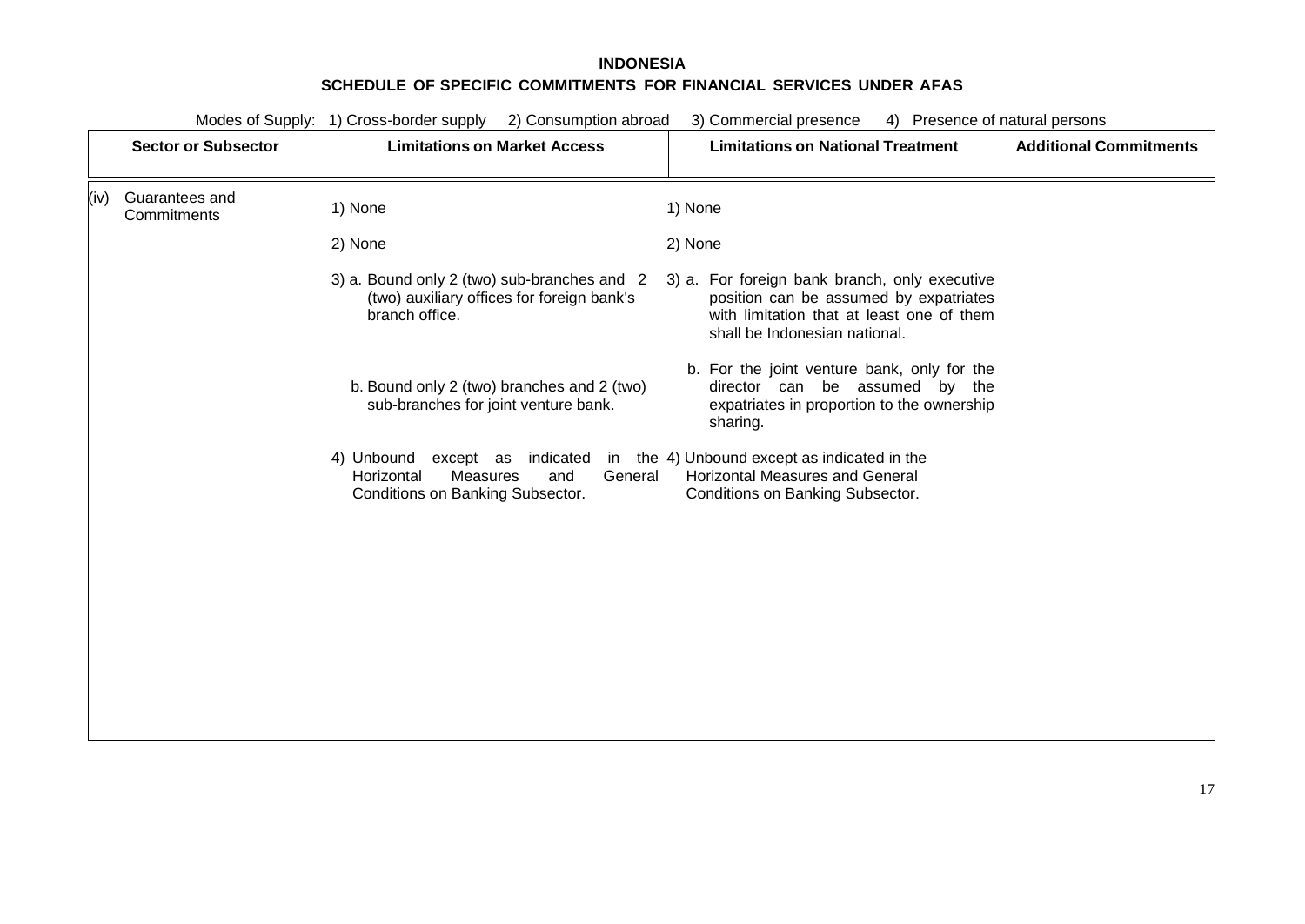| Modes of Supply: 1) Cross-border supply 2) Consumption abroad<br>3) Commercial presence<br>Presence of natural persons<br>4)                                                                                                                     |                                                                                                                                                                                                                                                                                                                                                      |                                                                                                                                                                                                                                                                                                                                                                                                                                                               |                               |
|--------------------------------------------------------------------------------------------------------------------------------------------------------------------------------------------------------------------------------------------------|------------------------------------------------------------------------------------------------------------------------------------------------------------------------------------------------------------------------------------------------------------------------------------------------------------------------------------------------------|---------------------------------------------------------------------------------------------------------------------------------------------------------------------------------------------------------------------------------------------------------------------------------------------------------------------------------------------------------------------------------------------------------------------------------------------------------------|-------------------------------|
| <b>Sector or Subsector</b>                                                                                                                                                                                                                       | <b>Limitations on Market Access</b>                                                                                                                                                                                                                                                                                                                  | <b>Limitations on National Treatment</b>                                                                                                                                                                                                                                                                                                                                                                                                                      | <b>Additional Commitments</b> |
| $(v)$ Trading for own account or for<br>account of customers, whether<br>on an exchange, in an<br>over-the-counter market or<br>otherwise, the following:<br>Money market instruments<br>(including cheques, bills,<br>certificates of deposits) | 1) None<br>2) None<br>3) a. Bound only 2 (two) sub-branches and 2<br>(two) auxiliary offices for foreign bank's<br>branch office.<br>b. Bound only 2 (two) branches and 2 (two)<br>sub-branches for joint venture bank.<br>Unbound except as indicated in the<br>(4)<br>General<br>Measures<br>and<br>Horizontal<br>Conditions on Banking Subsector. | 1) None<br>2) None<br>3) a. For foreign bank branch, only executive<br>position can be assumed by expatriates<br>with limitation that at least one of them<br>shall be Indonesian national.<br>b. For the joint venture bank, only for the<br>director can be assumed by the<br>expatriates in proportion to the ownership<br>sharing.<br>4) Unbound except as indicated in the<br><b>Horizontal Measures and General</b><br>Conditions on Banking Subsector. |                               |
|                                                                                                                                                                                                                                                  |                                                                                                                                                                                                                                                                                                                                                      |                                                                                                                                                                                                                                                                                                                                                                                                                                                               |                               |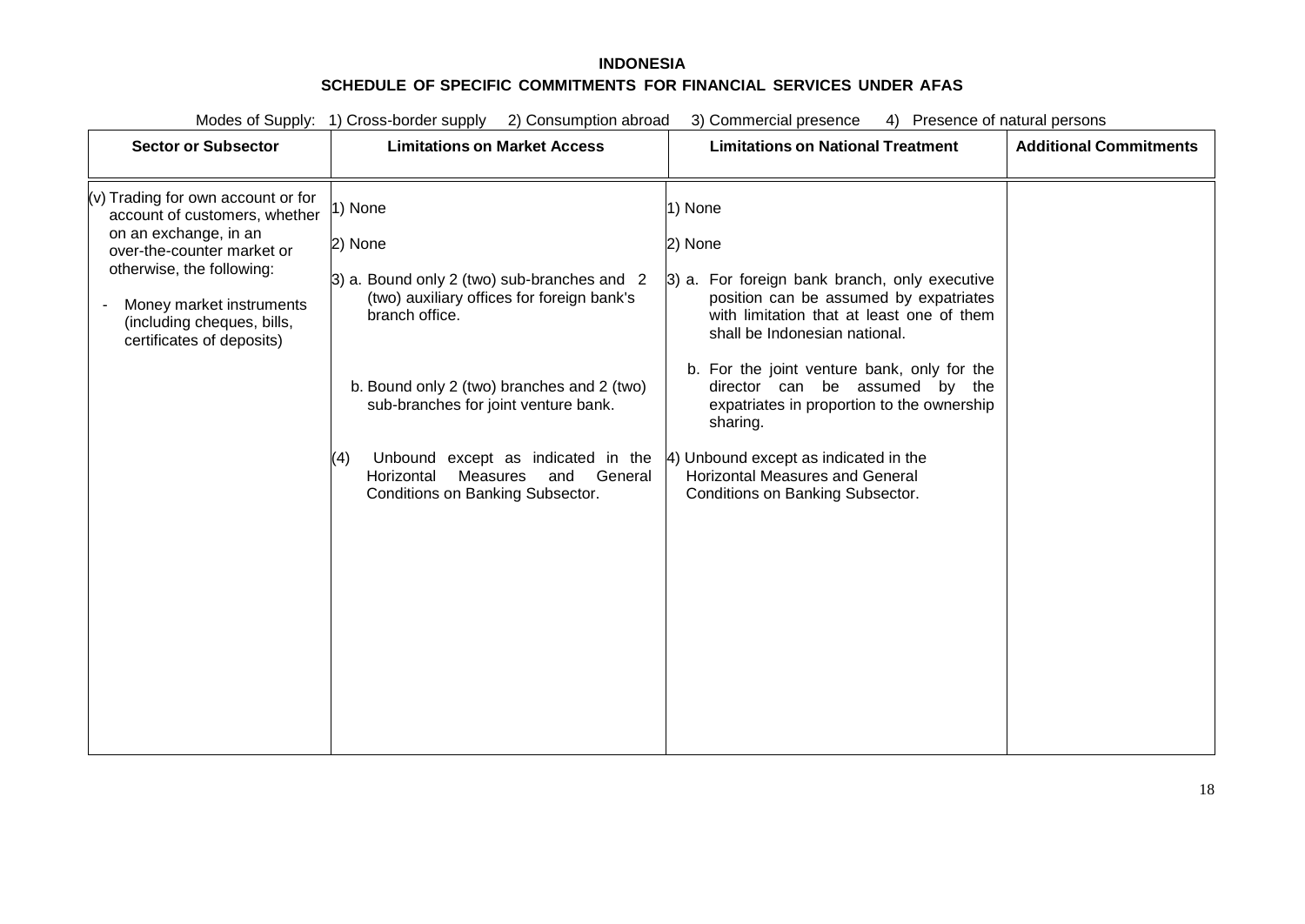Modes of Supply: 1) Cross-border supply 2) Consumption abroad 3) Commercial presence 4) Presence of natural persons

| <b>Sector or Subsector</b> | <b>Limitations on Market Access</b>                                                                                       | <b>Limitations on National Treatment</b>                                                                                                                              | <b>Additional Commitments</b> |
|----------------------------|---------------------------------------------------------------------------------------------------------------------------|-----------------------------------------------------------------------------------------------------------------------------------------------------------------------|-------------------------------|
| Foreign Exchange           | 1) None                                                                                                                   | 1) None                                                                                                                                                               |                               |
|                            | 2) None                                                                                                                   | 2) None                                                                                                                                                               |                               |
|                            | 3) a. Bound only 2 (two) sub-branches and 2<br>(two) auxiliary offices for foreign bank's<br>branch office.               | 3) a. For foreign bank branch, only executive<br>position can be assumed by expatriates<br>with limitation that at least one of them<br>shall be Indonesian national. |                               |
|                            | b. Bound only 2 (two) branches and 2 (two)<br>sub-branches for joint venture bank.                                        | b. For the joint venture bank, only for the<br>director can be assumed by the<br>expatriates in proportion to the ownership<br>sharing.                               |                               |
|                            | Unbound except as indicated in the<br>I4)<br>Measures<br>General<br>Horizontal<br>and<br>Conditions on Banking Subsector. | 4) Unbound except as indicated in the<br><b>Horizontal Measures and General</b><br>Conditions on Banking Subsector.                                                   |                               |
|                            |                                                                                                                           |                                                                                                                                                                       |                               |
|                            |                                                                                                                           |                                                                                                                                                                       |                               |
|                            |                                                                                                                           |                                                                                                                                                                       |                               |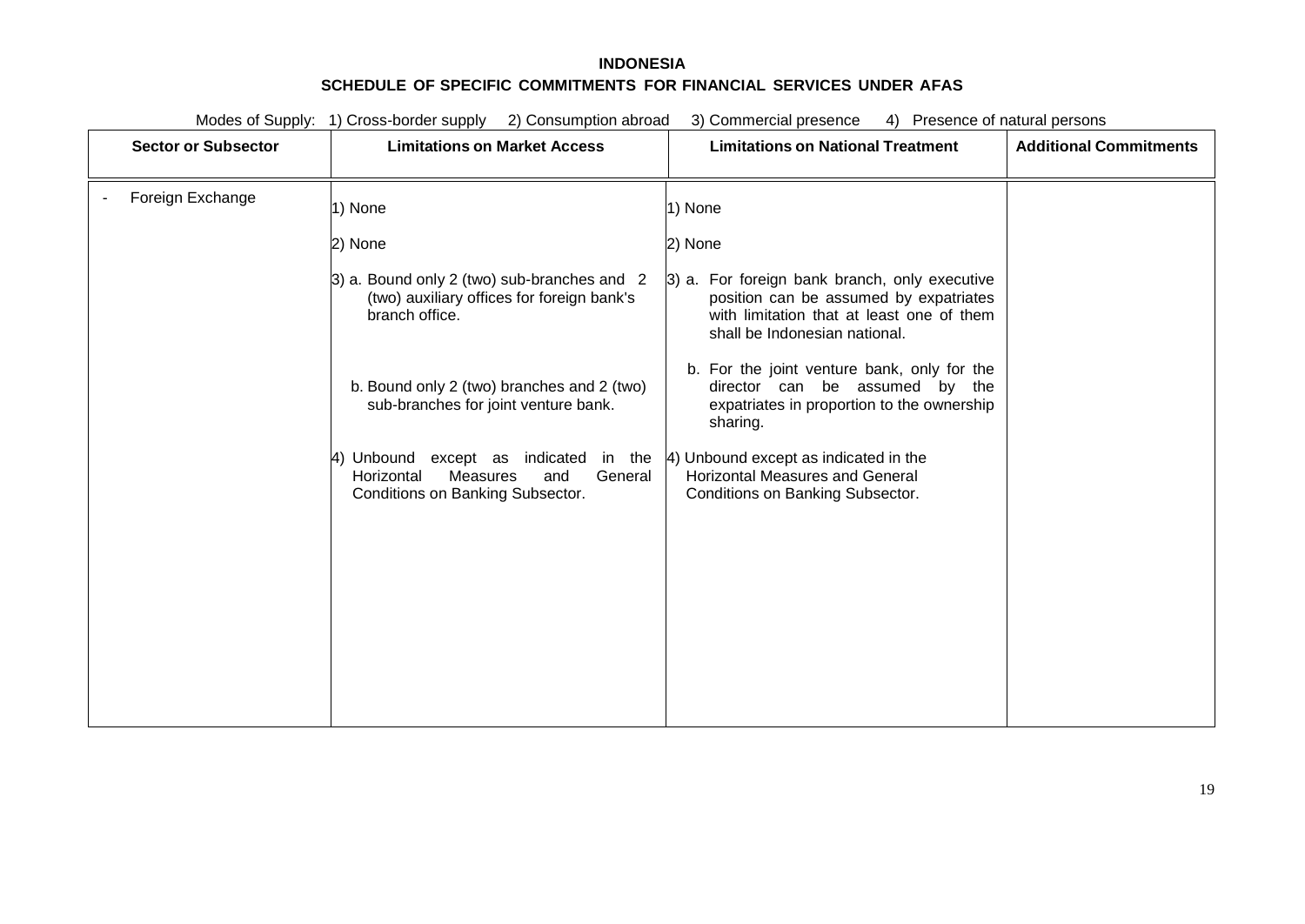| Modes of Supply: 1) Cross-border supply<br>2) Consumption abroad<br>3) Commercial presence<br>4) Presence of natural persons |                                                                                                                   |                                                                                                                                                                       |                               |
|------------------------------------------------------------------------------------------------------------------------------|-------------------------------------------------------------------------------------------------------------------|-----------------------------------------------------------------------------------------------------------------------------------------------------------------------|-------------------------------|
| <b>Sector or Subsector</b>                                                                                                   | <b>Limitations on Market Access</b>                                                                               | <b>Limitations on National Treatment</b>                                                                                                                              | <b>Additional Commitments</b> |
| Exchange rate and interest<br>rate instruments, including                                                                    | 1) None                                                                                                           | 1) None                                                                                                                                                               |                               |
| products such as swaps,<br>forward rate agreements                                                                           | 2) None                                                                                                           | 2) None                                                                                                                                                               |                               |
|                                                                                                                              | 3) a. Bound only 2 (two) sub-branches and 2<br>(two) auxiliary offices for foreign bank's<br>branch office.       | 3) a. For foreign bank branch, only executive<br>position can be assumed by expatriates<br>with limitation that at least one of them<br>shall be Indonesian national. |                               |
|                                                                                                                              | b. Bound only 2 (two) branches and 2 (two)<br>sub-branches for joint venture bank.                                | b. For the joint venture bank, only for the<br>director can be assumed by the expatriates<br>in proportion to the ownership sharing.                                  |                               |
|                                                                                                                              | Unbound<br>except as<br>indicated<br>Measures<br>General<br>Horizontal<br>and<br>Conditions on Banking Subsector. | in the $ 4$ ) Unbound except as indicated in the Horizontal<br>Measures and General Conditions on Banking<br>Subsector.                                               |                               |
|                                                                                                                              |                                                                                                                   |                                                                                                                                                                       |                               |
|                                                                                                                              |                                                                                                                   |                                                                                                                                                                       |                               |
|                                                                                                                              |                                                                                                                   |                                                                                                                                                                       |                               |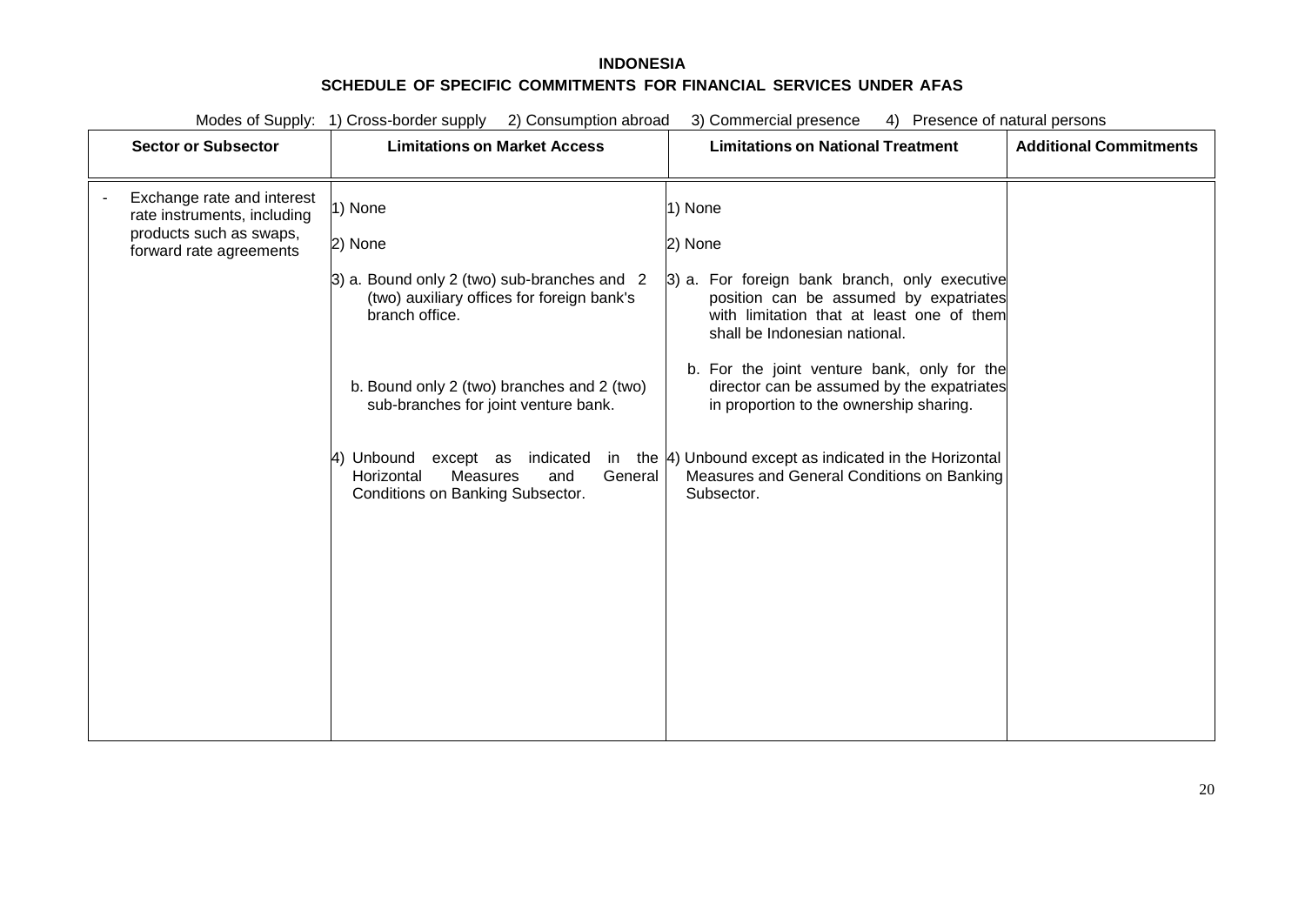| Modes of Supply: 1) Cross-border supply<br>2) Consumption abroad<br>3) Commercial presence<br>4) Presence of natural persons |                                                                                                                                 |                                                                                                                                                                       |                               |
|------------------------------------------------------------------------------------------------------------------------------|---------------------------------------------------------------------------------------------------------------------------------|-----------------------------------------------------------------------------------------------------------------------------------------------------------------------|-------------------------------|
| <b>Sector or Subsector</b>                                                                                                   | <b>Limitations on Market Access</b>                                                                                             | <b>Limitations on National Treatment</b>                                                                                                                              | <b>Additional Commitments</b> |
| <b>Transferable securities</b><br>issued in the money market                                                                 | 1) None                                                                                                                         | 1) None                                                                                                                                                               |                               |
|                                                                                                                              | 2) None                                                                                                                         | 2) None                                                                                                                                                               |                               |
|                                                                                                                              | 3) a. Bound only 2 (two) sub-branches and 2<br>(two) auxiliary offices for foreign bank's<br>branch office.                     | 3) a. For foreign bank branch, only executive<br>position can be assumed by expatriates<br>with limitation that at least one of them<br>shall be Indonesian national. |                               |
|                                                                                                                              | b. Bound only 2 (two) branches and 2 (two)<br>sub-branches for joint venture bank.                                              | b. For the joint venture bank, only for the<br>director can be assumed by the<br>expatriates in proportion to the ownership<br>sharing.                               |                               |
|                                                                                                                              | 4) Unbound except as indicated<br>in the<br>Horizontal<br><b>Measures</b><br>and<br>General<br>Conditions on Banking Subsector. | 4) Unbound except as indicated in the<br><b>Horizontal Measures and General</b><br>Conditions on Banking Subsector.                                                   |                               |
|                                                                                                                              |                                                                                                                                 |                                                                                                                                                                       |                               |
|                                                                                                                              |                                                                                                                                 |                                                                                                                                                                       |                               |
|                                                                                                                              |                                                                                                                                 |                                                                                                                                                                       |                               |
|                                                                                                                              |                                                                                                                                 |                                                                                                                                                                       |                               |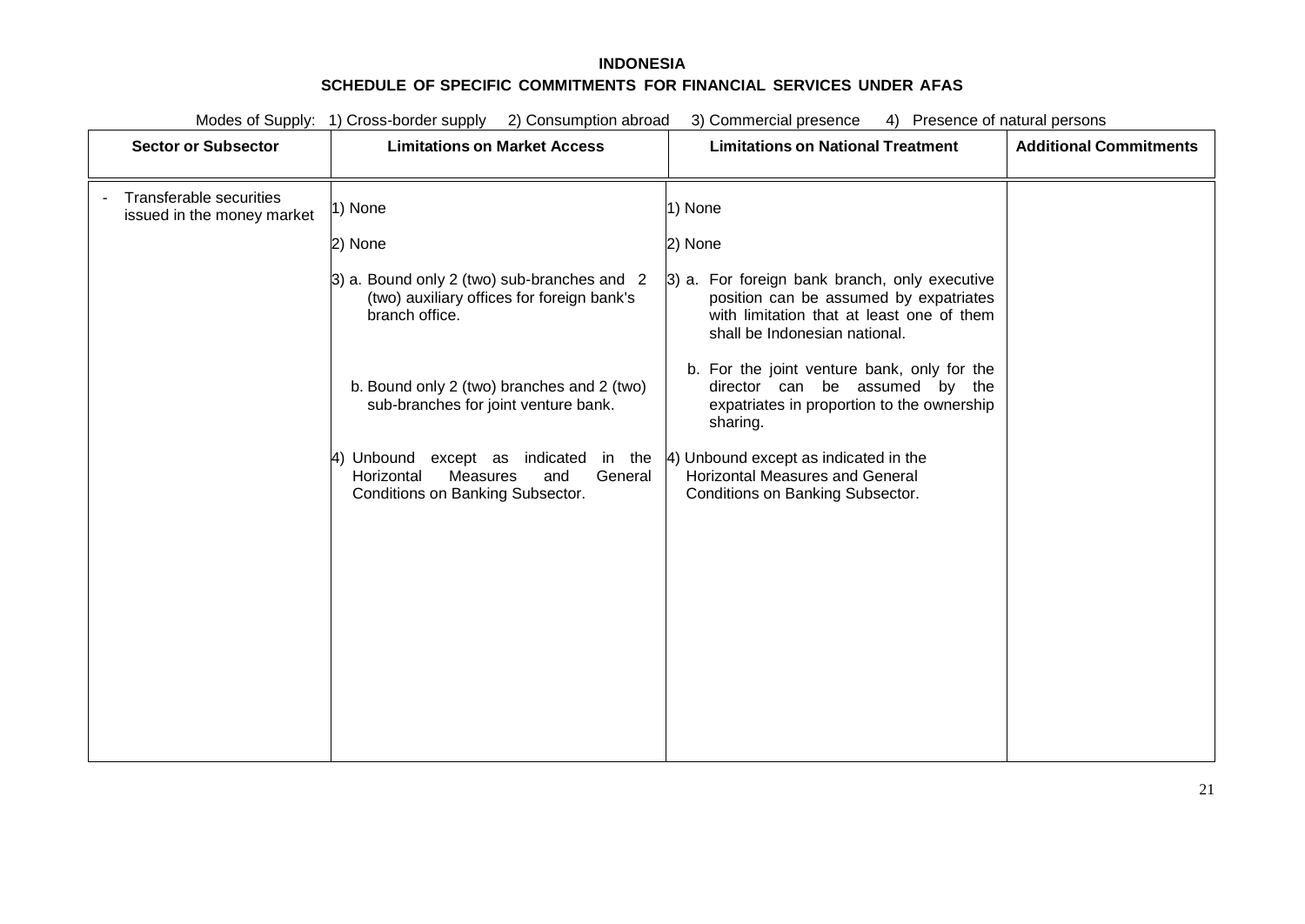|      |                                                                | Modes of Supply: 1) Cross-border supply<br>2) Consumption abroad                                                     | 3) Commercial presence<br>4)                                                                                                                                          | Presence of natural persons   |
|------|----------------------------------------------------------------|----------------------------------------------------------------------------------------------------------------------|-----------------------------------------------------------------------------------------------------------------------------------------------------------------------|-------------------------------|
|      | <b>Sector or Subsector</b>                                     | <b>Limitations on Market Access</b>                                                                                  | <b>Limitations on National Treatment</b>                                                                                                                              | <b>Additional Commitments</b> |
| (vi) | Cash management, custodial  1) None<br>and depository services |                                                                                                                      | 1) None                                                                                                                                                               |                               |
|      |                                                                | 2) None                                                                                                              | 2) None                                                                                                                                                               |                               |
|      |                                                                | 3) a. Bound only 2 (two) sub-branches and 2<br>(two) auxiliary offices for foreign bank's<br>branch office.          | 3) a. For foreign bank branch, only executive<br>position can be assumed by expatriates<br>with limitation that at least one of them<br>shall be Indonesian national. |                               |
|      |                                                                | b. Bound only 2 (two) branches and 2 (two)<br>sub-branches for joint venture bank.                                   | b. For the joint venture bank, only for the<br>director can be assumed by the<br>expatriates in proportion to the ownership<br>sharing.                               |                               |
|      |                                                                | Unbound<br>except as indicated<br>in<br>General<br>Measures<br>Horizontal<br>and<br>Conditions on Banking Subsector. | the [4] Unbound except as indicated in the<br><b>Horizontal Measures and General</b><br>Conditions on Banking Subsector.                                              |                               |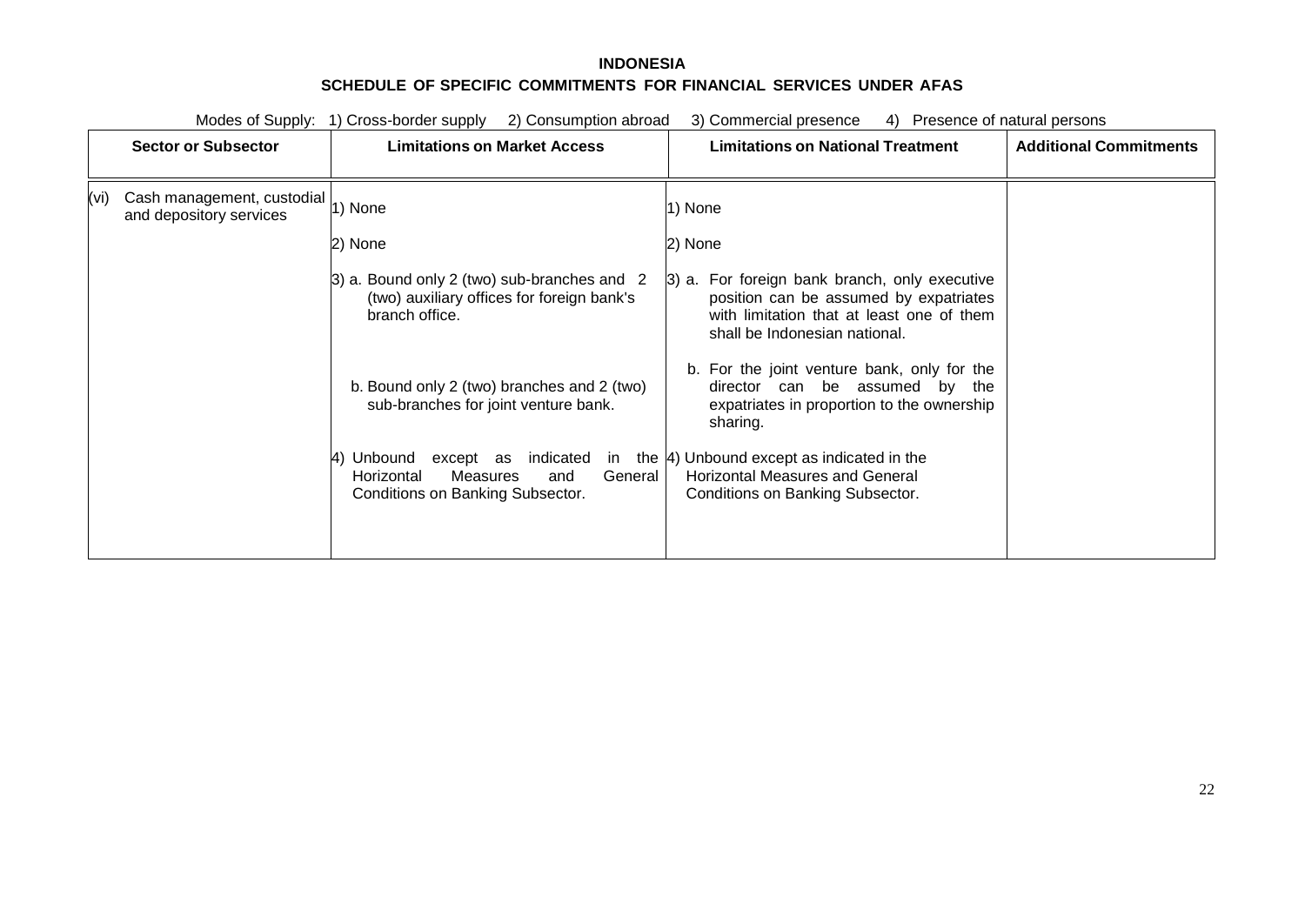**Protocol to Implement the Seventh Package of Commitment on Financial Services under the ASEAN Framework Agreement on Services**

> **LAO PDR SCHEDULE OF SPECIFIC COMMITMENTS**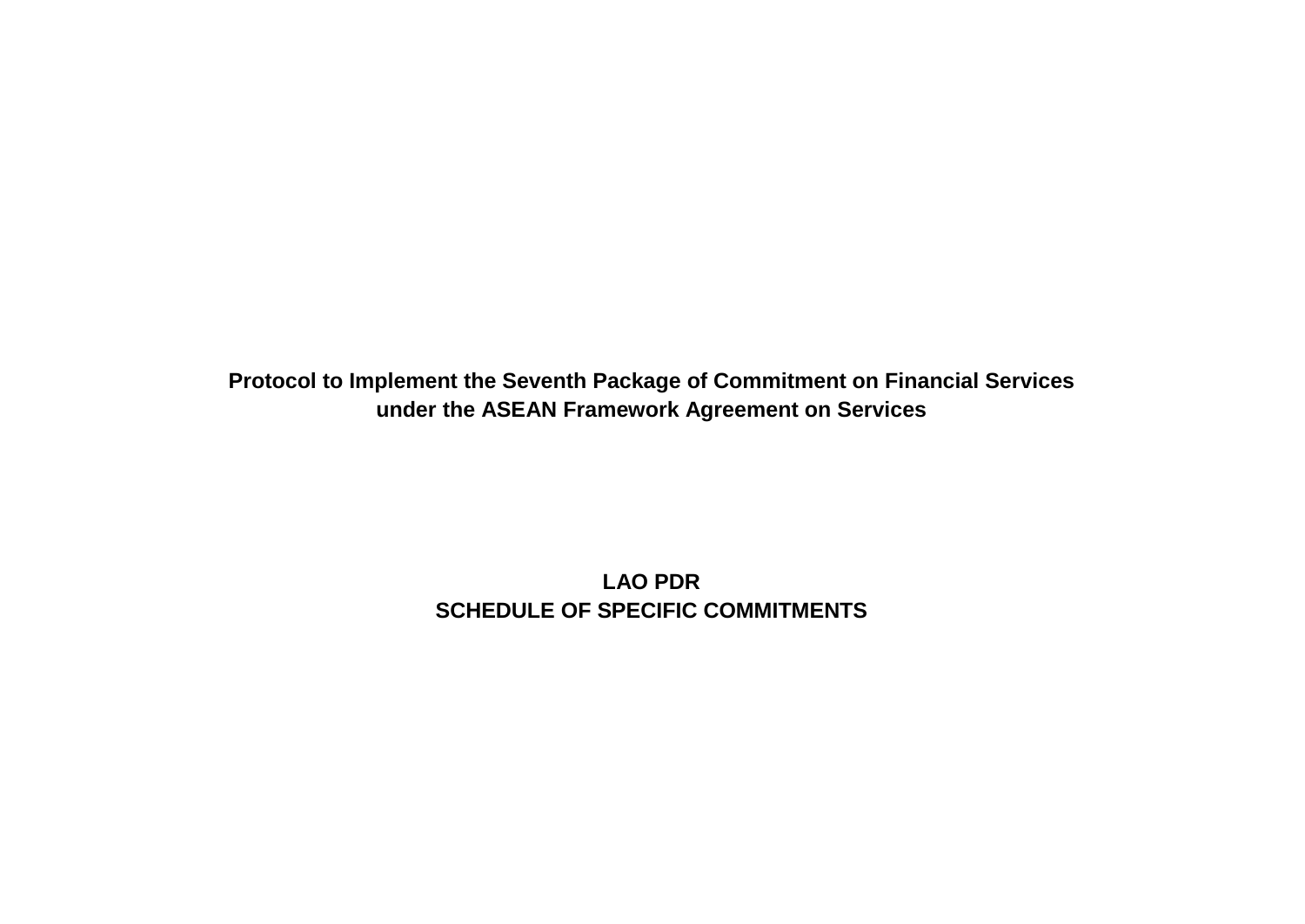<span id="page-50-0"></span>

|                                          | Modes of Supply: 1) Cross-border supply 2) Consumption abroad                                                                                                                                                                                                                                                                                                                                                                                                                                                                                                                                                                                                                                                                                                                                                                                                                                                                                                      | 3) Commercial presence<br>4) Presence of natural persons                                                                                                                                                                                                                                                                                                                                                                                                                                                                                                                                                                                            |                               |
|------------------------------------------|--------------------------------------------------------------------------------------------------------------------------------------------------------------------------------------------------------------------------------------------------------------------------------------------------------------------------------------------------------------------------------------------------------------------------------------------------------------------------------------------------------------------------------------------------------------------------------------------------------------------------------------------------------------------------------------------------------------------------------------------------------------------------------------------------------------------------------------------------------------------------------------------------------------------------------------------------------------------|-----------------------------------------------------------------------------------------------------------------------------------------------------------------------------------------------------------------------------------------------------------------------------------------------------------------------------------------------------------------------------------------------------------------------------------------------------------------------------------------------------------------------------------------------------------------------------------------------------------------------------------------------------|-------------------------------|
| <b>Sector or Subsector</b>               | <b>Limitations on Market Access</b>                                                                                                                                                                                                                                                                                                                                                                                                                                                                                                                                                                                                                                                                                                                                                                                                                                                                                                                                | <b>Limitations on National Treatment</b>                                                                                                                                                                                                                                                                                                                                                                                                                                                                                                                                                                                                            | <b>Additional Commitments</b> |
| <b>I. HORIZONTAL COMMITMENTS</b>         |                                                                                                                                                                                                                                                                                                                                                                                                                                                                                                                                                                                                                                                                                                                                                                                                                                                                                                                                                                    |                                                                                                                                                                                                                                                                                                                                                                                                                                                                                                                                                                                                                                                     |                               |
| ALL SECTORS INCLUDED IN<br>THIS SCHEDULE | 3) Commercial presence of foreign service<br>suppliers can be in the following form:<br>- A joint venture with one or more<br>domestic Lao investors,<br>A wholly foreign-owned enterprise <sup>1</sup><br>A branch or representative office<br>The commercial presence of foreign<br>service supplier shall be subject to<br>approval of the concerned component<br>authority and of licensing by the Foreign<br>Investment Management committee of<br>the Lao PDR<br>The joint venture is established and<br>registered under the laws and regulations<br>of the Lao PDR. It is jointly owned and<br>operated by one or more legal foreign<br>investors/service suppliers and by one or<br>more legal domestic Lao investor.<br>The activities and relationship of its<br>parties shall be governed by the contract<br>between its parties and the Joint<br>Venture's Articles of Association, in<br>accordance with the laws and regulations<br>of the Lao PDR. | 3) Foreign service suppliers in the Lao PDR<br>may lease land within the Lao PDR and<br>transfer their leasehold interest; and they<br>may own improvements on land and other<br>moveable property and transfer those<br>ownership interest.<br>Foreign enterprise subject to the law on<br>Promotion and Management of Foreign<br>Investment in the Lao PDR shall pay an<br>annual profit tax, calculated in accordance<br>with the provisions of the applicable laws<br>and regulations of the Lao PDR.<br>Other Lao taxes, duties and fees shall also<br>be payable in accordance with the<br>applicable laws and regulations of the Lao<br>PDR. |                               |

<sup>1</sup> 100% foreign invested Companies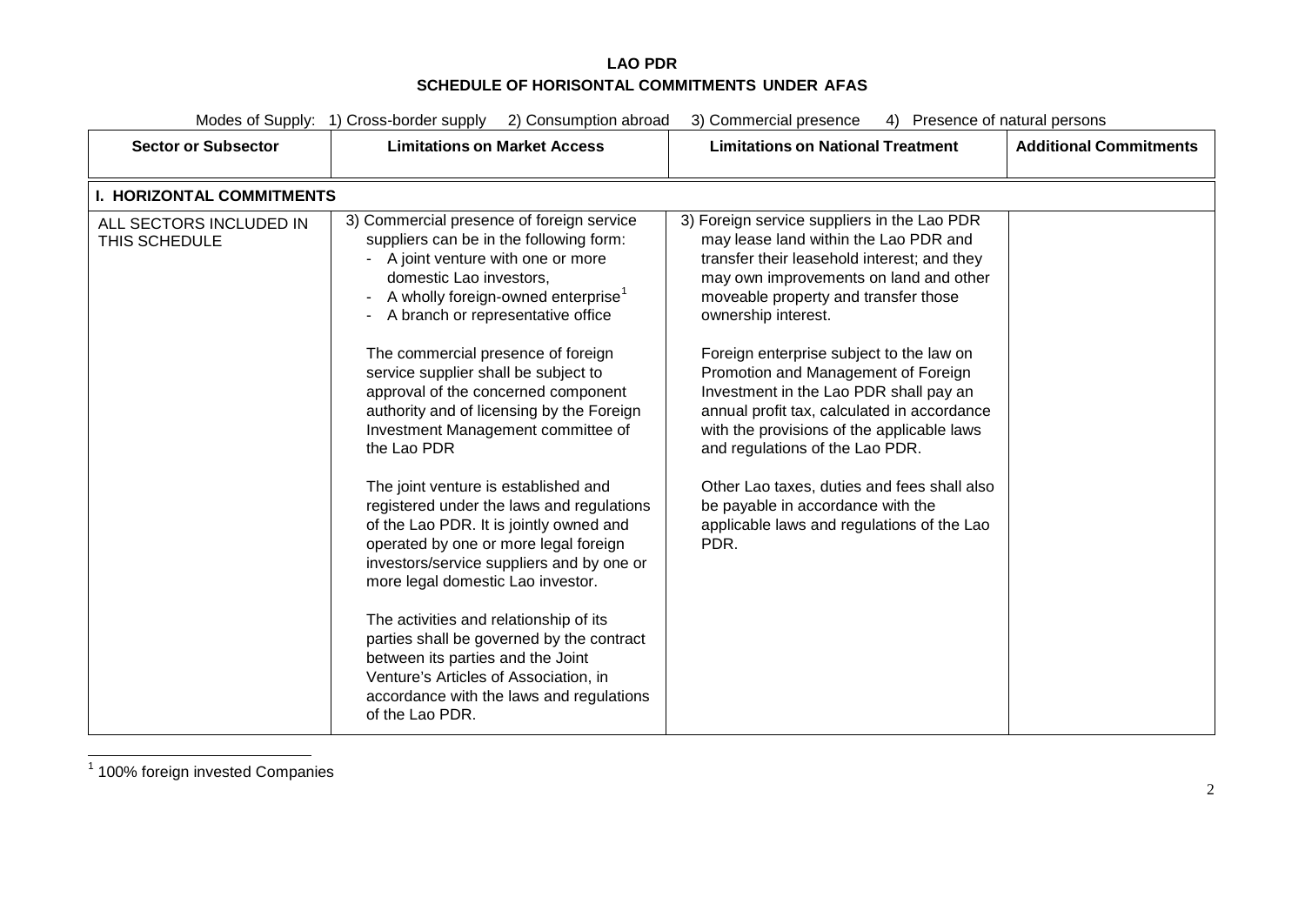Modes of Supply: 1) Cross-border supply 2) Consumption abroad 3) Commercial presence 4) Presence of natural persons

| <b>Sector or Subsector</b> | <b>Limitations on Market Access</b>                                                                                                                                                                                                                                                                                                                                                                                                                                                                                                                                                                                                                                                                                                                                                                    | <b>Limitations on National Treatment</b> | <b>Additional Commitments</b> |
|----------------------------|--------------------------------------------------------------------------------------------------------------------------------------------------------------------------------------------------------------------------------------------------------------------------------------------------------------------------------------------------------------------------------------------------------------------------------------------------------------------------------------------------------------------------------------------------------------------------------------------------------------------------------------------------------------------------------------------------------------------------------------------------------------------------------------------------------|------------------------------------------|-------------------------------|
|                            | Foreign investors/service suppliers in a<br>joint venture must contribute a minimum<br>portion 30% of the total equity investment<br>in that venture.                                                                                                                                                                                                                                                                                                                                                                                                                                                                                                                                                                                                                                                  |                                          |                               |
|                            | The wholly foreign-owned enterprise is a<br>foreign investment/service supplier<br>registered under the laws and regulations<br>of the Lao PDR. By one or more legal<br>foreign investors without the participation<br>of legal domestic Lao investors. The<br>enterprise established in the Lao PDR<br>may be either a new company or a<br>branch or representative office of a<br>foreign company. The incorporation and<br>registration of a foreign investment shall<br>be in conformity with the<br>Enterprise/Business Law of the Lao PDR.<br>The terms of operations of an enterprise<br>with foreign owned capital and of a<br>business cooperation contract shall be<br>specified in the investment license of<br>each project in accordance with the laws<br>and regulations of the Lao PDR. |                                          |                               |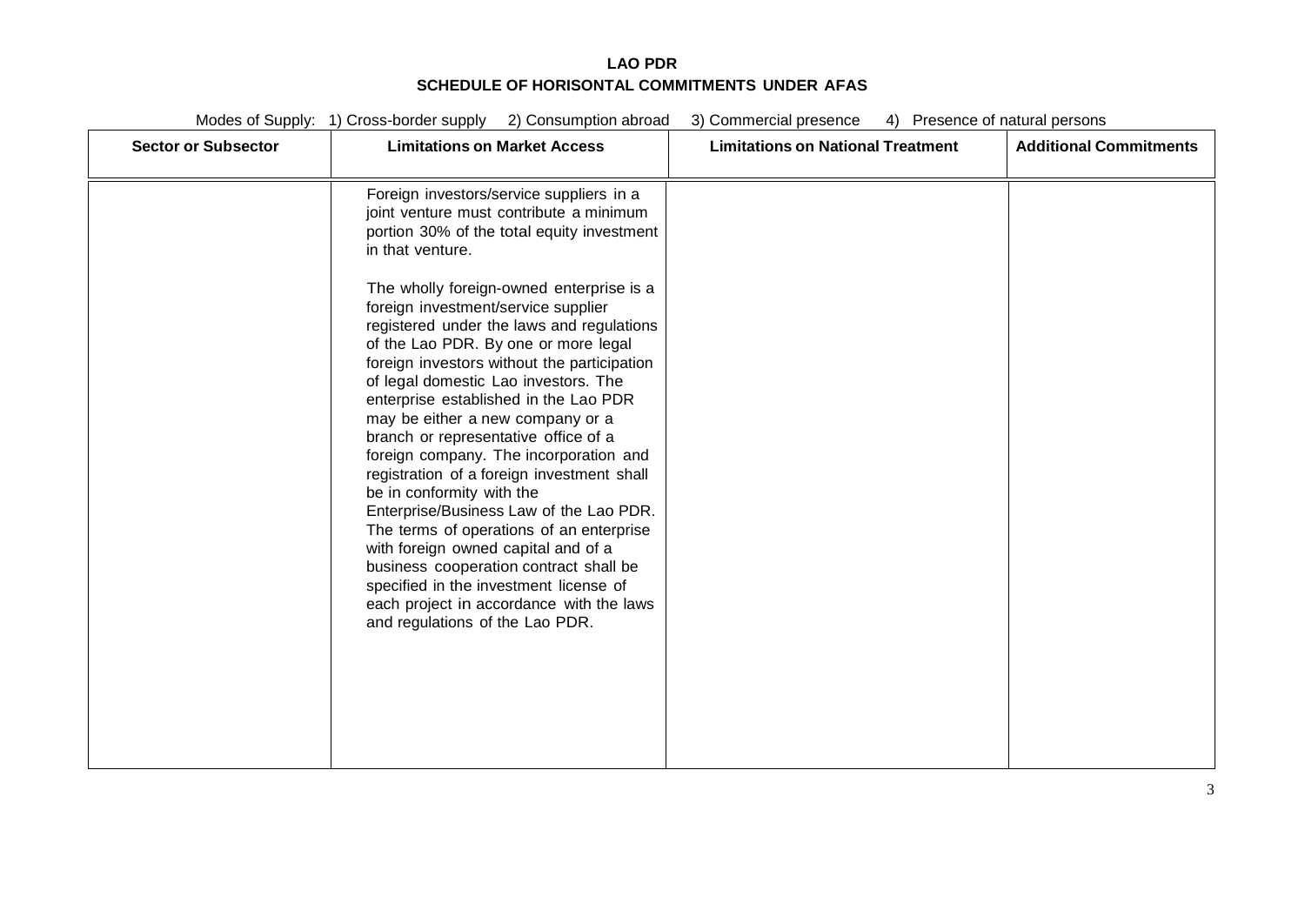Modes of Supply: 1) Cross-border supply 2) Consumption abroad 3) Commercial presence 4) Presence of natural persons

| <b>Sector or Subsector</b> | <b>Limitations on Market Access</b>                                                                                                                                                                                                                                                                                                                                                                                                                                                                                                                                                                                                                                                                                                                                                                                                                                                                                                                                                                                                                                                                                            | <b>Limitations on National Treatment</b>                                                                                                                                                                                                                          | <b>Additional Commitments</b> |
|----------------------------|--------------------------------------------------------------------------------------------------------------------------------------------------------------------------------------------------------------------------------------------------------------------------------------------------------------------------------------------------------------------------------------------------------------------------------------------------------------------------------------------------------------------------------------------------------------------------------------------------------------------------------------------------------------------------------------------------------------------------------------------------------------------------------------------------------------------------------------------------------------------------------------------------------------------------------------------------------------------------------------------------------------------------------------------------------------------------------------------------------------------------------|-------------------------------------------------------------------------------------------------------------------------------------------------------------------------------------------------------------------------------------------------------------------|-------------------------------|
|                            | The branch or representative office of a<br>foreign company shall have articles of<br>Association which shall be consistent with<br>the laws and regulations and the Business<br>Law of the Lao PDR and subject to the<br>approval of the Foreign Investment<br>Management Committee of the Lao PDR.<br>4) Foreigners who work in Lao PDR shall be<br>subject to the law on Promotion and<br>Management of Foreign Investment in the<br>Lao PDR and the regulations on<br>immigration.<br>However, foreign enterprises have the<br>right to employ skilled and expert foreign<br>personnel when necessary and with the<br>approval of the competent authority of the<br>Government of the Lao PDR.<br>Facilitation for the entry into, travel within,<br>stay within, and exit from the Lao territory<br>of foreign investors/service suppliers, their<br>foreign personnel, and the immediate<br>family members of those investors, service<br>suppliers and those personnel will be<br>granted by the Government of the Lao<br>PDR. All such persons are subject to and<br>must obey the above mentioned laws and<br>related | Foreign service suppliers and their<br>4)<br>foreign personnel working within the Lao<br>PDR shall pay to the Lao Government<br>personal income tax, calculated in<br>accordance with the provisions of the<br>applicable laws and regulations of the<br>Lao PDR. |                               |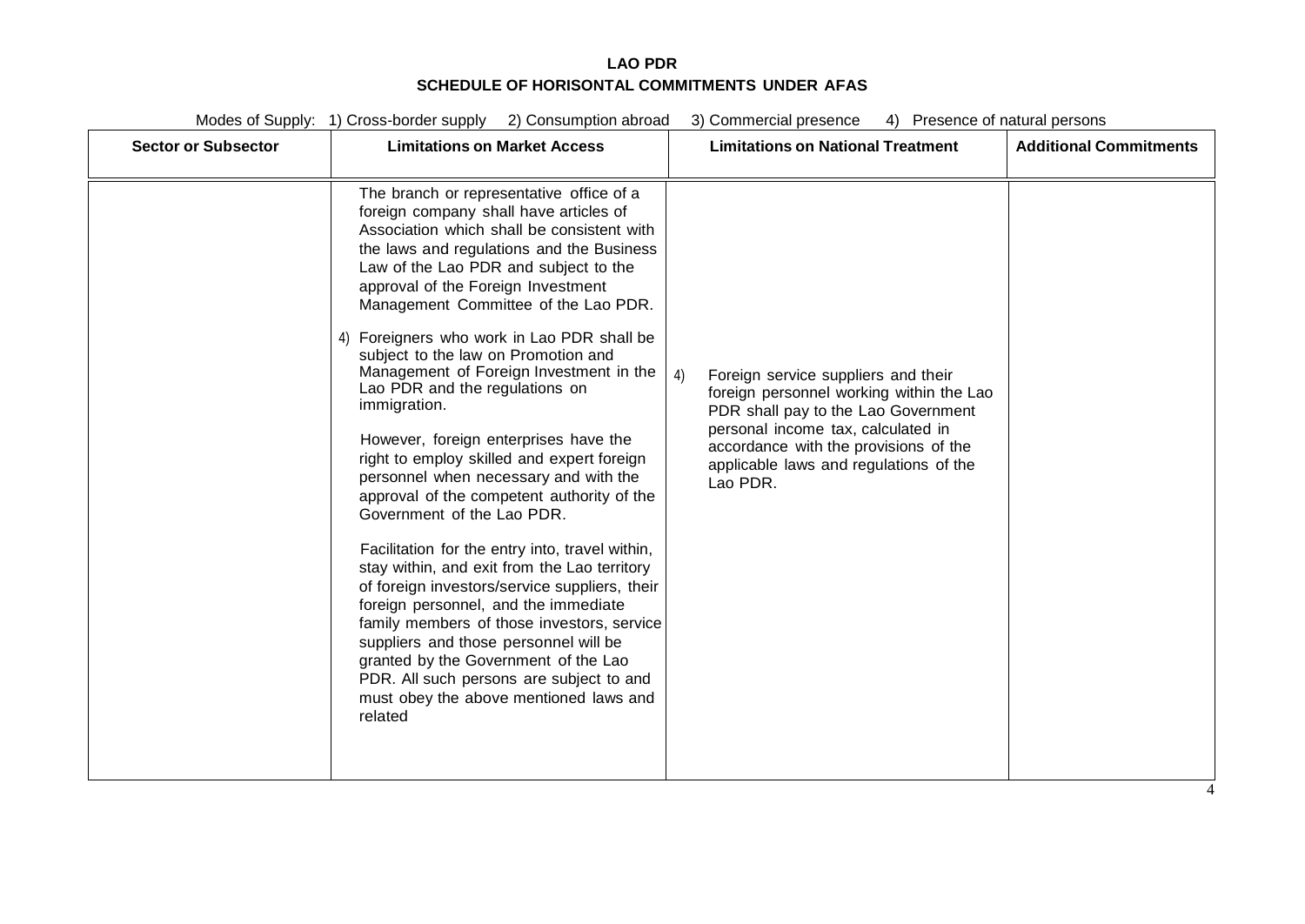|                            | Modes of Supply: 1) Cross-border supply<br>2) Consumption abroad                                                                                                             | 3) Commercial presence<br>4)             | Presence of natural persons   |
|----------------------------|------------------------------------------------------------------------------------------------------------------------------------------------------------------------------|------------------------------------------|-------------------------------|
| <b>Sector or Subsector</b> | <b>Limitations on Market Access</b>                                                                                                                                          | <b>Limitations on National Treatment</b> | <b>Additional Commitments</b> |
|                            | regulations while they are on the Lao<br>territory.                                                                                                                          |                                          |                               |
|                            | Foreign investors/service supplies have<br>an obligation to upgrade the skills<br>oftheir Lao employees, through such<br>techniques as training in the Lao PDR<br>or abroad. |                                          |                               |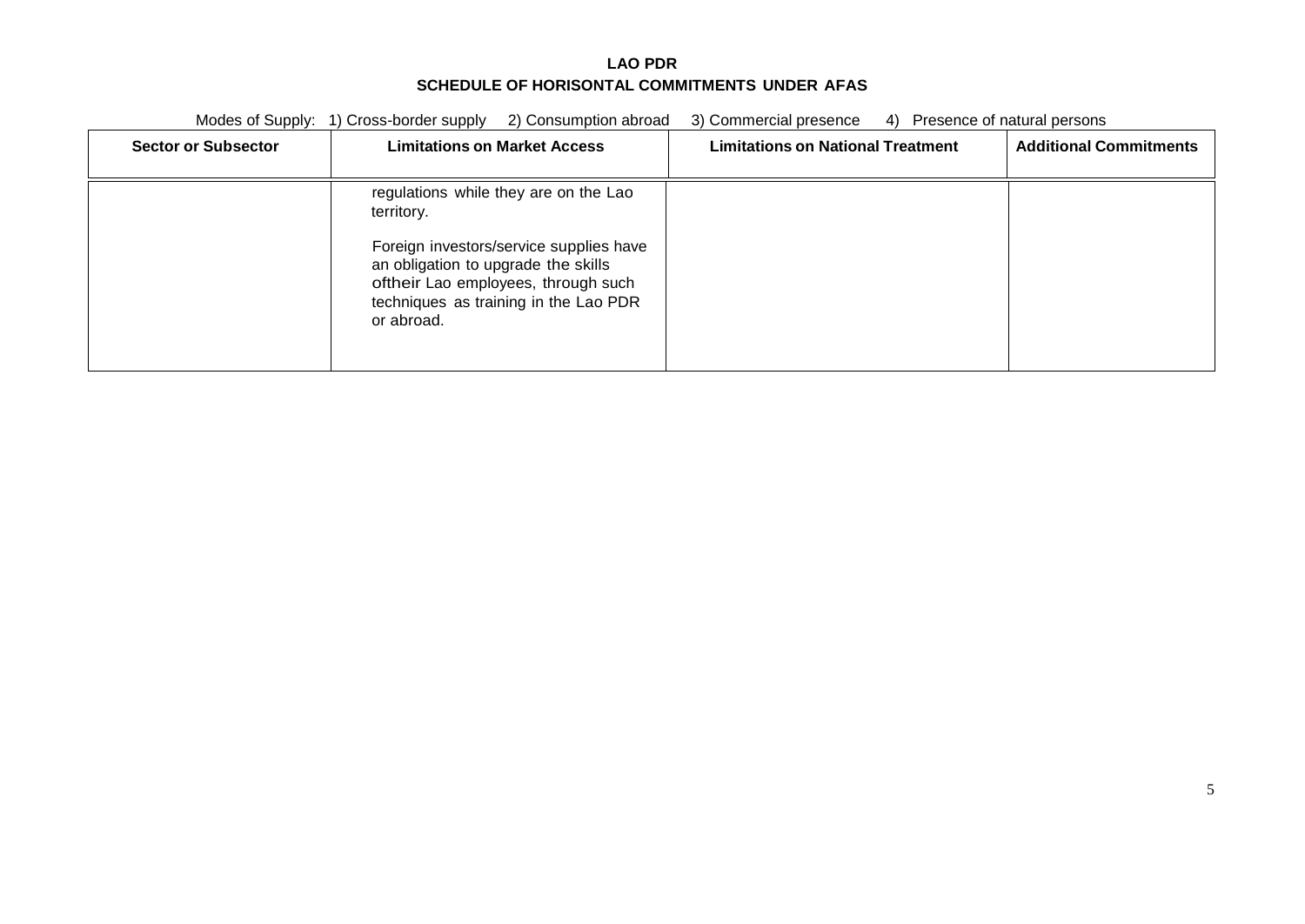| Modes of Supply: 1) Cross-border supply 2) Consumption abroad<br>3) Commercial presence<br>4) Presence of natural persons                                                                                                                                                                                                                                                                                                                                                                                                                                                                                      |                                                                                                                                                                                                                                                                     |                                                                                                                                                                                                                                                                                                                                                                                                                               |  |  |  |  |  |
|----------------------------------------------------------------------------------------------------------------------------------------------------------------------------------------------------------------------------------------------------------------------------------------------------------------------------------------------------------------------------------------------------------------------------------------------------------------------------------------------------------------------------------------------------------------------------------------------------------------|---------------------------------------------------------------------------------------------------------------------------------------------------------------------------------------------------------------------------------------------------------------------|-------------------------------------------------------------------------------------------------------------------------------------------------------------------------------------------------------------------------------------------------------------------------------------------------------------------------------------------------------------------------------------------------------------------------------|--|--|--|--|--|
| <b>Sector or Subsector</b>                                                                                                                                                                                                                                                                                                                                                                                                                                                                                                                                                                                     | <b>Limitations on Market Access</b>                                                                                                                                                                                                                                 | <b>Additional Commitments</b><br><b>Limitations on National Treatment</b>                                                                                                                                                                                                                                                                                                                                                     |  |  |  |  |  |
| A. All insurance and insurance related services.<br>Direct branching is not allowed. Financial institution in Lao PDR must adopt a specific legal form. All the commitment are subject to entry<br>requirements, domestic laws, rules and regulations and the terms and conditions of the Ministry of Finance and/or any other competent authority in<br>Lao PDR, as the case may be. Insurance companies are restricted from offering both Life and Non-life insurance services. Excluded from the<br>scope of these commitments are compulsory insurance, including but not limited to social security fund. |                                                                                                                                                                                                                                                                     |                                                                                                                                                                                                                                                                                                                                                                                                                               |  |  |  |  |  |
| a. Direct insurance (including<br>co-insurance)<br>Life insurance<br>a)<br>Non-life insurance<br>b)                                                                                                                                                                                                                                                                                                                                                                                                                                                                                                            | 1) None<br>2) None<br>3) None<br>4) Unbound, except the following:<br>a. Only senior manager, experts are<br>allowed. The entry and movement<br>of the mentioned natural persons in<br>Lao PDR shall be approved in<br>accordance with the labor law of<br>Lao PDR. | None<br>1)<br>(2)<br>None<br>None<br>3)<br>Unbound, except as specified in the<br>4)<br>Limitation on market Access.<br>Foreign service supplier and their<br>foreign personnel working within the<br>Lao PDR shall pay to the Lao<br>government the personal income tax,<br>calculated in accordance with the<br>provisions of the applicable laws and<br>regulation of the applicable laws and<br>regulation of the Lao PDR |  |  |  |  |  |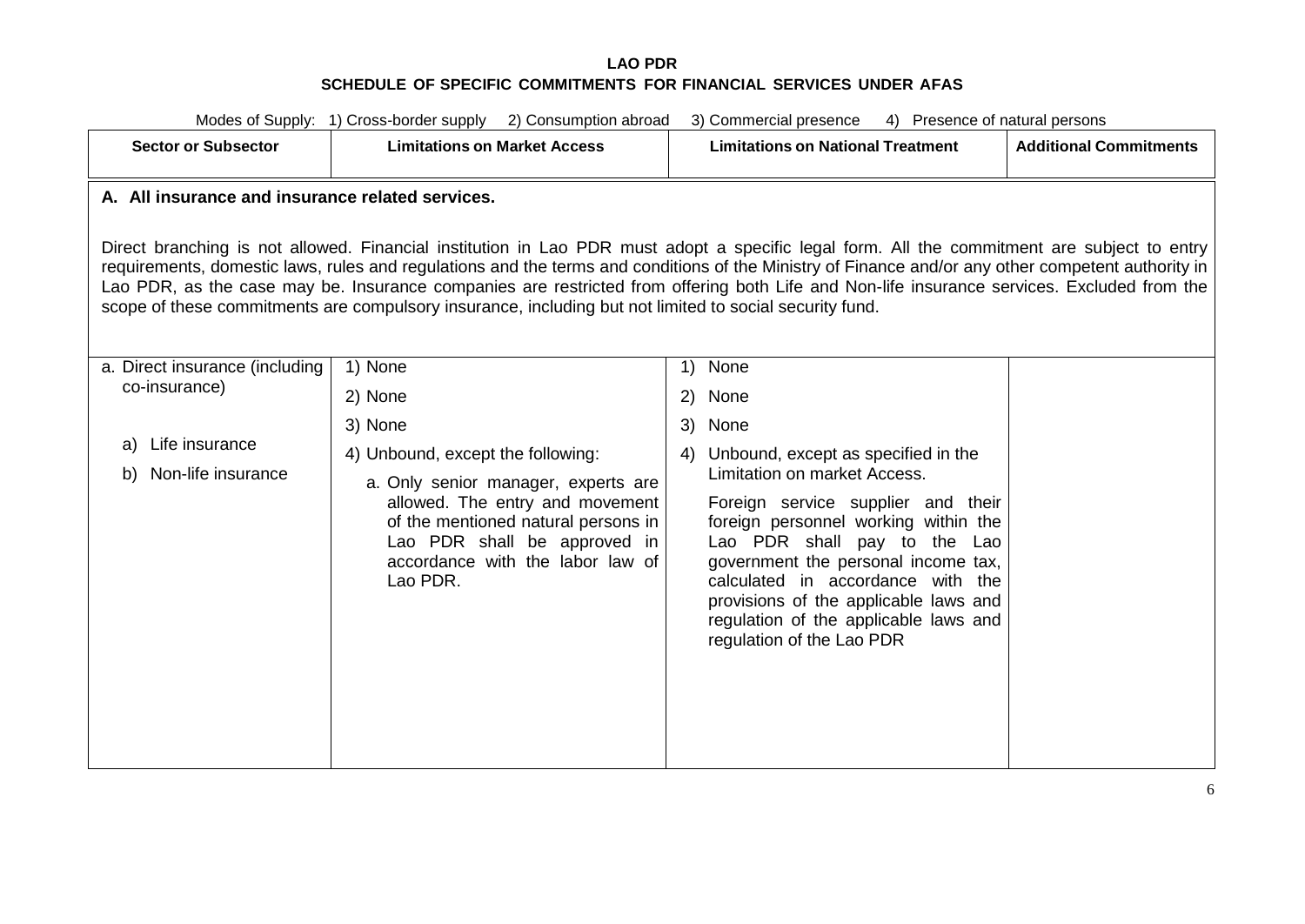| Modes of Supply: 1) Cross-border supply<br>2) Consumption abroad<br>3) Commercial presence<br>4) Presence of natural persons                                                                                                                                                                                                                                                                                                                                                                                                                               |                                                                                                                                                    |    |                                                                                                                                                                                                                                                                                                       |                               |  |
|------------------------------------------------------------------------------------------------------------------------------------------------------------------------------------------------------------------------------------------------------------------------------------------------------------------------------------------------------------------------------------------------------------------------------------------------------------------------------------------------------------------------------------------------------------|----------------------------------------------------------------------------------------------------------------------------------------------------|----|-------------------------------------------------------------------------------------------------------------------------------------------------------------------------------------------------------------------------------------------------------------------------------------------------------|-------------------------------|--|
| <b>Sector or Subsector</b>                                                                                                                                                                                                                                                                                                                                                                                                                                                                                                                                 | <b>Limitations on Market Access</b>                                                                                                                |    | <b>Limitations on National Treatment</b>                                                                                                                                                                                                                                                              | <b>Additional Commitments</b> |  |
|                                                                                                                                                                                                                                                                                                                                                                                                                                                                                                                                                            |                                                                                                                                                    |    |                                                                                                                                                                                                                                                                                                       |                               |  |
| b. Reinsurance and<br>retrocession                                                                                                                                                                                                                                                                                                                                                                                                                                                                                                                         | 1) None                                                                                                                                            | 1) | None                                                                                                                                                                                                                                                                                                  |                               |  |
|                                                                                                                                                                                                                                                                                                                                                                                                                                                                                                                                                            | 2) None                                                                                                                                            | 2) | None                                                                                                                                                                                                                                                                                                  |                               |  |
|                                                                                                                                                                                                                                                                                                                                                                                                                                                                                                                                                            | 3) None                                                                                                                                            | 3) | None                                                                                                                                                                                                                                                                                                  |                               |  |
|                                                                                                                                                                                                                                                                                                                                                                                                                                                                                                                                                            | 4) Unbound, except the following:                                                                                                                  | 4) | Unbound, except as specified in the                                                                                                                                                                                                                                                                   |                               |  |
|                                                                                                                                                                                                                                                                                                                                                                                                                                                                                                                                                            | Only senior manager, experts are                                                                                                                   |    | Limitation on market Access.                                                                                                                                                                                                                                                                          |                               |  |
|                                                                                                                                                                                                                                                                                                                                                                                                                                                                                                                                                            | allowed. The entry and movement of<br>the mentioned natural persons in Lao<br>PDR shall be approved in accordance<br>with the labor law of Lao PDR |    | Foreign service supplier and their<br>foreign personnel working within the<br>Lao PDR shall pay to the Lao<br>government the personal income tax,<br>calculated in accordance with the<br>provisions of the applicable laws and<br>regulation of the applicable laws and<br>regulation of the Lao PDR |                               |  |
| FINANCIAL SERVICES, EXCLUDING INSURANCE<br>Horizontal Commitments Applicable to the Financial Services Sector<br>Financial institution in Lao PDR must adopt a specific legal form.                                                                                                                                                                                                                                                                                                                                                                        |                                                                                                                                                    |    |                                                                                                                                                                                                                                                                                                       |                               |  |
| All the commitments are subject to entry requirement, domestic laws, rules and regulations and the terms and conditions of the Bank of Lao PDR,<br>the Ministry of Finance and/or any other competent authority in Lao PDR, as the case may be. Commitment is with respect to commercial banking<br>only and limited to financial institutions licensed to provide banking services. Foreign juridical person must incorporate as either a joint stock or<br>limited liability company, but not incorporate as a sole ownership limited liability company. |                                                                                                                                                    |    |                                                                                                                                                                                                                                                                                                       |                               |  |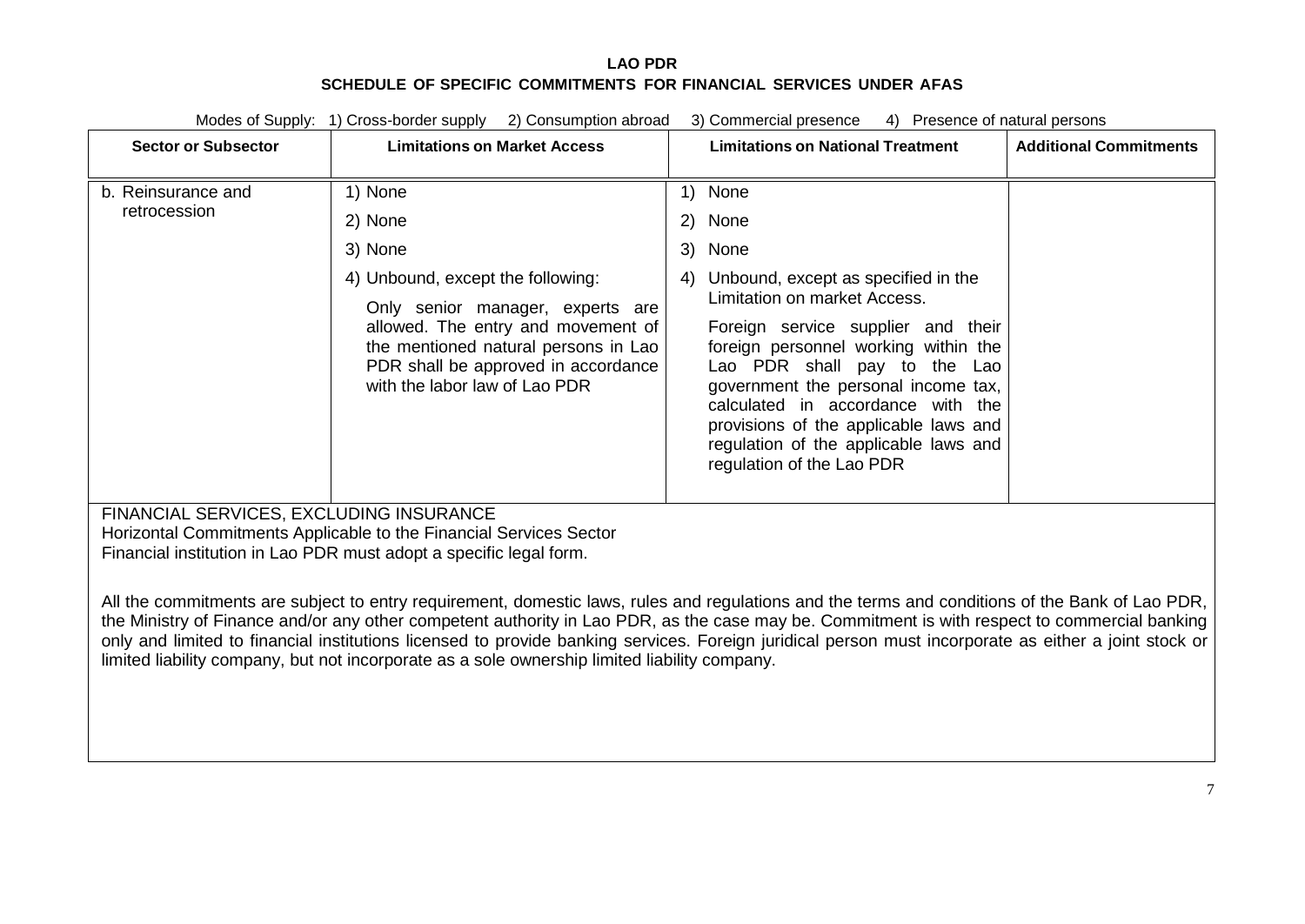| Modes of Supply: 1) Cross-border supply 2) Consumption abroad<br>3) Commercial presence<br>4) Presence of natural persons                                                                                                                                                                                                                                                                                                                                                                                                                                                                                                                                                                                                                                  |                                                                                                                                                             |                                                                                                                                                          |                               |  |  |  |
|------------------------------------------------------------------------------------------------------------------------------------------------------------------------------------------------------------------------------------------------------------------------------------------------------------------------------------------------------------------------------------------------------------------------------------------------------------------------------------------------------------------------------------------------------------------------------------------------------------------------------------------------------------------------------------------------------------------------------------------------------------|-------------------------------------------------------------------------------------------------------------------------------------------------------------|----------------------------------------------------------------------------------------------------------------------------------------------------------|-------------------------------|--|--|--|
| <b>Sector or Subsector</b>                                                                                                                                                                                                                                                                                                                                                                                                                                                                                                                                                                                                                                                                                                                                 | <b>Limitations on Market Access</b>                                                                                                                         | <b>Limitations on National Treatment</b>                                                                                                                 | <b>Additional Commitments</b> |  |  |  |
| <b>FINANCIAL SERVICES, EXCLUDING INSURANCE</b><br>Horizontal Commitments Applicable to the Financial Services Sector<br>Financial institutions in Lao PDR must adopt a specific legal form.<br>All the commitments are subject to entry requirements, domestic laws, rules and regulations and the terms and conditions of the Bank of Lao PDR,<br>the Ministry of Finance and/or any other competent authority in Lao PDR, as the case may be. Commitment is with respect to commercial banking<br>only and limited to financial institutions licensed to provide banking services. Foreign juridical person must incorporate as either a joint stock or limited<br>liability company, but not incorporate as a sole ownership limited liability company. |                                                                                                                                                             |                                                                                                                                                          |                               |  |  |  |
| <b>B. Banking and Other Financial Services</b>                                                                                                                                                                                                                                                                                                                                                                                                                                                                                                                                                                                                                                                                                                             |                                                                                                                                                             |                                                                                                                                                          |                               |  |  |  |
| 1. Acceptance of deposits                                                                                                                                                                                                                                                                                                                                                                                                                                                                                                                                                                                                                                                                                                                                  | 1) None                                                                                                                                                     | 1) None                                                                                                                                                  |                               |  |  |  |
| and other repayable<br>funds from the public                                                                                                                                                                                                                                                                                                                                                                                                                                                                                                                                                                                                                                                                                                               | 2) None                                                                                                                                                     | 2) None                                                                                                                                                  |                               |  |  |  |
| $(CPC 81115 - 81119)$                                                                                                                                                                                                                                                                                                                                                                                                                                                                                                                                                                                                                                                                                                                                      | 3) Refer to Commercial Banks Law                                                                                                                            | 3) Refer to Commercial Banks Law                                                                                                                         |                               |  |  |  |
|                                                                                                                                                                                                                                                                                                                                                                                                                                                                                                                                                                                                                                                                                                                                                            | 4) Unbound, except as indicated in the<br>horizontal commitments                                                                                            | 4) Unbound, except as indicated in the<br>horizontal commitments                                                                                         |                               |  |  |  |
| 2. Lending of all types,                                                                                                                                                                                                                                                                                                                                                                                                                                                                                                                                                                                                                                                                                                                                   | 1) None                                                                                                                                                     | 1) None                                                                                                                                                  |                               |  |  |  |
| including consumer credit,<br>mortgage credit, factoring                                                                                                                                                                                                                                                                                                                                                                                                                                                                                                                                                                                                                                                                                                   | 2) None                                                                                                                                                     | 2) None                                                                                                                                                  |                               |  |  |  |
| and financing of                                                                                                                                                                                                                                                                                                                                                                                                                                                                                                                                                                                                                                                                                                                                           | 3) Refer to Commercial Banks Law                                                                                                                            | 3) Refer to Commercial Banks law                                                                                                                         |                               |  |  |  |
| commercial transaction<br>(8113)                                                                                                                                                                                                                                                                                                                                                                                                                                                                                                                                                                                                                                                                                                                           | Unbound, except for the case of<br>4)<br>cooperation in line with the necessity<br>of economy, allow for management<br>level and expertise level to come in | 4) Unbound, except for the case of<br>cooperation in line with the necessity<br>of economy, allow for management<br>level and expertise level to come in |                               |  |  |  |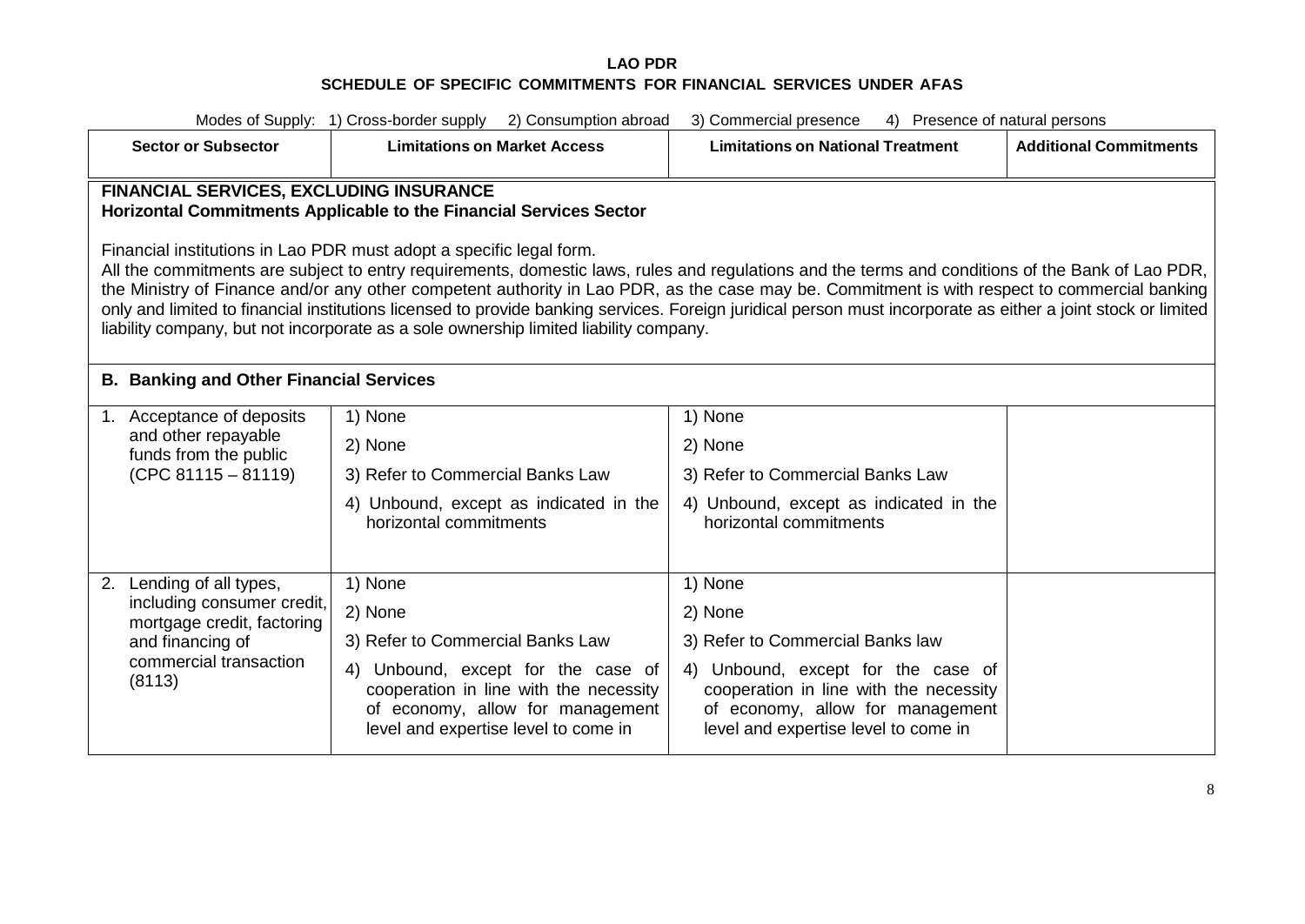|  |                                                                    | Modes of Supply: 1) Cross-border supply 2) Consumption abroad                                                                                        | 3) Commercial presence<br>4) Presence of natural persons                                                                                             |                               |
|--|--------------------------------------------------------------------|------------------------------------------------------------------------------------------------------------------------------------------------------|------------------------------------------------------------------------------------------------------------------------------------------------------|-------------------------------|
|  | <b>Sector or Subsector</b>                                         | <b>Limitations on Market Access</b>                                                                                                                  | <b>Limitations on National Treatment</b>                                                                                                             | <b>Additional Commitments</b> |
|  | 3. Financial leasing (CPC                                          | 1) Unbound                                                                                                                                           | 1) Unbound                                                                                                                                           |                               |
|  | 8112)                                                              | 2) Unbound                                                                                                                                           | 2) Unbound                                                                                                                                           |                               |
|  |                                                                    | 3) Refer to Decree on Leasing                                                                                                                        | 3) Refer to Decree on Leasing                                                                                                                        |                               |
|  |                                                                    | 4) Unbound, except as indicated in the<br>horizontal commitments                                                                                     | 4) Unbound, except as indicated in the<br>horizontal commitments                                                                                     |                               |
|  | 4. All payment and money<br>transmission services<br>(CPC 81339**) | 1) None                                                                                                                                              | 1) None                                                                                                                                              |                               |
|  |                                                                    | 2) None                                                                                                                                              | 2) None                                                                                                                                              |                               |
|  |                                                                    | 3) None                                                                                                                                              | 3) None                                                                                                                                              |                               |
|  |                                                                    | 4) Unbound, except as indicated in the<br>horizontal commitments                                                                                     | 4) Unbound, except as indicated in the<br>horizontal commitments                                                                                     |                               |
|  | 5. Guarantees and                                                  | 1) None                                                                                                                                              | 1) None                                                                                                                                              |                               |
|  | commitments (CPC<br>81199**)                                       | 2) Unbound unless it is approved by the<br>Bank of the Lao PDR                                                                                       | 2) Unbound unless it is approved by the<br>Bank of the Lao PDR                                                                                       |                               |
|  |                                                                    | 3) Refer to the Bank of the Lao PDR Law                                                                                                              | 3) Refer to the Bank of the Lao PDR Law                                                                                                              |                               |
|  |                                                                    | 4) Unbound, except the case of<br>cooperation in line with the necessity<br>of economy, allow for management<br>level and expertise level to come in | 4) Unbound, except the case of<br>cooperation in line with the necessity<br>of economy, allow for management<br>level and expertise level to come in |                               |
|  |                                                                    |                                                                                                                                                      |                                                                                                                                                      |                               |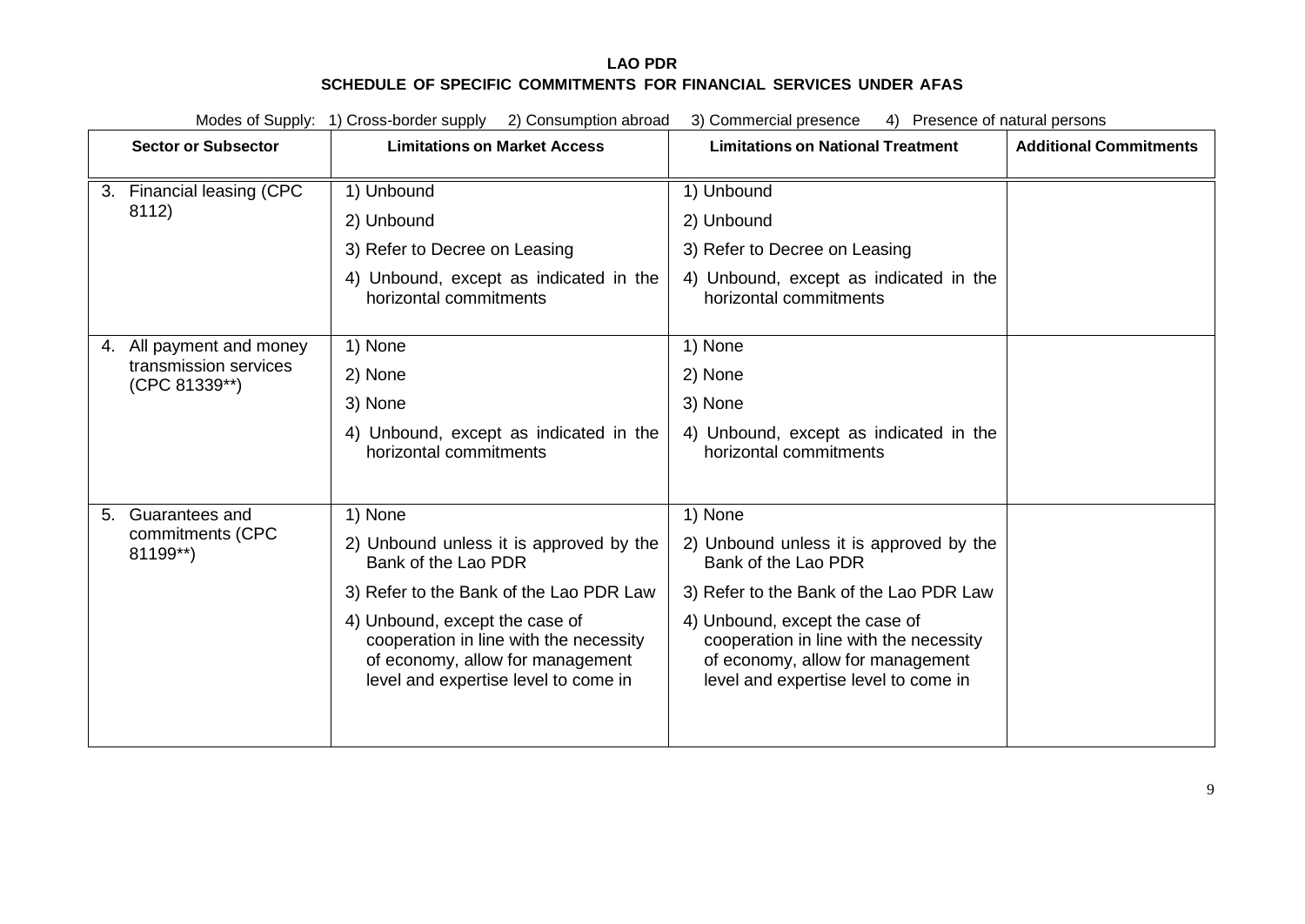|                                                                                                 | Modes of Supply: 1) Cross-border supply 2) Consumption abroad<br>3) Commercial presence<br>4) Presence of natural persons                                   |                                                                                                                                                                      |                                                                                    |                               |  |
|-------------------------------------------------------------------------------------------------|-------------------------------------------------------------------------------------------------------------------------------------------------------------|----------------------------------------------------------------------------------------------------------------------------------------------------------------------|------------------------------------------------------------------------------------|-------------------------------|--|
| <b>Sector or Subsector</b>                                                                      |                                                                                                                                                             | <b>Limitations on Market Access</b>                                                                                                                                  | <b>Limitations on National Treatment</b>                                           | <b>Additional Commitments</b> |  |
| Trading for own account<br>6.                                                                   |                                                                                                                                                             | 1) Unbound                                                                                                                                                           | 1) Unbound                                                                         |                               |  |
| or for account of<br>customers, whether on an<br>exchange, in an over-the-<br>counter market or |                                                                                                                                                             | 2) Refer to Decree Law on Management<br>of Foreign Exchange and Precious<br><b>Metals</b>                                                                            | 2) Refer to Decree Law on Management<br>of Foreign Exchange and Precious<br>Metals |                               |  |
| otherwise, the following:<br>transferable securities<br>Foreign exchange                        |                                                                                                                                                             | 3) Unbound except for foreign security<br>companies are allowed to establish a<br>joint venture security company with a<br>commercial bank registered in Lao<br>PDR. | 3) Unbound except on the basis of<br>regulations promulgated by SEC.               |                               |  |
| (CPC 81321*)                                                                                    |                                                                                                                                                             | 4) Unbound except as indicated in<br>horizontal commitments                                                                                                          | 4) Unbound except as<br>indicated<br>- in<br>horizontal commitment                 |                               |  |
| Participation in issues of<br>7.                                                                |                                                                                                                                                             | 1) Unbound.                                                                                                                                                          | 1) Unbound                                                                         |                               |  |
|                                                                                                 | all kinds of securities, incl.<br>underwriting and<br>placement as agent<br>(whether publicly or<br>privately) and provision of<br>services related to such | 2) Unbound                                                                                                                                                           | 2) Unbound                                                                         |                               |  |
|                                                                                                 |                                                                                                                                                             | 3) Unbound<br>except<br>for<br>foreign<br>participation is allowed on the basis of<br>establishment of a joint venture<br>security company                           | 3) Unbound except on the basis of<br>Regulation promulgated by SEC                 |                               |  |
| issues (CPC 8132) (*MS)                                                                         |                                                                                                                                                             | 4) Unbound except for categories of<br>horizontal commitments                                                                                                        | 4) Unbound except for categories of<br>horizontal commitments                      |                               |  |
|                                                                                                 |                                                                                                                                                             |                                                                                                                                                                      |                                                                                    |                               |  |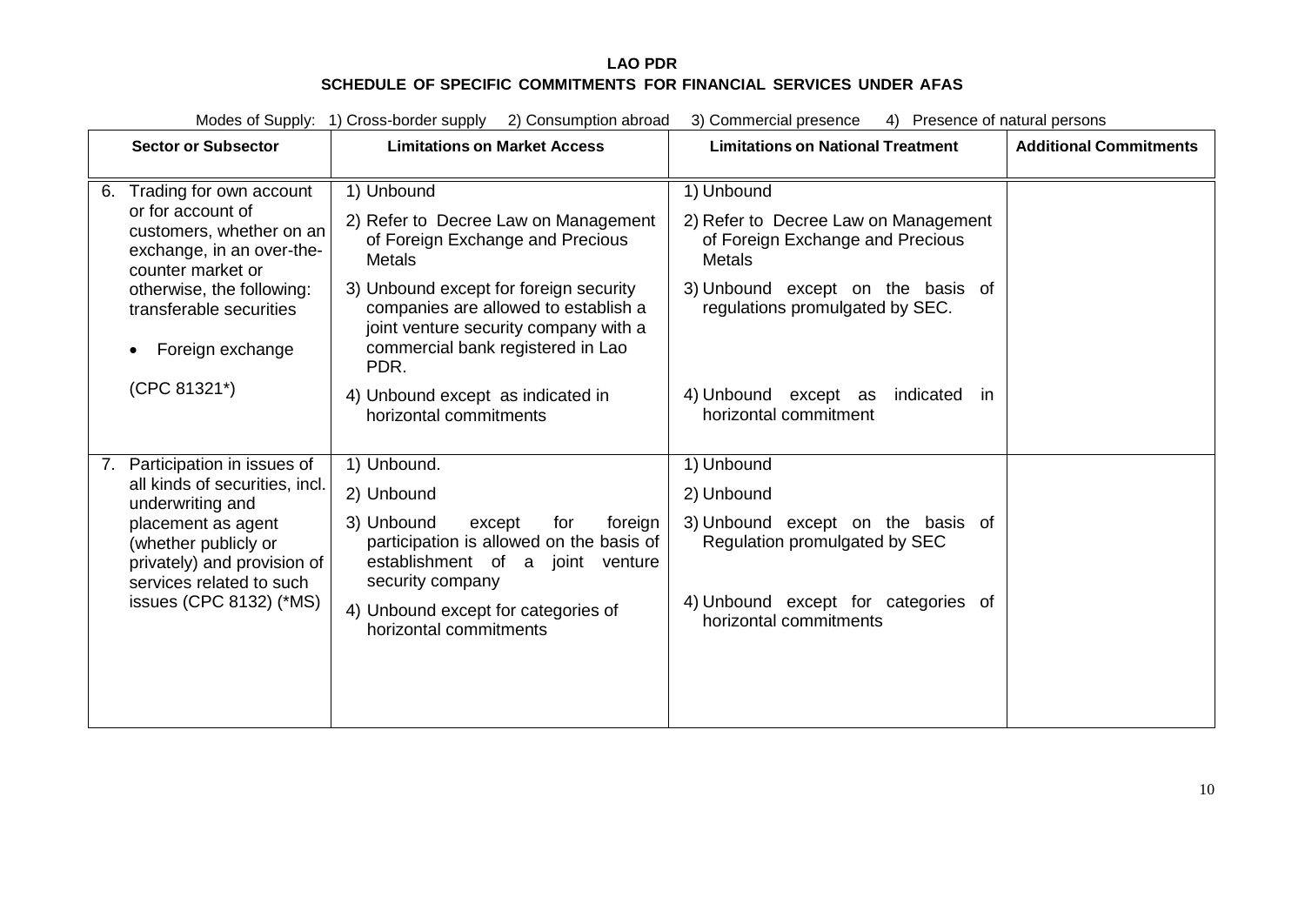| Modes of Supply: 1) Cross-border supply 2) Consumption abroad<br>3) Commercial presence<br>4) Presence of natural persons |                                                               |                                                               |                               |  |
|---------------------------------------------------------------------------------------------------------------------------|---------------------------------------------------------------|---------------------------------------------------------------|-------------------------------|--|
| <b>Sector or Subsector</b>                                                                                                | <b>Limitations on Market Access</b>                           | <b>Limitations on National Treatment</b>                      | <b>Additional Commitments</b> |  |
|                                                                                                                           |                                                               |                                                               |                               |  |
| Provision and transfer of<br>8.<br>financial information, and                                                             | 1) Unbound                                                    | 1) Unbound                                                    |                               |  |
| financial data processing<br>and related software by                                                                      | 2) Unbound                                                    | 2) Unbound                                                    |                               |  |
| providers of other financial<br>services (CPC 8131).                                                                      | 3) Unbound                                                    | 3) Unbound                                                    |                               |  |
| $(*MS)$                                                                                                                   | 4) Unbound except for categories of<br>horizontal commitments | 4) Unbound except for categories of<br>horizontal commitments |                               |  |
| Money broking (CPC<br>9.<br>$81339***$                                                                                    | 1) Unbound                                                    | 1) Unbound                                                    |                               |  |
|                                                                                                                           | 2) Unbound                                                    | 2) Unbound                                                    |                               |  |
|                                                                                                                           | 3) Unbound                                                    | 3) Unbound                                                    |                               |  |
|                                                                                                                           | 4) Unbound except for categories of<br>horizontal commitments | 4) Unbound except for categories of<br>horizontal commitments |                               |  |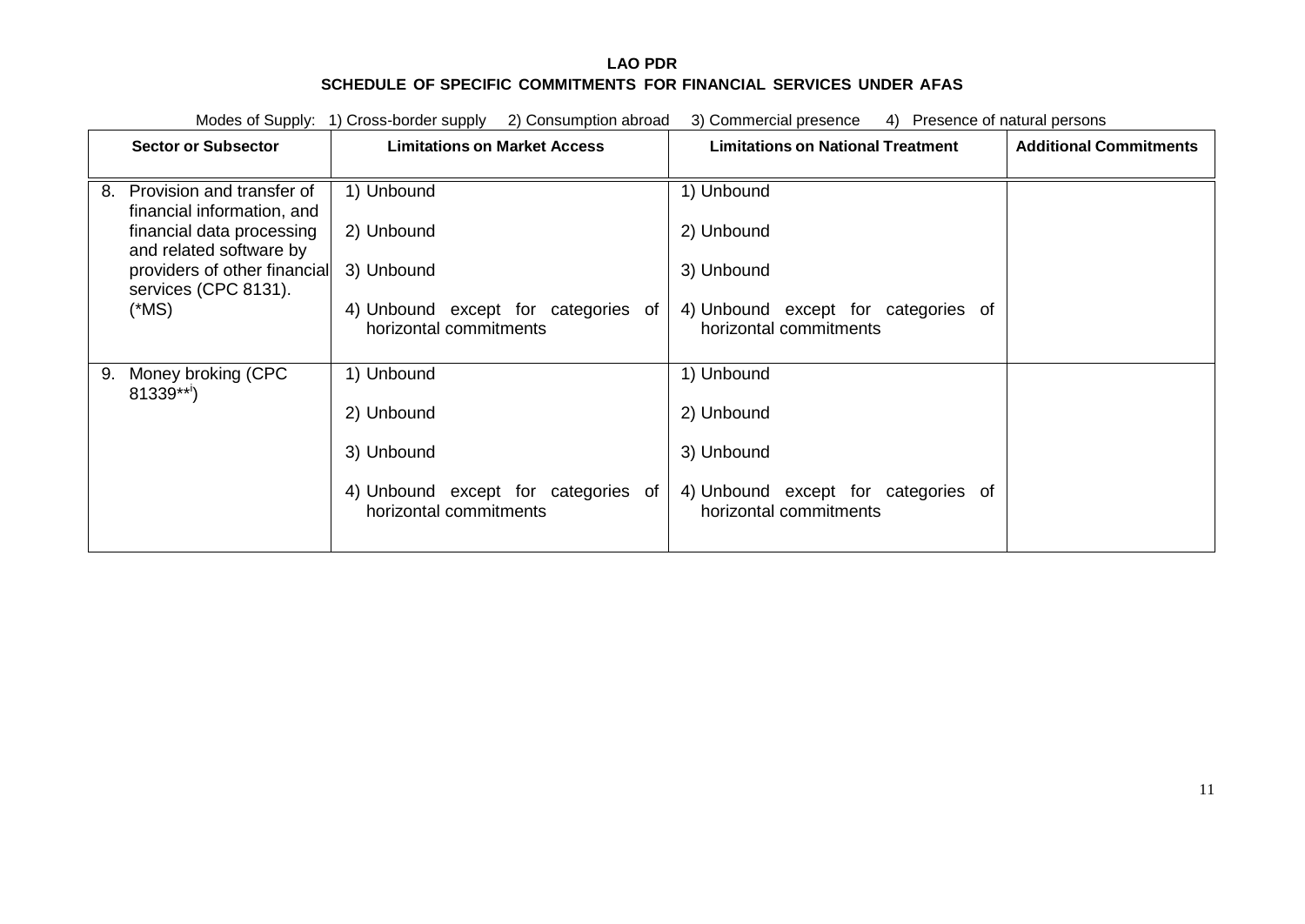| Modes of Supply: 1) Cross-border supply<br>2) Consumption abroad<br>3) Commercial presence<br>4) Presence of natural persons |                                                               |                                                               |                               |  |  |
|------------------------------------------------------------------------------------------------------------------------------|---------------------------------------------------------------|---------------------------------------------------------------|-------------------------------|--|--|
| <b>Sector or Subsector</b>                                                                                                   | <b>Limitations on Market Access</b>                           | <b>Limitations on National Treatment</b>                      | <b>Additional Commitments</b> |  |  |
| 10. Asset management, such<br>as cash or portfolio                                                                           | 1) Unbound                                                    | 1) Unbound                                                    |                               |  |  |
| management, all forms of<br>collective investment                                                                            | 2) Unbound                                                    | 2) Unbound                                                    |                               |  |  |
| management, pension<br>fund management,                                                                                      | 3) Unbound                                                    | 3) Unbound                                                    |                               |  |  |
| custodial, depository and<br>trust services (CPC<br>81323*)                                                                  | 4) Unbound except for categories of<br>horizontal commitments | 4) Unbound except for categories of<br>horizontal commitments |                               |  |  |
| 11. Settlement and clearing<br>services for financial                                                                        | 1) Unbound                                                    | 1) Unbound                                                    |                               |  |  |
| assets, incl. securities,<br>derivative products, and                                                                        | 2) Unbound                                                    | 2) Unbound                                                    |                               |  |  |
| other negotiable<br>instruments (CPC                                                                                         | 3) Unbound                                                    | 3) Unbound                                                    |                               |  |  |
| 81339** or 81319**)<br>(*MS)                                                                                                 | 4) Unbound except for categories of<br>horizontal commitments | 4) Unbound except for categories of<br>horizontal commitments |                               |  |  |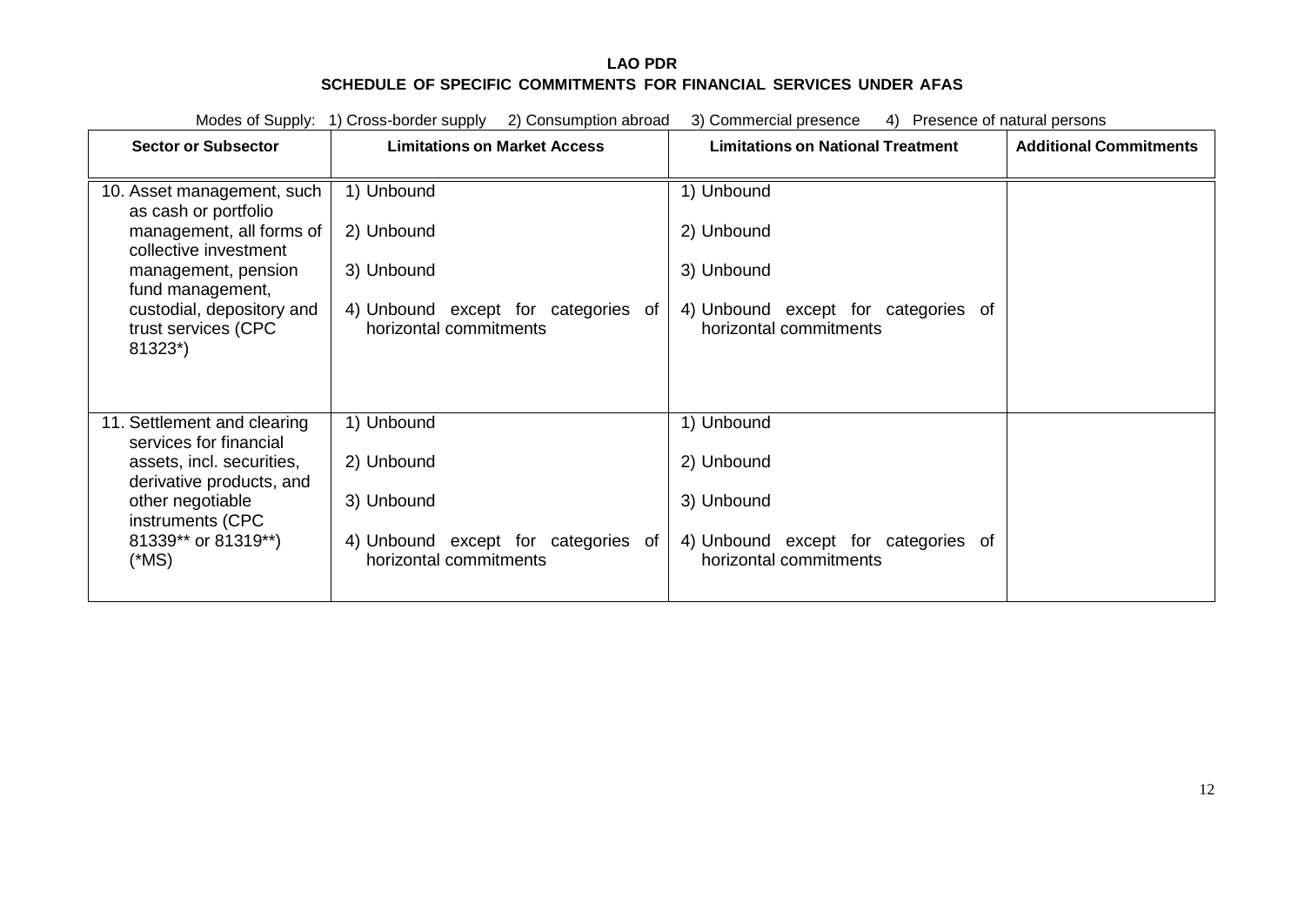|                                                                                                                                                                                                           | Modes of Supply: 1) Cross-border supply<br>2) Consumption abroad                                                                                                                                                                                                                 | 3) Commercial presence<br>4) Presence of natural persons             |                               |
|-----------------------------------------------------------------------------------------------------------------------------------------------------------------------------------------------------------|----------------------------------------------------------------------------------------------------------------------------------------------------------------------------------------------------------------------------------------------------------------------------------|----------------------------------------------------------------------|-------------------------------|
| <b>Sector or Subsector</b>                                                                                                                                                                                | <b>Limitations on Market Access</b>                                                                                                                                                                                                                                              | <b>Limitations on National Treatment</b>                             | <b>Additional Commitments</b> |
| 12. Advisory, intermediation<br>and other auxiliary                                                                                                                                                       | 1) Unbound                                                                                                                                                                                                                                                                       | 1) Unbound                                                           |                               |
| financial services on all<br>the activities listed in                                                                                                                                                     | 2) Unbound                                                                                                                                                                                                                                                                       | 2) Unbound                                                           |                               |
| sub-sectors 6. above incl.<br>credit reference and<br>analysis, investment and<br>portfolio research and<br>advice, advice on<br>acquisitions and on<br>corporate restructuring<br>and strategy (CPC 8131 | 3) Unbound<br>financial<br>except<br>for<br>investment advisory related to security<br>investments are allowed to operate<br>through<br>joint<br>venture<br>security<br>between foreign<br>security<br>company<br>commercial<br>bank<br>and<br>company<br>registered in Lao PDR. | 3) Unbound except on the basis of<br>regulations promulgated by SEC. |                               |
| or 8133) (*MS)                                                                                                                                                                                            | 4) Unbound except for categories of<br>horizontal commitments                                                                                                                                                                                                                    | 4) Unbound except for categories of<br>horizontal commitments        |                               |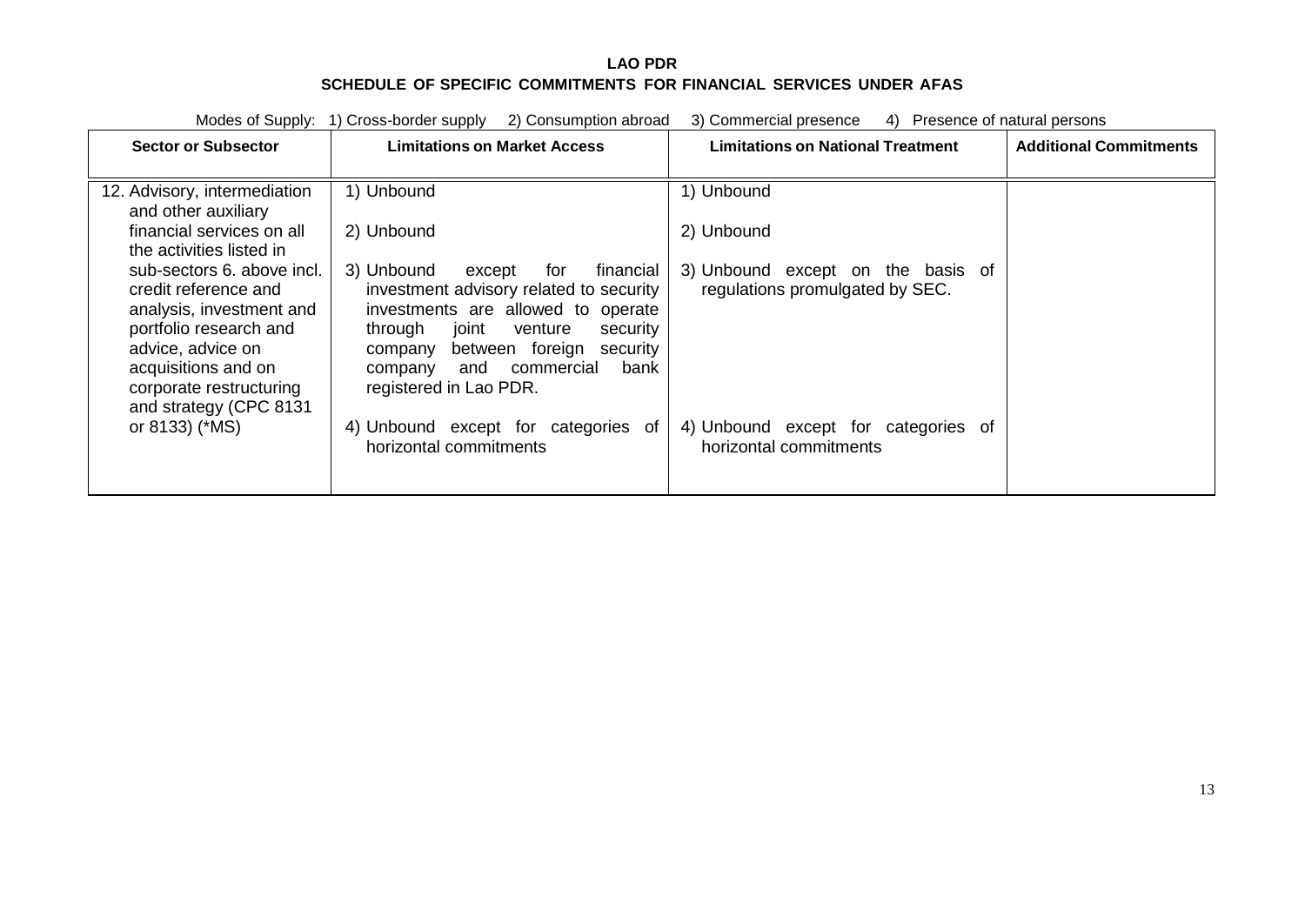**Protocol to Implement the Seventh Package of Commitment on Financial Services under the ASEAN Framework Agreement on Services**

> **MALAYSIA SCHEDULE OF SPECIFIC COMMITMENTS**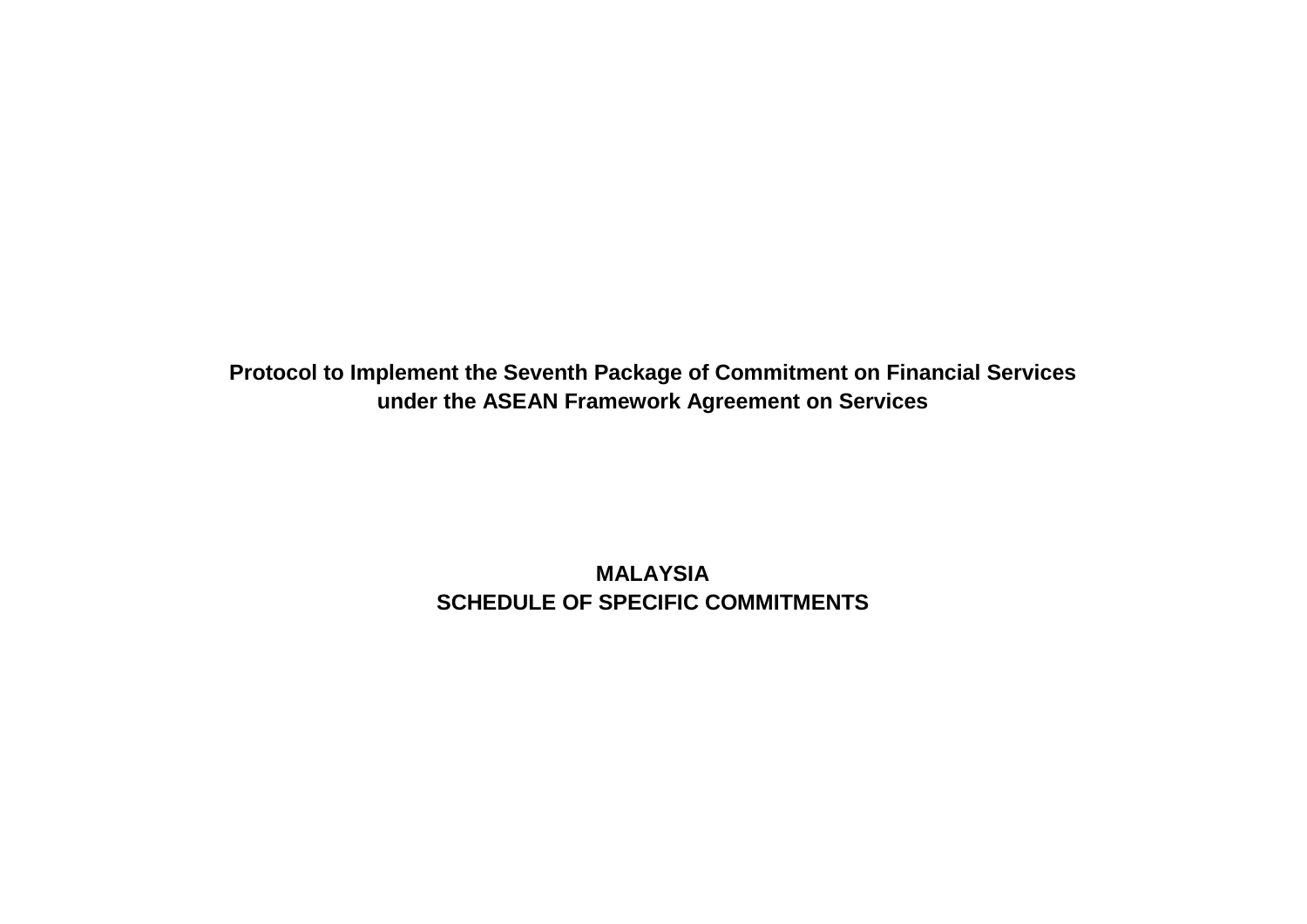<span id="page-63-0"></span>

| Modes of Supply: 1) Cross-border supply<br>2) Consumption abroad<br>3) Commercial presence<br>4) Presence of natural persons |                                                                                                                                                                                                                                                                                                                                                                                                                                                                                                                                                                                                                                                                   |                                                                                                                                                                                                                                                                                                                                                                                                    |                               |  |
|------------------------------------------------------------------------------------------------------------------------------|-------------------------------------------------------------------------------------------------------------------------------------------------------------------------------------------------------------------------------------------------------------------------------------------------------------------------------------------------------------------------------------------------------------------------------------------------------------------------------------------------------------------------------------------------------------------------------------------------------------------------------------------------------------------|----------------------------------------------------------------------------------------------------------------------------------------------------------------------------------------------------------------------------------------------------------------------------------------------------------------------------------------------------------------------------------------------------|-------------------------------|--|
| <b>Sector or Subsector</b>                                                                                                   | <b>Limitations on Market Access</b>                                                                                                                                                                                                                                                                                                                                                                                                                                                                                                                                                                                                                               | <b>Limitations on National Treatment</b>                                                                                                                                                                                                                                                                                                                                                           | <b>Additional Commitments</b> |  |
|                                                                                                                              |                                                                                                                                                                                                                                                                                                                                                                                                                                                                                                                                                                                                                                                                   |                                                                                                                                                                                                                                                                                                                                                                                                    |                               |  |
| PREAMBLE:                                                                                                                    | In addition to the Seventh Package of commitments under the ASEAN Framework Agreement on Services (AFAS), Malaysia's schedule of specific commitments in<br>financial services includes, where relevant, the First (1998), Second (2002), Third (2005), Fourth (2008), Fifth (2011) and Sixth (2015) Packages of commitments.                                                                                                                                                                                                                                                                                                                                     |                                                                                                                                                                                                                                                                                                                                                                                                    |                               |  |
| <b>FINANCIAL SERVICES, INCLUDING INSURANCE</b>                                                                               |                                                                                                                                                                                                                                                                                                                                                                                                                                                                                                                                                                                                                                                                   |                                                                                                                                                                                                                                                                                                                                                                                                    |                               |  |
|                                                                                                                              | Horizontal Commitments Applicable to the Financial Services Sector                                                                                                                                                                                                                                                                                                                                                                                                                                                                                                                                                                                                |                                                                                                                                                                                                                                                                                                                                                                                                    |                               |  |
| 1.                                                                                                                           | The commitments in the financial services sector are in accordance with the General Agreement on Trade in Services and the Annex on Financial Services.                                                                                                                                                                                                                                                                                                                                                                                                                                                                                                           |                                                                                                                                                                                                                                                                                                                                                                                                    |                               |  |
| 2.                                                                                                                           | The limitations listed under the all-sector horizontal section shall not apply to financial services, unless otherwise indicated.                                                                                                                                                                                                                                                                                                                                                                                                                                                                                                                                 |                                                                                                                                                                                                                                                                                                                                                                                                    |                               |  |
| 3.                                                                                                                           | In respect of offshore banks, offshore investment banks, commercial banks, international Islamic banks, investment banks, offshore insurance companies, offshore<br>reinsurance companies, offshore insurance brokers, offshore insurance underwriting managers, offshore insurance managers, insurance companies, reinsurance<br>companies, international takaful operators and representative offices of commercial banks and investment banks, the following limitations on market access and<br>national treatment shall apply in addition to specific limitations to the activity of each financial service as specified for each activity in this Schedule. |                                                                                                                                                                                                                                                                                                                                                                                                    |                               |  |
| 4.                                                                                                                           | For further clarity, Malaysia's commitments cannot be interpreted as applying to the supply of Shariah-compliant financial services, unless specific entries are<br>made in the banking, insurance or capital markets sub-sectors accordingly <sup>1</sup> .                                                                                                                                                                                                                                                                                                                                                                                                      |                                                                                                                                                                                                                                                                                                                                                                                                    |                               |  |
| <b>ALL FINANCIAL SERVICES</b>                                                                                                |                                                                                                                                                                                                                                                                                                                                                                                                                                                                                                                                                                                                                                                                   | Limitations on land and other immovable<br>(3)<br>property as contained in the all-sector<br>horizontal section.<br>Unbound for measures affecting financial<br>services accorded, to any Bumiputera or<br>to assist development of any Bumiputera<br>financial institution to achieve objectives<br>of the National Development Policy<br>$(NDP)$ .<br>(4) Limitations that are applicable to all |                               |  |

<sup>1</sup> This approach is consistent with Malaysia's commitments at the WTO and under existing FTAs.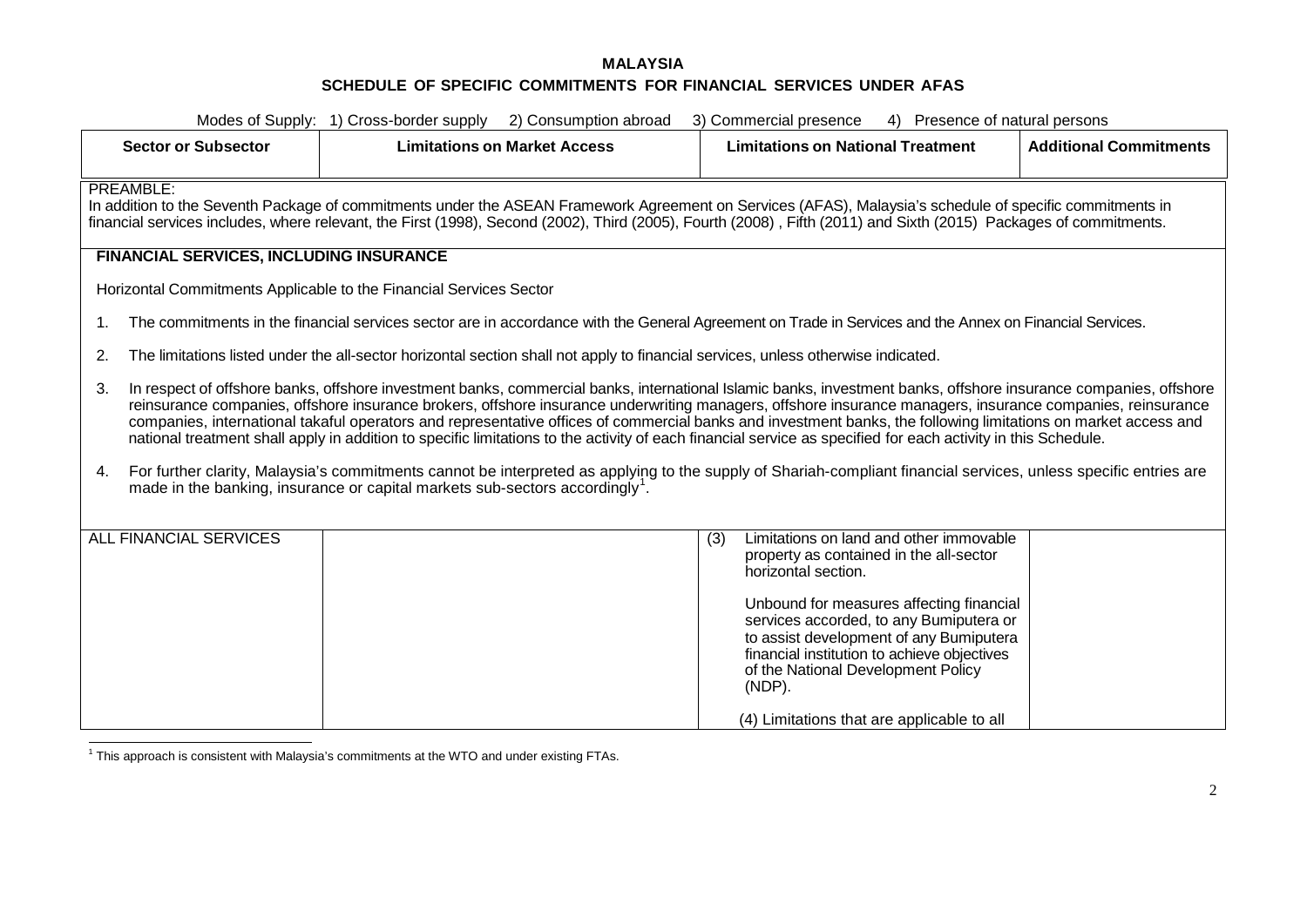<span id="page-64-1"></span><span id="page-64-0"></span>

|                                                                                                                                                                                                                                                        | Modes of Supply: 1) Cross-border supply<br>2) Consumption abroad                                                                                                                                                                                                                                                                                               | 3) Commercial presence<br>4) Presence of natural persons                                                                                                                                                                        |                               |
|--------------------------------------------------------------------------------------------------------------------------------------------------------------------------------------------------------------------------------------------------------|----------------------------------------------------------------------------------------------------------------------------------------------------------------------------------------------------------------------------------------------------------------------------------------------------------------------------------------------------------------|---------------------------------------------------------------------------------------------------------------------------------------------------------------------------------------------------------------------------------|-------------------------------|
| <b>Sector or Subsector</b>                                                                                                                                                                                                                             | <b>Limitations on Market Access</b>                                                                                                                                                                                                                                                                                                                            | <b>Limitations on National Treatment</b>                                                                                                                                                                                        | <b>Additional Commitments</b> |
|                                                                                                                                                                                                                                                        | (4) Limitations that are applicable to all sectors<br>under the Horizontal Commitments in<br>Malaysia's Schedule of Movement of Natural<br>Persons Commitments of the ASEAN<br>Agreement on the Movement of Natural<br>Persons will apply when indicated in each<br>activity.                                                                                  | sectors under the Horizontal<br>Commitments in Malaysia's Schedule of<br>Movement of Natural Persons<br>Commitments of the ASEAN Agreement<br>on the Movement of Natural Persons will<br>apply when indicated in each activity. |                               |
| Offshore banks, offshore<br>1.<br>investment banks,<br>offshore direct insurance<br>companies, offshore<br>reinsurance companies,<br>offshore insurance<br>brokers, offshore<br>insurance underwriting<br>managers and offshore<br>insurance managers. | (1), (2) Unbound except as otherwise specified in<br>this schedule.<br>Entry is confined to Labuan.<br>(3)<br>Entry is limited to establishment of a branch<br>registered or a subsidiary incorporated in<br>Malaysia.<br>Unbound, except for temporary presence of<br>(4)<br>natural persons in respect of supply through the<br>mode of commercial presence. | (1), (2) Unbound except as otherwise<br>specified in this schedule.<br>None.<br>(3)<br>Unbound, except for temporary<br>(4)<br>presence of natural persons in respect<br>of supply through the mode of<br>commercial presence.  |                               |
| Commercial banks,<br>2.<br>investment banks and<br>international Islamic                                                                                                                                                                               | (1), (2) Unbound except as otherwise specified in<br>this schedule.                                                                                                                                                                                                                                                                                            | $(1)$ , $(2)$ Unbound except as otherwise<br>specified in this schedule.                                                                                                                                                        |                               |

\* Due to lack of technical feasibility

\*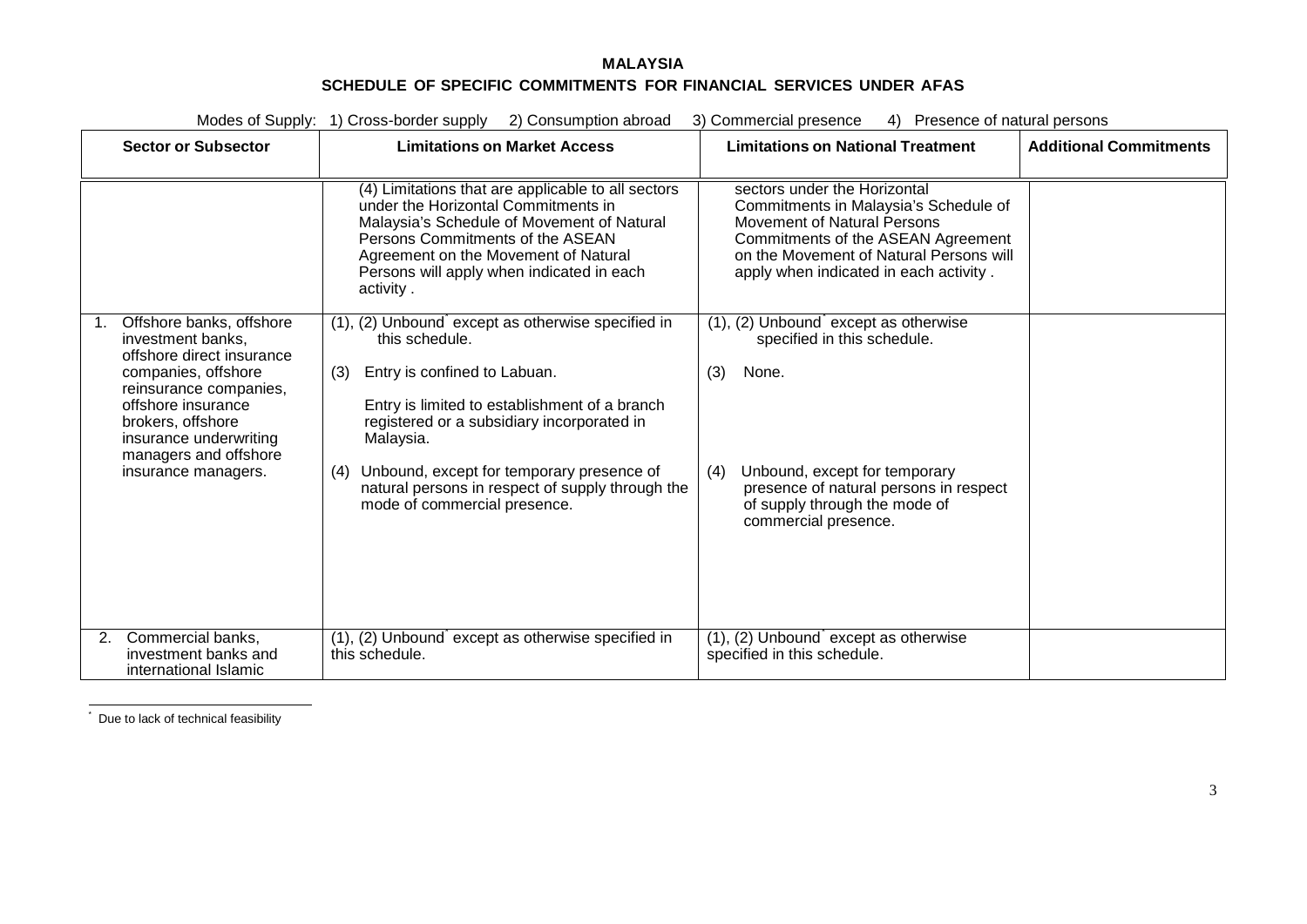|                                                                             | Modes of Supply: 1) Cross-border supply<br>2) Consumption abroad                                                                                                                                                                                                                                                                                                                                                                                                                                                                                                                                                                                                                                                                                                                                                                                                                                          | 3) Commercial presence<br>4) Presence of natural persons                                                                                                                                                                                                                                                                                                                                                                                                                                                                                                                                                                                                                                                                                                      |                               |
|-----------------------------------------------------------------------------|-----------------------------------------------------------------------------------------------------------------------------------------------------------------------------------------------------------------------------------------------------------------------------------------------------------------------------------------------------------------------------------------------------------------------------------------------------------------------------------------------------------------------------------------------------------------------------------------------------------------------------------------------------------------------------------------------------------------------------------------------------------------------------------------------------------------------------------------------------------------------------------------------------------|---------------------------------------------------------------------------------------------------------------------------------------------------------------------------------------------------------------------------------------------------------------------------------------------------------------------------------------------------------------------------------------------------------------------------------------------------------------------------------------------------------------------------------------------------------------------------------------------------------------------------------------------------------------------------------------------------------------------------------------------------------------|-------------------------------|
| <b>Sector or Subsector</b>                                                  | <b>Limitations on Market Access</b>                                                                                                                                                                                                                                                                                                                                                                                                                                                                                                                                                                                                                                                                                                                                                                                                                                                                       | <b>Limitations on National Treatment</b>                                                                                                                                                                                                                                                                                                                                                                                                                                                                                                                                                                                                                                                                                                                      | <b>Additional Commitments</b> |
| banks.                                                                      | The 13 wholly-foreign owned commercial<br>(3)<br>banks are permitted to remain wholly-owned by<br>their existing shareholders.<br>Unbound for new licenses except for new<br>licences for the establishment of international<br>Islamic banks operating through a wholly<br>foreign-owned subsidiary or branch to conduct<br>international Islamic banking business.<br>For licensed international Islamic banking<br>business, unbound except as specified in the<br>respective sub-sectors.<br>Entry is limited to equity<br>participation by foreign banks in Malaysian-<br>owned or controlled commercial banks and<br>investment banks and aggregate foreign<br>shareholding in a commercial bank or an<br>investment bank shall not exceed 30 percent.<br>Foreign commercial banks and investment<br>banks are required to be locally incorporated in<br>accordance with the Financial Services Act | (3)<br>None except as indicated in the all<br>financial services horizontal section<br>and in the respective activity listed<br>below and the respective sub-sectors.<br>Acquisition by a foreign bank of an<br>aggregate of 5 percent or more of<br>shareholding in a Malaysian-owned or<br>controlled commercial bank or<br>investment bank must meet the<br>following criteria:<br>The foreign bank has the ability<br>(a)<br>to facilitate trade and contribute<br>to the financial and economic<br>development of Malaysia;<br>(b)<br>The country of the foreign bank<br>has significant trade and<br>investment interests in Malaysia;<br>and<br>The country of the foreign bank<br>(c)<br>does not have significant<br>representation in the Malaysian |                               |
| (Commercial banks,<br>investment banks and<br>international Islamic banks - | 2013.<br>Entry is also permitted through the setting up<br>of representative offices. Representative<br>offices can only undertake research, exchange<br>of information and liaison services.                                                                                                                                                                                                                                                                                                                                                                                                                                                                                                                                                                                                                                                                                                             | banking industry.                                                                                                                                                                                                                                                                                                                                                                                                                                                                                                                                                                                                                                                                                                                                             |                               |
| cont'd)                                                                     | Unbound except for the following:<br>(4)                                                                                                                                                                                                                                                                                                                                                                                                                                                                                                                                                                                                                                                                                                                                                                                                                                                                  | Unbound except for the categories of<br>(4)                                                                                                                                                                                                                                                                                                                                                                                                                                                                                                                                                                                                                                                                                                                   |                               |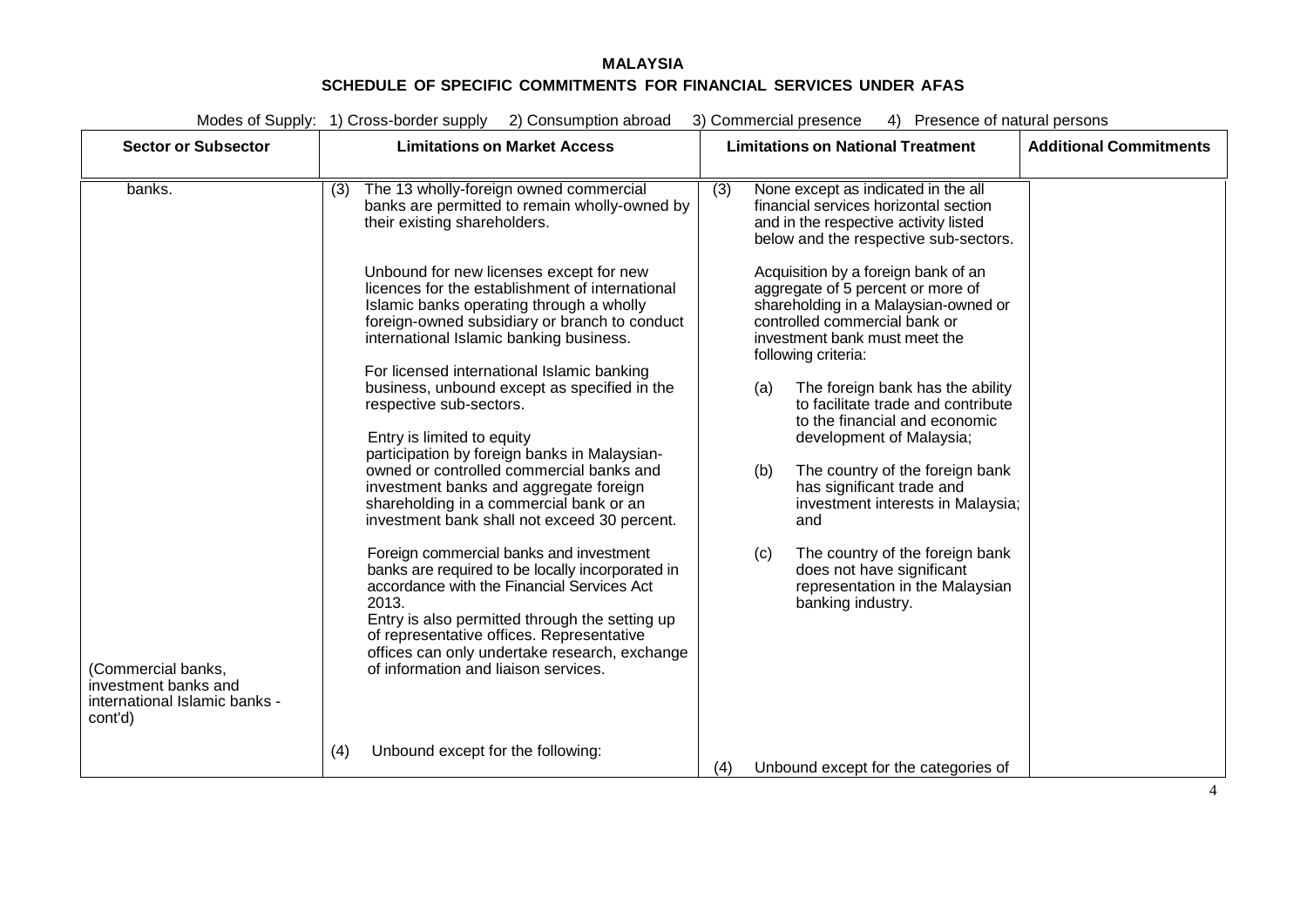| Modes of Supply: 1) Cross-border supply 2) Consumption abroad<br>4) Presence of natural persons<br>3) Commercial presence |                                                                                                                                                                                                                                                                                                                                                                                                                                                                                                                                                                                                                                                                                                                                                                                                                                                                                                                                                                                                                                                                  |                                                     |                               |
|---------------------------------------------------------------------------------------------------------------------------|------------------------------------------------------------------------------------------------------------------------------------------------------------------------------------------------------------------------------------------------------------------------------------------------------------------------------------------------------------------------------------------------------------------------------------------------------------------------------------------------------------------------------------------------------------------------------------------------------------------------------------------------------------------------------------------------------------------------------------------------------------------------------------------------------------------------------------------------------------------------------------------------------------------------------------------------------------------------------------------------------------------------------------------------------------------|-----------------------------------------------------|-------------------------------|
| <b>Sector or Subsector</b>                                                                                                | <b>Limitations on Market Access</b>                                                                                                                                                                                                                                                                                                                                                                                                                                                                                                                                                                                                                                                                                                                                                                                                                                                                                                                                                                                                                              | <b>Limitations on National Treatment</b>            | <b>Additional Commitments</b> |
| (Commercial banks, investment<br>banks and international Islamic<br>banks - cont'd)                                       | Unless otherwise specified, temporary<br>(a)<br>presence of natural persons is offered<br>only in respect of supply through the<br>mode of commercial presence.<br>(b) Five senior managers and ten specialists<br>or experts for each commercial bank or<br>investment bank.<br>A senior manager is an individual<br>possessing proprietary knowledge and<br>authority essential to the establishment,<br>control and operation of the services of<br>the financial service supplier.<br>Specialists or experts for each<br>commercial bank or investment bank for<br>areas relating to:<br>Trade financing;<br>(i)<br>(ii)<br>Corporate finance;<br>(iii)<br>Treasury management;<br>(iv)<br>Information technology;<br>(v)<br>Risk management;<br>(vi)<br>Capital market products;<br>(vii)<br>Derivatives instruments;<br>(viii)<br>Credit risk management; and<br>Internal control.<br>(ix)<br>For a representative office of a<br>(c)<br>commercial bank or investment bank,<br>two foreign nationals. Only one foreign<br>national for the two top posts. | natural persons referred to under<br>market access. |                               |
|                                                                                                                           | None for international Islamic banks.<br>(d)                                                                                                                                                                                                                                                                                                                                                                                                                                                                                                                                                                                                                                                                                                                                                                                                                                                                                                                                                                                                                     |                                                     |                               |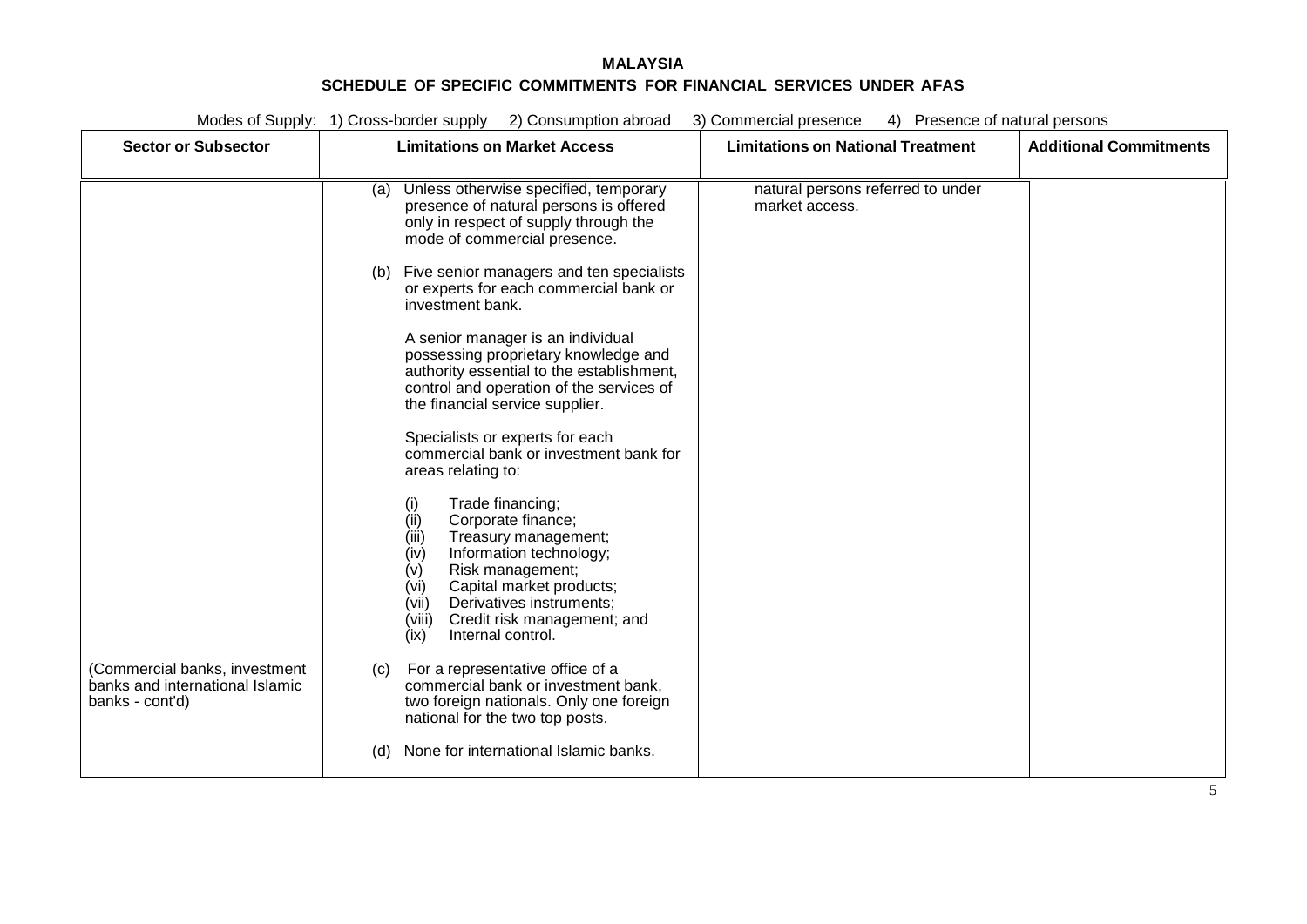<span id="page-67-0"></span>

|                                                                                                          | Modes of Supply: 1) Cross-border supply<br>2) Consumption abroad                                                                                                                                                             | 3) Commercial presence<br>4) Presence of natural persons                                                                                                                                                        |                               |
|----------------------------------------------------------------------------------------------------------|------------------------------------------------------------------------------------------------------------------------------------------------------------------------------------------------------------------------------|-----------------------------------------------------------------------------------------------------------------------------------------------------------------------------------------------------------------|-------------------------------|
| <b>Sector or Subsector</b>                                                                               | <b>Limitations on Market Access</b>                                                                                                                                                                                          | <b>Limitations on National Treatment</b>                                                                                                                                                                        | <b>Additional Commitments</b> |
|                                                                                                          | Entry shall be limited to a maximum<br>(e)<br>period of five years.                                                                                                                                                          |                                                                                                                                                                                                                 |                               |
| 3.<br>Direct insurance<br>companies, reinsurance<br>companies and<br>international takaful<br>operators. | $(1)$ , $(2)$ Unbound except as otherwise specified in<br>this schedule.<br>The carrying on of direct insurance and<br>(3)<br>reinsurance business requires a license from<br>the Minister of Finance. A license will not be | $(1)$ , $(2)$ Unbound except as otherwise<br>specified in this schedule.<br>None except as indicated in the all<br>(3)<br>financial services horizontal section and in<br>the respective activity listed below. |                               |

Due to lack of technical feasibility

\*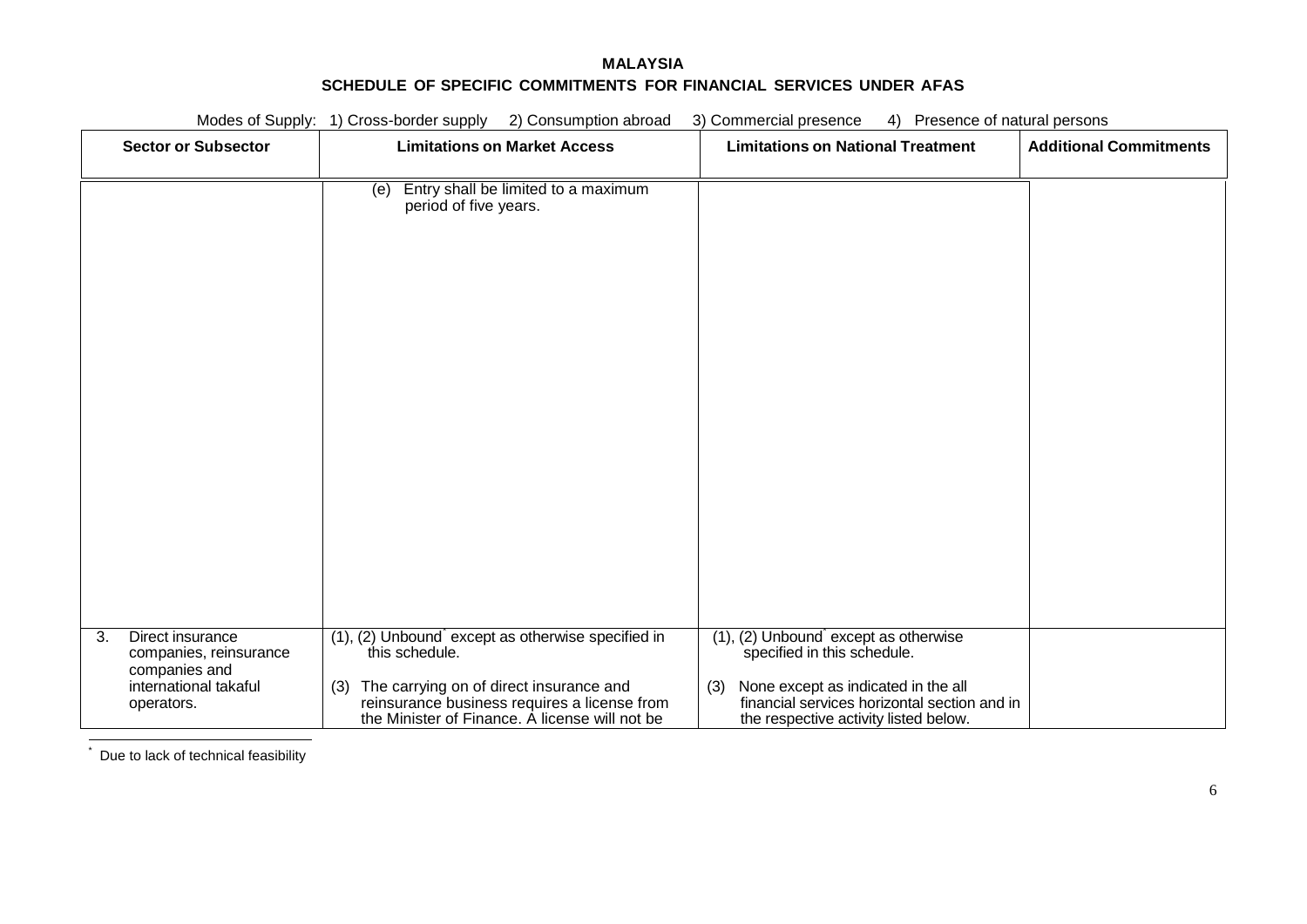| Modes of Supply: 1) Cross-border supply 2) Consumption abroad<br>3) Commercial presence<br>4) Presence of natural persons |                                                                                                                                                                                                                                                                                                                                          |                                          |                               |
|---------------------------------------------------------------------------------------------------------------------------|------------------------------------------------------------------------------------------------------------------------------------------------------------------------------------------------------------------------------------------------------------------------------------------------------------------------------------------|------------------------------------------|-------------------------------|
| <b>Sector or Subsector</b>                                                                                                | <b>Limitations on Market Access</b>                                                                                                                                                                                                                                                                                                      | <b>Limitations on National Treatment</b> | <b>Additional Commitments</b> |
|                                                                                                                           |                                                                                                                                                                                                                                                                                                                                          |                                          |                               |
|                                                                                                                           | granted unless the Minister of Finance<br>determines that the application for license will<br>be in the "best interest of Malaysia".                                                                                                                                                                                                     |                                          |                               |
|                                                                                                                           | The acquisition of shares or interest-in-shares<br>requires approval by the Minister of Finance or<br>the Central Bank, as the case may be. Approval<br>will not be granted unless the Minister of<br>Finance or the Central Bank, as the case may<br>be, determines that the acquisition will be in the<br>"best interest of Malaysia". |                                          |                               |
|                                                                                                                           | In making a determination of whether the<br>granting of a license or the acquisition of shares<br>is in the "best interest of Malaysia", the Minister<br>of Finance and the Central Bank will have<br>regard to:                                                                                                                         |                                          |                               |
|                                                                                                                           | (a) The effect of the investment on the level<br>and nature of economic activity in Malaysia,<br>including the effect on productivity,<br>efficiency and quality of financial services;                                                                                                                                                  |                                          |                               |
| (Direct insurance companies,                                                                                              | (b) The contribution towards enhancing<br>international trade and investment linkages<br>between Malaysia and other countries;                                                                                                                                                                                                           |                                          |                               |
| reinsurance companies and<br>international takaful operators-<br>cont'd)                                                  | (c) The effect of the investment on the stability<br>of the financial system, including on<br>conduct and behaviors that could pose a<br>risk to the financial system; and                                                                                                                                                               |                                          |                               |
|                                                                                                                           | (d) The degree and significance of participation<br>of Malaysians in the financial sector.                                                                                                                                                                                                                                               |                                          |                               |
|                                                                                                                           | None for international takaful operators.                                                                                                                                                                                                                                                                                                |                                          |                               |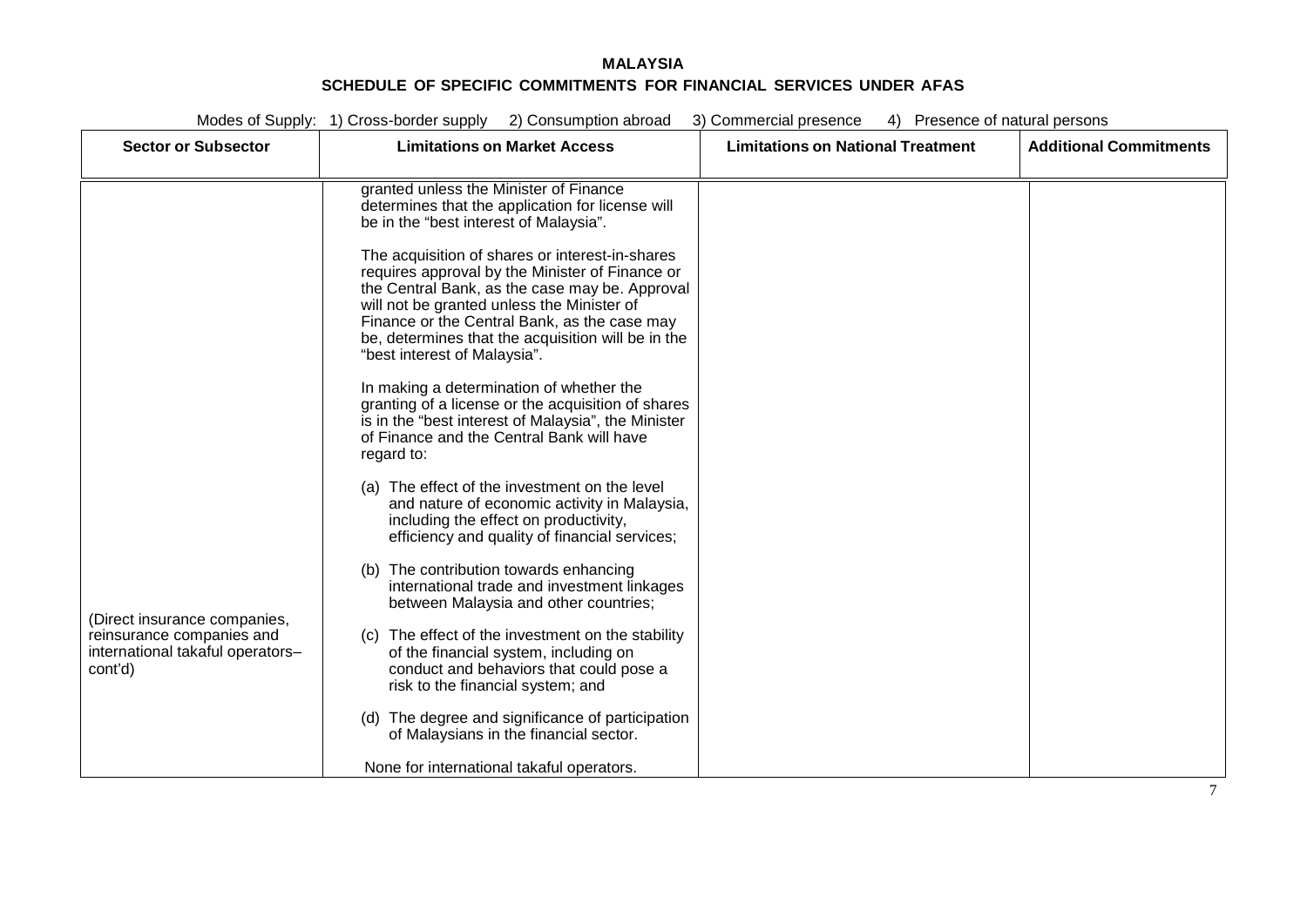| <b>Sector or Subsector</b><br><b>Limitations on Market Access</b><br><b>Limitations on National Treatment</b><br>Foreign insurance companies are required to be<br>locally incorporated in accordance with the<br>Financial Services Act 2013.<br>None except for the following:<br>(4)<br>Unless otherwise specified, temporary<br>(a)<br>presence of natural persons is offered<br>only in respect of supply through the<br>mode of commercial presence.<br>None except for the categories of natural<br>(4)<br>persons referred to under the column of<br>Limitation on Market Access.<br>Entry shall be limited to a maximum period<br>(b)<br>of ten years.<br><b>FINANCIAL SERVICES ACTIVITIES</b><br><b>BANKING AND OTHER</b><br>Soliciting, advertising and acceptance of<br>None.<br>(1)<br>А.<br>(1)<br><b>FINANCIAL SERVICES,</b><br>deposits in Malaysia are not allowed.<br><b>EXCLUDING</b><br><b>INSURANCE</b><br>(2)<br>None.<br>None.<br>(2)<br>Only permitted through a commercial bank, an<br>For commercial banks,<br>Acceptance of deposits, and<br>(3)<br>(3)<br>investment bank or an offshore bank.<br>other repayable funds from the<br>unbound for branching (including off- |                               | Modes of Supply: 1) Cross-border supply 2) Consumption abroad | 3) Commercial presence<br>4) Presence of natural persons |                               |
|-------------------------------------------------------------------------------------------------------------------------------------------------------------------------------------------------------------------------------------------------------------------------------------------------------------------------------------------------------------------------------------------------------------------------------------------------------------------------------------------------------------------------------------------------------------------------------------------------------------------------------------------------------------------------------------------------------------------------------------------------------------------------------------------------------------------------------------------------------------------------------------------------------------------------------------------------------------------------------------------------------------------------------------------------------------------------------------------------------------------------------------------------------------------------------------------------------|-------------------------------|---------------------------------------------------------------|----------------------------------------------------------|-------------------------------|
|                                                                                                                                                                                                                                                                                                                                                                                                                                                                                                                                                                                                                                                                                                                                                                                                                                                                                                                                                                                                                                                                                                                                                                                                       |                               |                                                               |                                                          | <b>Additional Commitments</b> |
|                                                                                                                                                                                                                                                                                                                                                                                                                                                                                                                                                                                                                                                                                                                                                                                                                                                                                                                                                                                                                                                                                                                                                                                                       |                               |                                                               |                                                          |                               |
|                                                                                                                                                                                                                                                                                                                                                                                                                                                                                                                                                                                                                                                                                                                                                                                                                                                                                                                                                                                                                                                                                                                                                                                                       |                               |                                                               |                                                          |                               |
|                                                                                                                                                                                                                                                                                                                                                                                                                                                                                                                                                                                                                                                                                                                                                                                                                                                                                                                                                                                                                                                                                                                                                                                                       |                               |                                                               |                                                          |                               |
|                                                                                                                                                                                                                                                                                                                                                                                                                                                                                                                                                                                                                                                                                                                                                                                                                                                                                                                                                                                                                                                                                                                                                                                                       |                               |                                                               |                                                          |                               |
| ATMs in Malaysia.<br>Offshore banks in Labuan are permitted to                                                                                                                                                                                                                                                                                                                                                                                                                                                                                                                                                                                                                                                                                                                                                                                                                                                                                                                                                                                                                                                                                                                                        | public, wholesale and retail. |                                                               | premises ATMs) and networking with                       |                               |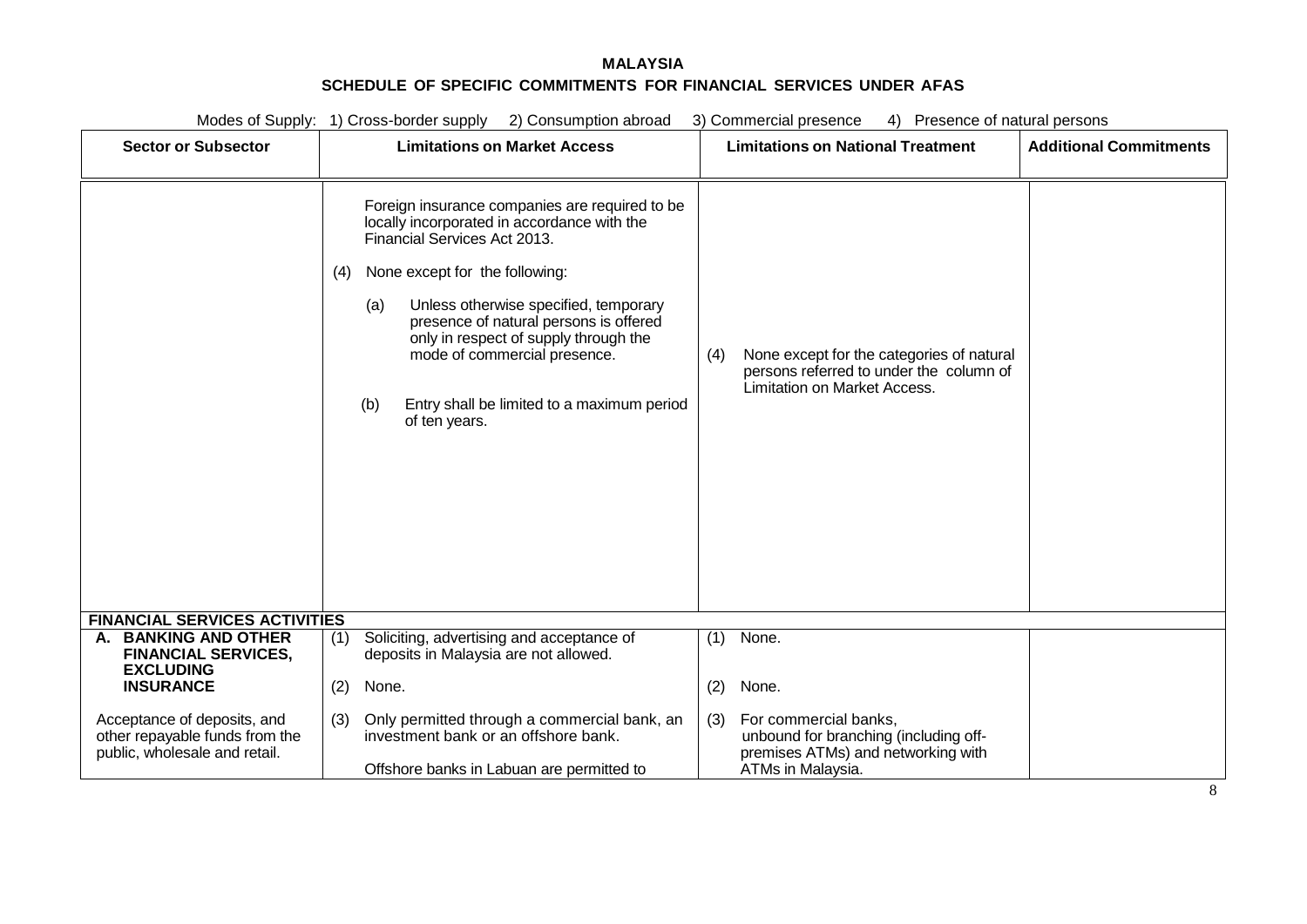|                                                                                                                                                                   | Modes of Supply: 1) Cross-border supply 2) Consumption abroad                                                                                                                                                                                                                                                                                                                                                                                                                                                                                                                                                                                                                                                                                                                                                                                                                                                                                                                                                                                                         | 3) Commercial presence<br>4) Presence of natural persons                                                                                                                                                                                                                                                                                                                                                                                                                                                                                |                               |
|-------------------------------------------------------------------------------------------------------------------------------------------------------------------|-----------------------------------------------------------------------------------------------------------------------------------------------------------------------------------------------------------------------------------------------------------------------------------------------------------------------------------------------------------------------------------------------------------------------------------------------------------------------------------------------------------------------------------------------------------------------------------------------------------------------------------------------------------------------------------------------------------------------------------------------------------------------------------------------------------------------------------------------------------------------------------------------------------------------------------------------------------------------------------------------------------------------------------------------------------------------|-----------------------------------------------------------------------------------------------------------------------------------------------------------------------------------------------------------------------------------------------------------------------------------------------------------------------------------------------------------------------------------------------------------------------------------------------------------------------------------------------------------------------------------------|-------------------------------|
| <b>Sector or Subsector</b>                                                                                                                                        | <b>Limitations on Market Access</b>                                                                                                                                                                                                                                                                                                                                                                                                                                                                                                                                                                                                                                                                                                                                                                                                                                                                                                                                                                                                                                   | <b>Limitations on National Treatment</b>                                                                                                                                                                                                                                                                                                                                                                                                                                                                                                | <b>Additional Commitments</b> |
| Lending of all types, including<br>consumer credit, mortgage<br>credit, factoring and financing of<br>commercial transactions.<br>(Lending of all types - cont'd) | accept foreign currency deposits only. Offshore<br>investment banks in Labuan are not permitted to<br>accept deposits.<br>Unbound except as indicated in the all financial<br>(4)<br>services horizontal section.<br>Financial services associated with lending<br>(1), (2)<br>to residents in any currency in excess of<br>an equivalent of RM25 million must be<br>undertaken jointly with commercial banks<br>or investment banks in Malaysia.<br>Entry as a non-bank for scheduled<br>(3)<br>businesses is limited to:<br>Foreign financial institutions through<br>(a)<br>the establishment of a locally<br>incorporated joint-venture company<br>and aggregate foreign shareholding in<br>such company shall not exceed 30<br>percent; or<br>A representative office.<br>(b)<br>Representative offices can only<br>undertake research and liaison services.<br>Provision of factoring services by a commercial<br>bank requires the setting up of a separate<br>entity and shareholding by a foreign-controlled<br>commercial bank shall not exceed 30 percent. | Unbound except as indicated in the all<br>(4)<br>financial services horizontal section.<br>$(1), (2)$ None.<br>(3)<br>Foreign controlled banking institutions<br>in Malaysia are allowed to extend credit<br>facilities (including factoring and<br>leasing) up to a maximum of 50 percent<br>of the total credit facilities obtained by<br>non-resident controlled companies from<br>banking institutions.<br>For commercial banks, unbound for<br>branching (including off-premises<br>ATMs) and networking with ATMs in<br>Malaysia. |                               |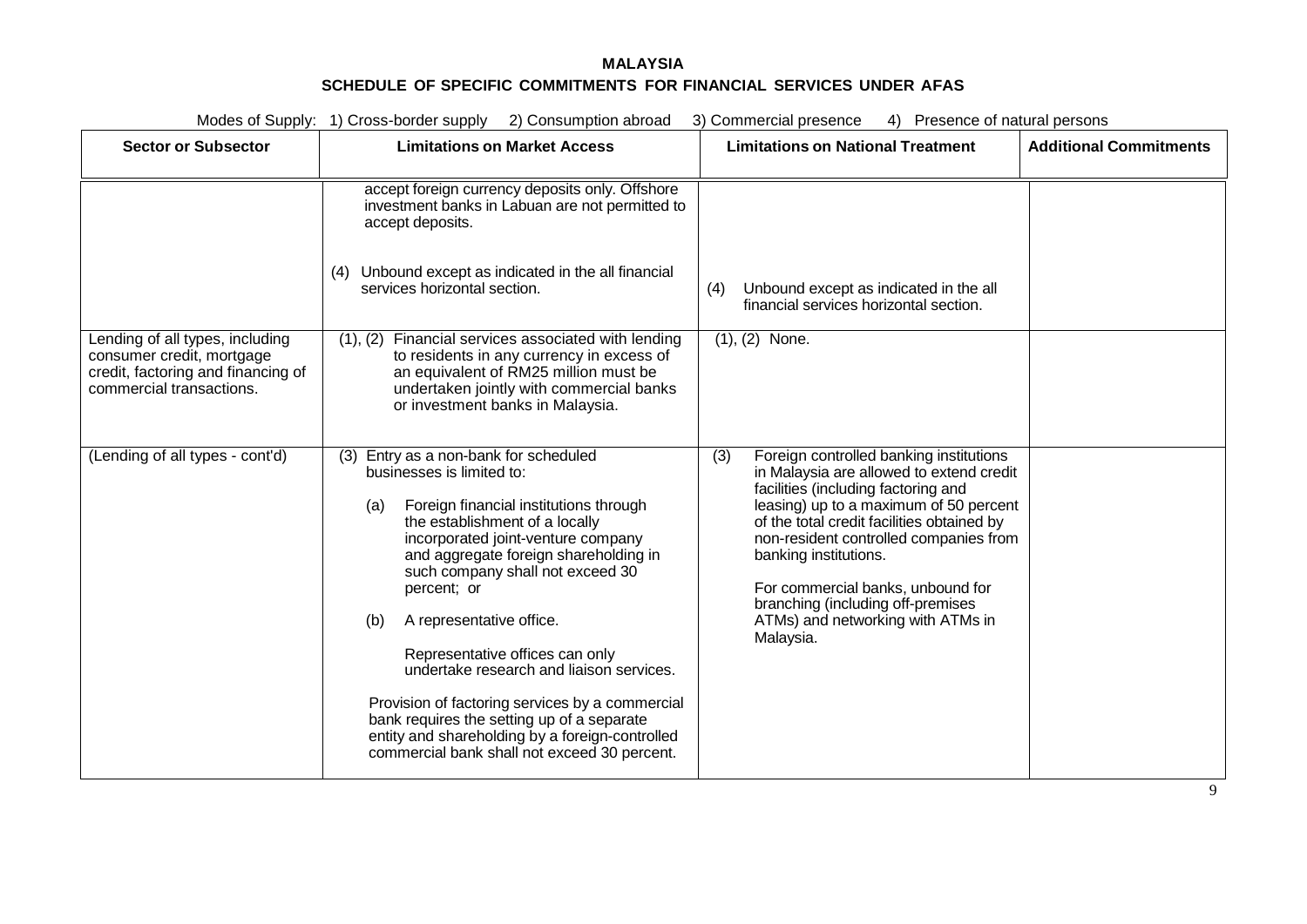|                                 | Modes of Supply: 1) Cross-border supply 2) Consumption abroad                                                                                                                                                                                                                                                                                                                                                                                                                                                                                                                                                                                                                                                      | 3) Commercial presence<br>4) Presence of natural persons                                                                                                                                                            |                               |
|---------------------------------|--------------------------------------------------------------------------------------------------------------------------------------------------------------------------------------------------------------------------------------------------------------------------------------------------------------------------------------------------------------------------------------------------------------------------------------------------------------------------------------------------------------------------------------------------------------------------------------------------------------------------------------------------------------------------------------------------------------------|---------------------------------------------------------------------------------------------------------------------------------------------------------------------------------------------------------------------|-------------------------------|
| <b>Sector or Subsector</b>      | <b>Limitations on Market Access</b>                                                                                                                                                                                                                                                                                                                                                                                                                                                                                                                                                                                                                                                                                | <b>Limitations on National Treatment</b>                                                                                                                                                                            | <b>Additional Commitments</b> |
| (Lending of all types - cont'd) | Investment banks are not permitted to provide<br>consumer credit and home mortgages.<br>Only commercial banks are permitted to<br>provide overdraft facilities.<br>Offshore banks and offshore investment banks<br>are permitted to lend in foreign currencies<br>only.<br>For banks, unbound except as indicated in the<br>(4)<br>all financial services horizontal section.<br>For non-banks, unbound except one foreign<br>national for a management post which is not<br>the CEO post, for each establishment.<br>For representative offices of scheduled<br>businesses, two foreign nationals subject to<br>only one foreign national for the two top posts.<br>Entry shall be limited to a maximum period of | For banks, unbound except as<br>(4)<br>indicated in the all financial services<br>horizontal section.<br>For non-banks, unbound except for the<br>categories of natural persons referred<br>to under market access. |                               |
| Financial leasing.              | five years.<br>(1), (2) Leasing services to residents in any<br>currency must be undertaken jointly with<br>leasing companies or investment banks in<br>Malaysia.<br>Provision of leasing services by a<br>(3)<br>commercial bank requires the setting up of<br>a separate entity and shareholding by a<br>foreign controlled commercial bank shall<br>not exceed 49 percent.<br>Entry as a non-bank is limited to:                                                                                                                                                                                                                                                                                                | $(1), (2)$ None.<br>(3)<br>None.                                                                                                                                                                                    |                               |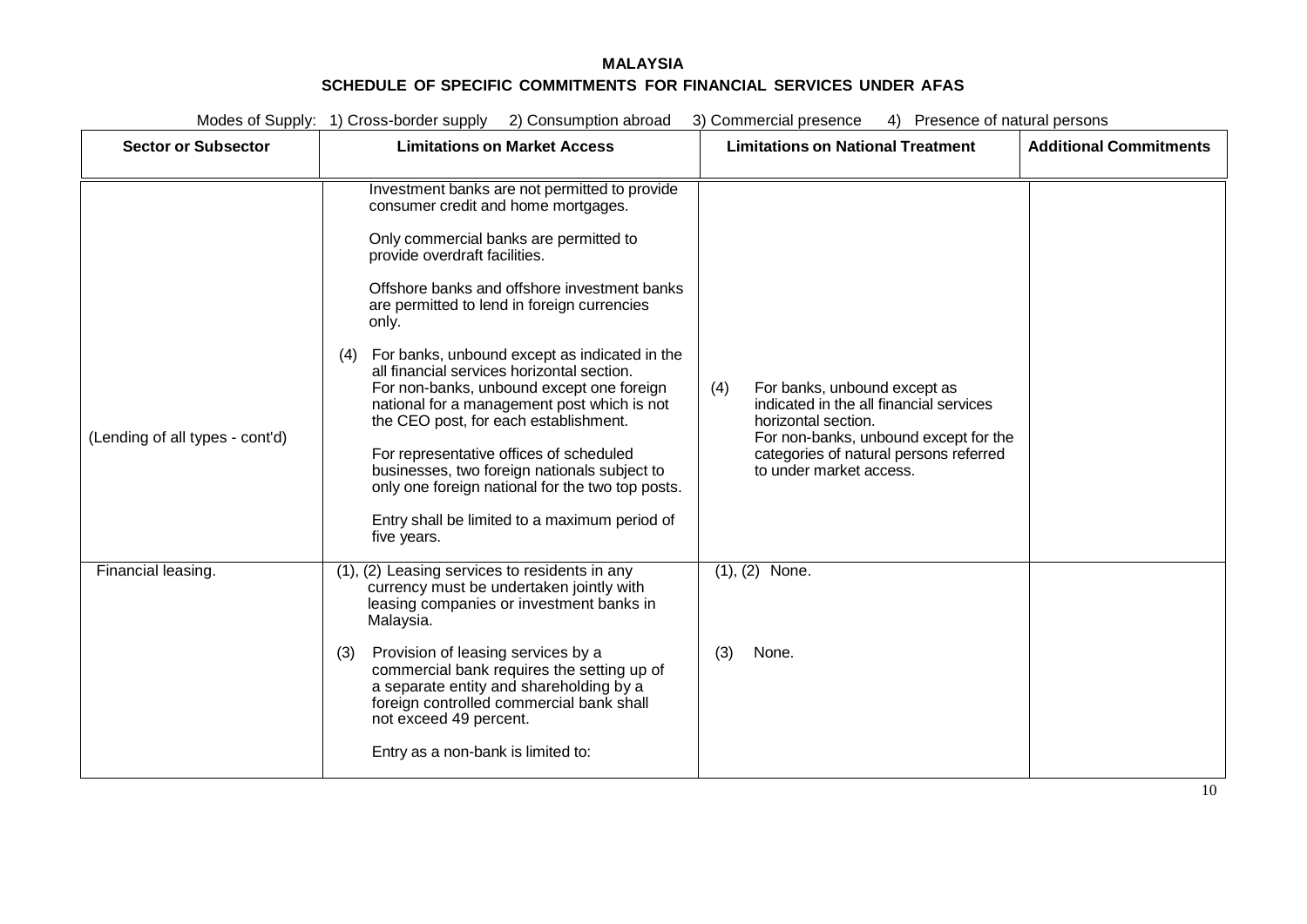| Modes of Supply: 1) Cross-border supply 2) Consumption abroad<br>3) Commercial presence<br>4) Presence of natural persons |                                                                                                                                                                                                                |                                                                                                                                 |                               |  |
|---------------------------------------------------------------------------------------------------------------------------|----------------------------------------------------------------------------------------------------------------------------------------------------------------------------------------------------------------|---------------------------------------------------------------------------------------------------------------------------------|-------------------------------|--|
| <b>Sector or Subsector</b>                                                                                                | <b>Limitations on Market Access</b>                                                                                                                                                                            | <b>Limitations on National Treatment</b>                                                                                        | <b>Additional Commitments</b> |  |
|                                                                                                                           |                                                                                                                                                                                                                |                                                                                                                                 |                               |  |
|                                                                                                                           | Foreign financial institutions through the<br>(a)<br>establishment of a locally incorporated<br>joint-venture company and aggregate<br>foreign shareholding in such company<br>shall not exceed 49 percent; or |                                                                                                                                 |                               |  |
|                                                                                                                           | A representative office.<br>(b)                                                                                                                                                                                |                                                                                                                                 |                               |  |
| (Financial leasing – cont'd)                                                                                              | Representative offices can only<br>undertake research and liaison services.                                                                                                                                    |                                                                                                                                 |                               |  |
|                                                                                                                           | Entry is permitted through the establishment of<br>a branch or subsidiary in Labuan by reputable<br>foreign leasing companies. Such offshore<br>entity can only transact in foreign currencies.                |                                                                                                                                 |                               |  |
|                                                                                                                           | International Islamic banks, offshore banks<br>and offshore investment banks are permitted<br>to carry on financial leasing business in<br>foreign currencies only.                                            |                                                                                                                                 |                               |  |
|                                                                                                                           | Unbound except for the following:<br>(4)                                                                                                                                                                       |                                                                                                                                 |                               |  |
|                                                                                                                           | (a) Two foreign nationals, one for<br>management post which is not the CEO<br>post and one technical post, for each<br>establishment; and                                                                      | Unbound except for the categories of<br>(4)<br>natural persons referred to under                                                |                               |  |
|                                                                                                                           | None for international Islamic banks.<br>(b)                                                                                                                                                                   | market access.<br>For offshore leasing companies,                                                                               |                               |  |
|                                                                                                                           | For representative offices, two foreign<br>nationals subject to one foreign national for<br>the two top posts.                                                                                                 | unbound except for temporary<br>presence of natural persons in respect<br>of supply through the mode of<br>commercial presence. |                               |  |
|                                                                                                                           | Entry shall be limited to a maximum period<br>of five years.                                                                                                                                                   |                                                                                                                                 |                               |  |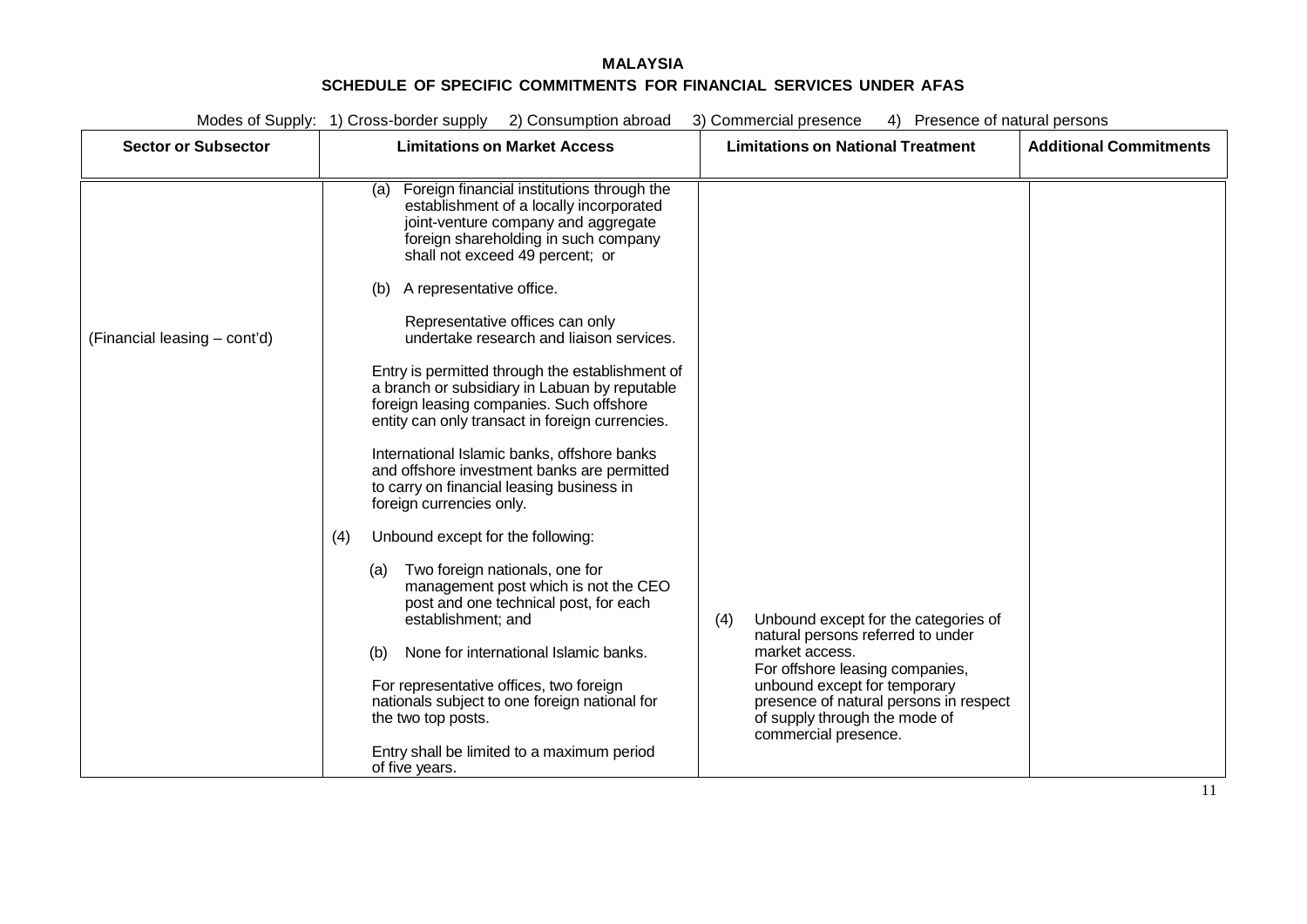| Modes of Supply: 1) Cross-border supply 2) Consumption abroad<br>3) Commercial presence<br>4) Presence of natural persons      |                                                                                                                                                                                                                                                                                                                                                                                                                                                                                                                                                                                                                                                                                                                                                                                                                                                                                            |                                                                                                                                                                                                                                                                                                                 |                               |
|--------------------------------------------------------------------------------------------------------------------------------|--------------------------------------------------------------------------------------------------------------------------------------------------------------------------------------------------------------------------------------------------------------------------------------------------------------------------------------------------------------------------------------------------------------------------------------------------------------------------------------------------------------------------------------------------------------------------------------------------------------------------------------------------------------------------------------------------------------------------------------------------------------------------------------------------------------------------------------------------------------------------------------------|-----------------------------------------------------------------------------------------------------------------------------------------------------------------------------------------------------------------------------------------------------------------------------------------------------------------|-------------------------------|
| <b>Sector or Subsector</b>                                                                                                     | <b>Limitations on Market Access</b>                                                                                                                                                                                                                                                                                                                                                                                                                                                                                                                                                                                                                                                                                                                                                                                                                                                        | <b>Limitations on National Treatment</b>                                                                                                                                                                                                                                                                        | <b>Additional Commitments</b> |
| All payment and money<br>transmission services, namely<br>credit and debit cards.<br>travellers cheques and<br>bankers drafts. | For offshore leasing companies, unbound<br>except for temporary presence of natural<br>persons in respect of supply through the<br>mode of commercial presence.<br>Electronic fund transfer system requires<br>(1)<br>approval.<br>None.<br>(2)<br>Offshore banks are permitted to extend<br>(3)<br>payment and money transmission services to<br>non-residents only.<br>Only commercial banks are permitted to issue<br>credit cards, debit cards or provide checking<br>account services.<br>International Islamic banks are only<br>permitted to issue travellers cheques and<br>bankers drafts.<br>Sale or purchase of foreign currency and<br>purchase of travellers cheques other than by<br>commercial banks require money changer's<br>license. Entry is limited to establishment of a<br>locally incorporated joint-venture company<br>and aggregate foreign shareholding in such | None.<br>(1)<br>(2)<br>None.<br>For commercial banks, unbound for<br>(3)<br>branching (including off- premises<br>ATMs) and networking with ATMs in<br>Malaysia.<br>Branching (including dispensers) is<br>permitted for travellers cheques<br>companies with foreign shareholding<br>not exceeding 30 percent. |                               |
|                                                                                                                                | company shall not exceed 30 percent.<br>For banks, unbound except as indicated in the<br>(4)<br>all financial services horizontal section.<br>For non-banks, unbound except one foreign                                                                                                                                                                                                                                                                                                                                                                                                                                                                                                                                                                                                                                                                                                    | For banks, unbound except as<br>(4)<br>indicated in the all financial services<br>horizontal section.                                                                                                                                                                                                           |                               |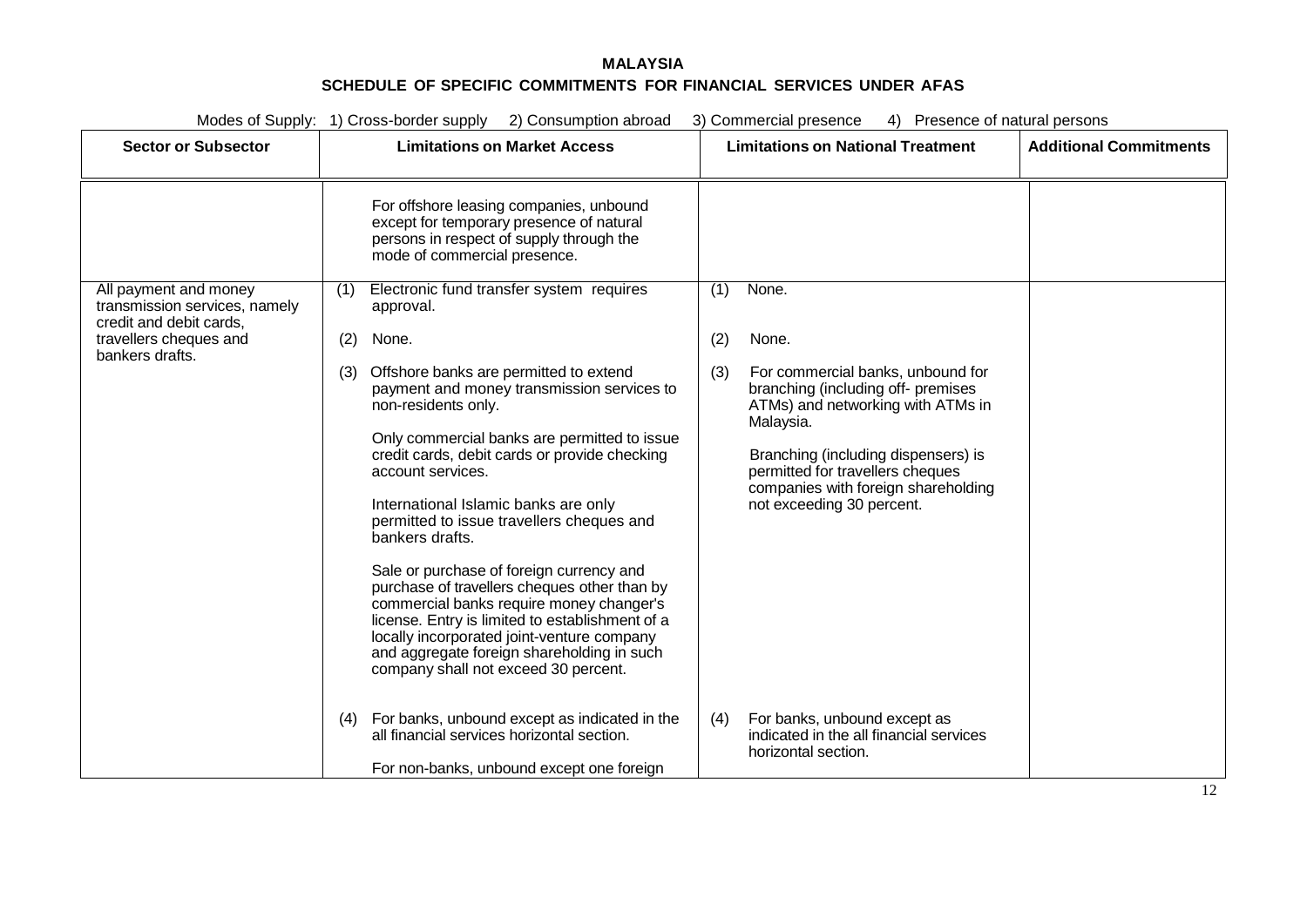| Modes of Supply: 1) Cross-border supply 2) Consumption abroad<br>3) Commercial presence<br>4) Presence of natural persons |                                                                                                                                                                                                                                            |                                                                                                                                                                                                                                                     |                               |
|---------------------------------------------------------------------------------------------------------------------------|--------------------------------------------------------------------------------------------------------------------------------------------------------------------------------------------------------------------------------------------|-----------------------------------------------------------------------------------------------------------------------------------------------------------------------------------------------------------------------------------------------------|-------------------------------|
| <b>Sector or Subsector</b>                                                                                                | <b>Limitations on Market Access</b>                                                                                                                                                                                                        | <b>Limitations on National Treatment</b>                                                                                                                                                                                                            | <b>Additional Commitments</b> |
| (All payment and money<br>transmission services -<br>cont'd)                                                              | national for a management post which is not<br>the CEO post, for each establishment.<br>Entry shall be limited to a maximum period of<br>five years.                                                                                       | For non-banks, unbound except for the<br>categories of natural persons referred<br>to under market access.                                                                                                                                          |                               |
| Charge cards.                                                                                                             | $(1), (2)$ None.                                                                                                                                                                                                                           | $(1), 2)$ None.                                                                                                                                                                                                                                     |                               |
|                                                                                                                           | Entry is limited to establishment of a company<br>(3)<br>incorporated in Malaysia. Approval of the<br>Central Bank is required.                                                                                                            | (3)<br>None.                                                                                                                                                                                                                                        |                               |
|                                                                                                                           | Unbound except for two senior managers for<br>(4)<br>each establishment.<br>Entry shall be limited to a maximum period<br>of five years.                                                                                                   | Unbound except for the categories of<br>(4)<br>natural persons referred to under<br>market access.                                                                                                                                                  |                               |
| Guarantees and commitments.                                                                                               | (1), (2) None except banks established in Malaysia<br>may be given the right of first refusal.                                                                                                                                             | $(1), 2)$ None.                                                                                                                                                                                                                                     |                               |
|                                                                                                                           | (3)<br>None.                                                                                                                                                                                                                               | (3)<br>None.                                                                                                                                                                                                                                        |                               |
|                                                                                                                           | Unbound except as indicated in the all<br>(4)<br>financial services and all-sector horizontal<br>section of Malaysia's Schedule of Movement<br>of Natural Persons Commitments of ASEAN<br>Agreement on The Movement of Natural<br>Persons. | (4)<br>Unbound except as indicated in the all<br>financial services and all-sector<br>horizontal section of Malaysia's<br>Schedule of Movement of Natural<br>Persons Commitments of ASEAN<br>Agreement on The Movement of<br><b>Natural Persons</b> |                               |
| Money and foreign exchange<br>broking services.                                                                           | (1), (2)<br>Broking services, involving Ringgit<br>Malaysia and financial instruments issued in<br>Malaysia must be effected through authorized                                                                                            | $(1), (2)$ None.                                                                                                                                                                                                                                    |                               |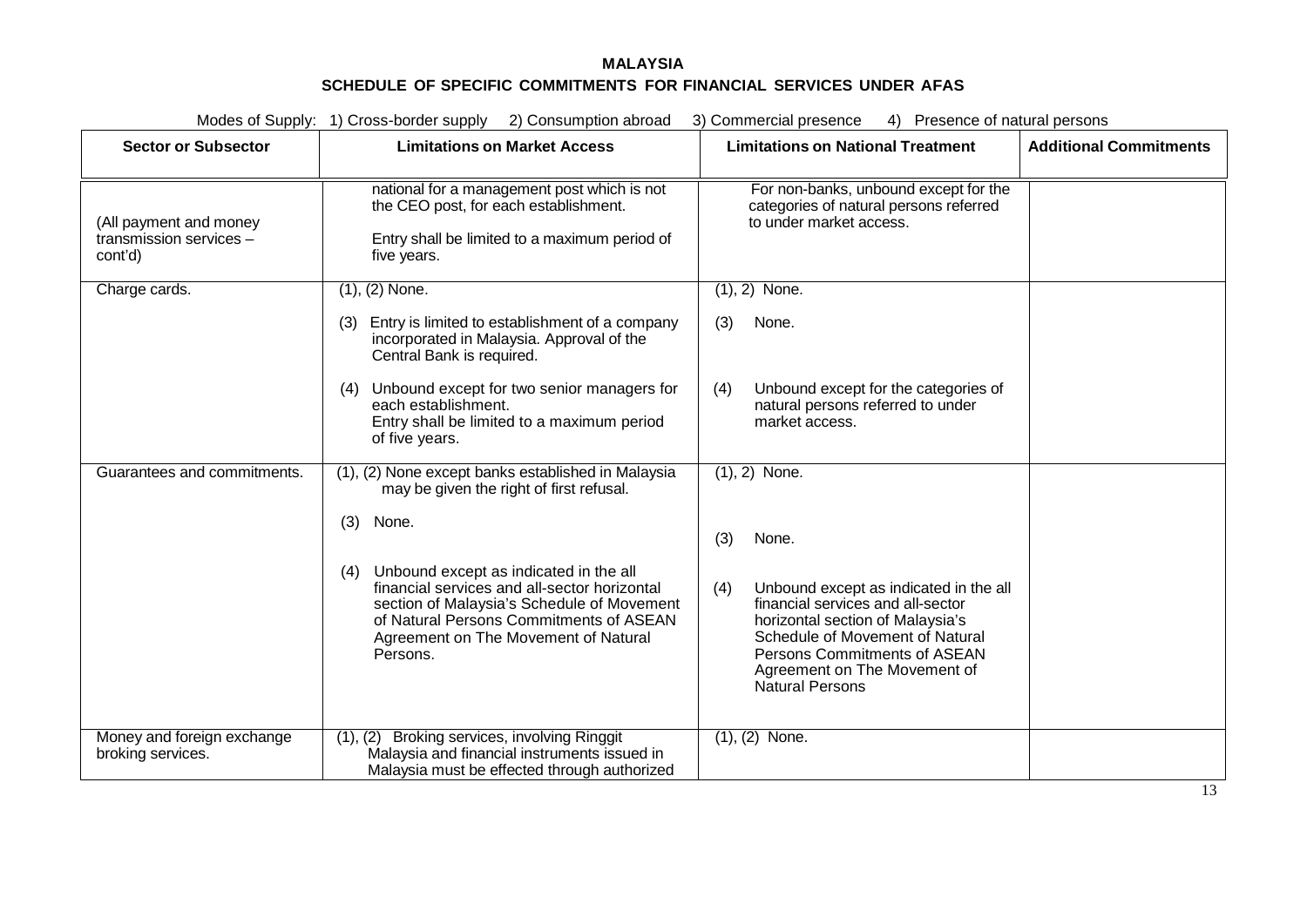| Modes of Supply: 1) Cross-border supply 2) Consumption abroad<br>3) Commercial presence<br>4) Presence of natural persons |                                                                                                                                                                                                                                                                                                                                                                                                                                                                                                                                   |                                                                                                                                                                                                                  |                               |
|---------------------------------------------------------------------------------------------------------------------------|-----------------------------------------------------------------------------------------------------------------------------------------------------------------------------------------------------------------------------------------------------------------------------------------------------------------------------------------------------------------------------------------------------------------------------------------------------------------------------------------------------------------------------------|------------------------------------------------------------------------------------------------------------------------------------------------------------------------------------------------------------------|-------------------------------|
| <b>Sector or Subsector</b>                                                                                                | <b>Limitations on Market Access</b>                                                                                                                                                                                                                                                                                                                                                                                                                                                                                               | <b>Limitations on National Treatment</b>                                                                                                                                                                         | <b>Additional Commitments</b> |
|                                                                                                                           | dealers and money and foreign exchange<br>brokers incorporated in Malaysia.<br>(3) Entry is limited to:<br>equity participation in existing<br>(a)<br>institutions and aggregate foreign<br>shareholding in such institutions shall<br>not exceed 30 percent; or<br>the establishment of a branch or<br>(b)<br>subsidiary, by a money and foreign<br>exchange broker, registered or<br>incorporated in Labuan.<br>Money and foreign exchange broking services<br>by offshore entities are confined to foreign<br>currencies only. | (3)<br>None.                                                                                                                                                                                                     |                               |
| Trading for own account or                                                                                                | Unbound.<br>(4)<br>For offshore money and foreign exchange<br>brokers, unbound except for temporary<br>presence of natural persons in respect of<br>supply through the mode of commercial<br>presence.<br>Dealing in securities for account of customers                                                                                                                                                                                                                                                                          | (4) Unbound.<br>For offshore money and foreign<br>exchange brokers, unbound except for<br>temporary presence of natural persons in<br>respect of supply through the mode of<br>commercial presenc<br>$(1)$ None. |                               |
| account of customers in the<br>following:                                                                                 | (1)<br>is limited to securities traded on recognised<br>stock exchanges.                                                                                                                                                                                                                                                                                                                                                                                                                                                          |                                                                                                                                                                                                                  |                               |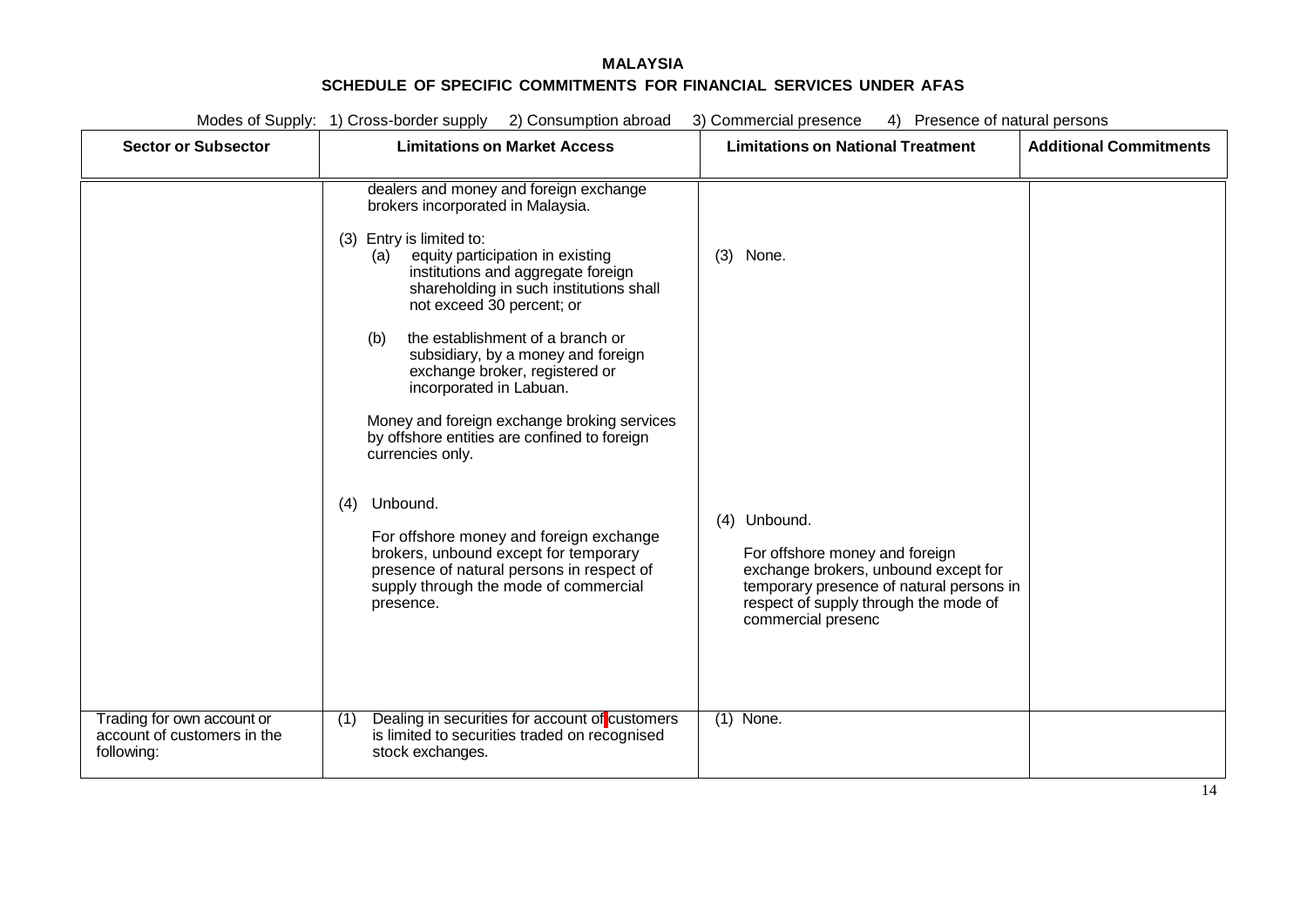| Modes of Supply: 1) Cross-border supply<br>4) Presence of natural persons<br>2) Consumption abroad<br>3) Commercial presence                                                                                                                    |                                                                                                                                                                                                                                                                                                                                                                                                                                                                                                                                 |                                          |                               |
|-------------------------------------------------------------------------------------------------------------------------------------------------------------------------------------------------------------------------------------------------|---------------------------------------------------------------------------------------------------------------------------------------------------------------------------------------------------------------------------------------------------------------------------------------------------------------------------------------------------------------------------------------------------------------------------------------------------------------------------------------------------------------------------------|------------------------------------------|-------------------------------|
| <b>Sector or Subsector</b>                                                                                                                                                                                                                      | <b>Limitations on Market Access</b>                                                                                                                                                                                                                                                                                                                                                                                                                                                                                             | <b>Limitations on National Treatment</b> | <b>Additional Commitments</b> |
| money market instruments<br>foreign exchange<br>transferable securities<br>exchange rate and interest<br>rate instruments<br>derivative products,<br>including futures and<br>options<br>other negotiable<br>instruments, including<br>bullion. | Dealing in derivatives for account of customers<br>is limited to:<br>Standardized derivatives listed on the<br>(a)<br>derivatives market of a Specified<br>Exchange; or<br>(b) Approved classes of standardized<br>derivatives.<br>None.<br>(2)<br>Transactions by offshore banks and offshore<br>(3)<br>investment banks in Labuan must be<br>conducted in foreign currencies, except for<br>the sale or purchase of currencies with<br>authorized banks in Malaysia.                                                          | $(2)$ None.<br>$(3)$ None.               |                               |
|                                                                                                                                                                                                                                                 | Transactions by offshore banks and offshore<br>investment banks in Labuan for own<br>accounts are limited to instruments created<br>and issued by offshore companies in Labuan<br>and foreign companies abroad.                                                                                                                                                                                                                                                                                                                 |                                          |                               |
| (Trading for own account or<br>account of customers - cont'd)                                                                                                                                                                                   | Trading for accounts of customers by<br>offshore banks, offshore investment banks<br>and offshore companies in Labuan is<br>confined to non-resident customers and in<br>instruments created and issued by offshore<br>companies in Labuan and foreign companies<br>abroad.<br>Trading in shares of Malaysian companies by<br>offshore banks, offshore investment banks<br>and offshore companies in Labuan is<br>confined to non-resident customers who are<br>not offshore companies registered or<br>incorporated in Labuan. |                                          |                               |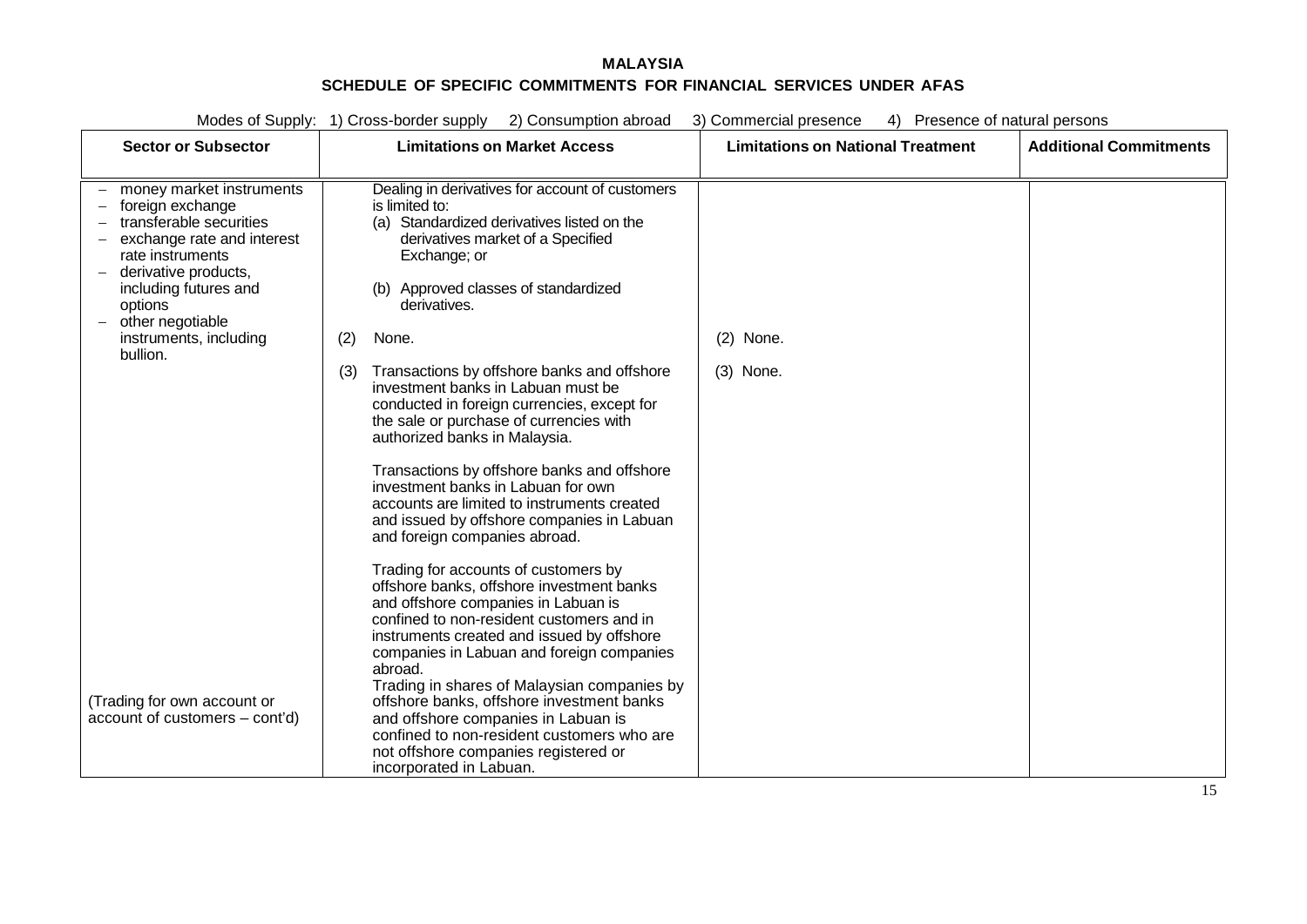| <b>Additional Commitments</b> |
|-------------------------------|
|                               |
|                               |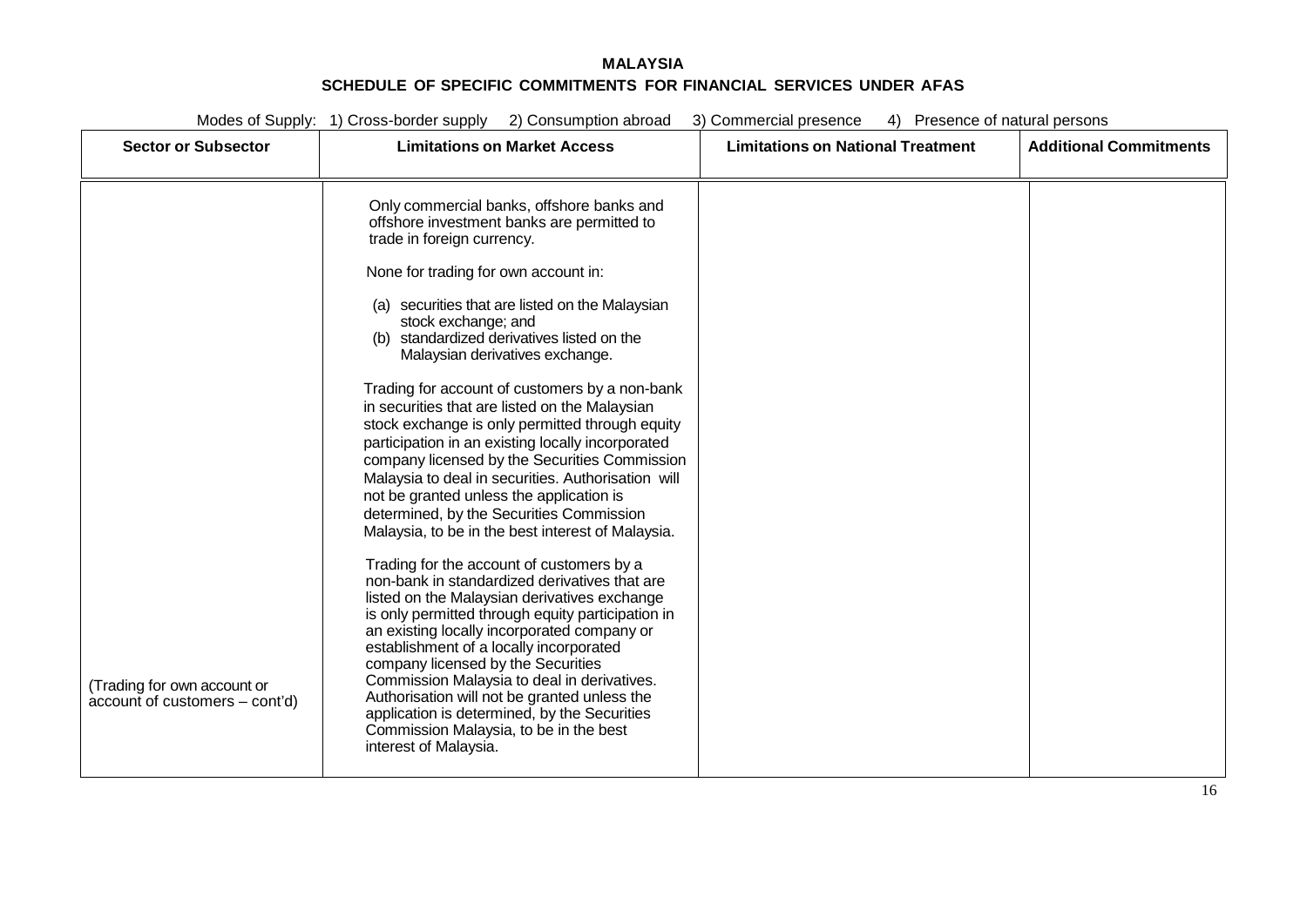|                                                                                                                            | Modes of Supply: 1) Cross-border supply 2) Consumption abroad<br>4) Presence of natural persons<br>3) Commercial presence                                                                                                                                                                                                                                                                                                                                                                                            |                                                                                                                                                                                                                                                                                                                                      |                               |  |
|----------------------------------------------------------------------------------------------------------------------------|----------------------------------------------------------------------------------------------------------------------------------------------------------------------------------------------------------------------------------------------------------------------------------------------------------------------------------------------------------------------------------------------------------------------------------------------------------------------------------------------------------------------|--------------------------------------------------------------------------------------------------------------------------------------------------------------------------------------------------------------------------------------------------------------------------------------------------------------------------------------|-------------------------------|--|
| <b>Sector or Subsector</b>                                                                                                 | <b>Limitations on Market Access</b>                                                                                                                                                                                                                                                                                                                                                                                                                                                                                  | <b>Limitations on National Treatment</b>                                                                                                                                                                                                                                                                                             | <b>Additional Commitments</b> |  |
|                                                                                                                            | None for trades for own account by<br>international Islamic banks. Trades for<br>account of customers by international<br>Islamic banks are limited to non-resident<br>customers only.<br>For banks, unbound except as indicated in<br>(4)<br>the all financial services horizontal section.<br>For non-banks, unbound except as indicated<br>in the all-sector horizontal section of<br>Malaysia's Schedule of Movement of Natural<br>Persons Commitments of ASEAN Agreement<br>on The Movement of Natural Persons. | (4) For banks, unbound except as indicated<br>in the all financial services horizontal<br>section.<br>For non-banks, unbound except as<br>indicated in the all-sector horizontal<br>section of Malaysia's Schedule of<br><b>Movement of Natural Persons</b><br>Commitments of ASEAN Agreement on<br>The Movement of Natural Persons. |                               |  |
| Services related to the issues<br>of all kinds of securities and<br>placement as agents<br>(whether publicly or privately) | (1) Participation in issues and services related to<br>such issues requires authorization.<br>$(2)$ None.                                                                                                                                                                                                                                                                                                                                                                                                            | $(1)$ None.                                                                                                                                                                                                                                                                                                                          |                               |  |
| excluding issuing and rating                                                                                               |                                                                                                                                                                                                                                                                                                                                                                                                                                                                                                                      | $(2)$ None.                                                                                                                                                                                                                                                                                                                          |                               |  |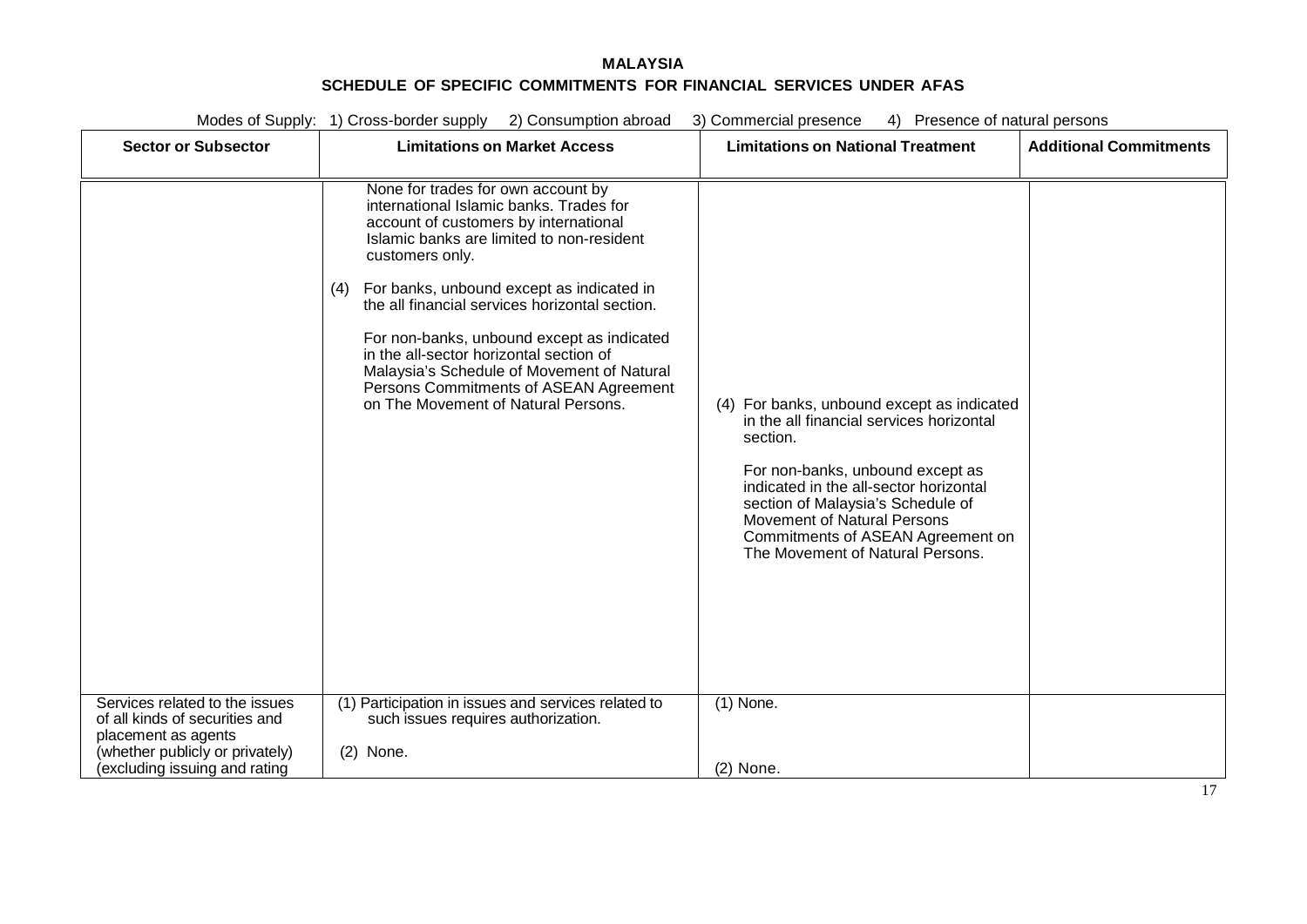| Modes of Supply: 1) Cross-border supply 2) Consumption abroad<br>4) Presence of natural persons<br>3) Commercial presence |                                                                                                                                                                                                                                                                                                                                                                          |                                                                                                                                        |                               |
|---------------------------------------------------------------------------------------------------------------------------|--------------------------------------------------------------------------------------------------------------------------------------------------------------------------------------------------------------------------------------------------------------------------------------------------------------------------------------------------------------------------|----------------------------------------------------------------------------------------------------------------------------------------|-------------------------------|
| <b>Sector or Subsector</b>                                                                                                | <b>Limitations on Market Access</b>                                                                                                                                                                                                                                                                                                                                      | <b>Limitations on National Treatment</b>                                                                                               | <b>Additional Commitments</b> |
|                                                                                                                           |                                                                                                                                                                                                                                                                                                                                                                          |                                                                                                                                        |                               |
| houses).                                                                                                                  | Participation by offshore banks and offshore<br>(3)<br>investment banks in Labuan is limited to non-<br>resident customers and for issues of securities<br>outside Malaysia.                                                                                                                                                                                             | (3) None.                                                                                                                              |                               |
|                                                                                                                           | Participation in issues of securities by<br>international Islamic banks is limited to foreign<br>currencies only.                                                                                                                                                                                                                                                        |                                                                                                                                        |                               |
|                                                                                                                           | Only persons who are authorised by the<br>Securities Commission Malaysia and/or the<br>Malaysian stock exchange are permitted to<br>make submissions related to the issues of<br>securities and offer services related to the<br>issues of securities and placement as agents.                                                                                           |                                                                                                                                        |                               |
|                                                                                                                           | Participation as a non-bank is only permitted<br>through equity participation in an existing locally<br>incorporated company licensed by the<br>Securities Commission Malaysia to deal in<br>securities. Authorisation will not be granted<br>unless the application is determined, by the<br>Securities Commission Malaysia, to be in the<br>best interest of Malaysia. |                                                                                                                                        |                               |
|                                                                                                                           | Unbound for appointment as principal dealers.                                                                                                                                                                                                                                                                                                                            |                                                                                                                                        |                               |
|                                                                                                                           | (4) For banks, unbound except as indicated in<br>the all financial services horizontal section.                                                                                                                                                                                                                                                                          |                                                                                                                                        |                               |
| (Services related to the issues<br>of all kinds of securities and<br>placement as agents - cont'd)                        | For non-banks, unbound except as indicated<br>in the all-sector horizontal section of<br>Malaysia's Schedule of Movement of Natural<br>Persons Commitments of ASEAN<br>Agreement on The Movement of Natural<br>Persons.                                                                                                                                                  | (4) For banks, unbound except as<br>indicated in the all financial services<br>horizontal section.<br>For non-banks, unbound except as |                               |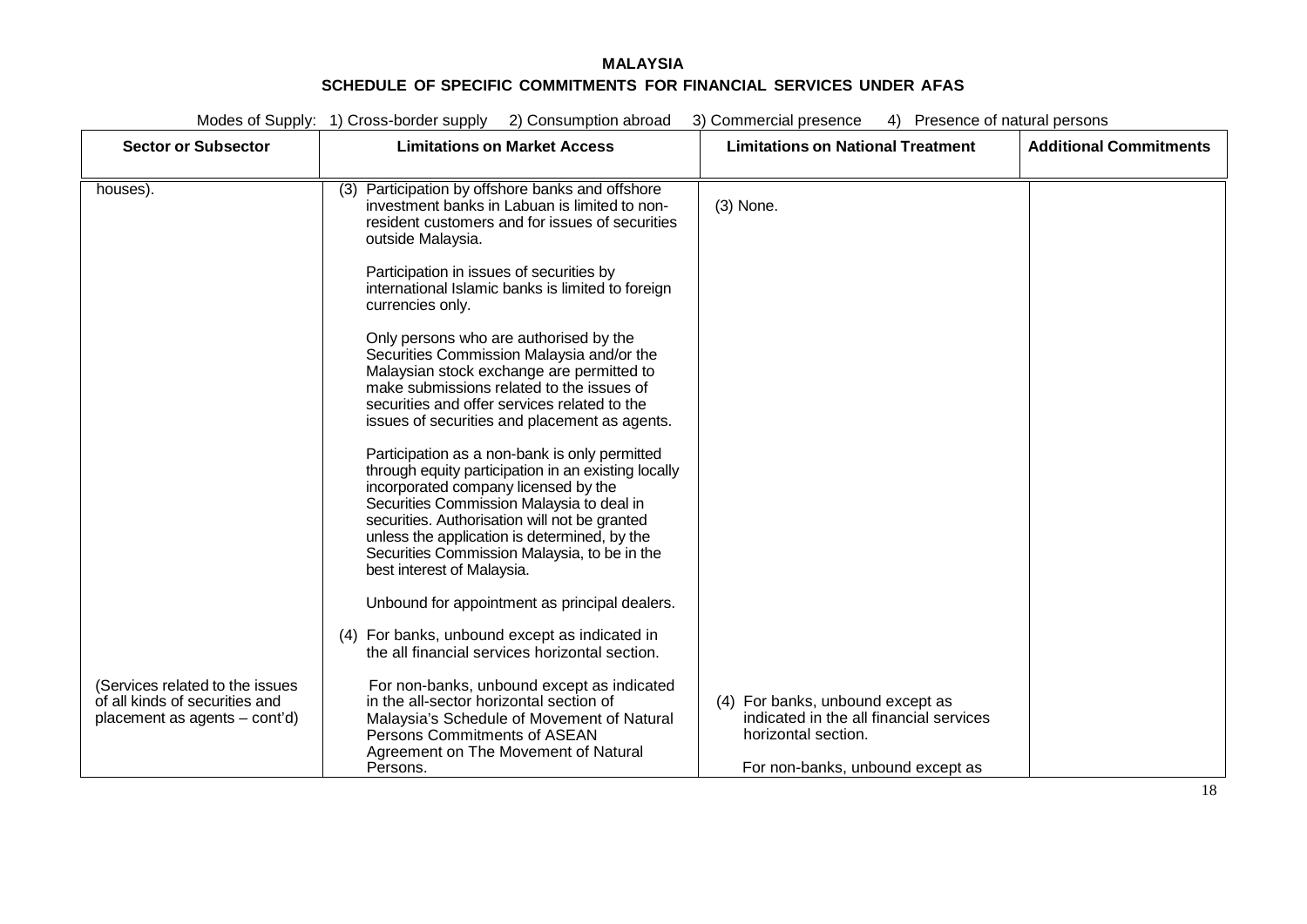| Modes of Supply: 1) Cross-border supply 2) Consumption abroad<br>3) Commercial presence<br>4) Presence of natural persons |                                                                                                                                                                                                                                                                                                                                                                                                                                                                                                                                                                                                                                                                                |                                                                                                                                                                                            |                               |  |
|---------------------------------------------------------------------------------------------------------------------------|--------------------------------------------------------------------------------------------------------------------------------------------------------------------------------------------------------------------------------------------------------------------------------------------------------------------------------------------------------------------------------------------------------------------------------------------------------------------------------------------------------------------------------------------------------------------------------------------------------------------------------------------------------------------------------|--------------------------------------------------------------------------------------------------------------------------------------------------------------------------------------------|-------------------------------|--|
| <b>Sector or Subsector</b>                                                                                                | <b>Limitations on Market Access</b>                                                                                                                                                                                                                                                                                                                                                                                                                                                                                                                                                                                                                                            | <b>Limitations on National Treatment</b>                                                                                                                                                   | <b>Additional Commitments</b> |  |
|                                                                                                                           |                                                                                                                                                                                                                                                                                                                                                                                                                                                                                                                                                                                                                                                                                | indicated in the all-sector horizontal<br>section of Malaysia's Schedule of<br>Movement of Natural Persons<br><b>Commitments of ASEAN Agreement</b><br>on The Movement of Natural Persons. |                               |  |
| Underwriting.                                                                                                             | Commercial presence is required.<br>(1)                                                                                                                                                                                                                                                                                                                                                                                                                                                                                                                                                                                                                                        | (1) Unbound.                                                                                                                                                                               |                               |  |
|                                                                                                                           | $(2)$ None.                                                                                                                                                                                                                                                                                                                                                                                                                                                                                                                                                                                                                                                                    | $(2)$ None.                                                                                                                                                                                |                               |  |
|                                                                                                                           | (3) Participation as a non-bank is only permitted<br>through equity participation in an existing locally<br>incorporated company licensed by the Securities<br>Commission Malaysia to deal in securities.<br>Authorisation will not be granted unless the<br>application is determined, by the Securities<br>Commission Malaysia, to be in the best interest<br>of Malaysia.<br>Commercial banks are permitted to underwrite<br>private debt securities only.<br>Offshore banks and offshore investment<br>banks are permitted to underwrite foreign<br>currency denominated securities created and<br>issued by offshore companies in Labuan and<br>foreign companies abroad. | $(3)$ None.                                                                                                                                                                                |                               |  |
| (Underwriting - cont'd)                                                                                                   | International Islamic banks are limited to<br>underwrite foreign currency denominated<br>securities only.<br>(4) For commercial banks, investment banks,                                                                                                                                                                                                                                                                                                                                                                                                                                                                                                                       |                                                                                                                                                                                            |                               |  |
|                                                                                                                           | offshore banks and offshore investment<br>banks, unbound except as indicated in the all<br>financial services horizontal section.                                                                                                                                                                                                                                                                                                                                                                                                                                                                                                                                              | (4) For commercial banks, investment<br>banks, offshore banks and offshore<br>investment banks, unbound except as                                                                          |                               |  |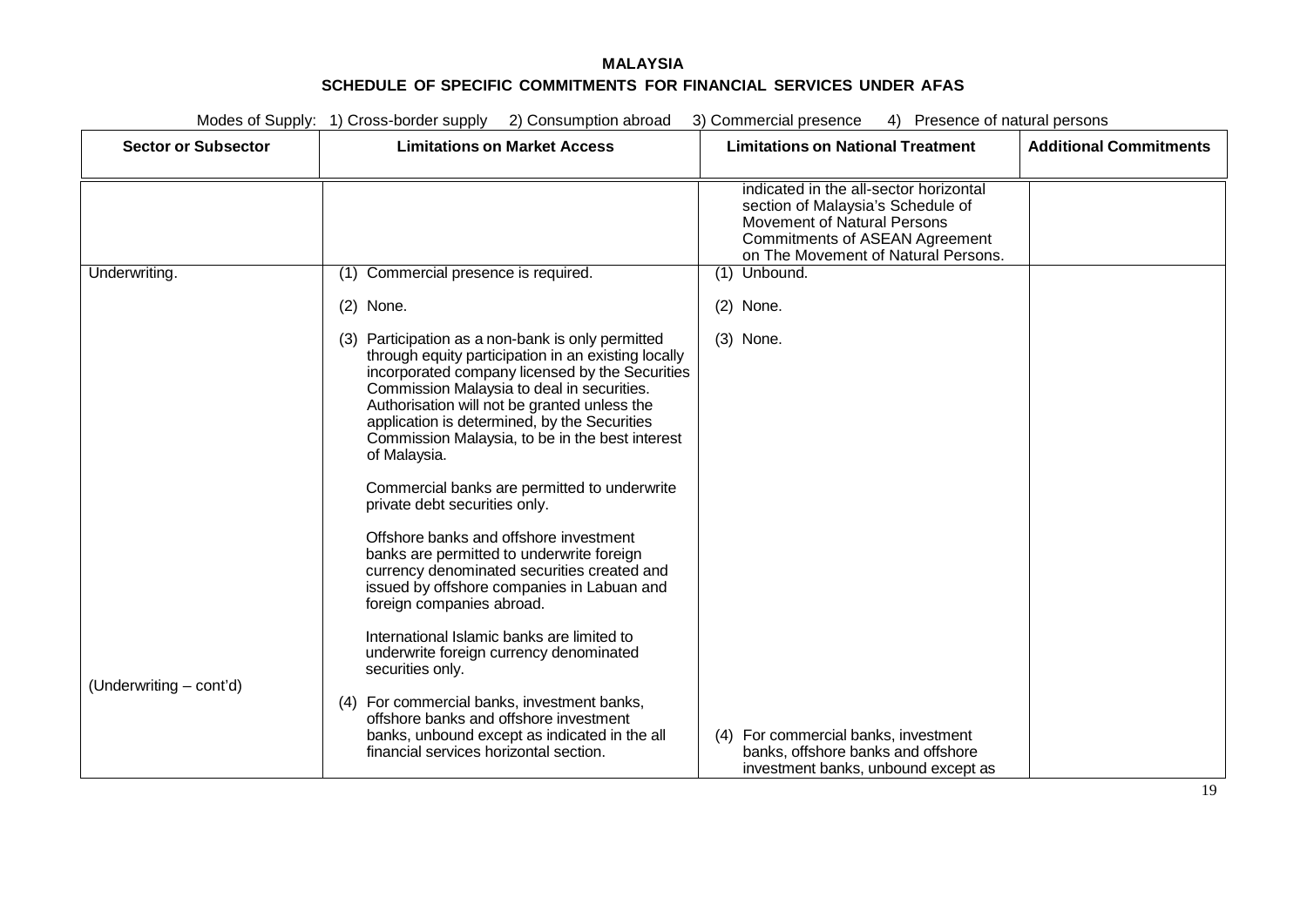| Modes of Supply: 1) Cross-border supply<br>2) Consumption abroad<br>3) Commercial presence<br>4) Presence of natural persons |                                                                                                                                                                                                                                                                  |                                                                                                                                                                                                                         |                               |
|------------------------------------------------------------------------------------------------------------------------------|------------------------------------------------------------------------------------------------------------------------------------------------------------------------------------------------------------------------------------------------------------------|-------------------------------------------------------------------------------------------------------------------------------------------------------------------------------------------------------------------------|-------------------------------|
| <b>Sector or Subsector</b>                                                                                                   | <b>Limitations on Market Access</b>                                                                                                                                                                                                                              | <b>Limitations on National Treatment</b>                                                                                                                                                                                | <b>Additional Commitments</b> |
|                                                                                                                              |                                                                                                                                                                                                                                                                  | indicated in the all financial services                                                                                                                                                                                 |                               |
|                                                                                                                              | For non-banks, unbound except as indicated<br>in the all-sector horizontal section of                                                                                                                                                                            | horizontal section.                                                                                                                                                                                                     |                               |
|                                                                                                                              | Malaysia's Schedule of Movement of Natural<br>Persons Commitments of ASEAN Agreement<br>on The Movement of Natural Persons.                                                                                                                                      | For non-banks, unbound except as<br>indicated in the all sector horizontal<br>section of Malaysia's Schedule of<br>Movement of Natural Persons<br>Commitments of ASEAN Agreement on<br>The Movement of Natural Persons. |                               |
| Asset management as follows:<br>- cash or portfolio                                                                          | Commercial presence is required.<br>(1)                                                                                                                                                                                                                          | None.<br>(1)                                                                                                                                                                                                            |                               |
| management<br>all forms of collective                                                                                        | $(2)$ None.                                                                                                                                                                                                                                                      | (2)<br>None.                                                                                                                                                                                                            |                               |
| investment management<br>- custodial and depository<br>services.                                                             | Asset management by offshore banks,<br>offshore investment banks and offshore<br>companies is confined to non-resident                                                                                                                                           | $(3)$ None.                                                                                                                                                                                                             |                               |
|                                                                                                                              | customers and foreign currency assets.                                                                                                                                                                                                                           |                                                                                                                                                                                                                         |                               |
|                                                                                                                              | Asset management by offshore banks,<br>offshore investment banks and offshore<br>companies in Malaysian equities or equity-<br>linked investments are confined to non-<br>residents which are not offshore companies<br>registered in Labuan.                    |                                                                                                                                                                                                                         |                               |
|                                                                                                                              | Entry as a non-bank is only permitted through:                                                                                                                                                                                                                   |                                                                                                                                                                                                                         |                               |
| (Asset management – cont'd)                                                                                                  | Equity participation in an existing locally<br>(a)<br>incorporated company or establishment of<br>a locally incorporated company licensed<br>by the Securities Commission Malaysia to<br>carry on fund management activities<br>whether conventional or Islamic; |                                                                                                                                                                                                                         |                               |
|                                                                                                                              | (b)<br>equity participation in an existing<br>locally incorporated company or                                                                                                                                                                                    |                                                                                                                                                                                                                         |                               |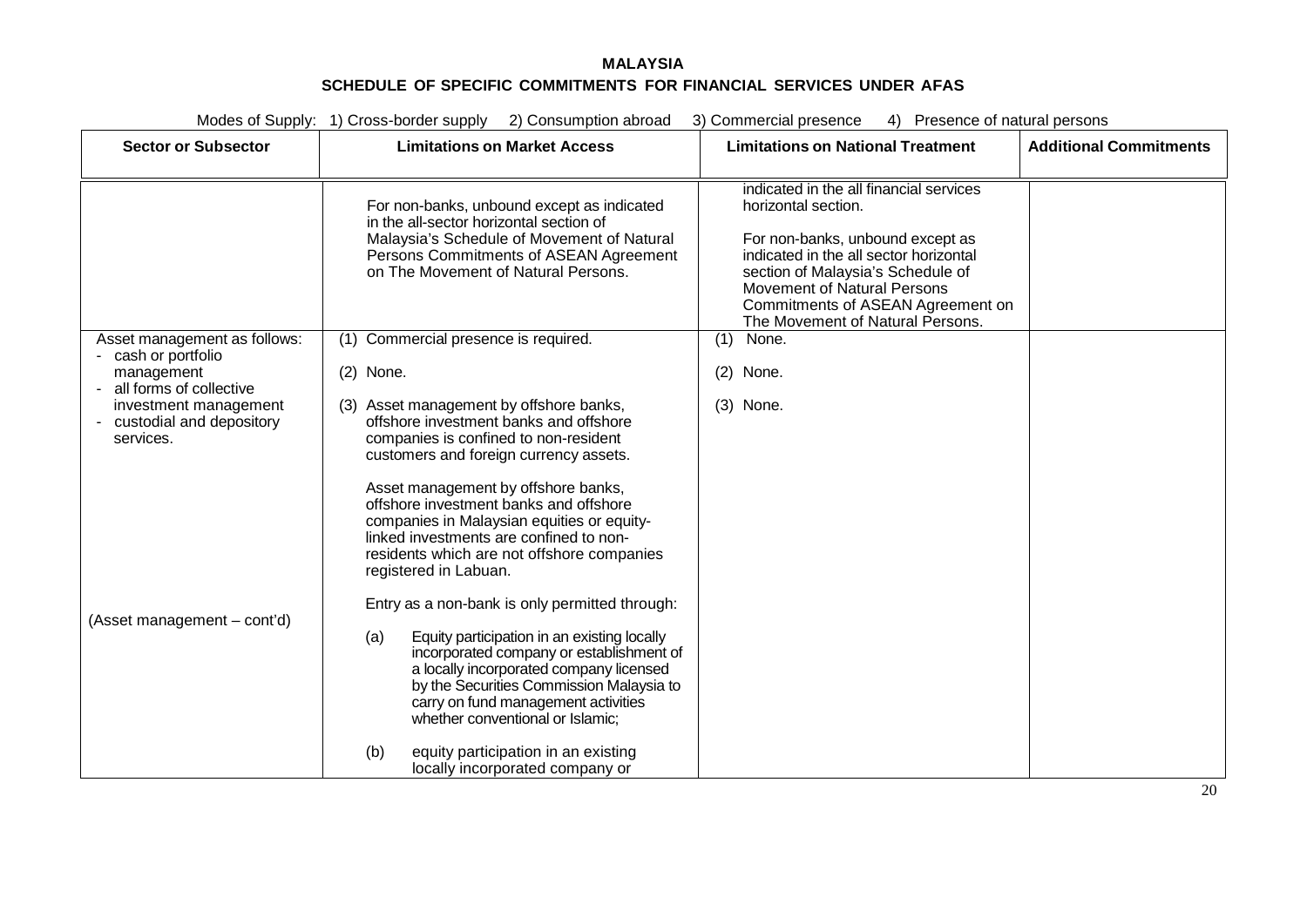| Modes of Supply: 1) Cross-border supply 2) Consumption abroad<br>3) Commercial presence<br>4) Presence of natural persons |                                                                                                                                                                                                                                                                                                                                                                                                                                                                                                                                                                                                                                                                                                                                                                                                                                                                                                                                                                                                                                                                                                                                                                                                                        |                                                                             |                               |
|---------------------------------------------------------------------------------------------------------------------------|------------------------------------------------------------------------------------------------------------------------------------------------------------------------------------------------------------------------------------------------------------------------------------------------------------------------------------------------------------------------------------------------------------------------------------------------------------------------------------------------------------------------------------------------------------------------------------------------------------------------------------------------------------------------------------------------------------------------------------------------------------------------------------------------------------------------------------------------------------------------------------------------------------------------------------------------------------------------------------------------------------------------------------------------------------------------------------------------------------------------------------------------------------------------------------------------------------------------|-----------------------------------------------------------------------------|-------------------------------|
| <b>Sector or Subsector</b>                                                                                                | <b>Limitations on Market Access</b>                                                                                                                                                                                                                                                                                                                                                                                                                                                                                                                                                                                                                                                                                                                                                                                                                                                                                                                                                                                                                                                                                                                                                                                    | <b>Limitations on National Treatment</b>                                    | <b>Additional Commitments</b> |
| (Asset management – cont'd)                                                                                               | establishment of a locally incorporated<br>company licensed by the Securities<br>Commission Malaysia to deal in<br>securities restricted to unit trust; or<br>equity participation in an existing<br>(c)<br>locally incorporated company or<br>establishment of a locally incorporated<br>company registered by the Securities<br>Commission Malaysia to carry on<br>venture capital activities or venture<br>capital management activities, where<br>applicable.<br>Authorisation to carry on the activities as<br>mentioned in (a), (b) and (c) above will not be<br>granted unless the application is determined,<br>by the Securities Commission Malaysia, to be<br>in the best interest of Malaysia.<br>Asset management by a commercial bank<br>requires establishment as a separate entity.<br>Shareholding by a foreign-controlled<br>commercial bank shall not exceed 30 percent.<br>(4) For banks, unbound except as indicated in<br>the all financial services horizontal section.<br>For non-banks, unbound except as indicated<br>in the all- sector horizontal section of<br>Malaysia's Schedule of Movement of Natural<br>Persons Commitments of ASEAN Agreement<br>on The Movement of Natural Persons. | (4) For banks, unbound except as<br>indicated in the all financial services |                               |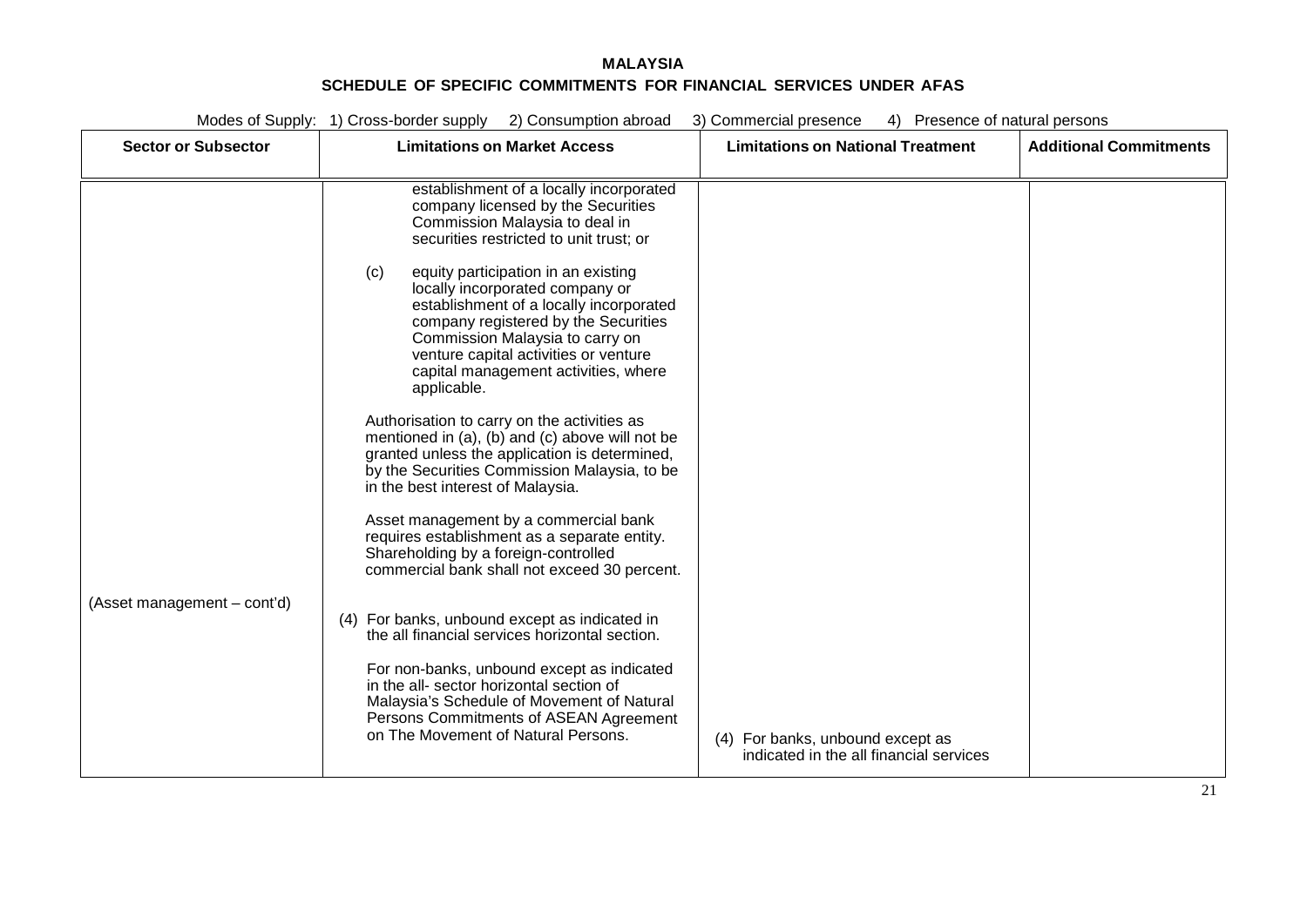|                                                           | Modes of Supply: 1) Cross-border supply 2) Consumption abroad                                 | 3) Commercial presence<br>4) Presence of natural persons                                                                                                                                                                                       |                               |
|-----------------------------------------------------------|-----------------------------------------------------------------------------------------------|------------------------------------------------------------------------------------------------------------------------------------------------------------------------------------------------------------------------------------------------|-------------------------------|
| <b>Sector or Subsector</b>                                | <b>Limitations on Market Access</b>                                                           | <b>Limitations on National Treatment</b>                                                                                                                                                                                                       | <b>Additional Commitments</b> |
|                                                           |                                                                                               | horizontal section.<br>For non-banks, unbound except as<br>indicated in the all sector horizontal<br>section of Malaysia's Schedule of<br>Movement of Natural Persons<br>Commitments of ASEAN Agreement on<br>The Movement of Natural Persons. |                               |
|                                                           |                                                                                               |                                                                                                                                                                                                                                                |                               |
| Advisory, intermediation and<br>other auxiliary financial | (1) Commercial presence is required.                                                          | $(1)$ None.                                                                                                                                                                                                                                    |                               |
| services, including credit<br>reference and analysis,     | $(2)$ None.                                                                                   | $(2)$ None.                                                                                                                                                                                                                                    |                               |
| investment advice on<br>acquisitions, corporate           | (3) Entry as a non-bank is only permitted through:                                            | (3) None.                                                                                                                                                                                                                                      |                               |
| restructuring and strategy.                               | (a) equity participation in an existing locally<br>incorporated company or establishment of a |                                                                                                                                                                                                                                                |                               |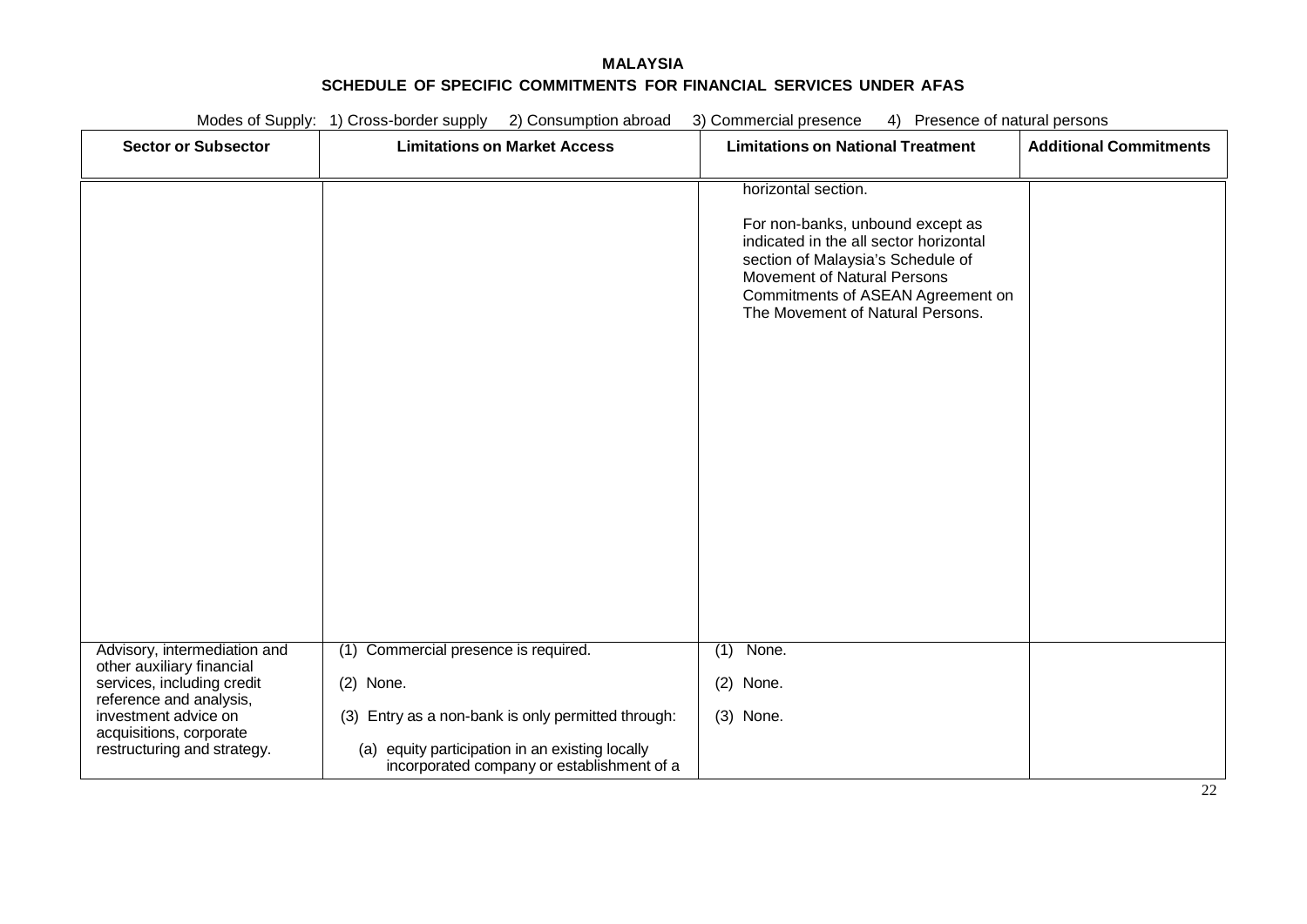| Modes of Supply: 1) Cross-border supply 2) Consumption abroad<br>4) Presence of natural persons<br>3) Commercial presence |                                                                                                  |                                          |                               |  |
|---------------------------------------------------------------------------------------------------------------------------|--------------------------------------------------------------------------------------------------|------------------------------------------|-------------------------------|--|
| <b>Sector or Subsector</b>                                                                                                | <b>Limitations on Market Access</b>                                                              | <b>Limitations on National Treatment</b> | <b>Additional Commitments</b> |  |
|                                                                                                                           |                                                                                                  |                                          |                               |  |
|                                                                                                                           | locally incorporated company licensed by                                                         |                                          |                               |  |
|                                                                                                                           | the Securities Commission Malaysia to carry<br>on corporate finance advisory activities;         |                                          |                               |  |
|                                                                                                                           |                                                                                                  |                                          |                               |  |
|                                                                                                                           | (b) equity participation in an existing locally<br>incorporated company or establishment of      |                                          |                               |  |
|                                                                                                                           | a locally incorporated company licensed                                                          |                                          |                               |  |
|                                                                                                                           | by the Securities Commission Malaysia to                                                         |                                          |                               |  |
|                                                                                                                           | carry on financial planning activities;                                                          |                                          |                               |  |
|                                                                                                                           | (c) equity participation in an existing locally                                                  |                                          |                               |  |
|                                                                                                                           | incorporated company or establishment of<br>a locally incorporated company licensed              |                                          |                               |  |
|                                                                                                                           | by the Securities Commission Malaysia to                                                         |                                          |                               |  |
|                                                                                                                           | carry on investment advisory activities; or                                                      |                                          |                               |  |
|                                                                                                                           | (d) A representative office.                                                                     |                                          |                               |  |
|                                                                                                                           | Representative offices (including those of                                                       |                                          |                               |  |
|                                                                                                                           | commercial banks, investment banks and<br>securities companies) are permitted to                 |                                          |                               |  |
|                                                                                                                           | undertake information research and liaison                                                       |                                          |                               |  |
|                                                                                                                           | services only.                                                                                   |                                          |                               |  |
|                                                                                                                           | Authorisation to carry on the activities as                                                      |                                          |                               |  |
|                                                                                                                           | mentioned in (a), (b) and (c) above will not be<br>granted unless the application is determined, |                                          |                               |  |
| (Advisory, intermediation and                                                                                             | by the Securities Commission Malaysia, to be                                                     |                                          |                               |  |
| other auxiliary financial services                                                                                        | in the best interest of Malaysia.                                                                |                                          |                               |  |
| - cont'd)                                                                                                                 | Offshore banks, offshore investment banks                                                        |                                          |                               |  |
|                                                                                                                           | and offshore companies in Labuan and                                                             |                                          |                               |  |
|                                                                                                                           | international Islamic banks can only provide<br>services to non-resident customers.              |                                          |                               |  |
|                                                                                                                           |                                                                                                  |                                          |                               |  |
|                                                                                                                           | (4) For banks, one specialist or expert.                                                         |                                          |                               |  |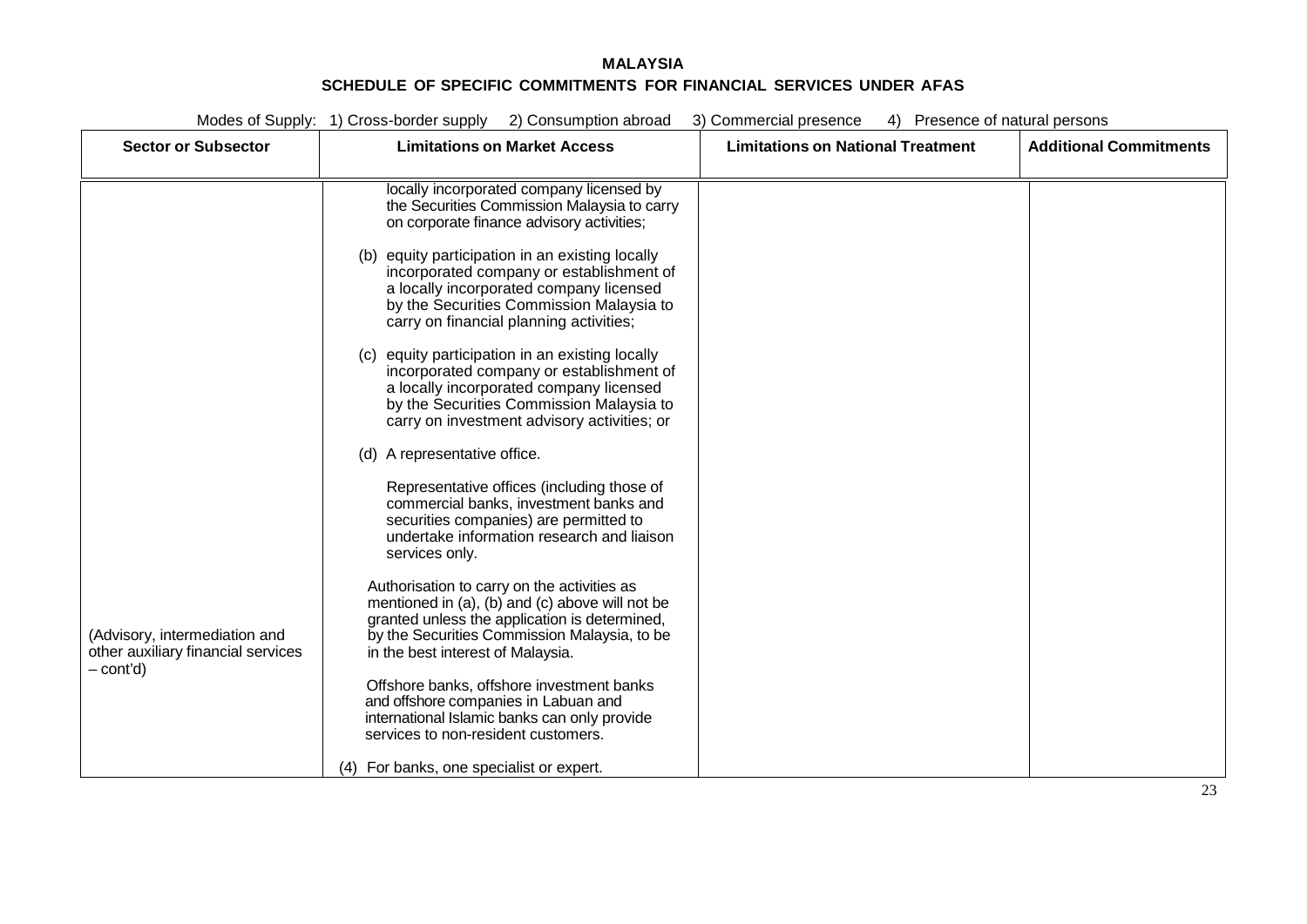<span id="page-85-1"></span><span id="page-85-0"></span>

|                                                                                                              | Modes of Supply: 1) Cross-border supply<br>2) Consumption abroad                                                                                                                                                                                                                                         | 3) Commercial presence<br>4) Presence of natural persons                                           |                               |
|--------------------------------------------------------------------------------------------------------------|----------------------------------------------------------------------------------------------------------------------------------------------------------------------------------------------------------------------------------------------------------------------------------------------------------|----------------------------------------------------------------------------------------------------|-------------------------------|
| <b>Sector or Subsector</b>                                                                                   | <b>Limitations on Market Access</b>                                                                                                                                                                                                                                                                      | <b>Limitations on National Treatment</b>                                                           | <b>Additional Commitments</b> |
|                                                                                                              | For non-banks, one senior manager and one<br>specialist or expert.<br>For representative offices, three foreign<br>nationals subject to only one foreign national<br>for the two top posts and the other two for<br>managerial level posts. Entry shall be limited<br>to a maximum period of five years. | (4) For banks, unbound except as indicated<br>in the all financial services horizontal<br>section. |                               |
| Operational headquarters<br>(OHQ) for financial sector<br>(Provides services to<br>commercial and investment | $(1), (2)$ Unbound<br>(3) Only through a locally incorporated wholly<br>foreign-owned company.                                                                                                                                                                                                           | $(1), (2)$ Unbound<br>(3) None.                                                                    |                               |

 $\dot{\phantom{a}}$  Due to lack of technical feasibility

\*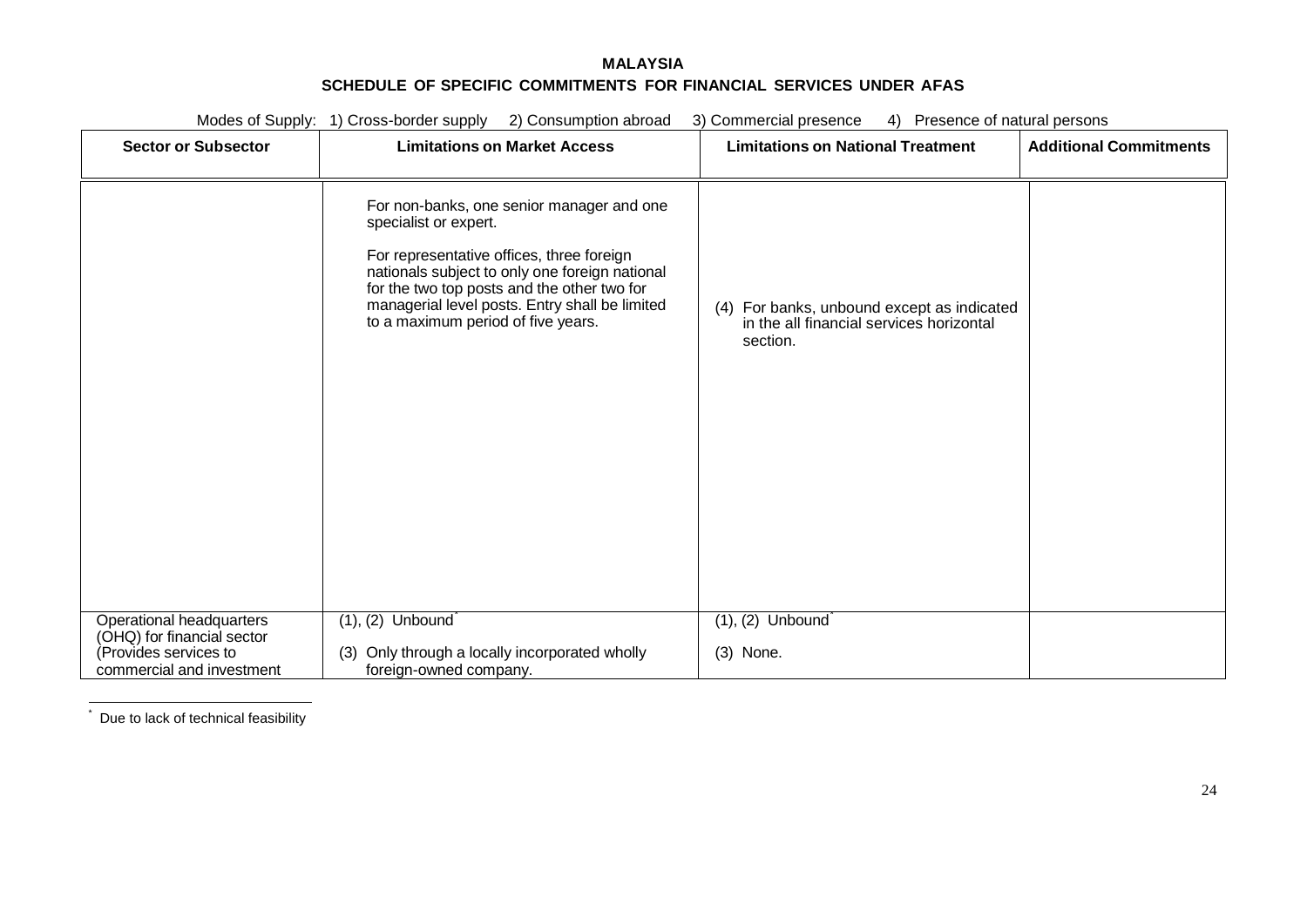| Modes of Supply: 1) Cross-border supply<br>2) Consumption abroad<br>3) Commercial presence<br>4) Presence of natural persons                                                                                                                    |                                                                                                                                                                                                                                                                                                                                                                                                                                                                                                                                                                                                                                                                                                                                                                     |                                          |                               |  |
|-------------------------------------------------------------------------------------------------------------------------------------------------------------------------------------------------------------------------------------------------|---------------------------------------------------------------------------------------------------------------------------------------------------------------------------------------------------------------------------------------------------------------------------------------------------------------------------------------------------------------------------------------------------------------------------------------------------------------------------------------------------------------------------------------------------------------------------------------------------------------------------------------------------------------------------------------------------------------------------------------------------------------------|------------------------------------------|-------------------------------|--|
| <b>Sector or Subsector</b>                                                                                                                                                                                                                      | <b>Limitations on Market Access</b>                                                                                                                                                                                                                                                                                                                                                                                                                                                                                                                                                                                                                                                                                                                                 | <b>Limitations on National Treatment</b> | <b>Additional Commitments</b> |  |
| banking institutions in activities<br>relating to work carried out in<br>Malaysia for its offices and<br>related companies outside<br>Malaysia, pertaining to general<br>management and                                                         | A foreign-owned company, a regional office of<br>a foreign-owned company which transfers its<br>OHQ services to Malaysia, a regional office of<br>a foreign-owned company established in<br>Malaysia, and a foreign-owned company which                                                                                                                                                                                                                                                                                                                                                                                                                                                                                                                             |                                          |                               |  |
| administration, business<br>planning, technical support,<br>marketing control and sales<br>promotion planning, training and<br>personnel management,<br>provision of treasury and fund<br>management services and<br>research and development). | is already incorporated in Malaysia, may seek<br>to qualify as an OHQ.<br>An OHQ must operate in Malaysia and fulfill<br>the following criteria:<br>(a) Carry out at least three of the OHQ service<br>activities;<br>(b) Have a sizeable network of companies                                                                                                                                                                                                                                                                                                                                                                                                                                                                                                      |                                          |                               |  |
| (Operational headquarters<br>$(OHQ) - cont'd)$                                                                                                                                                                                                  | outside Malaysia which includes the parent<br>company or its head office and related<br>companies;<br>(c) Have a well established foreign-owned<br>company which is sizeable in terms of<br>assets and employees;<br>(d) Have a network of companies with a<br>substantial number of qualified executives,<br>professionals, technical and other<br>supporting personnel;<br>(e) Be able to make decisions independently<br>without consultation with its head office or<br>parent company located outside Malaysia;<br>Be able to contribute to the Malaysian<br>economy by:<br>a. Using services such as legal,<br>accounting etc. provided by<br>Malaysians;<br>b. Creating job opportunities for<br>Malaysians;<br>c. Enabling greater inflow of foreign funds. |                                          |                               |  |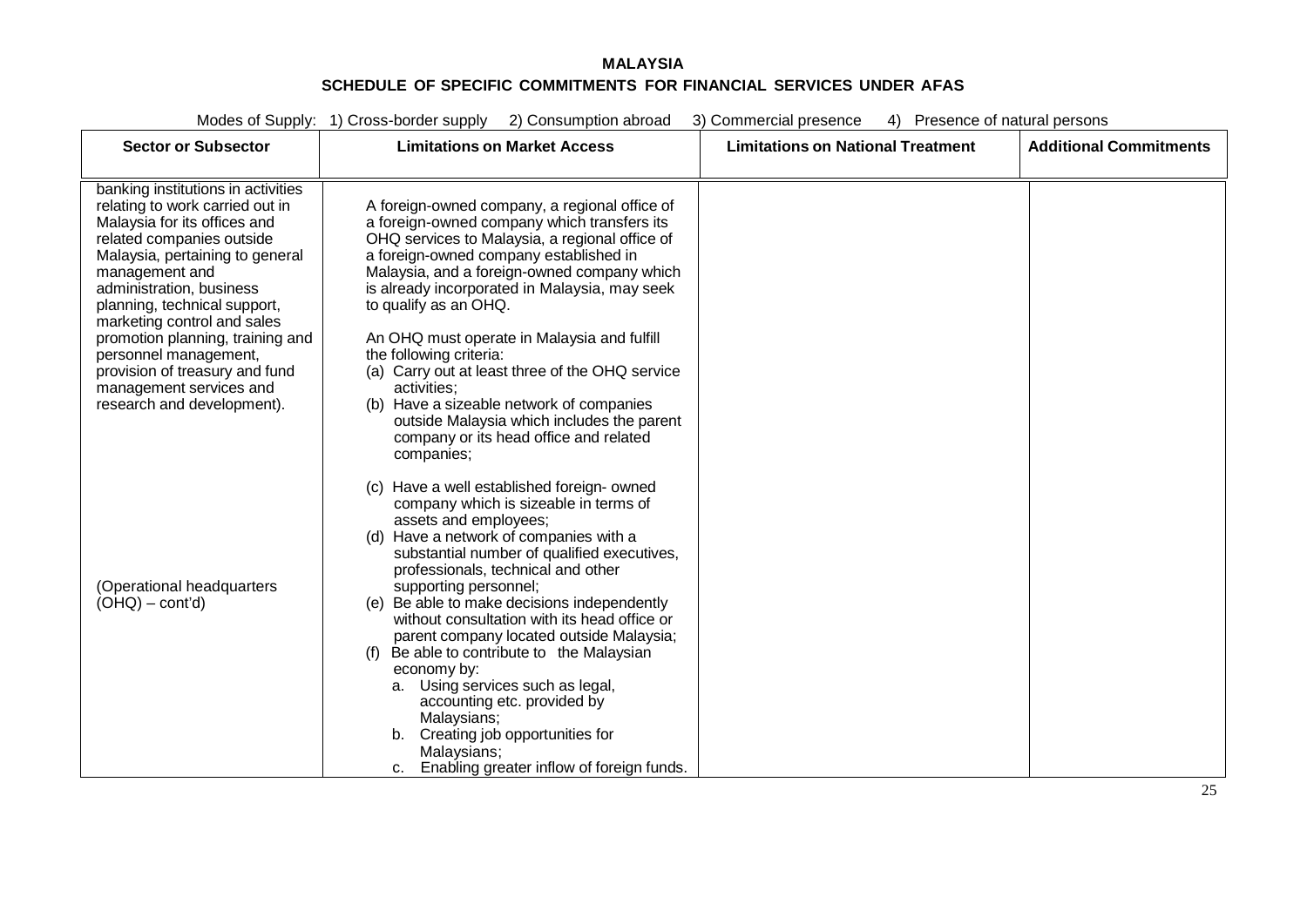|                              | Modes of Supply: 1) Cross-border supply<br>2) Consumption abroad<br>3) Commercial presence<br>4) Presence of natural persons                                                                                                                                                                                                                                                                                                        |                                          |                               |  |  |
|------------------------------|-------------------------------------------------------------------------------------------------------------------------------------------------------------------------------------------------------------------------------------------------------------------------------------------------------------------------------------------------------------------------------------------------------------------------------------|------------------------------------------|-------------------------------|--|--|
| <b>Sector or Subsector</b>   | <b>Limitations on Market Access</b>                                                                                                                                                                                                                                                                                                                                                                                                 | <b>Limitations on National Treatment</b> | <b>Additional Commitments</b> |  |  |
|                              | (4) One specialist or expert per organization<br>subject to the following conditions:<br>(a) Such persons must possess knowledge<br>at an advanced level of continued<br>expertise and who possess proprietary<br>knowledge of the organisation's new<br>service products and technology,<br>research equipment and techniques or<br>management.<br>(b) Entry shall be limited to a maximum of<br>five years and renewable.         | $(4)$ None.                              |                               |  |  |
| Securities broking services. | Trades on Malaysian stock exchanges must be<br>(1)<br>transacted through locally incorporated<br>companies which are participating<br>organisations of the stock exchange.<br>$(2)$ None.<br>(3) Entry as a non-bank is only permitted through<br>equity participation in an existing locally<br>incorporated company licensed by the<br>Securities Commission Malaysia to deal in<br>securities. Authorisation will not be granted | $(1)$ None.<br>$(2)$ None.<br>(3) None.  |                               |  |  |
|                              | unless the application is determined, by the<br>Securities Commission Malaysia, to be in the                                                                                                                                                                                                                                                                                                                                        |                                          |                               |  |  |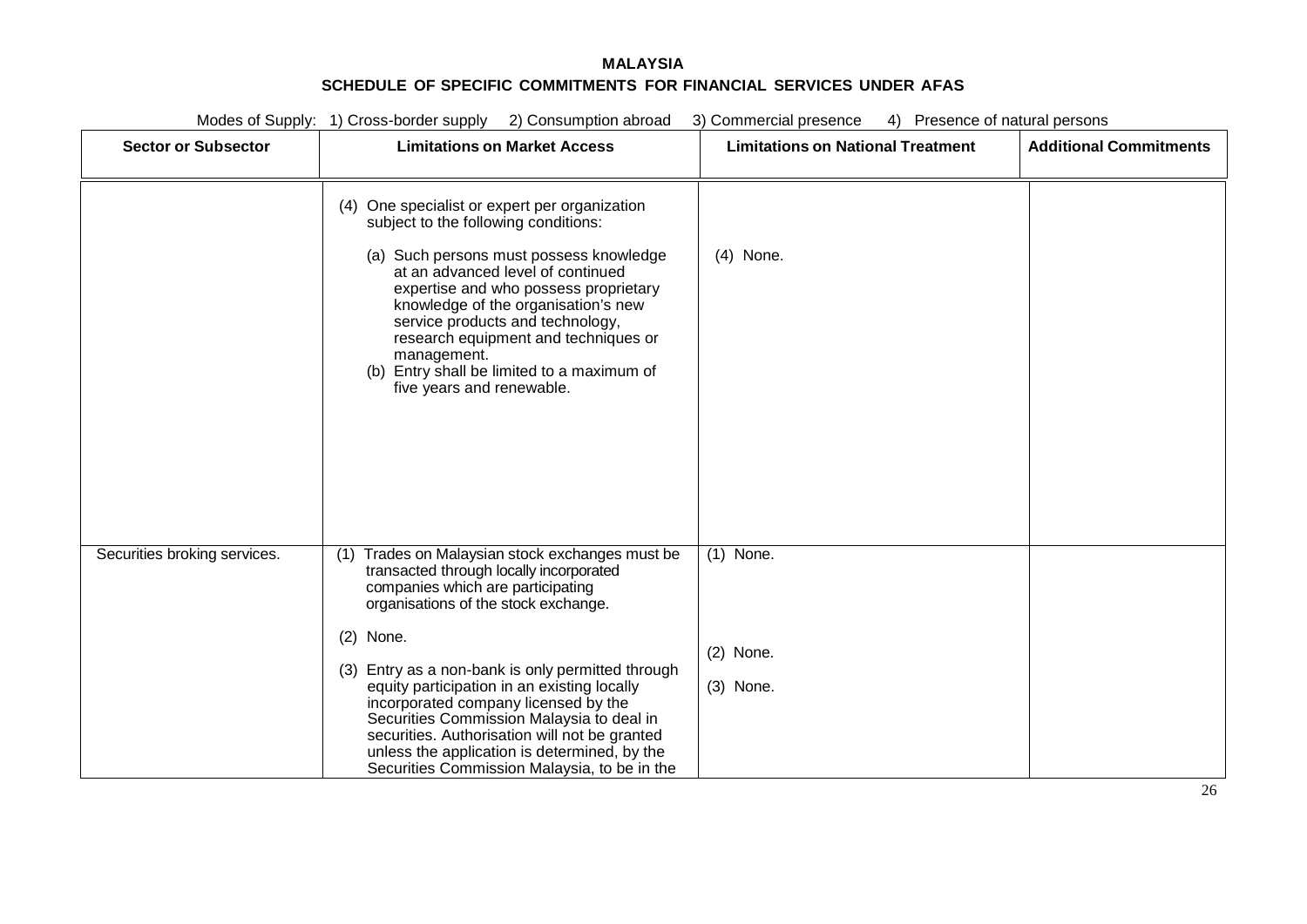Modes of Supply: 1) Cross-border supply 2) Consumption abroad 3) Commercial presence 4) Presence of natural persons

| <b>Sector or Subsector</b>                | $27$ Outbuilly tion abroad<br><b>Limitations on Market Access</b>                                                                                                                                                                                                                                                                                                                                                                                                                                                                                                                                                                                                                                                                                                                                                                                                                                 | <b>Limitations on National Treatment</b>                                                        | <b>Additional Commitments</b> |
|-------------------------------------------|---------------------------------------------------------------------------------------------------------------------------------------------------------------------------------------------------------------------------------------------------------------------------------------------------------------------------------------------------------------------------------------------------------------------------------------------------------------------------------------------------------------------------------------------------------------------------------------------------------------------------------------------------------------------------------------------------------------------------------------------------------------------------------------------------------------------------------------------------------------------------------------------------|-------------------------------------------------------------------------------------------------|-------------------------------|
| (Securities broking services<br>– cont'd) | best interest of Malaysia.<br>Representative offices (including those of<br>commercial banks, investment banks and<br>securities companies) are permitted to<br>undertake information research and liaison<br>services only. Representative offices are not<br>permitted to publish and circulate research<br>work in Malaysia.<br>(4) Unbound for a stockbroking company,<br>except as indicated in the all sector horizontal<br>section of Malaysia's Schedule of Movement<br>of Natural Persons Commitments of ASEAN<br>Agreement on The Movement of Natural<br>Persons.<br>Notwithstanding the above, for stockbroking<br>companies, no restriction on the number of<br>foreign dealer's representatives.<br>For representative offices, two foreign<br>nationals subject to only one foreign national<br>for the two top posts. Entry shall be limited to<br>a maximum period of five years. | (4) Unbound except for the categories of<br>natural persons referred to under market<br>access. |                               |
| Commodity futures broking<br>services.    | Trades on any Malaysian derivatives exchange<br>(1)<br>must be conducted through locally incorporated<br>companies which are trading participants of the<br>derivatives exchange.                                                                                                                                                                                                                                                                                                                                                                                                                                                                                                                                                                                                                                                                                                                 | $(1)$ None.                                                                                     |                               |
|                                           | None.<br>(2)<br>(3) Entry as a non-bank is only permitted through:                                                                                                                                                                                                                                                                                                                                                                                                                                                                                                                                                                                                                                                                                                                                                                                                                                | $(2)$ None.                                                                                     |                               |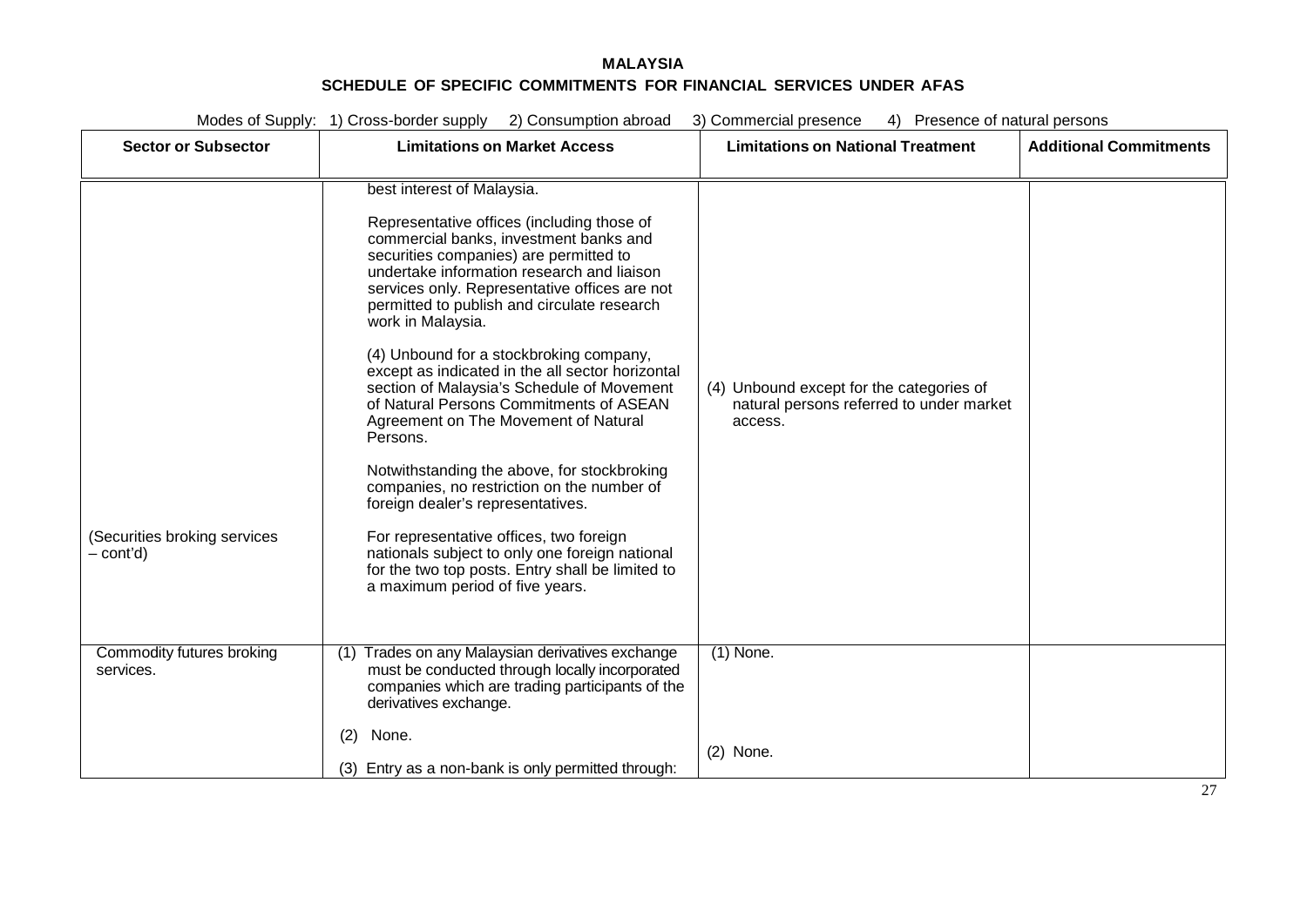|                                                  | Modes of Supply: 1) Cross-border supply 2) Consumption abroad<br>3) Commercial presence<br>4) Presence of natural persons                                                                                                                                                                                                                                                                                                                                                                                                                                                                                                                                                                                                                                                                                                                                                                                                                     |                                                                                                                                                                                                                                                                                                                                              |                               |  |  |
|--------------------------------------------------|-----------------------------------------------------------------------------------------------------------------------------------------------------------------------------------------------------------------------------------------------------------------------------------------------------------------------------------------------------------------------------------------------------------------------------------------------------------------------------------------------------------------------------------------------------------------------------------------------------------------------------------------------------------------------------------------------------------------------------------------------------------------------------------------------------------------------------------------------------------------------------------------------------------------------------------------------|----------------------------------------------------------------------------------------------------------------------------------------------------------------------------------------------------------------------------------------------------------------------------------------------------------------------------------------------|-------------------------------|--|--|
| <b>Sector or Subsector</b>                       | <b>Limitations on Market Access</b>                                                                                                                                                                                                                                                                                                                                                                                                                                                                                                                                                                                                                                                                                                                                                                                                                                                                                                           | <b>Limitations on National Treatment</b>                                                                                                                                                                                                                                                                                                     | <b>Additional Commitments</b> |  |  |
| (Commodity futures broking<br>services - cont'd) | (a) equity participation in an existing locally<br>incorporated company or establishment of<br>a locally incorporated company licensed<br>by the Securities Commission Malaysia to<br>deal in derivatives. Authorisation will not<br>be granted unless the application is<br>determined, by the Securities Commission<br>Malaysia, to be in the best interest of<br>Malaysia; or<br>(b) A representative office.<br>Representative offices (including those of<br>commercial banks, investment banks and<br>securities companies) are permitted to<br>undertake information research and liaison<br>services only.<br>(4) For banks, unbound except as indicated in the<br>all financial services horizontal section.<br>For non-banks, unbound except as indicated in<br>the all sector horizontal section of Malaysia's<br>Schedule of Movement of Natural Persons<br>Commitments of ASEAN Agreement on The<br>Movement of Natural Persons. | $(3)$ None.<br>(4) For banks, unbound except as indicated<br>in the all financial services horizontal<br>section.<br>For non-banks, unbound except as<br>indicated in the all sector horizontal<br>section of Malaysia's Schedule of<br>Movement of Natural Persons<br>Commitments of ASEAN Agreement on<br>The Movement of Natural Persons. |                               |  |  |
|                                                  |                                                                                                                                                                                                                                                                                                                                                                                                                                                                                                                                                                                                                                                                                                                                                                                                                                                                                                                                               |                                                                                                                                                                                                                                                                                                                                              |                               |  |  |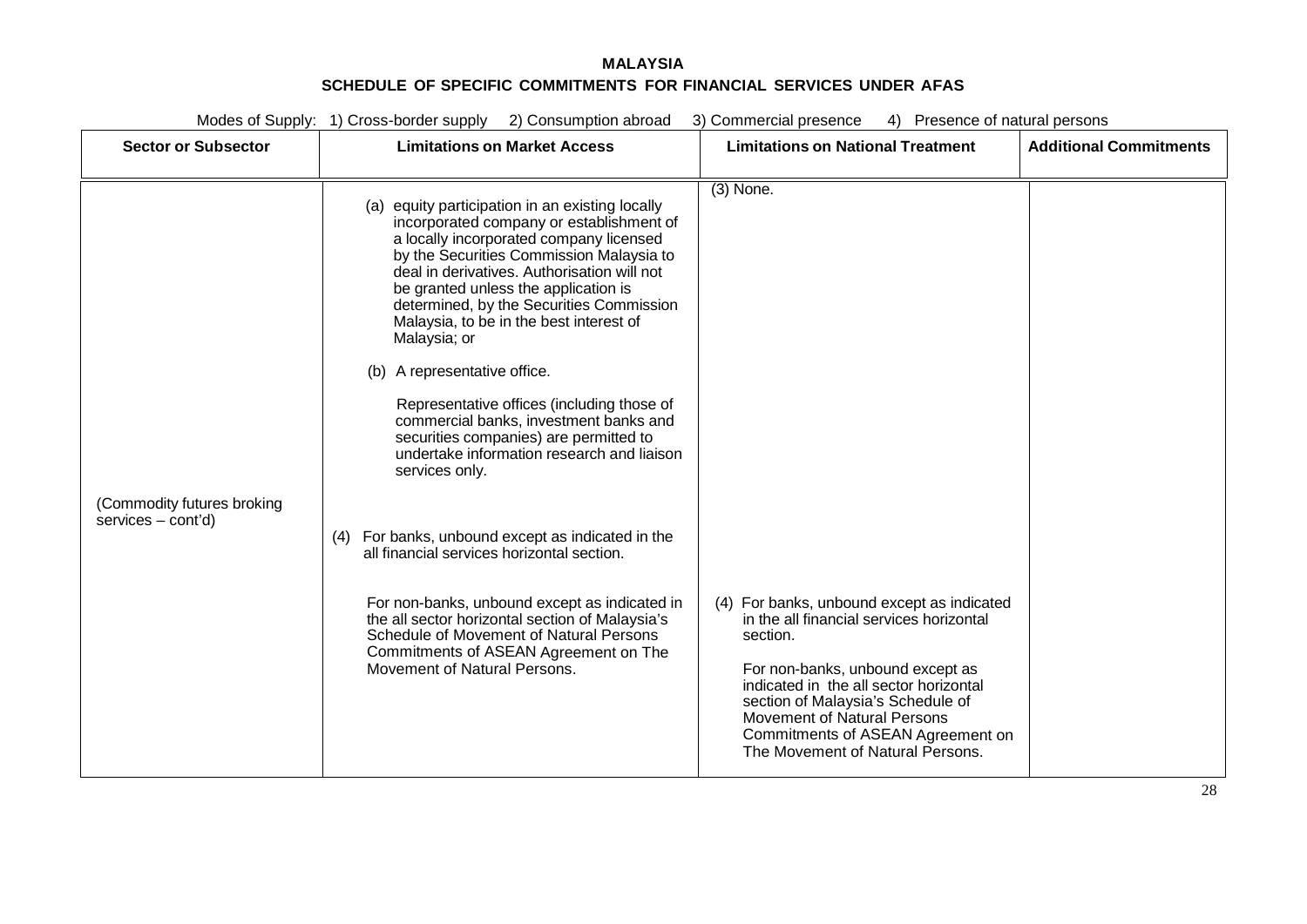| Modes of Supply: 1) Cross-border supply<br>2) Consumption abroad<br>3) Commercial presence<br>4) Presence of natural persons |                                                                                                                                                                                                                                                                                                                                                                                                                                                                                                                                                                                                                  |                                          |                               |  |
|------------------------------------------------------------------------------------------------------------------------------|------------------------------------------------------------------------------------------------------------------------------------------------------------------------------------------------------------------------------------------------------------------------------------------------------------------------------------------------------------------------------------------------------------------------------------------------------------------------------------------------------------------------------------------------------------------------------------------------------------------|------------------------------------------|-------------------------------|--|
| <b>Sector or Subsector</b>                                                                                                   | <b>Limitations on Market Access</b>                                                                                                                                                                                                                                                                                                                                                                                                                                                                                                                                                                              | <b>Limitations on National Treatment</b> | <b>Additional Commitments</b> |  |
|                                                                                                                              |                                                                                                                                                                                                                                                                                                                                                                                                                                                                                                                                                                                                                  |                                          |                               |  |
| <b>B. INSURANCE SERVICES</b><br>Direct insurance and<br>international takaful business<br>(non-life).                        | Soliciting and advertising in Malaysia are not<br>(1)<br>allowed, except for the supply of insurance<br>risks relating to:<br>maritime shipping and commercial<br>(a)<br>aviation, space launching and freight<br>(including satellites), with such<br>insurance to cover any or all of the<br>following; the goods being transported,<br>the vehicle transporting the goods and<br>any liability arising therefrom; and<br>goods in international transit.<br>(b)<br>Unbound for international takaful business<br>(2) Approval of the Central Bank is required for<br>direct placement abroad of insurance of: | $(1)$ None.                              |                               |  |
| (Direct insurance and<br>international takaful business<br>(non-life) – cont'd)                                              | movable or immovable property located<br>(a)<br>in Malaysia, including any ship or aircraft<br>registered in Malaysia; and<br>liability of residents to third party.<br>(b)<br>Approval will be granted if such insurance is<br>not available from direct insurance companies<br>in Malaysia.<br>None for insurance risks relating to:<br>maritime shipping and commercial<br>(a)<br>aviation, space launching and freight<br>(including satellites), with such<br>insurance to cover any or all of the<br>following; the goods being transported,<br>the vehicle transporting the goods and                     | None.<br>(2)                             |                               |  |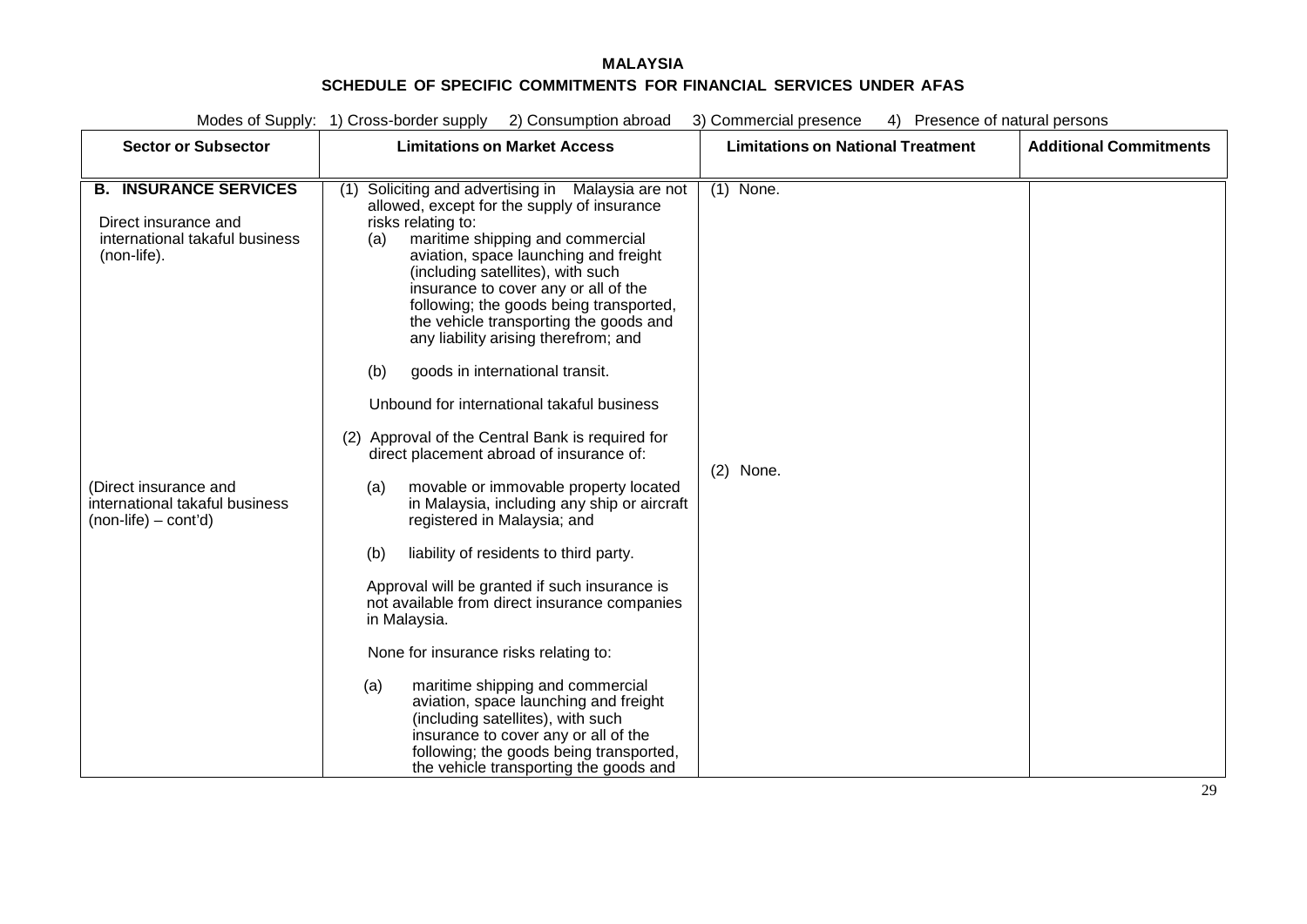|                                              | Modes of Supply: 1) Cross-border supply 2) Consumption abroad                                                                                                                                                                                                                                                                                                                                                                                                                        | 3) Commercial presence<br>4) Presence of natural persons                                                                                                                                                                                                                                                                                                                                                  |                               |
|----------------------------------------------|--------------------------------------------------------------------------------------------------------------------------------------------------------------------------------------------------------------------------------------------------------------------------------------------------------------------------------------------------------------------------------------------------------------------------------------------------------------------------------------|-----------------------------------------------------------------------------------------------------------------------------------------------------------------------------------------------------------------------------------------------------------------------------------------------------------------------------------------------------------------------------------------------------------|-------------------------------|
| <b>Sector or Subsector</b>                   | <b>Limitations on Market Access</b>                                                                                                                                                                                                                                                                                                                                                                                                                                                  | <b>Limitations on National Treatment</b>                                                                                                                                                                                                                                                                                                                                                                  | <b>Additional Commitments</b> |
|                                              | any liability arising therefrom; and<br>goods in international transit.<br>(b)<br>Unbound for international takaful business<br>(3) Only permitted through direct insurance<br>companies and international takaful operators.<br>Offshore direct insurance companies in<br>Labuan and international takaful operators are<br>not permitted to accept direct insurance of<br>Malaysian risks.<br>(4) Unbound except as indicated in the all financial<br>services horizontal section. | Branching is permitted for direct<br>(3)<br>insurance companies with aggregate<br>foreign shareholding of less than 50<br>percent. Direct insurance companies<br>are permitted to maintain their existing<br>network of branches.<br>Unbound for special assistance to<br>Malaysian-owned direct insurance<br>companies to promote their<br>development.<br>Unbound except as indicated in the all<br>(4) |                               |
| Direct insurance and                         | $(1), (2)$ Unbound.                                                                                                                                                                                                                                                                                                                                                                                                                                                                  | financial services horizontal section.<br>$(1), (2)$ Unbound.                                                                                                                                                                                                                                                                                                                                             |                               |
| international takaful business<br>$(life)$ . | Only permitted through direct insurance<br>(3)<br>companies.<br>Investment-linked insurance business and new<br>life insurance products provided by direct<br>insurance companies require approval.                                                                                                                                                                                                                                                                                  | Branching is only permitted for direct<br>(3)<br>insurance companies with aggregate<br>foreign shareholding of less than 50<br>percent. Direct insurance companies<br>are permitted to maintain their existing<br>network of branches.                                                                                                                                                                    |                               |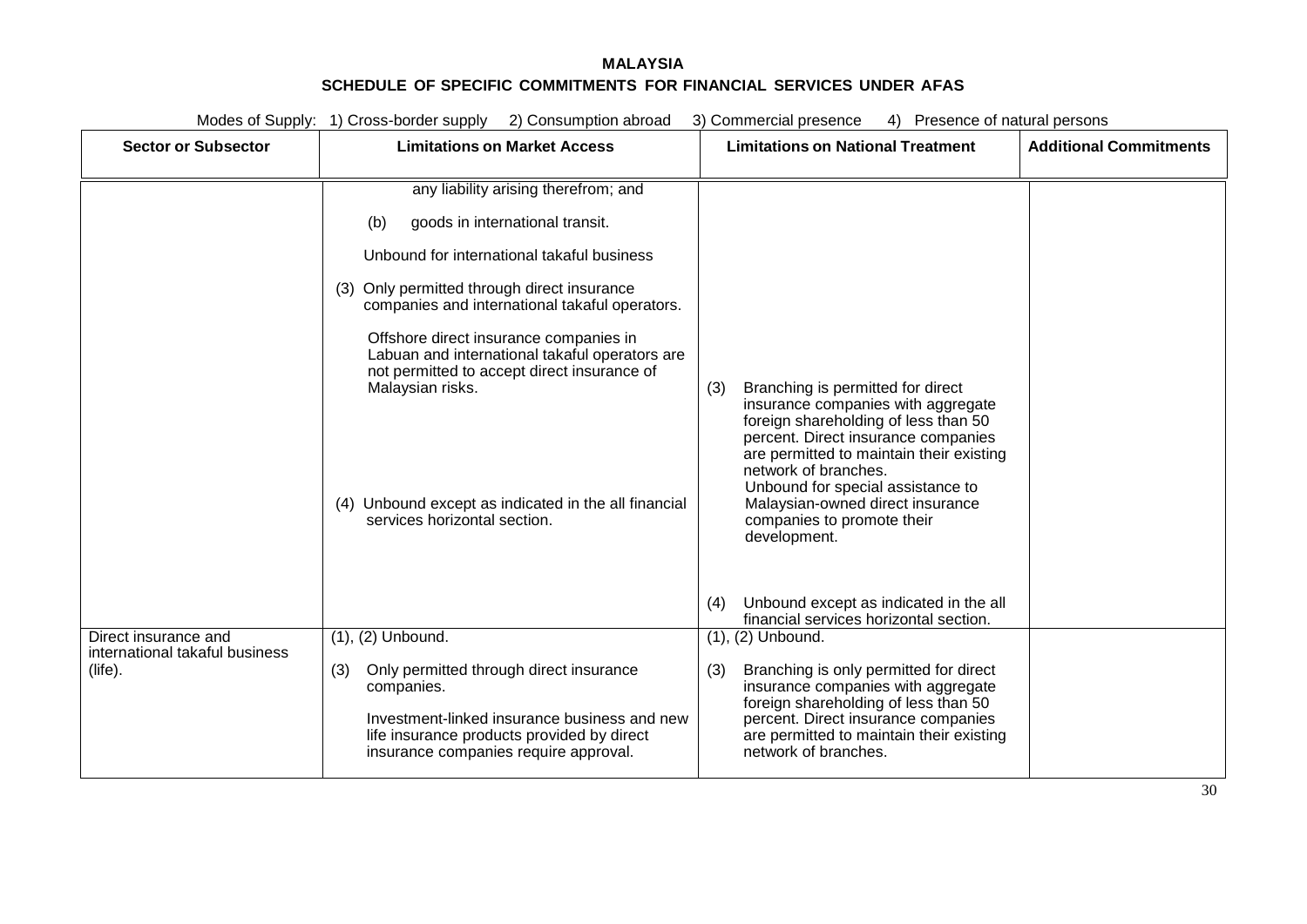|                                                                                                                                                             | Modes of Supply: 1) Cross-border supply 2) Consumption abroad                                                                                                                                                                                                                    | 3) Commercial presence<br>4) Presence of natural persons                                                                                                                                                         |                               |
|-------------------------------------------------------------------------------------------------------------------------------------------------------------|----------------------------------------------------------------------------------------------------------------------------------------------------------------------------------------------------------------------------------------------------------------------------------|------------------------------------------------------------------------------------------------------------------------------------------------------------------------------------------------------------------|-------------------------------|
| <b>Sector or Subsector</b>                                                                                                                                  | <b>Limitations on Market Access</b>                                                                                                                                                                                                                                              | <b>Limitations on National Treatment</b>                                                                                                                                                                         | <b>Additional Commitments</b> |
|                                                                                                                                                             | Offshore direct insurance companies in<br>Labuan and international takaful operators are<br>not permitted to underwrite life insurance of<br>residents. This limitation does not apply to<br>ordinary life insurance of high net worth<br>residents by offshore direct insurance | Unbound for special assistance to<br>Malaysian-owned direct insurance<br>companies to promote their<br>development.                                                                                              |                               |
|                                                                                                                                                             | companies in Labuan.<br>Unbound except as indicated in the all<br>(4)<br>financial services horizontal section.                                                                                                                                                                  | Unbound except as indicated in the all<br>(4)<br>financial services horizontal section.                                                                                                                          |                               |
| Reinsurance/retakaful and<br>retrocession/retrotakaful (non-<br>life).<br>(Reinsurance/retakaful and<br>retrocession/retrotakaful (non-<br>$life$ – cont'd) | (1), (2) Outward reinsurance and retakaful is<br>permitted to ASEAN-owned institutions, only if<br>local capacity is not available.                                                                                                                                              | (1), (2) Voluntary cession up to 30 percent of<br>each class of non-life reinsurance<br>business to the Malaysian Reinsurance<br>Berhad.<br>Unbound for fiscal incentives to promote<br>reinsurance in Malaysia. |                               |
|                                                                                                                                                             | Obligation on all insurers other than offshore<br>(3)<br>direct insurance and offshore reinsurance<br>companies to optimise national retention<br>capacity before any outward reinsurance.<br>Unbound for new licenses for retakaful<br>operators.                               | Unbound for measures granting special<br>(3)<br>position to Malaysian Reinsurance<br>Berhad.                                                                                                                     |                               |
|                                                                                                                                                             | Entry as an offshore reinsurance company is<br>confined to Labuan.<br>(4) Unbound except as indicated in the all financial<br>services horizontal section.                                                                                                                       | Unbound except as indicated in the all<br>(4)<br>financial services horizontal section.<br>For offshore reinsurance companies,<br>unbound except as indicated in the all                                         |                               |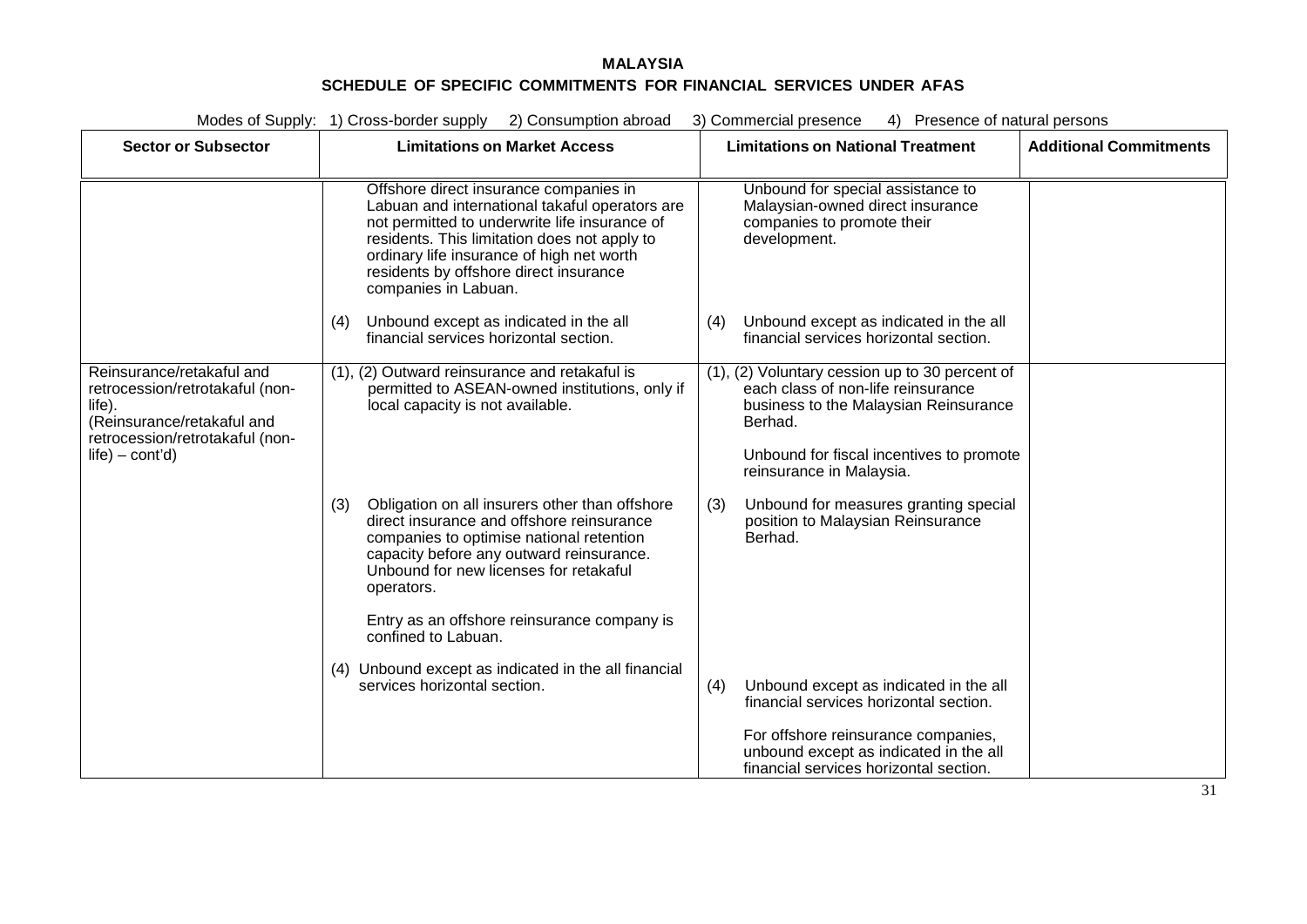| Modes of Supply: 1) Cross-border supply 2) Consumption abroad<br>3) Commercial presence<br>4) Presence of natural persons |                                                                                                                                                                                 |                                                                                                                         |                               |  |
|---------------------------------------------------------------------------------------------------------------------------|---------------------------------------------------------------------------------------------------------------------------------------------------------------------------------|-------------------------------------------------------------------------------------------------------------------------|-------------------------------|--|
| <b>Sector or Subsector</b>                                                                                                | <b>Limitations on Market Access</b>                                                                                                                                             | <b>Limitations on National Treatment</b>                                                                                | <b>Additional Commitments</b> |  |
|                                                                                                                           |                                                                                                                                                                                 |                                                                                                                         |                               |  |
| Reinsurance/retakaful and<br>retrocession/retrotakaful (life).                                                            | (1), (2) Outward reinsurance and retakaful is<br>permitted to ASEAN-owned institutions, only if<br>local capacity is not available.                                             | (1), (2) Unbound for fiscal incentives to<br>promote reinsurance in Malaysia.                                           |                               |  |
|                                                                                                                           | National retention capacity is required to be<br>(3)<br>optimised before any outward reinsurance by:                                                                            | (3)<br>None.                                                                                                            |                               |  |
|                                                                                                                           | direct life insurance and life reinsurance<br>(a)<br>companies in Malaysia; and                                                                                                 |                                                                                                                         |                               |  |
| (Reinsurance/retakaful and<br>retrocession/retrotakaful (life) -<br>cont'd)                                               | offshore direct life insurance and<br>(b)<br>offshore life reinsurance companies<br>which are permitted to insure or reinsure<br>life insurance of high net worth<br>residents. |                                                                                                                         |                               |  |
|                                                                                                                           | Unbound for new licenses for retakaful<br>operators.                                                                                                                            |                                                                                                                         |                               |  |
|                                                                                                                           | Entry as an offshore reinsurance company is<br>confined to Labuan.                                                                                                              |                                                                                                                         |                               |  |
|                                                                                                                           | Unbound except as indicated in the all-<br>(4)<br>financial services horizontal section.                                                                                        | Unbound except as indicated in the all<br>(4)                                                                           |                               |  |
|                                                                                                                           |                                                                                                                                                                                 | financial services horizontal section.                                                                                  |                               |  |
|                                                                                                                           |                                                                                                                                                                                 | For offshore reinsurance companies,<br>unbound except as indicated in the all<br>financial services horizontal section. |                               |  |
| Insurance intermediation -                                                                                                | (1), Unbound except for the following:                                                                                                                                          | $(1), (2)$ None.                                                                                                        |                               |  |
| insurance broking<br>(excluding agency).                                                                                  | (a) Direct insurance broking services can only                                                                                                                                  |                                                                                                                         |                               |  |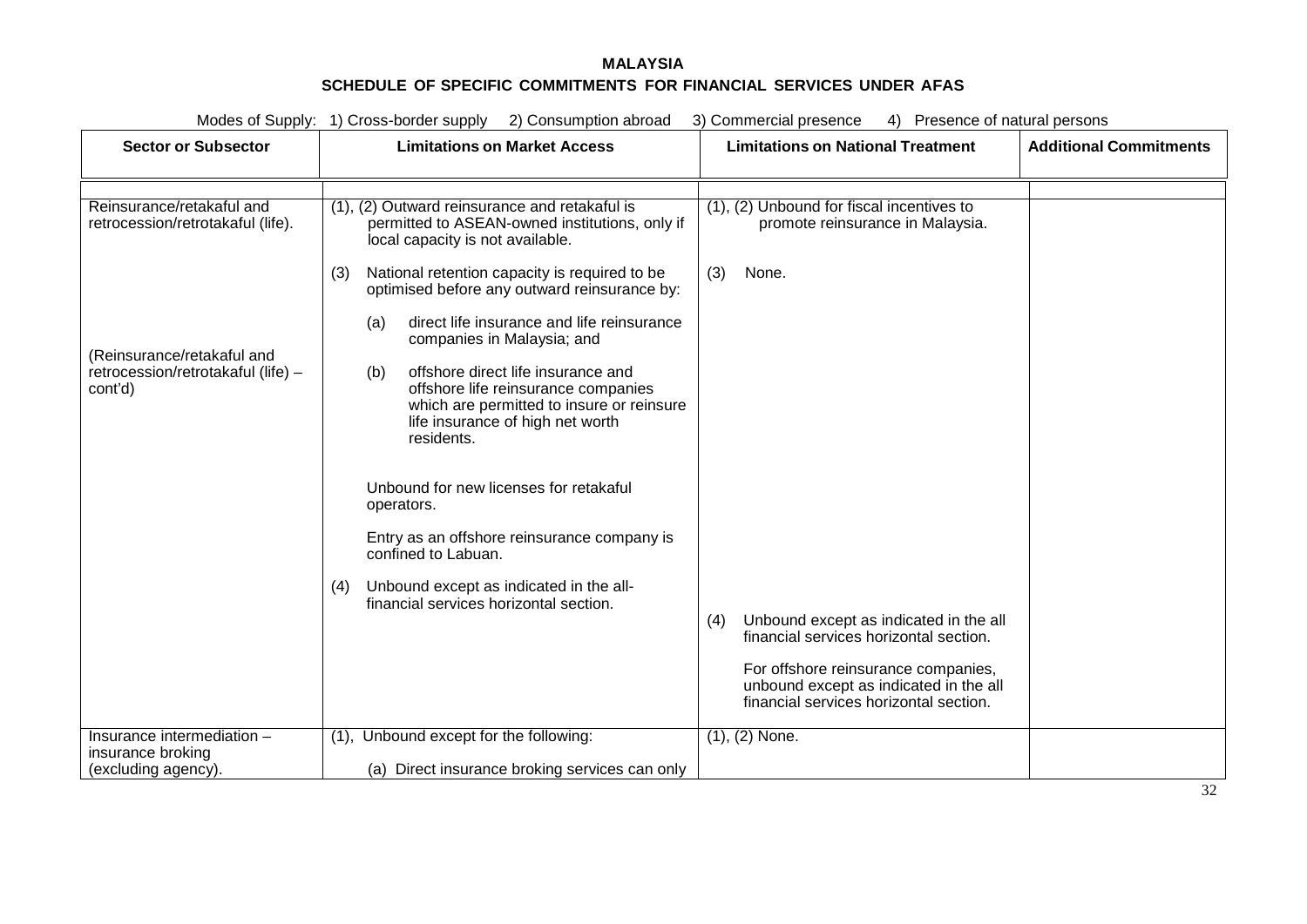|                                                                                    | Modes of Supply: 1) Cross-border supply 2) Consumption abroad<br>3) Commercial presence<br>4) Presence of natural persons                                                                                                                                                          |                                          |                               |  |  |
|------------------------------------------------------------------------------------|------------------------------------------------------------------------------------------------------------------------------------------------------------------------------------------------------------------------------------------------------------------------------------|------------------------------------------|-------------------------------|--|--|
| <b>Sector or Subsector</b>                                                         | <b>Limitations on Market Access</b>                                                                                                                                                                                                                                                | <b>Limitations on National Treatment</b> | <b>Additional Commitments</b> |  |  |
|                                                                                    |                                                                                                                                                                                                                                                                                    |                                          |                               |  |  |
|                                                                                    | be provided to offshore companies in Labuan.                                                                                                                                                                                                                                       |                                          |                               |  |  |
|                                                                                    | (b) Direct insurance broking services can only<br>be provided to onshore companies for<br>insurance risks relating to:                                                                                                                                                             |                                          |                               |  |  |
| (Insurance intermediation $-$<br>insurance broking<br>(excluding agency) – cont'd) | a. maritime shipping, commercial aviation and<br>space launching and freight (including<br>satelites), with such insurance to cover any or<br>all of the following ; the goods being<br>transported, the vehicle transporting the goods<br>and any liability arising therefrom and |                                          |                               |  |  |
|                                                                                    | b. goods in international transit.                                                                                                                                                                                                                                                 |                                          |                               |  |  |
|                                                                                    | (c) Reinsurance broking is permitted.                                                                                                                                                                                                                                              |                                          |                               |  |  |
|                                                                                    | (2) (a) Unbound except for direct insurance broking<br>services for insurance of risks relating to:                                                                                                                                                                                |                                          |                               |  |  |
|                                                                                    | a. maritime shipping, commercial aviation and<br>space launching and freight (including<br>satelites), with such insurance to cover any or<br>all of the following; the goods being<br>transported, the vehicle transporting the goods<br>and any liability arising therefrom and  |                                          |                               |  |  |
|                                                                                    | b. goods in international transit                                                                                                                                                                                                                                                  |                                          |                               |  |  |
|                                                                                    | (b) Reinsurance broking is permitted                                                                                                                                                                                                                                               |                                          |                               |  |  |
|                                                                                    | Unbound for onshore insurance broking.<br>(3)                                                                                                                                                                                                                                      |                                          |                               |  |  |
|                                                                                    | Broking of direct insurance of Malaysian risks<br>by offshore insurance brokers is not permitted.                                                                                                                                                                                  |                                          |                               |  |  |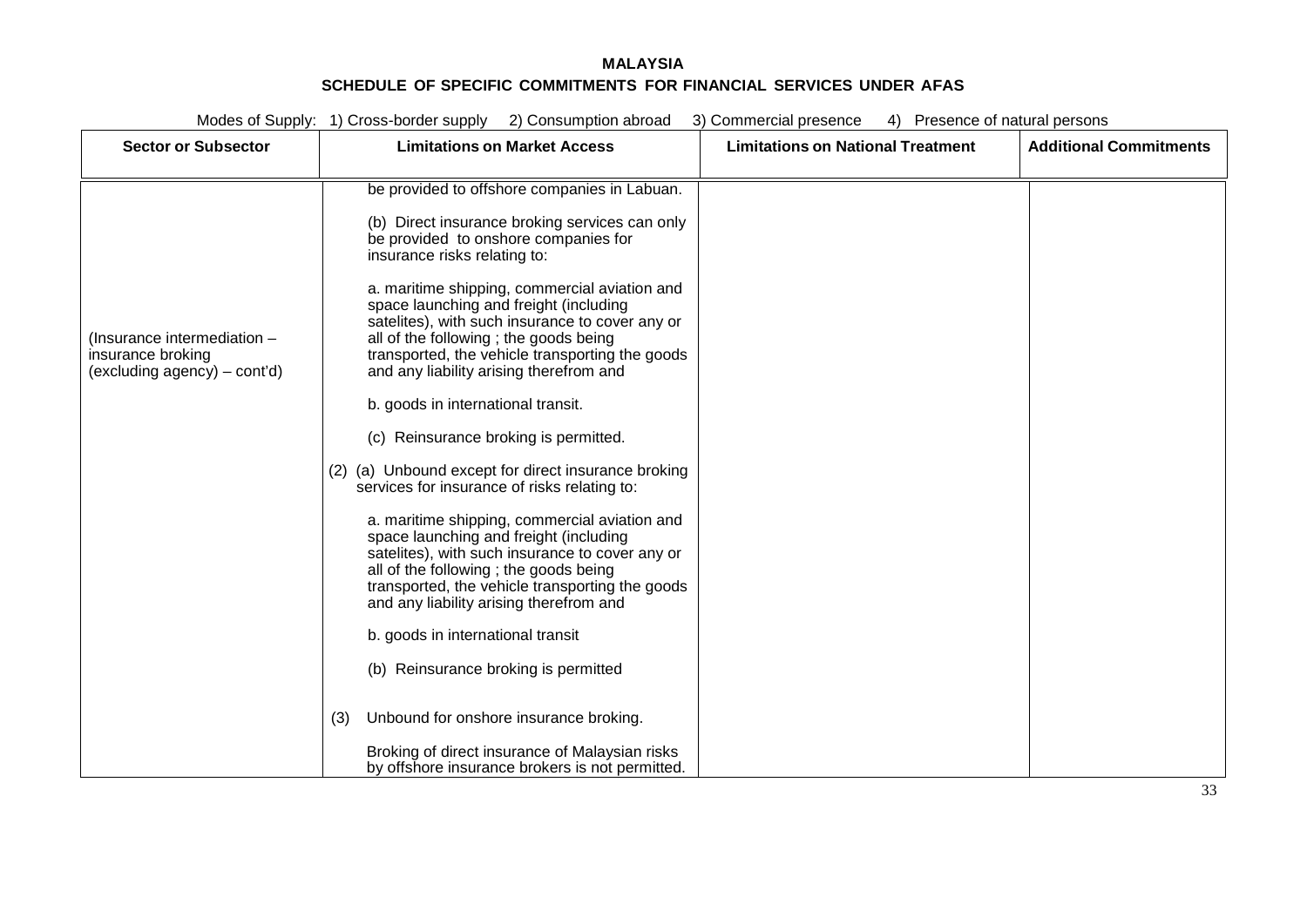|             |                                                                                   | Modes of Supply: 1) Cross-border supply 2) Consumption abroad<br>3) Commercial presence<br>4) Presence of natural persons                                                          |  |
|-------------|-----------------------------------------------------------------------------------|------------------------------------------------------------------------------------------------------------------------------------------------------------------------------------|--|
|             | <b>Sector or Subsector</b>                                                        | <b>Additional Commitments</b><br><b>Limitations on Market Access</b><br><b>Limitations on National Treatment</b>                                                                   |  |
|             |                                                                                   |                                                                                                                                                                                    |  |
|             |                                                                                   | This limitation does not apply to broking of<br>reinsurance of Malaysian risks.<br>None.<br>(3)                                                                                    |  |
|             |                                                                                   | Unbound except as indicated in the all<br>(4)<br>financial services horizontal section.                                                                                            |  |
|             |                                                                                   |                                                                                                                                                                                    |  |
|             |                                                                                   | Unbound except as indicated in the all<br>(4)<br>financial services horizontal section.                                                                                            |  |
|             | Insurance intermediation -<br>insurance underwriting and<br>insurance management. | $(1), (2)$ None.<br>(1), (2) Insurance underwriting and insurance<br>management are not permitted.                                                                                 |  |
|             |                                                                                   | Unbound for onshore insurance underwriting<br>(3)<br>None.<br>(3)<br>and insurance management.                                                                                     |  |
|             |                                                                                   | An offshore insurance underwriting manager is<br>not permitted to provide services to any person<br>other than offshore insurance companies in<br>Labuan.                          |  |
|             |                                                                                   | An offshore insurance manager is permitted to<br>provide insurance management services to<br>persons other than residents.                                                         |  |
|             |                                                                                   | Unbound except as indicated in the all<br>(4)<br>financial services horizontal section.<br>Unbound except as indicated in the all<br>(4)<br>financial services horizontal section. |  |
| as follows: | Services auxilliary to insurance                                                  | None.<br>None.<br>(1)<br>(1)                                                                                                                                                       |  |
| (a)         | Consultancy (excludes                                                             | (2)<br>None.<br>None.<br>(2)                                                                                                                                                       |  |
|             | insurance agency                                                                  | Limited to the establishment of:<br>(3)<br>(3)<br>None.                                                                                                                            |  |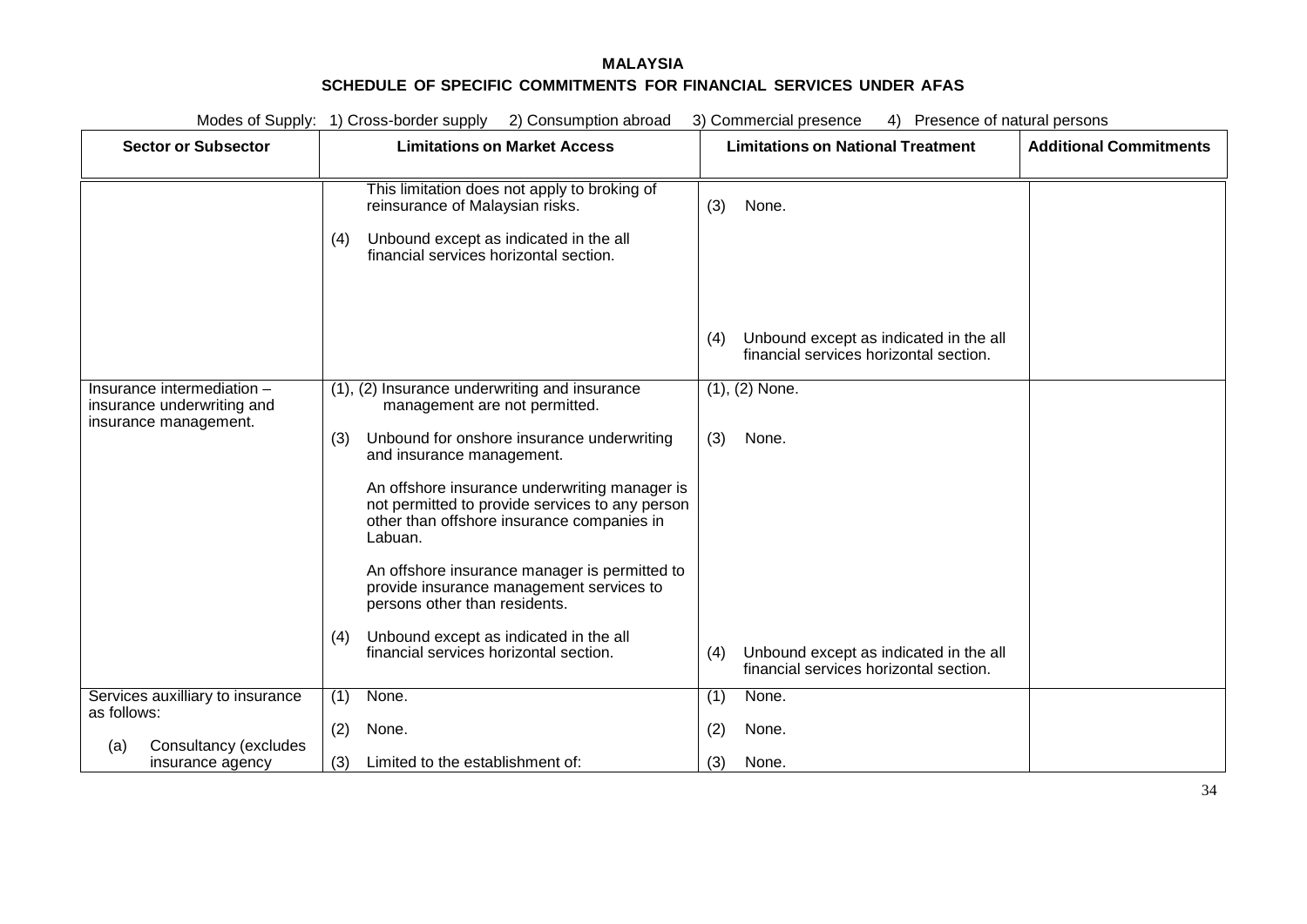| 2) Consumption abroad<br>Modes of Supply: 1) Cross-border supply |                                                                                                             |                                                                                                                                                                                                                                                                                                                         | 3) Commercial presence<br>4) Presence of natural persons                                                                                   |
|------------------------------------------------------------------|-------------------------------------------------------------------------------------------------------------|-------------------------------------------------------------------------------------------------------------------------------------------------------------------------------------------------------------------------------------------------------------------------------------------------------------------------|--------------------------------------------------------------------------------------------------------------------------------------------|
| <b>Sector or Subsector</b>                                       |                                                                                                             | <b>Limitations on Market Access</b>                                                                                                                                                                                                                                                                                     | <b>Limitations on National Treatment</b><br><b>Additional Commitments</b>                                                                  |
| (b)<br>(c)<br>(d)                                                | services to insurance<br>industry)<br>Actual risk assessment<br>Risk management<br>Maritime loss adjusting. | Locally incorporated companies;<br>(a)<br>(b)<br>Branches: or<br>Partnerships.<br>(C)<br>Offshore companies are not permitted to<br>provide services to Malaysian residents.<br>Unbound except for the temporary presence of<br>(4)<br>natural persons in respect of supply through<br>the mode of commercial presence. | Unbound except for the temporary<br>(4)<br>presence of natural persons in respect<br>of supply through the mode of<br>commercial presence. |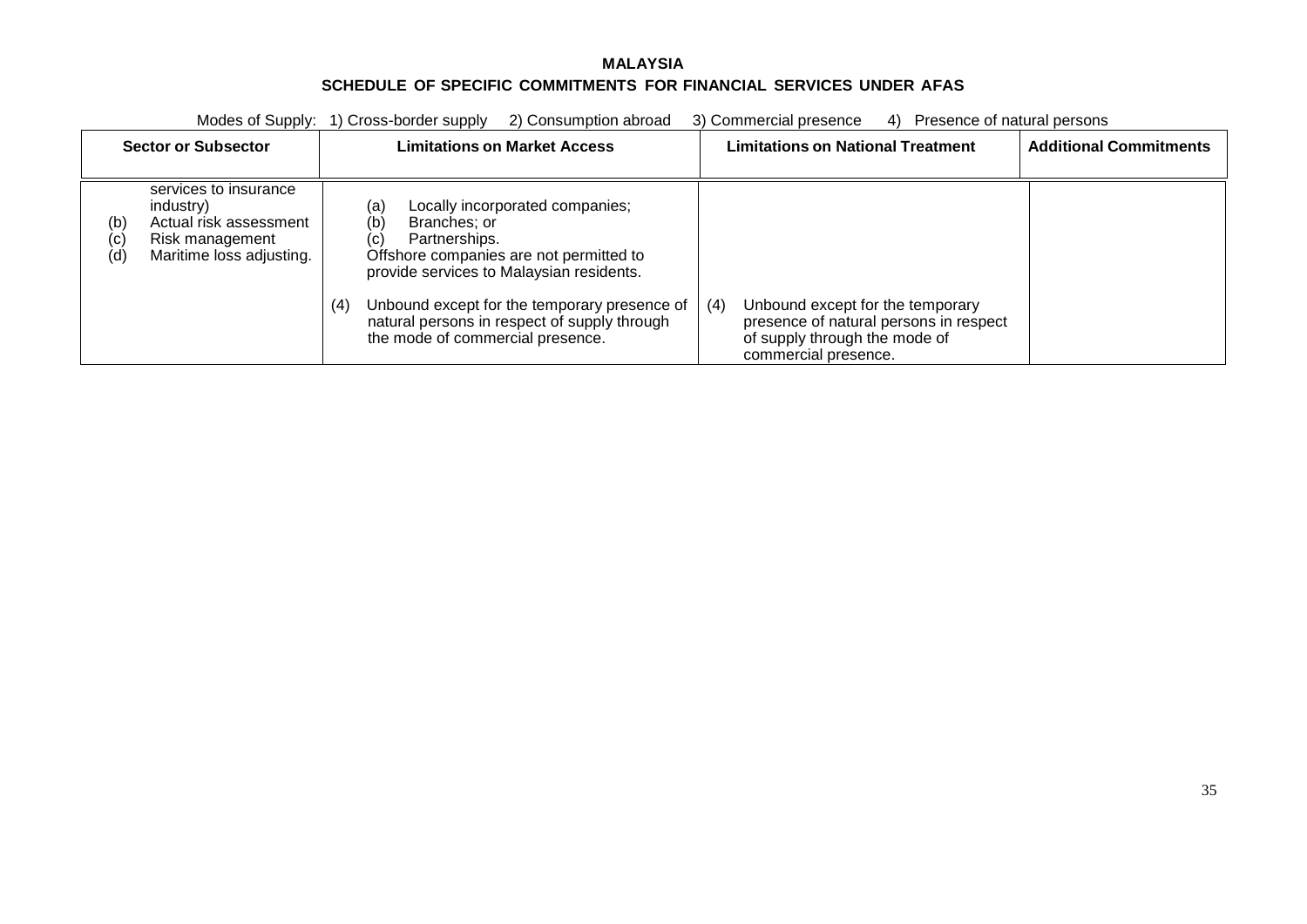**Protocol to Implement the Seventh Package of Commitment on Financial Services under the ASEAN Framework Agreement on Services**

> **MYANMAR SCHEDULE OF SPECIFIC COMMITMENTS**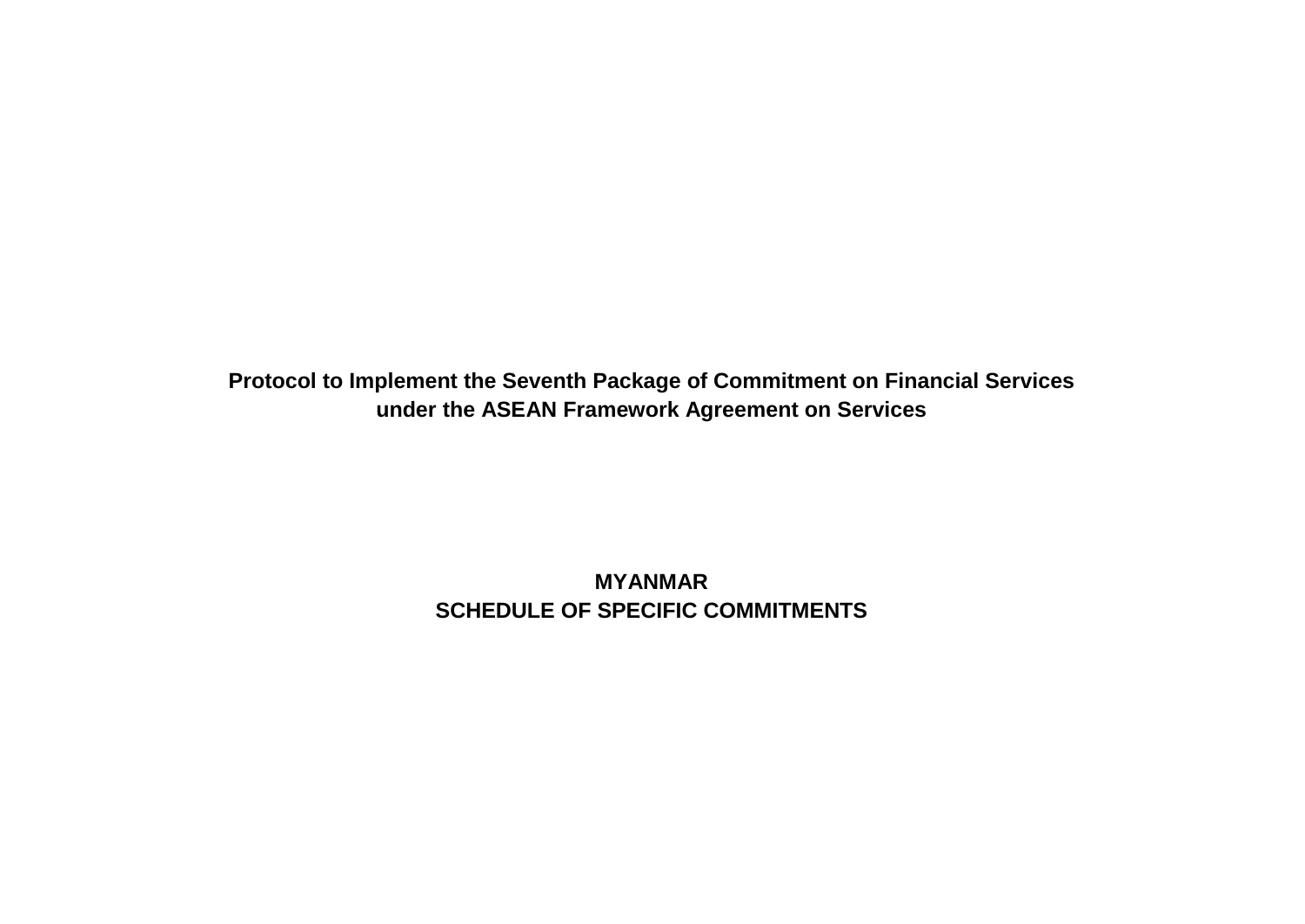<span id="page-98-0"></span>

|                                                                               | Modes of Supply: 1) Cross-border supply<br>2) Consumption abroad                                                                                                                                                                                                                                                                                                                                                                                                                                                                                                                                       | 3) Commercial presence<br>4) Presence of natural persons                                                                                                                                                                                                                                                                                                                                                                                                                                             |                               |
|-------------------------------------------------------------------------------|--------------------------------------------------------------------------------------------------------------------------------------------------------------------------------------------------------------------------------------------------------------------------------------------------------------------------------------------------------------------------------------------------------------------------------------------------------------------------------------------------------------------------------------------------------------------------------------------------------|------------------------------------------------------------------------------------------------------------------------------------------------------------------------------------------------------------------------------------------------------------------------------------------------------------------------------------------------------------------------------------------------------------------------------------------------------------------------------------------------------|-------------------------------|
| <b>Sector or Subsector</b>                                                    | <b>Limitations on Market Access</b>                                                                                                                                                                                                                                                                                                                                                                                                                                                                                                                                                                    | <b>Limitations on National Treatment</b>                                                                                                                                                                                                                                                                                                                                                                                                                                                             | <b>Additional Commitments</b> |
| I. HORIZONTAL COMMITMENTS <sup>1</sup><br>All Sectors; For a service supplies |                                                                                                                                                                                                                                                                                                                                                                                                                                                                                                                                                                                                        |                                                                                                                                                                                                                                                                                                                                                                                                                                                                                                      |                               |
|                                                                               | 3)<br>(a) Commercial presence of foreign<br>service suppliers and/or providers<br>are permitted in accordance with<br>Myanmar Companies Act 1914,<br>Partnership Act 1932, Special<br>Company Act (1950), Union of<br>Myanmar Foreign Investment Law<br>(1988), Union of Myanmar Citizens'<br><b>Investment Law</b><br>(1994).<br>Under these laws:<br>100% Foreign investment, or<br>(i)<br>Joint Venture with a Myanmar<br>(ii)<br>citizen or enterprise with a<br>minimum of 35% equity is<br>permitted. Form of<br>incorporation can be sole<br>proprietorship, partnership or<br>limited company. | 3)<br>(a) The Income Tax Law 1974,<br>prescribed that non-resident<br>(foreigner) will be subject to a<br>withholding tax is as follows;<br>Class of<br>Non resident<br>foreigners<br><b>Income</b><br>• Interest<br>15%<br>20%<br>• Royalties for use of<br>licenses, trademarks,<br>patent rights etc.<br>• Payments to<br>3.5%<br>contractors made by Government<br>Organizations,<br>Municipalities and Co-<br>operative Societies<br>• Payment for work<br>3%<br>done to foreign<br>contractors |                               |

 $1$  The horizontal commitments of Myanmar shall apply only to the new subsector(s) added to her schedule of commitments as an outcome of the negotiations for further liberalization of trade in services under the AFAS, particularly, in the case of financial services, on financial sub-sectors included to her schedule of commitments as an outcome of the fifth round negotiations completed in 31 December 2010 and marked as "(\*NS)" in her sector specific commitments. The horizontal commitments made by Myanmar will not affect her commitments for the sectors/subsectors that were made under the General Agreement on Trade in Services under the Uruguay Round and commitments made as an outcome of the earlier rounds of negotiations for financial services liberalization under the AFAS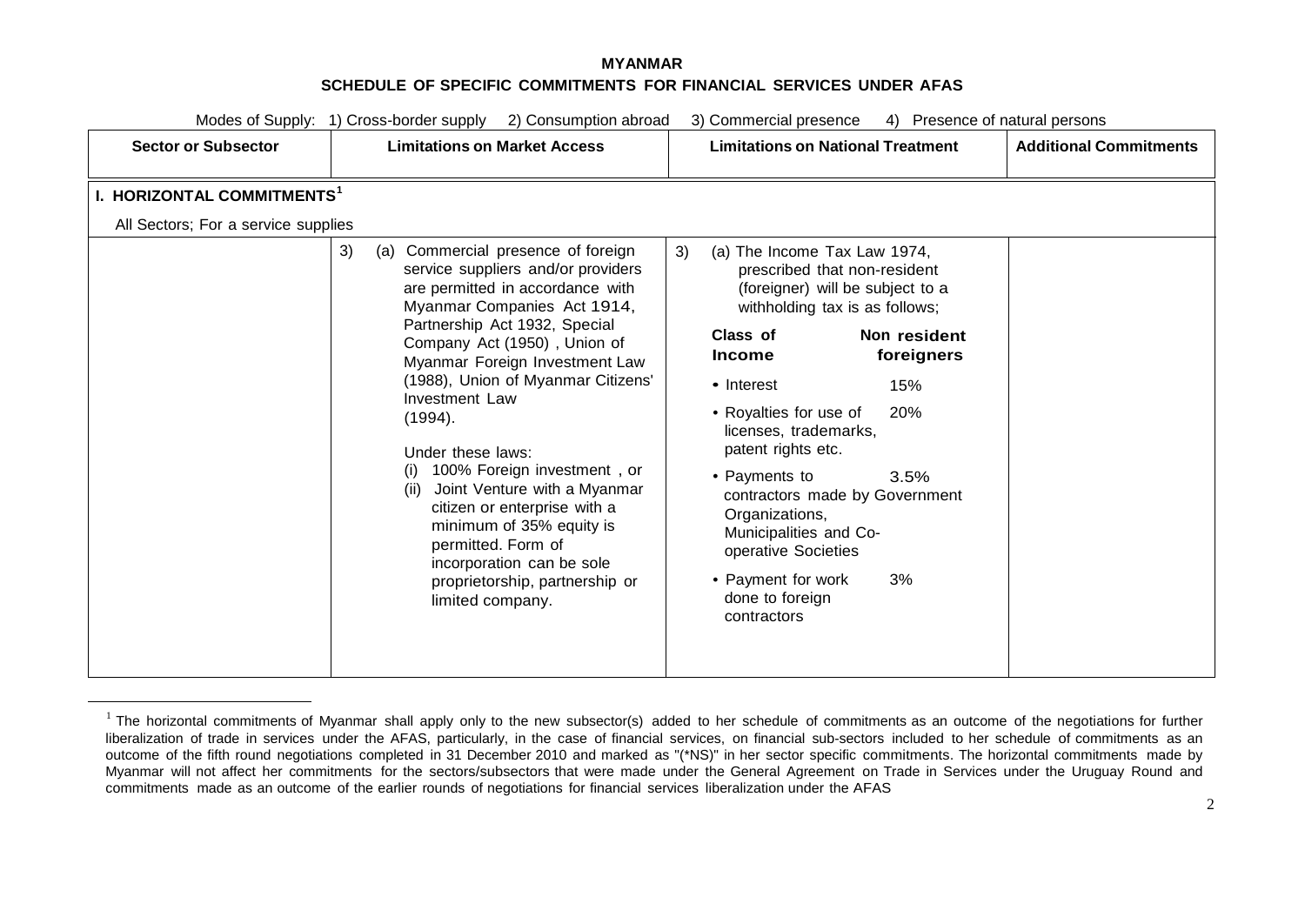Modes of Supply: 1) Cross-border supply 2) Consumption abroad 3) Commercial presence 4) Presence of natural persons **Sector or Subsector Limitations on Market Access Limitations on National Treatment Additional Commitments**

| Sector or Supsector | Liniitations on Market Access                                                                                                                                                                                                                                                                                                                                                                                                                                                                                                                                                                                                               | Limitations on National Treatment                                                                                                                                                                                                                                                                                                                                                                                                                                                                                                                                                                                                                                                                                                                    | Additional Communications |
|---------------------|---------------------------------------------------------------------------------------------------------------------------------------------------------------------------------------------------------------------------------------------------------------------------------------------------------------------------------------------------------------------------------------------------------------------------------------------------------------------------------------------------------------------------------------------------------------------------------------------------------------------------------------------|------------------------------------------------------------------------------------------------------------------------------------------------------------------------------------------------------------------------------------------------------------------------------------------------------------------------------------------------------------------------------------------------------------------------------------------------------------------------------------------------------------------------------------------------------------------------------------------------------------------------------------------------------------------------------------------------------------------------------------------------------|---------------------------|
|                     | The proposed investment may be<br>refused subject to such<br>implications as financial<br>arrangements security risk involved<br>and compliance with existing<br>conditions                                                                                                                                                                                                                                                                                                                                                                                                                                                                 | According to the Notification No.<br>115/2006, income tax shall be paid in<br>foreign<br>of<br>currency<br>non-resident<br>foreigners' total income at the rate of<br>35% (thirty five percent) in such foreign<br>currency.                                                                                                                                                                                                                                                                                                                                                                                                                                                                                                                         |                           |
|                     | (b) Incorporation of an enterprise, not<br>involving a state enterprise is to be<br>made under the Myanmar<br>Companies Act 1914. Minimum<br>share Capital<br>requirements for companies and<br>branches are as follows.<br>Service Company-<br>equivalent of K 300,000 in<br>USD.<br>Industrial Company- equivalent<br>of K 1000,000 in USD.<br>Under this Law:<br>If the investment involves a<br>state enterprise, incorporation shall<br>be made under the Myanmar<br>Companies Act 1914, Partnership<br>Act 1932, Myanmar<br>Company Rules 1940, Special<br>Company Act (1950), Special<br>Company Act (Amendment) Act,<br>1955, 1959. | Tax<br>According to the Sections 3 (k) of the<br>Income Tax Law, it prescribes the<br>Resident foreigners as follows:<br>in the case of individual, a<br>(i)<br>foreigner who resides in Myanmar for<br>not less than one hundred and<br>eighty-three days during the income<br>year:<br>in the case of a company, a company<br>(ii)<br>formed under the Myanmar<br>Companies Act or any other existing<br>law wholly or<br>partly with foreigner share-<br>holders:<br>(iii) in the case of an association of<br>persons other than a company, an<br>association formed wholly or partly<br>with foreigners and where the control,<br>management and decision making of<br>its affairs is situated and exercised<br>wholly in the Union of Myanmar. |                           |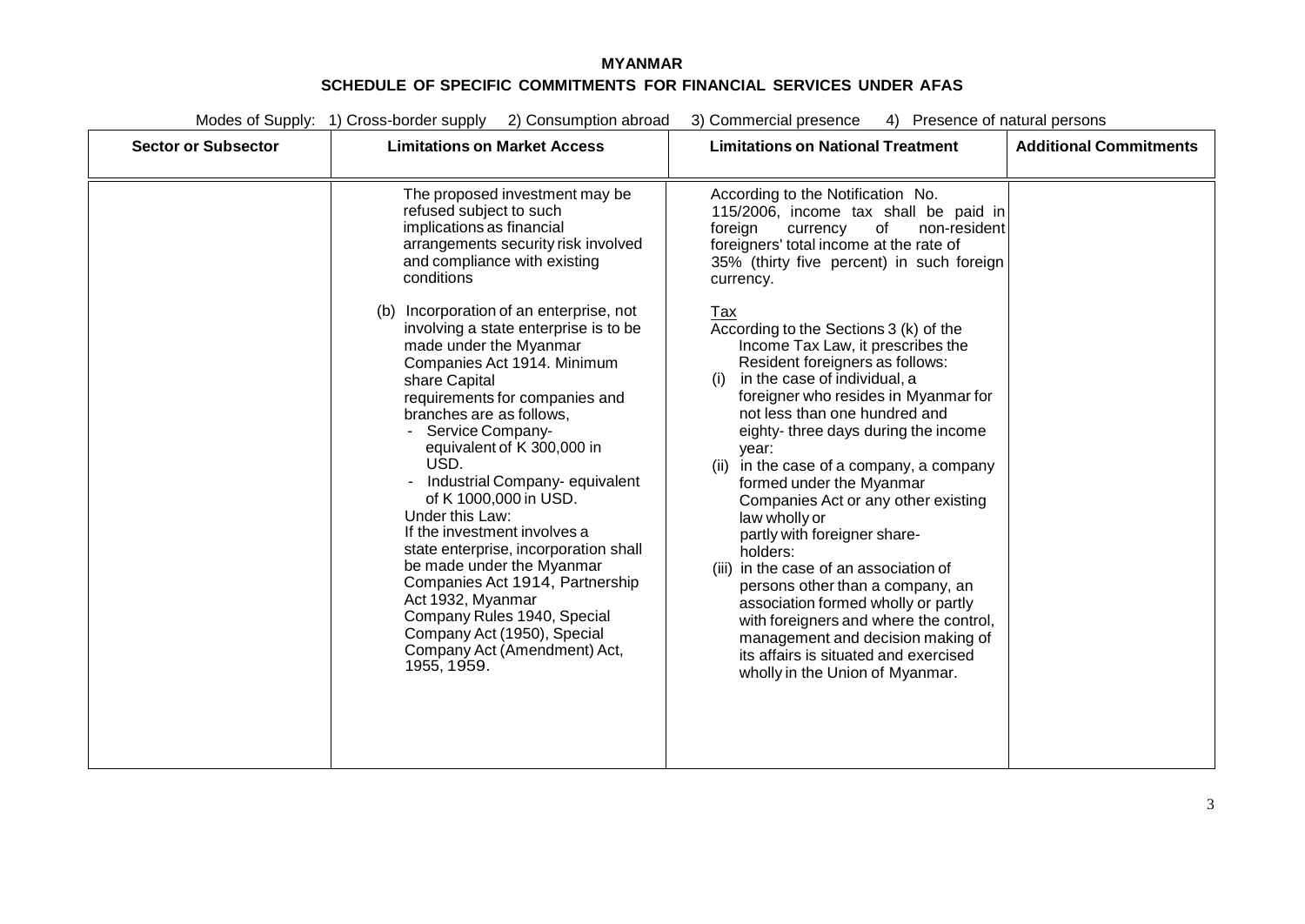| Modes of Supply: 1) Cross-border supply<br>2) Consumption abroad |                                                                                                                                                                                                                                                                                                                                                                                                                                                                                                                                                                                                                                                                                                                                                                                                                                                                     | 3) Commercial presence<br>4) Presence of natural persons                                                                                                                                                                                                                                                                                                                                                                                                                                                                                                                                                                                                                                                                                                                                                                                                                              |                               |  |
|------------------------------------------------------------------|---------------------------------------------------------------------------------------------------------------------------------------------------------------------------------------------------------------------------------------------------------------------------------------------------------------------------------------------------------------------------------------------------------------------------------------------------------------------------------------------------------------------------------------------------------------------------------------------------------------------------------------------------------------------------------------------------------------------------------------------------------------------------------------------------------------------------------------------------------------------|---------------------------------------------------------------------------------------------------------------------------------------------------------------------------------------------------------------------------------------------------------------------------------------------------------------------------------------------------------------------------------------------------------------------------------------------------------------------------------------------------------------------------------------------------------------------------------------------------------------------------------------------------------------------------------------------------------------------------------------------------------------------------------------------------------------------------------------------------------------------------------------|-------------------------------|--|
| <b>Sector or Subsector</b>                                       | <b>Limitations on Market Access</b>                                                                                                                                                                                                                                                                                                                                                                                                                                                                                                                                                                                                                                                                                                                                                                                                                                 | <b>Limitations on National Treatment</b>                                                                                                                                                                                                                                                                                                                                                                                                                                                                                                                                                                                                                                                                                                                                                                                                                                              | <b>Additional Commitments</b> |  |
|                                                                  | (e) Service activities are restricted under<br>section 3 of the State Economic<br>Enterprise Law. However, these<br>activities may be permitted by cabinet<br>notification according to the<br>Tax<br>Under The Myanmar Foreign Investment<br>Law, the Commission shall, for the<br>purpose of promoting foreign investment<br>within the States, grant the investor<br>exemption or relief from taxes.<br>4) a) Subject to the Union of Myanmar<br>Foreign Investment Law, Myanmar<br>Immigration (Emergency<br>Provisions) Act 1947, the Foreign<br>Act 1846, The Registration of<br>Foreigner 1948 and Immigration<br>rules and regulations, management<br>level is allowed to stay up to one<br>year and may be extendable there<br>on subject to the approval of<br>concerned agencies.<br>All foreign enterprise and foreign<br>(b)<br>workers shall abide by | In this regards, foreign workers and<br>staff who work at least one year in<br>Myanmar and the foreign enterprise<br>formed in Myanmar may be assumed<br>as the resident foreigners. The existing<br>Notification No. 124/2006 by the<br>Ministry of Finance and Revenue<br>determined that the income tax for the<br>resident foreigners earn income in<br>foreign currency under the head<br>"Salaries" shall be paid at the rate of<br>15% (fifteen percent) in such foreign<br>currency.<br>However, the income of the resident<br>foreigner who operating economic<br>enterprises such as companies formed<br>in Myanmar shall be calculated in<br>accordance with clause 5 (B) of the<br>Income Tax Regulation and paid in<br>foreign currency. The corporate tax<br>rate is 30% (thirty percent).<br>A judicial person may perform service<br>to client in Myanmar but are not |                               |  |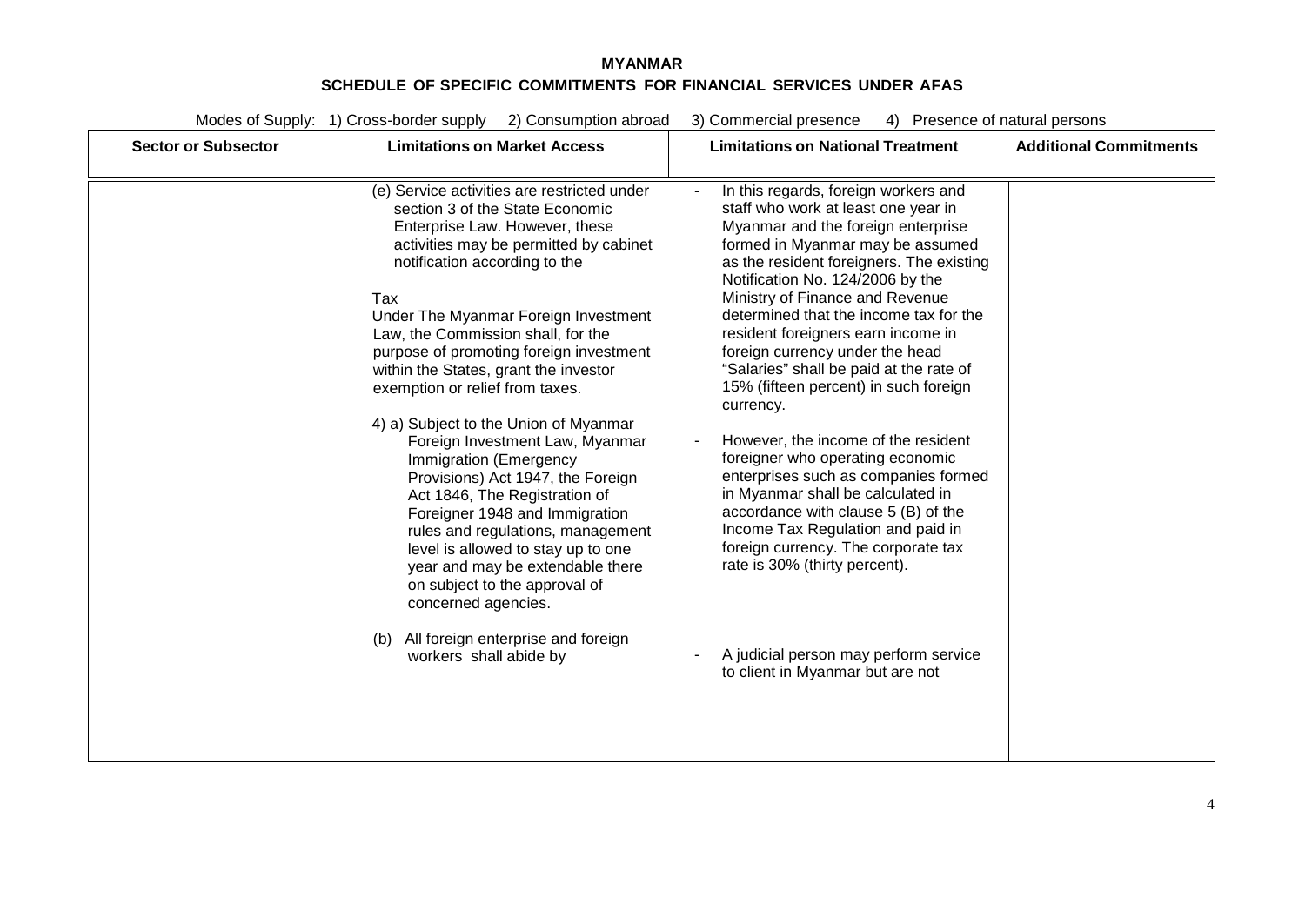Modes of Supply: 1) Cross-border supply 2) Consumption abroad 3) Commercial presence 4) Presence of natural persons

| <b>Sector or Subsector</b> | <b>Limitations on Market Access</b>                                                                                                                                                                                                                                                                                                                                                                                                                                                                                                                                                                                                                                                                                                                                                                                                     | <b>Limitations on National Treatment</b>                                                                                                                                                                                                                                                                                                                                                                                                                                                                                                                                                                                                                                                                                                                                                                                                                                                                                           | <b>Additional Commitments</b> |
|----------------------------|-----------------------------------------------------------------------------------------------------------------------------------------------------------------------------------------------------------------------------------------------------------------------------------------------------------------------------------------------------------------------------------------------------------------------------------------------------------------------------------------------------------------------------------------------------------------------------------------------------------------------------------------------------------------------------------------------------------------------------------------------------------------------------------------------------------------------------------------|------------------------------------------------------------------------------------------------------------------------------------------------------------------------------------------------------------------------------------------------------------------------------------------------------------------------------------------------------------------------------------------------------------------------------------------------------------------------------------------------------------------------------------------------------------------------------------------------------------------------------------------------------------------------------------------------------------------------------------------------------------------------------------------------------------------------------------------------------------------------------------------------------------------------------------|-------------------------------|
|                            | <b>Business Visa*</b><br>Period for Permission 70 days<br>of visa<br>Period for Permission<br>Of stay Extension<br>Up to 3 months**<br>36US\$<br>90US\$<br>Over 3 months<br>[**with recommendation<br>Ministry<br>of<br>concerned, Application Form, Passport<br>(original & copy), Stay Form, (2) Recent<br>Photos, FRC, Company Registration<br>Card, Export & Import License]<br>(Remark: in accordance with permission<br>of Visa Confirming Board, Ministry of<br>Immigration has been obligating)<br>(c) The Department of Labour, under the<br>Labour<br>Ministry<br>0f<br>performs<br>registration for overseas workers who<br>have been given the permission to<br>stay in work by the Myanmar<br>Investment Commission. The duration<br>of registration is six months and the<br>registration fee is 5 FEC for one<br>person. | allowed to practice in Myanmar courts<br>of law.<br>(b) The commercial presence of foreign<br>services provider shall be subject to the<br>licensing by the government authorities<br>concerned.<br>(c) According to the Land Nationalization<br>ACT 1953 and the Transfer of Immoveable<br>Property Restriction Law 1987, foreign<br>organizations and persons are not allowed<br>to own land in Myanmar. However, land<br>may be acquired on long term lease,<br>depending on individual circumstance.<br>4) - Any expatriate engage in joint venture,<br>representative offices or other types of<br>judicial person and / or individual<br>services provider shall receive the<br>approval of the respective authority.<br>- Any expatriate entering into Myanmar<br>shall abide by The Myanmar<br>Immigration (emergency Provisions)<br>Act 1947, the Foreigners Act 1846,<br>The Registration of Foreigners Act<br>1940, the |                               |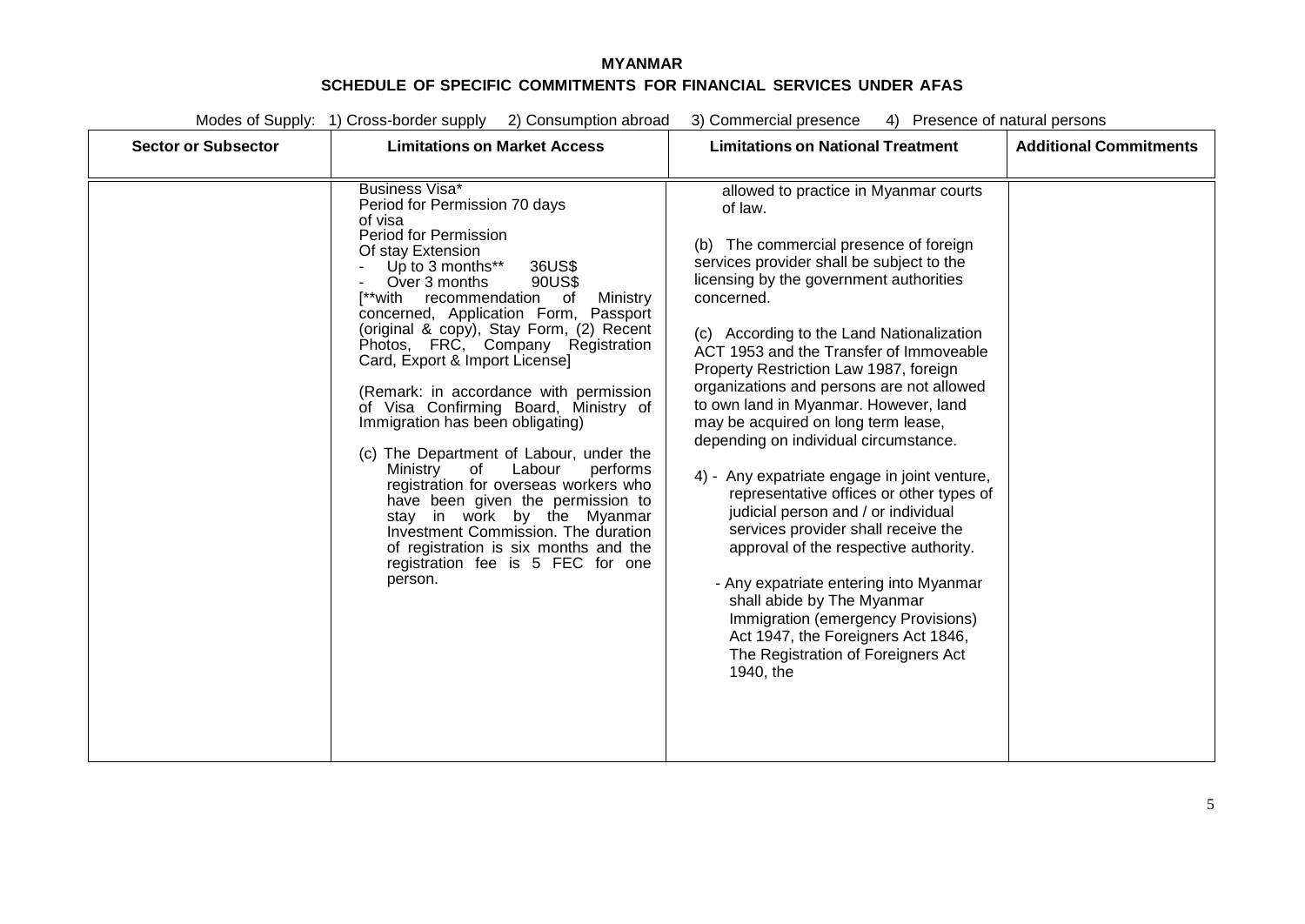| Modes of Supply: 1) Cross-border supply<br>2) Consumption abroad |                                     | 3) Commercial presence<br>4) Presence of natural persons                                                                                                                                                                                                                                                                                                                                                                                                                                                                                                                                                                                                                                                                                                                                                           |                               |  |
|------------------------------------------------------------------|-------------------------------------|--------------------------------------------------------------------------------------------------------------------------------------------------------------------------------------------------------------------------------------------------------------------------------------------------------------------------------------------------------------------------------------------------------------------------------------------------------------------------------------------------------------------------------------------------------------------------------------------------------------------------------------------------------------------------------------------------------------------------------------------------------------------------------------------------------------------|-------------------------------|--|
| <b>Sector or Subsector</b>                                       | <b>Limitations on Market Access</b> | <b>Limitations on National Treatment</b>                                                                                                                                                                                                                                                                                                                                                                                                                                                                                                                                                                                                                                                                                                                                                                           | <b>Additional Commitments</b> |  |
|                                                                  |                                     | Registration of Foreigners Rules 1948<br>and Immigration rules, regulations and<br>procedures of Myanmar - Individual<br>services providers who work with the<br>approval of respective authorities shall<br>register themselves with the<br>Department of Labour, the Ministry of<br>Labour.<br>The Department of Labour, under the<br>Ministry of Labour performs<br>registration for overseas workers who<br>have been given the permission to<br>stay work by the Myanmar Investment<br>Commission.<br>Regarding the recognition of the<br>educational certificates and technical<br>standard certificate, Myanmar only<br>determines equivalent factor depend<br>on syllabus, contents, volume, time<br>frame. Myanmar needs syllabus,<br>contents, volume, time frame in<br>English of respective countries. |                               |  |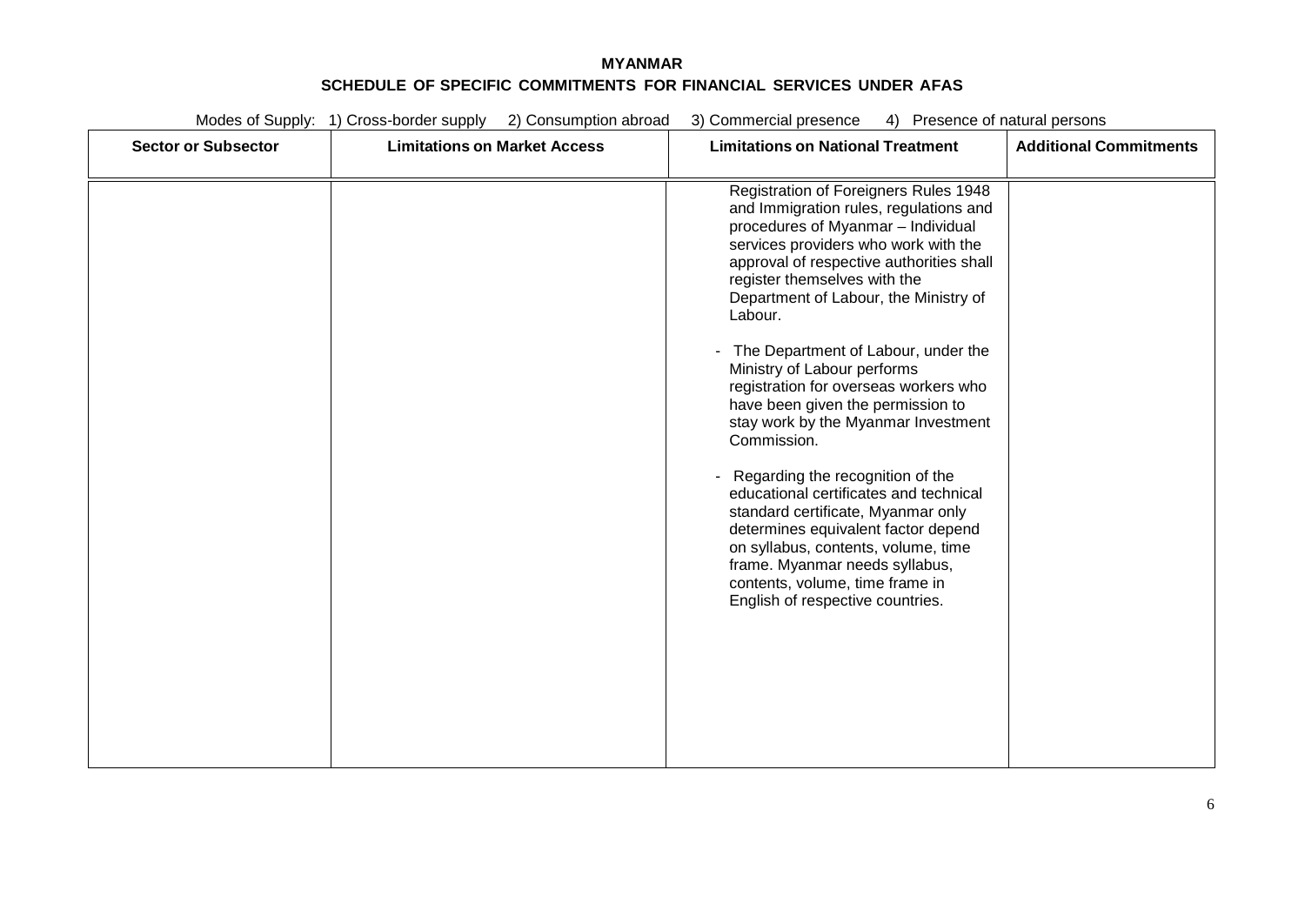| Modes of Supply: 1) Cross-border supply 2) Consumption abroad<br>3) Commercial presence 4) Presence of natural persons |                                                                                                                                                   |                                                                                                                                                            |  |
|------------------------------------------------------------------------------------------------------------------------|---------------------------------------------------------------------------------------------------------------------------------------------------|------------------------------------------------------------------------------------------------------------------------------------------------------------|--|
| <b>Sector or Subsector</b>                                                                                             | <b>Limitations on Market Access</b>                                                                                                               | <b>Limitations on National Treatment</b><br><b>Additional Commitments</b>                                                                                  |  |
| A. All insurance and insurance related services                                                                        |                                                                                                                                                   |                                                                                                                                                            |  |
| Average and loss adjustment<br>services (CPC 81403)                                                                    | 1) None                                                                                                                                           | None<br>1)                                                                                                                                                 |  |
|                                                                                                                        | 2) None                                                                                                                                           | 2) None                                                                                                                                                    |  |
|                                                                                                                        | 3) None                                                                                                                                           | 3) None                                                                                                                                                    |  |
|                                                                                                                        | senior managerial personnel,<br>4) Only<br>specialists and technical assistants with<br>the approval of the Insurance Supervisory<br><b>Board</b> | 4) None                                                                                                                                                    |  |
| <b>Actual services</b>                                                                                                 | 1) None                                                                                                                                           | According to the existing<br>laws &<br>$\left( \begin{matrix} 1 \end{matrix} \right)$<br>regulations and subject to the permission<br>of Myanmar Insurance |  |
|                                                                                                                        | 2) Unbound                                                                                                                                        | 2) Unbound                                                                                                                                                 |  |
|                                                                                                                        | 3) None                                                                                                                                           | 3) According to the existing<br>laws &<br>regulations and subject to the permission<br>of Myanmar Insurance                                                |  |
|                                                                                                                        | 4) None                                                                                                                                           | 4) According to the existing laws &<br>regulations and subject to the permission<br>of Myanmar Insurance                                                   |  |
|                                                                                                                        |                                                                                                                                                   |                                                                                                                                                            |  |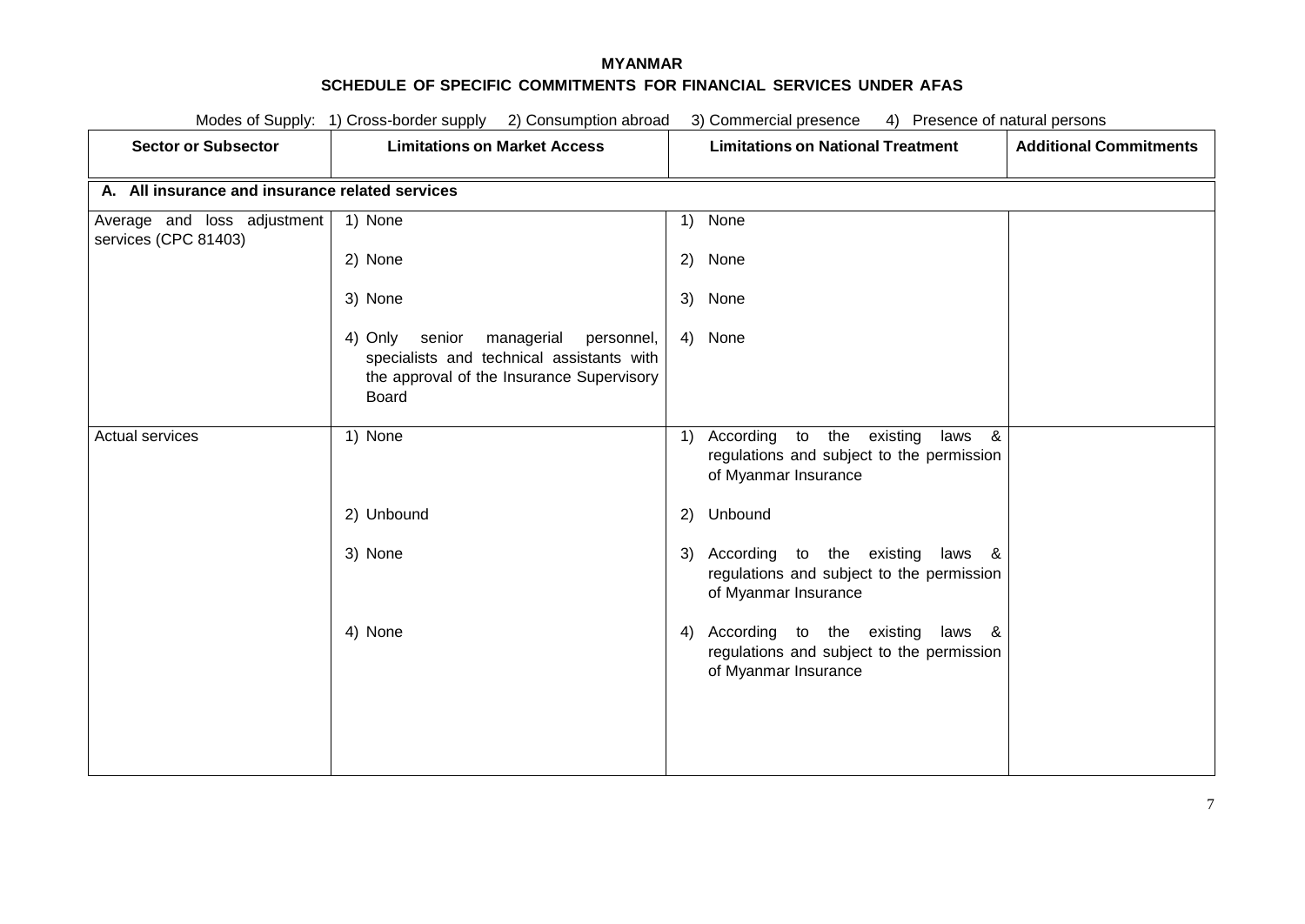| 2) Consumption abroad<br>3) Commercial presence<br>Modes of Supply: 1) Cross-border supply<br>Presence of natural persons<br>4)                       |                                                                                                                                                                                                                                                                                                                                                  |                                                                                                                                                                                                                                                                                                                                               |                               |  |
|-------------------------------------------------------------------------------------------------------------------------------------------------------|--------------------------------------------------------------------------------------------------------------------------------------------------------------------------------------------------------------------------------------------------------------------------------------------------------------------------------------------------|-----------------------------------------------------------------------------------------------------------------------------------------------------------------------------------------------------------------------------------------------------------------------------------------------------------------------------------------------|-------------------------------|--|
| <b>Sector or Subsector</b>                                                                                                                            | <b>Limitations on Market Access</b>                                                                                                                                                                                                                                                                                                              |                                                                                                                                                                                                                                                                                                                                               | <b>Additional Commitments</b> |  |
| B. Banking and other financial sector<br>entry requirements, domestic laws, rules and regulations.                                                    |                                                                                                                                                                                                                                                                                                                                                  | The Commitments on Financial Services are made in accordance with GATS and Annex on Financial Services Sector. All the commitments are subject to                                                                                                                                                                                             |                               |  |
| Foreign Bank's Representative<br>Offices Services(CPC 811)                                                                                            | (1), (2), (4)<br>Subject to CBM's approval.<br>Foreign Banks are allowed to open (3)<br>(3)<br>their representative offices and<br>branch in Myanmar.                                                                                                                                                                                            | (1), (2), (4)<br>Subject to CBM's approval.<br>Foreign Banks are allowed to open<br>their representative offices and<br>branch in Myanmar.                                                                                                                                                                                                    |                               |  |
| Provision of financial information,<br>and financial data processing<br>and related software by suppliers<br>of other financial services(CPC<br>8131) | (1)<br>Unbound<br>Approval from the Central Bank of<br>(2), (3)<br>Myanmar is required and subject<br>to existing domestic laws.<br>Presence of natural person is<br>(4)<br>allowed temporarily if there is a<br>commercial presence, and subject<br>to the approval from the Central<br>Bank of Myanmar according to<br>existing domestic laws. | (1)<br>Unbound<br>(2), (3)<br>Approval from the Central Bank of<br>Myanmar is required and subject to<br>existing domestic laws.<br>Presence of natural person is allowed<br>(4)<br>temporarily if there is a commercial<br>presence, and subject to the approval<br>from the Central Bank of Myanmar<br>according to existing domestic laws. |                               |  |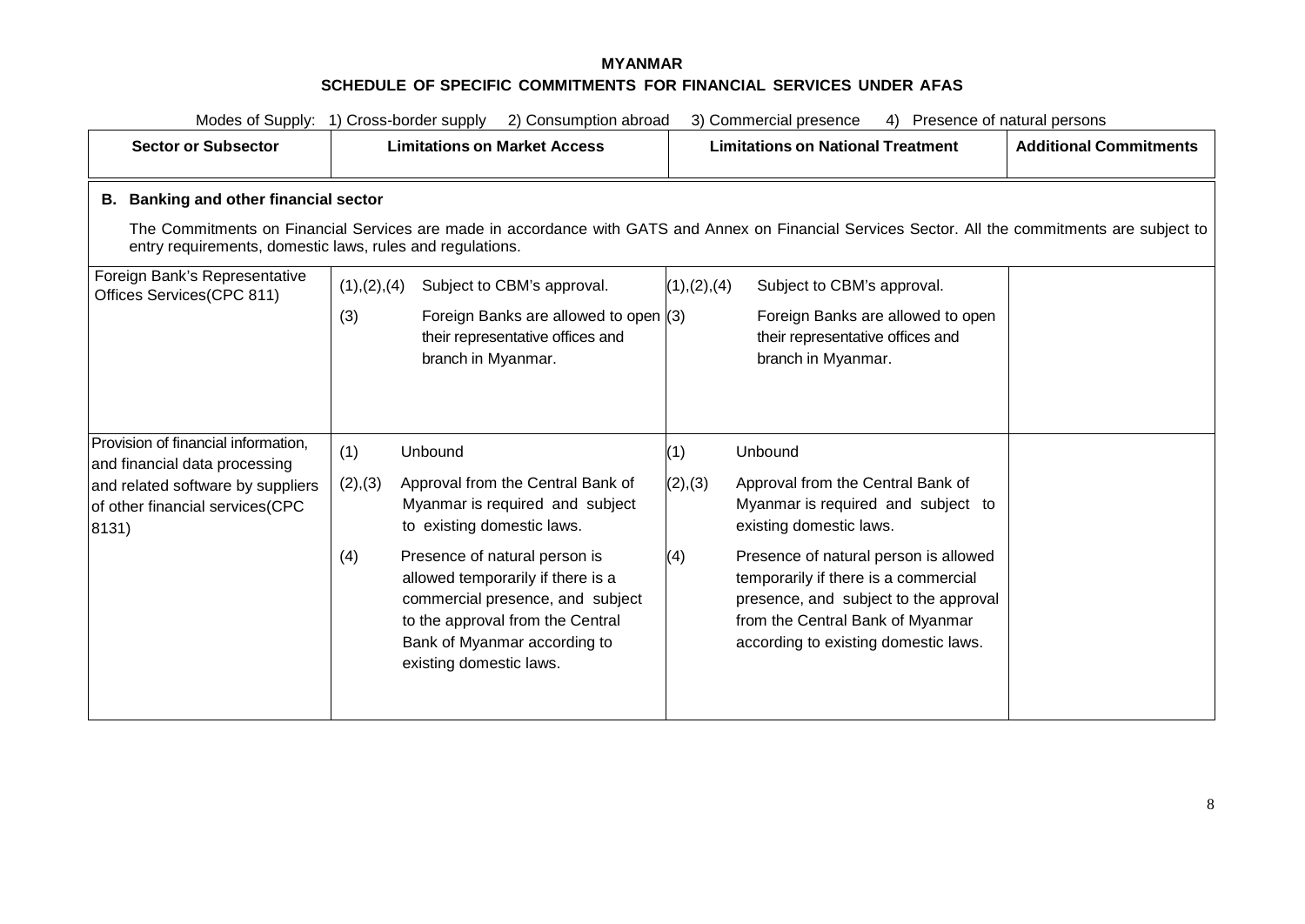Modes of Supply: 1) Cross-border supply 2) Consumption abroad 3) Commercial presence 4) Presence of natural persons

| <b>Sector or Subsector</b>                                | <b>Limitations on Market Access</b>                                                                                                                                                                          | <b>Limitations on National Treatment</b>                                                                                                                                                                  | <b>Additional Commitments</b> |
|-----------------------------------------------------------|--------------------------------------------------------------------------------------------------------------------------------------------------------------------------------------------------------------|-----------------------------------------------------------------------------------------------------------------------------------------------------------------------------------------------------------|-------------------------------|
| <b>Banking Sector</b>                                     | Unbound<br>(1)                                                                                                                                                                                               | Unbound                                                                                                                                                                                                   |                               |
| Commitments $(2), (3)$<br>Guarantee<br>and<br>(CPC 81199) | Approval from the Central Bank of<br>Myanmar is required and subject<br>to existing domestic laws.                                                                                                           | (2), (3)<br>Approval from the Central Bank of<br>Myanmar is required and subject to<br>existing domestic laws.                                                                                            |                               |
|                                                           | Presence of natural person is<br>(4)<br>allowed temporarily if there is a<br>commercial presence, and subject to<br>the approval from the Central Bank<br>of Myanmar according to existing<br>domestic laws. | (4)<br>Presence of natural person is allowed<br>temporarily if there is a commercial<br>presence, and subject to the approval<br>from the Central Bank of Myanmar<br>according to existing domestic laws. |                               |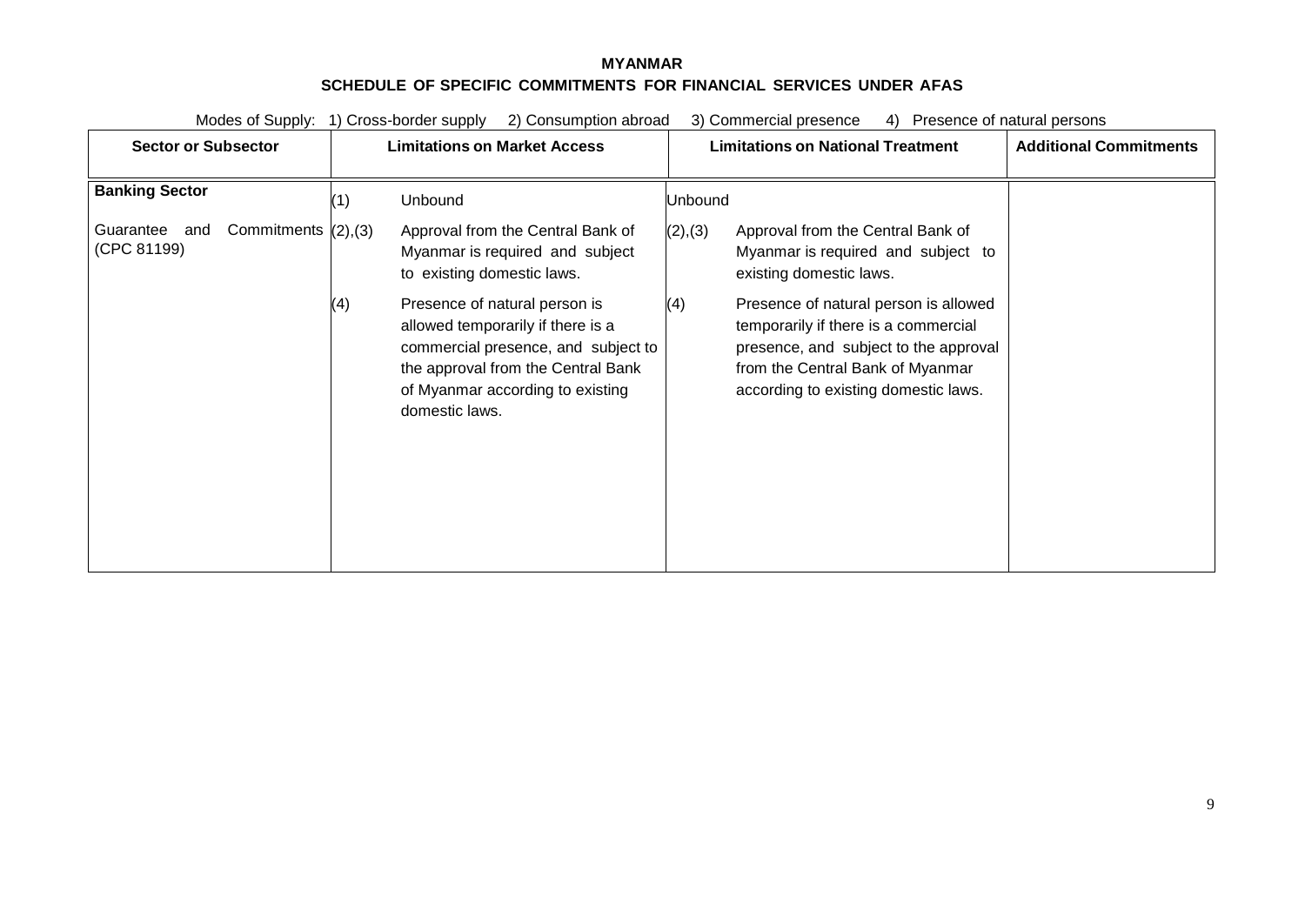| Modes of Supply:                                                                                        | 1) Cross-border supply | 2) Consumption abroad                                                                                                                                                                                                                                                                                                                                    |                      | 3) Commercial presence<br>Presence of natural persons<br>4)                                                                                                                                                                                                                                                                                                        |                               |
|---------------------------------------------------------------------------------------------------------|------------------------|----------------------------------------------------------------------------------------------------------------------------------------------------------------------------------------------------------------------------------------------------------------------------------------------------------------------------------------------------------|----------------------|--------------------------------------------------------------------------------------------------------------------------------------------------------------------------------------------------------------------------------------------------------------------------------------------------------------------------------------------------------------------|-------------------------------|
| <b>Sector or Subsector</b>                                                                              |                        | Limitations on Market Access                                                                                                                                                                                                                                                                                                                             |                      | <b>Limitations on National Treatment</b>                                                                                                                                                                                                                                                                                                                           | <b>Additional Commitments</b> |
| Acceptance<br>Deposits<br>and<br>ot<br>Other Repayable Funds from the<br>Public<br>Lending of All Types | (1), (2), (3)<br>(4)   | Approval from the Central Bank<br>of Myanmar is required and<br>subject to the Union of Myanmar<br>Foreign Investment Law,<br>Myanmar Companies Act and<br>existing domestic Laws.<br>Presence of natural persons is<br>allowed temporarily if there is a<br>commercial presence, and<br>subject to the approval from the<br>Central Bank of Myanmar and | (1), (2), (3)<br>(4) | Approval from the Central Bank of<br>Myanmar is required and subject<br>to the Union of Myanmar Foreign<br>Investment Law, Myanmar<br>Companies Act and existing<br>domestic Laws.<br>Presence of natural persons is<br>allowed temporarily if there is a<br>commercial presence, and subject<br>to the approval from the Central<br>Bank of Myanmar and according |                               |
|                                                                                                         |                        | according to existing domestic<br>laws.                                                                                                                                                                                                                                                                                                                  |                      | to existing domestic laws.                                                                                                                                                                                                                                                                                                                                         |                               |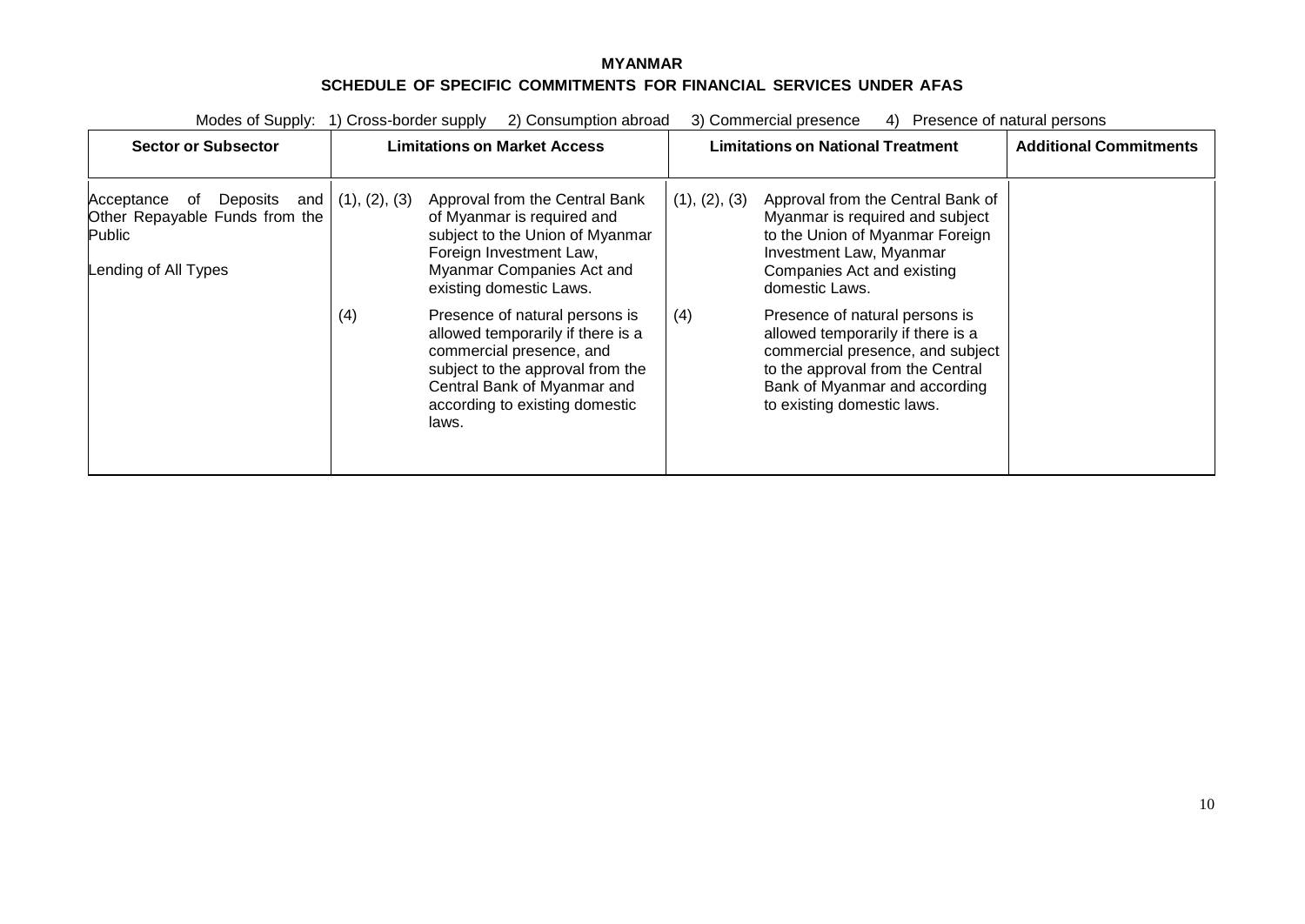| Modes of Supply:                                                                                         | 2) Consumption abroad<br>1) Cross-border supply                                                                                                                                                                   | 3) Commercial presence<br>Presence of natural persons<br>4)                                                                                                                                                       |                               |
|----------------------------------------------------------------------------------------------------------|-------------------------------------------------------------------------------------------------------------------------------------------------------------------------------------------------------------------|-------------------------------------------------------------------------------------------------------------------------------------------------------------------------------------------------------------------|-------------------------------|
| <b>Sector or Subsector</b>                                                                               | <b>Limitations on Market Access</b>                                                                                                                                                                               | <b>Limitations on National Treatment</b>                                                                                                                                                                          | <b>Additional Commitments</b> |
| <b>Other Sector</b><br>Intermediation<br>Advisory,<br>and<br>Auxiliary<br>Financial<br>other<br>Services | (1), (2), (3)<br>Approval from the Central Bank of<br>Myanmar is required and subject<br>to Union of Myanmar Foreign<br>Investment Law, Myanmar<br>Companies Act and existing<br>domestic Laws.                   | Approval from the Central Bank of<br>(1), (2), (3)<br>Myanmar is required and subject to<br>Union of Myanmar Foreign<br>Investment Law, Myanmar<br>Companies Act and existing<br>domestic Laws.                   |                               |
|                                                                                                          | Presence of natural persons is<br>(4)<br>allowed temporarily if there is a<br>commercial presence, and subject<br>to the approval from the Central<br>Bank of Myanmar and according<br>to existing domestic Laws. | Presence of natural persons is<br>(4)<br>allowed temporarily if there is a<br>commercial presence, and subject<br>to the approval from the Central<br>Bank of Myanmar and according to<br>existing domestic Laws. |                               |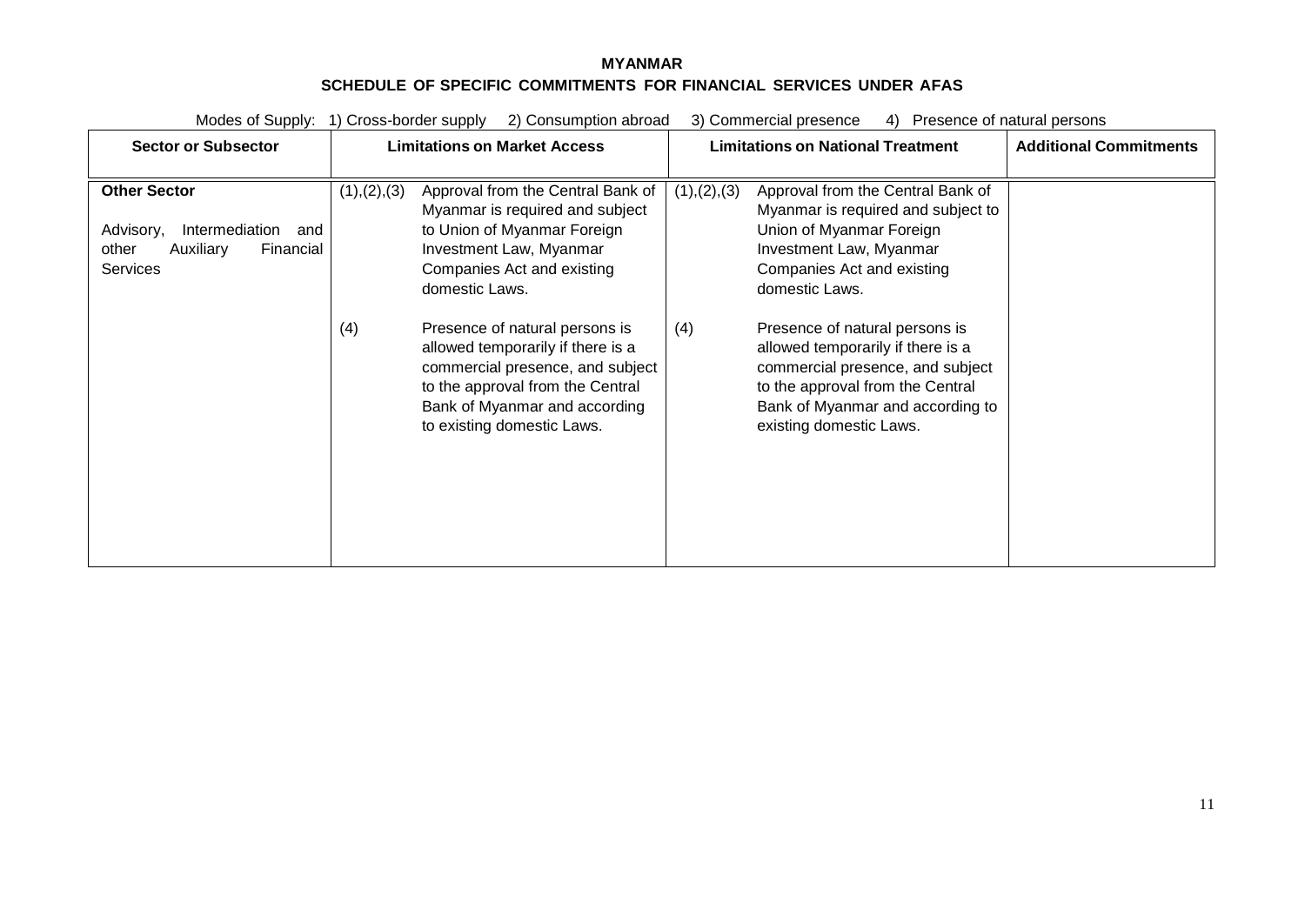**Protocol to Implement the Seventh Package of Commitment on Financial Services under the ASEAN Framework Agreement on Services**

> **PHILIPPINES SCHEDULE OF SPECIFIC COMMITMENTS**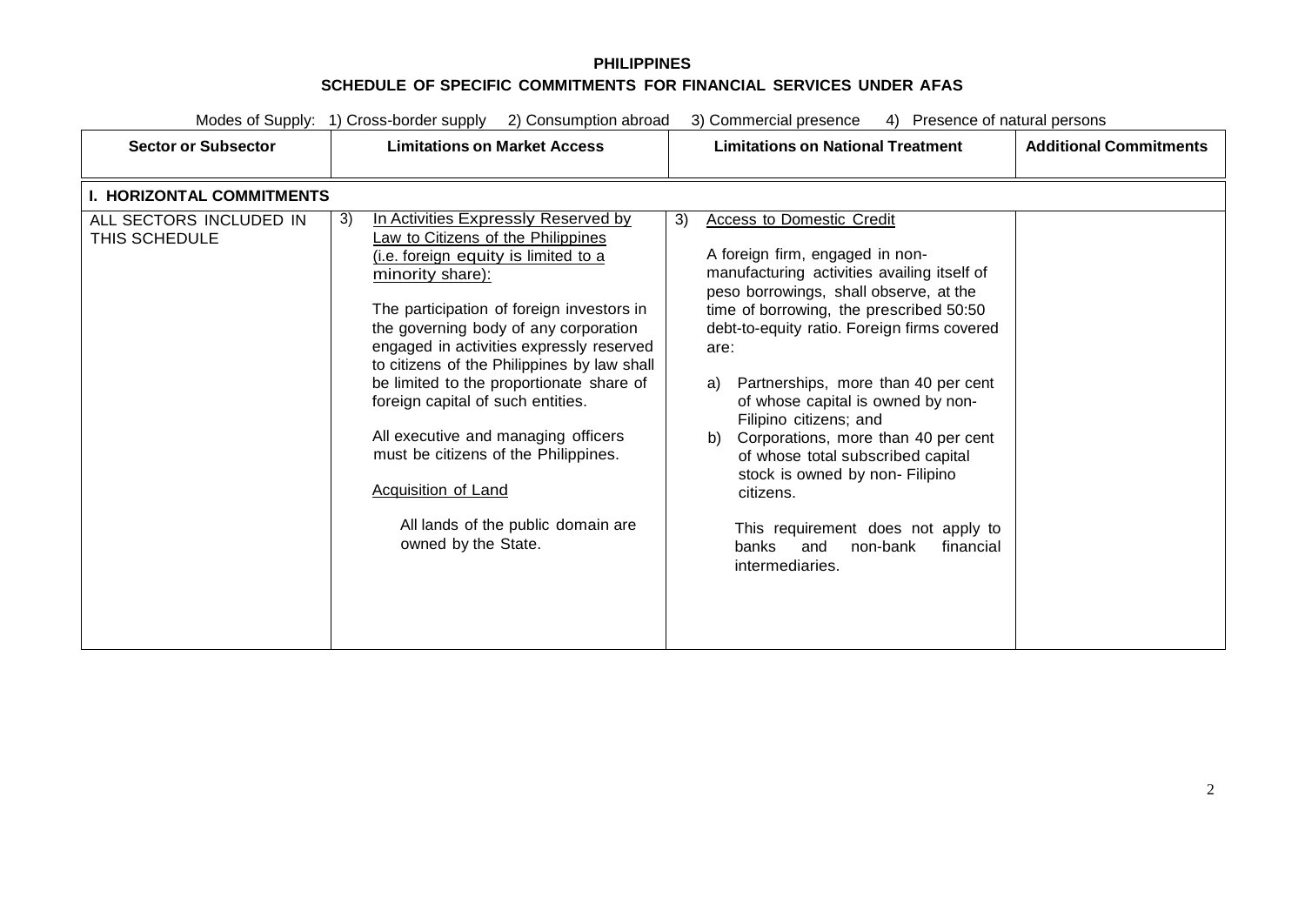<span id="page-110-0"></span>

| <b>Sector or Subsector</b> | <b>Limitations on Market Access</b>                                                                                                                                                                                                                                                                                                                                                                                                                                                                                                                                                                                                                                                                          | <b>Limitations on National Treatment</b> | <b>Additional Commitments</b> |
|----------------------------|--------------------------------------------------------------------------------------------------------------------------------------------------------------------------------------------------------------------------------------------------------------------------------------------------------------------------------------------------------------------------------------------------------------------------------------------------------------------------------------------------------------------------------------------------------------------------------------------------------------------------------------------------------------------------------------------------------------|------------------------------------------|-------------------------------|
|                            | Only citizens of the Philippines or<br>corporations or association at least 60<br>per cent of whose capital is owned by<br>such citizens may own land other than<br>public lands and acquire public lands<br>through lease.<br>Foreign investors may lease only<br>private-owned lands.<br><b>Entry and Temporary Stay of Natural</b><br>4)<br><b>Person Supplying Services</b><br>Non-resident aliens may be admitted<br>to the Philippines for the supply of a<br>service after a determination of the<br>non-availability of a person in the<br>Philippines who is competent, able<br>and willing, at the time of application,<br>to perform the services for which the<br>alien is desired. <sup>1</sup> |                                          |                               |

<sup>&</sup>lt;sup>1</sup> The Philippines shall undertake a review of this provision within two (2) years after the entry into force of the Agreement for the Philippines.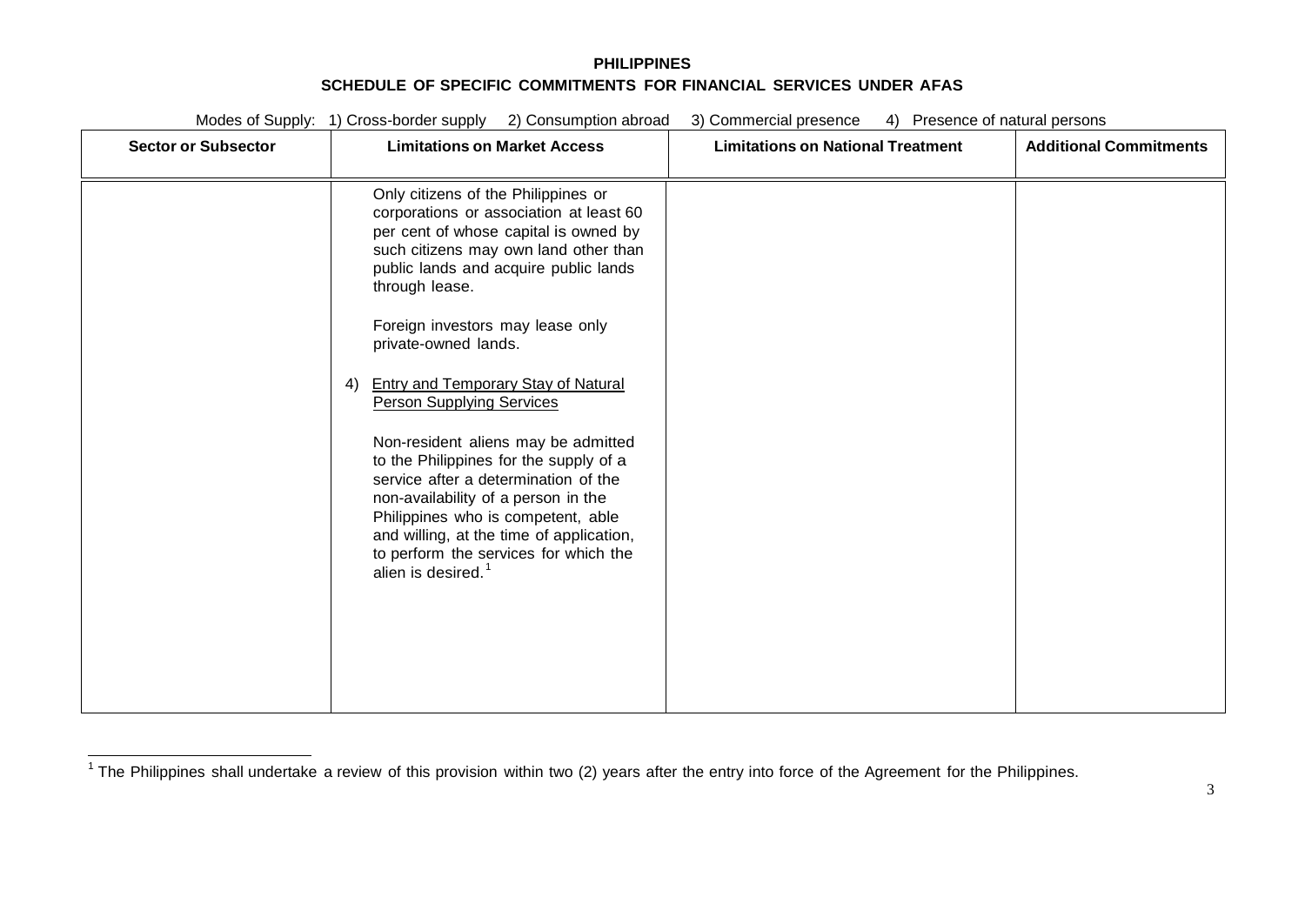| <b>Sector or Subsector</b>                                | <b>Limitations on Market Access</b>                                                                                                                                                                                                                                                                                                                                                                                                                                                                                                                                                                                                                                                                                                                    | <b>Limitations on National Treatment</b> | <b>Additional Commitments</b> |
|-----------------------------------------------------------|--------------------------------------------------------------------------------------------------------------------------------------------------------------------------------------------------------------------------------------------------------------------------------------------------------------------------------------------------------------------------------------------------------------------------------------------------------------------------------------------------------------------------------------------------------------------------------------------------------------------------------------------------------------------------------------------------------------------------------------------------------|------------------------------------------|-------------------------------|
| All sub-sectors                                           | (3) The appropriate regulatory authority in the<br>Philippines shall determine whether public<br>interest and economic conditions justify<br>authorization for the establishment of<br>commercial presence or expansion of<br>existing operations in banking and other<br>financial services in the Philippines. For<br>foreign financial institutions with<br>internationally recognized standing, such<br>determination shall include a<br>demonstrated capacity to contribute to the<br>attainment of Philippine development<br>objectives particularly in the promotion of<br>trade, investments and appropriate<br>technology transfer; and the country of<br>incorporation has strategic trade and<br>investment relations with the Philippines. |                                          |                               |
|                                                           | In banking, the Monetary Board shall<br>ensure that at all times sixty per cent (60%)<br>of the resources or assets of the Philippine<br>banking system is held by domestic banks<br>which are at least majority-owned by<br>Filipinos.<br>(3), (4) Limitations listed in the horizontal<br>section shall also apply.                                                                                                                                                                                                                                                                                                                                                                                                                                  |                                          |                               |
| A. All Insurance and Insurance<br><b>Related Services</b> | (3), (4) Limitations listed in the all-sector<br>horizontal section and all financial services<br>section of the Philippines' GATS Schedule<br>of Specific Commitments shall apply.                                                                                                                                                                                                                                                                                                                                                                                                                                                                                                                                                                    |                                          |                               |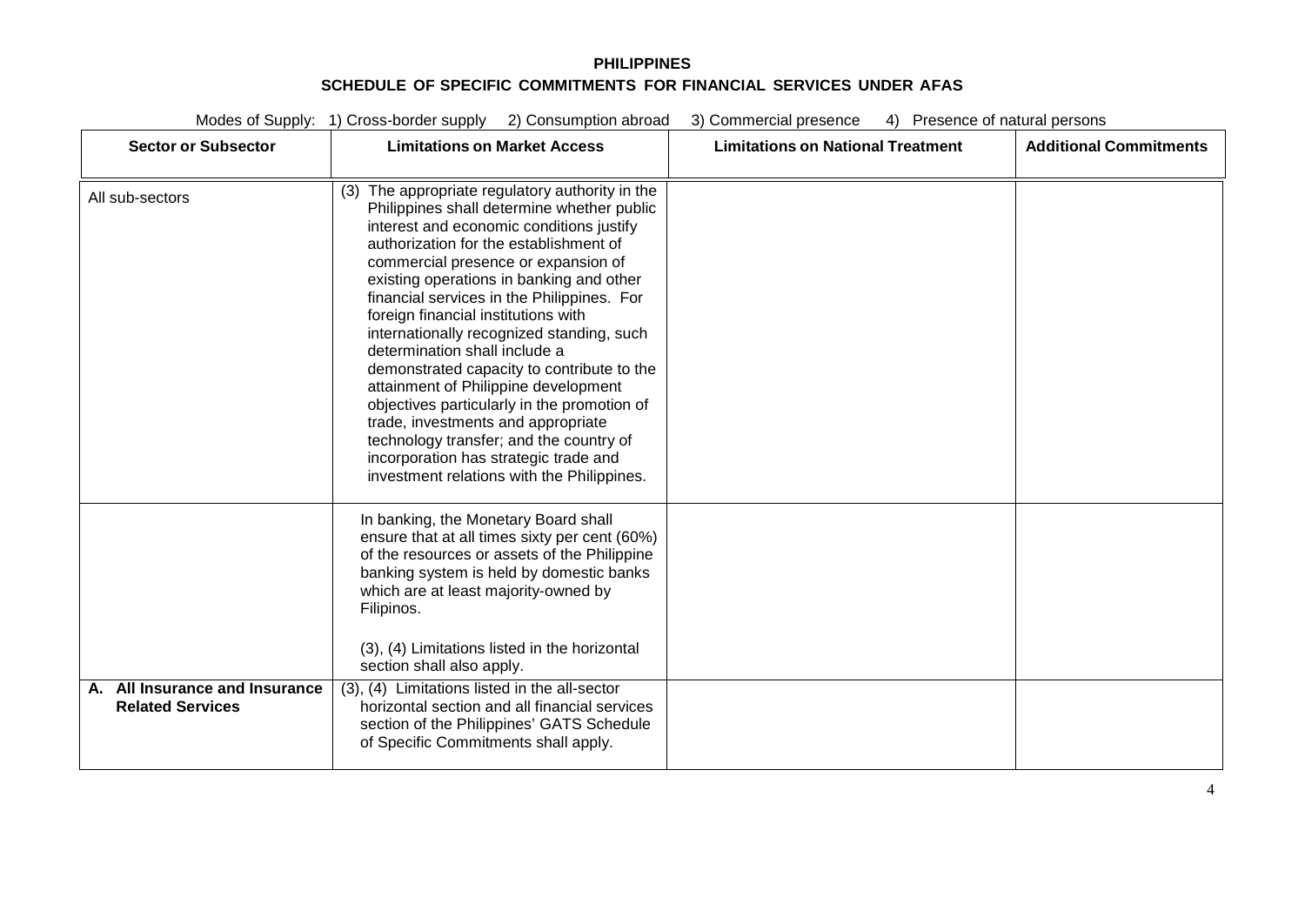| Modes of Supply: 1) Cross-border supply 2) Consumption abroad<br>3) Commercial presence<br>4) Presence of natural persons |                                                                                                                                                                                                                                                                                                                                                                                                                                                                                                 |                                                                                             |                               |  |
|---------------------------------------------------------------------------------------------------------------------------|-------------------------------------------------------------------------------------------------------------------------------------------------------------------------------------------------------------------------------------------------------------------------------------------------------------------------------------------------------------------------------------------------------------------------------------------------------------------------------------------------|---------------------------------------------------------------------------------------------|-------------------------------|--|
| <b>Sector or Subsector</b>                                                                                                | <b>Limitations on Market Access</b>                                                                                                                                                                                                                                                                                                                                                                                                                                                             | <b>Limitations on National Treatment</b>                                                    | <b>Additional Commitments</b> |  |
| Life Insurance as follows:                                                                                                | Limitations in market access listed in the<br>(3)<br>specific sub-sectors below shall not apply<br>to existing wholly or majority foreign-<br>owned authorized insurance/reinsurance<br>companies as of the entry into force of the<br>WTO Financial Services Agreement.<br>Qualified non-Filipino citizens may be<br>(4)<br>employed for technical positions only<br>within the first five (5) years of operation<br>of the enterprise, their stay not to exceed<br>five (5) years upon entry. | Each employed non-Filipino citizen shall<br>(4)<br>have at least two Filipino understudies. |                               |  |
| Ordinary                                                                                                                  | Risks located in the Philippines shall be<br>(1)<br>insured with the companies authorized to<br>transact business in the Philippines.                                                                                                                                                                                                                                                                                                                                                           | (1) Unbound                                                                                 |                               |  |
| Group                                                                                                                     | (2) Same as (1) above                                                                                                                                                                                                                                                                                                                                                                                                                                                                           | (2) Unbound                                                                                 |                               |  |
| Industrial                                                                                                                | (3) Commercial presence required subject to:                                                                                                                                                                                                                                                                                                                                                                                                                                                    | (3) None                                                                                    |                               |  |
| <b>Health and Accident</b>                                                                                                | Acquisition of up to one hundred<br>a.<br>percent (100%) of the voting stock of                                                                                                                                                                                                                                                                                                                                                                                                                 |                                                                                             |                               |  |
| Annuities                                                                                                                 | an existing domestic insurance<br>company; or                                                                                                                                                                                                                                                                                                                                                                                                                                                   |                                                                                             |                               |  |
|                                                                                                                           | Investments of up to one hundred<br>b.<br>percent (100%) of the voting stock of<br>a new locally incorporated insurance<br>company; and                                                                                                                                                                                                                                                                                                                                                         |                                                                                             |                               |  |
|                                                                                                                           | Participation of a non-Filipino citizen<br>c.<br>in the Board of Directors of a locally                                                                                                                                                                                                                                                                                                                                                                                                         |                                                                                             |                               |  |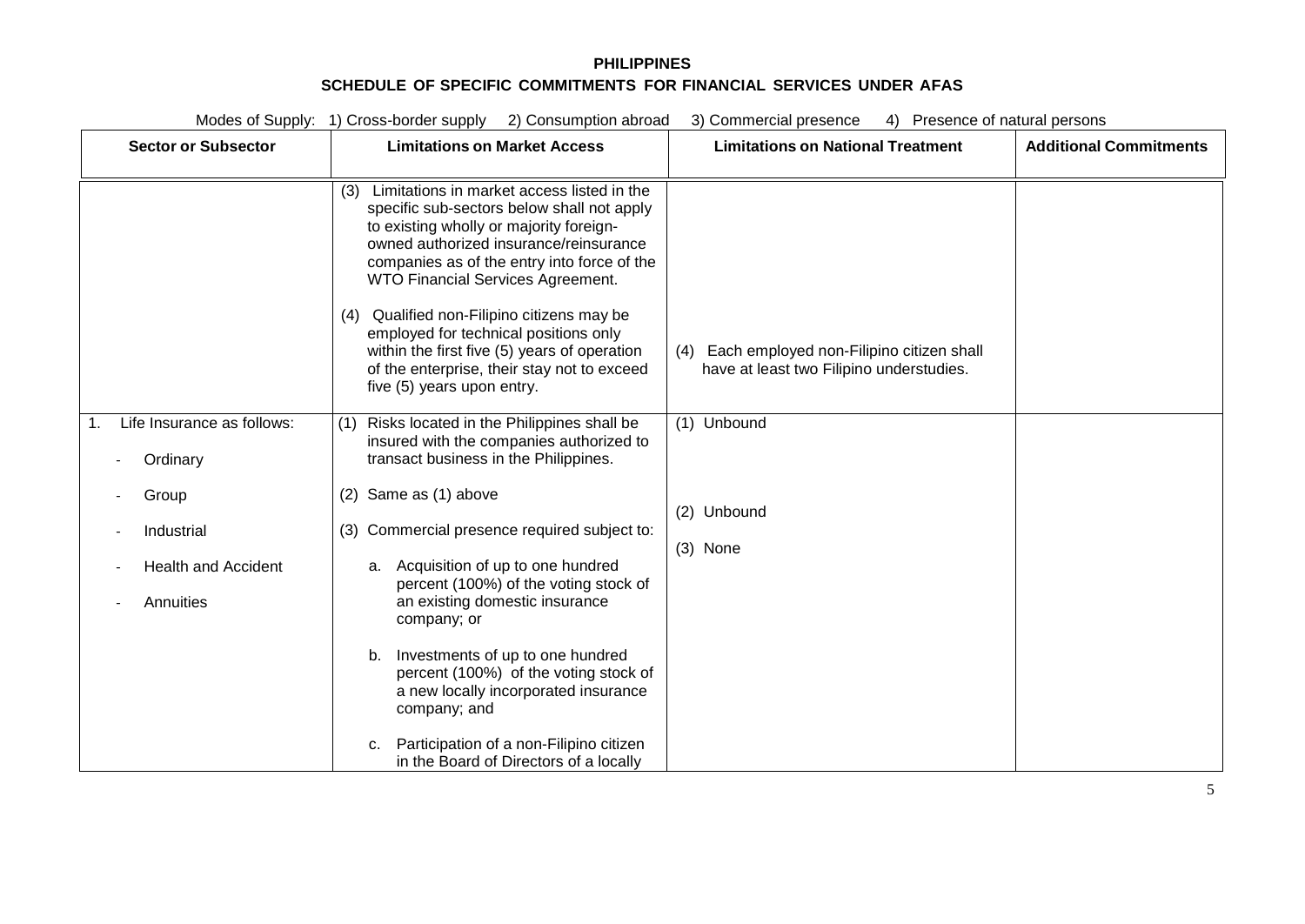| Modes of Supply: 1) Cross-border supply 2) Consumption abroad<br>3) Commercial presence<br>4) Presence of natural persons |                                                                                                                                                                                                                                                                                                                                                                                                                                                             |                                          |                               |
|---------------------------------------------------------------------------------------------------------------------------|-------------------------------------------------------------------------------------------------------------------------------------------------------------------------------------------------------------------------------------------------------------------------------------------------------------------------------------------------------------------------------------------------------------------------------------------------------------|------------------------------------------|-------------------------------|
| <b>Sector or Subsector</b>                                                                                                | <b>Limitations on Market Access</b>                                                                                                                                                                                                                                                                                                                                                                                                                         | <b>Limitations on National Treatment</b> | <b>Additional Commitments</b> |
|                                                                                                                           | incorporated insurance company is<br>proportional to the percentage of<br>foreign equity.<br>(4) Qualified non-Filipino citizens may be<br>employed for technical positions only<br>within the first five (5) years of operation<br>of the enterprise, their stay not to exceed<br>five (5) years upon entry.                                                                                                                                               | (4) Unbound                              |                               |
| 2. Non-Life:<br>Fire<br>Marine                                                                                            | Except for marine hull and marine cargo<br>(1)<br>insurance, risks located in the Philippines<br>shall be insured with the companies<br>authorized to transact business in the<br>Philippines.                                                                                                                                                                                                                                                              | (1) Unbound                              |                               |
| Casualty                                                                                                                  | (2) Same as (1) above                                                                                                                                                                                                                                                                                                                                                                                                                                       | (2) Unbound                              |                               |
| Surety                                                                                                                    | (3) Commercial presence required subject to:<br>Acquisition of up to one hundred<br>a.<br>percent (100%) of the voting stock of<br>an existing domestic insurance<br>company; or<br>Investments of up to one hundred<br>b.<br>percent (100%) of the voting stock of<br>a new locally incorporated insurance<br>company; and<br>Participation of a non-Filipino citizen<br>C.<br>in the Board of Directors of a locally<br>incorporated insurance company is | (3) None                                 |                               |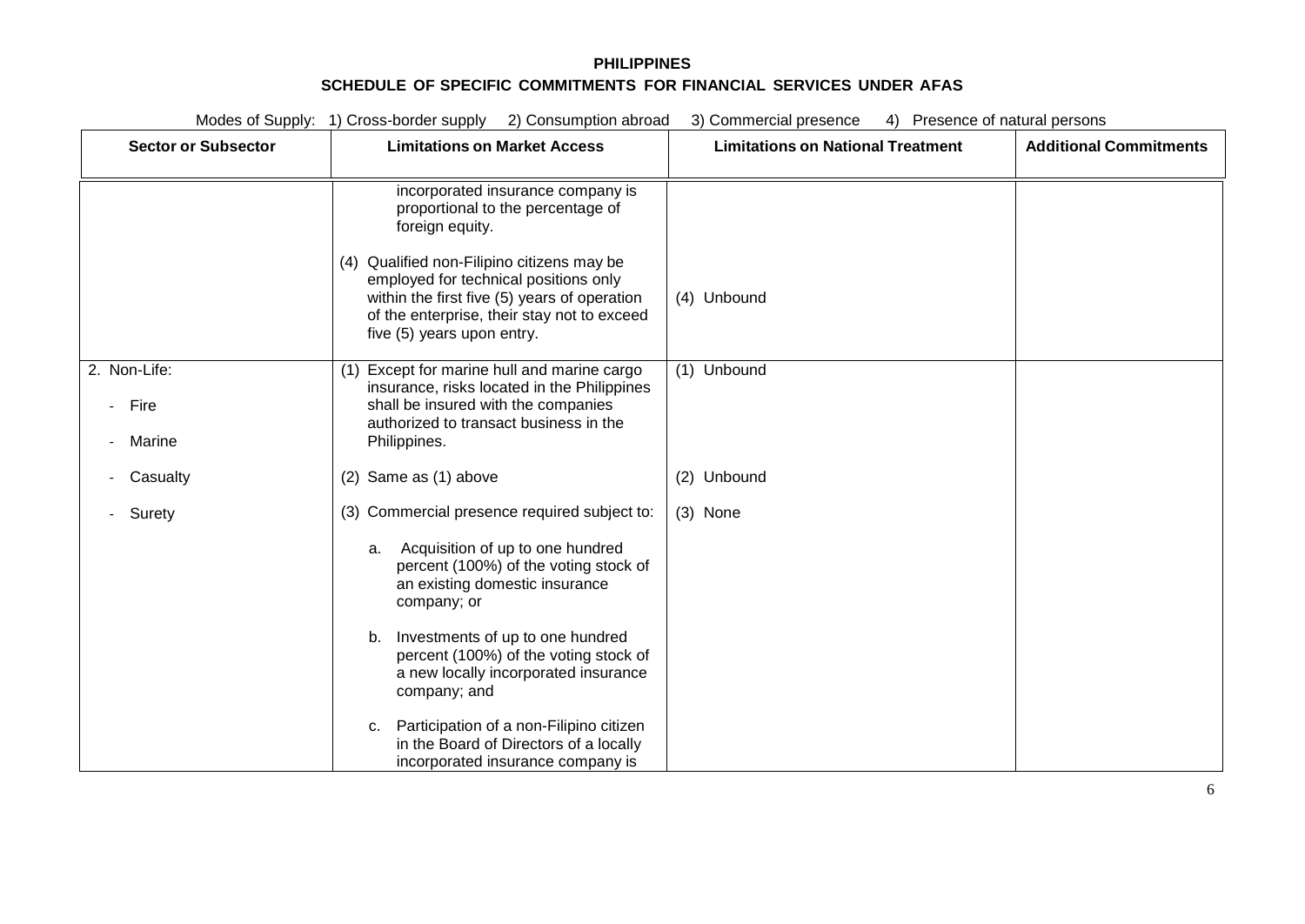| Modes of Supply: 1) Cross-border supply 2) Consumption abroad<br>3) Commercial presence<br>4) Presence of natural persons |                                                                                                                                                                                                                                                                          |                                          |                               |
|---------------------------------------------------------------------------------------------------------------------------|--------------------------------------------------------------------------------------------------------------------------------------------------------------------------------------------------------------------------------------------------------------------------|------------------------------------------|-------------------------------|
| <b>Sector or Subsector</b>                                                                                                | <b>Limitations on Market Access</b>                                                                                                                                                                                                                                      | <b>Limitations on National Treatment</b> | <b>Additional Commitments</b> |
|                                                                                                                           | proportional to the percentage of<br>foreign equity.<br>(4) Qualified non-Filipino citizens may be<br>employed for technical positions only<br>within the first five (5) years of operation<br>of the enterprise, their stay not to exceed<br>five (5) years upon entry. | (4) Unbound                              |                               |
| 3. Reinsurance, Retrocession                                                                                              | Priority cessions to authorized<br>(1)<br>insurance/reinsurance companies<br>(2)                                                                                                                                                                                         | $(1)$ None<br>(2) None                   |                               |
|                                                                                                                           | Foreign unauthorized reinsurers<br>a.<br>should be represented by resident<br>agents duly registered with the<br><b>Insurance Commission</b>                                                                                                                             |                                          |                               |
|                                                                                                                           | Ten percent (10%) of the total<br>b.<br>cessions to foreign unauthorized<br>reinsurers should be offered first to<br>the Philippine National Reinsurance<br><b>Corporation formerly National</b><br>Reinsurance Company of the<br>Philippines.                           |                                          |                               |
|                                                                                                                           | (3) Commercial presence required subject to:<br>a. Acquisition of up to one hundred<br>percent (100%) of the voting stock of<br>an existing domestic insurance<br>company; or                                                                                            | (3) None                                 |                               |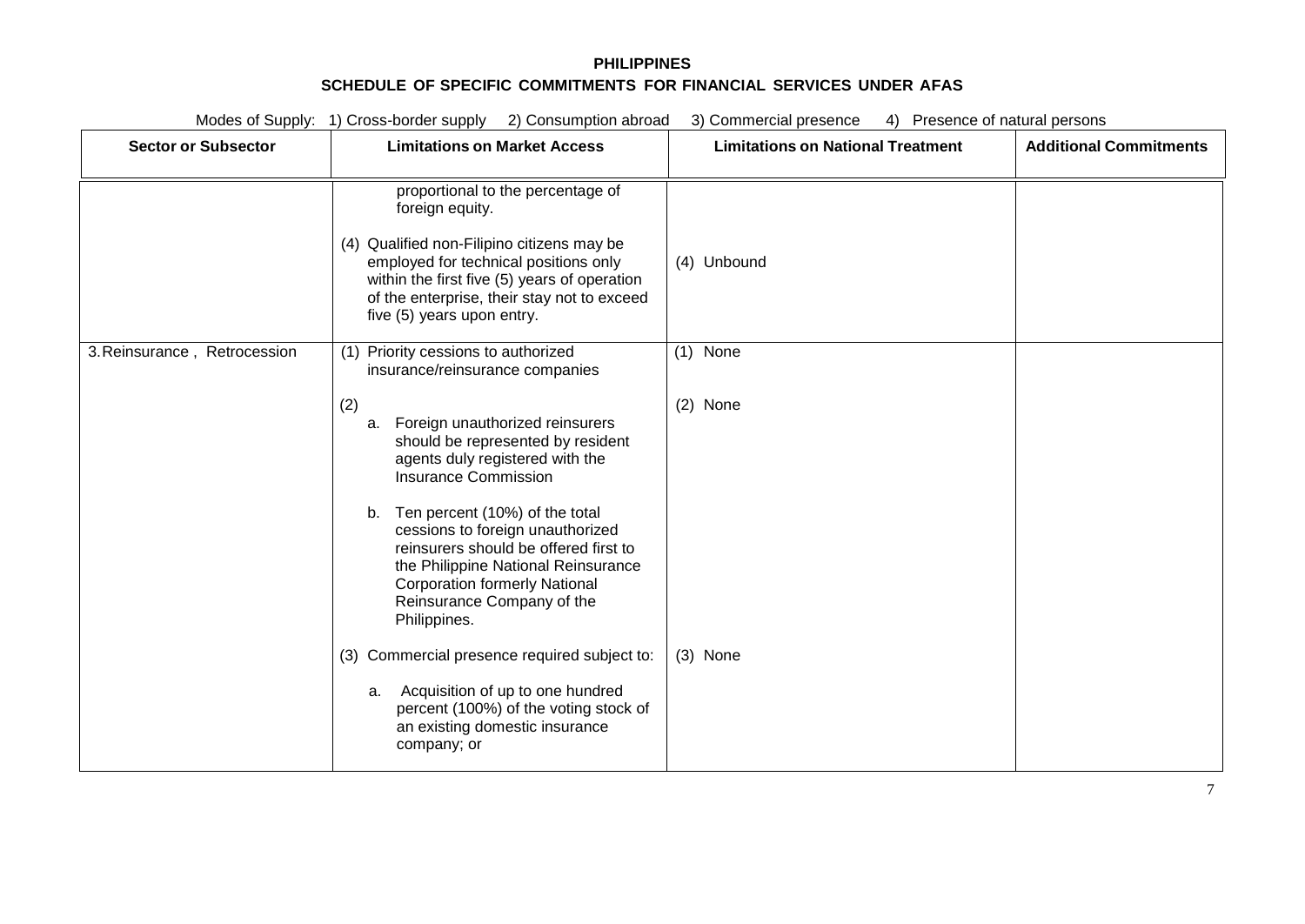| Modes of Supply: 1) Cross-border supply 2) Consumption abroad<br>3) Commercial presence<br>4) Presence of natural persons |                                                                                                                                                                                                                                                                                                                                                                                                                                                                                                                                                     |                                                    |                               |  |
|---------------------------------------------------------------------------------------------------------------------------|-----------------------------------------------------------------------------------------------------------------------------------------------------------------------------------------------------------------------------------------------------------------------------------------------------------------------------------------------------------------------------------------------------------------------------------------------------------------------------------------------------------------------------------------------------|----------------------------------------------------|-------------------------------|--|
| <b>Sector or Subsector</b>                                                                                                | <b>Limitations on Market Access</b>                                                                                                                                                                                                                                                                                                                                                                                                                                                                                                                 | <b>Limitations on National Treatment</b>           | <b>Additional Commitments</b> |  |
|                                                                                                                           | Investments of up to one hundred<br>b.<br>percent (100%) of the voting stock of<br>a new locally incorporated insurance<br>company; and<br>Participation of a non-Filipino citizen<br>c.<br>in the Board of Directors of a locally<br>incorporated insurance company is<br>proportional to the percentage of<br>foreign equity.<br>(4) Qualified non-Filipino citizens may be<br>employed for technical positions only<br>within the first five (5) years of operation<br>of the enterprise, their stay not to exceed<br>five (5) years upon entry. | (4) Unbound                                        |                               |  |
| 4. Services Auxiliary to<br>insurance:<br>Actuaries, Average Adjusters                                                    | $(1)$ None<br>(2) None<br>(3) Commercial presence required subject to<br>foreign equity limitation of fifty percent<br>(50%) or joint venture.<br>(4) Qualified non-Filipino citizens may be<br>employed for technical positions only<br>within the first five (5) years of operation<br>of the enterprise, their stay not to exceed<br>five (5) years upon entry.                                                                                                                                                                                  | (1) Unbound<br>(2) None<br>(3) None<br>(4) Unbound |                               |  |
| <b>B. Banking and Other Financial</b><br><b>Services (excluding</b>                                                       |                                                                                                                                                                                                                                                                                                                                                                                                                                                                                                                                                     |                                                    |                               |  |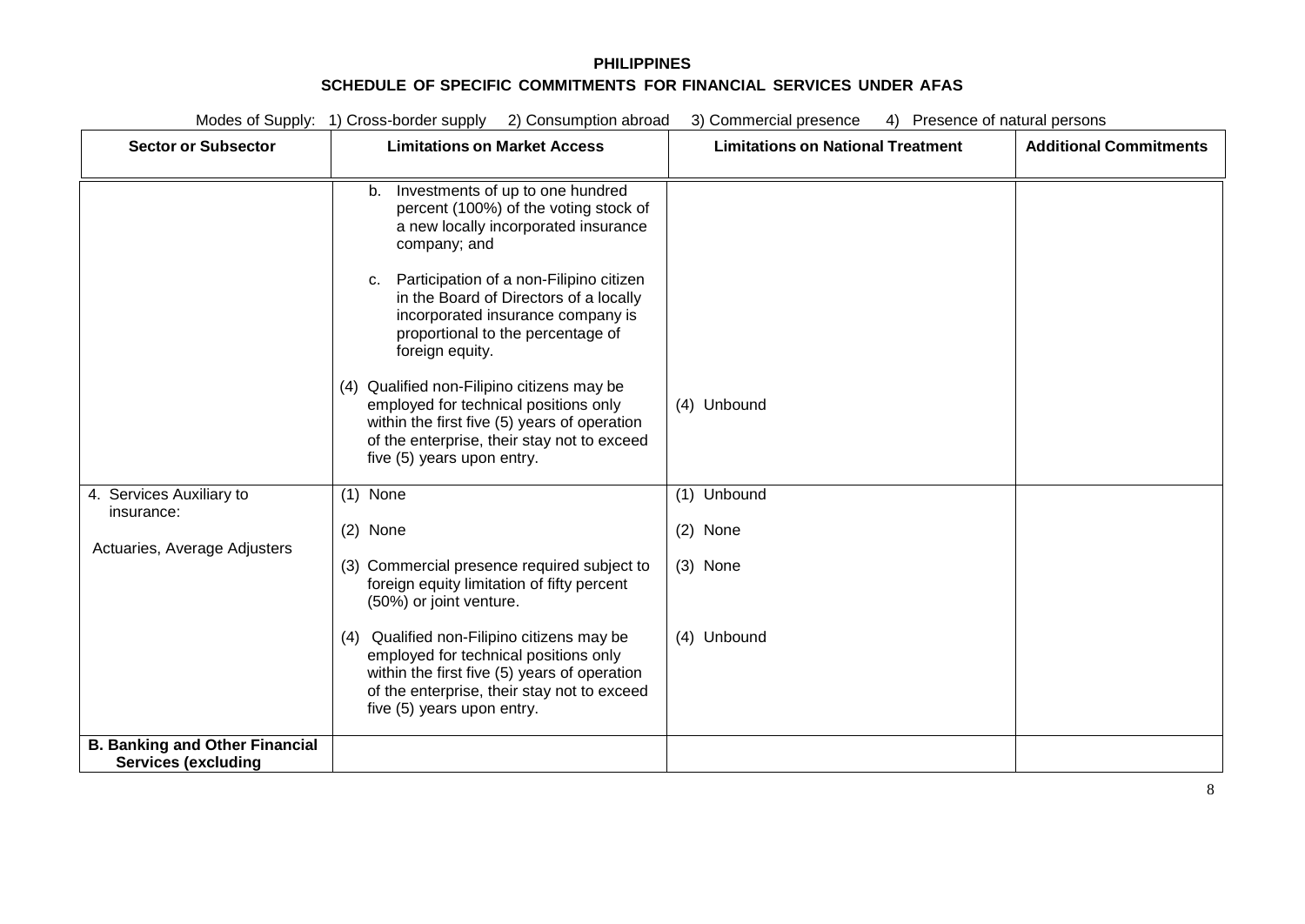| Modes of Supply: 1) Cross-border supply<br>2) Consumption abroad<br>3) Commercial presence<br>4) Presence of natural persons                                                                                                                                                                                                                                                                                                                                                                                                                                                                                                                                                                                            |                                                                                                                                                                                                                                                                                                                                                                                                                                                                                                                                                                                                                                                                                                                                                                                                                                                                                                                                                   |                                          |                               |
|-------------------------------------------------------------------------------------------------------------------------------------------------------------------------------------------------------------------------------------------------------------------------------------------------------------------------------------------------------------------------------------------------------------------------------------------------------------------------------------------------------------------------------------------------------------------------------------------------------------------------------------------------------------------------------------------------------------------------|---------------------------------------------------------------------------------------------------------------------------------------------------------------------------------------------------------------------------------------------------------------------------------------------------------------------------------------------------------------------------------------------------------------------------------------------------------------------------------------------------------------------------------------------------------------------------------------------------------------------------------------------------------------------------------------------------------------------------------------------------------------------------------------------------------------------------------------------------------------------------------------------------------------------------------------------------|------------------------------------------|-------------------------------|
| <b>Sector or Subsector</b>                                                                                                                                                                                                                                                                                                                                                                                                                                                                                                                                                                                                                                                                                              | <b>Limitations on Market Access</b>                                                                                                                                                                                                                                                                                                                                                                                                                                                                                                                                                                                                                                                                                                                                                                                                                                                                                                               | <b>Limitations on National Treatment</b> | <b>Additional Commitments</b> |
| Insurance)                                                                                                                                                                                                                                                                                                                                                                                                                                                                                                                                                                                                                                                                                                              |                                                                                                                                                                                                                                                                                                                                                                                                                                                                                                                                                                                                                                                                                                                                                                                                                                                                                                                                                   |                                          |                               |
| Commercial banking<br>Acceptance of deposits and<br>other repayable funds from the<br>public<br>Lending of all types, including<br>consumer credit, mortgage<br>credit, and financing of<br>commercial transaction<br>- All payment and money<br>transmission services.<br>including credit, charge and<br>debit cards, travellers cheques<br>and bankers drafts<br>- Guarantees and commitments<br>- Trading for own account or for<br>account of customers, whether<br>on an exchange, in an over-<br>the-counter market or<br>otherwise, the following:<br>Money market instruments<br>(bank's own promissory notes,<br>repurchase agreements, and<br>certificates of<br>assignment/participation with<br>recourse); | 1) Commercial presence is required.<br>2) None<br>3) I. Forms of commercial presence<br>Only established, reputable and financially<br>sound foreign banks that are widely-owned<br>and publicly listed may operate in the<br>Philippine banking system through any one<br>of the following modes of entry, subject to<br>relevant licensing and other requirements<br>prior to actual entry.<br>However, this shall not preclude secondary<br>investment in the equity of a locally<br>incorporated bank not exceeding forty<br>percent (40%) of voting stock.<br>(a) Establishment of foreign bank branches<br>with full banking authority<br>Each foreign bank authorized to do<br>banking business in the Philippines shall<br>be allowed to open up to five (5) sub-<br>branches as may be approved by the<br>Monetary Board.<br>(b) Acquisition of up to one hundred percent<br>(100%) of the voting stock of an existing<br>domestic bank. | 1) None<br>(2)<br>None<br>3)<br>None     |                               |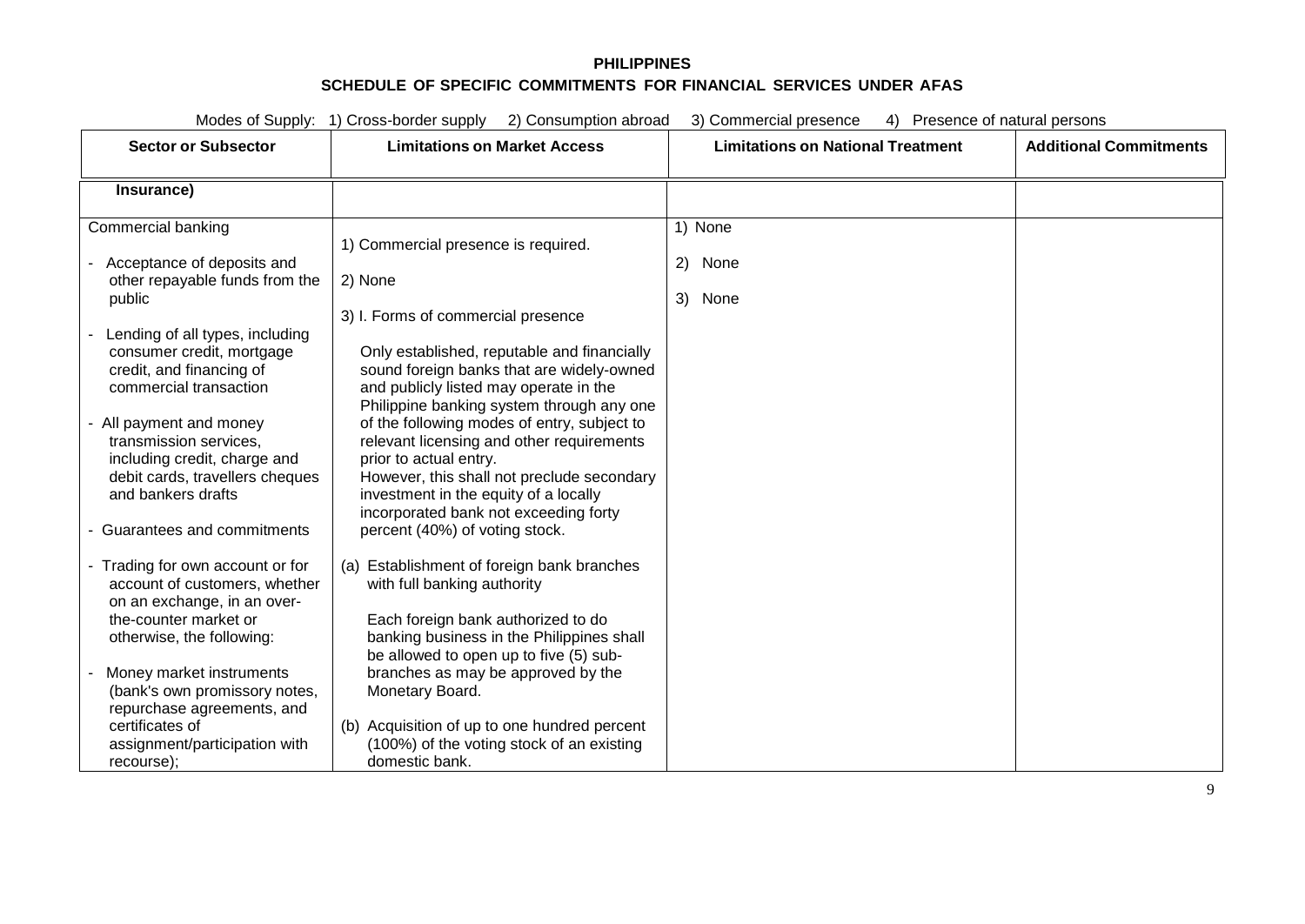| Modes of Supply: 1) Cross-border supply<br>2) Consumption abroad<br>3) Commercial presence<br>Presence of natural persons<br>4) |                                                                                           |                                          |                               |
|---------------------------------------------------------------------------------------------------------------------------------|-------------------------------------------------------------------------------------------|------------------------------------------|-------------------------------|
| <b>Sector or Subsector</b>                                                                                                      | <b>Limitations on Market Access</b>                                                       | <b>Limitations on National Treatment</b> | <b>Additional Commitments</b> |
|                                                                                                                                 |                                                                                           |                                          |                               |
|                                                                                                                                 |                                                                                           |                                          |                               |
| - Foreign exchange;                                                                                                             | (c) Investing in up to one hundred percent<br>(100%) of the voting stock of a new locally |                                          |                               |
| Derivative products including,                                                                                                  | incorporated banking subsidiary.                                                          |                                          |                               |
| but not limited to, futures and                                                                                                 |                                                                                           |                                          |                               |
| options;                                                                                                                        | For entry under Mode (c) majority of the                                                  |                                          |                               |
|                                                                                                                                 | incorporators must be residents of the                                                    |                                          |                               |
| Exchange rate and interest rate<br>instruments, including products                                                              | Philippines.                                                                              |                                          |                               |
| such as swaps, forward rate                                                                                                     | For Modes (b) and (c) non-Filipino citizens                                               |                                          |                               |
| agreements; and                                                                                                                 | may become members of the Board of                                                        |                                          |                               |
|                                                                                                                                 | Directors of a bank to the extent of the                                                  |                                          |                               |
| Other allowable negotiable<br>instruments and financial                                                                         | foreign participation in the equity of said<br>bank provided that majority of the         |                                          |                               |
| assets.                                                                                                                         | members of the Board of Directors must                                                    |                                          |                               |
|                                                                                                                                 | be residents of the Philippines. The                                                      |                                          |                               |
| Participation in issues of all                                                                                                  | Corporate Secretary must be a citizen and                                                 |                                          |                               |
| kinds of securities, including                                                                                                  | resident of the Philippines.                                                              |                                          |                               |
| underwriting and placement as<br>agent (whether publicly or                                                                     | For foreign individuals or foreign non-bank                                               |                                          |                               |
| privately) and provision of                                                                                                     | corporations, aggregate share in the                                                      |                                          |                               |
| services related to such                                                                                                        | voting stock of a locally incorporated bank                                               |                                          |                               |
| issues.                                                                                                                         | shall be limited to forty percent (40%) in                                                |                                          |                               |
| - Asset management, such as                                                                                                     | universal and commercial banks.                                                           |                                          |                               |
| cash or portfolio management,                                                                                                   | For locally incorporated subsidiaries and                                                 |                                          |                               |
| all forms of collective                                                                                                         | foreign bank branches, said banks shall                                                   |                                          |                               |
| investment management,                                                                                                          | comply with the minimum capital and                                                       |                                          |                               |
| custodial, depository and trust                                                                                                 | prudential capital ratios applicable to                                                   |                                          |                               |
| services                                                                                                                        | domestic banks of the same category as<br>prescribed by prevailing regulations.           |                                          |                               |
| Bancassurance                                                                                                                   |                                                                                           |                                          |                               |
|                                                                                                                                 | However, the capital of a foreign bank                                                    |                                          |                               |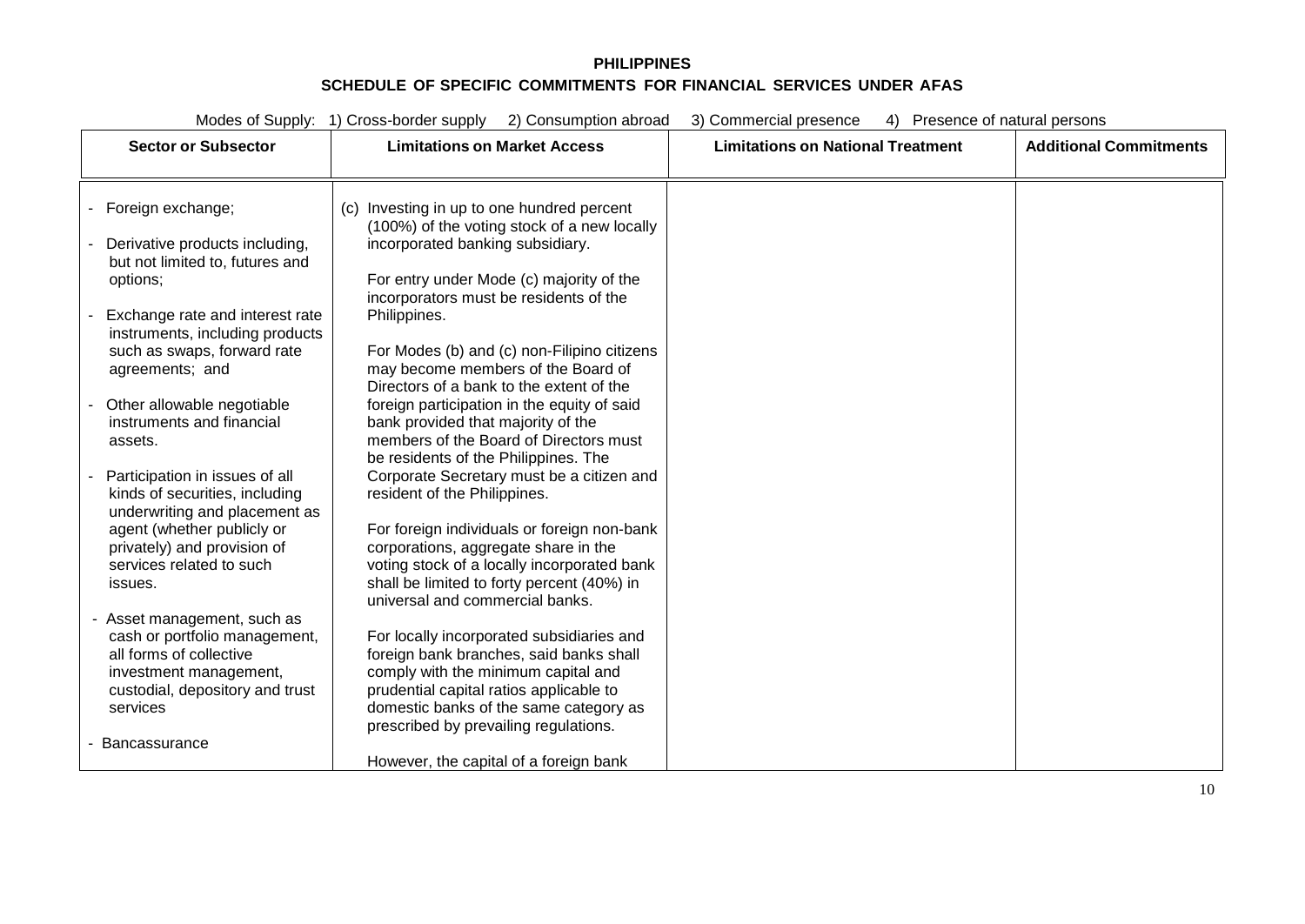| <b>Sector or Subsector</b>                                                                                                    | <b>Limitations on Market Access</b>                                                                                                                                                                                                                                                                                                                                                                                                                                                                                                                                                                                                                                                                                                                                                                                                                                                                                                                                                                                                                                                                                                                                | <b>Limitations on National Treatment</b> | <b>Additional Commitments</b> |
|-------------------------------------------------------------------------------------------------------------------------------|--------------------------------------------------------------------------------------------------------------------------------------------------------------------------------------------------------------------------------------------------------------------------------------------------------------------------------------------------------------------------------------------------------------------------------------------------------------------------------------------------------------------------------------------------------------------------------------------------------------------------------------------------------------------------------------------------------------------------------------------------------------------------------------------------------------------------------------------------------------------------------------------------------------------------------------------------------------------------------------------------------------------------------------------------------------------------------------------------------------------------------------------------------------------|------------------------------------------|-------------------------------|
| - Electronic Banking<br>- Outsourcing of banking support<br>and marketing activities,<br>except inherent banking<br>functions | branch shall be the sum of<br>(i) permanently assigned capital,<br>(ii) undivided profits, and<br>(iii) accumulated net earnings, which is<br>composed of unremitted profits not yet<br>cleared by the Bangko Sentral ng Pilipinas<br>for outward remittance and losses in<br>operations, less capital adjustments as<br>may be required.<br>Permanently assigned capital shall be<br>inwardly remitted and converted into<br>Philippine currency at the exchange rate<br>prevailing at the time of remittance, while<br>any net due from head office, branches,<br>subsidiaries and other offices outside the<br>Philippines, excluding accumulated net<br>earnings, shall be a deductible adjustment<br>to capital.<br>In computing the risk-based capital<br>adequacy ratios [Common equity Tier 1<br>(CET 1), Tier 1, and qualifying capital<br>(Tier 1 plus Tier 2 capital)], CET 1 capital<br>shall include permanently assigned<br>capital, undivided profits, accumulated net<br>earnings and other capital components.<br>Any net due from head office, branches,<br>subsidiaries and other offices outside the<br>Philippines, excluding accumulated net |                                          |                               |
|                                                                                                                               | earnings shall be deducted from CET 1<br>capital.                                                                                                                                                                                                                                                                                                                                                                                                                                                                                                                                                                                                                                                                                                                                                                                                                                                                                                                                                                                                                                                                                                                  |                                          |                               |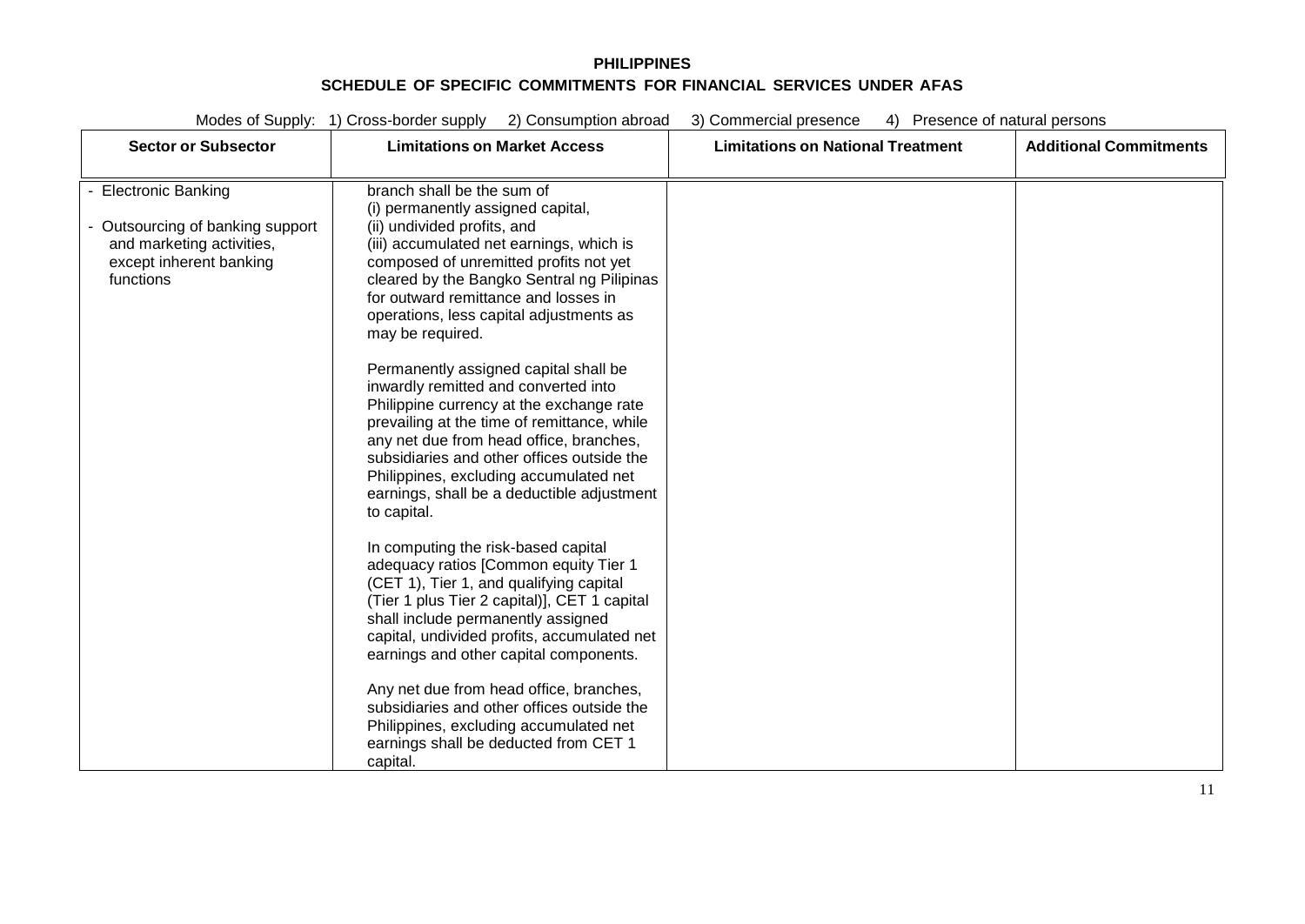| <b>Sector or Subsector</b>                    | <b>Limitations on Market Access</b><br>II. Scope of operations                                                                                                                                                                                                                                                                                                                                                                                                                                                     | <b>Limitations on National Treatment</b>                                                                                                                    | <b>Additional Commitments</b> |
|-----------------------------------------------|--------------------------------------------------------------------------------------------------------------------------------------------------------------------------------------------------------------------------------------------------------------------------------------------------------------------------------------------------------------------------------------------------------------------------------------------------------------------------------------------------------------------|-------------------------------------------------------------------------------------------------------------------------------------------------------------|-------------------------------|
|                                               |                                                                                                                                                                                                                                                                                                                                                                                                                                                                                                                    |                                                                                                                                                             |                               |
| Money broking and Foreign<br>Exchange broking | Prior authorization is required for the<br>following:<br>performance of trust, investment<br>$\overline{\phantom{a}}$<br>management and other fiduciary<br>functions;<br>foreign currency deposit unit<br>operations; and<br>derivatives activities.<br>Underwriting (firm and best efforts basis)<br>may be performed only by commercial<br>banks with expanded commercial banking<br>authority.<br>4) Unbound, except as provided in the<br>horizontal section.<br>1) Commercial presence is required<br>2) None | A non-Filipino citizen employed as officer or<br>4)<br>assigned to do technical functions shall have<br>two Filipino understudies.<br>1) None<br>None<br>2) |                               |
|                                               | Required to be organized as a<br>3)<br>commercial bank or a non-bank financial<br>intermediary<br>For commercial banks, all other limitations                                                                                                                                                                                                                                                                                                                                                                      | 3) None                                                                                                                                                     |                               |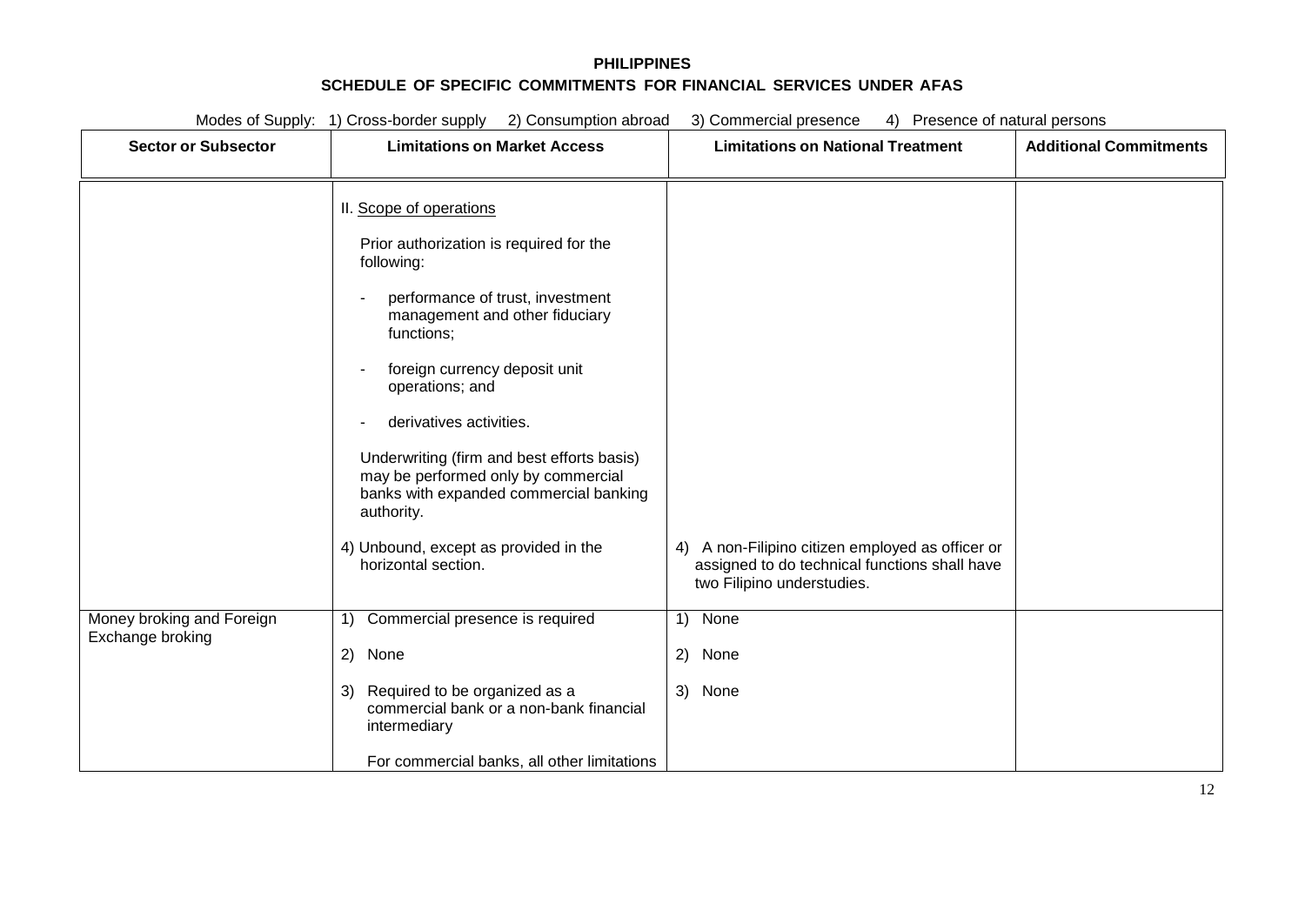| Modes of Supply: 1) Cross-border supply 2) Consumption abroad<br>3) Commercial presence<br>4) Presence of natural persons |                                                                                                                                                                                                                   |                                                                                                                                                         |                               |
|---------------------------------------------------------------------------------------------------------------------------|-------------------------------------------------------------------------------------------------------------------------------------------------------------------------------------------------------------------|---------------------------------------------------------------------------------------------------------------------------------------------------------|-------------------------------|
| <b>Sector or Subsector</b>                                                                                                | <b>Limitations on Market Access</b>                                                                                                                                                                               | <b>Limitations on National Treatment</b>                                                                                                                | <b>Additional Commitments</b> |
|                                                                                                                           | mentioned under mode 3 above for<br>commercial banks shall apply<br>Foreign equity bound at 40 per cent for<br>non-bank financial intermediary<br>Unbound, except as provided in the<br>4)<br>horizontal section. | For commercial banks and financing<br>4)<br>companies, foreign service suppliers shall<br>perform technical functions only, with<br>Filipino understudy |                               |
| Credit card services                                                                                                      | 1) Commercial presence is required                                                                                                                                                                                | None<br>$\left( \begin{matrix} 1 \end{matrix} \right)$                                                                                                  |                               |
|                                                                                                                           | 2) None                                                                                                                                                                                                           | 2)<br>None                                                                                                                                              |                               |
|                                                                                                                           | Required to be organized as a<br>3)<br>commercial bank or a non-bank financial<br>intermediary                                                                                                                    | 3) None                                                                                                                                                 |                               |
|                                                                                                                           | For commercial banks, all other limitations<br>mentioned under mode 3 above for<br>commercial banks shall apply                                                                                                   |                                                                                                                                                         |                               |
|                                                                                                                           | Foreign equity bound at 40 per cent for<br>non-bank financial intermediary                                                                                                                                        |                                                                                                                                                         |                               |
|                                                                                                                           | Unbound, except as those provided in the<br>4)<br>horizontal section.                                                                                                                                             | A non-Filipino citizen employed as officer or<br>4)<br>assigned to do technical functions shall<br>have two Filipino understudies.                      |                               |
| Promotion and provision of<br>information about the                                                                       | 1) Commercial presence is required                                                                                                                                                                                | None<br>1)                                                                                                                                              |                               |
| services/products offered by a                                                                                            | 2)<br>None                                                                                                                                                                                                        | 2) None                                                                                                                                                 |                               |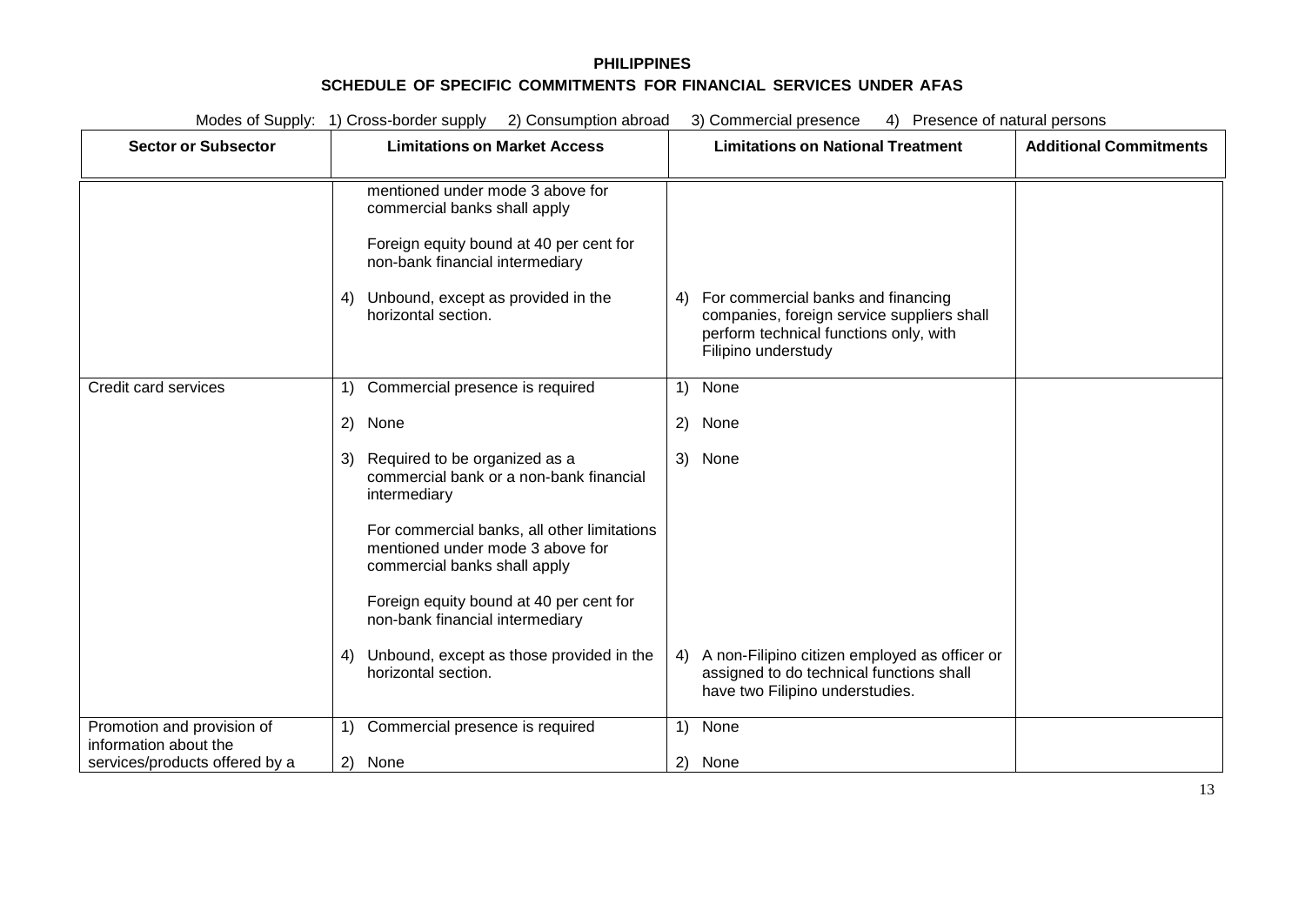| Modes of Supply: 1) Cross-border supply<br>2) Consumption abroad<br>3) Commercial presence<br>4) Presence of natural persons                      |                                                                                                                                                                                                                                                                                                                                                                                                                                   |                                                                                                                                  |                               |
|---------------------------------------------------------------------------------------------------------------------------------------------------|-----------------------------------------------------------------------------------------------------------------------------------------------------------------------------------------------------------------------------------------------------------------------------------------------------------------------------------------------------------------------------------------------------------------------------------|----------------------------------------------------------------------------------------------------------------------------------|-------------------------------|
| <b>Sector or Subsector</b>                                                                                                                        | <b>Limitations on Market Access</b>                                                                                                                                                                                                                                                                                                                                                                                               | <b>Limitations on National Treatment</b>                                                                                         | <b>Additional Commitments</b> |
| foreign bank<br>Financial advisory services as<br>follows:<br>Credit reference and<br>analysis<br>Investment and portfolio<br>research and advice | 3) None<br>Unbound, except as those provided in the<br>4)<br>horizontal section.<br>$(1)$ None<br>(2) None<br>(3) Required to be organized as a commercial<br>bank, or an investment house, or a non-<br>bank financial intermediary.<br>For commercial banks, all limitations<br>mentioned under mode 3 above for<br>commercial banks shall apply.<br>For investment houses, all limitations<br>mentioned under mode 3 above for | 3) None<br>4) Unbound, except as those provided in the<br>horizontal section.<br>$(1)$ None<br>$(2)$ None<br>(3) None            |                               |
|                                                                                                                                                   | investment houses shall apply provided<br>that foreign equity participation shall be<br>limited to 60%.<br>Foreign equity participation is bound at<br>40% for non-bank financial intermediary.<br>(4) Unbound, except as provided in the<br>horizontal section.                                                                                                                                                                  | (4) A non-Filipino citizen employed as officer or<br>assigned to do technical functions shall<br>have two Filipino understudies. |                               |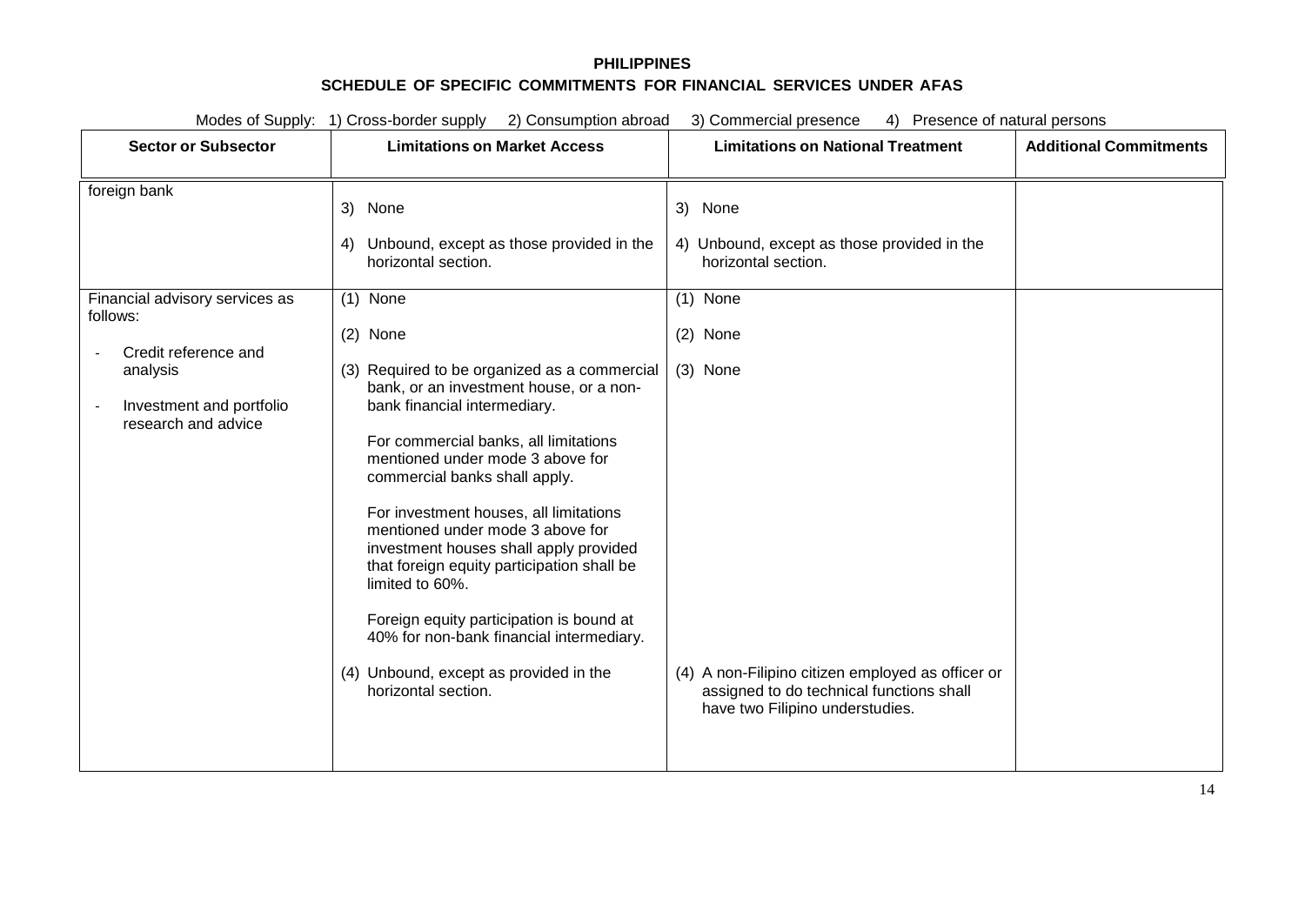| Modes of Supply:<br>1) Cross-border supply<br>2) Consumption abroad<br>3) Commercial presence<br>Presence of natural persons<br>4) |                                                                                          |                                                 |                               |
|------------------------------------------------------------------------------------------------------------------------------------|------------------------------------------------------------------------------------------|-------------------------------------------------|-------------------------------|
| <b>Sector or Subsector</b>                                                                                                         | <b>Limitations on Market Access</b>                                                      | <b>Limitations on National Treatment</b>        | <b>Additional Commitments</b> |
|                                                                                                                                    |                                                                                          |                                                 |                               |
| <b>Investment Houses</b>                                                                                                           | (1) Commercial presence is required.                                                     | $(1)$ None                                      |                               |
| - Purchase and sell, distribute<br>or arrange to distribute on a                                                                   | $(2)$ None                                                                               | $(2)$ None                                      |                               |
| guaranteed basis securities                                                                                                        |                                                                                          |                                                 |                               |
| of other corporations                                                                                                              | (3) Must be organized as a stock                                                         | (3) None, except as indicated in the horizontal |                               |
|                                                                                                                                    | corporation. Subject to foreign equity                                                   | section                                         |                               |
| Participate as soliciting<br>dealer or selling group                                                                               | limitation of sixty percent (60%) of the<br>voting stock, subject to reciprocity         |                                                 |                               |
| member in tender offers,                                                                                                           | requirement.                                                                             |                                                 |                               |
| block sales, or exchange                                                                                                           |                                                                                          |                                                 |                               |
| offering of securities                                                                                                             | Foreign nationals may become members                                                     |                                                 |                               |
| Deal in options, rights or                                                                                                         | of the Board of Directors to the extent of<br>the foreign participation in the equity of |                                                 |                               |
| warrants relating to securities                                                                                                    | the enterprise. Resident foreign directors                                               |                                                 |                               |
|                                                                                                                                    | or officers of an Investment House, if                                                   |                                                 |                               |
| - Act as financial consultant,                                                                                                     | any, shall register with the Bureau of                                                   |                                                 |                               |
| investment adviser or broker                                                                                                       | Immigration and Deportation.                                                             |                                                 |                               |
| - Act as portfolio                                                                                                                 | An Investment House which intends to                                                     |                                                 |                               |
| manager/financial agent                                                                                                            | engage in quasi-banking, trust functions,                                                |                                                 |                               |
|                                                                                                                                    | investment management activities, and<br>foreign exchange operations is subject to       |                                                 |                               |
|                                                                                                                                    | the licensing requirements and                                                           |                                                 |                               |
|                                                                                                                                    | supervision of the Bangko Sentral ng                                                     |                                                 |                               |
|                                                                                                                                    | Pilipinas (BSP).                                                                         |                                                 |                               |
|                                                                                                                                    | Limitations listed in the horizontal section                                             |                                                 |                               |
|                                                                                                                                    | for financial services shall also apply.                                                 |                                                 |                               |
| Design pension, profit-                                                                                                            | (4) Unbound, except as indicated in the                                                  | Unbound<br>(4)                                  |                               |
| sharing and other employee<br>benefits plans                                                                                       | horizontal section for financial services.                                               |                                                 |                               |
|                                                                                                                                    |                                                                                          |                                                 |                               |
|                                                                                                                                    |                                                                                          |                                                 |                               |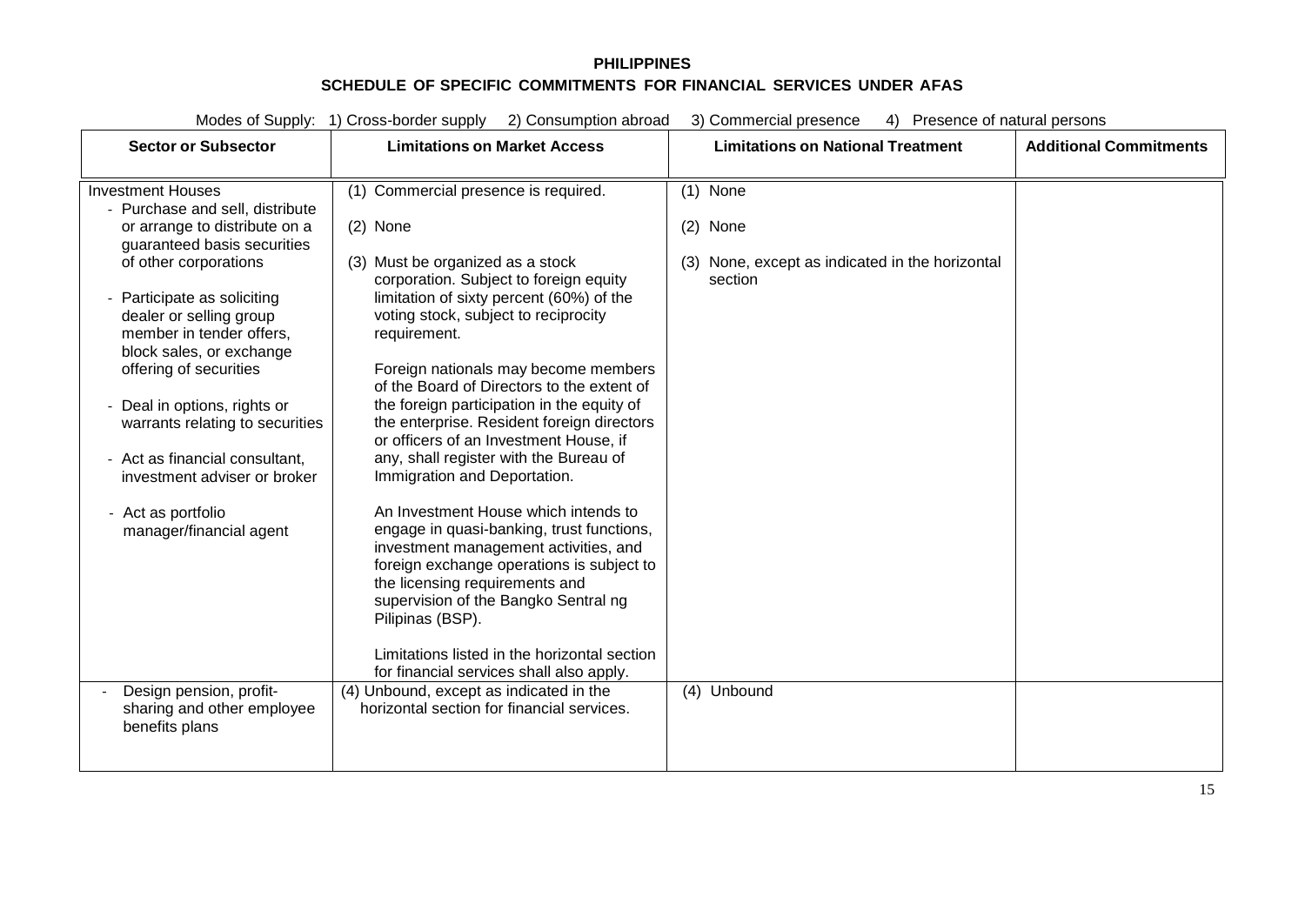| Modes of Supply: 1) Cross-border supply<br>2) Consumption abroad<br>3) Commercial presence<br>4) Presence of natural persons                                                                                                                                     |                                                                                                                                                                                                                                                                                                                                                                                                                                                                                                                                                                                |                                                                                         |                               |
|------------------------------------------------------------------------------------------------------------------------------------------------------------------------------------------------------------------------------------------------------------------|--------------------------------------------------------------------------------------------------------------------------------------------------------------------------------------------------------------------------------------------------------------------------------------------------------------------------------------------------------------------------------------------------------------------------------------------------------------------------------------------------------------------------------------------------------------------------------|-----------------------------------------------------------------------------------------|-------------------------------|
| <b>Sector or Subsector</b>                                                                                                                                                                                                                                       | <b>Limitations on Market Access</b>                                                                                                                                                                                                                                                                                                                                                                                                                                                                                                                                            | <b>Limitations on National Treatment</b>                                                | <b>Additional Commitments</b> |
| Securities dealership/brokerage                                                                                                                                                                                                                                  | (1) Commercial presence is required.                                                                                                                                                                                                                                                                                                                                                                                                                                                                                                                                           | $(1)$ None                                                                              |                               |
| Trading for own account or for<br>account of customers,<br>whether in an exchange, in<br>an over-the-counter market or<br>otherwise, the following:<br>Equities and its derivative<br>products such as<br>warrants and options<br><b>Transferable securities</b> | (2) None<br>(3) Must be performed by an Investment<br>House<br>or Securities Broker/Dealer organized as<br>a stock corporation.<br>For Investment Houses, all other<br>limitations mentioned under mode (3)<br>above for Investment Houses shall apply.<br>For Securities Broker/Dealer - must be a<br>member of the stock exchange in case<br>they intend to participate therein.<br>Underwriting is allowed only on best-<br>efforts basis.<br>Limitations listed in the horizontal section<br>for financial services also apply.<br>(4) Unbound, except as indicated in the | $(2)$ None<br>(3) None, except as indicated in the horizontal<br>section<br>(4) Unbound |                               |
| Participation in issues of all kinds                                                                                                                                                                                                                             | horizontal section for financial services.<br>(1) Commercial presence is required.                                                                                                                                                                                                                                                                                                                                                                                                                                                                                             | $(1)$ None                                                                              |                               |
| of securities, including                                                                                                                                                                                                                                         |                                                                                                                                                                                                                                                                                                                                                                                                                                                                                                                                                                                |                                                                                         |                               |
| underwriting and placement as<br>agent (whether publicly or                                                                                                                                                                                                      | (2) None                                                                                                                                                                                                                                                                                                                                                                                                                                                                                                                                                                       | (2) None                                                                                |                               |
| privately) and provision of<br>services related to such issues                                                                                                                                                                                                   | (3) Must be performed by an Investment<br>House or Securities Broker/Dealer<br>organized as a stock corporation.                                                                                                                                                                                                                                                                                                                                                                                                                                                               | (3) None, except as indicated in the horizontal<br>section                              |                               |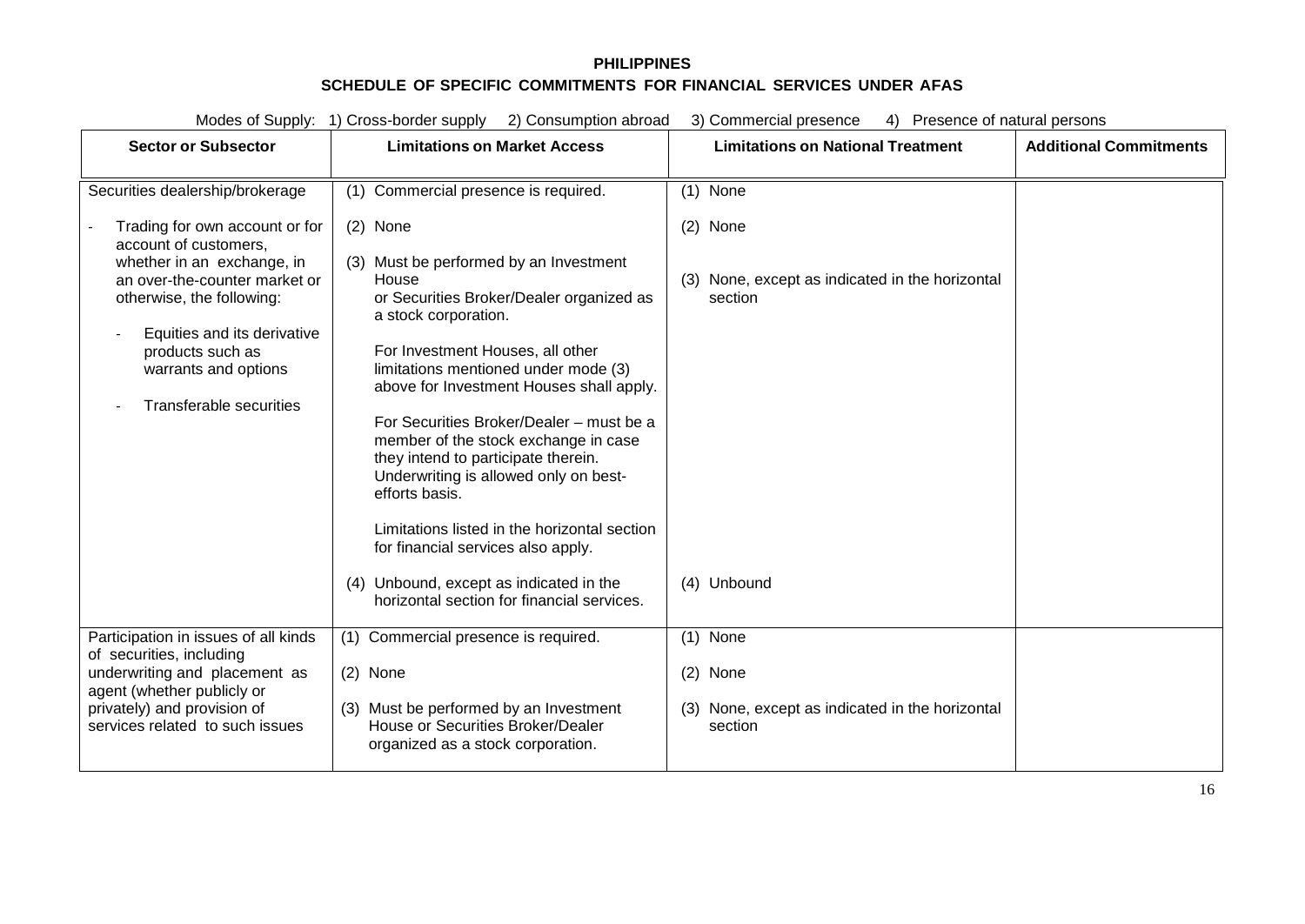|                                                                                                                                                        | Modes of Supply: 1) Cross-border supply 2) Consumption abroad<br>3) Commercial presence<br>4) Presence of natural persons                                                                                                                                                                                                                                                                                                                                                                                                                                                                                                                                                                                                                                                                                                                                                          |                                                                                                                    |                               |  |
|--------------------------------------------------------------------------------------------------------------------------------------------------------|------------------------------------------------------------------------------------------------------------------------------------------------------------------------------------------------------------------------------------------------------------------------------------------------------------------------------------------------------------------------------------------------------------------------------------------------------------------------------------------------------------------------------------------------------------------------------------------------------------------------------------------------------------------------------------------------------------------------------------------------------------------------------------------------------------------------------------------------------------------------------------|--------------------------------------------------------------------------------------------------------------------|-------------------------------|--|
| <b>Sector or Subsector</b>                                                                                                                             | <b>Limitations on Market Access</b>                                                                                                                                                                                                                                                                                                                                                                                                                                                                                                                                                                                                                                                                                                                                                                                                                                                | <b>Limitations on National Treatment</b>                                                                           | <b>Additional Commitments</b> |  |
| Performance of the functions of<br>stock transfer agent such as but<br>not limited to monitoring the<br>issuance and transfer of stock<br>certificates | For Investment Houses, all other<br>limitations mentioned under mode (3)<br>above for Investment Houses shall apply.<br>For Securities Broker/Dealer - must be a<br>member of the stock exchange in case<br>they intend to participate therein.<br>Underwriting is allowed only on best-<br>efforts basis.<br>Limitations listed in the horizontal section<br>for financial services also apply.<br>(4) Unbound, except as indicated in the<br>horizontal section for financial services.<br>(1) Commercial presence is required.<br>$(2)$ None<br>(3) Must be organized as a stock corporation<br>and have an officer who is a certified<br>public accountant duly licensed in the<br>Philippines.<br>Limitations listed in the horizontal section<br>for financial services also apply.<br>(4) Unbound, except as indicated in the<br>horizontal section for financial services. | (4) Unbound<br>$(1)$ None<br>(2) None<br>(3) None, except as indicated<br>in the horizontal section<br>(4) Unbound |                               |  |
| Transactions of an issuer                                                                                                                              | (1) Commercial presence is required.                                                                                                                                                                                                                                                                                                                                                                                                                                                                                                                                                                                                                                                                                                                                                                                                                                               | $(1)$ None                                                                                                         |                               |  |
| primarily engaged in the business                                                                                                                      |                                                                                                                                                                                                                                                                                                                                                                                                                                                                                                                                                                                                                                                                                                                                                                                                                                                                                    |                                                                                                                    |                               |  |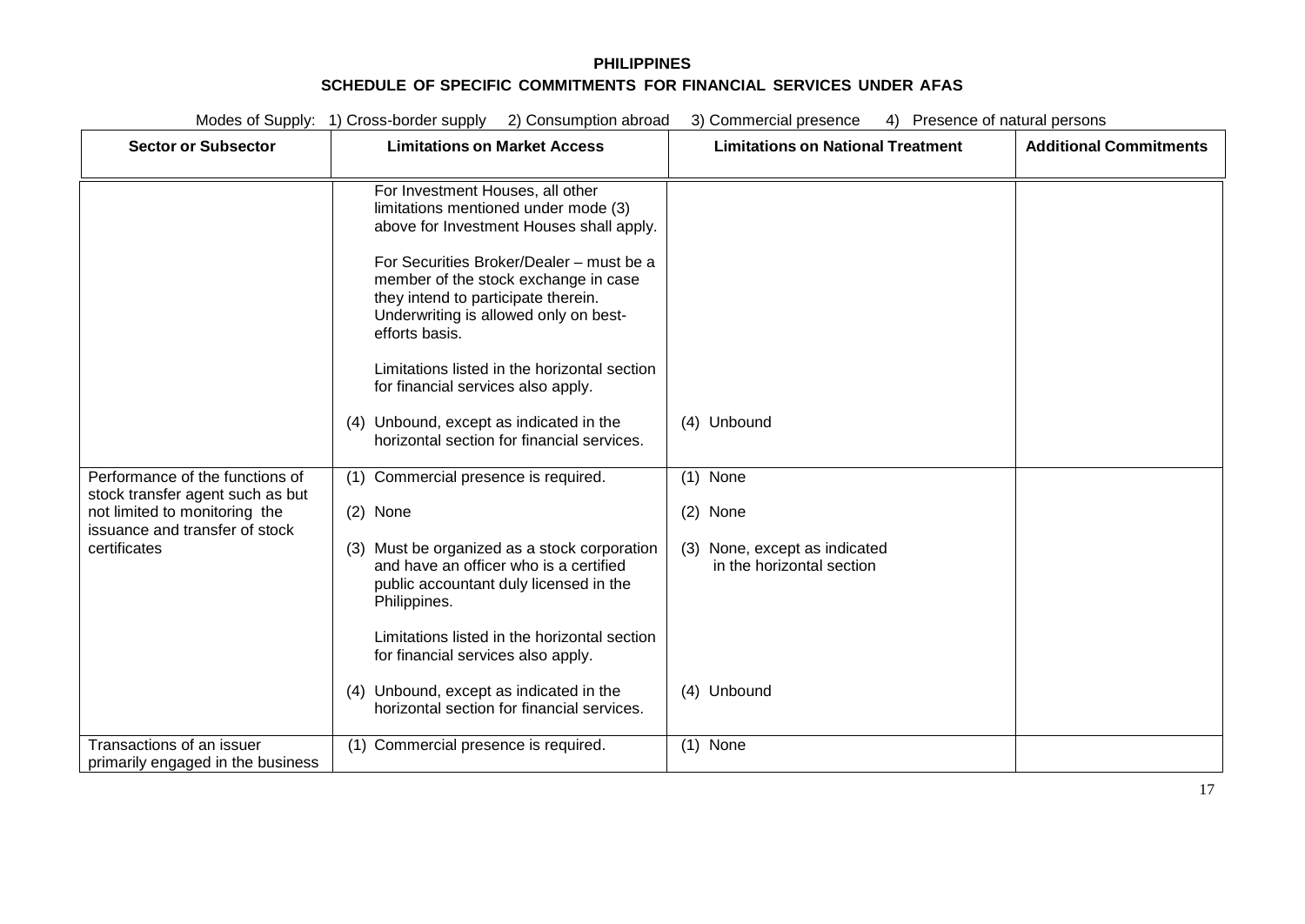| Modes of Supply: 1) Cross-border supply 2) Consumption abroad<br>3) Commercial presence<br>4) Presence of natural persons |                                                                                                                                                                                                                                                                                                                                                                                                                                                                                                                                 |                                                                                       |                               |
|---------------------------------------------------------------------------------------------------------------------------|---------------------------------------------------------------------------------------------------------------------------------------------------------------------------------------------------------------------------------------------------------------------------------------------------------------------------------------------------------------------------------------------------------------------------------------------------------------------------------------------------------------------------------|---------------------------------------------------------------------------------------|-------------------------------|
| <b>Sector or Subsector</b>                                                                                                | <b>Limitations on Market Access</b>                                                                                                                                                                                                                                                                                                                                                                                                                                                                                             | <b>Limitations on National Treatment</b>                                              | <b>Additional Commitments</b> |
| of investing, reinvesting, or<br>trading in securities                                                                    | (2) None<br>(3) Must be performed by an Investment<br>Company organized as a stock<br>corporation. Up to forty percent (40%)<br>foreign equity is allowed.<br>All members of the Board of Directors<br>must be citizens of the Philippines.<br>(4) Unbound, except as indicated in the<br>horizontal section for financial services.                                                                                                                                                                                            | (2) None<br>(3) None, except as indicated in the horizontal<br>section<br>(4) Unbound |                               |
| Factoring                                                                                                                 | (1) Commercial presence is required.<br>$(2)$ None<br>(3) Must be performed by a Financing<br>Company, organized as a stock<br>corporation.<br>Foreign nationals are allowed to own up to<br>sixty percent (60%) of the voting stock,<br>subject to reciprocity requirement.<br>Foreign nationals may become members<br>of the Board of Directors to the extent of<br>the foreign participation in the equity of<br>the enterprise.<br>Limitations listed in the horizontal section<br>for financial services shall also apply. | $(1)$ None<br>$(2)$ None<br>$(3)$ None                                                |                               |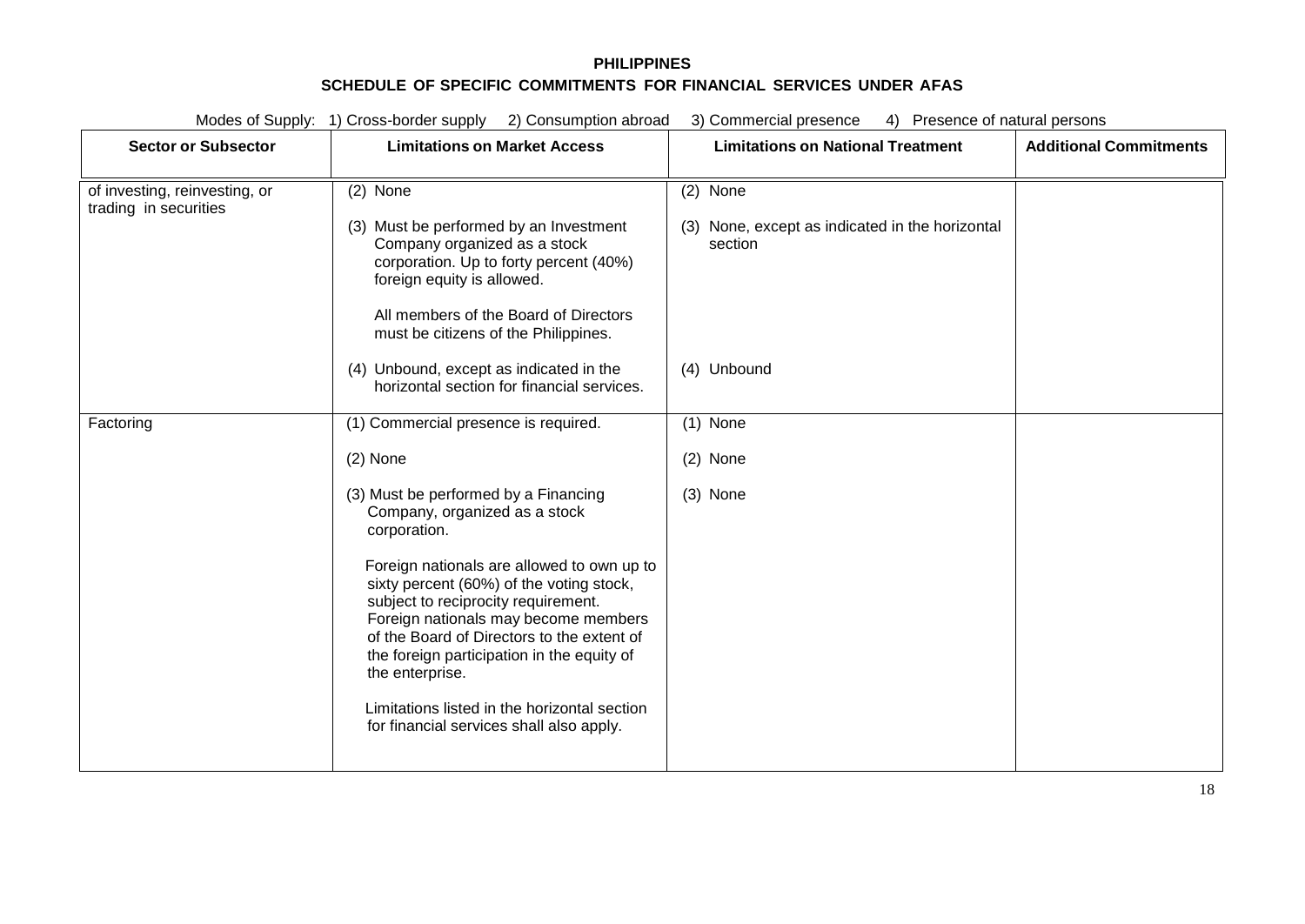| Modes of Supply: 1) Cross-border supply<br>2) Consumption abroad<br>3) Commercial presence<br>4) Presence of natural persons |                                                                                                                                                                                                                                                                                      |                                                                                                                                  |                               |
|------------------------------------------------------------------------------------------------------------------------------|--------------------------------------------------------------------------------------------------------------------------------------------------------------------------------------------------------------------------------------------------------------------------------------|----------------------------------------------------------------------------------------------------------------------------------|-------------------------------|
| <b>Sector or Subsector</b>                                                                                                   | <b>Limitations on Market Access</b>                                                                                                                                                                                                                                                  | <b>Limitations on National Treatment</b>                                                                                         | <b>Additional Commitments</b> |
|                                                                                                                              | (4) Unbound, except as indicated in the<br>horizontal section for financial services.                                                                                                                                                                                                | (4) A non-Filipino citizen employed as officer<br>or assigned to do technical functions shall<br>have two Filipino understudies. |                               |
| Financial leasing                                                                                                            | (1) Commercial presence is required.                                                                                                                                                                                                                                                 | None<br>1.                                                                                                                       |                               |
|                                                                                                                              | (2) None                                                                                                                                                                                                                                                                             | 2. None                                                                                                                          |                               |
|                                                                                                                              | (3) Must be performed by a Financing<br>Company, organized as a stock<br>corporation.                                                                                                                                                                                                | 3. None                                                                                                                          |                               |
|                                                                                                                              | Foreign nationals are allowed to own up<br>to sixty percent (60%) of the voting stock,<br>subject to reciprocity requirement.<br>Foreign nationals may become members<br>of the Board of Directors to the extent of<br>the foreign participation in the equity of<br>the enterprise. |                                                                                                                                  |                               |
|                                                                                                                              | Limitations listed in the horizontal section<br>for financial services shall also apply.                                                                                                                                                                                             |                                                                                                                                  |                               |
|                                                                                                                              | (4) Unbound, except as indicated in the<br>horizontal section for financial services.                                                                                                                                                                                                | 4. A non-Filipino citizen employed as officer or<br>assigned to do technical functions shall<br>have two Filipino understudies.  |                               |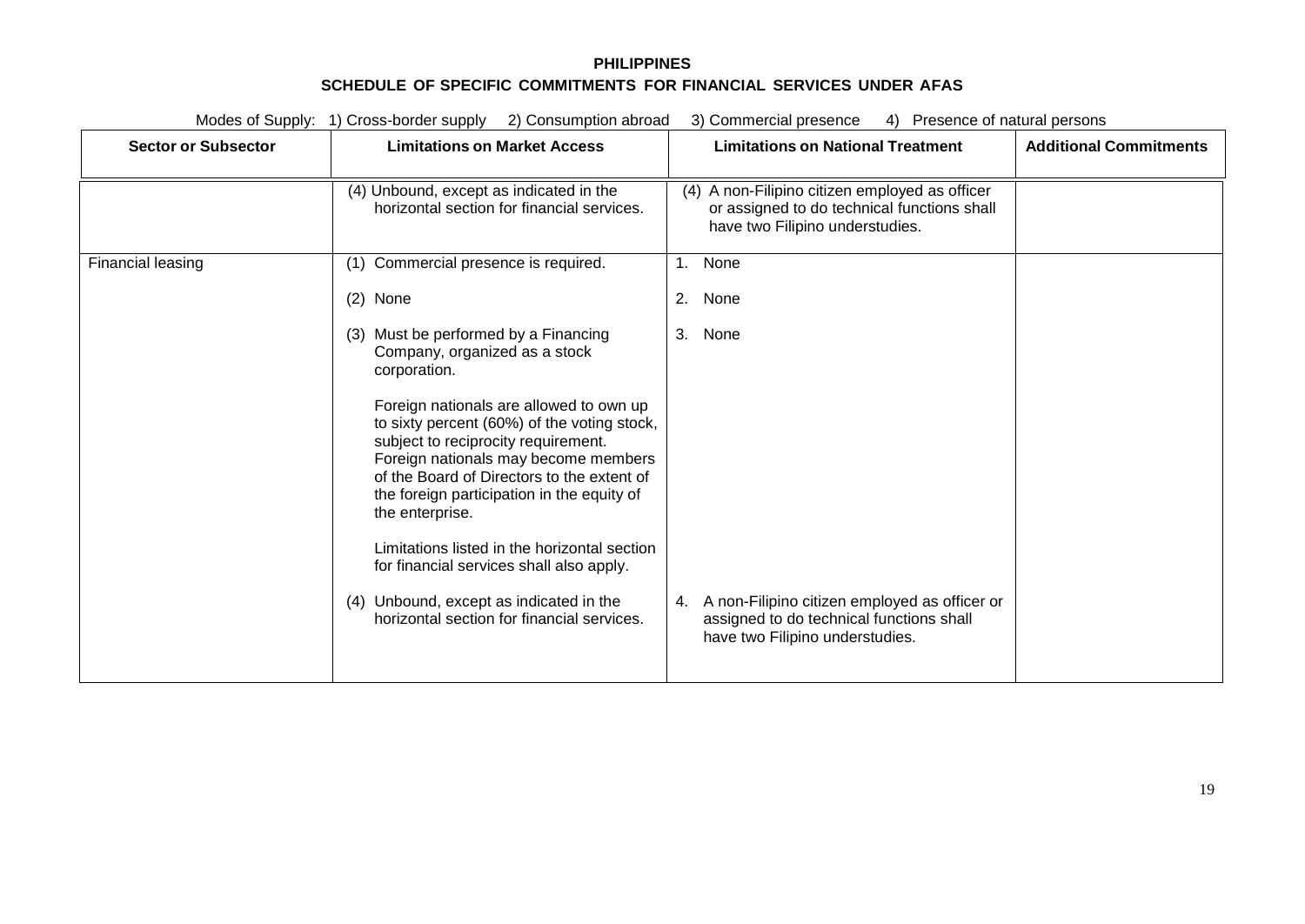**Protocol to Implement the Seventh Package of Commitment on Financial Services under the ASEAN Framework Agreement on Services**

> **SINGAPORE SCHEDULE OF SPECIFIC COMMITMENTS**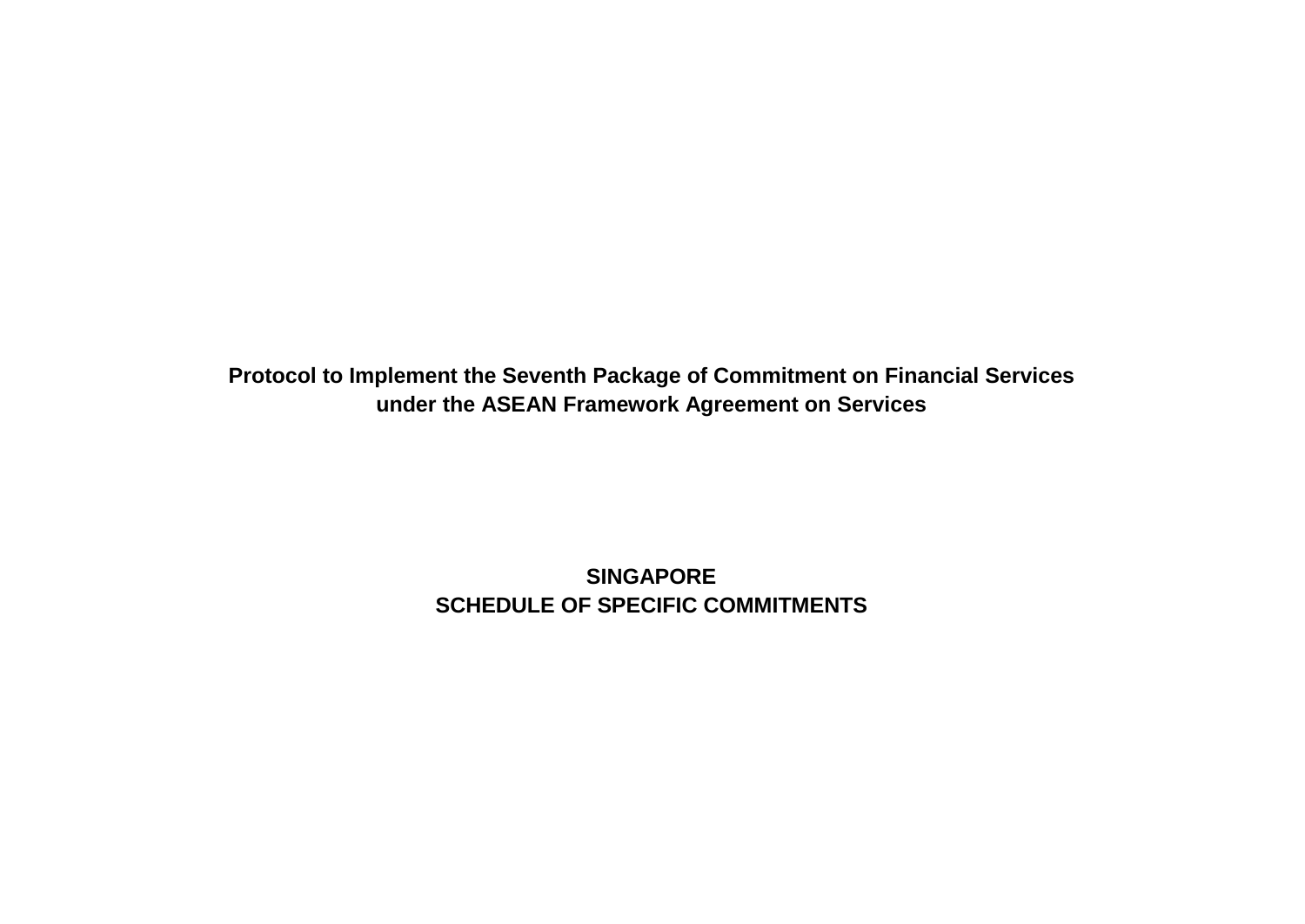| Modes of Supply: 1) Cross-border supply<br>2) Consumption abroad<br>3) Commercial presence<br>Presence of natural persons<br>4) |                                                                                                                                                                                                                                                                                                                                                                                                                                                                                                                                                                                                                                                                                                                                                                                                                                                                                                                                                                                                                               |                                          |                                         |  |
|---------------------------------------------------------------------------------------------------------------------------------|-------------------------------------------------------------------------------------------------------------------------------------------------------------------------------------------------------------------------------------------------------------------------------------------------------------------------------------------------------------------------------------------------------------------------------------------------------------------------------------------------------------------------------------------------------------------------------------------------------------------------------------------------------------------------------------------------------------------------------------------------------------------------------------------------------------------------------------------------------------------------------------------------------------------------------------------------------------------------------------------------------------------------------|------------------------------------------|-----------------------------------------|--|
| <b>Sector or Subsector</b>                                                                                                      | <b>Limitations on Market Access</b>                                                                                                                                                                                                                                                                                                                                                                                                                                                                                                                                                                                                                                                                                                                                                                                                                                                                                                                                                                                           | <b>Limitations on National Treatment</b> | <b>Additional</b><br><b>Commitments</b> |  |
| <b>HORIZONTAL COMMITMENTS</b><br>Ъ.                                                                                             |                                                                                                                                                                                                                                                                                                                                                                                                                                                                                                                                                                                                                                                                                                                                                                                                                                                                                                                                                                                                                               |                                          |                                         |  |
| ALL SECTORS INCLUDED IN THIS<br><b>SCHEDULE</b>                                                                                 | Presence of natural persons unbound,<br>4)<br>except for intra-corporate transferees<br>(see below)<br>Temporary movement of skilled<br>4)<br>personnel unbound except for the<br>temporary movement of intra-corporate<br>transferees at the level of managers,<br>executives and specialists. Intra-<br>corporate transferees refers to<br>managers, executives and specialists,<br>as defined below, who are employees of<br>firms that provide services within<br>Singapore through a branch, subsidiary,<br>or affiliate established in Singapore and<br>who have been in the prior employ of<br>their firms outside Singapore for a period<br>of not less than one year immediately<br>preceding the date of their application<br>for admission and who are one of the<br>following:<br>Managers - persons within an<br>a)<br>organisation who primarily direct the<br>organisation, or a department or<br>sub-division of the organisation,<br>supervise and control the work of<br>other supervisory, professional or | Unbound<br>4)                            |                                         |  |
|                                                                                                                                 | managerial employees, have the<br>authority to hire and fire or<br>recommend hiring, firing, or other                                                                                                                                                                                                                                                                                                                                                                                                                                                                                                                                                                                                                                                                                                                                                                                                                                                                                                                         |                                          |                                         |  |
|                                                                                                                                 |                                                                                                                                                                                                                                                                                                                                                                                                                                                                                                                                                                                                                                                                                                                                                                                                                                                                                                                                                                                                                               |                                          |                                         |  |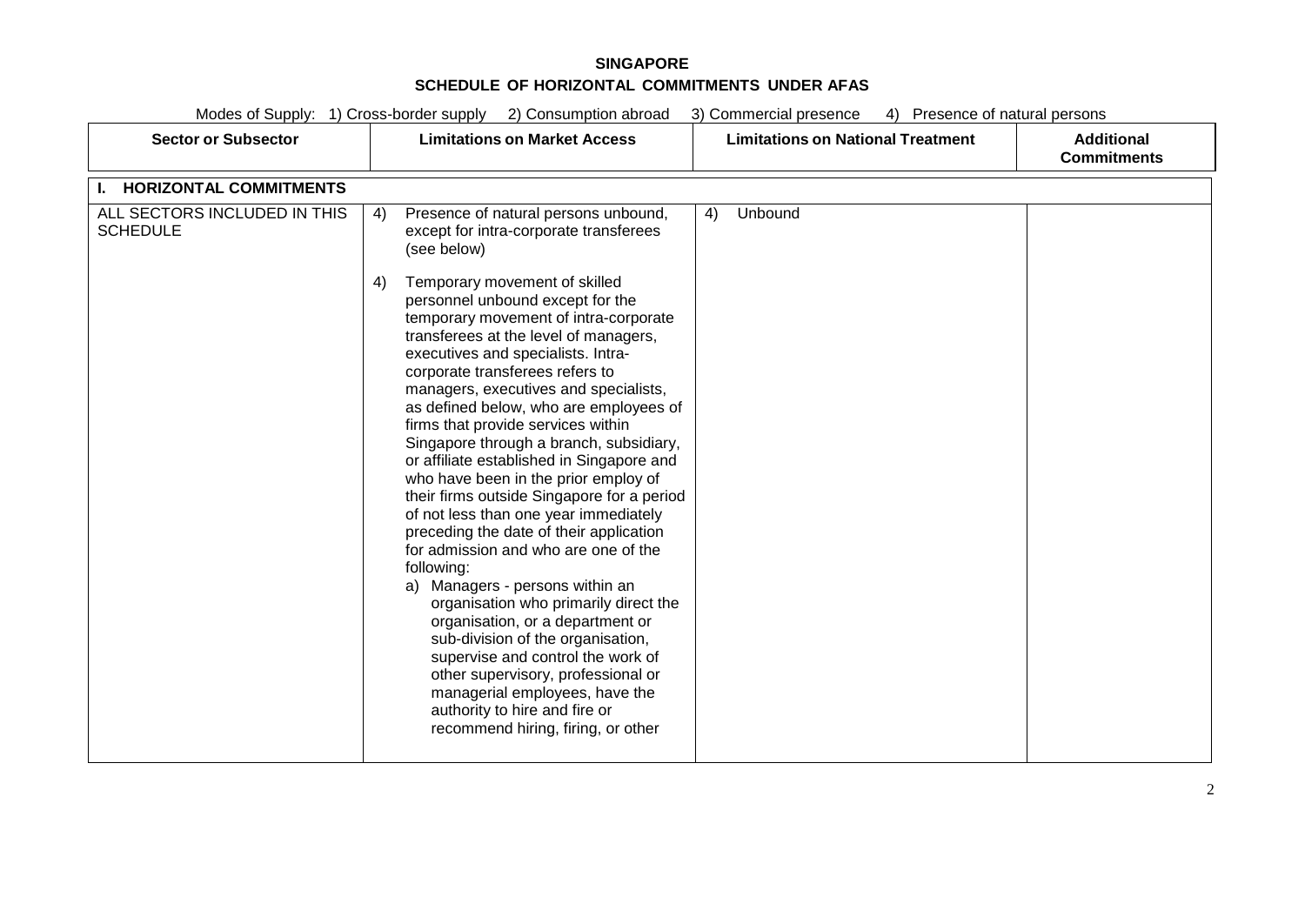| <b>Sector or Subsector</b> | <b>Limitations on Market Access</b>                                                                                                                                                                                                                                                                                                                                                                                                                                                                                                                                                                                                                                                                                                                                                                                                                                                                                                                                                                | <b>Limitations on National Treatment</b> | <b>Additional</b><br><b>Commitments</b> |
|----------------------------|----------------------------------------------------------------------------------------------------------------------------------------------------------------------------------------------------------------------------------------------------------------------------------------------------------------------------------------------------------------------------------------------------------------------------------------------------------------------------------------------------------------------------------------------------------------------------------------------------------------------------------------------------------------------------------------------------------------------------------------------------------------------------------------------------------------------------------------------------------------------------------------------------------------------------------------------------------------------------------------------------|------------------------------------------|-----------------------------------------|
|                            | personnel actions (such as<br>promotion or leave authorisation),<br>and exercise discretionary authority<br>over day-to-day operations. Does<br>not include first-line supervisors,<br>unless the employees supervised<br>are professionals, nor does it<br>include employees who primarily<br>perform tasks necessary for the<br>provision of the service.<br>b) Executives - persons within the<br>organisation who primarily direct<br>the management of the<br>organisation, exercise wide latitude<br>in decision-making, and receive<br>only general supervision or<br>direction from higher-level<br>executives, the board of directors,<br>or stockholders of the business.<br>Executives would not directly<br>perform tasks related to the actual<br>provision of the service or services<br>of the organisation.<br>Specialists - persons within an<br>C)<br>organisation who possess<br>knowledge at an advanced level of<br>expertise and who possess<br>proprietary knowledge of the |                                          |                                         |
|                            | organisation's service, research<br>equipment, techniques, or<br>management. (Specialists may                                                                                                                                                                                                                                                                                                                                                                                                                                                                                                                                                                                                                                                                                                                                                                                                                                                                                                      |                                          |                                         |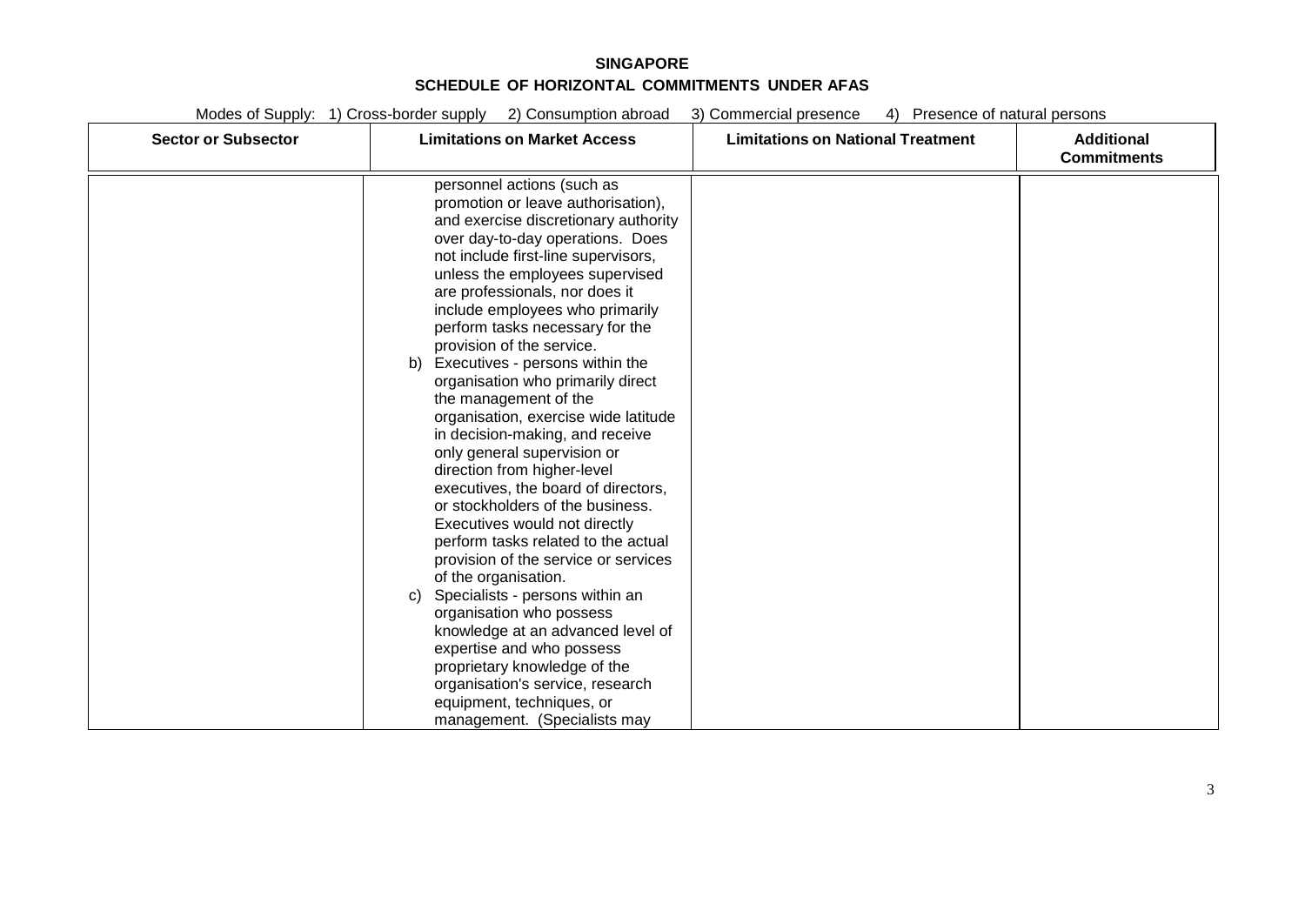| <b>Sector or Subsector</b> | <b>Limitations on Market Access</b>                                                                                                                                                                                                                                          | <b>Limitations on National Treatment</b>                                                                                                                                                                                                                                                                                                                                                                                                                                                                                               | <b>Additional</b><br><b>Commitments</b> |
|----------------------------|------------------------------------------------------------------------------------------------------------------------------------------------------------------------------------------------------------------------------------------------------------------------------|----------------------------------------------------------------------------------------------------------------------------------------------------------------------------------------------------------------------------------------------------------------------------------------------------------------------------------------------------------------------------------------------------------------------------------------------------------------------------------------------------------------------------------------|-----------------------------------------|
|                            | include, but are not limited to,<br>members of licensed professions).<br>Entry for these intra-corporate<br>transferees is limited to a two year<br>period that may be extended for up to<br>three additional years each time for a<br>total term not exceeding eight years. | Commercial presence, right of<br>3)<br>establishment and movement of<br>juridical persons are subject to<br>compliance with the following<br>provisions:<br>A foreigner who wishes to register<br>a business firm must have a local<br>manager who should be a<br>Singapore citizen or a Singapore<br>Permanent Resident or a<br>Singapore Employment Pass<br>holder. (However, a foreigner who<br>is a Singapore Permanent Resident<br>or a Singapore Employment Pass<br>holder can register a business<br>without appointing a local |                                         |
|                            |                                                                                                                                                                                                                                                                              | manager.)                                                                                                                                                                                                                                                                                                                                                                                                                                                                                                                              |                                         |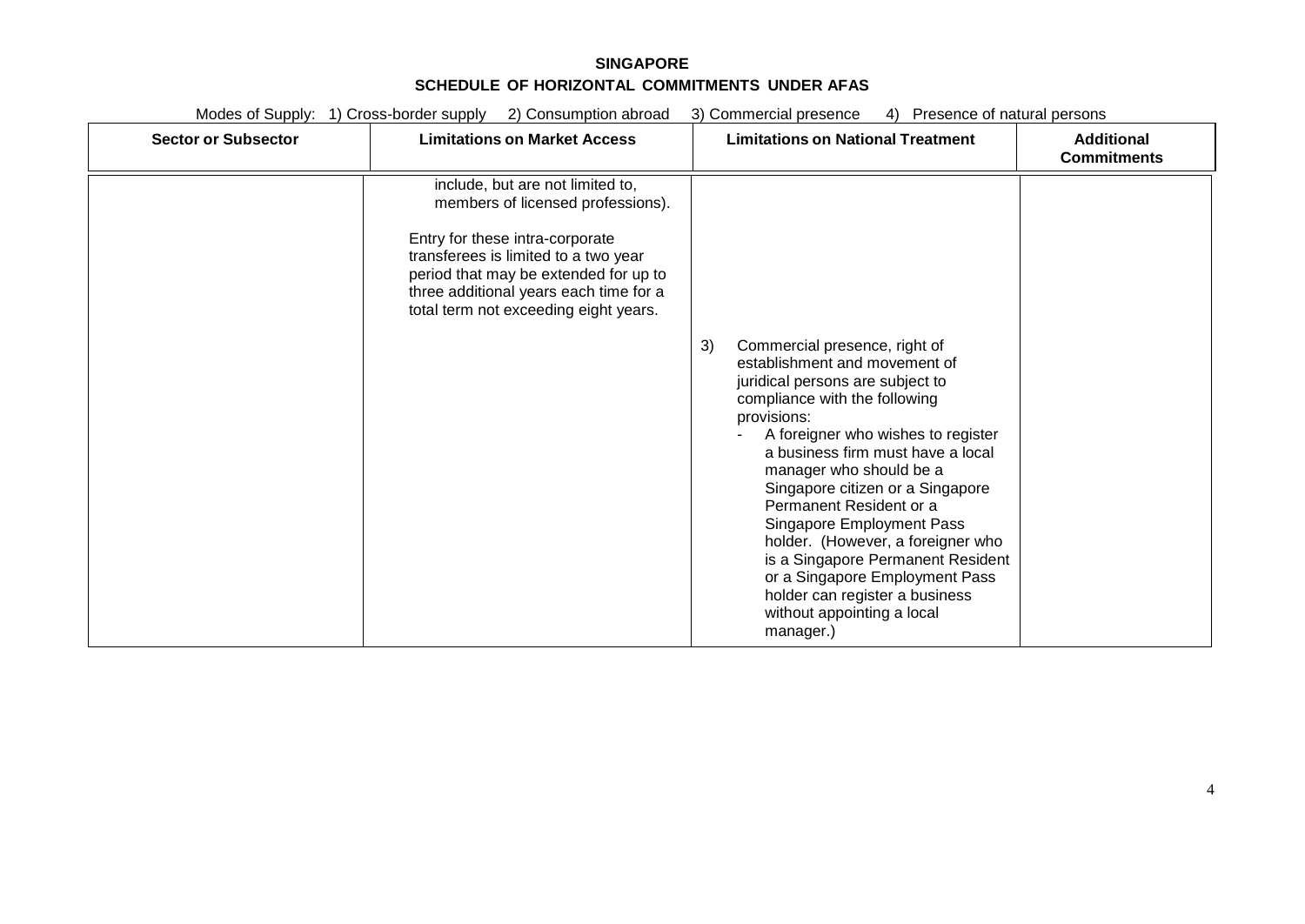| <b>Sector or Subsector</b> | <b>Limitations on Market Access</b>                                                                                                                                                                                              | <b>Limitations on National Treatment</b>                                                                                                                                                                                                                                                                                                                                                                                                                                                                                                                                              | <b>Additional</b><br><b>Commitments</b> |
|----------------------------|----------------------------------------------------------------------------------------------------------------------------------------------------------------------------------------------------------------------------------|---------------------------------------------------------------------------------------------------------------------------------------------------------------------------------------------------------------------------------------------------------------------------------------------------------------------------------------------------------------------------------------------------------------------------------------------------------------------------------------------------------------------------------------------------------------------------------------|-----------------------------------------|
|                            | 1, 2, 3, 4<br>Specific commitments in<br>market access in any sector<br>or sub sector, through any<br>mode of delivery, shall not<br>be construed to override the<br>limitations established in the<br>financial services sector | At least one director of the<br>company must be locally resident<br>All branches of foreign companies<br>registered in Singapore must have<br>at least 2 locally resident agents.<br>(To qualify as locally resident, a<br>person should be either a<br>Singapore citizen or Singapore<br>Permanent Resident or Singapore<br>Employment Pass holder.)<br>1), 2), 3), 4)<br>Unbound for subsidies<br>except for specific<br>commitments contained in<br>WTO document GATS/SC/76<br>(15 April 1994), GATS/SC/76<br>Suppl.2 (11 April 1997) and<br>GATS/SC/76 Suppl.3 (26)<br>Feb 1998). |                                         |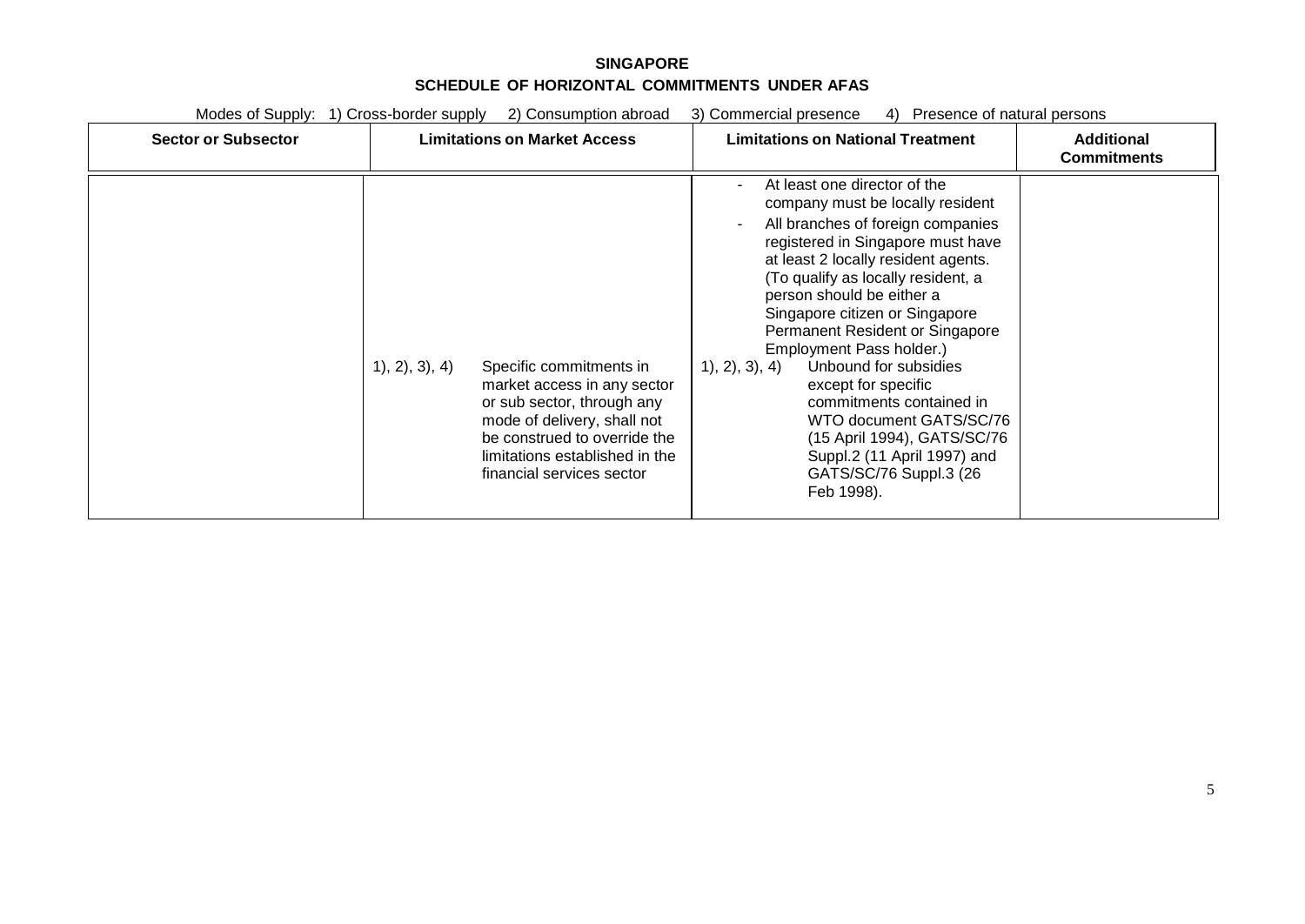| Modes of Supply: 1) Cross-border supply 2) Consumption abroad<br>3) Commercial presence<br>4) Presence of natural persons |                                                                                                                                                                                                                                                                                                                                                                                                                                                                                                                                                                                                                                                |                                                             |                               |  |
|---------------------------------------------------------------------------------------------------------------------------|------------------------------------------------------------------------------------------------------------------------------------------------------------------------------------------------------------------------------------------------------------------------------------------------------------------------------------------------------------------------------------------------------------------------------------------------------------------------------------------------------------------------------------------------------------------------------------------------------------------------------------------------|-------------------------------------------------------------|-------------------------------|--|
| <b>Sector or Subsector</b>                                                                                                | <b>Limitations on Market Access</b>                                                                                                                                                                                                                                                                                                                                                                                                                                                                                                                                                                                                            | <b>Limitations on National Treatment</b>                    | <b>Additional Commitments</b> |  |
| A. Insurance and insurance<br>related services                                                                            |                                                                                                                                                                                                                                                                                                                                                                                                                                                                                                                                                                                                                                                |                                                             |                               |  |
|                                                                                                                           | The commitments on financial services are made in accordance with the GATS and the Annex on Financial Services. All the commitments in this schedule are subject<br>to horizontal commitments in Singapore's Schedule of Horizontal Commitments to the present Protocol ("the horizontal section"). All the commitments in this Schedule<br>are subject to entry requirements, domestic laws, guidelines, rules and regulations, terms and conditions of MAS or any other relevant authority or body in Singapore,<br>as the case may be, which are consistent with Article VI of the GATS and paragraph 2 of the Annex on Financial Services. |                                                             |                               |  |
| (a) Life insurance including<br>annuity, disability income,                                                               | 1) Unbound                                                                                                                                                                                                                                                                                                                                                                                                                                                                                                                                                                                                                                     | 1) Unbound                                                  |                               |  |
| accident and health<br>insurance services                                                                                 | 2) None                                                                                                                                                                                                                                                                                                                                                                                                                                                                                                                                                                                                                                        | 2) None                                                     |                               |  |
|                                                                                                                           | 3) These measures are also limitations on<br>national treatment.<br>None, except<br>a) insurance companies must establish as<br>branches or subsidiaries; and<br>b) activities relating to the use, including via<br>investment, of monies from any social<br>security, public retirement or statutory<br>savings scheme.                                                                                                                                                                                                                                                                                                                      | 3) None                                                     |                               |  |
|                                                                                                                           | 4) Unbound except as indicated in the<br>horizontal section                                                                                                                                                                                                                                                                                                                                                                                                                                                                                                                                                                                    | 4) Unbound except as indicated in the<br>horizontal section |                               |  |
| (b) Non-life insurance services<br>including disability income,                                                           | 1) Unbound except that insurers which are<br>authorised or licensed to provide non-life                                                                                                                                                                                                                                                                                                                                                                                                                                                                                                                                                        | 1) As indicated in the MA column.                           |                               |  |
| accident and health                                                                                                       | insurance services in a Member State may                                                                                                                                                                                                                                                                                                                                                                                                                                                                                                                                                                                                       | 2) None                                                     |                               |  |
| insurance and contracts of<br>fidelity bonds, performance                                                                 | provide insurance of maritime, aviation and<br>transit ("MAT") risks comprising:                                                                                                                                                                                                                                                                                                                                                                                                                                                                                                                                                               |                                                             |                               |  |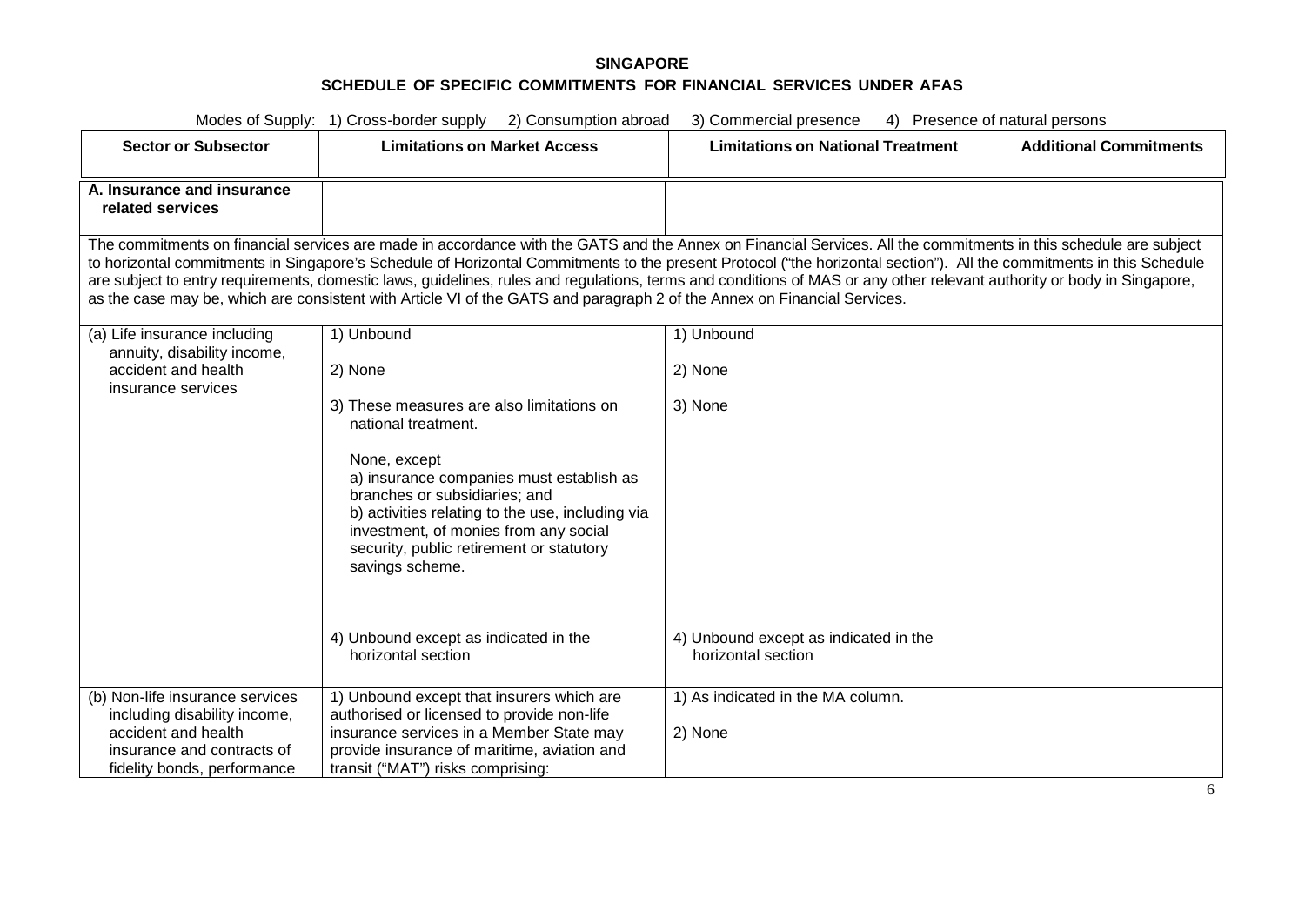| Modes of Supply: 1) Cross-border supply<br>2) Consumption abroad<br>3) Commercial presence<br>4) Presence of natural persons |                                                                                                                                                                                                                                                                                                                                                                                                                                                                                                          |                                                             |                               |
|------------------------------------------------------------------------------------------------------------------------------|----------------------------------------------------------------------------------------------------------------------------------------------------------------------------------------------------------------------------------------------------------------------------------------------------------------------------------------------------------------------------------------------------------------------------------------------------------------------------------------------------------|-------------------------------------------------------------|-------------------------------|
| <b>Sector or Subsector</b>                                                                                                   | <b>Limitations on Market Access</b>                                                                                                                                                                                                                                                                                                                                                                                                                                                                      | <b>Limitations on National Treatment</b>                    | <b>Additional Commitments</b> |
| body or similar contracts of<br>guarantee.                                                                                   | (a) maritime shipping and commercial<br>aviation and space launching and freight<br>(including satellites), with such<br>insurance to cover any or all of the<br>following: the goods being transported,<br>the vehicle transporting the goods and<br>any liability arising therefrom; and<br>goods in international transit<br>(b)                                                                                                                                                                      | 3) None                                                     |                               |
|                                                                                                                              | 2) None except that compulsory insurance of<br>Motor Third Party Liability and Workmen's<br>Compensation may only be purchased from<br>licensed insurance companies in Singapore<br>3) None except that foreign parties can only<br>acquire equity stakes of up to 49% in<br>aggregate in locally-owned insurance<br>companies provided the acquisition does not<br>result in any foreign party being the largest<br>shareholder; and insurance companies must<br>establish as branches or subsidiaries. |                                                             |                               |
|                                                                                                                              | 4) Unbound except as indicated in the<br>horizontal section                                                                                                                                                                                                                                                                                                                                                                                                                                              | 4) Unbound except as indicated in the<br>horizontal section |                               |
| (c) Reinsurance and<br>retrocession                                                                                          | 1) None<br>2) None                                                                                                                                                                                                                                                                                                                                                                                                                                                                                       | 1) None<br>2) None                                          |                               |
|                                                                                                                              | 3) None except reinsurance companies must                                                                                                                                                                                                                                                                                                                                                                                                                                                                | 3) None                                                     |                               |

be established as branches or subsidiaries.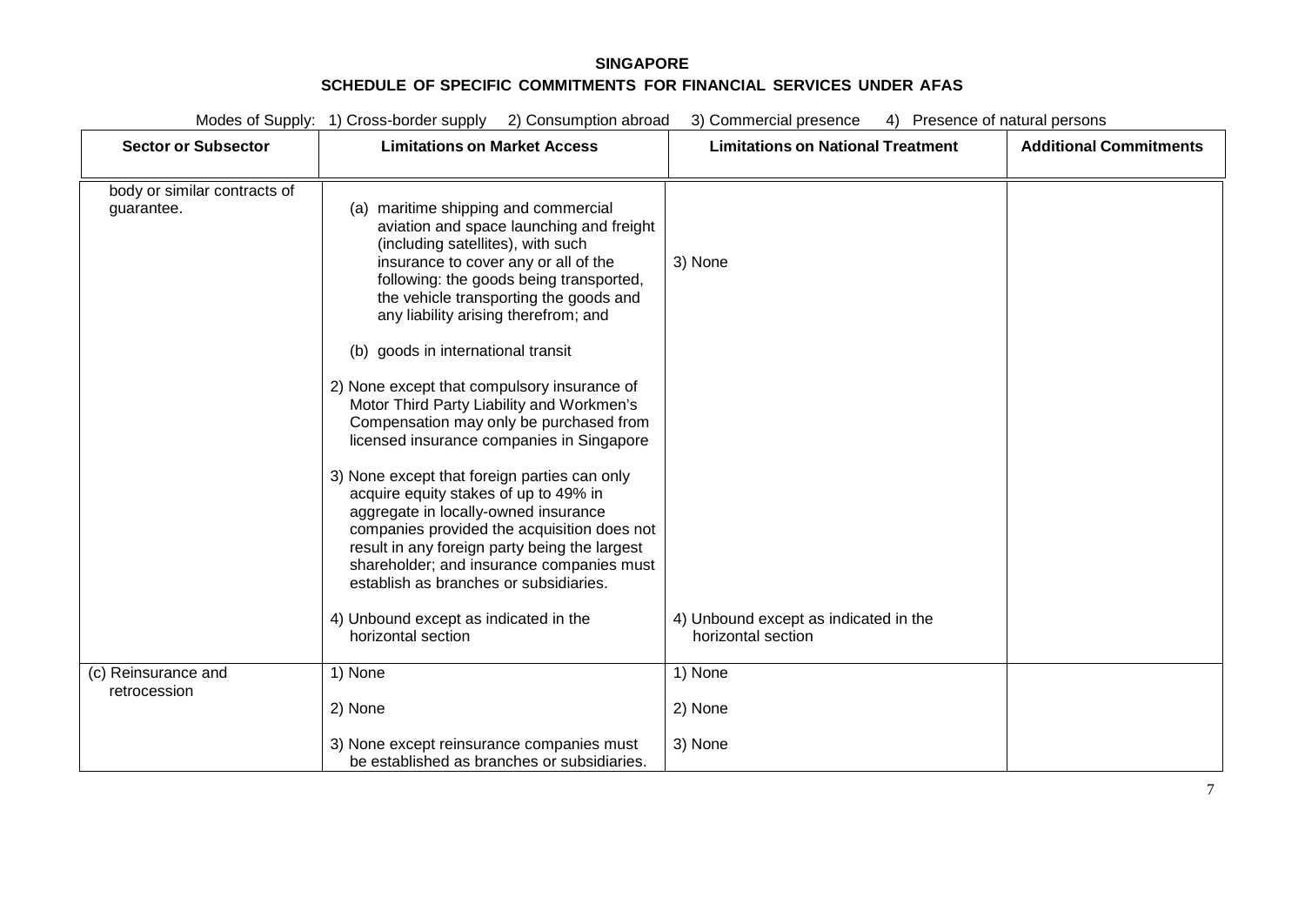<span id="page-134-0"></span>

| Modes of Supply: 1) Cross-border supply 2) Consumption abroad<br>3) Commercial presence<br>4) Presence of natural persons |                                                                                                                                                                                                                                                                                                                                                                                                  |                                                             |                               |
|---------------------------------------------------------------------------------------------------------------------------|--------------------------------------------------------------------------------------------------------------------------------------------------------------------------------------------------------------------------------------------------------------------------------------------------------------------------------------------------------------------------------------------------|-------------------------------------------------------------|-------------------------------|
| <b>Sector or Subsector</b>                                                                                                | <b>Limitations on Market Access</b>                                                                                                                                                                                                                                                                                                                                                              | <b>Limitations on National Treatment</b>                    | <b>Additional Commitments</b> |
|                                                                                                                           | 4) Unbound except as indicated in the<br>horizontal section                                                                                                                                                                                                                                                                                                                                      | 4) Unbound except as indicated in the<br>horizontal section |                               |
| (d) Insurance intermediation<br>comprising broking and                                                                    | 1) Unbound                                                                                                                                                                                                                                                                                                                                                                                       | 1) Unbound                                                  |                               |
| agency services                                                                                                           | 2) These measures are also limitations on<br>national treatment. Agents are not allowed<br>to act for unlicensed insurers. The<br>placement of domestic risk outside<br>Singapore by brokers is subject to the<br>approval of MAS, with the exception of<br>reinsurance risks and insurance risks<br>relating to maritime liabilities of ship owners<br>insured by protection & indemnity clubs. | 2) None                                                     |                               |
|                                                                                                                           | 3) These measures are also limitations on<br>national treatment. None except that direct<br>insurance <sup>1</sup> and reinsurance brokers must be<br>established as Singapore incorporated<br>subsidiaries.                                                                                                                                                                                     | 3) Unbound                                                  |                               |
|                                                                                                                           | 4) Unbound except as indicated in the<br>horizontal section                                                                                                                                                                                                                                                                                                                                      | 4) Unbound except as indicated in the<br>horizontal section |                               |

<sup>1</sup> Direct insurance broker means an insurance broker which is licensed under the Insurance Act in respect of insurance policies relating to general business and <br><sup>1</sup> Direct insurance broker means an insurance broker which i long-term accident and health policies, other than insurance policies relating to reinsurance business.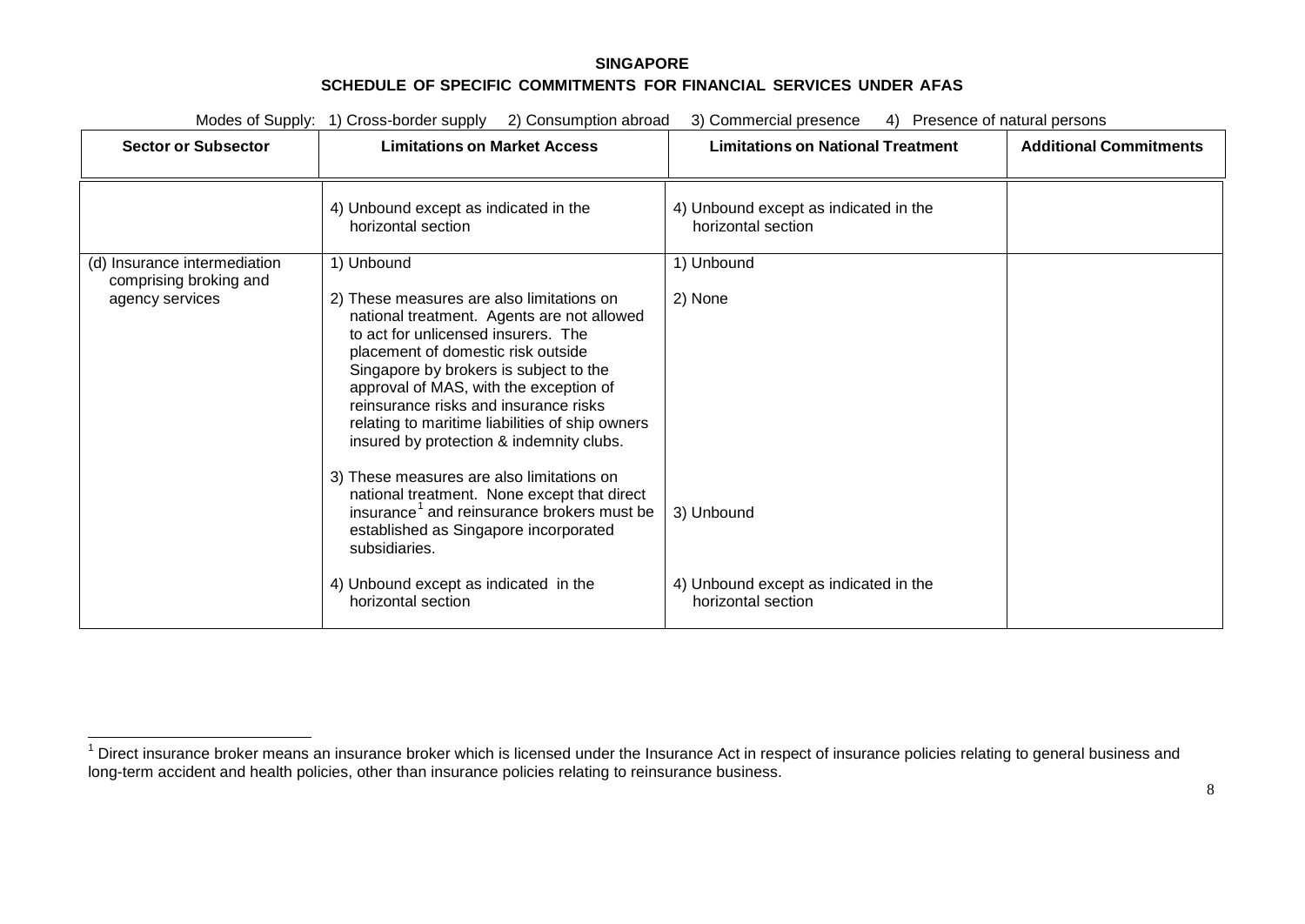| Modes of Supply:<br>1) Cross-border supply 2) Consumption abroad<br>3) Commercial presence<br>4) Presence of natural persons                                                                                                                                                                                                                                                                                               |                                                             |                                                             |                               |
|----------------------------------------------------------------------------------------------------------------------------------------------------------------------------------------------------------------------------------------------------------------------------------------------------------------------------------------------------------------------------------------------------------------------------|-------------------------------------------------------------|-------------------------------------------------------------|-------------------------------|
| <b>Sector or Subsector</b>                                                                                                                                                                                                                                                                                                                                                                                                 | <b>Limitations on Market Access</b>                         | <b>Limitations on National Treatment</b>                    | <b>Additional Commitments</b> |
| e) Services auxiliary to<br>insurance, comprising                                                                                                                                                                                                                                                                                                                                                                          | 1) None                                                     | 1) None                                                     |                               |
| actuarial, loss adjustors,<br>average adjustors and                                                                                                                                                                                                                                                                                                                                                                        | 2) None                                                     | 2) None                                                     |                               |
| consultancy services                                                                                                                                                                                                                                                                                                                                                                                                       | 3) None                                                     | 3) None                                                     |                               |
|                                                                                                                                                                                                                                                                                                                                                                                                                            | 4) Unbound except as indicated in the<br>horizontal section | 4) Unbound except as indicated in the<br>horizontal section |                               |
|                                                                                                                                                                                                                                                                                                                                                                                                                            |                                                             |                                                             |                               |
|                                                                                                                                                                                                                                                                                                                                                                                                                            |                                                             |                                                             |                               |
|                                                                                                                                                                                                                                                                                                                                                                                                                            |                                                             |                                                             |                               |
|                                                                                                                                                                                                                                                                                                                                                                                                                            |                                                             |                                                             |                               |
|                                                                                                                                                                                                                                                                                                                                                                                                                            |                                                             |                                                             |                               |
|                                                                                                                                                                                                                                                                                                                                                                                                                            |                                                             |                                                             |                               |
| <b>B. Banking and Other</b><br><b>Financial Services</b>                                                                                                                                                                                                                                                                                                                                                                   |                                                             |                                                             |                               |
| The commitments on financial services are made in accordance with the GATS and the Annex on Financial Services. All the commitments in this schedule are subject                                                                                                                                                                                                                                                           |                                                             |                                                             |                               |
| to horizontal commitments in Singapore's GATS Schedule of Specific Commitments. All the commitments in this Schedule are subject to entry requirements, domestic<br>laws, guidelines, rules and regulations, terms and conditions of MAS or any other relevant authority or body in Singapore, as the case may be, which are consistent with<br>Article VI of the GATS and paragraph 2 of the Annex on Financial Services. |                                                             |                                                             |                               |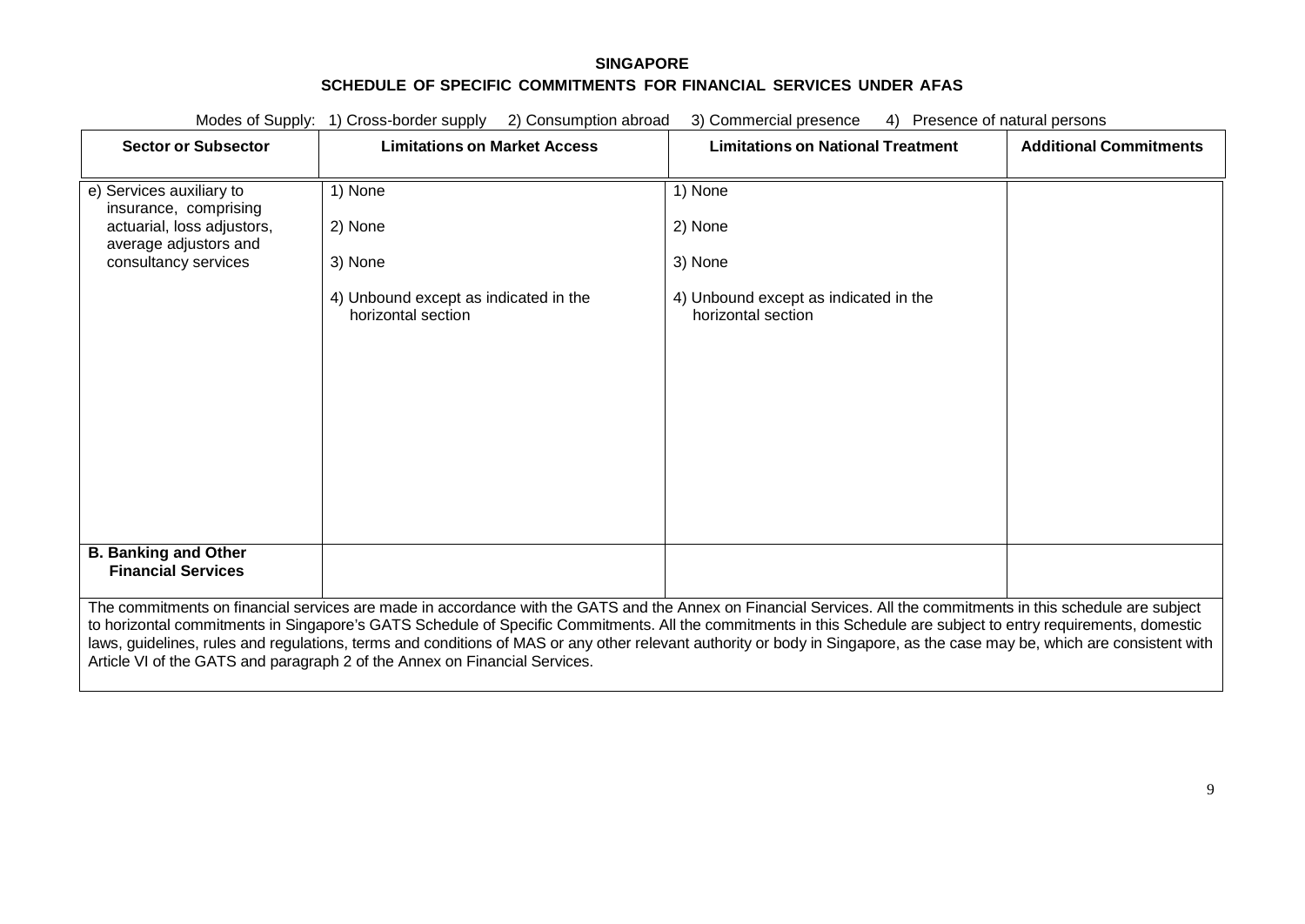| Modes of Supply: 1) Cross-border supply<br>2) Consumption abroad<br>4) Presence of natural persons<br>3) Commercial presence |                                                                                                                                                                                                                                                                                                                                                                                                                                                                                                                                                                                                                                                                                                                                                                                                                                                                                                                                                                                                                                                                                                                                                        |                                                                                                                                                                                                                                                                                                                                                                                                                                                                                                                                                                                                                                                                                                                                                                                                                                                                                                                   |                               |  |
|------------------------------------------------------------------------------------------------------------------------------|--------------------------------------------------------------------------------------------------------------------------------------------------------------------------------------------------------------------------------------------------------------------------------------------------------------------------------------------------------------------------------------------------------------------------------------------------------------------------------------------------------------------------------------------------------------------------------------------------------------------------------------------------------------------------------------------------------------------------------------------------------------------------------------------------------------------------------------------------------------------------------------------------------------------------------------------------------------------------------------------------------------------------------------------------------------------------------------------------------------------------------------------------------|-------------------------------------------------------------------------------------------------------------------------------------------------------------------------------------------------------------------------------------------------------------------------------------------------------------------------------------------------------------------------------------------------------------------------------------------------------------------------------------------------------------------------------------------------------------------------------------------------------------------------------------------------------------------------------------------------------------------------------------------------------------------------------------------------------------------------------------------------------------------------------------------------------------------|-------------------------------|--|
| <b>Sector or Subsector</b>                                                                                                   | <b>Limitations on Market Access</b>                                                                                                                                                                                                                                                                                                                                                                                                                                                                                                                                                                                                                                                                                                                                                                                                                                                                                                                                                                                                                                                                                                                    | <b>Limitations on National Treatment</b>                                                                                                                                                                                                                                                                                                                                                                                                                                                                                                                                                                                                                                                                                                                                                                                                                                                                          | <b>Additional Commitments</b> |  |
| a) Acceptance of deposits and<br>other repayable funds from the<br>public                                                    | 1) Unbound<br>2) None                                                                                                                                                                                                                                                                                                                                                                                                                                                                                                                                                                                                                                                                                                                                                                                                                                                                                                                                                                                                                                                                                                                                  | 1) Unbound<br>2) None                                                                                                                                                                                                                                                                                                                                                                                                                                                                                                                                                                                                                                                                                                                                                                                                                                                                                             |                               |  |
|                                                                                                                              | 3) These measures are also limitations on<br>national treatment. Only institutions licensed<br>or approved as banks, merchant banks and<br>finance companies can accept deposits.<br>Where a foreign financial institution is subject<br>to legislation in its home country which<br>requires that institution to confer lower priority<br>to depositors of its foreign offices vis-à-vis the<br>home country depositors in receivership or<br>winding up proceedings, the MAS may<br>exercise appropriate differentiated measures<br>against that foreign financial institution in<br>Singapore to safeguard the interest of the<br>Singapore office's depositors. MAS may<br>require foreign banks to incorporate under<br>Singapore law.<br>Establishment and operation of foreign<br>banks, merchant banks and finance<br>companies are also subject to the limitations<br>listed under activities B(a) to B(l) and the<br>following limitations:<br>Commercial banks<br>No new full and Wholesale banks. New<br>foreign banks may only establish as offshore<br>bank branches or representative offices.<br>Representative offices cannot conduct | 3) Commercial banks<br>Foreign banks can operate from only one<br>office (excluding back-office operations).<br>They cannot establish off premise ATMs and<br>ATM networking and new sub-branches.<br>Unbound for provision of all electronic<br>banking services.<br>Location of banks and relocation of banks<br>and sub-branches require prior approval from<br>MAS.<br>Wholesale banks can only accept foreign<br>currency fixed deposits from and operate<br>current accounts for residents and<br>non-residents. For Singapore dollar<br>deposits, they can only accept fixed deposits<br>of S\$250,000 or more per deposit.<br>Offshore banks can accept foreign currency<br>fixed deposits from residents and<br>non-residents. For Singapore dollar<br>deposits, they can only accept fixed deposits<br>of S\$250,000 or more per deposit from<br>non-residents<br>A majority of the directors of a bank |                               |  |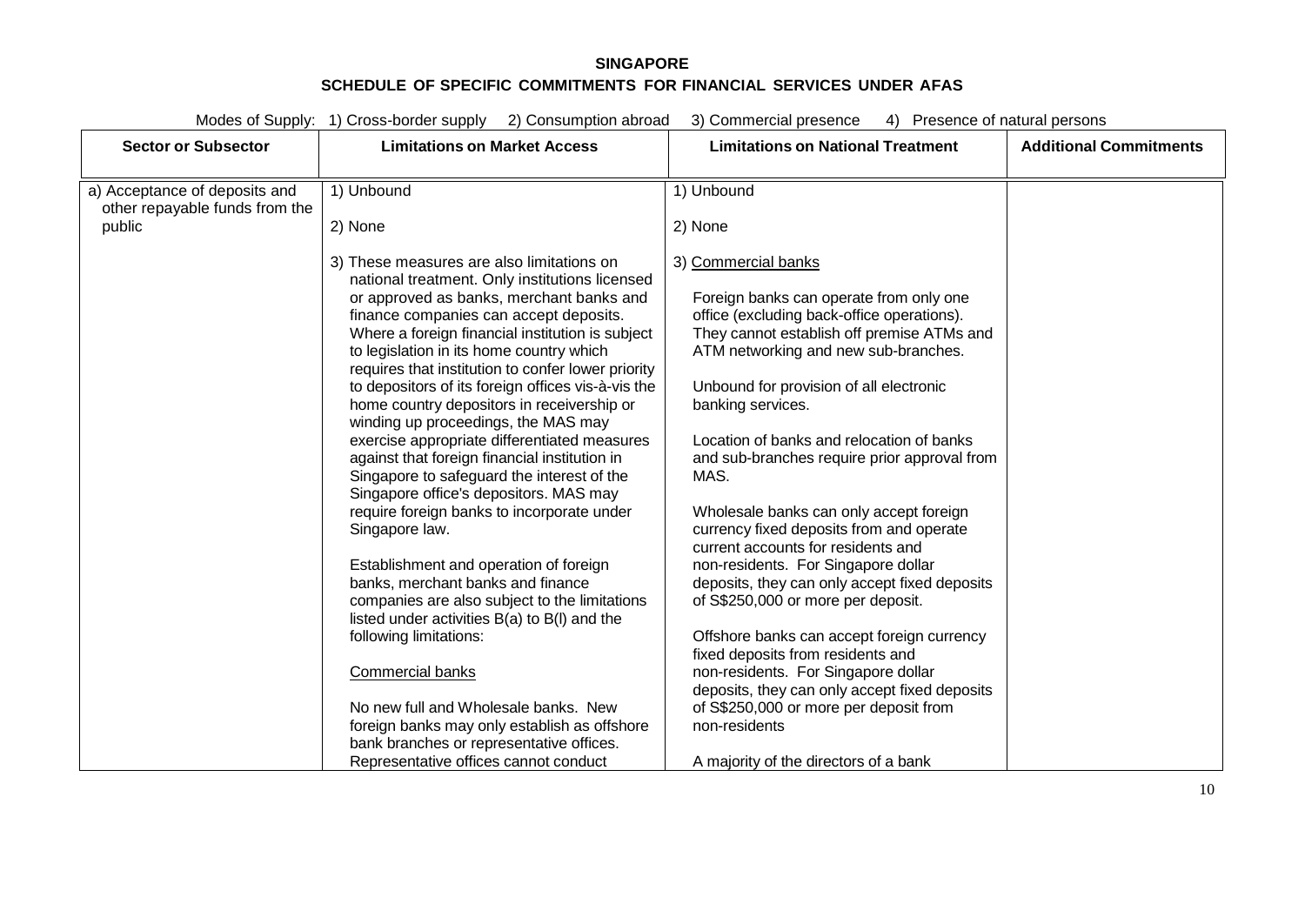<span id="page-137-0"></span>

| <b>Sector or Subsector</b> | <b>Limitations on Market Access</b>                                                                                                                                                                                                                                                                                                   | <b>Limitations on National Treatment</b>                                                                                                                                                                                                                                                                                                                                             | <b>Additional Commitments</b> |
|----------------------------|---------------------------------------------------------------------------------------------------------------------------------------------------------------------------------------------------------------------------------------------------------------------------------------------------------------------------------------|--------------------------------------------------------------------------------------------------------------------------------------------------------------------------------------------------------------------------------------------------------------------------------------------------------------------------------------------------------------------------------------|-------------------------------|
|                            | business or act as agents.<br>Banks, with MAS' approval can operate<br>foreign currency savings accounts only for<br>non-residents.<br>A single/related group of foreign shareholders<br>can only hold up to 5 per cent of a local<br>bank's shares.<br>Merchant banks                                                                | incorporated in Singapore must be either<br>Singapore citizens or Singapore permanent<br>residents. <sup>2</sup>                                                                                                                                                                                                                                                                     |                               |
|                            | Foreign banks and merchant banks may<br>establish as merchant bank subsidiaries or<br>merchant bank branches.<br><b>Finance Companies</b>                                                                                                                                                                                             | Merchant banks<br>Merchant banks can operate from only one<br>office (excluding back-office operations).<br>Location and relocation of merchant banks<br>require MAS' prior approval.                                                                                                                                                                                                |                               |
|                            | No new finance companies. No foreign<br>person shall acting alone or in concert with<br>other persons, assume control of any finance<br>company. A foreign person that is:<br>(a) in the case of a natural person, not a<br>citizen of Singapore and<br>(b) in the case of a corporation, not<br>controlled by citizens of Singapore. | Merchant banks can, with MAS'<br>authorization, raise foreign currency funds<br>from residents and non-residents, operate<br>foreign currency savings accounts for<br>non-residents and raise Singapore dollar<br>funds from their shareholders and companies<br>controlled by their shareholders, banks, other<br>merchant banks and finance companies.<br><b>Finance Companies</b> |                               |

 $^2$ MAS may permit a bank incorporated in Singapore which is a wholly owned subsidiary of a bank of another Member incorporated outside Singapore, to have less than a majority of directors who are either Singapore citizens or Singapore permanent residents.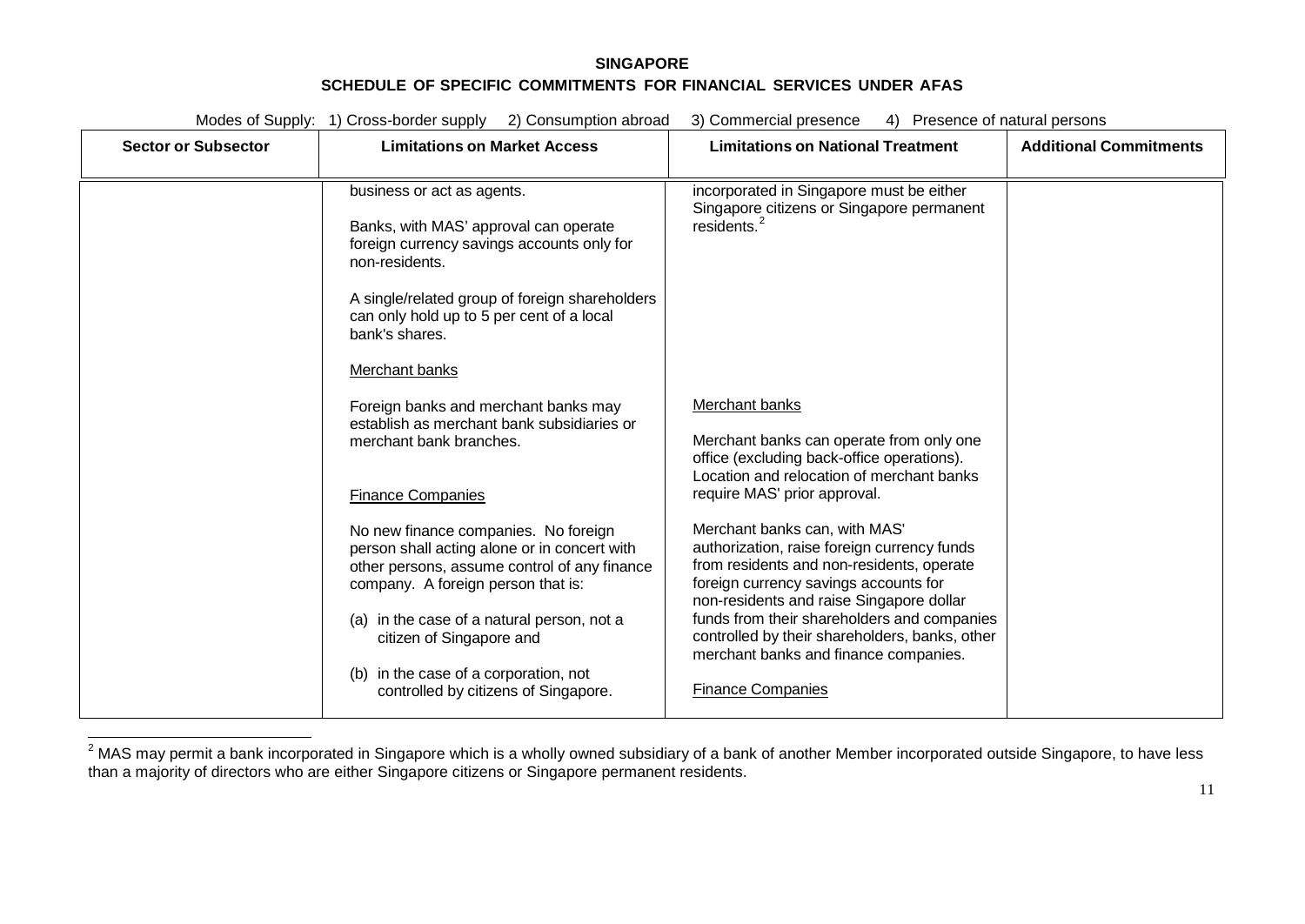| <b>Sector or Subsector</b>                                                                                                     | <b>Limitations on Market Access</b>                                                                                                                                                                                                                                                                                                                                                                                                                                                                                                                                                                                                                                                                                                                                                                                                    | <b>Limitations on National Treatment</b>                                                                                                                                                                | <b>Additional Commitments</b> |
|--------------------------------------------------------------------------------------------------------------------------------|----------------------------------------------------------------------------------------------------------------------------------------------------------------------------------------------------------------------------------------------------------------------------------------------------------------------------------------------------------------------------------------------------------------------------------------------------------------------------------------------------------------------------------------------------------------------------------------------------------------------------------------------------------------------------------------------------------------------------------------------------------------------------------------------------------------------------------------|---------------------------------------------------------------------------------------------------------------------------------------------------------------------------------------------------------|-------------------------------|
|                                                                                                                                | Approval from the MAS is required before a<br>person (together with associated persons) is<br>allowed to acquire shareholdings or voting<br>control in a finance company of or exceeding<br>5%, 12% and 20%, and before he obtains<br>effective control of the finance company. In<br>approving applications to exceed the<br>threshold limits, MAS may impose conditions<br>it considers necessary to prevent undue<br>control, protect public interests, and ensure<br>the integrity of the financial system.<br>All finance companies, local and foreign-<br>owned, can only conduct Singapore dollar<br>business. With MAS' prior approval, eligible<br>finance companies can also deal in foreign<br>currencies, gold or other precious metals,<br>and acquire foreign currency stocks, shares<br>or debt/convertible securities. | Location of finance companies and relocation<br>of sub-branches require MAS' approval.<br>Foreign-owned finance companies cannot<br>establish off-premise ATMs, ATM networking<br>and new sub-branches. |                               |
|                                                                                                                                | 4) Unbound except as indicated in the<br>horizontal section                                                                                                                                                                                                                                                                                                                                                                                                                                                                                                                                                                                                                                                                                                                                                                            | 4) Unbound except as indicated in the<br>horizontal section                                                                                                                                             |                               |
| b) Lending of all types including<br>consumer credit, mortgage<br>credit, factoring and financing<br>of commercial transaction | 1) Unbound<br>2) None<br>3) These measures are also limitations on<br>national treatment.                                                                                                                                                                                                                                                                                                                                                                                                                                                                                                                                                                                                                                                                                                                                              | 1) None<br>2) None<br>3) Each offshore bank's lending in Singapore<br>dollars to residents shall not exceed S\$500m<br>in aggregate                                                                     |                               |
|                                                                                                                                | i) Other than in-house credit cards, credit                                                                                                                                                                                                                                                                                                                                                                                                                                                                                                                                                                                                                                                                                                                                                                                            | Offshore banks should not use their related                                                                                                                                                             |                               |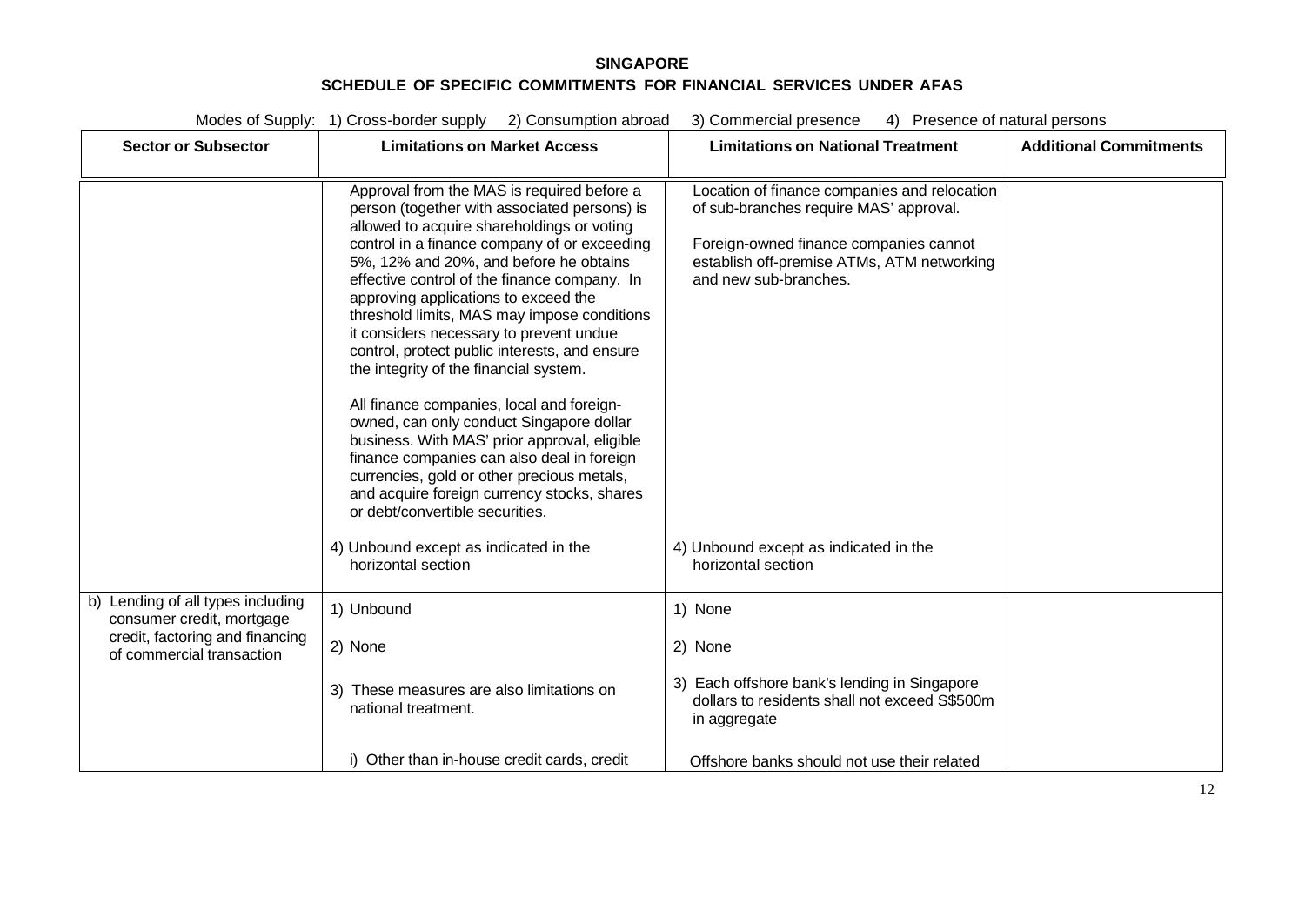| Modes of Supply: 1) Cross-border supply 2) Consumption abroad<br>3) Commercial presence<br>4) Presence of natural persons |                                                                                                                                                                                                                                                                                                                                                                                                                                                                                                                                                                                                                                                                                                                                                                                                                                                    |                                                                                                                                                                  |                               |
|---------------------------------------------------------------------------------------------------------------------------|----------------------------------------------------------------------------------------------------------------------------------------------------------------------------------------------------------------------------------------------------------------------------------------------------------------------------------------------------------------------------------------------------------------------------------------------------------------------------------------------------------------------------------------------------------------------------------------------------------------------------------------------------------------------------------------------------------------------------------------------------------------------------------------------------------------------------------------------------|------------------------------------------------------------------------------------------------------------------------------------------------------------------|-------------------------------|
| <b>Sector or Subsector</b>                                                                                                | <b>Limitations on Market Access</b>                                                                                                                                                                                                                                                                                                                                                                                                                                                                                                                                                                                                                                                                                                                                                                                                                | <b>Limitations on National Treatment</b>                                                                                                                         | <b>Additional Commitments</b> |
|                                                                                                                           | and charge cards may be issued by card<br>issuers approved by MAS subject to MAS'<br>guidelines.<br>ii) Financial institutions extending Singapore<br>dollar (S\$) credit facilities exceeding S\$5<br>million per entity to non-resident financial<br>entities or arranging S\$ equity or bond<br>issues for non-residents, shall ensure that<br>where the S\$ proceeds are to be used<br>outside Singapore, they are swapped or<br>converted into foreign currency upon draw-<br>down or before remittance abroad.<br>Financial entities shall not extend S\$ credit<br>facilities to non-resident financial entities if<br>there is reason to believe that the S\$<br>proceeds may be used for S\$ currency<br>speculation.<br>iii) Establishment of credit companies which<br>do not conduct activities requiring MAS'<br>approval is allowed. | merchant banks to circumvent the S\$500m<br>lending limit<br>Unbound for establishment of off-premise<br>cash dispensing machines for credit and<br>charge cards |                               |
|                                                                                                                           | 4) Unbound except as indicated in the horizontal<br>section                                                                                                                                                                                                                                                                                                                                                                                                                                                                                                                                                                                                                                                                                                                                                                                        | 4) Unbound except as indicated in the<br>horizontal section                                                                                                      |                               |
| c) Financial leasing                                                                                                      | 1) None<br>2) None                                                                                                                                                                                                                                                                                                                                                                                                                                                                                                                                                                                                                                                                                                                                                                                                                                 | 1) None<br>2) None                                                                                                                                               |                               |
|                                                                                                                           |                                                                                                                                                                                                                                                                                                                                                                                                                                                                                                                                                                                                                                                                                                                                                                                                                                                    |                                                                                                                                                                  |                               |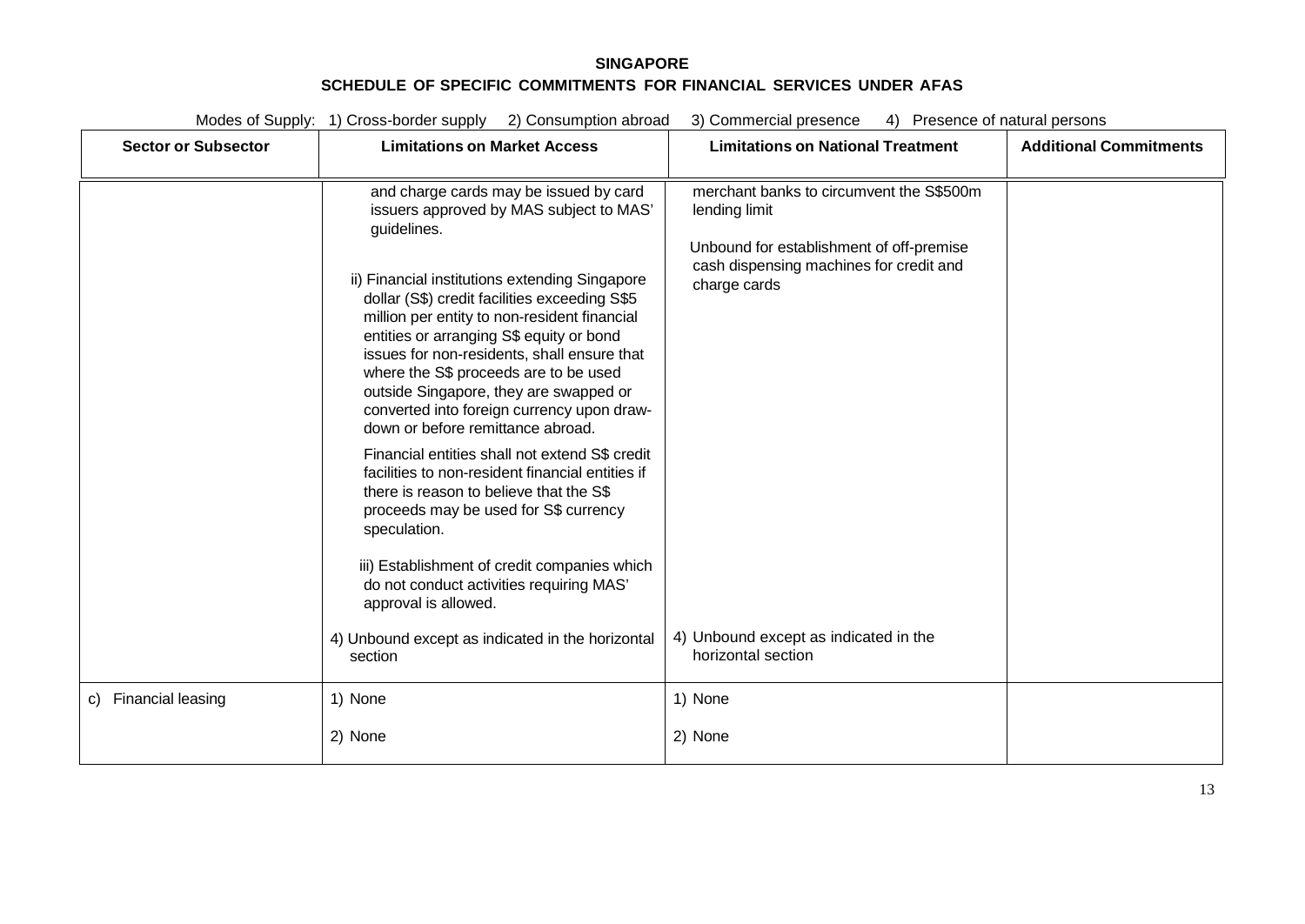| Modes of Supply: 1) Cross-border supply 2) Consumption abroad<br>3) Commercial presence<br>4) Presence of natural persons |                                                                                                                                                                                                             |                                                             |                               |
|---------------------------------------------------------------------------------------------------------------------------|-------------------------------------------------------------------------------------------------------------------------------------------------------------------------------------------------------------|-------------------------------------------------------------|-------------------------------|
| <b>Sector or Subsector</b>                                                                                                | <b>Limitations on Market Access</b>                                                                                                                                                                         | <b>Limitations on National Treatment</b>                    | <b>Additional Commitments</b> |
|                                                                                                                           | 3) None except as indicated for activity B(b)<br>above                                                                                                                                                      | 3) None except as indicated for activity B(b)<br>above      |                               |
|                                                                                                                           | 4) Unbound except as indicated in the horizontal<br>section                                                                                                                                                 | 4) Unbound except as indicated in the<br>horizontal section |                               |
| d) Payment and money<br>transmission services,                                                                            | 1) Unbound                                                                                                                                                                                                  | 1) Unbound                                                  |                               |
| including credit, charge and<br>debit cards, travellers                                                                   | 2) None                                                                                                                                                                                                     | 2) None                                                     |                               |
| cheques and bankers drafts                                                                                                | 3) These measures are also limitations on<br>national treatment.                                                                                                                                            | 3) None                                                     |                               |
|                                                                                                                           | Remittance shops, except where the<br>remittance business is conducted by banks<br>and merchant banks, are required to be<br>majority owned by Singapore citizens and<br>are required to be licensed by MAS |                                                             |                               |
|                                                                                                                           | Bankers' drafts can only be issued by banks.                                                                                                                                                                |                                                             |                               |
|                                                                                                                           | Multi-purpose store value cards can only be<br>issued by a bank in Singapore licensed by<br>MAS.                                                                                                            |                                                             |                               |
|                                                                                                                           | The limitations indicated in B(b)(3) above<br>also apply to the activities listed in B(d).                                                                                                                  |                                                             |                               |
|                                                                                                                           | 4) Unbound except as indicated in the<br>horizontal section                                                                                                                                                 | 4) Unbound except as indicated in the<br>horizontal section |                               |
| e) Guarantees and<br>commitments                                                                                          | 1) None except for the limitations indicated in<br>activity A(b) for insurance companies                                                                                                                    | 1) None                                                     |                               |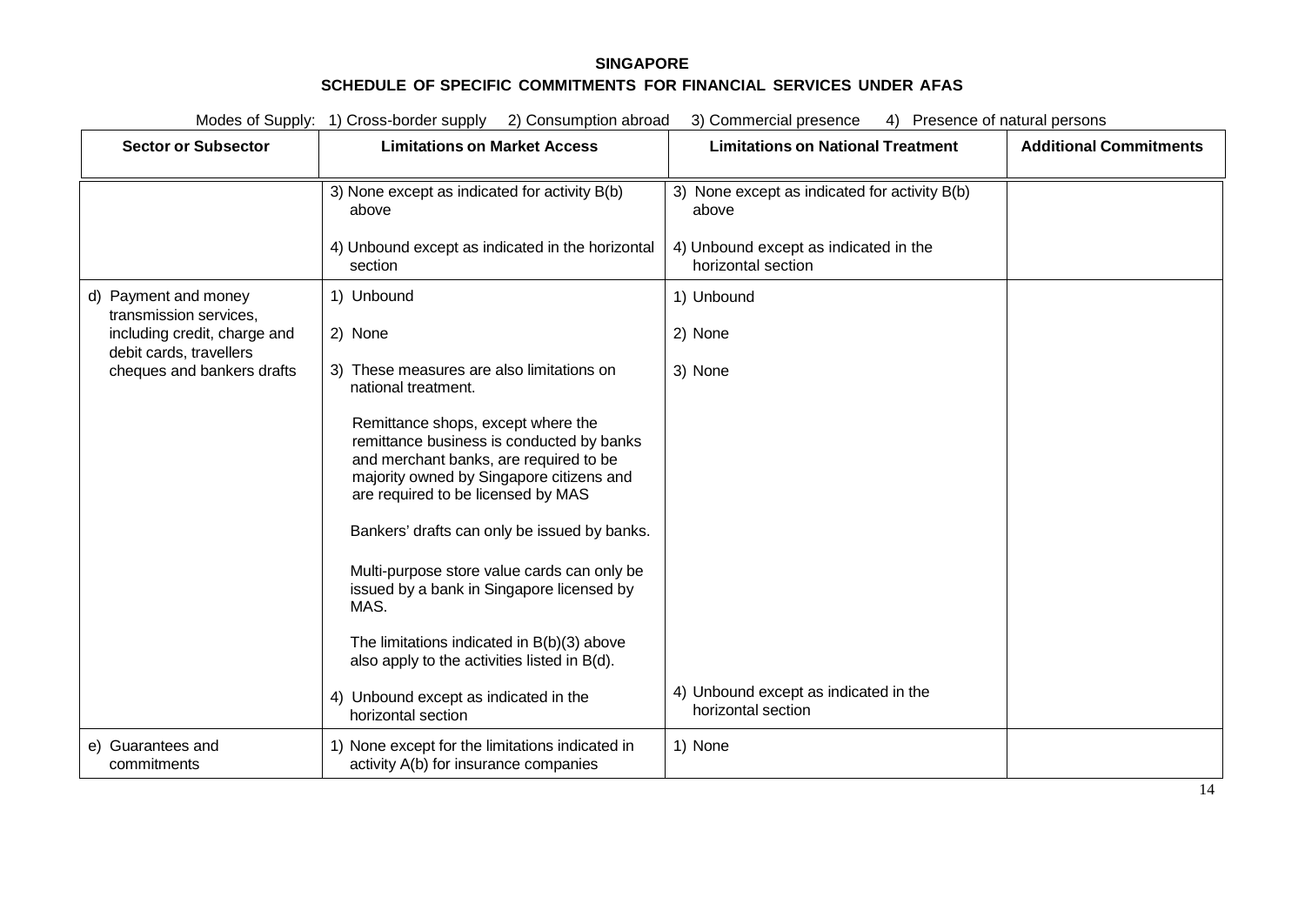| Modes of Supply: 1) Cross-border supply 2) Consumption abroad<br>4) Presence of natural persons<br>3) Commercial presence                                               |                                                                                                                                                                                                                                                           |                                                             |                               |
|-------------------------------------------------------------------------------------------------------------------------------------------------------------------------|-----------------------------------------------------------------------------------------------------------------------------------------------------------------------------------------------------------------------------------------------------------|-------------------------------------------------------------|-------------------------------|
| <b>Sector or Subsector</b>                                                                                                                                              | <b>Limitations on Market Access</b>                                                                                                                                                                                                                       | <b>Limitations on National Treatment</b>                    | <b>Additional Commitments</b> |
|                                                                                                                                                                         |                                                                                                                                                                                                                                                           |                                                             |                               |
|                                                                                                                                                                         | providing contracts of fidelity bonds,<br>performance bonds or similar contracts of<br>guarantee                                                                                                                                                          |                                                             |                               |
|                                                                                                                                                                         | 2) None                                                                                                                                                                                                                                                   | 2) None                                                     |                               |
|                                                                                                                                                                         | 3) None except for the limitations indicated in<br>activity A(b) for insurance companies<br>providing contracts of fidelity bonds,<br>performance bonds or similar contracts of<br>guarantee, and B(b)(3ii) above                                         | 3) None                                                     |                               |
|                                                                                                                                                                         | 4) Unbound except as indicated in the<br>horizontal section                                                                                                                                                                                               | 4) Unbound except as indicated in the<br>horizontal section |                               |
| f) Trading for own account or for<br>account of customers,<br>whether on an exchange, in<br>an over-the-counter market or<br>otherwise, the following:-<br>money market | 1) Unbound except for trading in products listed<br>in B(f) for own account. Trading in money<br>market instruments, foreign exchange, as<br>well as exchange rate and interest rate<br>instruments can be conducted with financial<br>institutions only. | 1) None                                                     |                               |
| instruments (including<br>cheques, bills,                                                                                                                               | 2) None                                                                                                                                                                                                                                                   | 2) None                                                     |                               |
| certificates of deposits)                                                                                                                                               | 3) Banks and merchant banks are required to<br>set up separate subsidiaries to trade financial<br>futures for customers                                                                                                                                   | 3) None except as indicated for activity B(b)               |                               |
| foreign exchange                                                                                                                                                        |                                                                                                                                                                                                                                                           | above                                                       |                               |
| derivative products,<br>including financial<br>futures and options                                                                                                      | Financial futures brokers can establish as<br>branches or subsidiaries.                                                                                                                                                                                   |                                                             |                               |
|                                                                                                                                                                         | The offer of derivative products by both local                                                                                                                                                                                                            |                                                             |                               |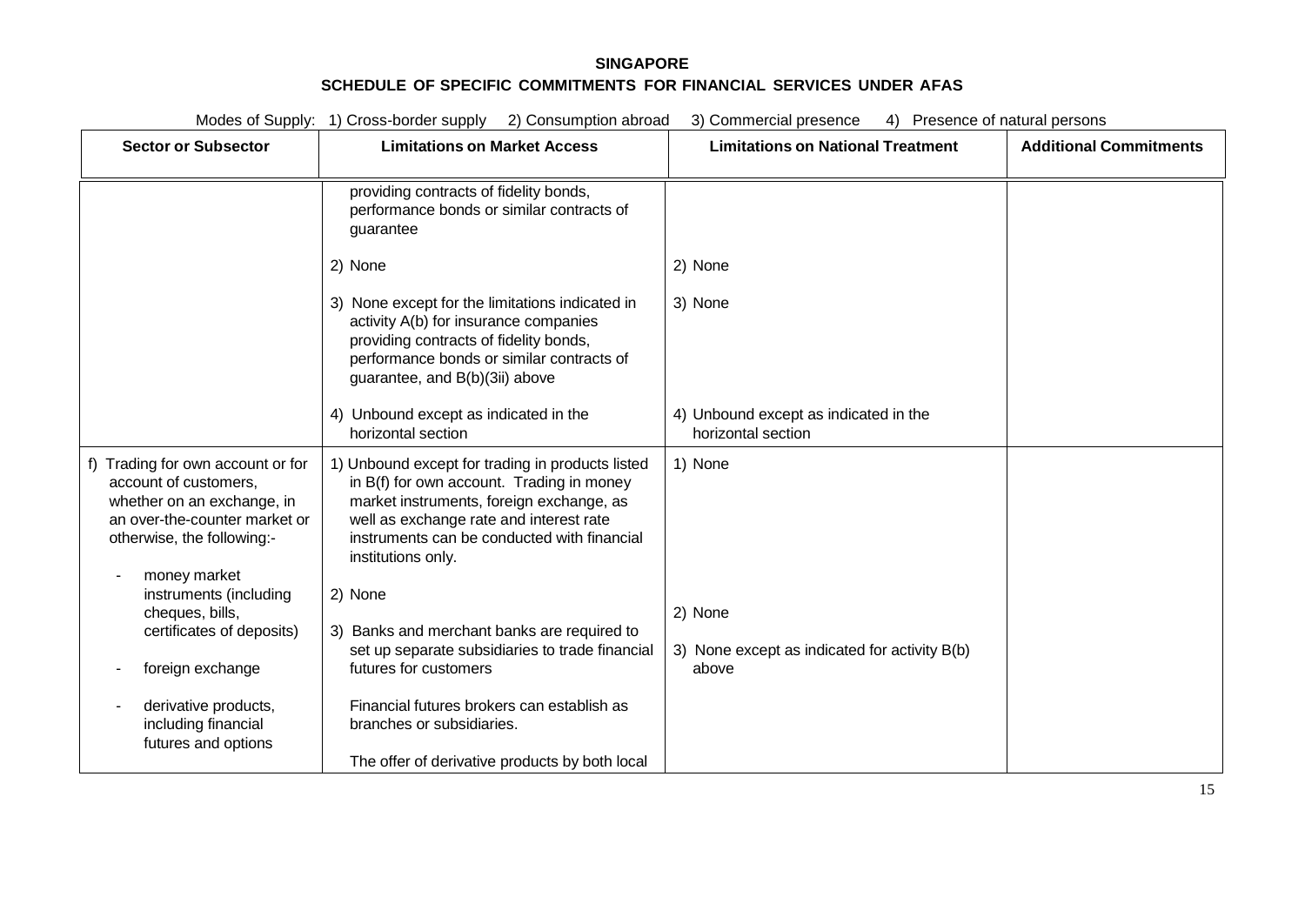| <b>Sector or Subsector</b>                                                                                                                                                                                 | <b>Limitations on Market Access</b>                                                                                                                                                                                                                                                                                                                                                                                                                                                                                                                                                                                                                                                                                                                                                                                                                                                                                                                                                                                                                                               | <b>Limitations on National Treatment</b>                    | <b>Additional Commitments</b> |
|------------------------------------------------------------------------------------------------------------------------------------------------------------------------------------------------------------|-----------------------------------------------------------------------------------------------------------------------------------------------------------------------------------------------------------------------------------------------------------------------------------------------------------------------------------------------------------------------------------------------------------------------------------------------------------------------------------------------------------------------------------------------------------------------------------------------------------------------------------------------------------------------------------------------------------------------------------------------------------------------------------------------------------------------------------------------------------------------------------------------------------------------------------------------------------------------------------------------------------------------------------------------------------------------------------|-------------------------------------------------------------|-------------------------------|
| exchange rate and<br>interest rate instruments,<br>including swaps and<br>forward rate agreements<br>transferable securities<br>other negotiable<br>instruments and financial<br>assets, including bullion | and foreign owned financial institutions is<br>allowed provided:<br>the product has been offered by the<br>financial institution in other<br>internationally-reputable financial<br>centres and the supervisory authorities<br>of those centres agree to the offer of<br>such products in their markets;<br>the financial institution's parent<br>supervisor and its head office must be<br>aware and have no objection to the<br>offer of such products in the Singapore<br>branch/subsidiary, and<br>MAS is satisfied that the financial<br>institution has and continues to have the<br>financial strength and adequate internal<br>controls and risk management systems<br>to trade in these products.<br>The offer of derivative products involving the<br>Singapore dollar is subject to the<br>requirement indicated in B(b)(3 iii).<br>Money changers, except where the<br>moneychanging business is conducted by<br>banks and merchant banks, are required to<br>be majority owned by Singapore citizens.<br>4) Unbound except as indicated in the horizontal<br>section | 4) Unbound except as indicated in the horizontal<br>section |                               |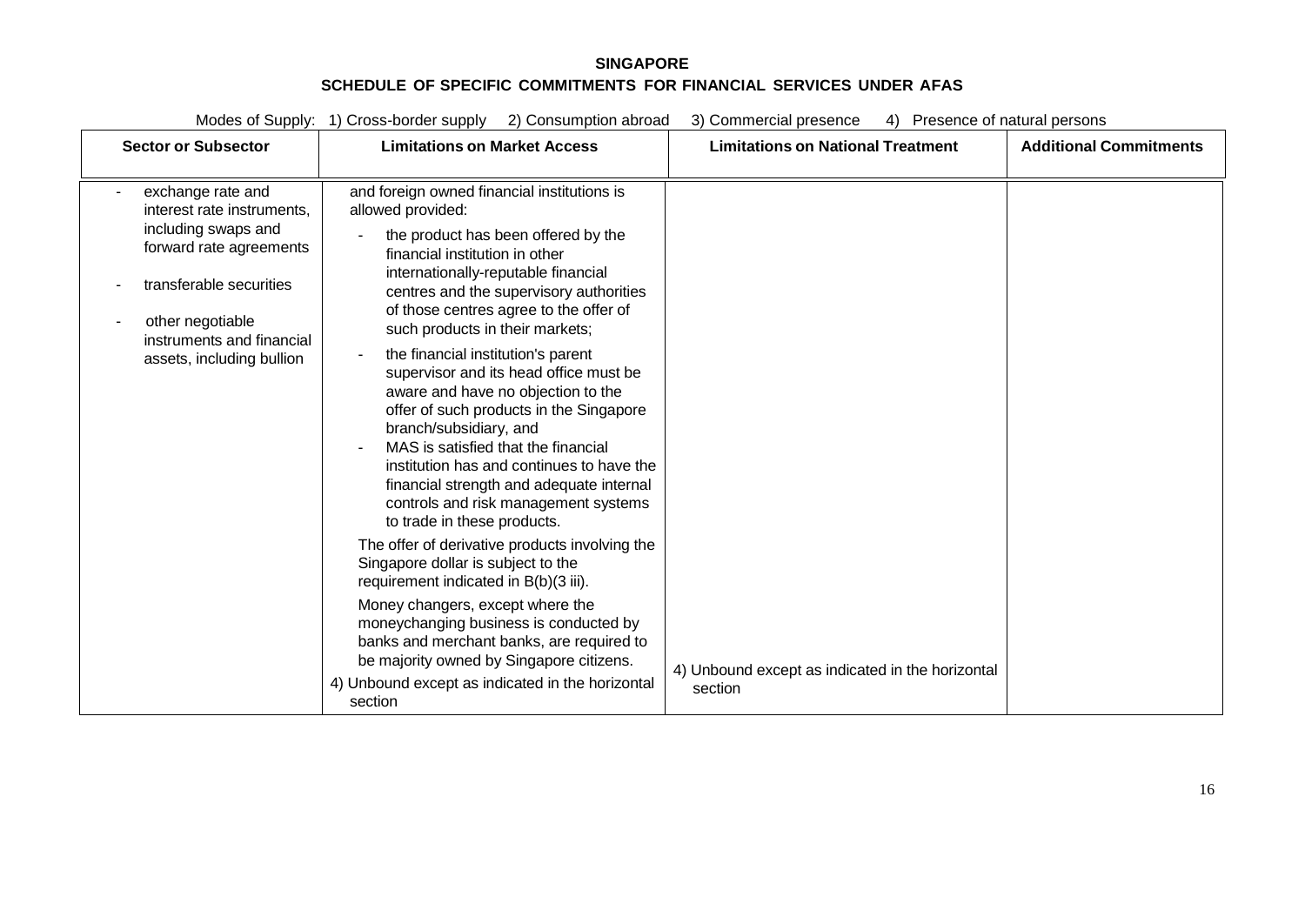| Modes of Supply: 1) Cross-border supply<br>2) Consumption abroad<br>3) Commercial presence<br>Presence of natural persons<br>4)                                  |                                                                                                                                                                                                                                                                                                                                                                                                                                             |                                                                   |                               |
|------------------------------------------------------------------------------------------------------------------------------------------------------------------|---------------------------------------------------------------------------------------------------------------------------------------------------------------------------------------------------------------------------------------------------------------------------------------------------------------------------------------------------------------------------------------------------------------------------------------------|-------------------------------------------------------------------|-------------------------------|
| <b>Sector or Subsector</b>                                                                                                                                       | <b>Limitations on Market Access</b>                                                                                                                                                                                                                                                                                                                                                                                                         | <b>Limitations on National Treatment</b>                          | <b>Additional Commitments</b> |
| g) Participation in issues of all<br>kinds of securities, including<br>underwriting and placement<br>as agent and provision of<br>service related to such issues | 1) Unbound except for participation in issues of<br>securities for own account, and underwriting<br>and placement of securities through stock<br>broking companies, banks or merchant banks<br>in Singapore                                                                                                                                                                                                                                 | 1) None                                                           |                               |
|                                                                                                                                                                  | 2) None<br>3) Measures taken are also limitations on<br>national treatment.<br>Singapore Exchange Securities Trading Ltd<br>(SGX-ST) will admit new trading members.<br>New members will be able to trade directly in<br>S\$ denominated securities of Singapore<br>incorporated companies with resident<br>investors for a minimum value of S\$150,000.<br>Representative offices cannot conduct<br>business or act as agents. Unbound for | 2) None<br>3) None except as indicated for activity B(b)<br>above |                               |
|                                                                                                                                                                  | foreign acquisition of new and existing equity<br>interest in SGX-ST member companies.<br>Banks' and merchant banks' membership on<br>SGX-ST and Singapore Exchange<br>Derivatives Trading Ltd (SGX-DT) must be<br>held through subsidiaries.<br>Unbound for new Primary and Registered<br>dealers of Singapore Government Securities.<br>4) Unbound except as indicated in the<br>horizontal section                                       | 4) Unbound except as indicated in the<br>horizontal section       |                               |
| h) Money broking                                                                                                                                                 | 1) Unbound                                                                                                                                                                                                                                                                                                                                                                                                                                  | 1) Unbound                                                        |                               |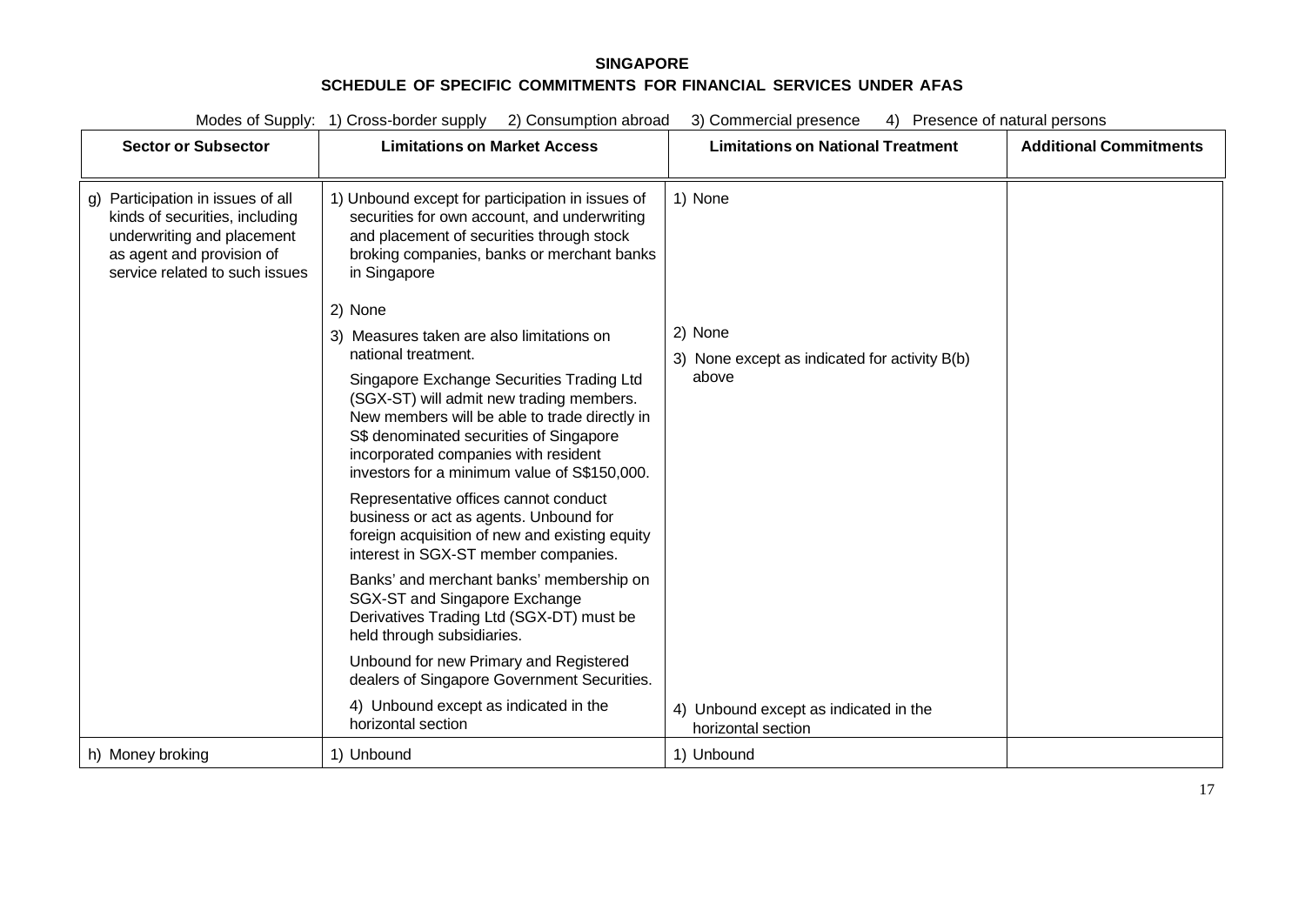| Modes of Supply: 1) Cross-border supply 2) Consumption abroad<br>3) Commercial presence<br>4) Presence of natural persons                                                                 |                                                                                                                                                                                                                                                                                                                                                                                                                                                                                                                                                                                                                                                                                                                                                           |                                                                                                                                                                                      |                               |  |
|-------------------------------------------------------------------------------------------------------------------------------------------------------------------------------------------|-----------------------------------------------------------------------------------------------------------------------------------------------------------------------------------------------------------------------------------------------------------------------------------------------------------------------------------------------------------------------------------------------------------------------------------------------------------------------------------------------------------------------------------------------------------------------------------------------------------------------------------------------------------------------------------------------------------------------------------------------------------|--------------------------------------------------------------------------------------------------------------------------------------------------------------------------------------|-------------------------------|--|
| <b>Sector or Subsector</b>                                                                                                                                                                | <b>Limitations on Market Access</b>                                                                                                                                                                                                                                                                                                                                                                                                                                                                                                                                                                                                                                                                                                                       | <b>Limitations on National Treatment</b>                                                                                                                                             | <b>Additional Commitments</b> |  |
| Asset management, such as<br>cash or portfolio<br>management, all forms of<br>collective investment<br>management, pension fund<br>management, custodial<br>depository and trust services | 2) None<br>3) Unbound for new money brokers<br>4) Unbound except as indicated in the horizontal<br>section<br>1) Unbound<br>2) None<br>3) These measures are also limitations on<br>national treatment. None except asset<br>management companies, custodial<br>depositories, and trust services companies<br>can establish as branches, subsidiaries or<br>joint ventures; only the Central Depositary<br>Pte Ltd is authorized to provide securities<br>custodial depository services under the<br>scripless trading system; and for activities<br>relating to the use, including via investment,<br>of monies from any social security, public<br>retirement or statutory saving scheme<br>4) Unbound except as indicated in the horizontal<br>section | 2) None<br>3) None<br>4) Unbound except as indicated in the<br>horizontal section<br>1) Unbound<br>2) None<br>3) None<br>4) Unbound except as indicated in the horizontal<br>section |                               |  |
| Settlement and clearing<br>services for financial assets,<br>including securities, derivative<br>products and other negotiable                                                            | 1) Unbound, except for the provision of<br>settlement and clearing services for financial<br>assets which are listed on overseas<br>exchanges only.                                                                                                                                                                                                                                                                                                                                                                                                                                                                                                                                                                                                       | 1) Unbound                                                                                                                                                                           |                               |  |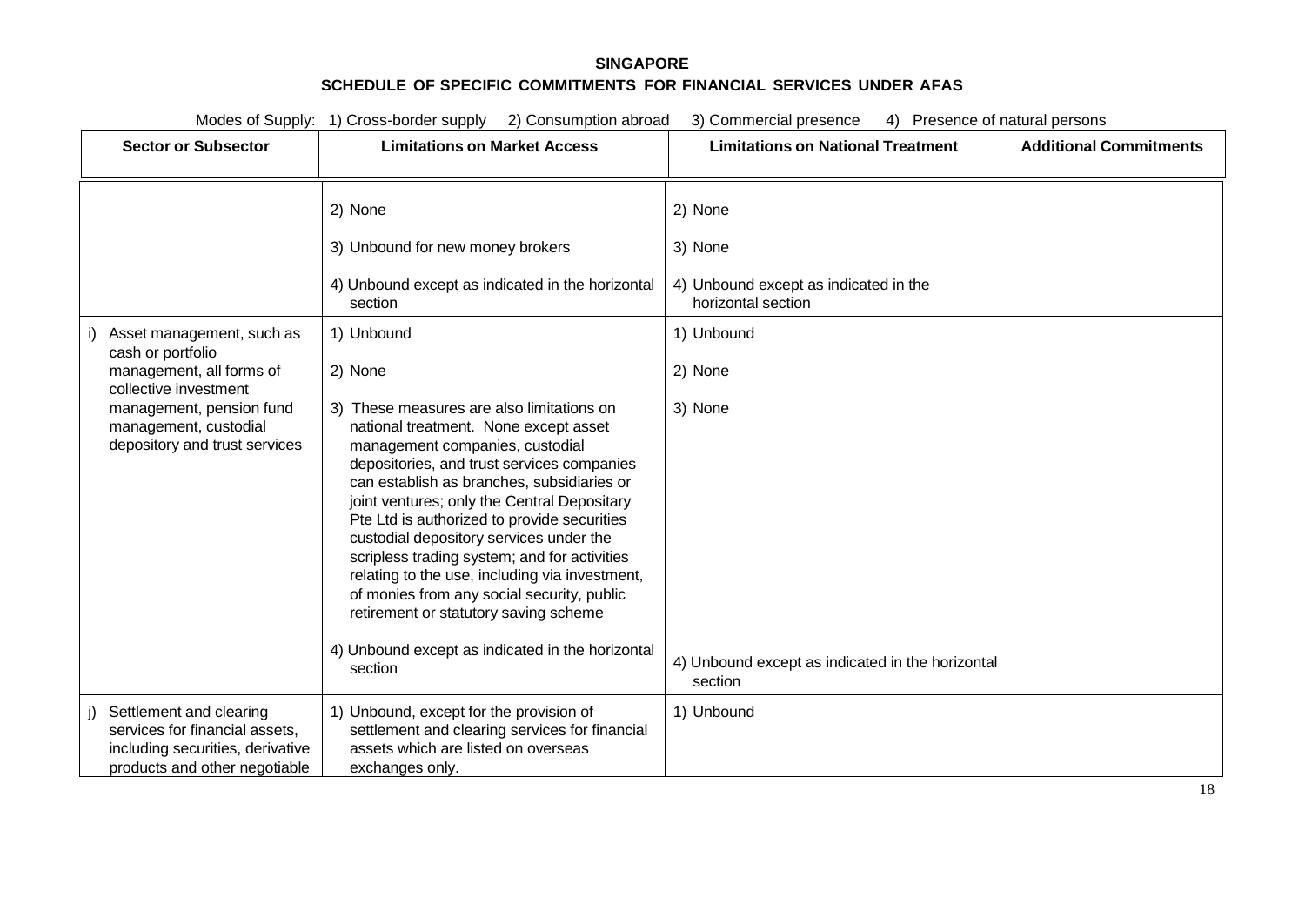| <b>Sector or Subsector</b>                                                                                                     | <b>Limitations on Market Access</b>                                                                                                                                                                                                                                                                                                                                                                               | <b>Limitations on National Treatment</b>                                                         | <b>Additional Commitments</b> |
|--------------------------------------------------------------------------------------------------------------------------------|-------------------------------------------------------------------------------------------------------------------------------------------------------------------------------------------------------------------------------------------------------------------------------------------------------------------------------------------------------------------------------------------------------------------|--------------------------------------------------------------------------------------------------|-------------------------------|
| instruments                                                                                                                    | 2) None                                                                                                                                                                                                                                                                                                                                                                                                           | 2) None                                                                                          |                               |
|                                                                                                                                | 3) These measures are also limitations on<br>national treatment. Settlement and clearing<br>services for exchange traded securities and<br>financial futures can only be provided by the<br>Central Depository Pte Limited and SGX-DT<br>respectively. Only one clearing house<br>established under the Banking Act may<br>provide clearing services for Singapore dollar<br>cheques and interbank fund transfer. | 3) Unbound                                                                                       |                               |
|                                                                                                                                | 4) Unbound except as indicated in the<br>horizontal section                                                                                                                                                                                                                                                                                                                                                       | 4) Unbound except as indicated in the<br>horizontal section                                      |                               |
| k) Advisory and other auxiliary<br>financial services, including<br>credit reference and analysis,<br>investment and portfolio | 1) Commercial presence is required for<br>provision of investment and portfolio research<br>and advice to the public                                                                                                                                                                                                                                                                                              | 1) None                                                                                          |                               |
| research and advice, advice<br>on acquisitions and on                                                                          | 2) None                                                                                                                                                                                                                                                                                                                                                                                                           | 2) None                                                                                          |                               |
| corporate restructuring and<br>strategy                                                                                        | 3) Financial advisers can establish as branches,<br>subsidiaries or representative offices.<br>Representative offices cannot conduct<br>business or act as agents.                                                                                                                                                                                                                                                | 3) None                                                                                          |                               |
|                                                                                                                                | 4) Unbound except as indicated in the horizontal<br>section                                                                                                                                                                                                                                                                                                                                                       | 4) Unbound except as indicated in the<br>horizontal section                                      |                               |
| Provision and transfer of<br>$\mathbf{D}$<br>financial information, and                                                        | 1) Unbound except for the provision of financial<br>information by providers such as Reuters and                                                                                                                                                                                                                                                                                                                  | 1) None for the provision of financial information<br>by providers such as Reuters and Bloomberg |                               |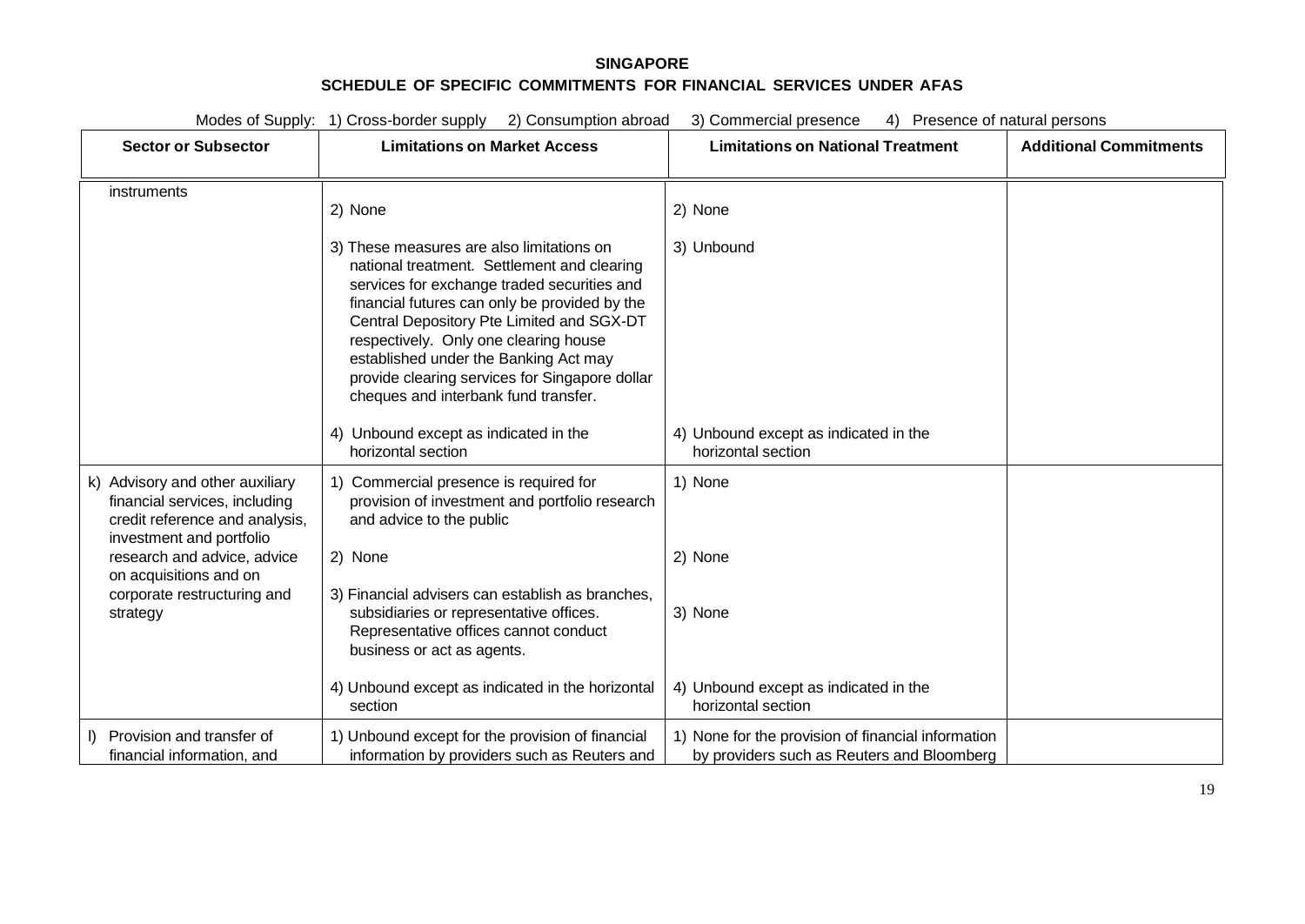| <b>Sector or Subsector</b>                                                                    | $\epsilon$ , sono anipuoni abisaa<br><b>Limitations on Market Access</b>                                                                                                                                                                                                                                                                                                                                                          | <b>Limitations on National Treatment</b>                    | <b>Additional Commitments</b> |
|-----------------------------------------------------------------------------------------------|-----------------------------------------------------------------------------------------------------------------------------------------------------------------------------------------------------------------------------------------------------------------------------------------------------------------------------------------------------------------------------------------------------------------------------------|-------------------------------------------------------------|-------------------------------|
| financial data processing and<br>related software by providers<br>of other financial services | Bloomberg.<br>The Singapore branches of foreign banks<br>can transmit data to their head offices and<br>sister branches for processing provided<br>proper controls exist, the integrity and<br>confidentiality of data/information are<br>safeguarded, and MAS is allowed on-site<br>access to the data/information at the place<br>where the data/information is processed.<br>2) Only the provision of financial information by |                                                             |                               |
|                                                                                               | providers such as Reuters and Bloomberg is<br>allowed.                                                                                                                                                                                                                                                                                                                                                                            | 2) None                                                     |                               |
|                                                                                               | 3) The provision of financial information by<br>providers, such as Reuters and Bloomberg,<br>is allowed. The provision of financial data<br>processing services to banks and merchant<br>banks is subject to domestic laws on<br>protection of confidentiality of information of<br>customers of banks and merchant banks.                                                                                                        | 3) None                                                     |                               |
|                                                                                               | 4) Unbound except as indicated in the horizontal<br>section                                                                                                                                                                                                                                                                                                                                                                       | 4) Unbound except as indicated in the<br>horizontal section |                               |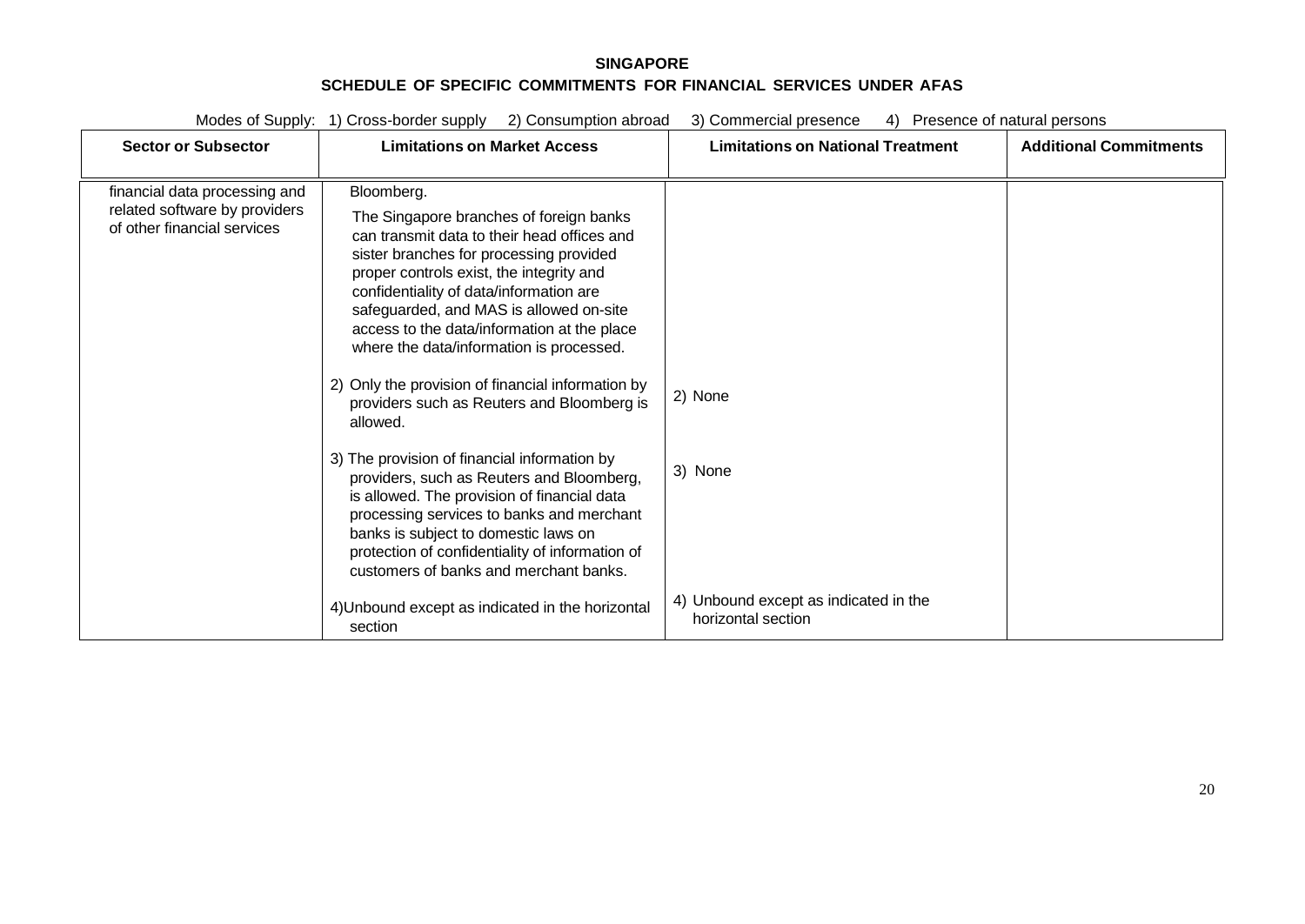| (For the Seventh Package of Commitments) |  |
|------------------------------------------|--|
|------------------------------------------|--|

| Sector or sub sector                                                                                                                                                                                                              | Description of measure indicating its<br>inconsistency with Article II                                                                                                                                                              | Countries to which the<br>measure applies | Intended duration                                                                                                                | <b>Conditions creating the</b><br>need for the exemption                                                                                                                                                                                                                                                                                                       |
|-----------------------------------------------------------------------------------------------------------------------------------------------------------------------------------------------------------------------------------|-------------------------------------------------------------------------------------------------------------------------------------------------------------------------------------------------------------------------------------|-------------------------------------------|----------------------------------------------------------------------------------------------------------------------------------|----------------------------------------------------------------------------------------------------------------------------------------------------------------------------------------------------------------------------------------------------------------------------------------------------------------------------------------------------------------|
| All Sectors:<br>Presence of:<br>- unskilled and semi-skilled natural<br>persons<br>skilled persons (include craftsmen<br>skilled in a particular trade, but<br>exclude specialists/professional<br>personnel at management level) | Preference for workers from traditional<br>sources of supply                                                                                                                                                                        | <b>Traditional sources</b>                | Indefinite<br>Singapore will<br>periodically review<br>this in the light of<br>domestic and<br>national policy<br>considerations | Due to land constraints<br>and the fundamental need<br>for social cohesion among<br>the multi-racial population,<br>the Government needs to<br>regulate the flow of foreign<br>workers, both skilled and<br>unskilled, to ensure that<br>Singapore is not<br>overpopulated and<br>foreigners who could<br>potentially disrupt social<br>order are not admitted |
| All sectors:<br><b>Investment Guarantee Agreements</b><br>(IGAs)                                                                                                                                                                  | Investment guarantee, i.e. obligations to<br>protect foreign investments from<br>unforeseen contingencies such as<br>nationalisation, war, etc. are accorded<br>only to co-signatories of Investment<br><b>Guarantee Agreements</b> | All countries.                            | Indefinite<br>Singapore will<br>periodically review<br>this in the light of<br>international<br>developments                     | Currently, many countries'<br>obligations to protect<br>foreign investments from<br>unforeseen contingencies<br>are governed by the<br>provisions established<br>under bilateral investment<br>guarantee agreements.<br>The agreements also help<br>to provide the economic<br>and political guarantees<br>for the promotion of<br>bilateral relations         |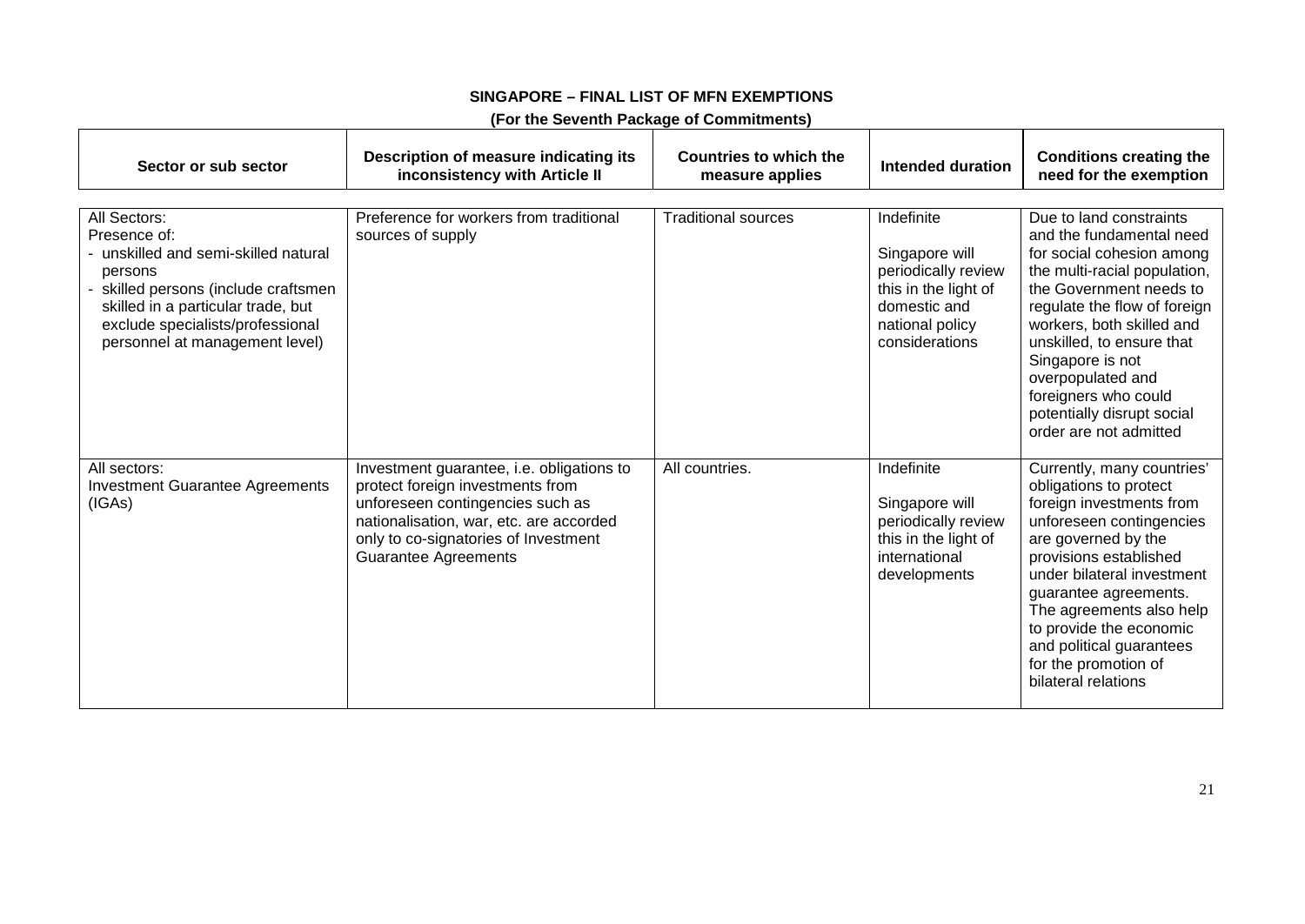## **(For the Seventh Package of Commitments)**

| Sector or sub sector                                                                                                                                                                                                                                                         | Description of measure indicating its<br>inconsistency with Article II                                                                                                                                      | <b>Countries to which the</b><br>measure applies        | <b>Intended duration</b>                                                                                     | <b>Conditions creating the</b><br>need for the exemption                                                                           |
|------------------------------------------------------------------------------------------------------------------------------------------------------------------------------------------------------------------------------------------------------------------------------|-------------------------------------------------------------------------------------------------------------------------------------------------------------------------------------------------------------|---------------------------------------------------------|--------------------------------------------------------------------------------------------------------------|------------------------------------------------------------------------------------------------------------------------------------|
| All Sectors:<br>Commonwealth Tax<br><b>Credit Scheme</b>                                                                                                                                                                                                                     | Section 48 of the Income Tax Act<br>provides for the granting of relief against<br>Singapore tax payable on income derived<br>from a Commonwealth country                                                   | Commonwealth countries<br>which grant reciprocal relief | Indefinite<br>Singapore will<br>periodically review<br>this in the light of<br>international<br>developments | This is part of Singapore's<br>cooperation among<br>Commonwealth members                                                           |
| <b>Legal Services</b>                                                                                                                                                                                                                                                        | All measures pertaining to the provision of<br>legal services in Singapore                                                                                                                                  | All countries                                           | Indefinite<br>Singapore will<br>keep the possibility<br>of removing this<br>exemption under<br>review        | The exemption is<br>necessary as the<br>establishment of foreign<br>law firms in Singapore is<br>based on case-by-case<br>approval |
| <b>Broadcasting</b><br>Broadcasting is defined to include:<br>- Free-to-air broadcasting<br>- Cable and pay television<br>- Direct broadcast by satellite<br>- Tele text<br>- All broadcasting services listed in<br>Services Sectoral Classification list,<br>MTN.GNS/W/120 | The Ministry of Information,<br>Communications & The Arts, Singapore<br>accords preferential broadcast and<br>transmission rights to selected countries<br>with which it has signed bilateral<br>agreements | All countries.                                          | Singapore will<br>keep the possibility<br>of removing this<br>exemption under<br>review                      | To promote social,<br>economic and cultural<br>relations                                                                           |
| Computer reservation systems                                                                                                                                                                                                                                                 | Market access and national treatment are<br>based on reciprocity in mutual<br>concessions, but not necessarily in the<br>same areas, as established under                                                   | All countries.                                          | Indefinite<br>Singapore will<br>periodically review                                                          | Currently, the conditions<br>and level of market access<br>granted in air transport<br>services are primarily                      |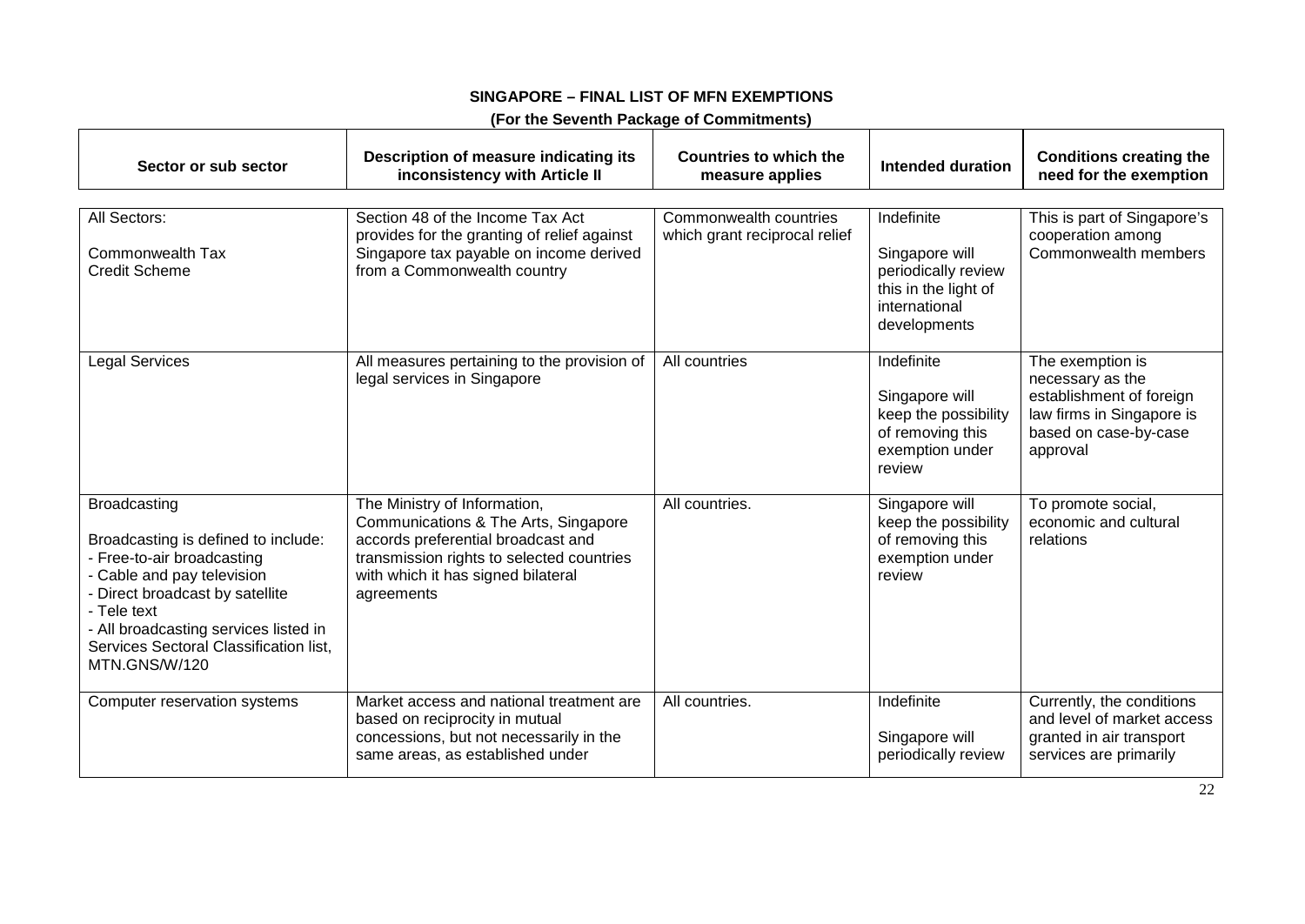## **(For the Seventh Package of Commitments)**

| Sector or sub sector                                                                                                                                     | Description of measure indicating its<br>inconsistency with Article II                                                                                                                                                             | Countries to which the<br>measure applies | Intended duration                                                                                            | <b>Conditions creating the</b><br>need for the exemption                                                                                                                                                                                                                                          |
|----------------------------------------------------------------------------------------------------------------------------------------------------------|------------------------------------------------------------------------------------------------------------------------------------------------------------------------------------------------------------------------------------|-------------------------------------------|--------------------------------------------------------------------------------------------------------------|---------------------------------------------------------------------------------------------------------------------------------------------------------------------------------------------------------------------------------------------------------------------------------------------------|
|                                                                                                                                                          | bilateral Air Services Agreements                                                                                                                                                                                                  |                                           | this in the light of<br>international<br>developments                                                        | governed by other<br>multilateral agreements<br>and/or bilateral air services<br>agreements. In addition,<br>the "Annex on Air<br><b>Transport Services"</b><br>contained in the GATS<br>currently has only limited<br>application to measures<br>affecting the air transport<br>services sector. |
| <b>Maritime Transport Services:</b><br>Storage and warehousing<br>- Freight forwarding<br>- Inland trucking<br>- Container station and depot<br>services | The undertaking of the commitments to<br>bind the current level of market access<br>and treatment to services and services<br>supplier, in the 4 sub sectors will be<br>through the conclusion of bilateral<br>shipping agreements | All countries.                            | Indefinite<br>Singapore will<br>periodically review<br>this in the light of<br>international<br>developments | Some of Singapore's<br>trading partners do not<br>accord Singapore<br>companies satisfactory<br>access to maritime<br>transport services in their<br>territories                                                                                                                                  |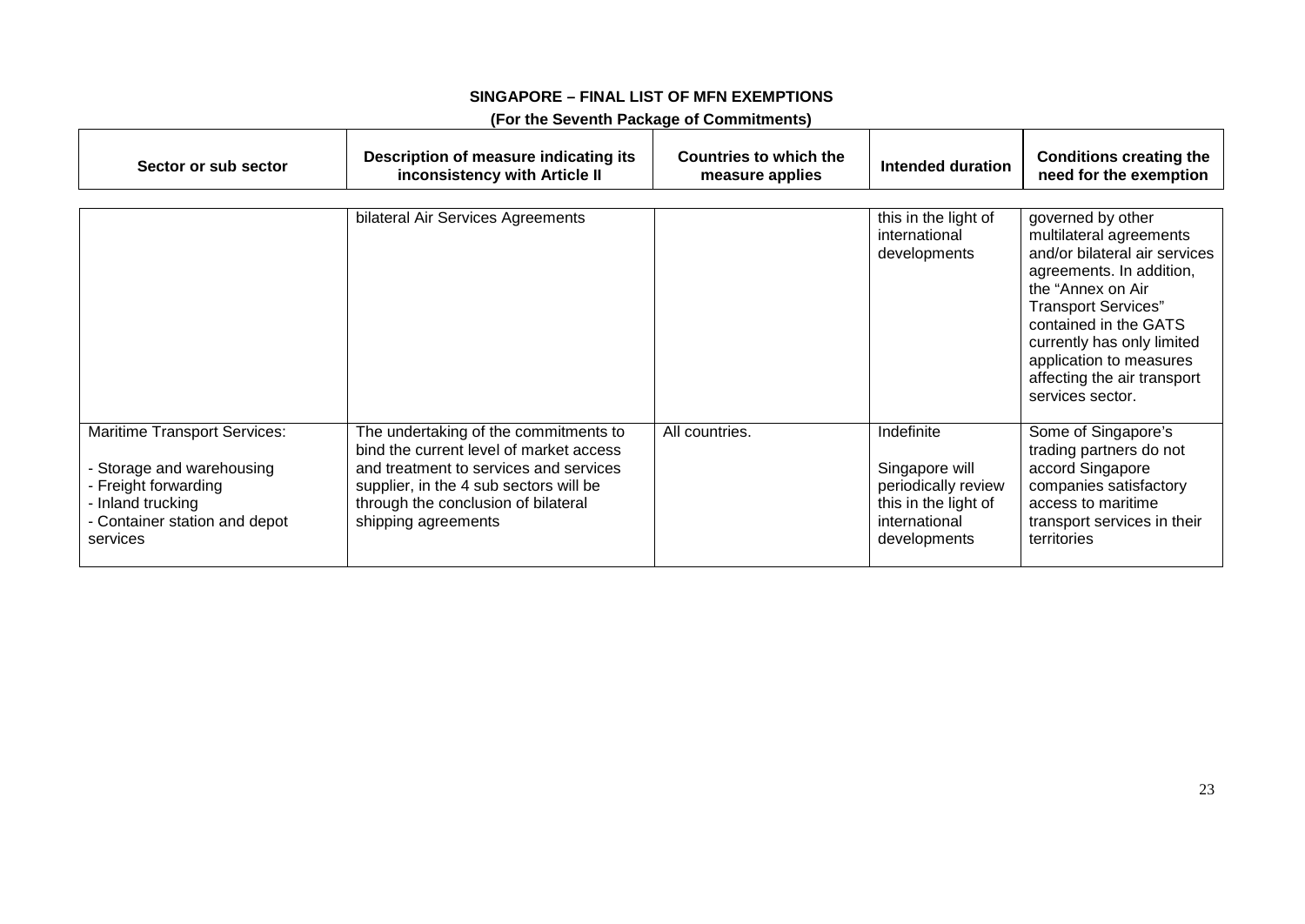<span id="page-150-0"></span>

| (For the Seventh Package of Commitments) |  |
|------------------------------------------|--|
|------------------------------------------|--|

| Sector or sub sector                                                          | Description of measure indicating its<br>inconsistency with Article II                                                                                                                                                                                                                                                                                                                                                                                                                                                                                                                                  | Countries to which the<br>measure applies | Intended duration                                                  | <b>Conditions creating the</b><br>need for the exemption                                                                                                              |
|-------------------------------------------------------------------------------|---------------------------------------------------------------------------------------------------------------------------------------------------------------------------------------------------------------------------------------------------------------------------------------------------------------------------------------------------------------------------------------------------------------------------------------------------------------------------------------------------------------------------------------------------------------------------------------------------------|-------------------------------------------|--------------------------------------------------------------------|-----------------------------------------------------------------------------------------------------------------------------------------------------------------------|
| <b>FINANCIAL SERVICES<sup>3</sup></b><br>Banking and other financial services | Under a currency inter-changeability<br>agreement between Singapore and<br>Brunei, the currency-issuing authorities of<br>Singapore and Brunei would:<br>- accept from banks, notes and coins<br>issued by the other issuing authority, at<br>par and without charge and to<br>exchange such notes and coins into the<br>currency of the country concerned; and<br>arrange for repatriation at the expense<br>of the respective currency issuing<br>authority, the notes and coins issued by<br>the other currency issuing authority and<br>to receive at par the equivalent in any<br>agreed currency. | <b>Brunei</b>                             | Indefinite, until<br>either country<br>terminates the<br>agreement | The currency inter-<br>changeability agreement<br>was entered into in 1967<br>arising from special<br>historical and economic<br>ties between Singapore<br>and Brunei |

3 Supplementary information provided for transparency

The Stock Exchange of Singapore (SES) and the Singapore International Monetary (SIMEX) have established trading linkages with the exchanges of some countries to facilitate the trading of securities and futures. The establishment of trading linkages is a commercial decisions of the SES and SIMEX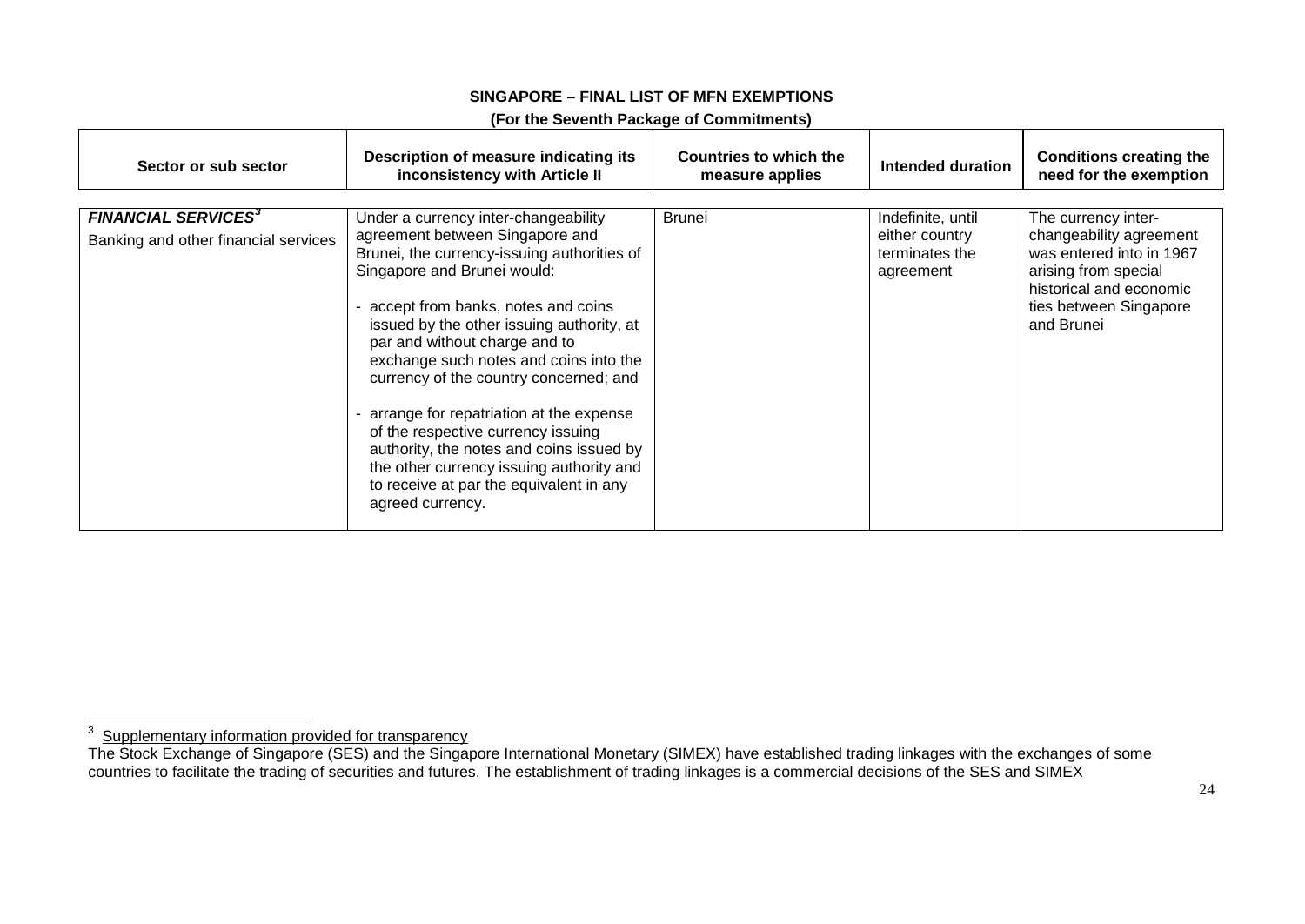**Protocol to Implement the Seventh Package of Commitment on Financial Services under the ASEAN Framework Agreement on Services**

> **THAILAND SCHEDULE OF SPECIFIC COMMITMENTS**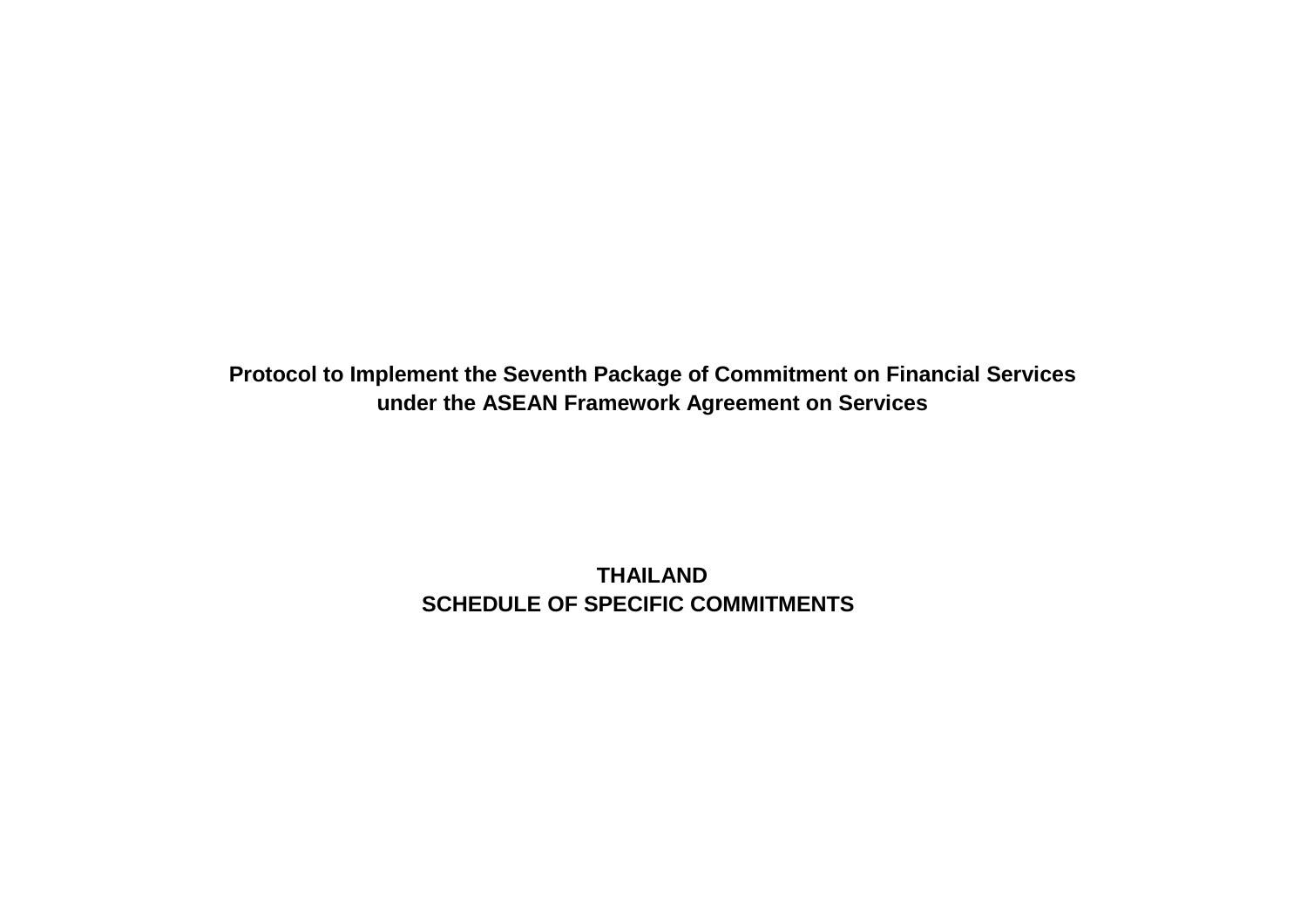# **THAILAND SCHEDULE OF HORIZONTAL COMMITMENTS UNDER AFAS**

| sector or <b>m</b><br>subsectoi | Limitations on Market Access | I Treatment<br>ı National<br>_ımıtatıons<br>is on | пог |
|---------------------------------|------------------------------|---------------------------------------------------|-----|
|                                 |                              |                                                   |     |

|                                                         | <b>Horizontal Commitments Applicable to Financial Services</b>                                                                                                                                                                                                                                                                                                                                                                                                                                                                                                                                                                                                                                                                                                                                                                                                                                                                                |                                                                                                                                                                                                                                                                                                                                                                                                                                                                                                                                                                                                                                                                                                                                                                                                |  |  |  |
|---------------------------------------------------------|-----------------------------------------------------------------------------------------------------------------------------------------------------------------------------------------------------------------------------------------------------------------------------------------------------------------------------------------------------------------------------------------------------------------------------------------------------------------------------------------------------------------------------------------------------------------------------------------------------------------------------------------------------------------------------------------------------------------------------------------------------------------------------------------------------------------------------------------------------------------------------------------------------------------------------------------------|------------------------------------------------------------------------------------------------------------------------------------------------------------------------------------------------------------------------------------------------------------------------------------------------------------------------------------------------------------------------------------------------------------------------------------------------------------------------------------------------------------------------------------------------------------------------------------------------------------------------------------------------------------------------------------------------------------------------------------------------------------------------------------------------|--|--|--|
| All Sectors and Subsectors<br>included in this schedule | 1, 2, 3) With regard to the scope of<br>operation and types of financial<br>services that can be provided, each<br>type of financial institution will be<br>permitted to operate the sector or<br>subsector of banking and other<br>financial services only to the extent<br>that their respective governing<br>legislation permit them to do so.<br>3) Except representative offices and<br>branches, commercial presence in financial<br>services in this schedule is permitted only<br>through a limited liability company or a<br>public limited company which is registered<br>in Thailand.<br>Commercial presence in financial services<br>in this schedule shall meet the conditions<br>stipulated in the Foreign Business Act and<br>related laws and regulations.<br>Unless explicitly provided<br>otherwise in the specific<br>commitment, foreign equity<br>participation must not exceed 49 percent of<br>the registered capital. | 1), 2), 3) With regard to the scope of operation<br>and types of financial services that<br>can be provided, each type of<br>financial institution will be permitted to<br>operate the sector or subsector of<br>banking and other financial services<br>only to the extent that their respective<br>governing legislation permit them to<br>do so.<br>3) For commercial entity incorporated pursuant<br>to Thailand's laws and regulations with<br>foreign equity participation not exceeding 49<br>percent of the registered capital: None<br>Commercial presence which is owned or<br>controlled by foreigner(s) may be subject to<br>certain requirements as stipulated in related<br>laws and regulations, including the Foreign<br>Business Act.<br>Others: Unbound, including subsidies |  |  |  |
|                                                         | 4) Temporary movement of natural persons is<br>unbound except in the following categories:<br>I. Business Visitor:<br>A natural person who stays in Thailand<br>for the purpose of participating in<br>business meetings or contacts, entering<br>into contract to sell or purchase services,                                                                                                                                                                                                                                                                                                                                                                                                                                                                                                                                                                                                                                                 | 4) Unbound, except as provided in the MA<br>column                                                                                                                                                                                                                                                                                                                                                                                                                                                                                                                                                                                                                                                                                                                                             |  |  |  |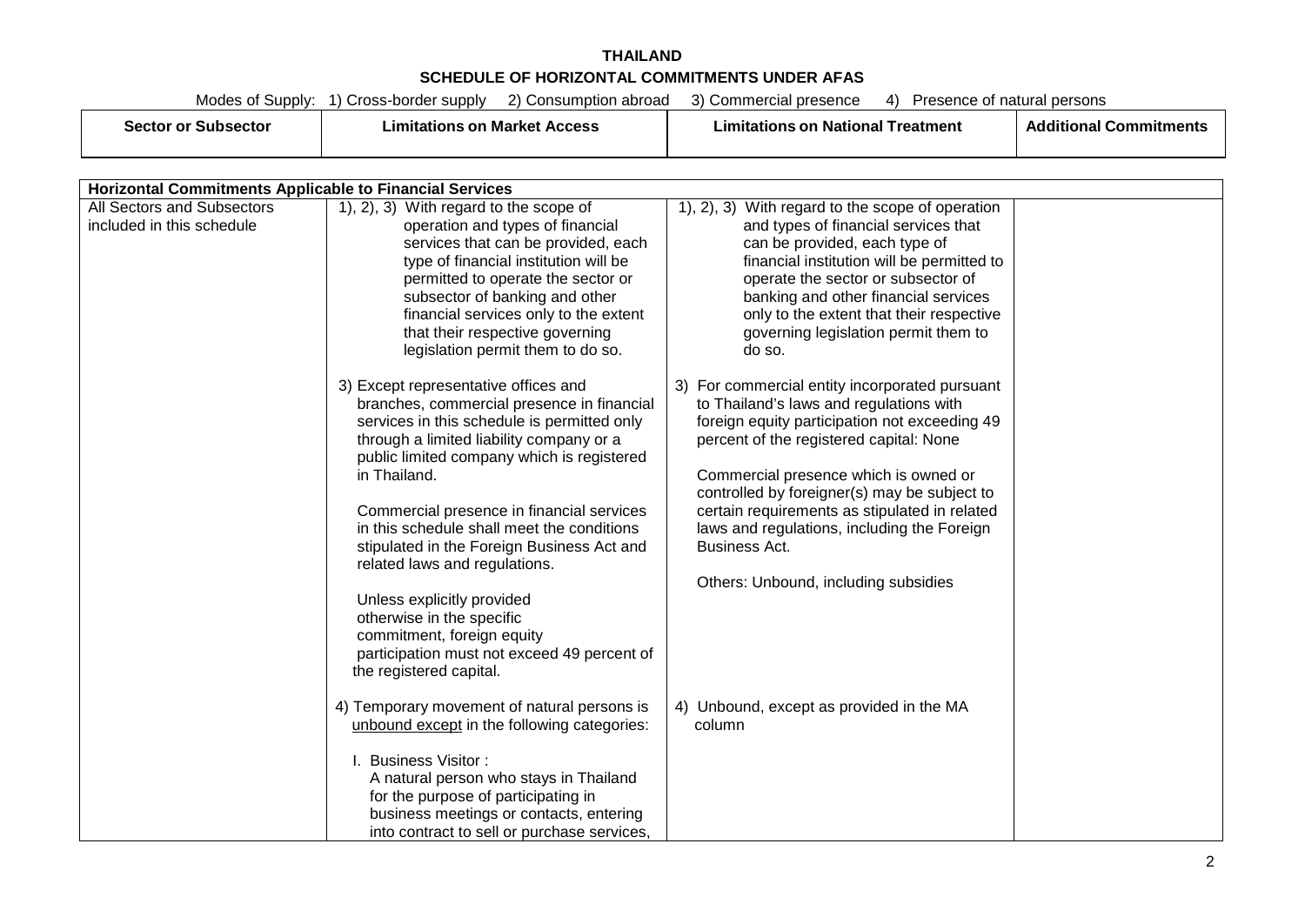# **THAILAND SCHEDULE OF HORIZONTAL COMMITMENTS UNDER AFAS**

| Sector or Subsector | Limitations on Market Access | Limitations on National Treatment | Additional<br>' Commitman |
|---------------------|------------------------------|-----------------------------------|---------------------------|
|                     |                              |                                   |                           |

| visiting of business establishments or<br>other similar activities and entering with a<br>purpose to establish a commercial<br>presence in Thailand. Such temporary<br>entry will be permitted for an initial period<br>of not more than 90 days and may be<br>extended for a further period of not more<br>than one year, provided that the criteria                                                                                                                                                                                                                                                                                                              |                                                                                                                                                                               |  |
|--------------------------------------------------------------------------------------------------------------------------------------------------------------------------------------------------------------------------------------------------------------------------------------------------------------------------------------------------------------------------------------------------------------------------------------------------------------------------------------------------------------------------------------------------------------------------------------------------------------------------------------------------------------------|-------------------------------------------------------------------------------------------------------------------------------------------------------------------------------|--|
| stipulated by the Immigration Bureau and<br>the Department of Employment have<br>been satisfied.                                                                                                                                                                                                                                                                                                                                                                                                                                                                                                                                                                   |                                                                                                                                                                               |  |
| II. Intra-corporate Transferee :<br>A corporate transferee of the managerial<br>or executive level or a specialist, provided<br>that such person has been employed by<br>the company concerned outside Thailand<br>for a period of not less than one year<br>immediately preceding the date of his or<br>her application for admission and has<br>satisfied the criteria stipulated by the<br>Immigration Bureau and the criteria for<br>management needs <sup>1</sup> stipulated by the<br>Department of Employment. The<br>temporary stay is limited to a one year<br>period and may be extended for a further<br>three terms of not more than one year<br>each. |                                                                                                                                                                               |  |
| 3), 4) Acquisition and usage of land: according<br>to the Land Code of Thailand, foreign<br>nationals or domestic companies which<br>are deemed foreigners are not allowed to                                                                                                                                                                                                                                                                                                                                                                                                                                                                                      | 3), 4) Acquisition and usage of land: according<br>to the Land Code of Thailand, foreign<br>nationals or domestic companies which<br>are deemed foreigners are not allowed to |  |

 $1$  In considering managerial needs, the following facts shall be taken into consideration by the relevant authority, namely: (1) size of fully paid-up capital; (2) employment creation; (3) extent of foreign investment; (4) export promotion; (5) transfer of technology; (6) special needs of the management.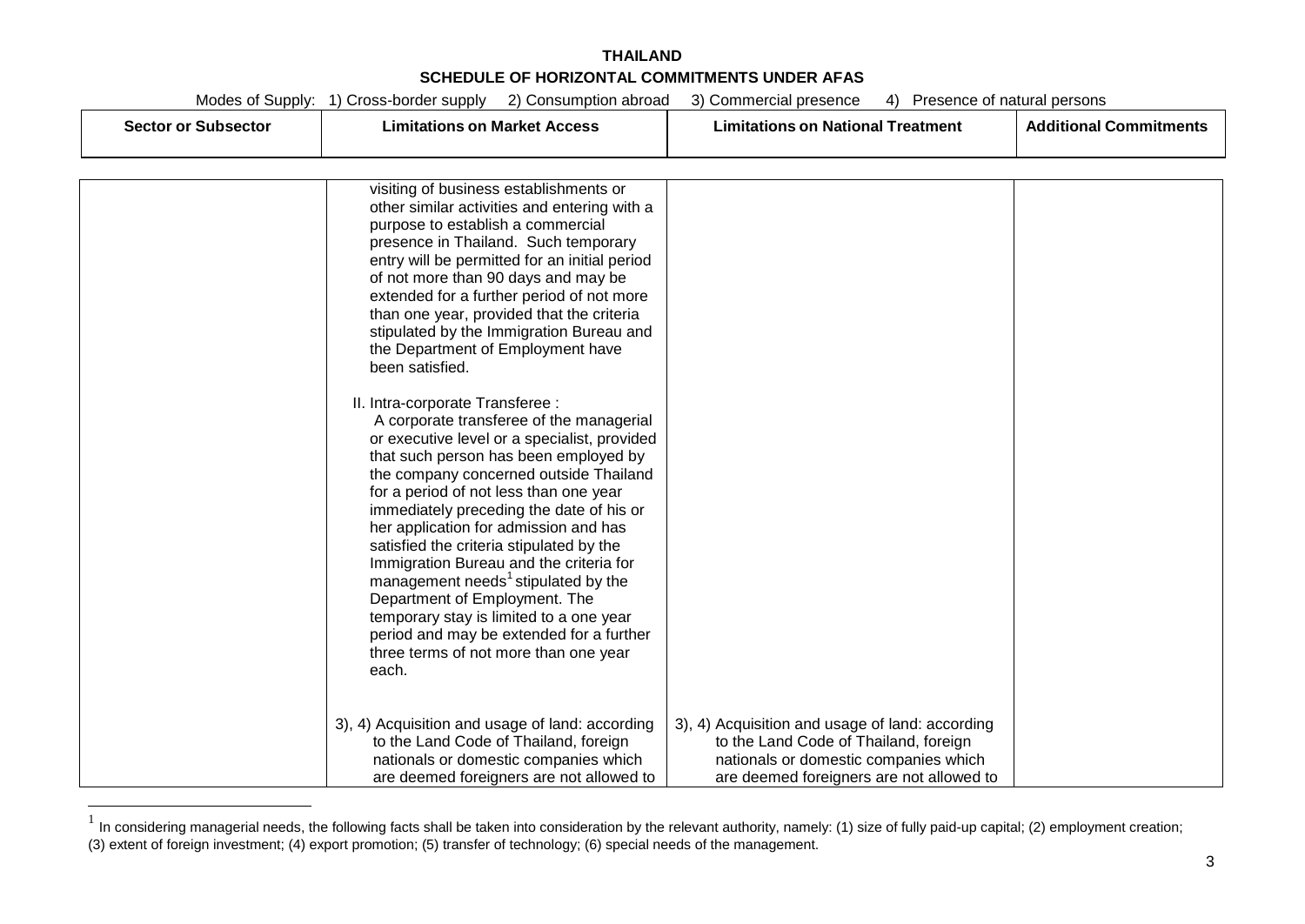# **THAILAND SCHEDULE OF HORIZONTAL COMMITMENTS UNDER AFAS**

|                            | 2) Consumption abroad<br>Modes of Supply: 1) Cross-border supply                                                                                                                                 | 3) Commercial presence<br>Presence of natural persons<br>4)                                                                                                                                      |                               |
|----------------------------|--------------------------------------------------------------------------------------------------------------------------------------------------------------------------------------------------|--------------------------------------------------------------------------------------------------------------------------------------------------------------------------------------------------|-------------------------------|
| <b>Sector or Subsector</b> | <b>Limitations on Market Access</b>                                                                                                                                                              | <b>Limitations on National Treatment</b>                                                                                                                                                         | <b>Additional Commitments</b> |
|                            | purchase or own land in Thailand.                                                                                                                                                                | purchase or own land in Thailand.                                                                                                                                                                |                               |
|                            | However, they may lease land and own<br>buildings. Foreigners are also allowed to<br>own part of condominium units under the<br>laws and regulations governing the<br>ownership of condominiums. | However, they may lease land and own<br>buildings. Foreigners are also allowed to<br>own part of condominium units under the<br>laws and regulations governing the<br>ownership of condominiums. |                               |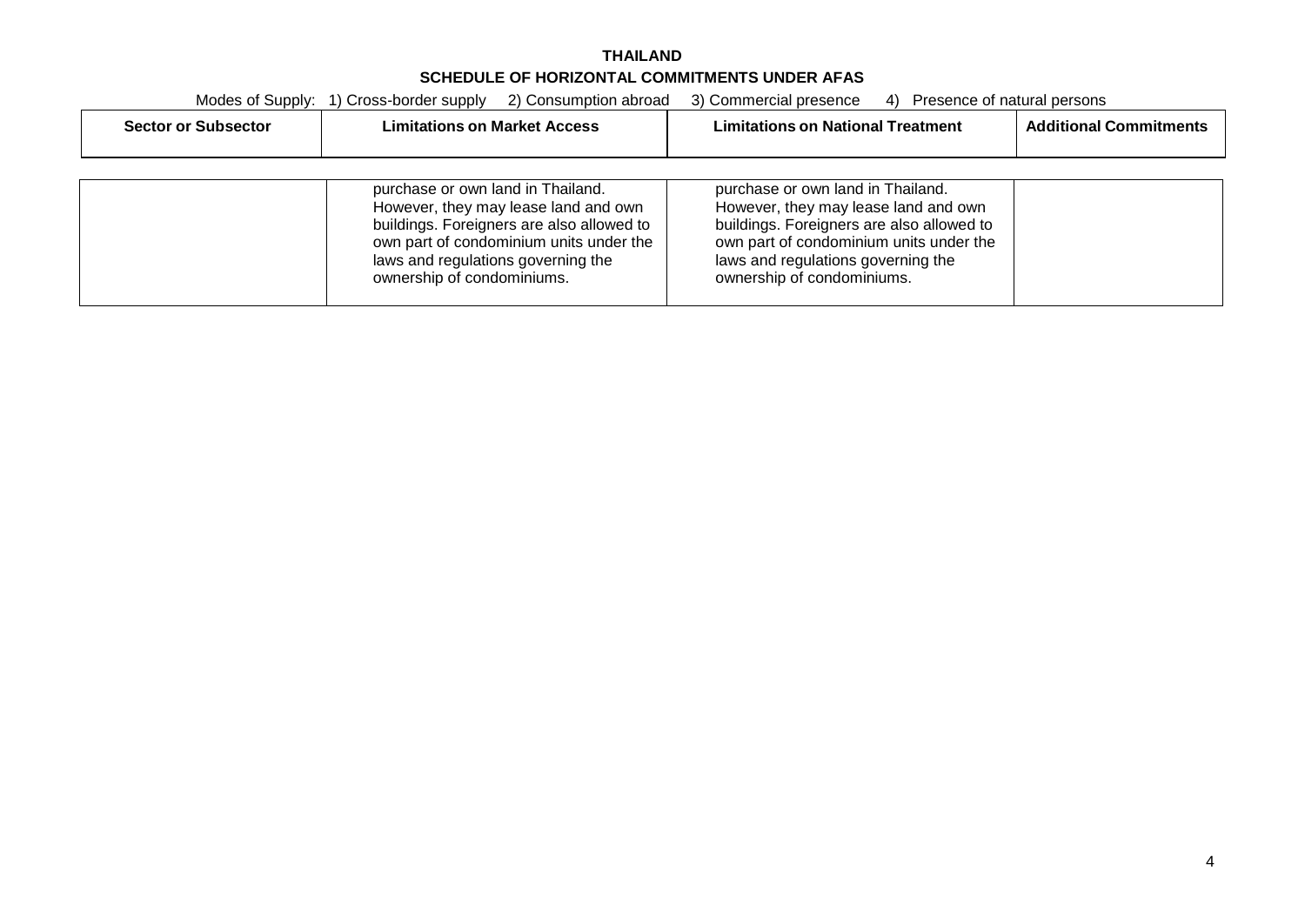| このへもと | ım<br>en compo<br>ша<br>. | .<br>im.<br>men <sup>.</sup> | . |
|-------|---------------------------|------------------------------|---|
|-------|---------------------------|------------------------------|---|

| A. Insurance including  |                                                                             |                                                |  |
|-------------------------|-----------------------------------------------------------------------------|------------------------------------------------|--|
| reinsurance and         |                                                                             |                                                |  |
| retrocession            |                                                                             |                                                |  |
|                         |                                                                             |                                                |  |
| Life insurance services | 1) None                                                                     | 1) None                                        |  |
| (CPC 81211)             |                                                                             |                                                |  |
|                         | 2) None                                                                     | 2) Life insurance premium is tax deductible up |  |
|                         |                                                                             | to a certain amount for holders of policies    |  |
|                         |                                                                             | issued by local companies                      |  |
|                         | 3) a) New establishment is subject to license                               | 3) None                                        |  |
|                         | approval by the Minister of Finance with                                    |                                                |  |
|                         | the consent of the Cabinet.                                                 |                                                |  |
|                         |                                                                             |                                                |  |
|                         | b) (i) The amount of shares held by                                         |                                                |  |
|                         | persons of Thai nationality shall not be                                    |                                                |  |
|                         | less than 75 percent of the total                                           |                                                |  |
|                         | amount of voting shares sold.                                               |                                                |  |
|                         | (ii) In the case where the Insurance                                        |                                                |  |
|                         | Committee deems appropriate, the                                            |                                                |  |
|                         | Insurance Committee may grant                                               |                                                |  |
|                         | permission that persons of non-Thai                                         |                                                |  |
|                         | nationality hold shares up to 49                                            |                                                |  |
|                         | percent of the total amount of voting                                       |                                                |  |
|                         | shares sold.                                                                |                                                |  |
|                         |                                                                             |                                                |  |
|                         | (iii) In the case where the condition or                                    |                                                |  |
|                         | operation of the insurance company is                                       |                                                |  |
|                         | in a state that may cause damage to                                         |                                                |  |
|                         | the insureds or to the public, or in                                        |                                                |  |
|                         | order to promote the strength of the<br>insurance company, or to strengthen |                                                |  |
|                         | the stability of the life insurance                                         |                                                |  |
|                         | business, the Minister of Finance, with                                     |                                                |  |
|                         | the advice of the Insurance                                                 |                                                |  |
|                         | Committee, has the power to relax the                                       |                                                |  |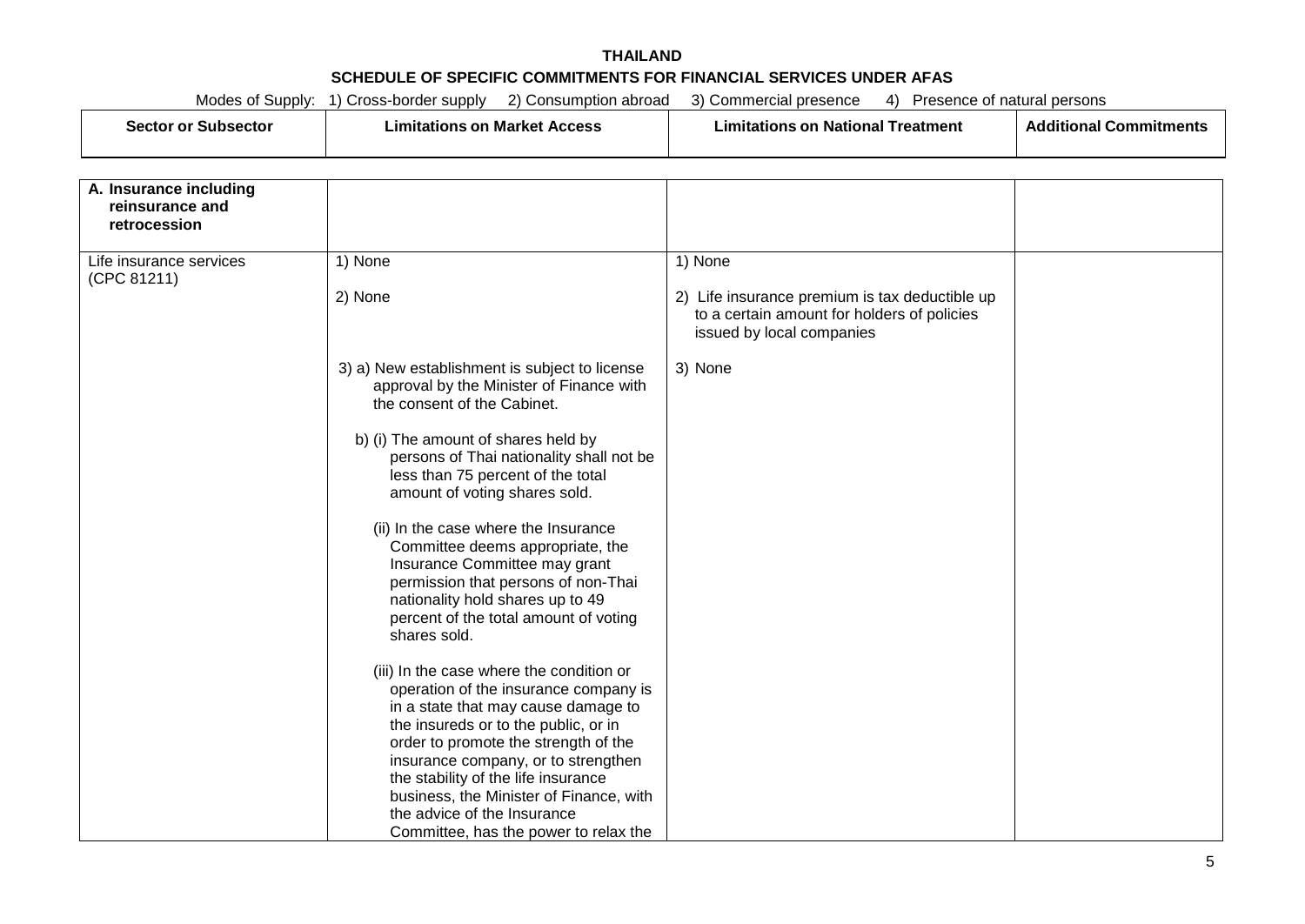|  | Modes of Supply: 1) Cross-border supply | 2) Consumption abroad | 3) Commercial presence | 4) Presence of natural persons |  |
|--|-----------------------------------------|-----------------------|------------------------|--------------------------------|--|
|  |                                         |                       |                        |                                |  |

| <b>Sector or Subsector</b> | <b>Limitations on Market Access</b>                                                                                                                                                                                                                                                                                                                                                                                           | <b>Limitations on National Treatment</b> | <b>Additional Commitments</b> |
|----------------------------|-------------------------------------------------------------------------------------------------------------------------------------------------------------------------------------------------------------------------------------------------------------------------------------------------------------------------------------------------------------------------------------------------------------------------------|------------------------------------------|-------------------------------|
|                            |                                                                                                                                                                                                                                                                                                                                                                                                                               |                                          |                               |
|                            | requirements of the shareholding other<br>than those prescribed in b) (ii).<br>However, such allowance will be<br>subject to rules, procedures and<br>conditions or timeframes as prescribed<br>by the Insurance Committee or the<br>Minister of Finance as the case may                                                                                                                                                      |                                          |                               |
|                            | be.                                                                                                                                                                                                                                                                                                                                                                                                                           |                                          |                               |
|                            | c) (i) At least three-fourths of the directors<br>must be Thai nationality.                                                                                                                                                                                                                                                                                                                                                   |                                          |                               |
|                            | (ii) In the case where the Insurance<br>Committee deems appropriate, the<br>Insurance Committee may permit a<br>proportion of non-Thai nationality of<br>more than one-quarters but shall not<br>reach one half of the total number of<br>directors.                                                                                                                                                                          |                                          |                               |
|                            | (iii) In the case where the condition or<br>operation of the insurance company is<br>in a state that may cause damage to<br>the insureds or to the public, or in order<br>to promote the strength of the insurance<br>company, or to strengthen the stability<br>of the life insurance business, the<br>Minister of Finance, with the advice of<br>the Insurance Committee, has the<br>power to relax the requirements of the |                                          |                               |
|                            | directorship other than those prescribed<br>in c) (ii). However, such allowance will<br>be subject to rules, procedures and<br>conditions or timeframes as prescribed<br>by the Insurance Committee or the<br>Minister of Finance as the case may be.                                                                                                                                                                         |                                          |                               |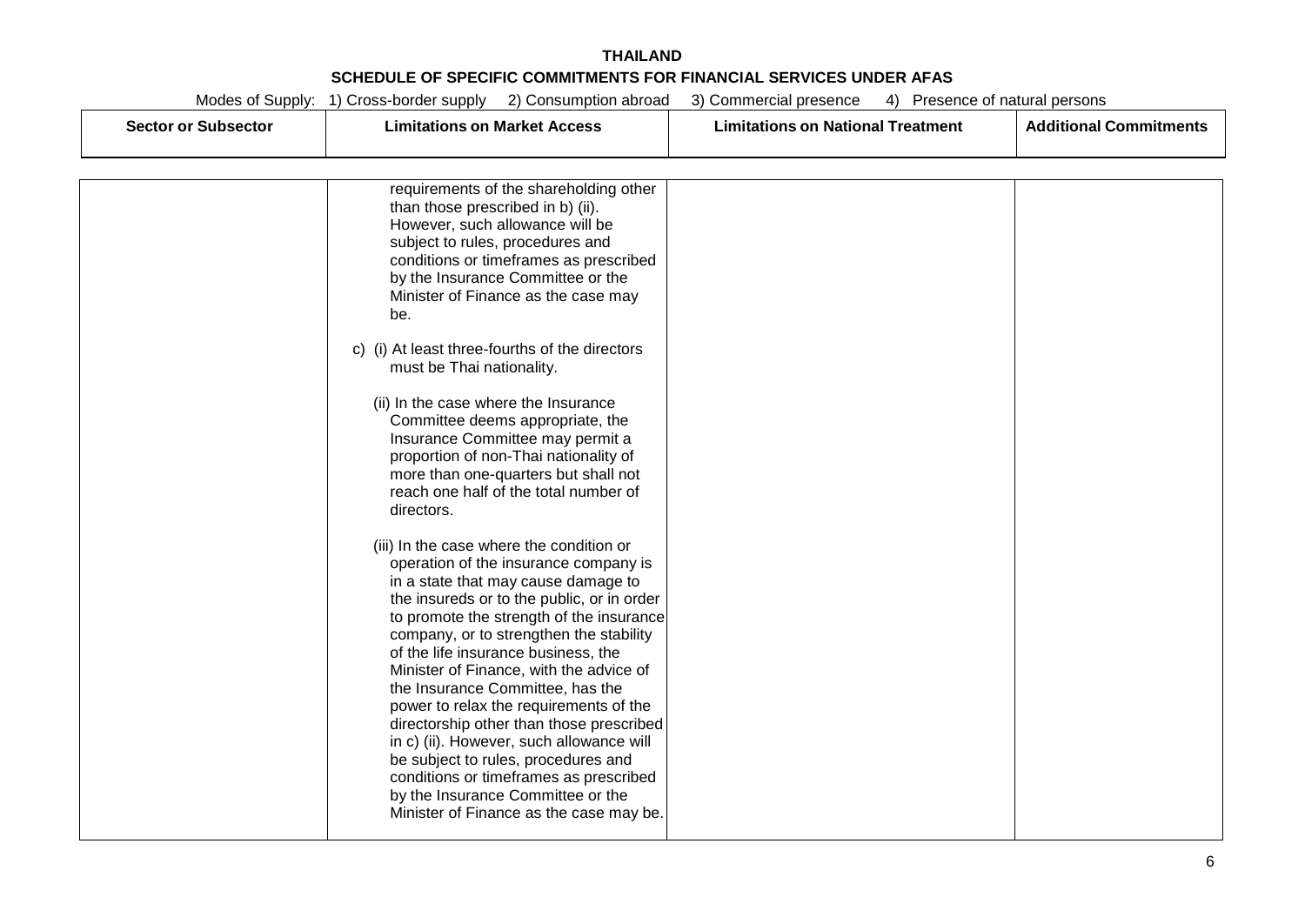#### **THAILAND SCHEDULE OF SPECIFIC COMMITMENTS FOR FINANCIAL SERVICES UNDER AFAS**<br>Martin of Curation 4) Cases bastic surable (2) Consumption stated (2) Communities and account (2) Consumption  $M_{\rm tot}$  Supply 2) Consumption abroad  $3/2$  Consumption abroad 3) Presence 4) Presence  $4/2$

|                                           | Modes of Supply: 1) Cross-border supply<br>2) Consumption abroad                                                                                                                                                                                                                           | 3) Commercial presence                   | 4) Presence of natural persons |  |
|-------------------------------------------|--------------------------------------------------------------------------------------------------------------------------------------------------------------------------------------------------------------------------------------------------------------------------------------------|------------------------------------------|--------------------------------|--|
| <b>Sector or Subsector</b>                | <b>Limitations on Market Access</b>                                                                                                                                                                                                                                                        | <b>Limitations on National Treatment</b> | <b>Additional Commitments</b>  |  |
|                                           |                                                                                                                                                                                                                                                                                            |                                          |                                |  |
|                                           | Only senior managerial personnel,<br>4)<br>specialists and technical assistants<br>with the approval of the Insurance<br>Commissioner.                                                                                                                                                     | 4) None                                  |                                |  |
| Non-life insurance services (CPC<br>8129) | 1) Unbound except for international marine,<br>aviation and transit and all classes of<br>reinsurance                                                                                                                                                                                      | 1) Unbound                               |                                |  |
|                                           | 2) None                                                                                                                                                                                                                                                                                    | 2) None                                  |                                |  |
|                                           | 3) a) New establishment is subject to license<br>approval by the Minister<br>of Finance with the consent of the<br>Cabinet.                                                                                                                                                                | 3) None                                  |                                |  |
|                                           | b) (i) The amount of shares held by persons<br>of Thai nationality shall not be less<br>than 75 percent of the total amount of<br>voting shares sold.                                                                                                                                      |                                          |                                |  |
|                                           | (ii) In the case where the Insurance<br>Committee deems appropriate, the<br>Insurance Committee may grant<br>permission that persons of non-Thai<br>nationality hold shares up to 49<br>percent of the total amount of voting<br>shares sold.                                              |                                          |                                |  |
|                                           | (iii) In the case where the condition or<br>operation of the insurance company is<br>in a state that may cause damage to<br>the insureds or to the public, or in<br>order to promote the strength of the<br>insurance company, or to strengthen<br>the stability of the non-life insurance |                                          |                                |  |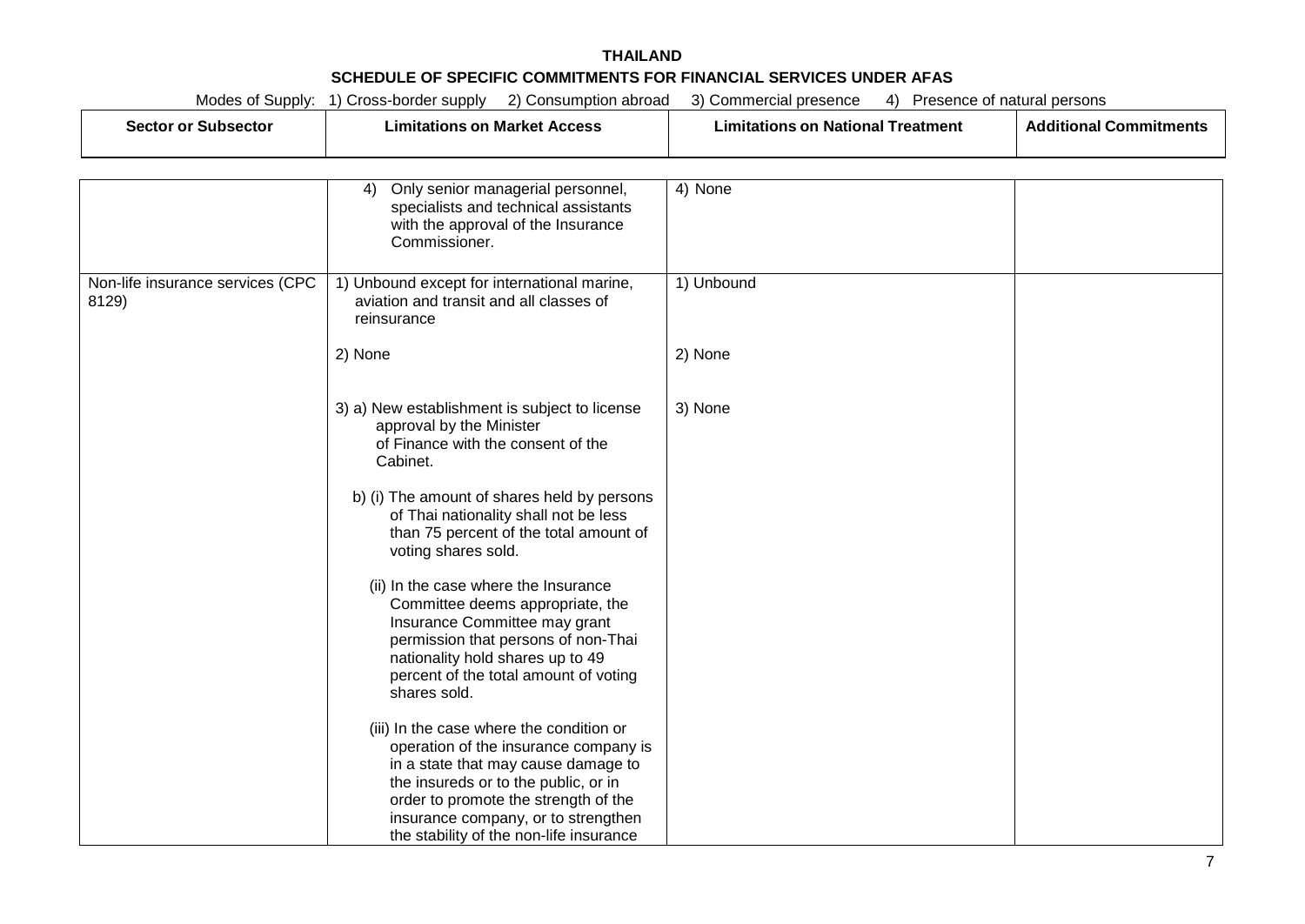|                            | Modes of Supply: 1) Cross-border supply<br>2) Consumption abroad            | 3) Commercial presence<br>4) Presence of natural persons |                               |
|----------------------------|-----------------------------------------------------------------------------|----------------------------------------------------------|-------------------------------|
| <b>Sector or Subsector</b> | <b>Limitations on Market Access</b>                                         | <b>Limitations on National Treatment</b>                 | <b>Additional Commitments</b> |
|                            |                                                                             |                                                          |                               |
|                            |                                                                             |                                                          |                               |
|                            | business, the Minister of Finance, with                                     |                                                          |                               |
|                            | the advice of the Insurance                                                 |                                                          |                               |
|                            | Committee, has the power to relax the                                       |                                                          |                               |
|                            | requirements of the shareholding other                                      |                                                          |                               |
|                            | than those prescribed in b) (ii).                                           |                                                          |                               |
|                            | However, such allowance will be                                             |                                                          |                               |
|                            |                                                                             |                                                          |                               |
|                            | subject to rules, procedures and                                            |                                                          |                               |
|                            | conditions or timeframes as prescribed<br>by the Insurance Committee or the |                                                          |                               |
|                            | Minister of Finance as the case                                             |                                                          |                               |
|                            |                                                                             |                                                          |                               |
|                            | maybe.                                                                      |                                                          |                               |
|                            | c) (i) At least three-fourths of the directors                              |                                                          |                               |
|                            | must be Thai nationality.                                                   |                                                          |                               |
|                            |                                                                             |                                                          |                               |
|                            | (ii) In the case where the Insurance                                        |                                                          |                               |
|                            | Committee deems appropriate, the                                            |                                                          |                               |
|                            | Insurance Committee may permit a                                            |                                                          |                               |
|                            | proportion of non-Thai nationality of                                       |                                                          |                               |
|                            | more than one-quarters but shall not                                        |                                                          |                               |
|                            | reach one half of the total number of                                       |                                                          |                               |
|                            | directors.                                                                  |                                                          |                               |
|                            |                                                                             |                                                          |                               |
|                            | (iii) In the case where the condition or                                    |                                                          |                               |
|                            | operation of the insurance company is                                       |                                                          |                               |
|                            | in a state that may cause damage to                                         |                                                          |                               |
|                            | the insureds or to the public, or in                                        |                                                          |                               |
|                            | order to promote the strength of the                                        |                                                          |                               |
|                            | insurance company, or to strengthen                                         |                                                          |                               |
|                            | the stability of the non-life insurance                                     |                                                          |                               |
|                            | business, the Minister of Finance, with                                     |                                                          |                               |
|                            | the advice of the Insurance                                                 |                                                          |                               |
|                            | Committee, has the power to relax the                                       |                                                          |                               |
|                            | requirements of the directorship other                                      |                                                          |                               |
|                            | than those prescribed in c) (ii).                                           |                                                          |                               |
|                            | However, such allowance will be                                             |                                                          |                               |
|                            | subject to rules, procedures and                                            |                                                          |                               |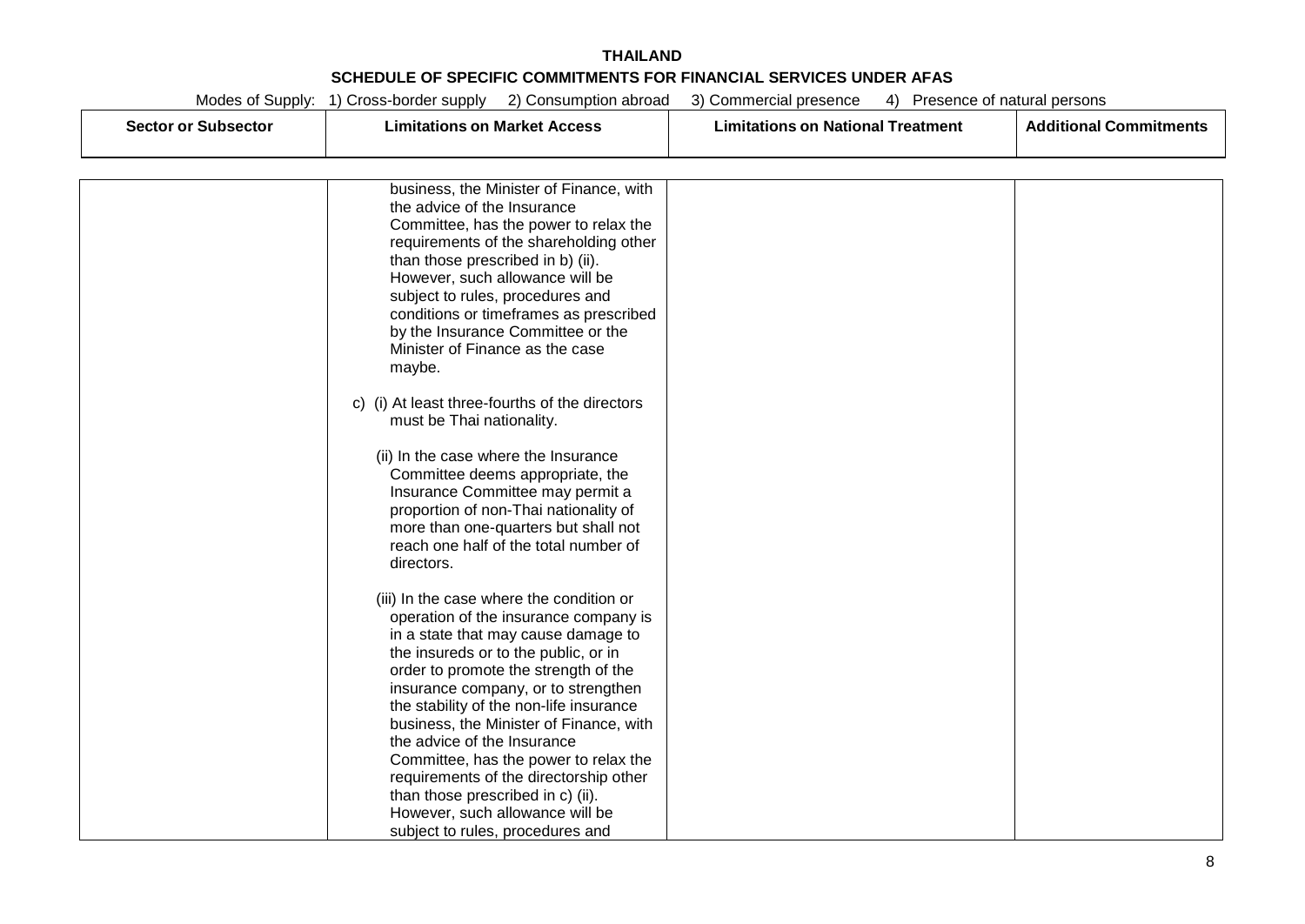#### **THAILAND SCHEDULE OF SPECIFIC COMMITMENTS FOR FINANCIAL SERVICES UNDER AFAS** Modes of Supply: 1) Cross-border supply 2) Consumption abroad 3) Commercial presence 4) Presence of natural persons

|                                                                                                                           | MODES OF Supply: 1) Cross-border supply<br>z) Consumption aproad                                                                                                                     | 3) Commercial presence<br>4) Presence of natural persons                                |                               |
|---------------------------------------------------------------------------------------------------------------------------|--------------------------------------------------------------------------------------------------------------------------------------------------------------------------------------|-----------------------------------------------------------------------------------------|-------------------------------|
| <b>Sector or Subsector</b>                                                                                                | <b>Limitations on Market Access</b>                                                                                                                                                  | <b>Limitations on National Treatment</b>                                                | <b>Additional Commitments</b> |
|                                                                                                                           |                                                                                                                                                                                      |                                                                                         |                               |
|                                                                                                                           | conditions or timeframes as prescribed<br>by the Insurance Committee or the<br>Minister of Finance as the case may<br>be.                                                            |                                                                                         |                               |
|                                                                                                                           | 4) Only senior managerial personnel,<br>specialists and technical assistants with the<br>approval of the Insurance Commissioner                                                      | 4) None                                                                                 |                               |
| Services auxiliary to insurance<br>(excluding pension funding                                                             | 1) Unbound                                                                                                                                                                           | 1) Unbound                                                                              |                               |
| services)                                                                                                                 | 2) Unbound                                                                                                                                                                           | 2) Unbound                                                                              |                               |
| Insurance broking and<br>agency services<br>(CPC 81401) (Brokers shall not<br>induce, advise or do any acts so            | 3) Foreign equity participation not to exceed<br>49 per cent.                                                                                                                        | 3) No limitation as long as foreign equity<br>participation does not exceed 49 per cent |                               |
| as to cause any person to enter<br>into insurance contracts with<br>insurers abroad, except for<br>reinsurance contracts) | 4) a) Only senior managerial personnel,<br>specialists and technical assistants with<br>the approval of the Insurance<br>Commissioner<br>b) Unbound for individual broker and agent. | 4) None                                                                                 |                               |
| Insurance consultancy services<br>(CPC 81402)                                                                             | 1) None                                                                                                                                                                              | 1) None                                                                                 |                               |
|                                                                                                                           | 2) None                                                                                                                                                                              | 2) None                                                                                 |                               |
|                                                                                                                           | 3) None other than that indicated in the<br>horizontal section.                                                                                                                      | 3) No limitation as long as foreign equity<br>participation does not exceed 49 per cent |                               |
|                                                                                                                           | 4) Only senior managerial personnel,<br>specialists and technical assistants with the<br>approval of the Insurance Commissioner.                                                     | 4) None                                                                                 |                               |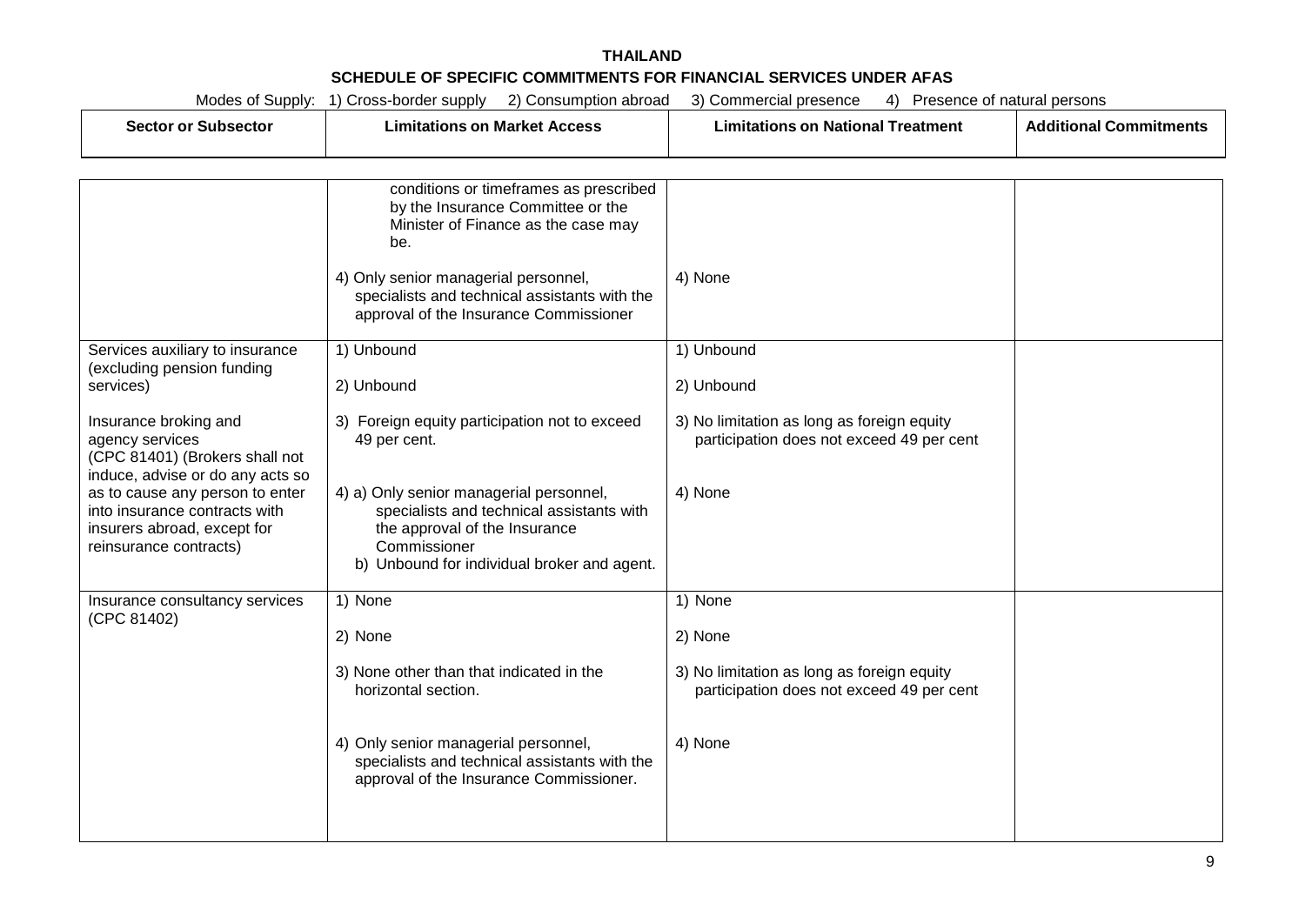| Sector or Subsector         | <b>Limitations on Market Access</b> | <b>Limitations on National Treatment</b> | <b>Additional Commitments</b> |
|-----------------------------|-------------------------------------|------------------------------------------|-------------------------------|
| Average and loss adjustment | None                                | None                                     |                               |

| Average and idea adjustment.<br>services (CPC 81403) | סווטויו <i>(</i> ו                                                                                                               | $1)$ ייטויו $\sigma$                                                                    |  |
|------------------------------------------------------|----------------------------------------------------------------------------------------------------------------------------------|-----------------------------------------------------------------------------------------|--|
|                                                      | 2) None                                                                                                                          | 2) None                                                                                 |  |
|                                                      | 3) None other than that indicated in the<br>horizontal section.                                                                  | 3) No limitation as long as foreign equity<br>participation does not exceed 49 per cent |  |
|                                                      | 4) Only senior managerial personnel,<br>specialists and technical assistants with the<br>approval of the Insurance Commissioner. | 4) None                                                                                 |  |
| Actuarial services (CPC 81404)                       | 1) None                                                                                                                          | 1) None                                                                                 |  |
|                                                      | 2) None                                                                                                                          | 2) None                                                                                 |  |
|                                                      | 3) None other than that indicated in the<br>horizontal section.                                                                  | 3) No limitation as long as foreign equity<br>participation does not exceed 49 per cent |  |
|                                                      | 4) Only senior managerial personnel,<br>specialists and technical assistants with the<br>approval of the Insurance Commissioner. | 4) None                                                                                 |  |
|                                                      |                                                                                                                                  |                                                                                         |  |
|                                                      |                                                                                                                                  |                                                                                         |  |
|                                                      |                                                                                                                                  |                                                                                         |  |
|                                                      |                                                                                                                                  |                                                                                         |  |
|                                                      |                                                                                                                                  |                                                                                         |  |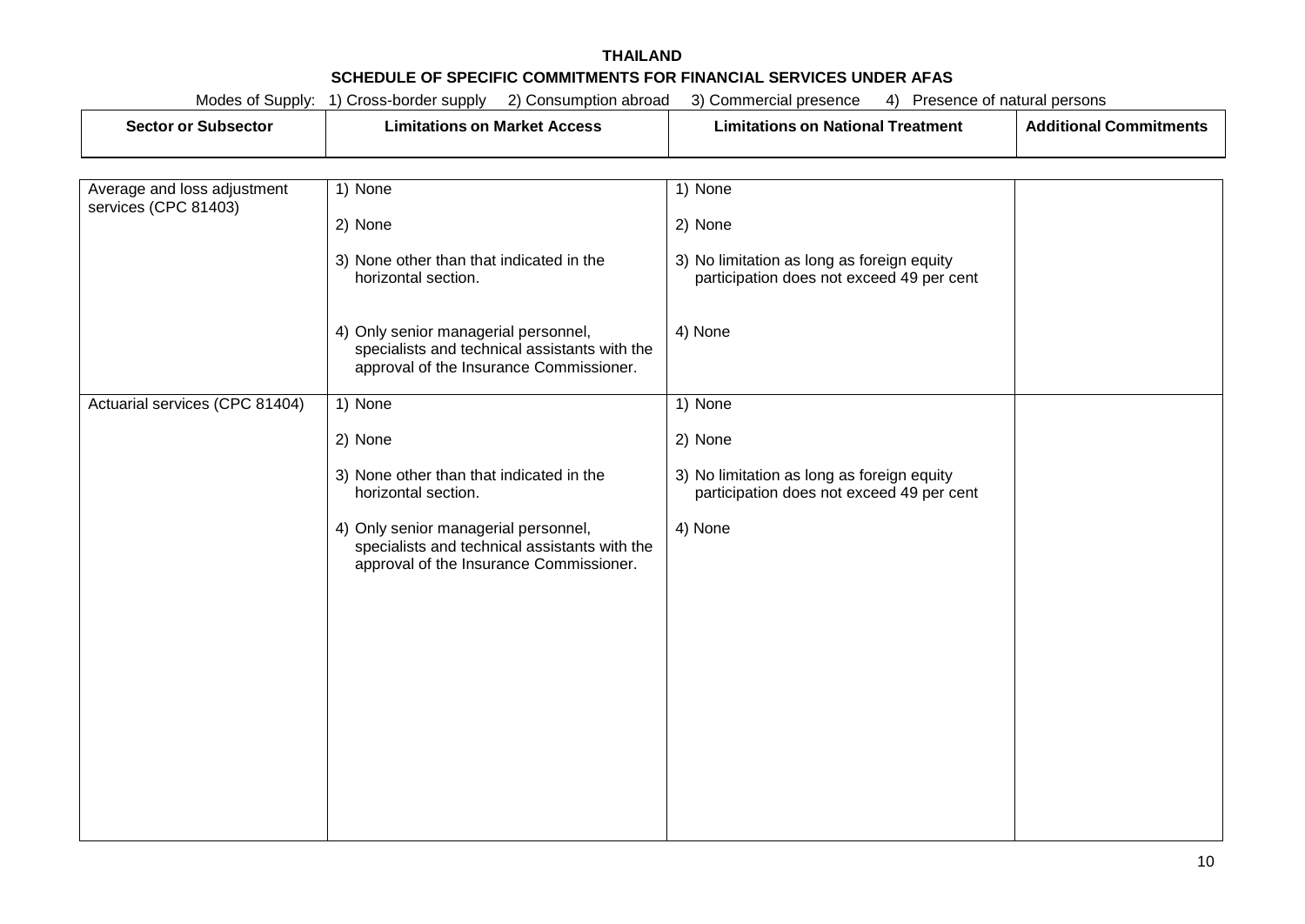| Subsector<br>sector or | Limitations on Market Access | ∣ National<br>Treatment<br>-imitations on | <b>Additional Commitments</b> |
|------------------------|------------------------------|-------------------------------------------|-------------------------------|
|------------------------|------------------------------|-------------------------------------------|-------------------------------|

| <b>B. Banking and Other Financial</b><br><b>Services</b>                                                                            |                                                                                                                                                                            |                                                                                      |  |
|-------------------------------------------------------------------------------------------------------------------------------------|----------------------------------------------------------------------------------------------------------------------------------------------------------------------------|--------------------------------------------------------------------------------------|--|
| Acceptance of deposits and other<br>repayable funds from the public<br>Lending of all types, including<br>consumer credit, mortgage | 1) None for financial advisory and financial<br>data processing. Unbound for all other<br>services<br>2) None for financial advisory and financial                         | 1) None<br>2) None                                                                   |  |
| credit, factoring and financing of<br>commercial transaction                                                                        | data processing. Unbound for all other<br>services                                                                                                                         |                                                                                      |  |
| Financial leasing                                                                                                                   | 3) a) Representative office-of banks<br>None                                                                                                                               | 3) a) Representative office of banks<br>None                                         |  |
| Payment and money<br>transmission services including<br>credit, charge and debit cards,<br>travelers cheques and bankers<br>drafts  | b) Foreign bank branches<br>None for existing foreign bank<br>branches under present shareholding<br>structure. New establishment is<br>subject to licence approved by the | b) Foreign bank branches<br>None, except as indicated in the market<br>access column |  |
| Guarantees and commitments<br>Trading for own account or for                                                                        | Minister of Finance with the<br>consent of the Cabinet.                                                                                                                    |                                                                                      |  |
| account of customers <sup>2</sup> in the<br>following:                                                                              | II. ATM operations permitted<br>under the following conditions only:<br>i) joining ATM pools operated by Thai                                                              |                                                                                      |  |
| (A) Money market<br>instruments<br>(B) Foreign exchange<br>(D) Exchange rate and<br>interest rate instruments                       | banks; or<br>ii) operation within own premises or<br>sharing the facilities with other<br>commercial banks in Thailand.                                                    |                                                                                      |  |
| (E) Transferable securities                                                                                                         | III. Existing foreign banks which already<br>had the first branch office in Thailand                                                                                       |                                                                                      |  |
| Participation in issues of all kinds<br>of securities, including under-                                                             | prior to July 1995 will each be<br>permitted to open no more than two                                                                                                      |                                                                                      |  |

 $2$  The commitments for Securities Companies under this subsector are separately listed below.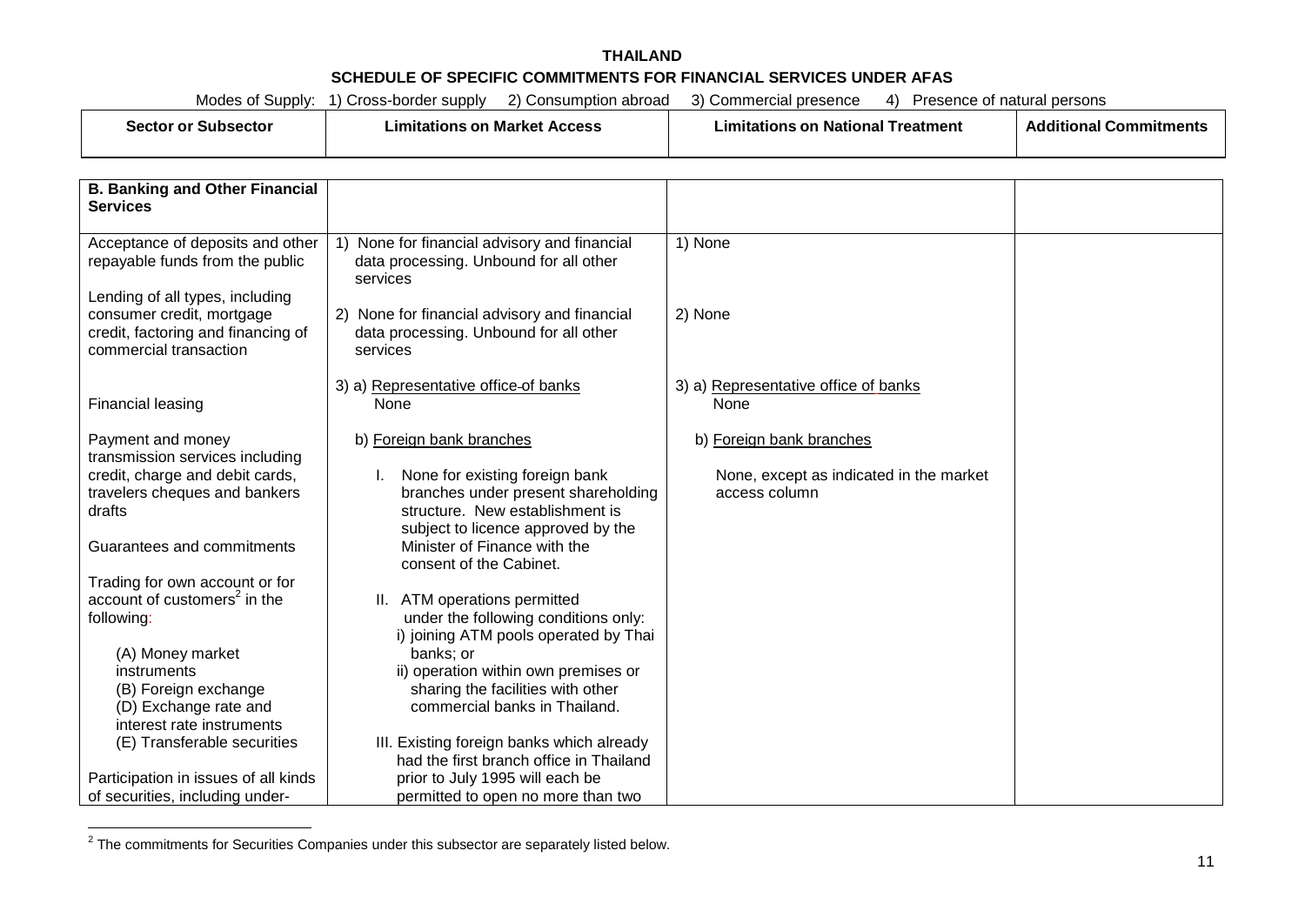| Modes of Supply:<br>2) Consumption abroad<br>1) Cross-border supply<br>3) Commercial presence<br>Presence of natural persons<br>4)                                                                                                                                                                   |                                                                                                                                                                                                                                                                                                                                                                              |                                                                                               |                               |
|------------------------------------------------------------------------------------------------------------------------------------------------------------------------------------------------------------------------------------------------------------------------------------------------------|------------------------------------------------------------------------------------------------------------------------------------------------------------------------------------------------------------------------------------------------------------------------------------------------------------------------------------------------------------------------------|-----------------------------------------------------------------------------------------------|-------------------------------|
| <b>Sector or Subsector</b>                                                                                                                                                                                                                                                                           | <b>Limitations on Market Access</b>                                                                                                                                                                                                                                                                                                                                          | <b>Limitations on National Treatment</b>                                                      | <b>Additional Commitments</b> |
| writing and placement as agent<br>(whether publicly or privately)<br>and provision of services related<br>to such issues <sup>3</sup><br>Asset management <sup>4</sup> as follows:<br>cash or portfolio<br>management<br>collective investment<br>management<br>custodian and depository<br>services | additional branches.<br>IV. None for participation in cheque<br>clearing and settlement system.<br>Locally incorporated banks<br>C)<br>I. Market access limited to the<br>acquisition of shares of existing banks.<br>II. (i) The amount of shares held by<br>persons of Thai nationality shall not<br>be less than 75 percent of the total<br>amount of voting shares sold. | Locally incorporated banks<br>C)<br>None, except as indicated in the market<br>access column. |                               |
| Advisory, intermediation and<br>other auxiliary financial services <sup>5</sup><br>Provision and transfer of financial<br>information, and financial data                                                                                                                                            | Combined shareholding of an<br>individual and his/her related<br>persons shall not exceed 10<br>percent of total number of shares<br>sold <sup>6</sup> , unless otherwise permitted                                                                                                                                                                                          |                                                                                               |                               |
| processing and related software                                                                                                                                                                                                                                                                      | by the Bank of Thailand<br>(ii) In the case where the Bank of<br>Thailand deems appropriate, the<br>Bank of Thailand may grant<br>permission that persons of non-Thai<br>nationality hold shares up to 49<br>percent of the total amount of voting<br>shares sold.                                                                                                           |                                                                                               |                               |
|                                                                                                                                                                                                                                                                                                      | (iii) In the case where it is necessary<br>to rectify the operation or to                                                                                                                                                                                                                                                                                                    |                                                                                               |                               |

The commitments for Securities Companies under this subsector are separately listed below.<br>
<sup>4</sup> The commitments for Asset Management Companies under this subsector are separately listed below.<br>
<sup>5</sup> The commitments on Inves

 $6$  Total number of shares sold include voting and non-voting shares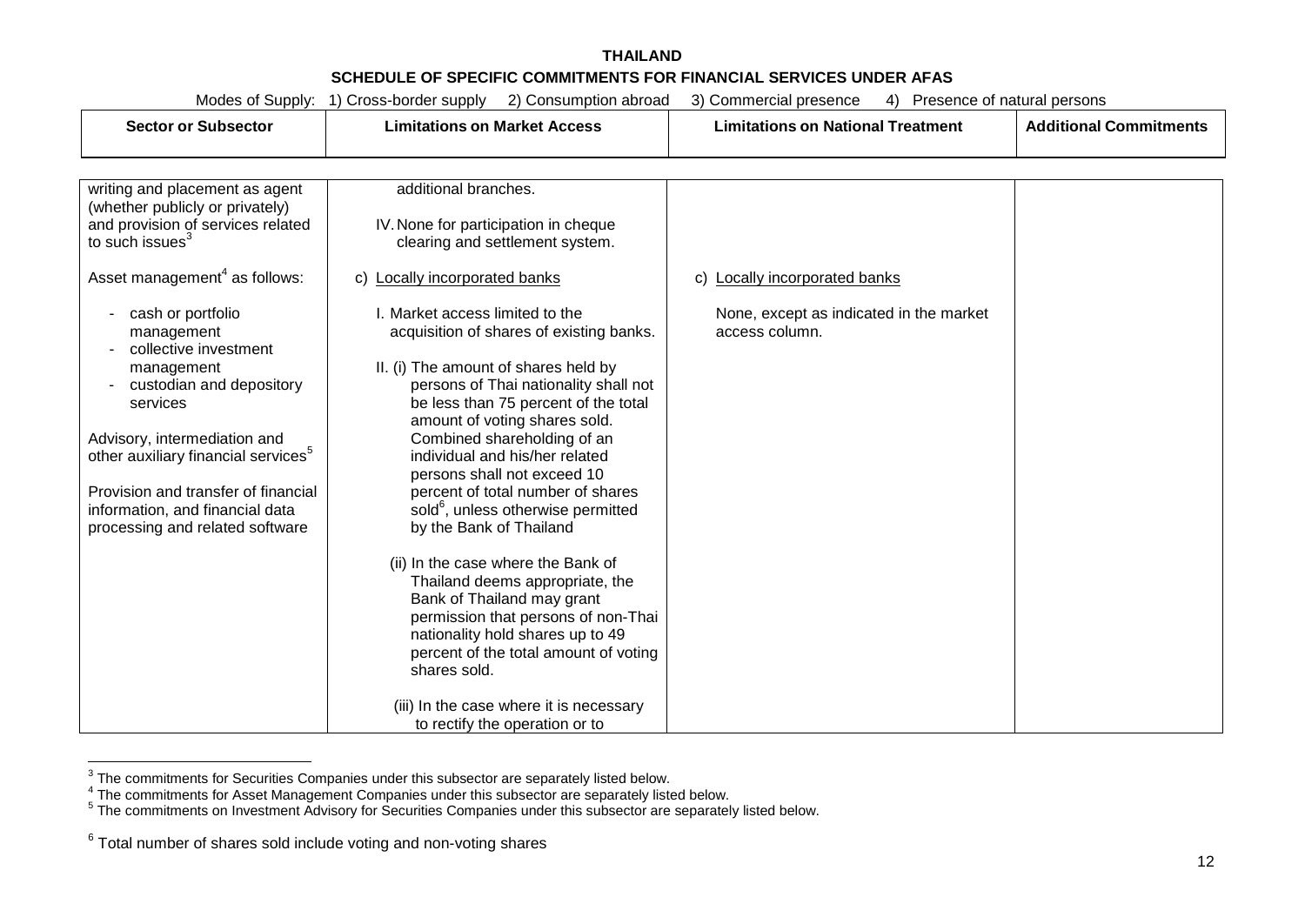| Modes of Supply: | 1) Cross-border supply | 211<br>Consumption abroad | 3) Commercial presence | 41 | Presence of natural persons |
|------------------|------------------------|---------------------------|------------------------|----|-----------------------------|
|                  |                        |                           |                        |    |                             |

| <b>Sector or Subsector</b> | <b>Limitations on Market Access</b>                                        | <b>Limitations on National Treatment</b> | <b>Additional Commitments</b> |
|----------------------------|----------------------------------------------------------------------------|------------------------------------------|-------------------------------|
|                            |                                                                            |                                          |                               |
|                            | strengthen the stability of any                                            |                                          |                               |
|                            | locally incorporated bank or for the                                       |                                          |                               |
|                            | purpose of the financial institutions                                      |                                          |                               |
|                            | system stability, the Finance                                              |                                          |                               |
|                            | Minister with the recommendation                                           |                                          |                               |
|                            | of the Bank of Thailand shall have                                         |                                          |                               |
|                            | the power to relax the requirement                                         |                                          |                               |
|                            | of the shareholding other than                                             |                                          |                               |
|                            | those prescribed in (c) II (ii). Such                                      |                                          |                               |
|                            | equity participation will be                                               |                                          |                               |
|                            | authorized for a period of up to 10                                        |                                          |                               |
|                            | years, with foreign shareholders                                           |                                          |                               |
|                            | who enter in this period being                                             |                                          |                               |
|                            | grandfathered thereafter with<br>respect to the absolute amount of         |                                          |                               |
|                            | their equity holding.                                                      |                                          |                               |
|                            |                                                                            |                                          |                               |
|                            | III. (i) At least three-fourths of the                                     |                                          |                               |
|                            | directors must be of Thai nationality.                                     |                                          |                               |
|                            | (ii) In the case where the Bank of                                         |                                          |                               |
|                            | Thailand deems appropriate, The                                            |                                          |                               |
|                            | Bank of Thailand may permit a                                              |                                          |                               |
|                            | proportion of non-Thai nationality                                         |                                          |                               |
|                            | directors of more than one-quarters                                        |                                          |                               |
|                            | but shall not reach one half of the                                        |                                          |                               |
|                            | total number of directors.                                                 |                                          |                               |
|                            | (iii) In the case where it is necessary                                    |                                          |                               |
|                            | to rectify the operation or to                                             |                                          |                               |
|                            | strengthen the stability of any                                            |                                          |                               |
|                            | locally incorporated bank or for the                                       |                                          |                               |
|                            | purpose of the financial institution                                       |                                          |                               |
|                            | system stability, the Finance                                              |                                          |                               |
|                            | Minister with the recommendation                                           |                                          |                               |
|                            | of the Bank of Thailand shall have                                         |                                          |                               |
|                            | the power to relax the requirement<br>of the directorship other than those |                                          |                               |
|                            | prescribed in (c) III (ii) above. Such                                     |                                          |                               |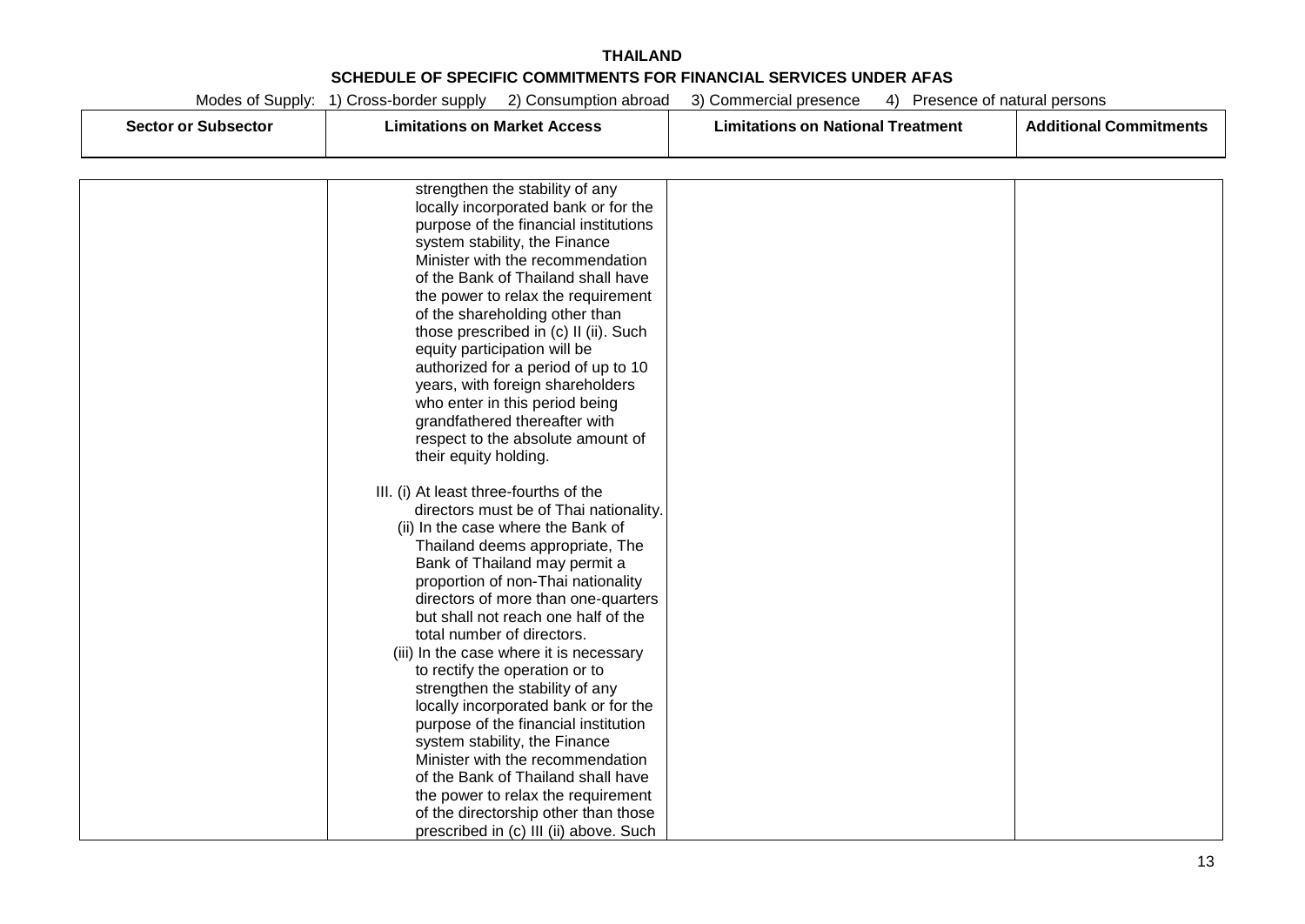| <b>Sector or Subsector</b> | <b>Limitations on Market Access</b>                                                                                                                                                                                                                                                                      | <b>Limitations on National Treatment</b> | <b>Additional Commitments</b> |
|----------------------------|----------------------------------------------------------------------------------------------------------------------------------------------------------------------------------------------------------------------------------------------------------------------------------------------------------|------------------------------------------|-------------------------------|
|                            |                                                                                                                                                                                                                                                                                                          |                                          |                               |
|                            | relaxation may be granted with rule<br>and time clause.                                                                                                                                                                                                                                                  |                                          |                               |
|                            | d) Financial leasing services                                                                                                                                                                                                                                                                            | d) Financial leasing services            |                               |
|                            | Can only be provided by leasing<br>companies which are subject to<br>maximum foreign equity participation of<br>49 per cent of paid-up registered capital,<br>or by finance companies which are<br>subject to maximum foreign equity<br>participation of 25 per cent of paid-up<br>registered capital.   | None                                     |                               |
|                            | e) Factoring services                                                                                                                                                                                                                                                                                    | e) Factoring services                    |                               |
|                            | Can only be provided by factoring<br>companies which are subject to<br>maximum foreign equity participation of<br>49 per cent of paid-up registered capital,<br>or by finance companies which are<br>subject to maximum foreign equity<br>participation of 25 per cent of paid-up<br>registered capital. | None                                     |                               |
|                            | Credit, charge and debit cards<br>f)                                                                                                                                                                                                                                                                     | f) Credit, charge and debit cards        |                               |
|                            | Credit, charge and debit cards can only<br>be provided by companies which are<br>subject to maximum foreign equity<br>participation of 49 percent of paid-up<br>registered capital or locally incorporated<br>banks and foreign bank branches.<br>The conduct of businesses under d), e)                 | None                                     |                               |
|                            | and f) will be subject to licensing and<br>regulations to be announced.                                                                                                                                                                                                                                  |                                          |                               |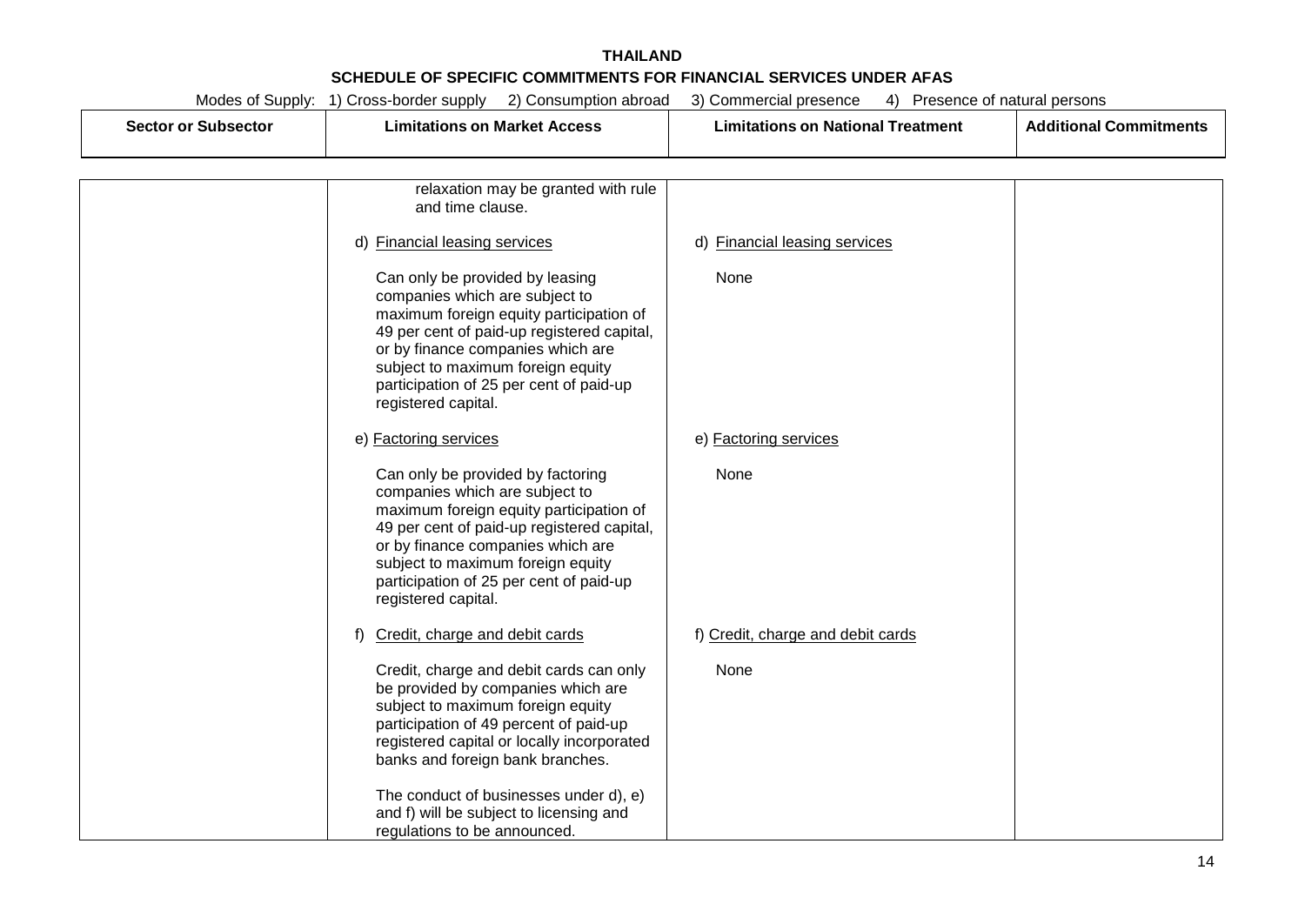| Modes of Supply: 1) Cross-border supply 2) Consumption abroad<br>3) Commercial presence<br>Presence of natural persons<br>4)                                                             |                                                                                                                                                                                                                        |                                            |                               |
|------------------------------------------------------------------------------------------------------------------------------------------------------------------------------------------|------------------------------------------------------------------------------------------------------------------------------------------------------------------------------------------------------------------------|--------------------------------------------|-------------------------------|
| <b>Sector or Subsector</b>                                                                                                                                                               | <b>Limitations on Market Access</b>                                                                                                                                                                                    | <b>Limitations on National Treatment</b>   | <b>Additional Commitments</b> |
|                                                                                                                                                                                          | 4) For banks, representative offices and<br>finance companies, no quantitative limit<br>applies for ASEAN nationals.<br>Approval shall be granted based on foreign<br>services provider's business plans and<br>needs. | 4) None                                    |                               |
| For Securities Companies':<br>- securities brokerage and<br>dealing                                                                                                                      | 1) Unbound                                                                                                                                                                                                             | 1) None                                    |                               |
| - derivatives brokerage and<br>dealing<br>- securities borrowing and<br>lending                                                                                                          | 2) None<br>3) Unbound except:                                                                                                                                                                                          | 2) None<br>3) None                         |                               |
| Trading for own account, or for<br>account of customers in the<br>following:<br>(C) derivative products incl., but<br>not limited to, futures and options<br>(E) transferable securities | I. For representative offices: none<br>II. For licensed securities company: foreign<br>equity participation can be allowed up to<br>100 percent of paid-up capital.<br>4) As indicated in the horizontal section.      | 4) As indicated in the horizontal section. |                               |

 $7$  Securities companies mean securities companies which are not commercial banks and insurance companies.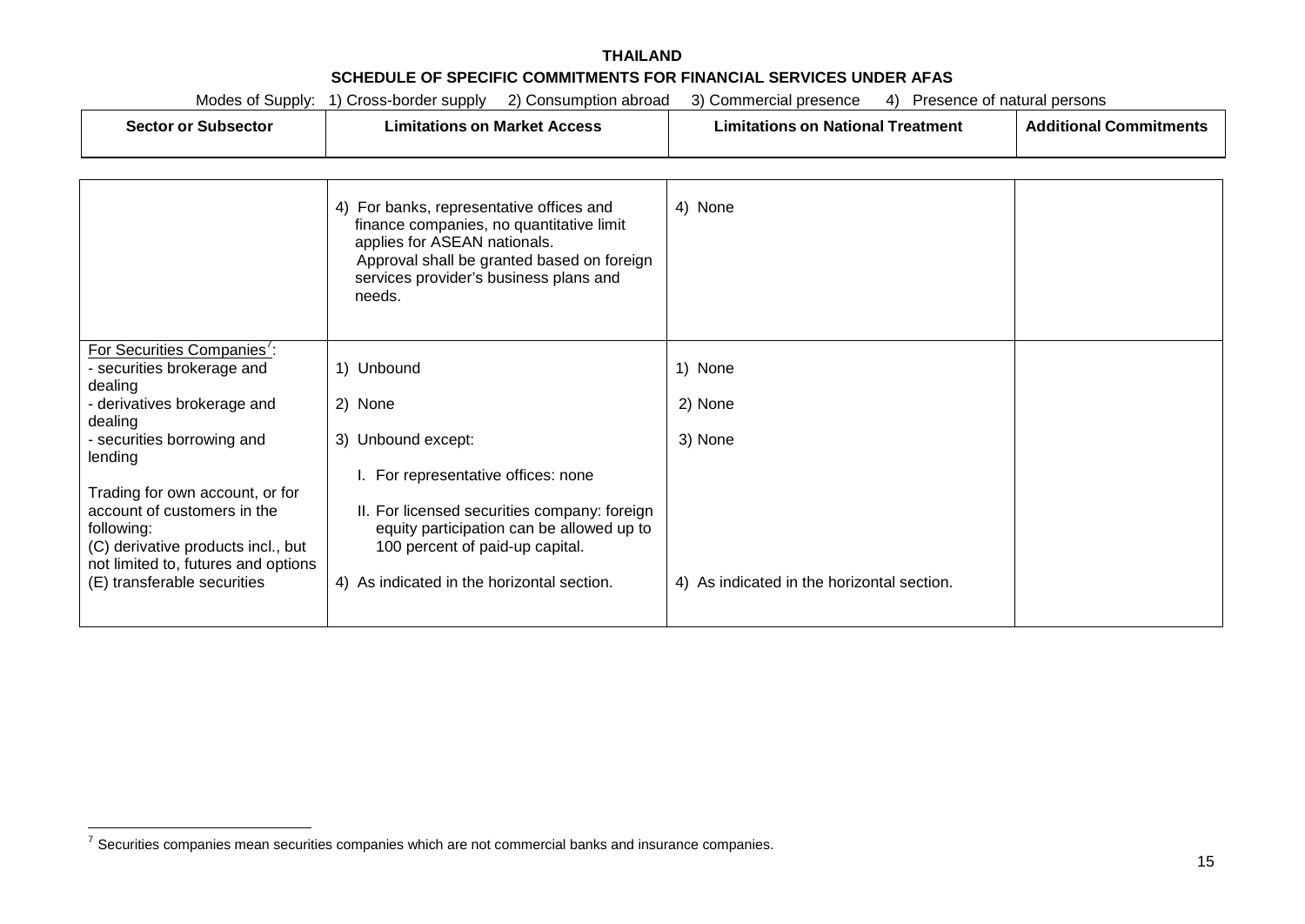|                                                                                               | Modes of Supply: 1) Cross-border supply 2) Consumption abroad                             | 4) Presence of natural persons<br>3) Commercial presence |                               |
|-----------------------------------------------------------------------------------------------|-------------------------------------------------------------------------------------------|----------------------------------------------------------|-------------------------------|
| <b>Sector or Subsector</b>                                                                    | <b>Limitations on Market Access</b>                                                       |                                                          | <b>Additional Commitments</b> |
|                                                                                               |                                                                                           |                                                          |                               |
|                                                                                               |                                                                                           |                                                          |                               |
| For Securities Companies <sup>8</sup> :<br><b>Securities Underwriting</b>                     | 1) Unbound                                                                                | 1) None                                                  |                               |
|                                                                                               |                                                                                           |                                                          |                               |
| Participation in issues of all kinds<br>of securities, including                              | 2) None                                                                                   | 2) None                                                  |                               |
| underwriting and placement as                                                                 | 3) Unbound except:                                                                        | 3) None                                                  |                               |
| agents (whether publicly or<br>privately) and provision of<br>services related to such issues | I. For representative offices: none                                                       |                                                          |                               |
|                                                                                               | II. For licensed securities company: foreign<br>equity participation can be allowed up to |                                                          |                               |
|                                                                                               | 100 percent of paid-up capital.                                                           |                                                          |                               |
|                                                                                               | 4) As indicated in the horizontal section.                                                | 4) As indicated in the horizontal section.               |                               |
|                                                                                               |                                                                                           |                                                          |                               |
|                                                                                               |                                                                                           |                                                          |                               |
|                                                                                               |                                                                                           |                                                          |                               |
|                                                                                               |                                                                                           |                                                          |                               |
|                                                                                               |                                                                                           |                                                          |                               |
|                                                                                               |                                                                                           |                                                          |                               |
|                                                                                               |                                                                                           |                                                          |                               |
|                                                                                               |                                                                                           |                                                          |                               |
|                                                                                               |                                                                                           |                                                          |                               |
|                                                                                               |                                                                                           |                                                          |                               |

 $8$  Securities companies mean securities companies which are not commercial banks and insurance companies.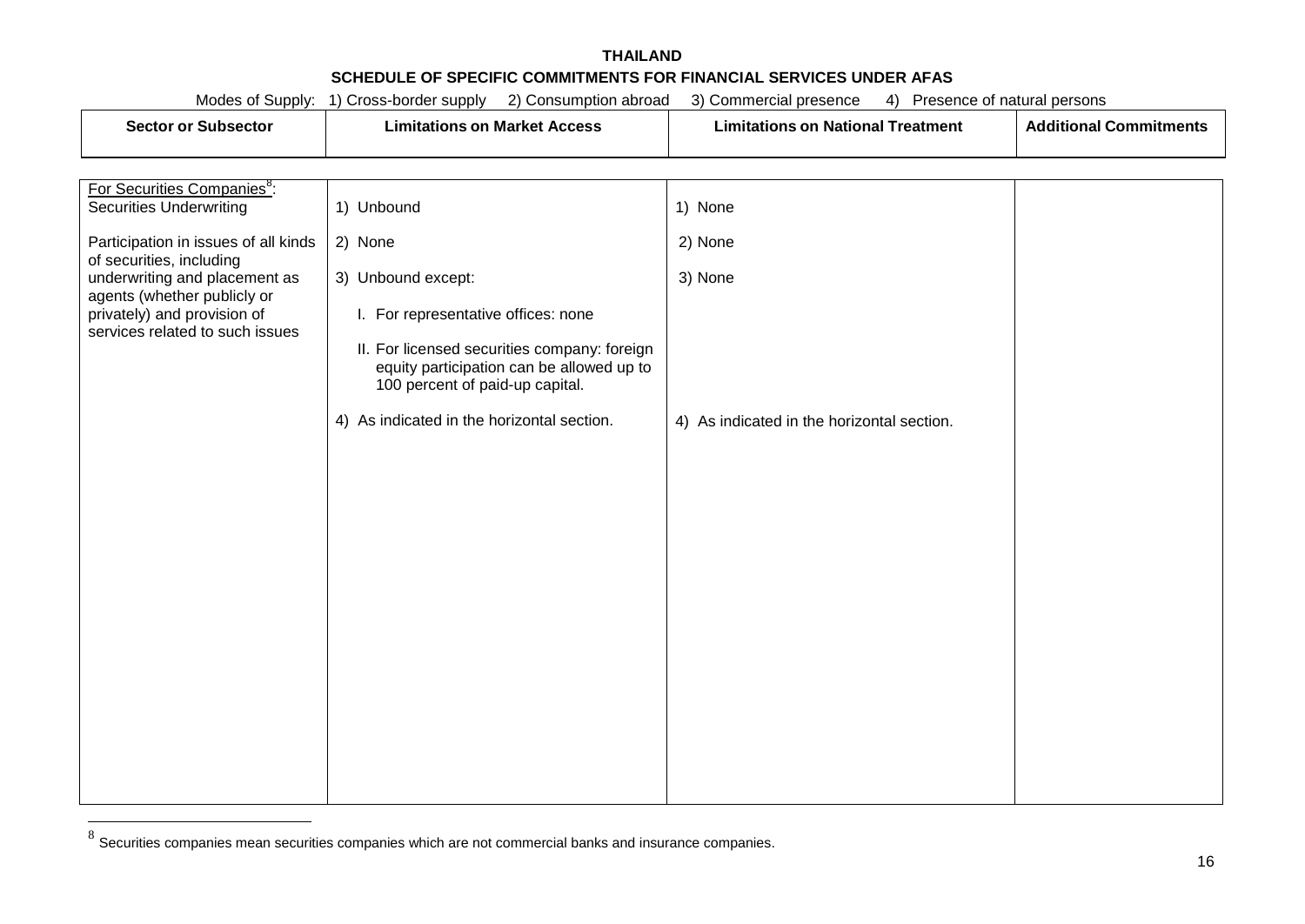|                                                               | Modes of Supply: 1) Cross-border supply<br>2) Consumption abroad                   | 4) Presence of natural persons<br>3) Commercial presence |                               |
|---------------------------------------------------------------|------------------------------------------------------------------------------------|----------------------------------------------------------|-------------------------------|
| <b>Sector or Subsector</b>                                    | <b>Limitations on Market Access</b>                                                | <b>Limitations on National Treatment</b>                 | <b>Additional Commitments</b> |
|                                                               |                                                                                    |                                                          |                               |
|                                                               |                                                                                    |                                                          |                               |
| For Asset Management<br>Companies:                            |                                                                                    |                                                          |                               |
| - mutual fund management                                      | 1) Unbound                                                                         | 1) None                                                  |                               |
| - private fund management                                     |                                                                                    |                                                          |                               |
| - derivatives fund management<br>- venture capital management | 2) None                                                                            | 2) None                                                  |                               |
|                                                               | 3) Unbound except:                                                                 | 3) None                                                  |                               |
| Asset management                                              |                                                                                    |                                                          |                               |
|                                                               | I. For representative offices: none                                                |                                                          |                               |
|                                                               | II. For asset management companies:                                                |                                                          |                               |
|                                                               | foreign equity participation can be<br>allowed up to 100 percent of paid-up        |                                                          |                               |
|                                                               | capital. However, during<br>the first five                                         |                                                          |                               |
|                                                               | years after the license has been granted,                                          |                                                          |                               |
|                                                               | at least 50 percent of the paid-up capital<br>of the asset management company must |                                                          |                               |
|                                                               | be held by financial institutions                                                  |                                                          |                               |
|                                                               | established under Thai law <sup>9</sup> .                                          |                                                          |                               |
|                                                               | 4) As indicated in the horizontal section.                                         | 4) As indicated in the horizontal section.               |                               |
|                                                               |                                                                                    |                                                          |                               |
|                                                               |                                                                                    |                                                          |                               |
|                                                               |                                                                                    |                                                          |                               |
|                                                               |                                                                                    |                                                          |                               |
|                                                               |                                                                                    |                                                          |                               |
|                                                               |                                                                                    |                                                          |                               |
|                                                               |                                                                                    |                                                          |                               |
|                                                               |                                                                                    |                                                          |                               |
|                                                               |                                                                                    |                                                          |                               |

<sup>9</sup> Financial institutions established under Thai law, in this section, mean securities companies, commercial banks, life insurance companies, and specialized financial institutions established under specific law.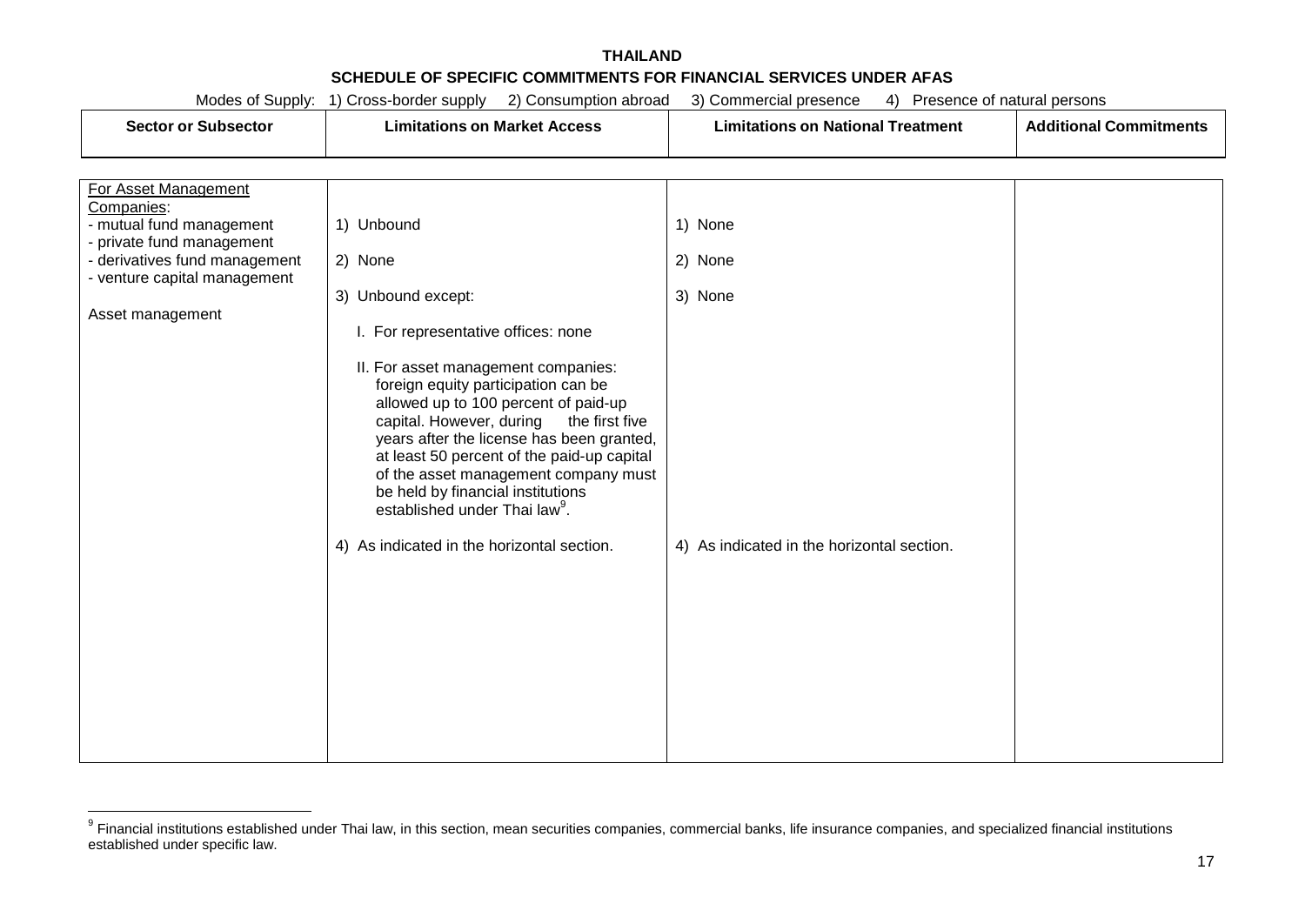|  | Modes of Supply: | 1) Cross-border supply | 2) Consumption abroad | 3) Commercial presence | $\left(4\right)$ . | Presence of natural persons |
|--|------------------|------------------------|-----------------------|------------------------|--------------------|-----------------------------|
|--|------------------|------------------------|-----------------------|------------------------|--------------------|-----------------------------|

|  | Sector or<br><b>Subsector</b> | - -<br>Limitations on Market Access | <b>National</b> ∶<br>Treatment<br><b>Limitations on</b> | .<br><b>Additional Commitments</b> |
|--|-------------------------------|-------------------------------------|---------------------------------------------------------|------------------------------------|
|--|-------------------------------|-------------------------------------|---------------------------------------------------------|------------------------------------|

| For Securities Companies <sup>10</sup>                   |                                                                                                                                                                                                                                                                            |                                                                                         |  |
|----------------------------------------------------------|----------------------------------------------------------------------------------------------------------------------------------------------------------------------------------------------------------------------------------------------------------------------------|-----------------------------------------------------------------------------------------|--|
| Advisory, Intermediation and                             | 1) Unbound                                                                                                                                                                                                                                                                 | 1) None                                                                                 |  |
| <b>Other Auxiliary Financial</b><br>Services:            | 2) None                                                                                                                                                                                                                                                                    | 2) None                                                                                 |  |
| <b>Investment Advisory</b>                               | 3) Unbound except:                                                                                                                                                                                                                                                         | 3) None                                                                                 |  |
|                                                          | I. For representative offices: none                                                                                                                                                                                                                                        |                                                                                         |  |
|                                                          | II. For securities companies:<br>foreign equity participation can be<br>a)<br>allowed up to 100 percent of paid-up<br>capital.<br>b) License may be granted to financial<br>institutions licensed under Thai<br>Laws, and a limited company which<br>is newly established. |                                                                                         |  |
|                                                          | 4) As indicated in the horizontal section.                                                                                                                                                                                                                                 | 4) As indicated in the horizontal section.                                              |  |
| Other auxiliary financial services                       |                                                                                                                                                                                                                                                                            |                                                                                         |  |
| Credit card services<br>(CPC 81133)                      | 1) None                                                                                                                                                                                                                                                                    | 1) None                                                                                 |  |
| (Mobilizing funds from the public                        | 2) None                                                                                                                                                                                                                                                                    | 2) None                                                                                 |  |
| is prohibited, unless licensed<br>under a financial law) | 3) a) As indicated in B 3) (f) above.<br>b) Financial institutions must obtain prior<br>approval from the Bank of Thailand                                                                                                                                                 | 3) No limitation as long as foreign equity<br>participation does not exceed 49 per cent |  |
|                                                          | 4) As indicated in the horizontal section                                                                                                                                                                                                                                  | 4) None                                                                                 |  |

 $10$  Securities companies mean securities companies which are not commercial banks and insurance companies.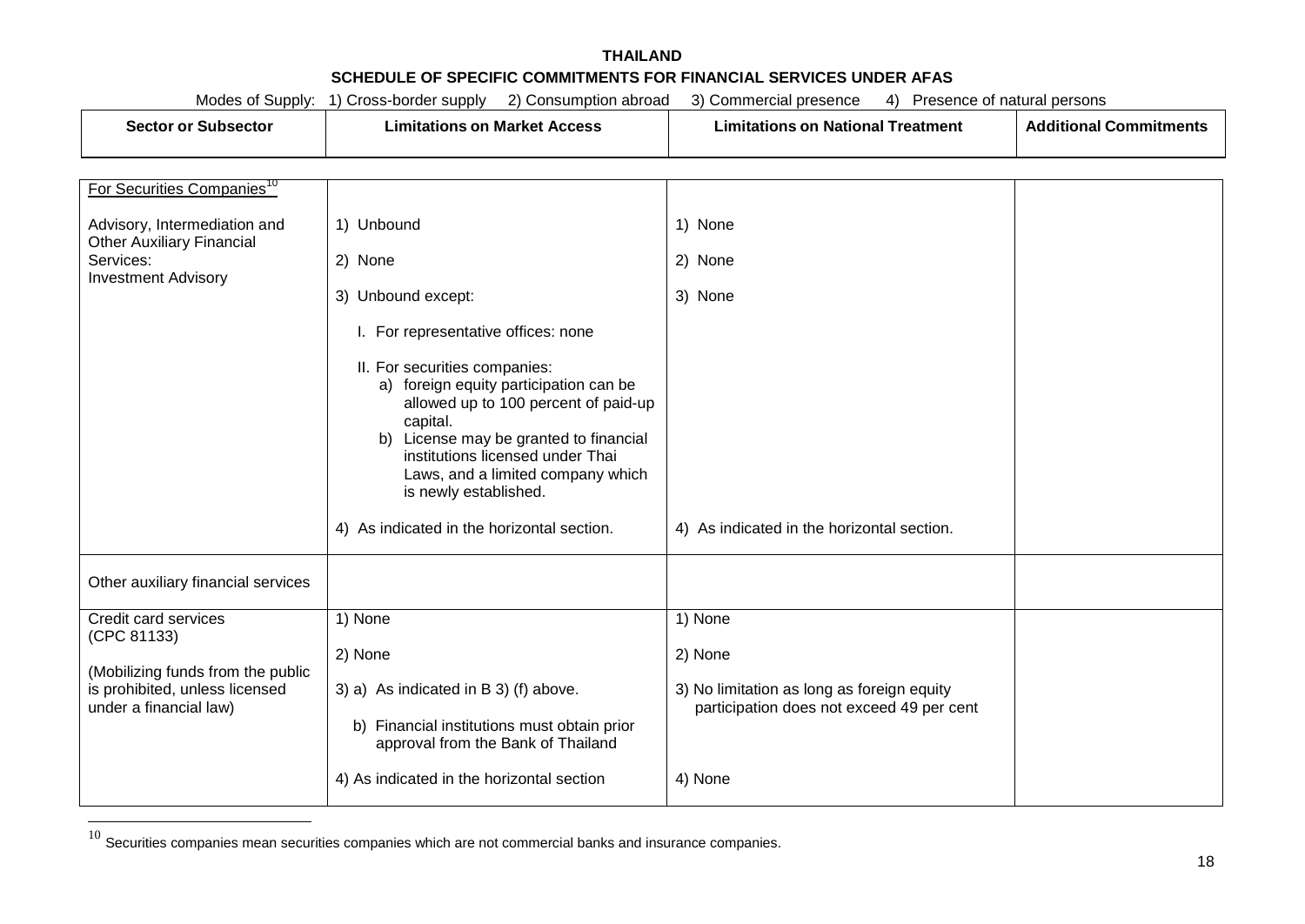#### **THAILAND SCHEDULE OF SPECIFIC COMMITMENTS FOR FINANCIAL SERVICES UNDER AFAS** Modes of Supply: 1) Cross-border supply 2) Consumption abroad 3) Commercial presence 4) Presence of natural persons

|                                               | Modes of Supply: 1) Cross-border supply<br>2) Consumption abroad | 3) Commercial presence<br>Presence of natural persons<br>4)                                |                               |
|-----------------------------------------------|------------------------------------------------------------------|--------------------------------------------------------------------------------------------|-------------------------------|
| <b>Sector or Subsector</b>                    | <b>Limitations on Market Access</b>                              | <b>Limitations on National Treatment</b>                                                   | <b>Additional Commitments</b> |
|                                               |                                                                  |                                                                                            |                               |
| Financial consultancy services<br>(CPC 81332) | 1) Unbound                                                       | 1) None                                                                                    |                               |
|                                               | 2) None                                                          | 2) None                                                                                    |                               |
|                                               | 3) None other than that indicated in the<br>horizontal section   | 3) No limitation as long as foreign equity<br>participation does not exceed 49<br>per cent |                               |
|                                               | 4) As indicated in the horizontal section                        | 4) None                                                                                    |                               |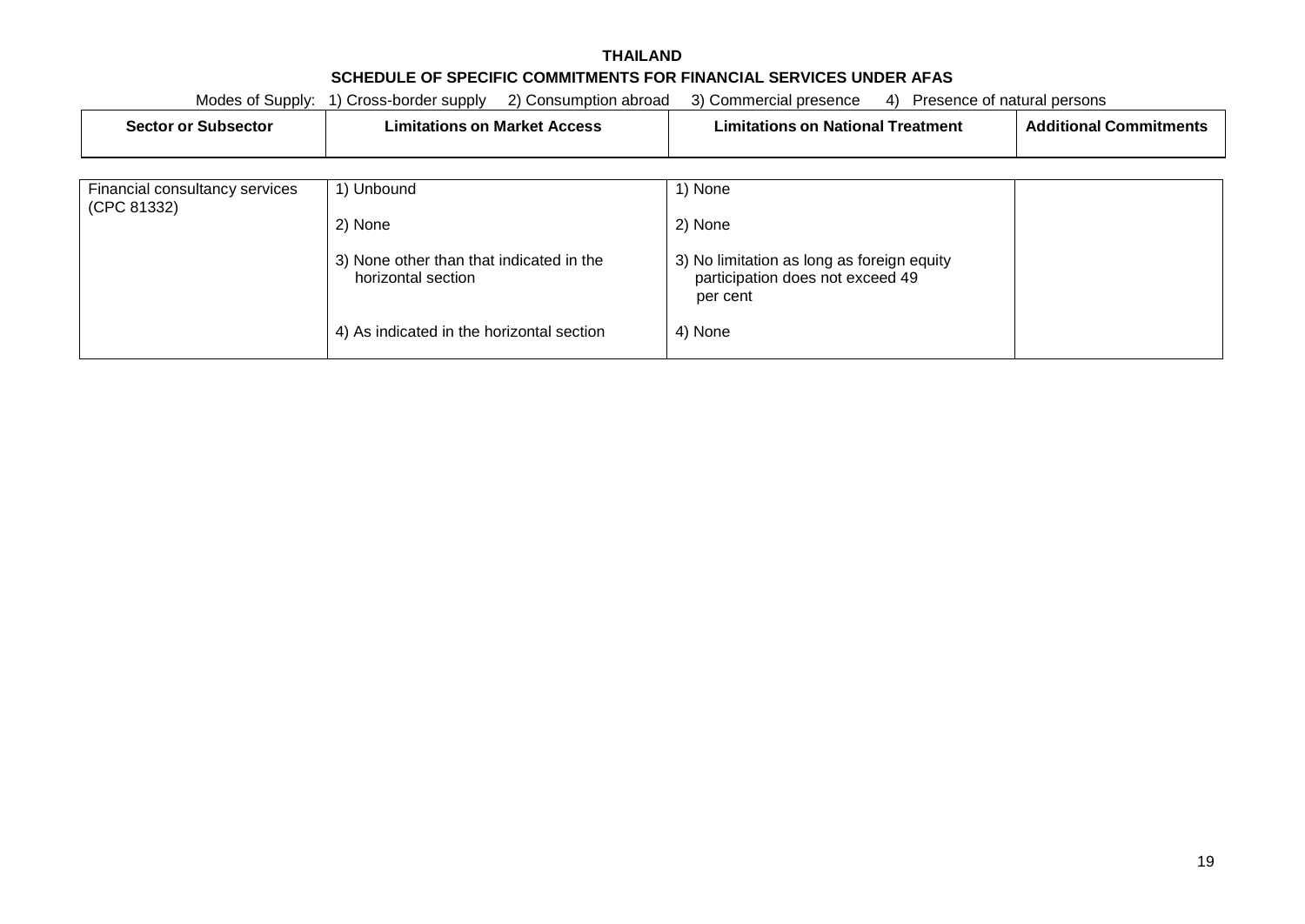**Protocol to Implement the Seventh Package of Commitment on Financial Services under the ASEAN Framework Agreement on Services**

> **VIET NAM SCHEDULE OF SPECIFIC COMMITMENTS**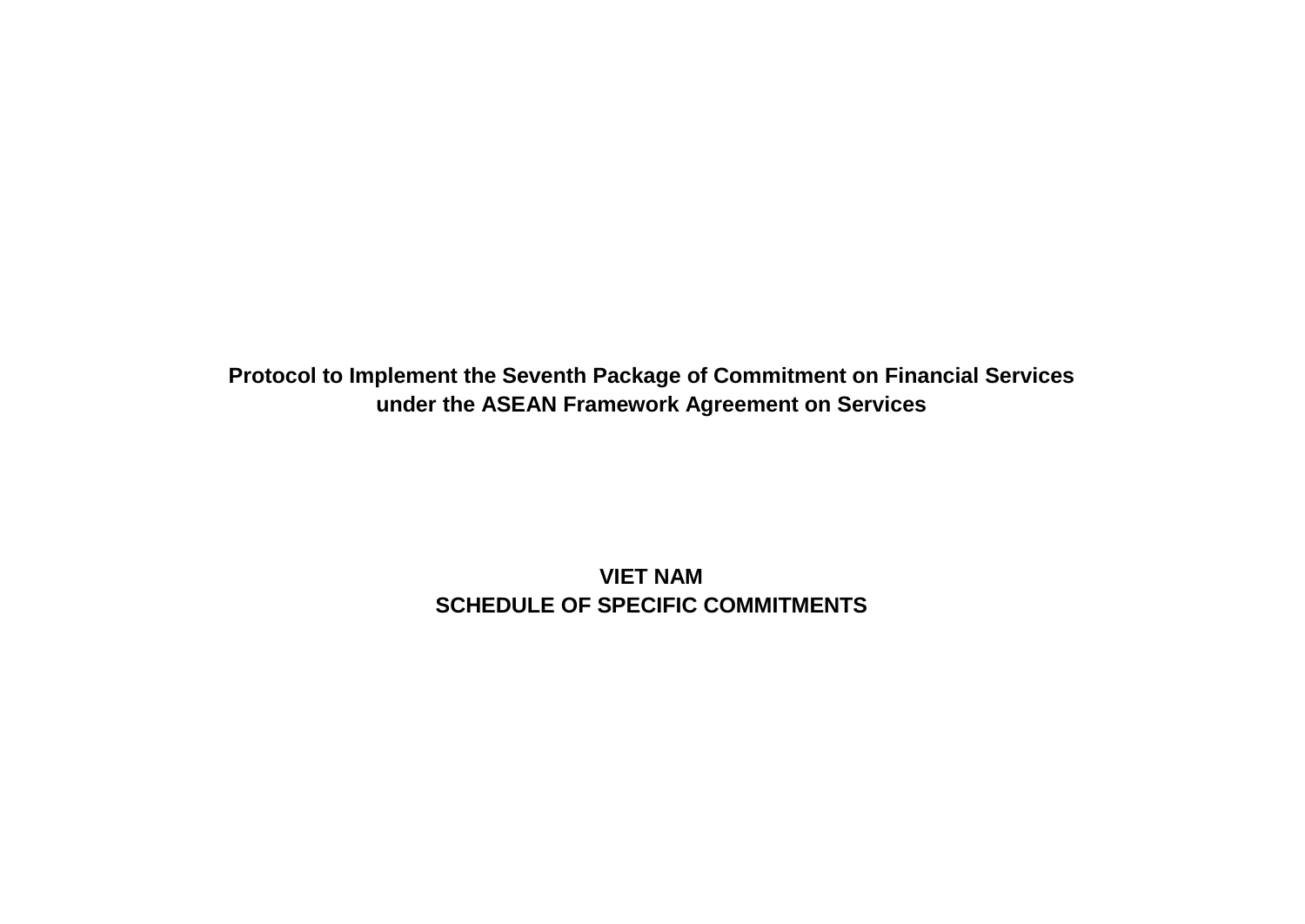<span id="page-171-1"></span><span id="page-171-0"></span>

| Modes of Supply: 1) Cross-border supply<br>2) Consumption abroad<br>3) Commercial presence<br>4) Presence of natural persons |                                                                                                                                                                                                                                                                                                                                                                                                                                                                                                                                                                                                                                                |                                                                                                                                                                                                                                                                                                                                                                                                                                                                                                                                                                   |                               |
|------------------------------------------------------------------------------------------------------------------------------|------------------------------------------------------------------------------------------------------------------------------------------------------------------------------------------------------------------------------------------------------------------------------------------------------------------------------------------------------------------------------------------------------------------------------------------------------------------------------------------------------------------------------------------------------------------------------------------------------------------------------------------------|-------------------------------------------------------------------------------------------------------------------------------------------------------------------------------------------------------------------------------------------------------------------------------------------------------------------------------------------------------------------------------------------------------------------------------------------------------------------------------------------------------------------------------------------------------------------|-------------------------------|
| <b>Sector or Subsector</b>                                                                                                   | <b>Limitations on Market Access</b>                                                                                                                                                                                                                                                                                                                                                                                                                                                                                                                                                                                                            | <b>Limitations on National Treatment</b>                                                                                                                                                                                                                                                                                                                                                                                                                                                                                                                          | <b>Additional Commitments</b> |
| <b>I. HORIZONTAL COMMITMENTS</b><br>ALL SECTORS INCLUDED IN                                                                  | (3) None, except:                                                                                                                                                                                                                                                                                                                                                                                                                                                                                                                                                                                                                              | None, except:<br>(3)                                                                                                                                                                                                                                                                                                                                                                                                                                                                                                                                              |                               |
| THIS SCHEDULE                                                                                                                | Unless otherwise specified in each<br>specific sector or sub-sector of this<br>Schedule, foreign enterprises are allowed<br>to establish commercial presence in Viet<br>Nam in the form of business co-operation<br>contract <sup>1</sup> , joint venture enterprise, 100%<br>foreign-invested enterprise.<br>Representative offices of foreign service<br>suppliers are permitted to be established<br>in Viet Nam, but they shall not engage in<br>any direct profit-making activities <sup>2</sup><br>Unless otherwise indicated in each<br>specific sector or sub-sector of this<br>Schedule, the establishment of branches<br>is unbound. | Eligibility for subsidies may be limited to<br>Vietnamese service suppliers, i.e. to<br>juridical persons established within the<br>territory of Viet Nam, or a part thereof. The<br>granting of one-time subsidisation to<br>promote and facilitate the process of<br>equitisation is not in breach of this<br>commitment. Unbound for subsidies for<br>Research and Development. Unbound for<br>subsidies in the Health, Education and<br>Audio-visual sectors. Unbound for<br>subsidies aimed at promoting the welfare<br>and employment of ethnic minorities. |                               |

<sup>1</sup> Business co-operation contract is a document which is signed by two or more parties (of which at least one party must be Vietnamese legal entity and one party must be foreign legal entity) and which stipulates the responsibilities of, and the sharing of business results between, the parties for the purpose of conducting investment and business in Viet Nam without creating a legal entity.

 $2$  Representative office is a subordinate unit of foreign enterprises, established under the Vietnamese law in order to seek, promote trade and tourism opportunities but is not allowed to engage in any direct profit-making activities.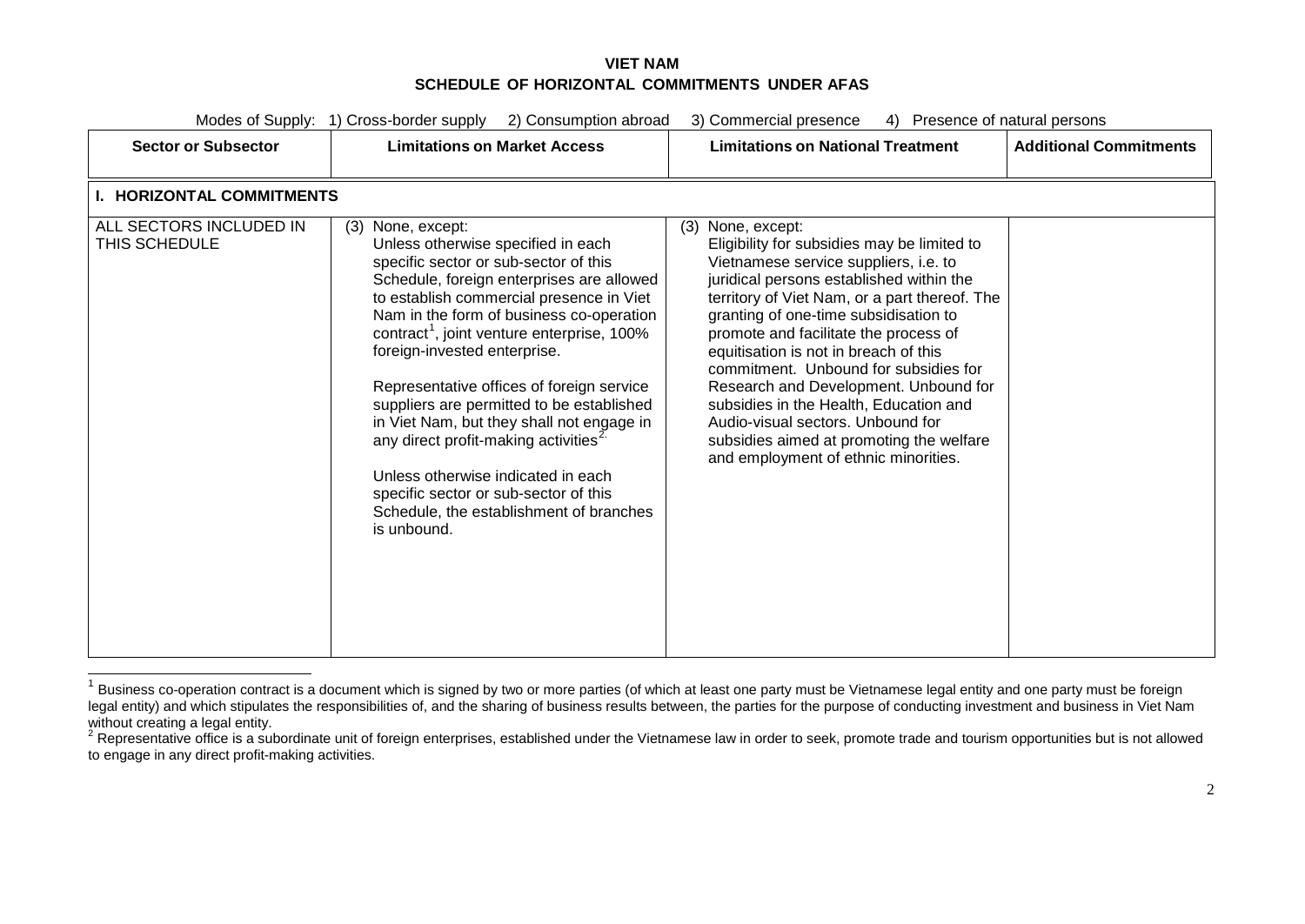| <b>Sector or Subsector</b> | <b>Limitations on Market Access</b>                                                                                                                                                                                                                                                                                                                                                                                                                                                                                                                                                                                                                                                                                                                                                                                                                                                                                                                                                                                                                                                                                                                                       | <b>Limitations on National Treatment</b> | <b>Additional Commitments</b> |
|----------------------------|---------------------------------------------------------------------------------------------------------------------------------------------------------------------------------------------------------------------------------------------------------------------------------------------------------------------------------------------------------------------------------------------------------------------------------------------------------------------------------------------------------------------------------------------------------------------------------------------------------------------------------------------------------------------------------------------------------------------------------------------------------------------------------------------------------------------------------------------------------------------------------------------------------------------------------------------------------------------------------------------------------------------------------------------------------------------------------------------------------------------------------------------------------------------------|------------------------------------------|-------------------------------|
|                            | The conditions of ownership, operation<br>and juridical form and scope of activities<br>as set out in the respective licenses or<br>other form of approval establishing or<br>authorising the operation or supply of<br>services by an existing foreign service<br>supplier shall not be made more<br>restrictive than they exist.<br>Foreign-invested enterprises shall be<br>permitted by competent authorities of<br>Viet Nam to lease the land to carry out<br>their investment projects. The land<br>leasing period shall correspond to the<br>time of operation of those enterprises<br>and shall be stipulated in their investment<br>licenses and shall be extended whenever<br>the time of operation of those enterprises<br>is extended by competent authorities.<br>Foreign service suppliers are permitted to<br>make capital contribution in the form of<br>buying shares of Viet Nam's enterprises.<br>In this case, the total equity held by<br>foreign investors in each enterprise may<br>not exceed 30% of the enterprise's<br>chartered capital unless otherwise<br>provided by Viet Nam's laws or<br>authorised by Viet Nam's competent<br>authority. |                                          |                               |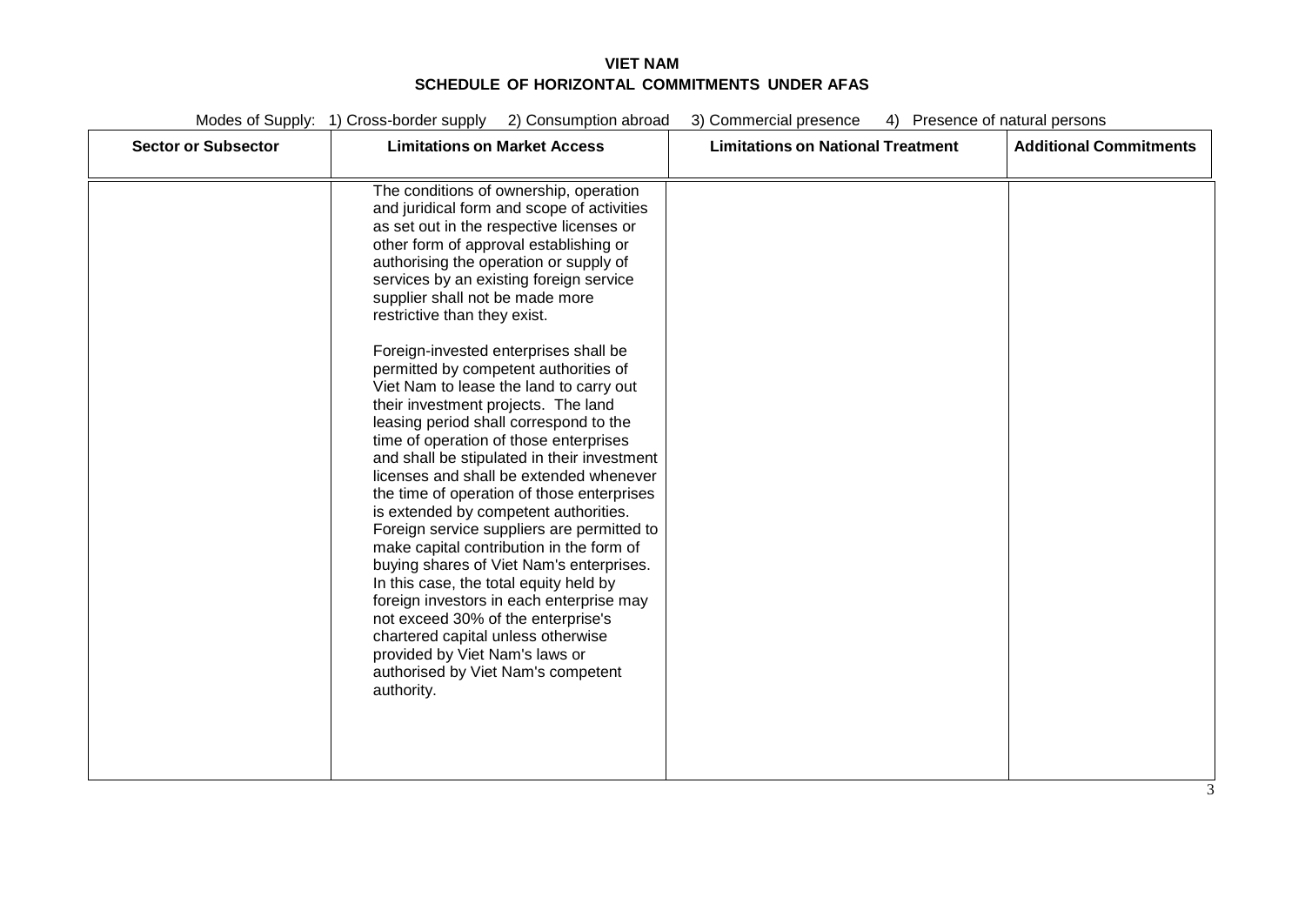| <b>Sector or Subsector</b> | <b>Limitations on Market Access</b>                                                                                                                                                                                                                                                                                                                                                                                                                                                                                                                                                                                                                                                                                                                                                                                                                                                                                                                                                                                                                                                                                                                                                         | <b>Limitations on National Treatment</b>                     | <b>Additional Commitments</b> |
|----------------------------|---------------------------------------------------------------------------------------------------------------------------------------------------------------------------------------------------------------------------------------------------------------------------------------------------------------------------------------------------------------------------------------------------------------------------------------------------------------------------------------------------------------------------------------------------------------------------------------------------------------------------------------------------------------------------------------------------------------------------------------------------------------------------------------------------------------------------------------------------------------------------------------------------------------------------------------------------------------------------------------------------------------------------------------------------------------------------------------------------------------------------------------------------------------------------------------------|--------------------------------------------------------------|-------------------------------|
|                            | the 30% foreign equity limitation for<br>acquisition of Vietnamese enterprises<br>shall be eliminated, except for capital<br>contribution in the form of buying shares<br>of joint-stock commercial banks, and<br>except for the sectors not committed in<br>this Schedule. For the other sectors and<br>sub-sectors committed in this Schedule,<br>the level of equity held by foreign<br>investors in acquisition of Vietnamese<br>enterprises shall be corresponding to the<br>limitations on foreign capital participation<br>set forth therein, if any, including the<br>limitations in the form of transitional<br>periods, where applicable.<br>(4) Unbound, except measures relating to<br>entry and temporary stay of natural<br>persons who fall in one of the following<br>categories:<br>(a) Intra-corporate transferees<br>Managers, executives and<br>specialists, as defined hereunder, of<br>a foreign enterprise which has<br>established a commercial presence<br>in the territory of Viet Nam,<br>temporarily moving as intra-corporate<br>transferees to that commercial<br>presence and who have been<br>previously employed by the foreign<br>enterprise for at least | (4) Unbound, except as indicated in market<br>access column. |                               |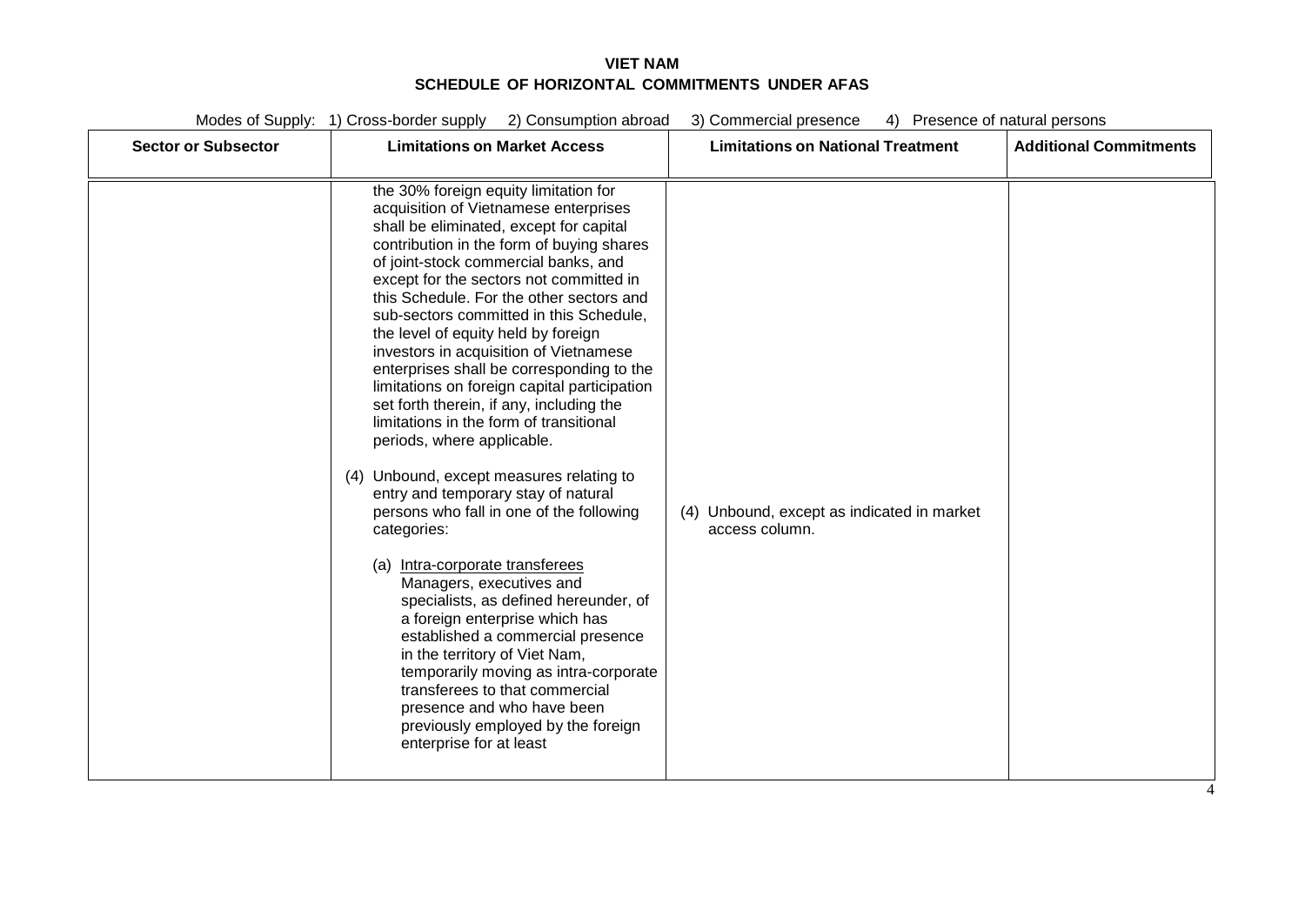| <b>Sector or Subsector</b> | <b>Limitations on Market Access</b>                                                                                                                                                                                                                                                                                                                                                                                                                                                                                                                                                                                      | <b>Limitations on National Treatment</b> | <b>Additional Commitments</b> |
|----------------------------|--------------------------------------------------------------------------------------------------------------------------------------------------------------------------------------------------------------------------------------------------------------------------------------------------------------------------------------------------------------------------------------------------------------------------------------------------------------------------------------------------------------------------------------------------------------------------------------------------------------------------|------------------------------------------|-------------------------------|
|                            | one year, shall be granted entry and<br>a stay permit for an initial period of<br>three years which may be extended<br>subject to the term of operation of<br>those entities in Viet Nam.                                                                                                                                                                                                                                                                                                                                                                                                                                |                                          |                               |
|                            | At least 20% of the total number of<br>managers, executives and specialists<br>shall be Vietnamese nationals.<br>However, a minimum of 3 non-<br>Vietnamese managers, executives<br>and specialists shall be permitted per<br>enterprise.                                                                                                                                                                                                                                                                                                                                                                                |                                          |                               |
|                            | Managers and executives are those<br>who primarily direct the management<br>of the foreign enterprises which have<br>established commercial presence in<br>Viet Nam, receiving only general<br>supervision or direction from the<br>board of directors or stockholders of<br>the business or their equivalent,<br>including directing the establishment<br>or a department or subdivision of the<br>establishment, supervising and<br>controlling the work of other<br>supervisory, professional or<br>managerial employees, having the<br>authority personally to hire and fire or<br>recommend hiring, firing or other |                                          |                               |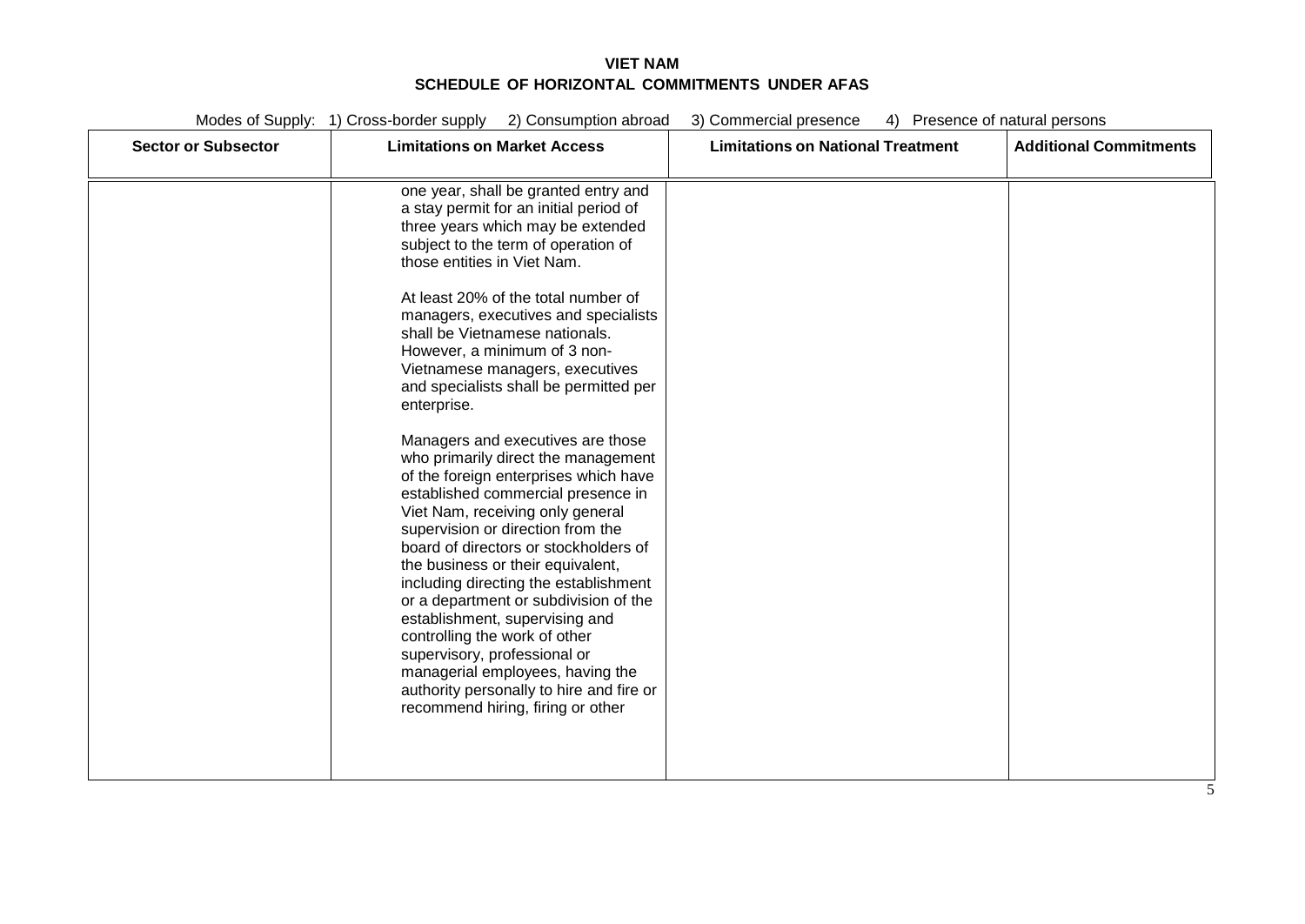| <b>Sector or Subsector</b> | <b>Limitations on Market Access</b>                                                                                                                                                                                                                                                                                                                                                                                                                                                                                                                                                                                             | <b>Limitations on National Treatment</b> | <b>Additional Commitments</b> |
|----------------------------|---------------------------------------------------------------------------------------------------------------------------------------------------------------------------------------------------------------------------------------------------------------------------------------------------------------------------------------------------------------------------------------------------------------------------------------------------------------------------------------------------------------------------------------------------------------------------------------------------------------------------------|------------------------------------------|-------------------------------|
|                            | personnel actions, and who do not<br>directly perform tasks concerning the<br>actual supply of the services of the<br>establishment.                                                                                                                                                                                                                                                                                                                                                                                                                                                                                            |                                          |                               |
|                            | Specialists are natural persons<br>working within an organisation who<br>possess knowledge at an advanced<br>level of expertise and with knowledge<br>of the organisation's services,<br>research equipment, techniques or<br>management. In assessing such<br>knowledge, account will be taken not<br>only of knowledge specific to the<br>commercial presence, but also of<br>whether the person has a high level<br>of skills or qualification referring to a<br>type of work or trade requiring<br>specific technical knowledge.<br>Specialists may include, but are not<br>limited to, members of licensed<br>professions. |                                          |                               |
|                            | Other personnel<br>(b)<br>Managers, executives and<br>specialists, as defined in (a) above,<br>who cannot be substituted by<br>Vietnamese and who are employed<br>outside Viet Nam's territory by a<br>foreign enterprise which has<br>established a commercial presence<br>in the territory of Viet Nam with a<br>view to                                                                                                                                                                                                                                                                                                      |                                          |                               |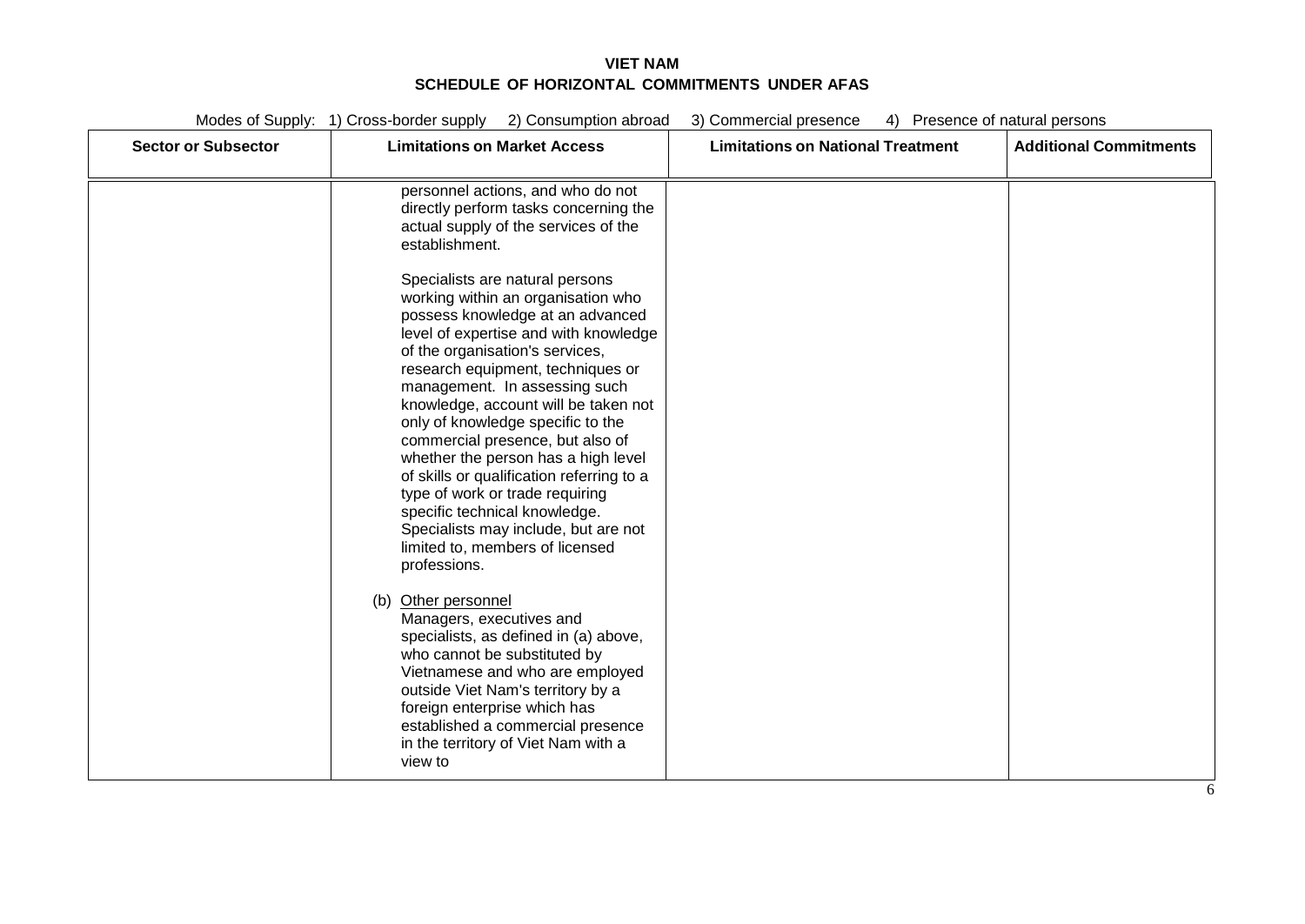| <b>Sector or Subsector</b> | <b>Limitations on Market Access</b>                                                                                                                                                                                                                                                                                                                                                                                                                                                                                                                                                                                                                                                                                                                                                                                                                                                                                                                                          | <b>Limitations on National Treatment</b> | <b>Additional Commitments</b> |
|----------------------------|------------------------------------------------------------------------------------------------------------------------------------------------------------------------------------------------------------------------------------------------------------------------------------------------------------------------------------------------------------------------------------------------------------------------------------------------------------------------------------------------------------------------------------------------------------------------------------------------------------------------------------------------------------------------------------------------------------------------------------------------------------------------------------------------------------------------------------------------------------------------------------------------------------------------------------------------------------------------------|------------------------------------------|-------------------------------|
| (c)                        | territory of Viet Nam with a view to<br>participating in the foreign<br>enterprise's activities in Viet Nam,<br>shall be granted entry and a stay<br>permit in conformity with the term of<br>the concerned employment contract<br>or for an initial period of three years<br>whichever is shorter, which may be<br>extended subject to the employment<br>contract between them and the<br>commercial presence.<br>Service sales persons<br>Persons not based in the territory of<br>Viet Nam and receiving no<br>remuneration from a source located<br>within Viet Nam, and who are<br>engaged in activities related to<br>representing a service provider for<br>the purpose of negotiating for the<br>sale of the services of that provider<br>where: (i) such sales are not directly<br>made to the general public; and (ii)<br>the salesperson is not directly<br>engaged in supplying the service.<br>The stay of these salespersons is<br>limited to a 90-day period. |                                          |                               |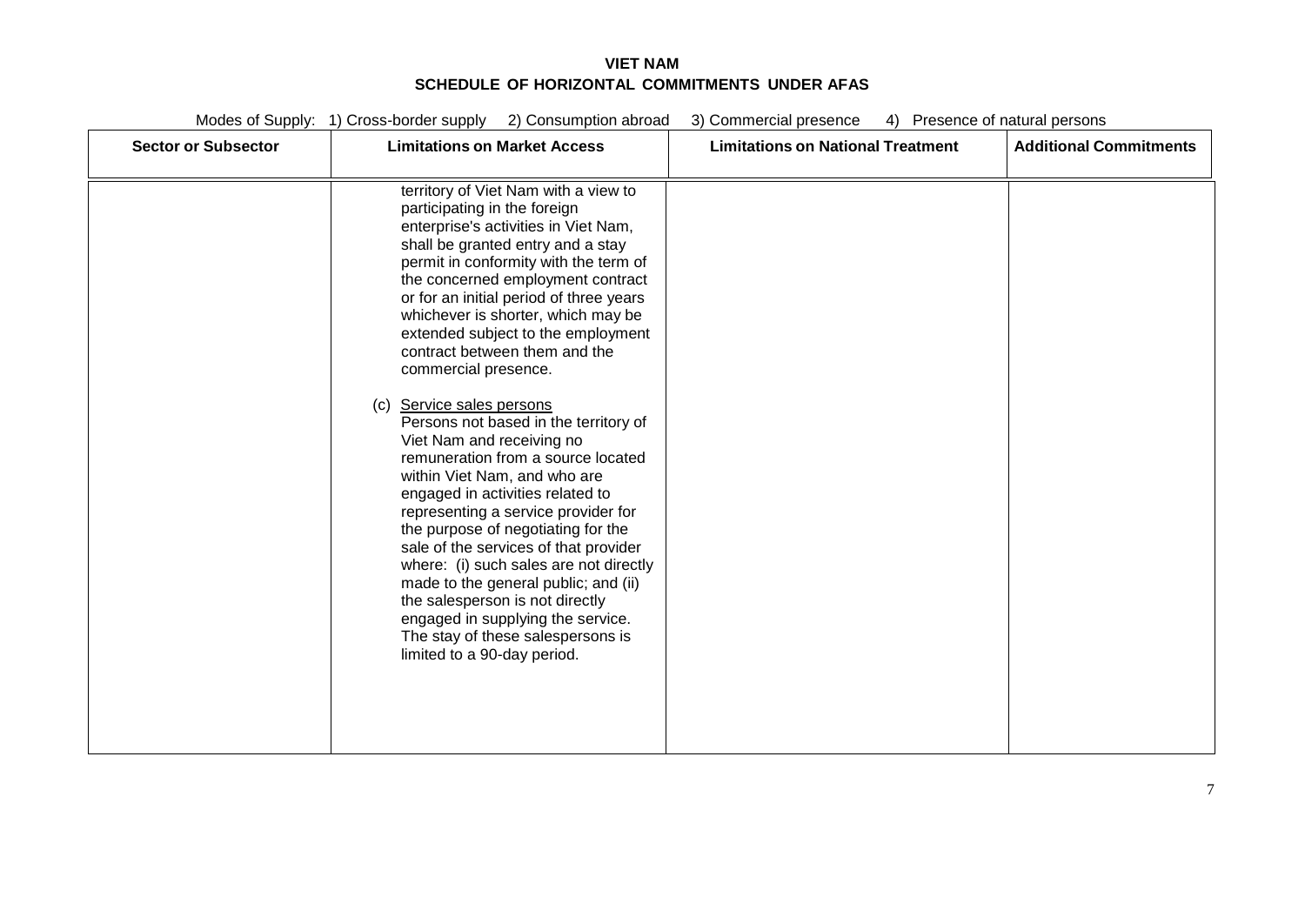| <b>Sector or Subsector</b> | <b>Limitations on Market Access</b>                                                                                                                                                                                                                                                                                                                                                                                                                                                                                                                                                                                                                                                                                                                                                                                                                                                                                                                                                                         | <b>Limitations on National Treatment</b> | <b>Additional Commitments</b> |
|----------------------------|-------------------------------------------------------------------------------------------------------------------------------------------------------------------------------------------------------------------------------------------------------------------------------------------------------------------------------------------------------------------------------------------------------------------------------------------------------------------------------------------------------------------------------------------------------------------------------------------------------------------------------------------------------------------------------------------------------------------------------------------------------------------------------------------------------------------------------------------------------------------------------------------------------------------------------------------------------------------------------------------------------------|------------------------------------------|-------------------------------|
|                            | Persons responsible for setting up a<br>(d)<br>commercial presence<br>Managers and executives (as<br>defined in (a) above) within a juridical<br>person, who are responsible for the<br>setting up, in Viet Nam, of a<br>commercial presence of a service<br>provider of a Member when (i) these<br>people are not engaged in making<br>direct sales or supplying services;<br>and (ii) the service provider has its<br>principal place of business in the<br>territory of a WTO Member other<br>than Viet Nam and has no other<br>commercial presence in Viet Nam.<br>The stay of these persons is limited<br>to a 90-day period.<br><b>Contractual service suppliers (CSS)</b><br>(e)<br>Natural persons who are employees<br>of a foreign enterprise having no<br>commercial presence in Viet Nam<br>may enter and stay in Viet Nam for a<br>period of 90 days or for the duration<br>of the contract, whichever is less<br>provided that the following conditions<br>and requirements shall be applied: |                                          |                               |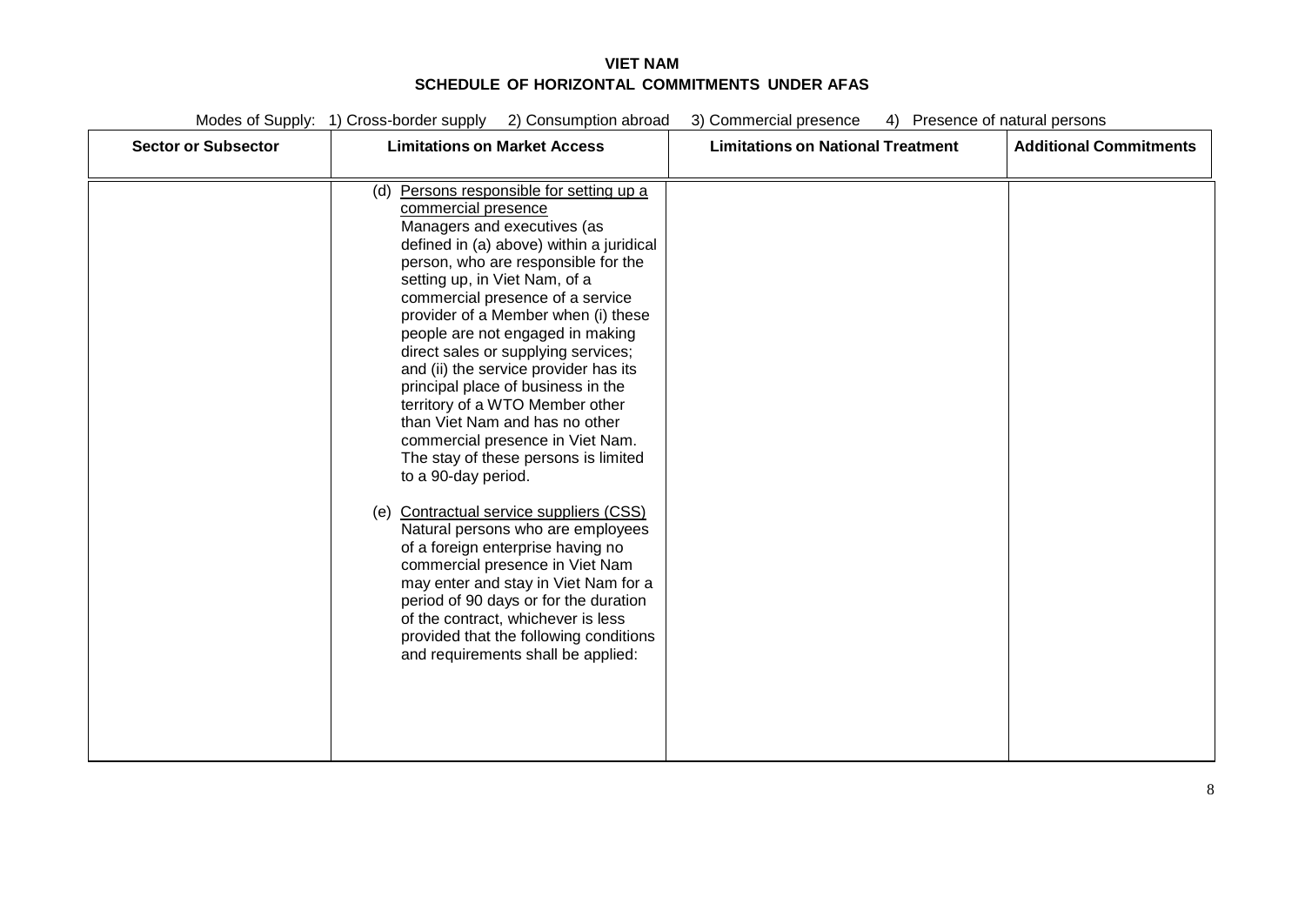| <b>Sector or Subsector</b> | <b>Limitations on Market Access</b>                                                                                                                                                                                                                                                                                                                                                                                                                                                                                                                                                                                                                                                                                                                                                                                                                                                                                                        | <b>Limitations on National Treatment</b> | <b>Additional Commitments</b> |
|----------------------------|--------------------------------------------------------------------------------------------------------------------------------------------------------------------------------------------------------------------------------------------------------------------------------------------------------------------------------------------------------------------------------------------------------------------------------------------------------------------------------------------------------------------------------------------------------------------------------------------------------------------------------------------------------------------------------------------------------------------------------------------------------------------------------------------------------------------------------------------------------------------------------------------------------------------------------------------|------------------------------------------|-------------------------------|
|                            | - The foreign enterprise has<br>obtained a service contract from a<br>Vietnamese enterprise engaged in<br>business operation in Viet Nam.<br>The competent authority of Viet<br>Nam must be able to establish the<br>necessary procedures to<br>guarantee the bona fide character<br>of the contract.<br>- These persons must possess: (a) a<br>university degree or a technical<br>qualification document<br>demonstrating knowledge of an<br>equivalent level; (b) professional<br>qualifications where this is required<br>to exercise an activity in the sector<br>concerned pursuant to the laws<br>and regulations of Viet Nam; and<br>(c) at least 5 years of professional<br>experience in the sector.<br>- The number of these persons<br>covered by the service contract<br>shall not be larger than necessary<br>to fulfil the contract, as it may be<br>decided by the laws and<br>regulations and requirement of Viet<br>Nam. |                                          |                               |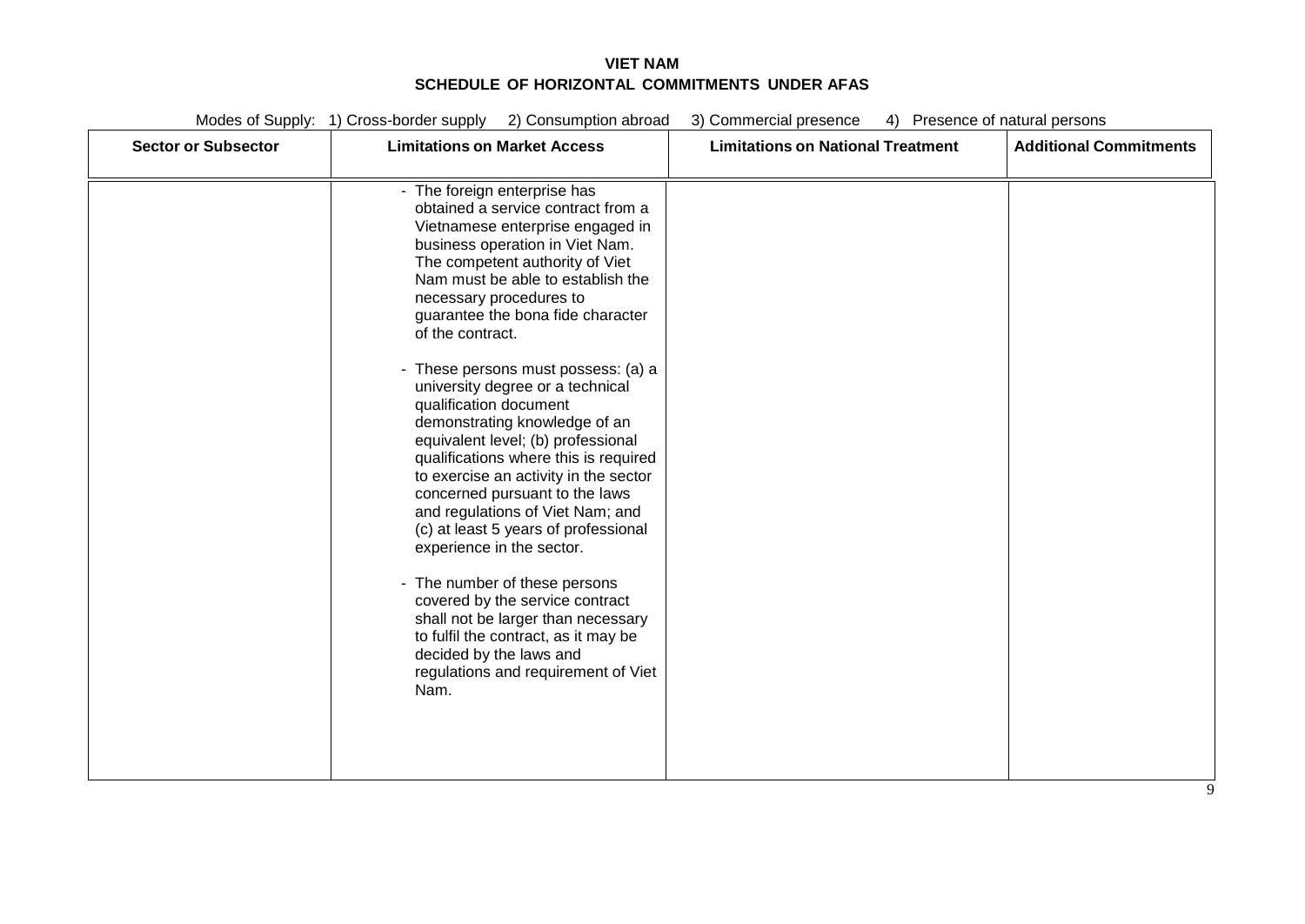Modes of Supply: 1) Cross-border supply 2) Consumption abroad 3) Commercial presence 4) Presence of natural persons **Sector or Subsector Limitations on Market Access Limitations on National Treatment Additional Commitments** - These persons should have been employed by the foreign enterprise having no commercial presence in Viet Nam for a period of no less than 2 years and have met the requirements prescribed for "specialist" above. The entry of these persons is allowed for computer and related services (CP 841 845, 849) and engineering services (CPC 8672).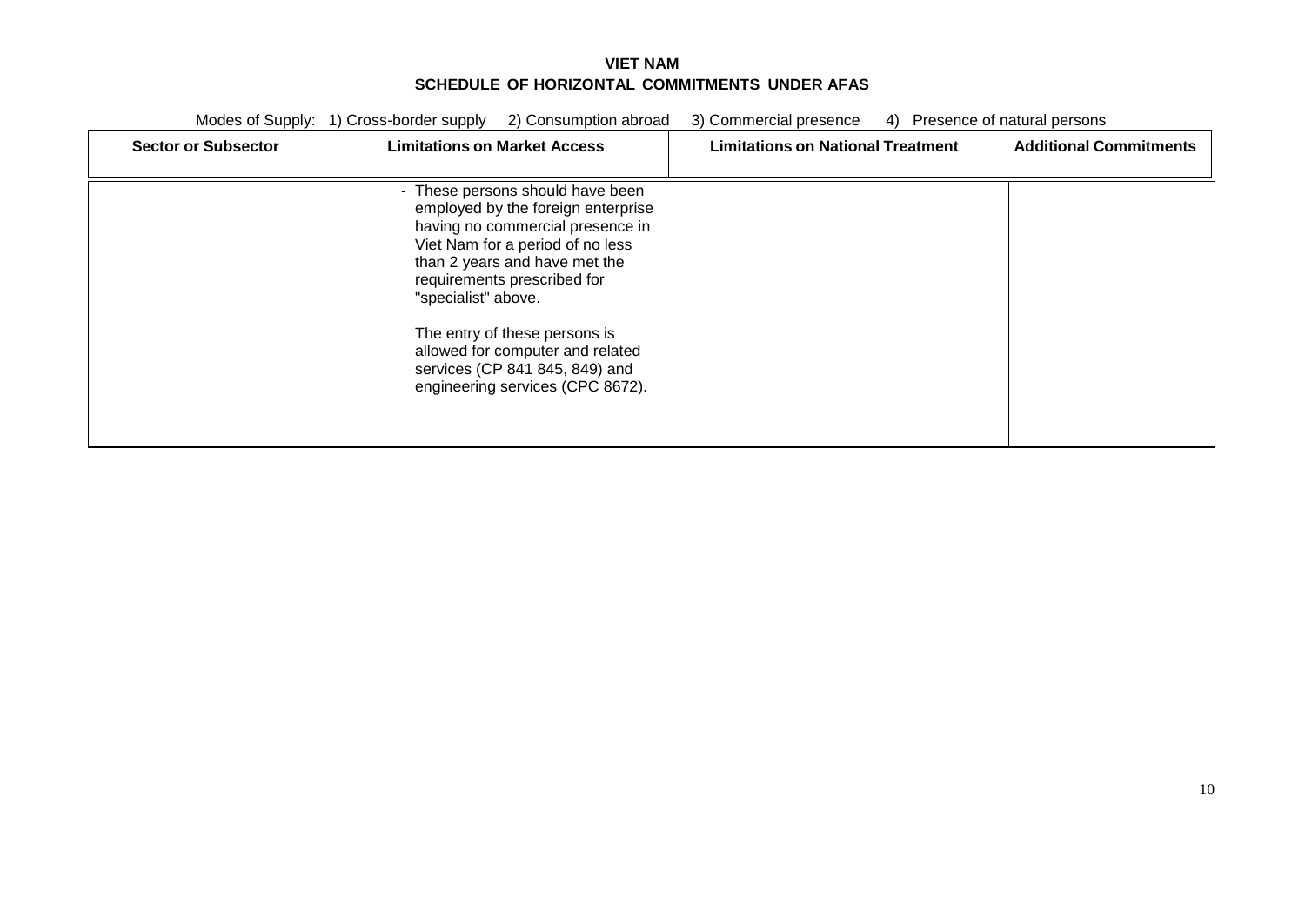| Modes of Supply: 1) Cross-border supply 2) Consumption abroad<br>3) Commercial presence<br>4) Presence of natural persons                                                                                                                                                                                                                   |                                             |                                                                                                                                                                                                                                                                                                                                                                                                                                                                                                                     |                                          |                               |  |  |
|---------------------------------------------------------------------------------------------------------------------------------------------------------------------------------------------------------------------------------------------------------------------------------------------------------------------------------------------|---------------------------------------------|---------------------------------------------------------------------------------------------------------------------------------------------------------------------------------------------------------------------------------------------------------------------------------------------------------------------------------------------------------------------------------------------------------------------------------------------------------------------------------------------------------------------|------------------------------------------|-------------------------------|--|--|
| <b>Sector or Subsector</b>                                                                                                                                                                                                                                                                                                                  |                                             | <b>Limitations on Market Access</b>                                                                                                                                                                                                                                                                                                                                                                                                                                                                                 | <b>Limitations on National Treatment</b> | <b>Additional Commitments</b> |  |  |
|                                                                                                                                                                                                                                                                                                                                             | A. Insurance and insurance related services |                                                                                                                                                                                                                                                                                                                                                                                                                                                                                                                     |                                          |                               |  |  |
| Direct insurance<br>a.                                                                                                                                                                                                                                                                                                                      | $(1)$ None for:                             |                                                                                                                                                                                                                                                                                                                                                                                                                                                                                                                     | None.<br>(1)                             |                               |  |  |
| (a) Life insurance, excl.<br>health insurance<br>services<br>(b) Non-life insurance<br>services<br>Reinsurance and<br>b.<br>retrocession<br>Insurance intermediation<br>c.<br>(such as brokerage and<br>agency)<br>Services auxiliary to<br>d.<br>insurance (such as<br>consultancy, actuarial, risk<br>assessment and claim<br>settlement) | $\ddot{}$                                   | Insurance services provided to<br>enterprises with foreign-invested<br>capital, foreigners working in<br>Viet Nam;<br>Reinsurance services;<br>Insurance services in international<br>transportation, including insurance of<br>risks relating to:<br>international maritime transport and<br>international commercial aviation,<br>with such insurance to cover any or<br>all of the following: the goods being<br>transported, the vehicle transporting<br>the goods and any liability arising<br>there-from; and |                                          |                               |  |  |
|                                                                                                                                                                                                                                                                                                                                             |                                             | + goods in international transit;<br>Insurance broking and reinsurance<br>broking services;<br>Consultancy, actuarial, risk<br>assessment and claim settlement<br>services.                                                                                                                                                                                                                                                                                                                                         |                                          |                               |  |  |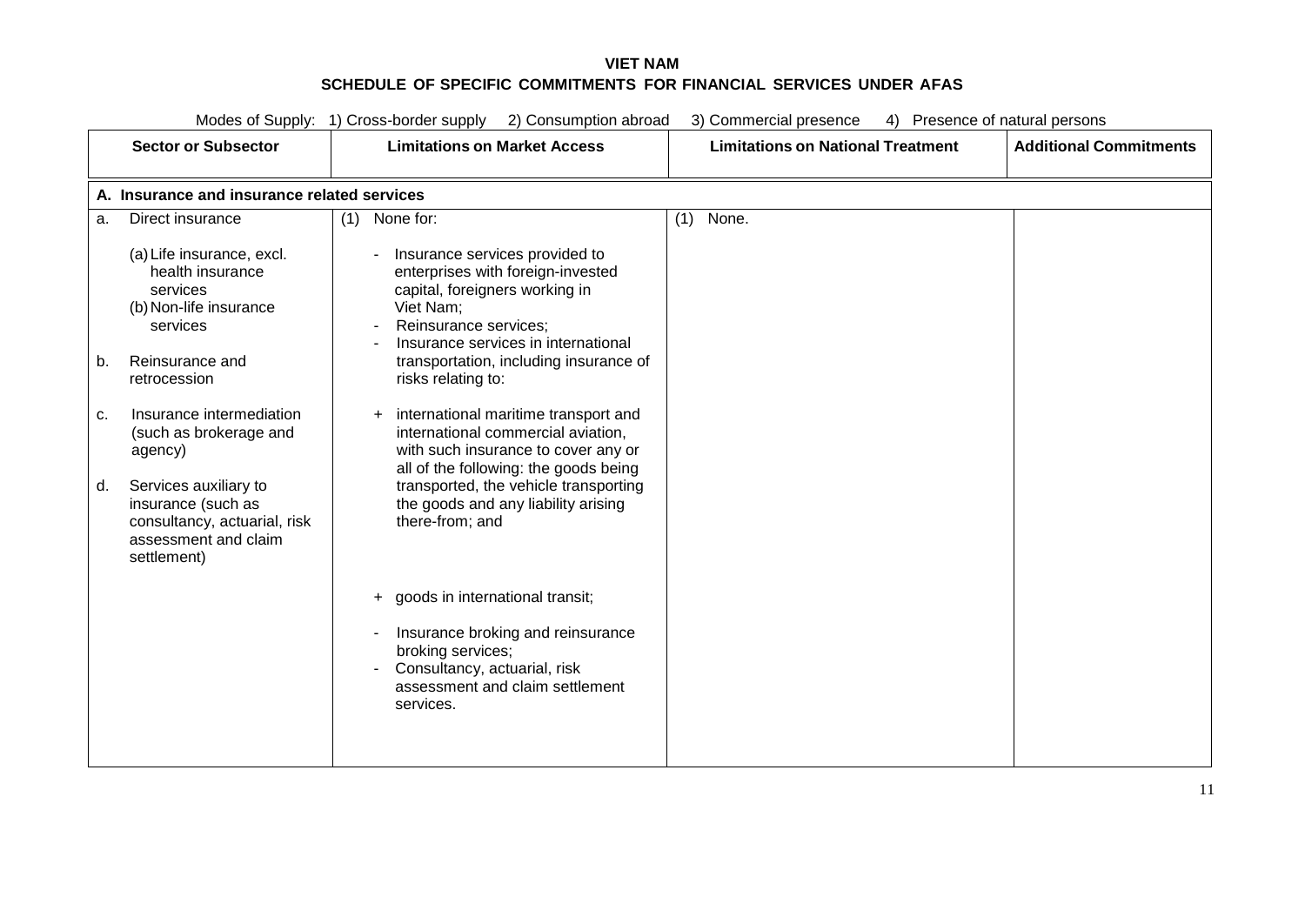|     | Modes of Supply: 1) Cross-border supply 2) Consumption abroad<br>3) Commercial presence<br>4) Presence of natural persons                                                                                                                                                                                                                                                                                                                                                                                                                                                                                 |                                                                                                                                     |                                                                                                      |  |  |
|-----|-----------------------------------------------------------------------------------------------------------------------------------------------------------------------------------------------------------------------------------------------------------------------------------------------------------------------------------------------------------------------------------------------------------------------------------------------------------------------------------------------------------------------------------------------------------------------------------------------------------|-------------------------------------------------------------------------------------------------------------------------------------|------------------------------------------------------------------------------------------------------|--|--|
|     | <b>Sector or Subsector</b>                                                                                                                                                                                                                                                                                                                                                                                                                                                                                                                                                                                | <b>Limitations on Market Access</b>                                                                                                 | <b>Limitations on National Treatment</b><br><b>Additional Commitments</b>                            |  |  |
|     |                                                                                                                                                                                                                                                                                                                                                                                                                                                                                                                                                                                                           | None.<br>(2)                                                                                                                        | None.<br>(2)                                                                                         |  |  |
|     |                                                                                                                                                                                                                                                                                                                                                                                                                                                                                                                                                                                                           | None, except:<br>(3)                                                                                                                | (3)<br>None.                                                                                         |  |  |
|     |                                                                                                                                                                                                                                                                                                                                                                                                                                                                                                                                                                                                           | Non-life branches of foreign insurance<br>enterprises shall be permitted, subject to<br>prudential regulations.                     |                                                                                                      |  |  |
|     |                                                                                                                                                                                                                                                                                                                                                                                                                                                                                                                                                                                                           | (4) Unbound, except as indicated in the<br>horizontal section.                                                                      | (4) Unbound, except as indicated in the<br>horizontal section.                                       |  |  |
|     | <b>B.</b> Banking and Other Financial Services                                                                                                                                                                                                                                                                                                                                                                                                                                                                                                                                                            |                                                                                                                                     |                                                                                                      |  |  |
|     | Commitments with respect to banking and other financial services are undertaken in accordance with relevant laws and regulations promulgated by<br>competent authorities of Viet Nam. Nothing in this Agreement shall be construed to prevent the competent authorities in Vietnam to adopt or maintain<br>measures for prudential reasons including for the protection of investors, depositors, policy holders, or persons to whom a fiduciary duty is owed by a<br>financial institution or cross-border financial service supplier, or to ensure the integrity and stability of the financial system. |                                                                                                                                     |                                                                                                      |  |  |
|     | As a general rule and on a non-discriminatory basis, the offer of banking and other financial services or products is subject to relevant institutional and<br>juridical form requirements.                                                                                                                                                                                                                                                                                                                                                                                                               |                                                                                                                                     |                                                                                                      |  |  |
| (a) | Acceptance of deposits<br>and other repayable funds                                                                                                                                                                                                                                                                                                                                                                                                                                                                                                                                                       | Unbound, except B(k) and B(l).<br>(1)                                                                                               | Unbound, except B(k) and B(l).<br>(1)                                                                |  |  |
|     | from the public                                                                                                                                                                                                                                                                                                                                                                                                                                                                                                                                                                                           | None.<br>(2)                                                                                                                        | (2)<br>None.                                                                                         |  |  |
| (b) | Lending of all types,<br>including consumer credit,                                                                                                                                                                                                                                                                                                                                                                                                                                                                                                                                                       | None, except:<br>(3)                                                                                                                | None, except:<br>(3)                                                                                 |  |  |
|     | mortgage credit, factoring<br>and financing of<br>commercial transaction                                                                                                                                                                                                                                                                                                                                                                                                                                                                                                                                  | Foreign credit institutions are only<br>(a)<br>permitted to establish commercial<br>presence in Viet Nam in the following<br>forms: | (a) The conditions for the establishment of a<br>branch of a foreign commercial bank in<br>Viet Nam: |  |  |
|     | (c) Financial leasing                                                                                                                                                                                                                                                                                                                                                                                                                                                                                                                                                                                     |                                                                                                                                     | - The parent bank has total assets of                                                                |  |  |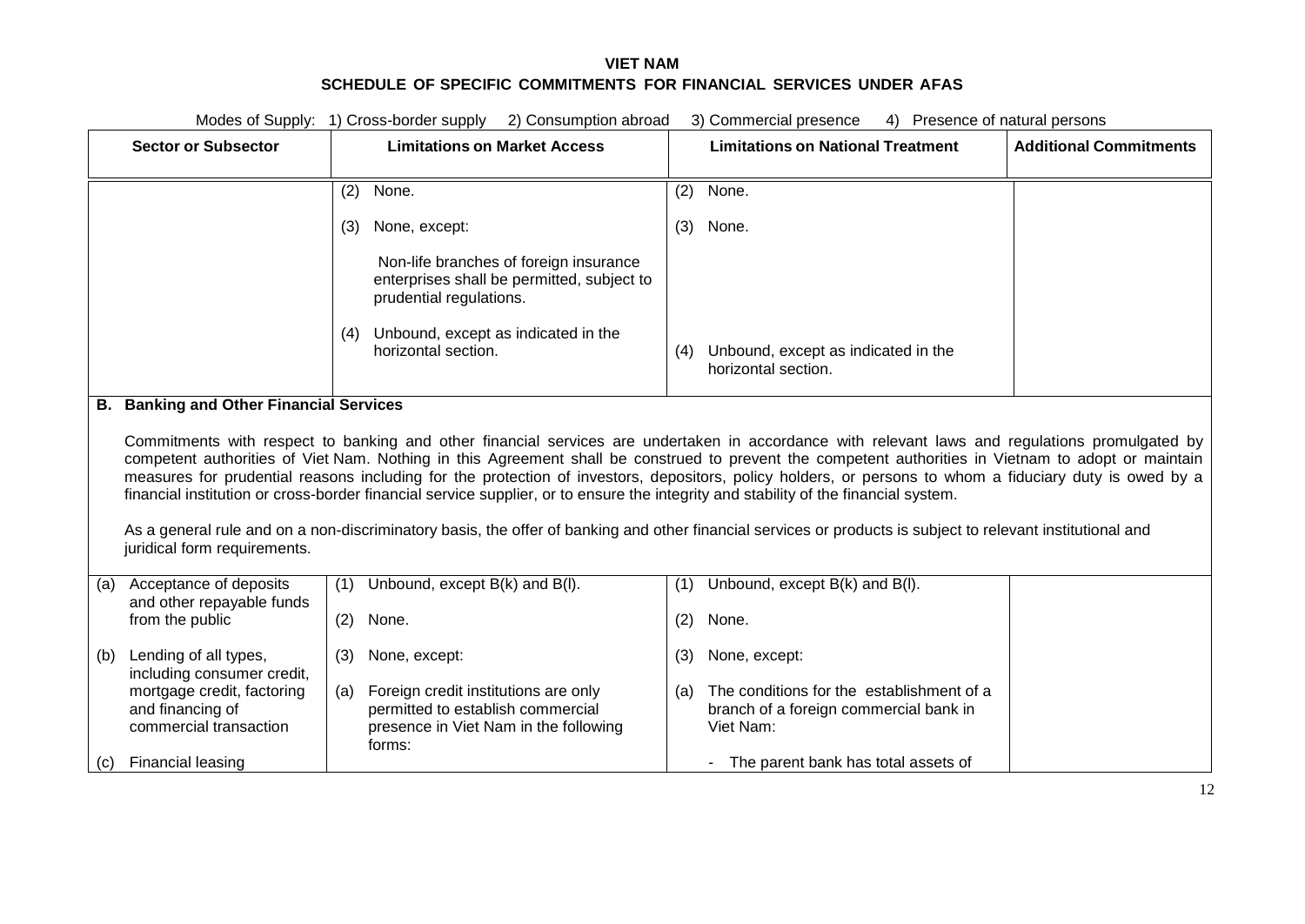|     | Modes of Supply: 1) Cross-border supply 2) Consumption abroad<br>3) Commercial presence<br>4) Presence of natural persons |                                                                                                                                                                                                                                                                                                                                                  |  |  |
|-----|---------------------------------------------------------------------------------------------------------------------------|--------------------------------------------------------------------------------------------------------------------------------------------------------------------------------------------------------------------------------------------------------------------------------------------------------------------------------------------------|--|--|
|     | <b>Sector or Subsector</b>                                                                                                | <b>Limitations on National Treatment</b><br><b>Additional Commitments</b><br><b>Limitations on Market Access</b>                                                                                                                                                                                                                                 |  |  |
|     |                                                                                                                           |                                                                                                                                                                                                                                                                                                                                                  |  |  |
| (d) | All payment and money<br>transmission services,                                                                           | more than US\$20 billion at the end of<br>(i) With respect to foreign commercial<br>banks: representative office, branch of<br>the year prior to application.<br>foreign commercial bank, commercial                                                                                                                                             |  |  |
|     | including credit, charge<br>and debit cards, travellers'<br>cheques and bankers                                           | joint venture bank with foreign capital<br>The conditions for the establishment of a<br>(b)<br>contribution not exceeding 50% of<br>joint venture bank or a 100% foreign-<br>chartered capital, joint venture<br>owned bank:                                                                                                                     |  |  |
|     | drafts                                                                                                                    | financial leasing company, 100%                                                                                                                                                                                                                                                                                                                  |  |  |
| (e) | Guarantees and<br>commitments                                                                                             | foreign-invested financial leasing<br>- The parent bank has total assets of<br>more than US\$10 billion at the end of<br>company, join venture finance<br>company and 100% foreign-invested<br>the year prior to application.                                                                                                                    |  |  |
| (f) | Trading for own account or<br>for account of customers,                                                                   | finance company, and-100% foreign-<br>owned banks<br>The conditions for the establishment of a<br>(c)<br>100% foreign-invested finance company                                                                                                                                                                                                   |  |  |
|     | whether on an exchange,<br>in an over-the-counter<br>market or otherwise, the<br>following:                               | (ii) With respect to foreign finance<br>or a joint venture finance company, a<br>companies: representative office, joint<br>100% foreign-invested financial leasing<br>venture finance company, 100%<br>company or a joint-venture financial<br>foreign-invested finance company,<br>leasing company:<br>joint venture financial leasing company |  |  |
|     | Money market instrument<br>(including cheques, bills,<br>certificates of deposits);                                       | and 100% foreign-invested financial<br>The foreign credit institution has total<br>assets of more than US\$10 billion at<br>leasing company.<br>the end of the year prior to application.                                                                                                                                                        |  |  |
|     | Foreign exchange;<br>Exchange rate and interest<br>rate instrument incl                                                   | (iii) With respect to foreign financial leasing<br>companies: representative office, joint<br>venture financial leasing company and                                                                                                                                                                                                              |  |  |
|     | products such as swaps,<br>forward rate agreements;                                                                       | 100% foreign-invested financial<br>leasing company.                                                                                                                                                                                                                                                                                              |  |  |
|     | Bullion.                                                                                                                  |                                                                                                                                                                                                                                                                                                                                                  |  |  |
| (h) | Money broking                                                                                                             | Equity participation:<br>(c)                                                                                                                                                                                                                                                                                                                     |  |  |
| (i) | Asset management, such<br>as cash or portfolio                                                                            | (i) Viet Nam may limit equity participation<br>by foreign credit institutions in<br>equitized Vietnamese state-owned                                                                                                                                                                                                                             |  |  |
|     | management, all forms of                                                                                                  | banks to the same level as equity                                                                                                                                                                                                                                                                                                                |  |  |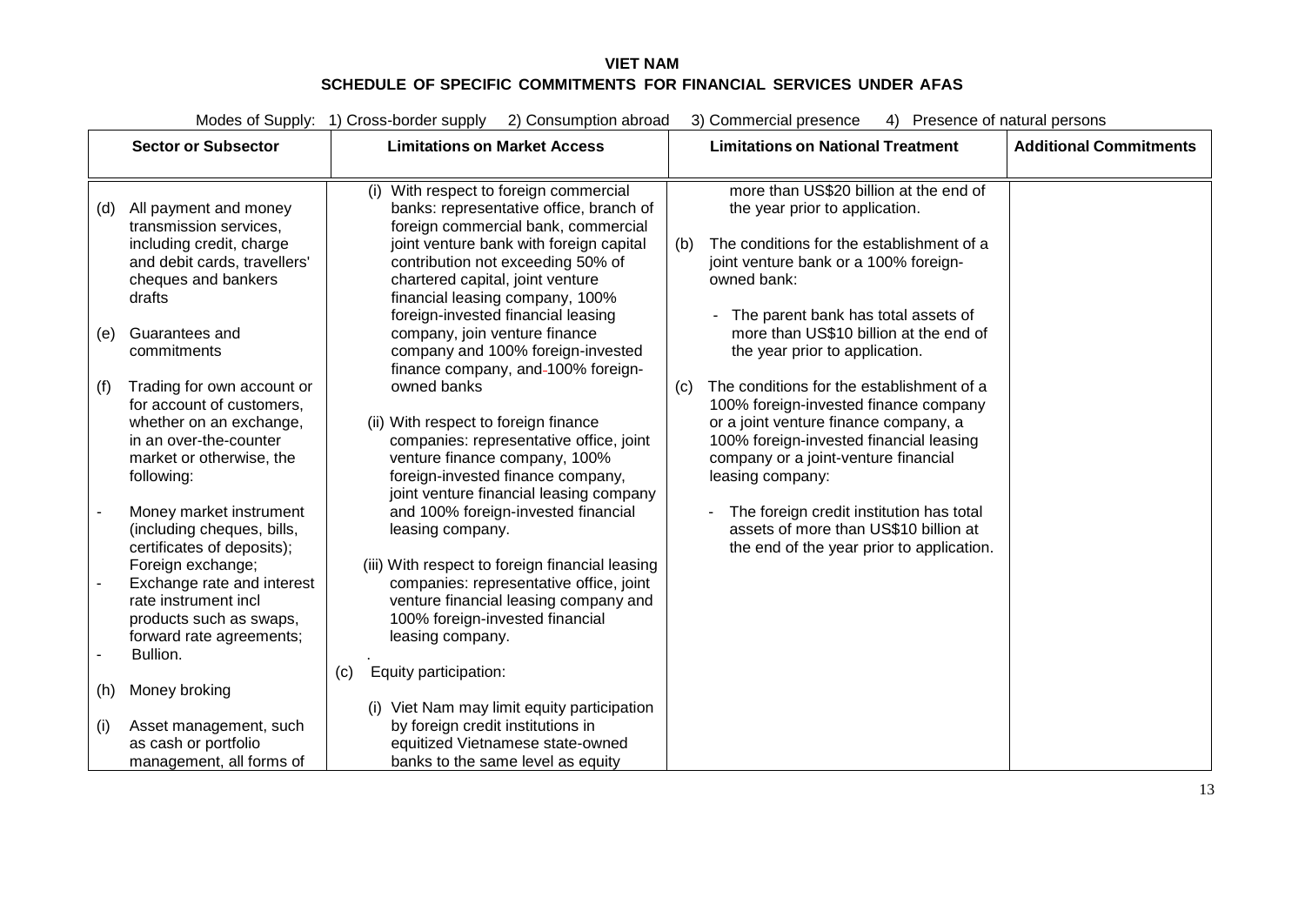Modes of Supply: 1) Cross-border supply 2) Consumption abroad 3) Commercial presence 4) Presence of natural persons

|     | <b>Sector or Subsector</b>                                                                                                                                                                                                                                                                                                 | <b>Limitations on Market Access</b>                                                                                                                                                                     | <b>Limitations on National Treatment</b>                       | <b>Additional Commitments</b> |
|-----|----------------------------------------------------------------------------------------------------------------------------------------------------------------------------------------------------------------------------------------------------------------------------------------------------------------------------|---------------------------------------------------------------------------------------------------------------------------------------------------------------------------------------------------------|----------------------------------------------------------------|-------------------------------|
|     | collective investment<br>management, pension fund<br>management, custodial,<br>depository and trust<br>services                                                                                                                                                                                                            | participation by Vietnamese banks.<br>(ii) For capital contribution in the form of<br>buying shares, the total equity held by<br>foreign institutions and individuals in<br>each Viet Nam's joint-stock |                                                                |                               |
| (j) | Settlement and clearing<br>services for financial<br>assets, including securities,<br>derivative products, and<br>other negotiable<br>instruments                                                                                                                                                                          | commercial bank may not exceed 30%<br>of the bank's chartered capital, unless<br>otherwise provided by Viet Nam's laws<br>or authorized by a Viet Nam's<br>competent authority.                         |                                                                |                               |
| (k) | Provision and transfer of<br>financial information, and<br>financial data processing<br>and related software by<br>suppliers of other financial<br>services                                                                                                                                                                | A branch of foreign commercial bank:<br>(d)<br>is not allowed to open other<br>transaction points outside its branch<br>office.<br>Foreign credit institutions are allowed to<br>(e)                    |                                                                |                               |
| (1) | Advisory, intermediation<br>and other auxiliary financial<br>services on all activities<br>listed in subparagraphs<br>from $(a)$ to $(k)$ , including<br>credit reference and<br>analysis, investment and<br>portfolio research and<br>advice, advice on<br>acquisitions and on<br>corporate restructuring and<br>strategy | issue credit cards on a national treatment<br>basis.<br>Unbound, except as indicated in the<br>(4)<br>horizontal section.                                                                               | (4) Unbound, except as indicated in the<br>horizontal section. |                               |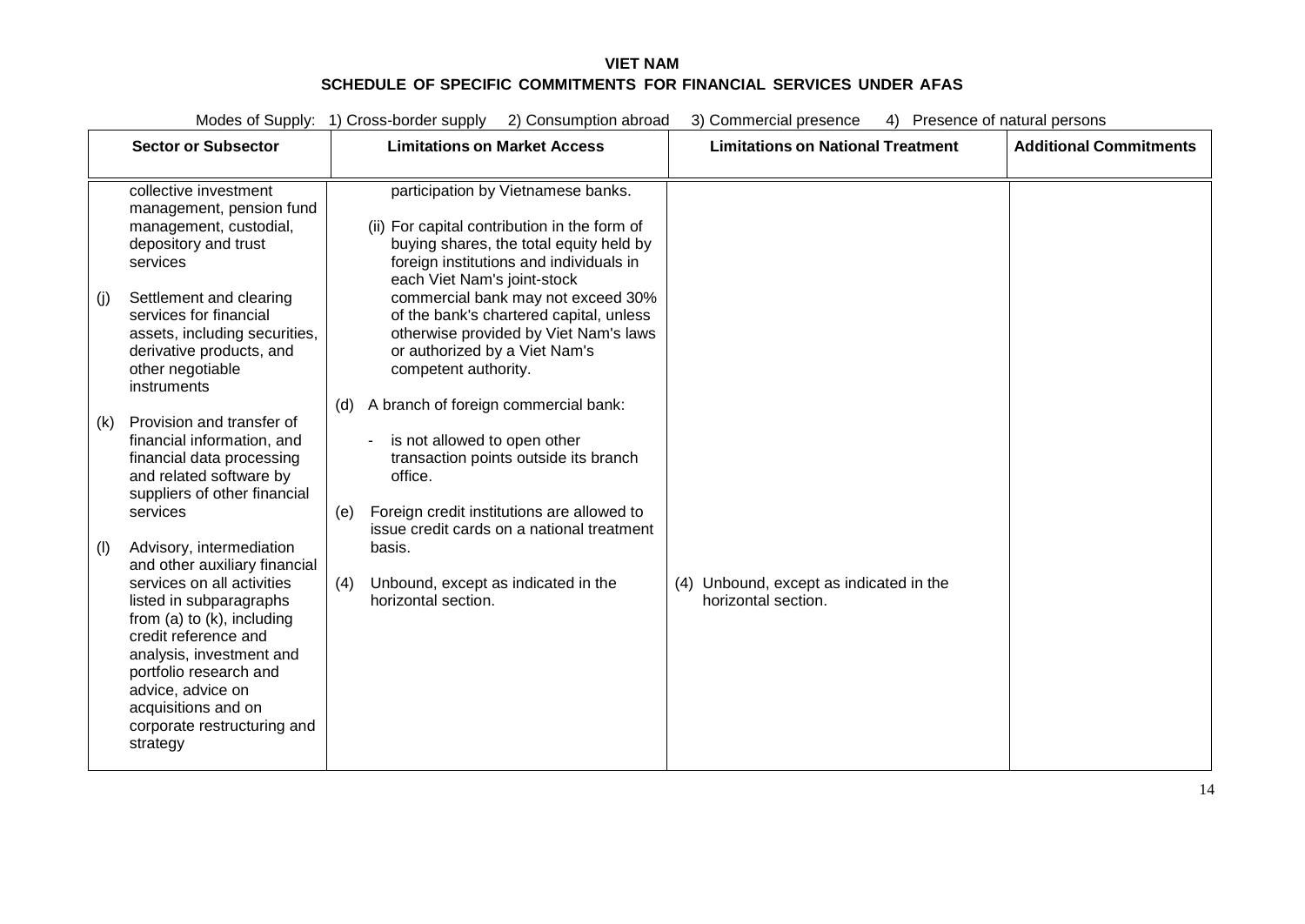| Modes of Supply: 1) Cross-border supply<br>2) Consumption abroad<br>3) Commercial presence<br>Presence of natural persons<br>4) |                                                                                                                                                                                                             |                                                                                                                                                                                                                                    |                                                                |                               |
|---------------------------------------------------------------------------------------------------------------------------------|-------------------------------------------------------------------------------------------------------------------------------------------------------------------------------------------------------------|------------------------------------------------------------------------------------------------------------------------------------------------------------------------------------------------------------------------------------|----------------------------------------------------------------|-------------------------------|
|                                                                                                                                 | <b>Sector or Subsector</b>                                                                                                                                                                                  | <b>Limitations on Market Access</b>                                                                                                                                                                                                | <b>Limitations on National Treatment</b>                       | <b>Additional Commitments</b> |
|                                                                                                                                 |                                                                                                                                                                                                             |                                                                                                                                                                                                                                    |                                                                |                               |
| C.                                                                                                                              | Securities                                                                                                                                                                                                  | Unbound, except services C(k) and C(l).<br>(1)                                                                                                                                                                                     | (1) Unbound.                                                   |                               |
| (f)                                                                                                                             | Trading for own account or<br>for account of customers,<br>whether on an exchange,<br>in an over-the-counter<br>market or otherwise, the<br>following:<br>Derivative products incl.<br>futures and options; | $(2)$ None.<br>Foreign securities service suppliers shall<br>(3)<br>be permitted to establish representative<br>offices and joint ventures with Vietnamese<br>partners in which foreign capital<br>contribution not exceeding 49%. | (2)<br>None.<br>(3) None.                                      |                               |
|                                                                                                                                 | Transferable securities;<br>Other negotiable<br>instruments and financial<br>assets, excluding bullion.                                                                                                     | Securities service suppliers with 100%<br>foreign-invested capital shall be<br>permitted.<br>For services from C(i) to C(I), branches of                                                                                           |                                                                |                               |
| (g)                                                                                                                             | Participation in issues of all<br>kinds of securities incl.<br>under-writing and                                                                                                                            | foreign securities services suppliers shall<br>be permitted.                                                                                                                                                                       |                                                                |                               |
|                                                                                                                                 | placement as an agent<br>(publicly or privately),<br>provision of services<br>related to such issues                                                                                                        | Unbound, except as indicated in the<br>(4)<br>horizontal section                                                                                                                                                                   | (4) Unbound, except as indicated in the<br>horizontal section. |                               |
| (i)                                                                                                                             | Asset management, such<br>as portfolio management,<br>all forms of collective<br>investment management,<br>pension fund management,<br>custodial depository and<br>trust services                           |                                                                                                                                                                                                                                    |                                                                |                               |
| (i)                                                                                                                             | Settlement and clearing                                                                                                                                                                                     |                                                                                                                                                                                                                                    |                                                                |                               |